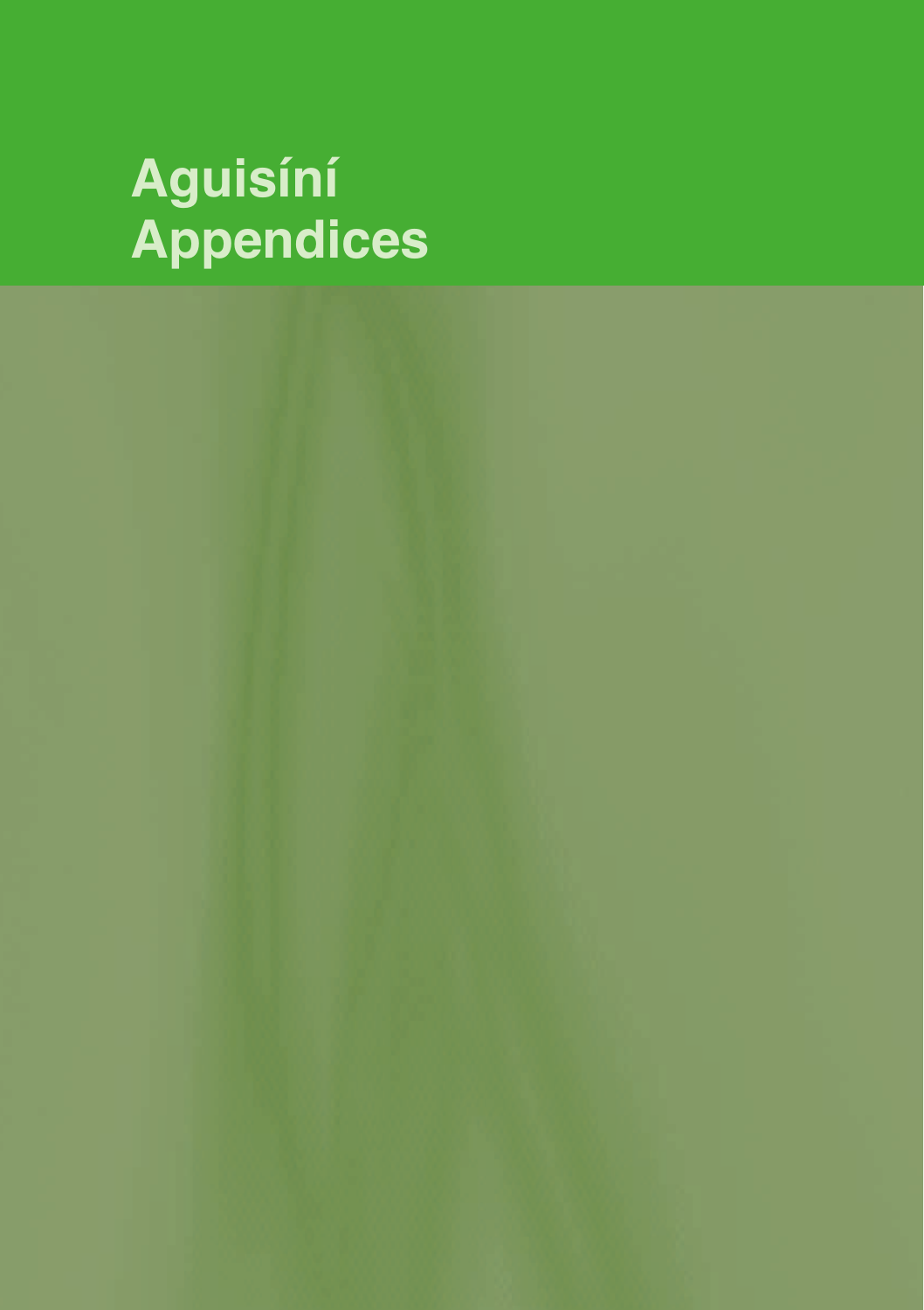### **Aguisín 1: Comóradh Céad Bliain Ollscoil na hÉireann Appendix 1: Centenary of the National University of Ireland**

Píosa reachtaíochta stairiúil ab ea Acht Ollscoileanna na hÉireann, 1908, a chuir deireadh go foirmeálta le tréimhse shuaite in oideachas tríú leibhéal na hEireann agus a d'oscail caibidil nua agus nuálaíoch: a bhunaigh dhá ollscoil ar leith – ceann amháin díobh i mBéal Feirste, in ionad sean-Choláiste na Ríona den Ollscoil Ríoga, agus an ceann eile lárnaithe i mBaile Átha Cliath, ollscoil fheidearálach ina raibh coláistí na hOllscoile Ríoga de Bhaile Átha Cliath, Corcaigh agus Gaillimh, athchumtha mar Chomh-Choláistí d'Ollscoil nua na hÉirean,.

Sa bhliain 2008, rinne OÉ ceiliúradh ar chéad bliain ar an saol. Is iomaí athrú suntasach a a tharla thar na mblianta, go háiriithe nuair a ritheadh Acht na nOllscoileanna i 1997, a rinneadh na Comh-Choláistí i mBaile Átha Cliath, Corcaigh agus Gaillimh a athbhunú mar Chomh-Ollscoileanna, agus a rinneadh an Coláiste Aitheanta (Coláiste Phádraig, Má Nuad) a athstruchtúrú mar Ollscoil na hÉireann, Má Nuad – Comh-Ollscoil nua.

Cuireadh tús le comóradh an chéid ar an 3 Nollaig 2007 agus chríochnaigh an ceiliúradh le mórchomhdháil agus bronnadh céime speisialta ar an 3 Nollaig 2008. Comóradh céad bliain ón gcéad chruinniú de Sheanad OÉ ar an lá céanna a nochtaíodh protráid den Seansailéirm, an Dr. Garret FitzGerald. Tá liosta de na hócáidí ar fad thíos.

The Irish Universities Act 1908 was a historic piece of legislation, formally closing a turbulent chapter in Irish third level education and opening a new and innovational chapter: establishing two separate universities, one in Belfast, replacing the old Queen's College of the Royal University, the other with its seat in Dublin, a federal university comprising the Royal University colleges of Dublin, Cork and Galway, re-structured as Constituent Colleges of the new National University of Ireland.

In 2008, NUI celebrated one hundred years in existence. Many profound changes had taken place over the century, not least the enactment in 1997 of the pivotal Universities Act, which re-constituted the Dublin, Cork and Galway Constituent Colleges as Constituent Universities, and re-structured the Recognised College (St. Patrick's College, Maynooth) as National University of Ireland, Maynooth - a new Constituent University.

Centenary celebrations began on 3 December 2007 and culminated in a major conference and special honorary conferring on 3 December 2008. Subsequently the centenary of the first NUI Senate meeting was celebrated on the same day that a portrait of the Chancellor, Dr. Garret FitzGerald was unveiled. All events are listed below.

### **3 December 2007**

Launch by the Chancellor Dr. Garret FitzGerald of new publication for *Éigse A Journal of Irish Studies* (ed. An tOllamh Pádraig Breatnach): *Léann Lámhscríbhinní Lobháin/The Louvain Manuscript Heritage* and Index to Volumes I - XXXV (ed. Pádraig A. Breatnach, Caoimhín Breathnach and Meidhbhín Ní Úrdail) *Venue:* Phelan Rooms, 49 NUI Merrion Square, Dublin

### **4 February 2008**

Lecture by Professor Luisa de Faria, Vice Rector Universita de Lisboa. 'From Newman's Idea of a University to Universities in the Global Age' *Venue:* Milltown Institute, Milltown, Dublin 6

### **29 February 2008**

BUILD-NOVA European Seminar on Innovation and Construction Policy: Seminar for European policy-makers, representatives of the construction industry and academics, opened by Mr John Gormley TD, Minister for the Environment, Heritage and Local Government *Venue:* Phelan Rooms, 49 NUI Merrion Square, Dublin

### **4 March 2008**

Launch of Managing IT Innovation for Business Value by Esther Baldwin and Martin Curley. Launched by Mr Micheál Martin TD, Minister for Enterprise and Employment. Published by Intel. *Venue:* Phelan Rooms, 49 NUI Merrion Square, Dublin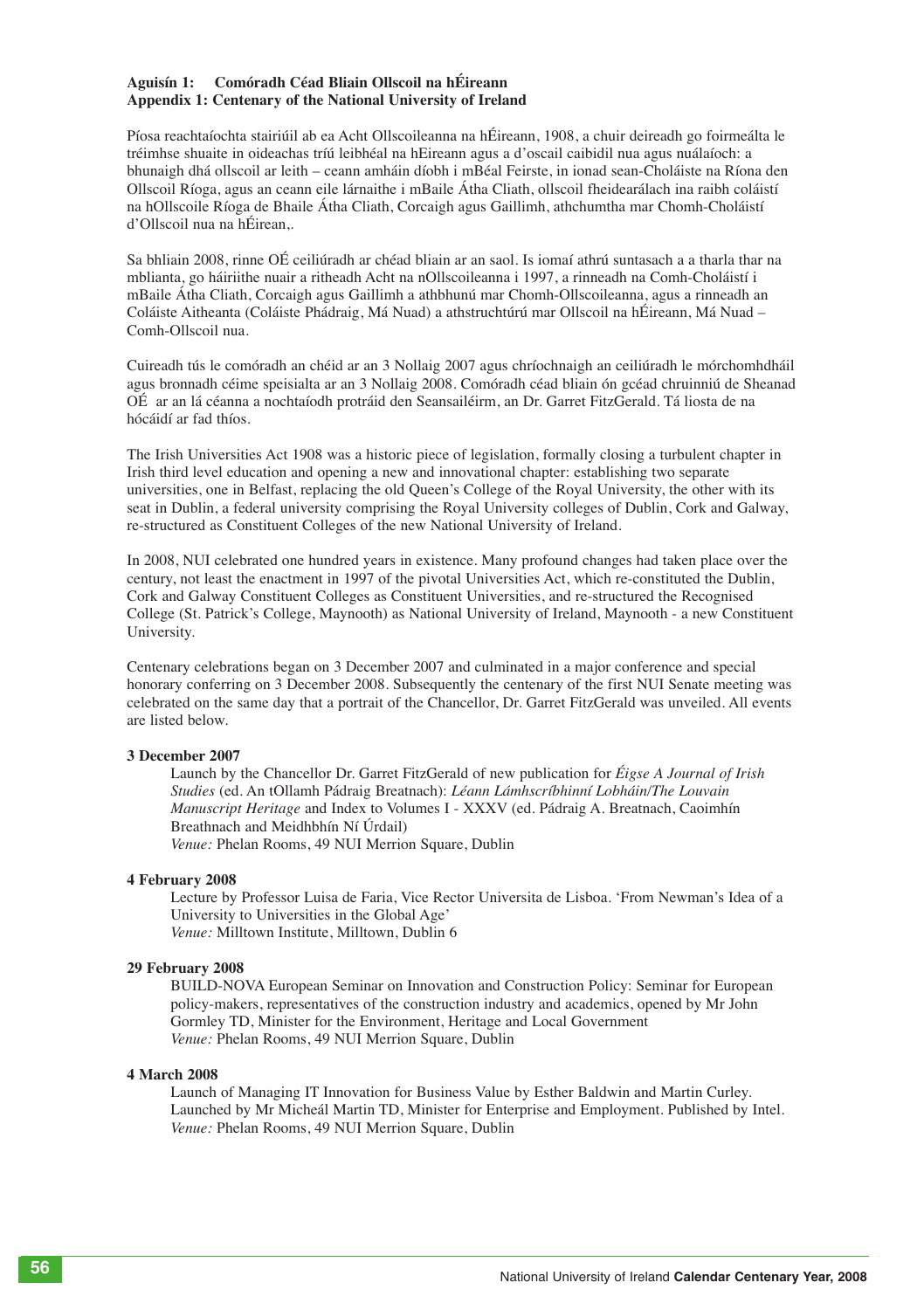### **10 April 2008**

NUI Convocation Centenary Public Lecture by Archbishop Diarmuid Martin : 'The Role of Education in the New Ireland' *Venue:* Callan Hall at St. Patrick's College/NUI Maynooth

### **3 July 2008**

Eco-event with tree planting in Merrion Square and in the grounds of NUI *Venue:* Merrion Square and rere NUI, 49 Merrion Square (commemorative plaque in both places)

### **30 August 2008**

Heritage Week, Merrion Square; No. 49 open to the public

### **30 August 2008**

Lecture on the NUI murals by Dr Joseph McBrinn, University of Ulster *Venue:* Number 29 Fitzwilliam St. Lower

### **19 September 2008**

NUI stamp designed by students of NCAD: issued by An Post

### **6 November 2008**

Reception by Her Excellency Mary McAleese, President of Ireland, for NUI and QUB representatives *Venue:* Áras an Uachtaráin

### **12 November 2008**

Annual NUI Awards Ceremony *Venue:* Royal Hospital, Kilmainham

### **12 November 2008**

Launch of special centenary publication: *A Century of Scholarship - Travelling Students of the National University of Ireland* (NUI 2008) *Venue:* Royal Irish Academy

### **12 November 2008**

Award of NUI Centennial Medals to winners of Travelling Studentships 2008 *Venue:* Royal Irish Academy

### **13 November 2008**

NUI Centennial O'Donnell Lecture by Professor Mary Daly, UCD: 'The Irish State and the Diaspora' *Venue:* Clinton Institute, UCD

### **25 November 2008**

Launch of special centenary publication: *The National University of Ireland 1908 - 2008 Centenary Essays.* (UCD Press 2008). Co-ordinating editor Professor Tom Dunne. *Venue:* Phelan Rooms, 49 NUI Merrion Square, Dublin

### **1 December 2008**

Reception preceding Centenary Conference *Venue:* Dublin Castle

### **2 December 2008**

Opening of Centenary Conference by President Mary McAleese Conference Title: 'Leading Universities in the Twenty First Century' (see Conference Sessions on page 4) *Venue:* Dublin Castle

### **3 December 2008**

Close of Conference and Charter Day Dinner *Venue:* Dublin Castle

### **3 December 2008**

Centenary Honorary Conferring *Venue:* Dublin Castle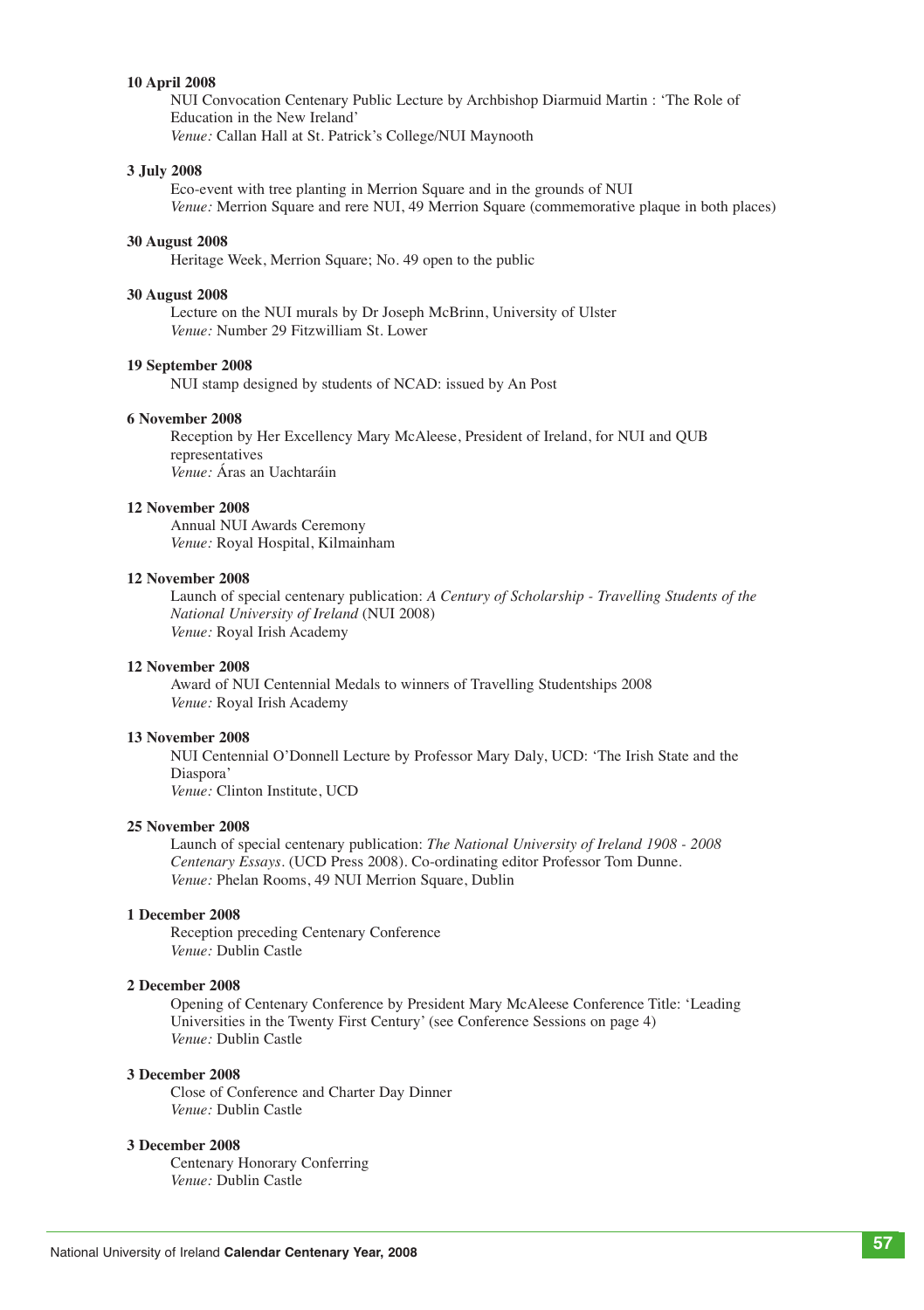# **17 December 2008**

Centenary of first meeting of NUI Senate: Special publication: 'Minutes of First Senate Meeting' *Venue:* Phelan Rooms, 49 NUI Merrion Square, Dublin

### **17 December 2008**

Unveiling of portrait by Carey Clarke RHA, of Chancellor, Dr. Garret FitzGerald, *Venue:* Phelan Rooms, 49 NUI Merrion Square, Dublin

### **31 December 2008**

World Universities Debating Championship: NUI Prize for best speaker from Ireland and event sponsorship *Venue:* UCC

# **Conference Sessions:**

| 255 M<br>۱<br><br>٠<br>٠<br>٠ |  |
|-------------------------------|--|
|-------------------------------|--|

| Title:    | 'Key Issues for University Leaders in the Twenty-first Century'       |
|-----------|-----------------------------------------------------------------------|
| Chair:    | Dr Garret FitzGerald, Chancellor                                      |
| Speakers: | Mr. Peter Sutherland, Chairman, London School of Economics and BP plc |
|           | Dr Michael Murphy, Vice Chancellor NUI, and President, UCC            |

### **Session 2**

| Title:           | 'Oualities of Universities in the Twenty-first Century'                                                                                |
|------------------|----------------------------------------------------------------------------------------------------------------------------------------|
| Chair:           | Dr. Hugh Brady, Chair IUA and President, UCD                                                                                           |
| Speakers:        | Professor Georg Winckler, President, European Universities Association and                                                             |
|                  | Rector, University of Vienna                                                                                                           |
|                  | Professor Robin Middlehurst, Professor of Higher Education at Kingston                                                                 |
|                  | University                                                                                                                             |
| <b>Session 3</b> |                                                                                                                                        |
| Title:           | 'Extending the Boundaries, Communicating the Understanding, Transmitting the Culture:<br>Academic Leadership in the Knowledge Society' |
|                  |                                                                                                                                        |

| Chair:    | The Hon Mrs. Justice Catherine McGuinness, Chair Irish Universities Quality Board |
|-----------|-----------------------------------------------------------------------------------|
| Speakers: | Professor Nicholas Canny, President RIA and Director Moore Institute, NUI Galway  |
|           | Professor Chris Hawkesworth, Professor of Earth Sciences: Research Director,      |
|           | Facutly of Science University of Bristol.                                         |

### **Session 4**

| Title:<br>Chair:     | 'Structures, Responsibilities, Relationships: Towards Effective University Governance'<br>Professor John Hughes, President National University of Ireland, Maynooth |
|----------------------|---------------------------------------------------------------------------------------------------------------------------------------------------------------------|
| <i>Speakers:</i>     | Mr Dermot Gleeson, Chair Governing Authority UCC<br>Professor Sir David Watson, Chair of Higher Education, Institute of Education London                            |
| $\sim$ $\sim$ $\sim$ |                                                                                                                                                                     |

### **Session 5**

| Title:    | 'Engagement in the Public Sphere: University Leadership and the Wider Community' |
|-----------|----------------------------------------------------------------------------------|
| Chair:    | Ms. Brigid McManus, Secretary General, Department of Education and Science       |
| Speakers: | Dr. Martin G. Curley, Director-IT Innovation Intel Corporation                   |
|           | Professor Gülsün Saglamer, former Rector of Istanbul Technical University        |
|           |                                                                                  |

### **Session 6**

| Title:    | Transforming Higher Education Systems: Leading Change in the University |
|-----------|-------------------------------------------------------------------------|
| Chair:    | Professor Patrick Fottrell, Chair Science Foundation Ireland            |
| Speakers: | Professor Zhiming Ye, Vice-President, University of Shanghai            |

# **Session 7**

| 'World-class Universities: Reputation, Ranking and Sustainability'               |
|----------------------------------------------------------------------------------|
| Dr James J Browne, President National University of Ireland, Galway              |
| Professor Ellen Hazelkorn, Director of Research and Enterprise; Dean of Graduate |
| Research School, Dublin Institute of Technology                                  |
| Professor Dzulkifli Abdul Razak, Vice-Chancellor, University Sains Malaysia      |
|                                                                                  |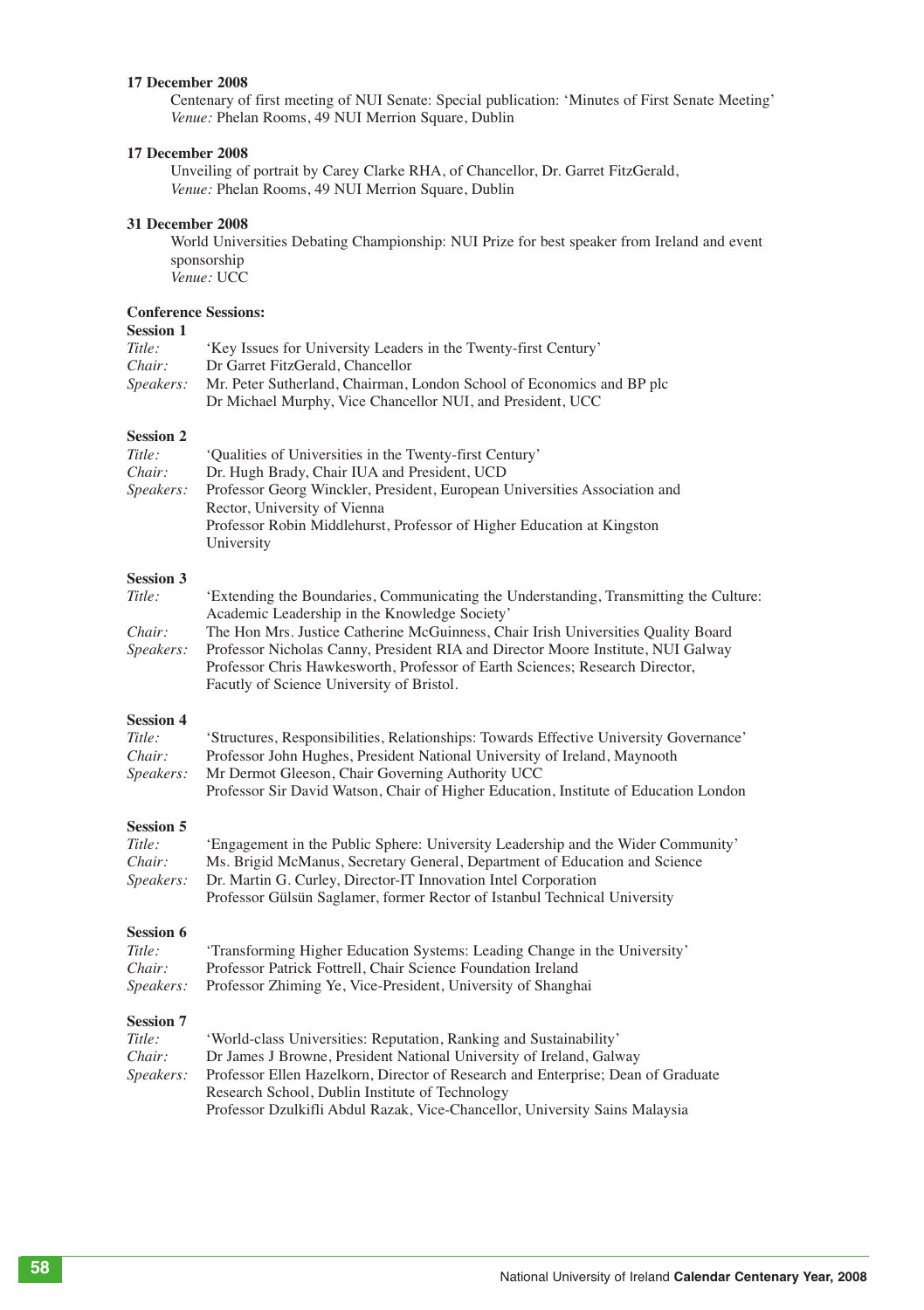### **Siombail an Chéid**

Buaicphointe i gceiliúradh an chéid OÉ ab ea eisiúint an stampa cuimhneacháin 55c ag An Post. Dhear Catherine Pearson ón gColáiste Náisiúna Ealaíne is Deartha an stampa cuimhneacháin. Ba é a dearadh an iontráil a bhuaigh comórtas a d'eagraigh An Post agus an Coláiste Náisiúna Ealaíne is Deartha (NCAD), atá ina Choláiste Aitheanta d'Ollscoil na hÉireann. Bá é dáta a chéad eisiúna na Dé hAoine an 19 Meán Fómhair 2008.

Is í an íomhá a roghnaíodh do stampa an chéid ná sraith de leabhair a léiríonn eolas agus oideachas. Tá na leabhair comhtháite i lógó speisialta an chéid OÉ, ina bhfuil an Réalt Eolais ó armas OÉ.

### **Centenary Symbols**

A high point in the NUI centenary celebrations was the issue by An Post of a special 55c commemorative stamp. The centenary stamp was designed by Catherine Pearson of the National College of Art and Design. Her design was the winning entry in a competition organised jointly by An Post and the National College of Art & Design (NCAD), which is a Recognised College of the National University of Ireland. The date of first issue was Friday 19th September 2008.

The image chosen for the centenary stamp is of a series of books representing knowledge and education. The books have been integrated into the special NUI centenary logo, which featured the star of knowledge taken from the NUI coat-of-arms.



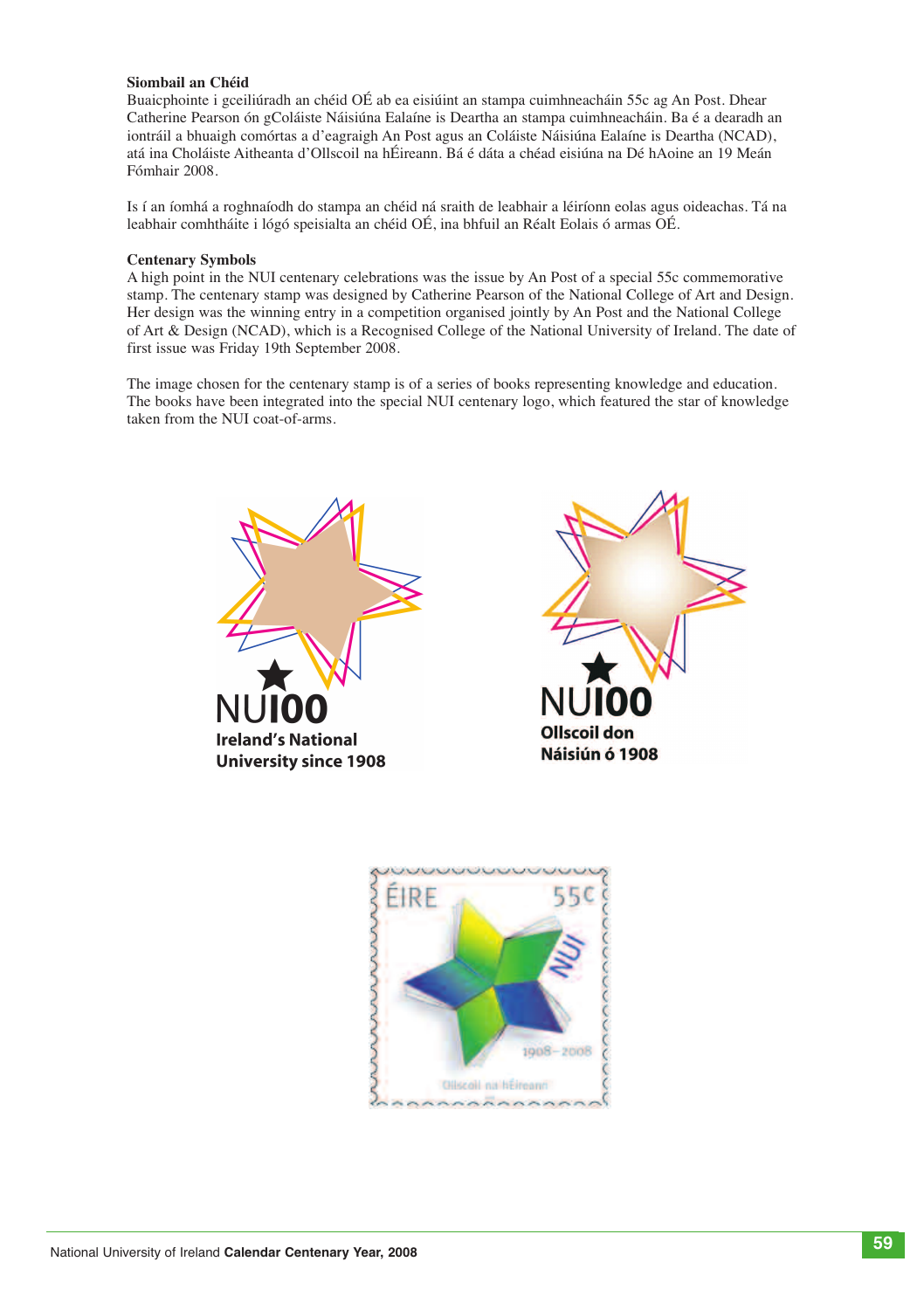### **Aguisín 2 : Seanad na hOllscoile, 1908 - 2008 Appendix 2 : The NUI Senate 1908 - 2008**

### **Nóta 1/Note 1**

Tá Seansailéirí, Leas-Seansailéirí, Leas-Leas-Seansailéirí agus Cláraitheoirí OÉ – uilig ina gcomhaltaí den Seanad *ex officio* – i liosta on ord ama anuas, 2008 -1908; Tá comhaltaí den Seanad (seachas Comhaltaí *ex officio*) i liosta in ord aibítre. Tá comhaltaí an tSeanaid reatha i liosta i gCaibidil II *ante.*

Chancellors, Vice-Chancellors, Pro-Vice-Chancellors and NUI Registrars - all Members of Senate *ex officio* - are listed in descending chronologoical order, 2008 -1908 Members of Senate (other than *ex officio* Members) are listed in alphabetical order. Members of the current Senate are listed in Chapter II *ante.*

### **Nóta 2/Note 2**

Chinn an Seanad ag a chruinniú ar 10 Nollaig 1914, go dtoghfaí Uachtarán ar ghach ceann de na Comh-Choláistí ina Leas-Seansailéir, ar uainíocht. Is féidir le Leas-Leas-Seansailéir feidhmiú mar Leas-Seansailéir nuair atá folúntas ann don oifig sin,agus nuair atá an Seansailéir as láthair.

The Senate at its meeting on 10th December 1914, decided that the President of each of the Constituent Colleges should be elected to the position of Vice-Chancellor, in rotation. A Pro-Vice-Chancellor may act as Vice-Chancellor during a vacancy in that office, and during the absence of the Vice-Chancellor.

### **Nóta 3/Note 3**

Cuireadh toghchán don Seanad a bhí le bheith ann i nDeireadh Fómhair 1969 ar athló ar feadh bliana ar ordú an Rialtais, agus arís i 1970 agus 1971.

A Senate election due to take place in October 1969 was postponed for one year by Government order, and again in 1970 and 1971. **\_\_\_\_\_\_\_\_\_\_\_\_\_\_\_\_\_\_\_\_\_\_\_\_\_\_\_\_**

| Manning, Maurice, MA, DLitt<br>Elected Chancellor of the University March 12th 2009.                                                                                                                        | <b>Chancellor</b>      |
|-------------------------------------------------------------------------------------------------------------------------------------------------------------------------------------------------------------|------------------------|
| <b>FitzGerald, Garret, BA, PhD, BL (King's Inns), MRIA; Taoiseach, 1981 and 1983-1987;</b><br>Elected by Convocation, 15 October 1997; resigned March 12th 2009.                                            | <b>Chancellor</b>      |
| Whitaker, Thomas K., DEconSc<br>Elected Chancellor of the University, by Convocation, May 5th, 1976; resigned December 31st<br>1996.                                                                        | <b>Chancellor</b>      |
| De Valéra, Eamon, BA, BSc, LLD, PhD, ScD, FRC<br>Elected Chancellor, December 19th, 1921; died August 29th, 1975.                                                                                           | <b>Chancellor</b>      |
| Walsh, William J., DD, Archbishop of Dublin;<br>Appointed First Chancellor, 2nd December, 1908; Elected Chancellor (by Senate), December 17th<br>1908; died April 9th, 1921.                                | <b>Chancellor</b>      |
| Murphy, Michael B., MB BCh BAO, MD<br>Appointed President of UCC, as of February 1st, 2007. January 1st 2008 - December 31st 2009.                                                                          | <b>Vice-Chancellor</b> |
| Hughes, John G., BSc, PhD, FBCS<br>Appointed President, NUI, Maynooth June 21st, 2004; - 31 December 2007.                                                                                                  | <b>Vice-Chancellor</b> |
| Ó Muircheartaigh, Iognáid, MA, PhD<br>Appointed President, NUI, Galway, August 1st, 2000. January 1st 2004 - December 31st 2004.                                                                            | <b>Vice-Chancellor</b> |
| Smyth, William J., BA, PhD<br>Master, St. Patrick's College, Maynooth, 1994 - 1997; appointed President, NUI, Maynooth, June<br>16th, 1997; January 1st, 1999 - December 31st, 2000; resigned 21 June 2004. | <b>Vice-Chancellor</b> |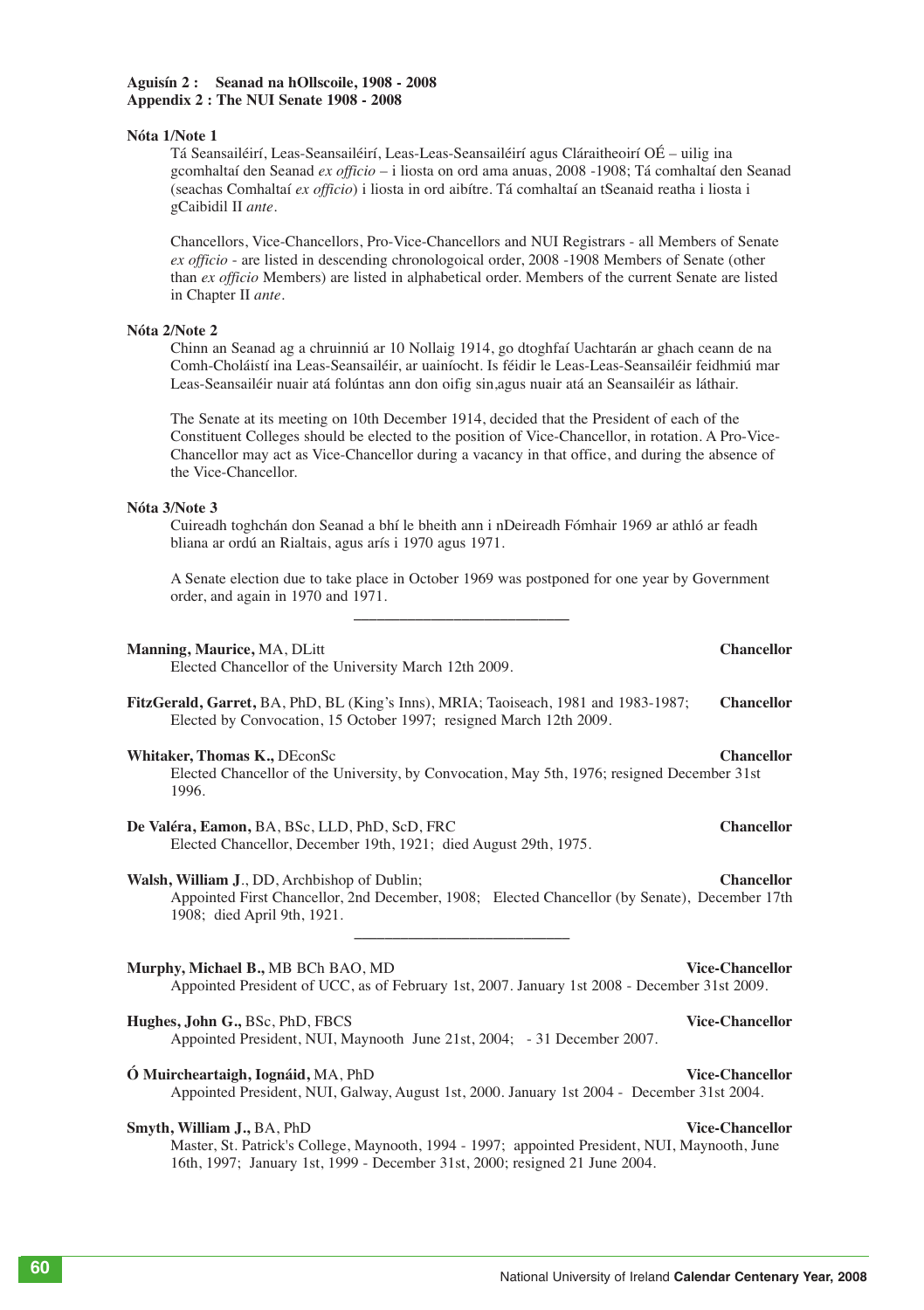**Wrixon, Gerard T.**, BE, MS (Caltech), PhD (Calif), FREng, FIEEE, MRIA **Vice-Chancellor** Appointed President, UCC, January 27th, 1999; January 27th, 1999 - December 31st, 2000; January 1st 2001 - December 31st 2002; resigned January 31st, 2007.

### **Fottrell, Patrick P.**, DSc, PhD, MRIA **Vice-Chancellor**

Appointed President, NUI, Galway July 1st, 1996 January 1st, 1997 - December 31st, 1998 retired 31st July, 2000.

# **Cosgrove, Art,** BA (QUB), PhD (QUB), LLD hc (QUB) **Vice-Chancellor**

Appointed President, UCD January 1st, 1994; 1 January 1995 - 31 December 1996; 1 January 2003 - 31 December 2003; retired 31 December 2003.

# **Mortell, Michael P.**, MSc, PhD **Vice-Chancellor**

Appointed President, UCC, January 26th, 1989; January 26th, 1989 - December 31st, 1990; February 4th, 1993 - December 31st, 1994; retired January 26th, 1999.

### **Masterson, Patrick,** MA, PhD, **Vice-Chancellor**

Appointed President, UCD, January 30th, 1986; January 1st, 1987 - January 26th, 1989; January 1st, 1993 - February 3rd, 1993; retired 31st December 1993.

### **Ó hEocha, Colm,** MSc, PhD **Vice-Chancellor**

Appointed President, UCG, December 11th, 1975; January 1st, 1979 - December 31st, 1980; January 1st, 1985 - December 31st, 1986; January 1st, 1991 - December 31st, 1992; retired June 30th, 1996; died 19th May, 1997.

### **Ó Ciardha, Tadhg,** MA, PhD **Vice-Chancellor**

Appointed President, UCC, July 13th 1978; July 13th, 1978 - December 31st, 1978; January 1st, 1983 - December 31st, 1984; retired 31st December, 1988; died 8th February, 1995.

**Murphy, Thomas,** MD, DPH, BScPH, FRCPI, LLD, DSc **Vice-Chancellor**

### Appointed President, UCD, July 13th, 1972; retired as President, December 3rd, 1985; January 1st, 1975 - December 31st, 1976; January 1st, 1981 - December 31st, 1982; died 1st June, 1997.

### **McCarthy, Michael D**., MA, PhD, DSc, LLD **Vice-Chancellor**

Appointed President, UCC, September 1st, 1967; January 1st, 1971 - December 31st, 1972; January 1st, 1977 - June 4th, 1978; retired June 4th 1978.

- **Hogan, Jeremiah J.,** KSS, MA, BLitt (Oxon), DLitt hc 1968 **Vice-Chancellor** Appointed President, UCD October 29th, 1964; January 1st 1969 - December 31st, 1970.
- **McHenry, John J.**, MA (Cantab), DSc, FInstP, MRIA **Vice-Chancellor** Appointed President, UCC, January 9th, 1964; September 30th, 1964 - December 31st, 1966.

### **Ó Tnúthail, Máirtín,** DSc **Vice-Chancellor**

Appointed President, UCG, July 7th, 1960; January 1st, 1961 - December 31st, 1961; January 1st, 1967 - December 31st, 1968; January 1st, 1973 - December 31st, 1974; retired September 1st, 1975.

### **Atkins, Henry St. J,** DSc **Vice-Chancellor**

Appointed President, UCC October 28th, 1954; retired October 17th 1963; January 1st, 1958 - December 31st, 1959; January 1st, 1960 - December 31st, 1960.

**Tierney, Michael,** KSG, MA, DLitt **Vice-Chancellor**

Appointed President, UCD, October 30th, 1947; January 1st, 1950 - December 31st, 1951; January 1st, 1956 - December 31st, 1957; January 1st, 1962 - September 30th, 1964; retired from Presidency, September 30th, 1964.

# **Browne, Monsignor Patrick J**. (An Dr. Pádraig S de Brún), MA DSc **Vice-Chancellor**

Appointed President, UCG, April 18th, 1945; January 1st, 1948 - December 31st, 1949; January 1st, 1954 - December 31st, 1955; retired from Presidency October 13th, 1959; died June 5th 1960.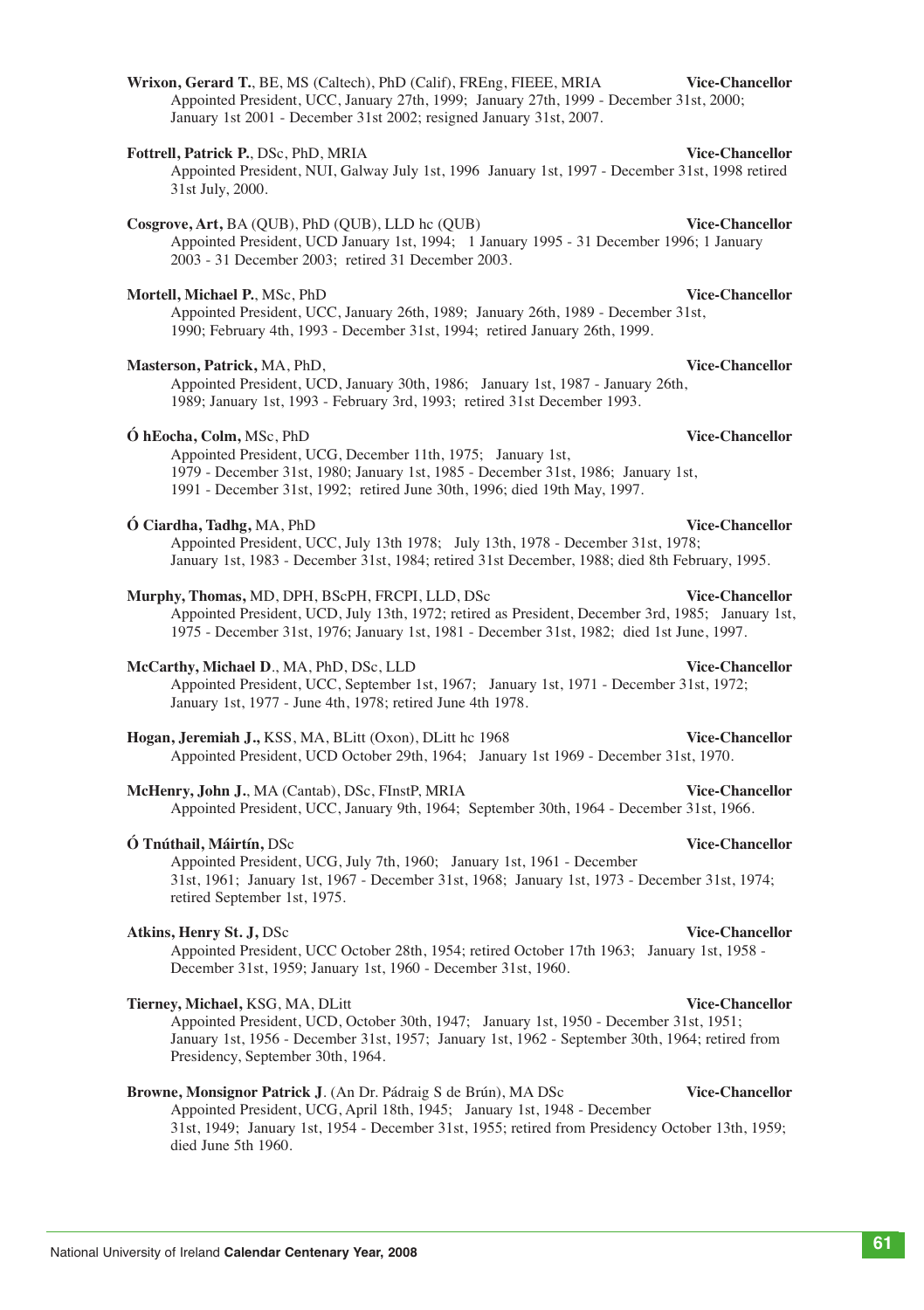**O'Rahilly, Rev Alfred,** MA, DSc, DPhil, DLitt **Vice-Chancellor** Appointed President, UCC, October 28th, 1943; retired from Presidency, September 19th, 1954; January 1st, 1946 - December, 31st, 1947; January 1st, 1952 - December 31st, 1953. **Conway, Arthur W**., MA, DSc, ScD, LLD, FRS **Vice-Chancellor**

- Appointed President of UCD, April 18th, 1940; January 1st, 1943 December 31st, 1944; January 1st, 1945 to December 31st 1945; retired October 2nd, 1947; died July 11th, 1950.
- **Merriman, Patrick J.,** MA, LLD **Vice-Chancellor** Appointed President, UCC, December 16th, 1919; January 1st, 1923 - December 31st, 1924; January 1st, 1929 - December 31st, 1930; January 1st, 1935 - December 31st, 1936; January 1st, 1941 - December 31st, 1942; died September 13th, 1943.
- **Hynes, Monsignor John,** MA LLD BD (Mayn) **Vice-Chancellor** Appointed President, UCG, October, 25th, 1934; January 1st, 1939 - December 31st, 1940; resigned January 5th, 1945.
- **Coffey, Denis J.**, MA, MB, BCh, BAO, DSc, LLD, FRCPI **Vice-Chancellor** Appointed President, UCD, December 2nd 1908; December 16th, 1918 - December 6th, 1920; January 1st, 1925 - December 31st, 1926; January 1st, 1931 - December 31st, 1932; January 1st, 1937 - December 31st, 1938; resigned March 31st, 1940; died April 3rd, 1945.
- **Anderson, Alexander,** MA, DSc, LLD **Vice-Chancellor** Appointed President, UCG, December 2nd, 1908; December 10th, 1914 - December 10th 1916; December 16th, 1920 - December 31st, 1921; January 1st, 1927 - December 31st, 1928; January 1st, 1933 - resigned October 10th, 1934.
- **Windle, Sir Bertram** C.A., MA, MD, DSc, LLD, FRS **Vice-Chancellor** Appointed President, UCC, 2nd, 1908; December 10th, 1916 - December 6th 1918; resigned November 21st, 1919.
- **Nixon, Sir Christopher (Bart.),** MD, LLD **Vice-Chancellor** Appointed Vice-Chancellor November 11th, 1909; died July 19th, 1914. **\_\_\_\_\_\_\_\_\_\_\_\_\_\_\_\_\_\_\_\_\_\_\_\_\_\_\_\_**
- **Browne, James J,** BE MEngsSc, PhD (Manc), DSc (Manc), FIEI **Pro-Vice-Chancellor** Appointed President of NUI, Galway, March 6th 2008
- **Murphy, Michael B.**, MB BCh BAO, MD **Pro-Vice-Chancellor** Appointed President of UCC, as of February 1st, 2007; February 1st. 2007 - December 31st, 2007.
- **Hughes, John G.,** BSc, PhD, FBCS **Pro-Vice-Chancellor** Appointed President, NUI, Maynooth June 21st, 2004; June 21st 2004 - December 31st 2005; January 1st, 2008 -
- **Brady, Hugh,** MB BCh BAO, BSC, PhD, MD, FRCPI **Pro-Vice-Chancellor** Appointed President of UCD, 1 January 2004; 1 January 2004 -
- **Ó Muircheartaigh, Iognáid,** MA, PhD **Pro-Vice-Chancellor** Appointed President, NUI, Galway, August 1st, 2000; August 1st, 2000-December 31st, 2002; January 1st, 2003 - December 31st 2003; January 1st 2006 - December 31st, 2007; retired March 5th 2007.
- **Wrixon, Gerard T.,** BE, MS (Caltech), PhD (Calif) **Pro-Vice-Chancellor** Appointed President, UCC, January 27th, 1999; January 27th, 1999 - December 31st, 2004; resigned January 31st, 2007.
- **Fottrell, Patrick P.,** DSc, PhD, MRIA **Pro-Vice-Chancellor** Appointed President, NUI, Galway July 1st, 1996; July 1st, 1996 - December 31st, 1996; January 1st, 1999 - July 31st, 2000; retired 31st July, 2000.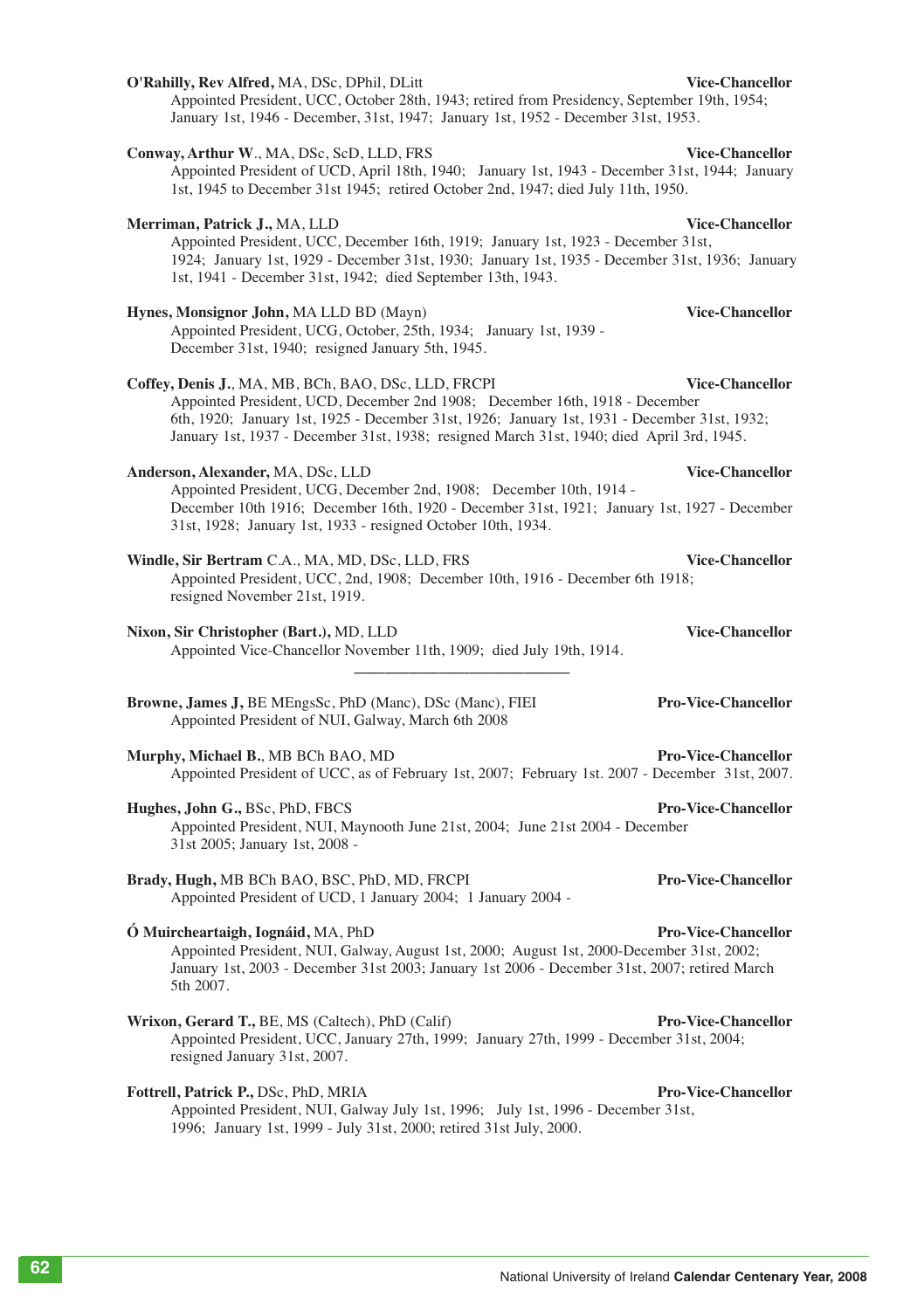### **Smyth, William J., BA, PhD Pro-Vice-Chancellor**

Master, St. Patrick's College, Maynooth, July 27th, 1994 - june 16th, 1997; appointed President, NUI, Maynooth, June 16th, 1997; June 16th, 1997 -. December 31st, 1998; January 1st 2001 - June 21st 2004; resigned 21 June 2004.

# **Cosgrove, Art,** BA (QUB), PhD (QUB), LLD hc (QUB) **Pro-Vice-Chancellor**

Appointed President, UCD January 1st, 1994; January 1st, 1994 - December 31st, 1994 - December 31st 2002; retired December 31st, 2003.

# **Mortell, Michael P,** MSc, PhD **Pro-Vice-Chancellor**

Appointed President, UCC, January 26th, 1989; January 1st, 1991 - December 31st, 1992; January 1st, 1995 - 31st December, 1996 - January 26th 1999; retired 26th January, 1999.

# **Masterson, Patrick,** MA, PhD, LLD **Pro-Vice-Chancellor**

Appointed President, UCD, January 30th, 1986; January 30th, 1986 - December 31st, 1986; January 26th, 1989 - December 31st, 1990; January 1st, 1991 - December 31st, 1993; retired 31st December, 1993.

**Ledwith, Monsignor Mícheál,** BA, LPh, DD **Pro-Vice-Chancellor**

Appointed President, St. Patrick's College, Maynooth, March 13th 1985; June 5th, 1985 - December 31st, 1986 - July 27th, 1994; resigned 27th July, 1994.

# **Ó Ciardha, Tadhg,** MA, PhD, LLD **Pro-Vice-Chancellor**

Appointed President, UCC, July 13th 1978; January 1st, 1979 - December 31st, 1982; January 1st, 1985 - December 31st, 1988 retired December 31st, 1988; died February 8th, 1995.

**Olden, Monsignor Michael G,** DHistEccl **Pro-Vice-Chancellor**

President, St. Patrick's College, Maynooth, co-opted November 8th, 1977; resigned March 21st, 1985.

# **Ó hEocha, Colm,** MSc, PhD **Pro-Vice-Chancellor**

Appointed President, UCG, December 11th, 1975; December 11th, 1975 - December 31st, 1978; January 1st, 1981 - December 31st, 1984; January 1st, 1987 - 31st December, 1988; January 1st, 1989 - 31st December, 1990; January 1st, 1993 - December 31st, 1994; retired June 30th, 1996; died May 19th, 1997.

# **Murphy, Thomas,** MD, DPH, BScPH, FRCPI, LLD, DSc **Pro-Vice-Chancellor**

Appointed President, UCD, July 13th, 1972; retired as President, December 3rd, 1985; July 13th, 1972 - December 31st, 1974; January 1st, 1977 - December 31st, 1980; January 1st, 1983 - December 31st, 1984; January 1st, 1985 - December 3rd, 1985 (date of retirement from Presidency); died 1st June, 1997.

# **Ó Fiaich, Cardinal Tomás J, (Thomas Fee),** MA, LicHistSc, **Pro-Vice-Chancellor**

Archbishop of Armagh, Primate of All Ireland Appointed President, St. Patrick's College, Maynooth, June 12th, 1974; co-opted July 11th, 1974; term of office expired October 31st, 1977; died May 8th, 1990.

# **Newman, Monsignor Jeremiah,** MA, DPh, LLD **Pro-Vice-Chancellor**

Appointed President, St. Patrick's College, Maynooth October 8th 1968; co-opted vice Right Rev Monsignor Patrick J. Corish, MA, DD, November 4th, 1968; January 1st, 1969 - June 21st, 1974; resigned June 21st, 1974; died 3rd April, 1995.

**Corish, Monsignor Patrick J.**, MA, DD **Pro-Vice-Chancellor**

President, St. Patrick's College, Maynooth, vice Right Rev Monsignor Gerard Mitchell, BA, DD, January 11th, 1968; resigned October 12th, 1968.

**McCarthy, Michael D.,** MA, PhD DSc, LLD **Pro-Vice-Chancellor**

Appointed President, UCC, September 1st, 1967 September 1st, 1967 - December 31st, 1970; January 1st, 1973 - December 31st, 1974 - December 31st, 1976.

# **Hogan, Jeremiah J.**, KSS, MA, BLitt (Oxon), DLitt hc 1968 **Pro-Vice-Chancellor**

Appointed President, UCD October 29th, 1964; October 29th, 1964 - December 31st, 1968; January 1st, 1971 - April 21st, 1972; retired April 21st, 1972.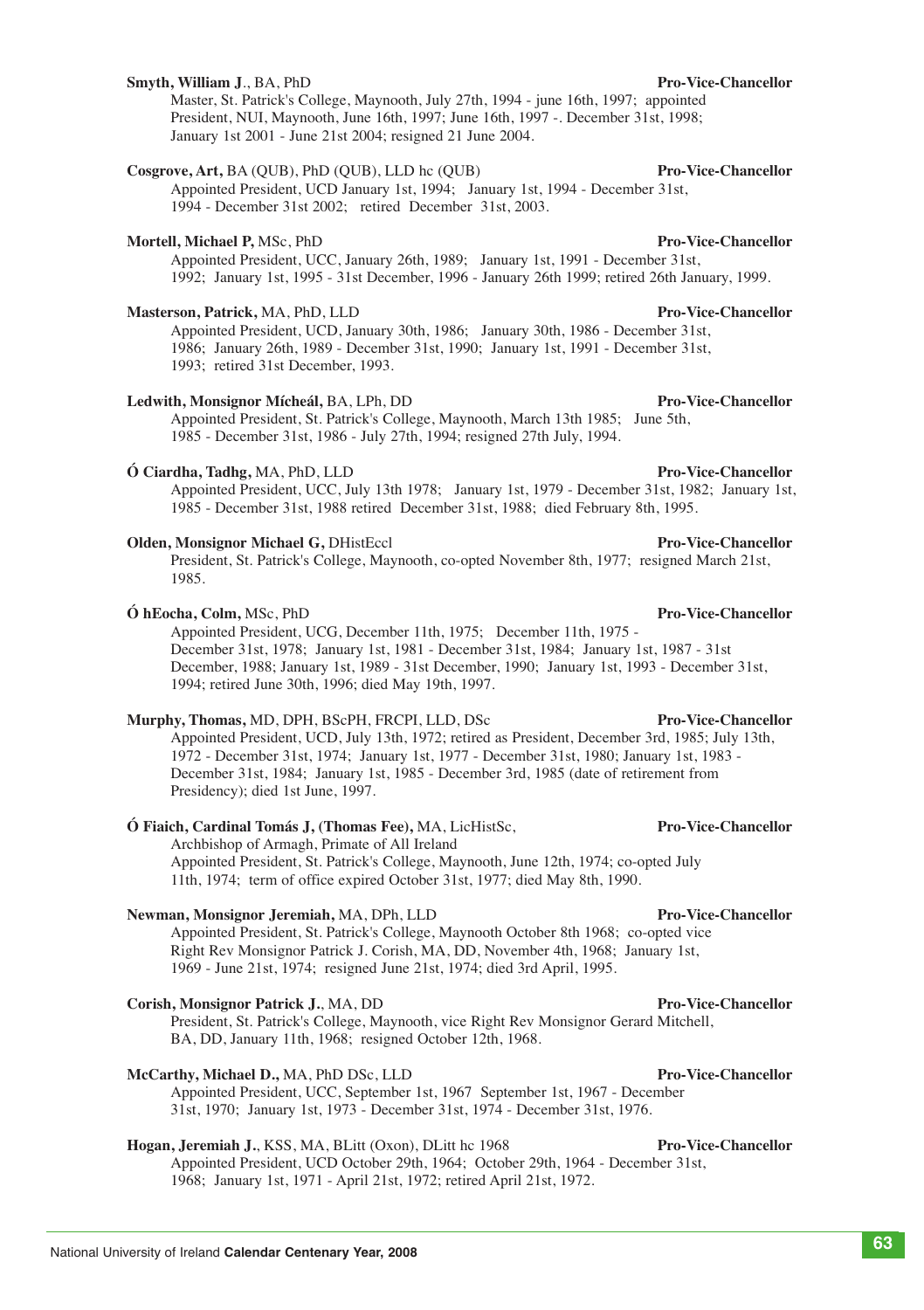# **McHenry, John J.,** MA (Cantab), DSc, FInstP, MRIA **Pro-Vice-Chancellor**

Appointed President, UCC, January 9th, 1964; January 9th, 1964 - September 30th, 1964; January 1st, 1967 - June 9th, 1967.

# **Ó Tnúthail, Máirtín,** DSc **Pro-Vice-Chancellor**

Appointed President, UCG, July 7th, 1960; July 7th, 1960 - December 31st, 1960; January 1st, 1962 - December 31st, 1966; January 1st, 1969 - December 31st, 1972; January 1st, 1975 - September 1st, 1975 (date of retirement).

# **Mitchell, Monsignor Gerard,** BA, DD **Pro-Vice-Chancellor**

Appointed President, St. Patrick's College, Maynooth, June 23rd, 1959; July 9th, 1959; resigned November 27th, 1967.

# **Atkins, Henry St. J**., DSc **Pro-Vice-Chancellor**

Appointed President, UCC October 28th, 1954; retired October 17th 1963; October 28th, 1954 - December 31st, 1957; January 1st, 1961 - October 17th, 1963 (date of retirement from Presidency).

**Tierney, Michael**, KSG, MA, DLitt **Pro-Vice-Chancellor**

Appointed President, UCD, October 30th, 1947; October 30th, 1947 - December 31st, 1949; January 1st, 1952 - December 31st, 1955; January 1st, 1958 - December 31st, 1961; retired from Presidency, September 30th, 1964.

**Browne, Monsignor Patrick J.** (An Dr. Pádraig S de Brún), MA, DSc **Pro-Vice-Chancellor** Appointed President, UCG, April 18th, 1945; April 18th, 1945 - December 31st, 1947; January 1st, 1950 - December, 31st, 1953; January 1st, 1956 - December 31st, 1959; retired from Presidency October 13th, 1959; died June 5th 1960.

# **O'Rahilly, Alfred,** MA, DSc, DPhil, DLitt **Pro-Vice-Chancellor**

Appointed President, UCC, October 28th, 1943; retired from Presidency, September 19th, 1954; October 28th, 1943 - December 31st, 1945; January 1st, 1948 - December 31st, 1951; January 1st, 1954 - September 19th, 1954 (date of retirement from Presidency).

### **Kissane, Monsignor Edward,** DLitt, DD, LSS, LLD **Pro-Vice-Chancellor** Appointed President, St. Patrick's College, Maynooth, June 23rd 1942; October 22nd,

1942 - February 21st, 1959. **Conway, Arthur W.,** MA, DSc, ScD, LLD, FRS **Pro-Vice-Chancellor**

Appointed President of UCD, April 18th, 1940; April 18th, 1940 - December 31st, 1942; January 1st, 1946 - October 2nd, 1947 (date of retirement); died July 11th, 1950.

# **D'Alton, Cardinal John F.**, MA, DLitt, DD, **Pro-Vice-Chancellor**

Archbishop of Armagh, Primate of all Ireland; Appointed President, St. Patrick's College, Maynooth, October 22nd, 1936; resigned July 3rd, 1942; died February 1st, 1963.

# **Hynes, Monsignor John,** MA, LLD, BD **Pro-Vice-Chancellor**

Appointed President, UCG, October, 25th, 1934; October 25th, 1934 - December 31st, 1938; January 1st, 1941 - December 31st, 1944; resigned from Presidency January 5th, 1945.

# **Merriman, Patrick J.**, MA, LLD **Pro-Vice-Chancellor**

Appointed President, UCC, December 16th, 1919; December 16th, 1919 -December 31st, 1922; January 1st, 1925 - December 31st, 1928; January 1st, 1931 - December 31st, 1934; January 1st, 1937 - December 31st, 1940; January 1st, 1943; died in office September 13th, 1943.

# **MacCaffrey, Monsignor James, LLD Pro-Vice-Chancellor**

Appointed President, St. Patrick's College, Maynooth, October 8th 1918; December 12th 1918 - November 1st 1935; died November 1st, 1935.

# **Hogan, Monsignor John F.,** DD **Pro-Vice-Chancellor**

Appointed President, St. Patrick's College, Maynooth; February 12th, 1913 vice Bishop The Most Rev Daniel Mannix, DD, LLD; December 10th 1914 - October 18th, 1918 (resigned).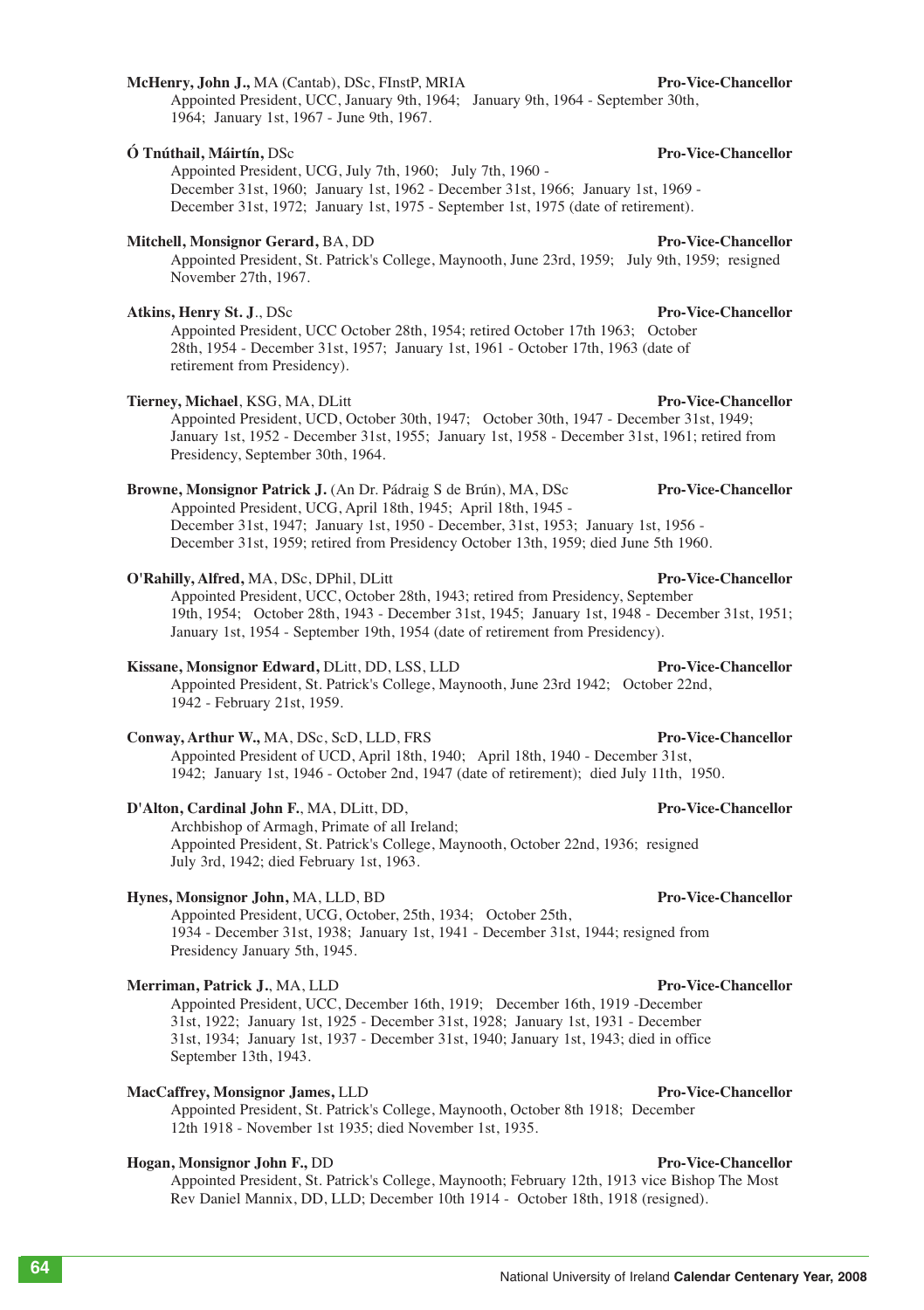| Coffey, Denis J., MA, MB BCh BAO, LLD, DSc, FRCPI<br>Appointed President, UCD, December 2nd 1908; 1909 -December 15th 1918; December 6th,<br>1920 - December 31st, 1924; January 1st, 1927 - December 31st, 1930; January 1st, 1933 -<br>December 31st, 1936; January 1st, 1939 - March 31st, 1940 (date of resignation); died April 3rd,<br>1945. | <b>Pro-Vice-Chancellor</b>  |
|----------------------------------------------------------------------------------------------------------------------------------------------------------------------------------------------------------------------------------------------------------------------------------------------------------------------------------------------------|-----------------------------|
| Anderson, Alexander, MA, DSc, LLD<br>Appointed President, UCG, December 2nd, 1908; resigned October 10th,<br>1934; December 22nd, 1912 - December 10th, 1914; December 10th, 1916 - January 1st, 1921;<br>January 1st, 1923 - December 31st, 1926; January 1st, 1929 - December 31st, 1932.                                                        | <b>Pro-Vice-Chancellor</b>  |
| Windle, Sir Bertram C.A., MA, MD, DSc, LLD, FRS<br>Appointed President, UCC, 2nd, 1908 December 22nd, 1909 - December 9th 1916<br>December 6th, 1918 - November 21st, 1919 (date of resignation).                                                                                                                                                  | <b>Pro-Vice-Chancellor</b>  |
| Halpin, Attracta, BA MSc (Dub), MBA (Lond), LLD jure officii<br>Appointed Registrar of the University by Senate, 11th March 2004.                                                                                                                                                                                                                  | <b>NUI Registrar</b>        |
| Nolan, John A, MA, MPA, LLD jure officii<br>Appointed Registrar of the University by Senate, September 1st, 1987; retired February 27th,<br>2004.                                                                                                                                                                                                  | <b>NUI Registrar</b>        |
| Murphy, Thomas, MD, DPH, BScPH, FRCPI, LLD, DSc<br>Appointed Acting Registrar of the University by Senate, January 1987 - September 1987.<br>(Appointed President, UCD, July 13th, 1972; retired as President, December 3rd, 1985; January<br>1st, 1975 - December 31st, 1976; January 1st, 1981 - December 31st, 1982; died 1st June, 1997.       | <b>Acting NUI Registrar</b> |
| Gilheany, Michael, BA, BComm, MEconSc, LLD jure officii<br>Appointed Registrar of the University by Senate, June 10th, 1979 died January 24th, 1987.                                                                                                                                                                                               | <b>NUI Registrar</b>        |
| Bourke, John, MComm, PhD, LLD jure officii<br>Appointed Registrar of the University by Senate,, January 27th, 1972, as from May 4th, 1972;<br>retired June 9th, 1979; died 21st March, 1994.                                                                                                                                                       | <b>NUI Registrar</b>        |
| Wilmot, Séamus, BA, BComm, HDip in Ed, LLD jure officii<br>Appointed Registrar of the University by Senate, December 11th, 1952; retired May 4th, 1972.                                                                                                                                                                                            | <b>NUI Registrar</b>        |
| McCarthy, Alexander A., BA, LLD jure officii<br>Appointed Registrar of the University by Senate, October 28th, 1937; died August 3rd, 1952.                                                                                                                                                                                                        | <b>NUI Registrar</b>        |
| Wiber, Frederick H., LLD jure officii<br>Appointed Registrar of the University by Senate, February 1st, 1924; died July 11th, 1936.                                                                                                                                                                                                                | <b>NUI Registrar</b>        |
| McGrath, Sir Joseph, BA (London), LLD (RUI jure officii)<br>First Registrar of the University; appointed December 2nd, 1908; died March 15th, 1923.                                                                                                                                                                                                | <b>NUI Registrar</b>        |
| Alton, Bryan G., MD, BSc<br>Elected by Convocation, October 10th, 1964; term of office expired 31st October, 1972.                                                                                                                                                                                                                                 | <b>Member of Senate</b>     |
| Andrews, Christopher S., BComm, DEconSc<br>Nominated by the Government, October 20th, 1959; re-nominated October 28th, 1964; re-<br>nominated November 17th, 1972; resigned July 25th, 1977.                                                                                                                                                       | <b>Member of Senate</b>     |
| Atkins, Henry St, J, BSc<br>Elected by Governing Body UCC, January 25th, 1944, vice Alfred O'Rahilly, MA DSc,<br>DPhil, ex officio; re-elected October 18th, 1944; re-elected October 17th, 1949; re-elected<br>October 15th, 1954; Appointed President, UCC October 28th, 1954; retired October 17th 1963.                                        | <b>Member of Senate</b>     |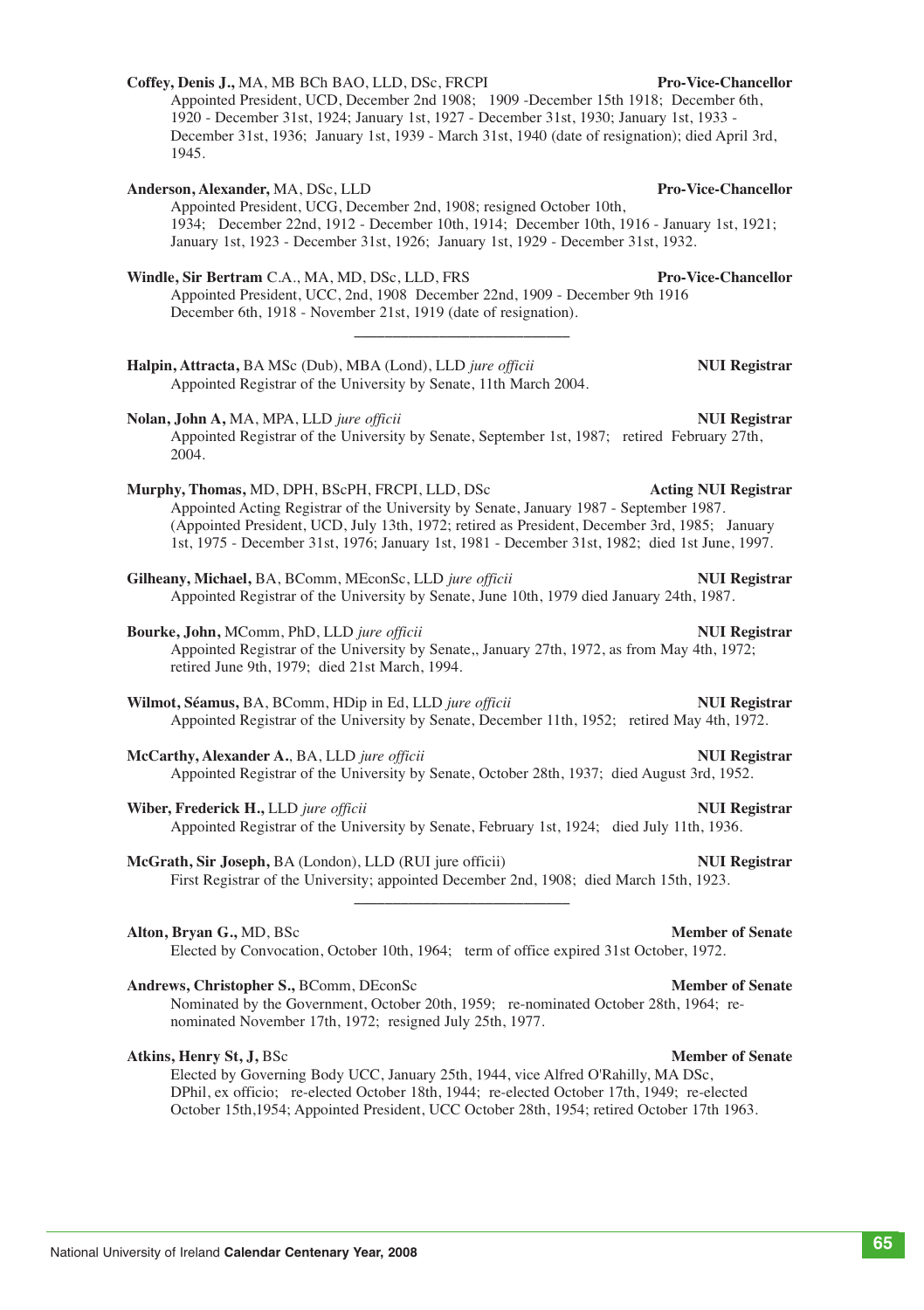Elected by the Governing Body, UCD, October 13th, 1914; re-elected October 16th, 1919; re-elected October 17th, 1924; re-elected October 16th, 1929; re-elected October 17th, 1934; died January 24th, 1939.

**Barniville, Senator Henry L., BA, MD, MCh <b>Member of Senate** Member of Senate

Elected by Convocation, October 13th, 1934; elected by the Governing Body, UCD, October 17th, 1939; elected by Convocation, October 13th, 1944; re-elected October 14th, 1949; re-elected October 16th, 1954; re-elected October 10th, 1959; died September 23rd, 1960.

# **Barrett, Canon Michael** , DPhil **Member of Senate**

Appointed vice Very Rev Andrew Canon Murphy, August 5th, 1914; term of office expired October 31st, 1914.

- **Barry, David T., MD, DSc, DPH, FRCS, ENG <b>Member of Senate** 
	- Elected by the Governing Body, UCC, vice the late John P. Molohan, MA, May 7th, 1915; term of office expired October 31st, 1919.
- **Barry, John D., BE, MSc, PhD, CEng <b>Member of Senate** Member of Senate

Nominated by the Government, November 17th, 1972; re-nominated November 2nd, 1977; died September 6th, 1979.

- **Barry, Patrick D.,** MSc, PhD **Member of Senate** 
	- Elected by the Governing Body, UCC October 13th, 1977; term of office expired October 1982.
- **Barton, Mr Justice, Sir Dunbar Plunket** (Bart.), MA **Member Member** of Senate
	- Appointed December 2nd, 1908; term of office expired October 31st, 1914; re-appointed by H.M. the King, October 31st, 1914; re-appointed October 31st, 1919; resigned January 7th, 1923.
- **Bhreathnach, Helen, BA Member of Senate** 
	- Elected by Convocation, October 15th, 1997; term of office expired 31st October, 2002.
- **Boland, Maurice,** DSc, MAgrSc, PhD **Member of Senate** Elected by Governing Authority, UCD, 2007.
- **Bourke, Geoffrey J., MA, MD, FRCPI, FFCM, FFCMI MEMBER OF Senate** Elected by the Governing Body, UCD, 16th October, 1987; term of office expired October 31st, 1992.
- **Bourke, Mr. Justice Matthew J**, MA, KC, Recorder of Cork; **Member** of Senate Appointed vice Samuel H. Butcher, LLD, M.P., January 2nd, 1912; term of office expired October 31st, 1914.
- **Boylan, Monsignor Patrick J., MA, DLitt, DD Member Member** of Senate Elected by Convocation, October 13th, 1934; re-elected October 13th, 1939; re-elected October 13th, 1944; re-elected October 14th, 1949; Nominated by the Government, October 27th, 1954; term of office expired October 31st, 1959.

# **Boyle, Gerard, Senate Senate Senate Senate Senate** Senate Senate

Elected by the Governing Body, NUI, Maynooth, October 9th, 2002; resigned 5th December 2006.

# **Breatnach, Risteárd A.,** MA, MRIA **Member of Senate**

Co-opted by Senate, January 9th, 1964, vice the late James Hogan, DLitt; co-opted November 13th, 1964; co-opted November 10th, 1972; term of office expired October 31st, 1977.

# **Brennan, Alderman Thomas, Senate Senate Senate Alderman Thomas, Senate Senate Senate Aldermine Senate**

Elected by the Governing Body, UCD, October 11th, 1977; term of office expired October 31st, 1982.

# **Brophy, Brendan, Member of Senate**

Elected by the Governing Body, UCD, 17th October 1972; term of office expired October 31st, 1977.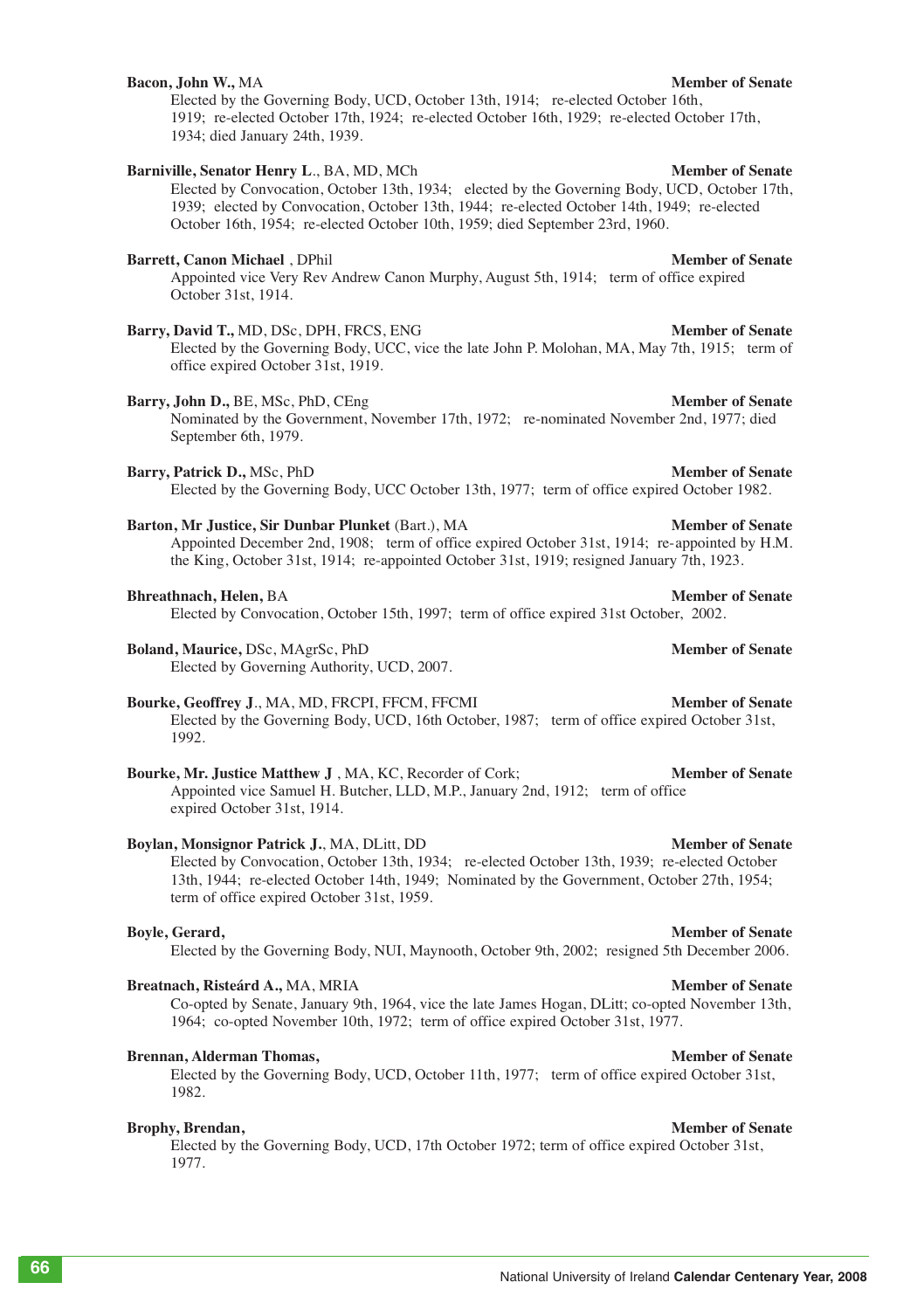| 10th, 2002; re-elected by the Governing Body, NUI, Galway, 2007; appointed President of NUI,<br>Galway March 6th, 2008.                                                                                                                                                                                                                                                                 |                         |
|-----------------------------------------------------------------------------------------------------------------------------------------------------------------------------------------------------------------------------------------------------------------------------------------------------------------------------------------------------------------------------------------|-------------------------|
| Browne, Michael J., BA, DD, DCL, LLD, Bishop of Galway<br>Appointed by the Executive Council, October 23rd, 1934; nominated by the Government,<br>November 1st, 1939; re-nominated November 17th, 1944; re-nominated October 22nd, 1949; re-<br>nominated October 27th, 1954; re-nominated October 20th, 1959; re-nominated October 28th,<br>1964.                                      | <b>Member of Senate</b> |
| Browne, Monsignor Patrick J. (An Dr. Pádraig S de Brún), MA DSc<br>Elected by Convocation, October 7th, 1924; term of office expired October 31st, 1929; re-elected<br>October 13th, 1934; re-elected October 13th, 1939; term of office expired October 31st, 1944;<br>appointed President, UCG, April 18th, 1945; retired from Presidency October 13th, 1959; died June<br>5th, 1960. | <b>Member of Senate</b> |
| Burnell, Ann, MSc, PhD<br>Elected by the Governing Body, NUI, Maynooth, 9th October, 2002.                                                                                                                                                                                                                                                                                              | <b>Member of Senate</b> |
| Busteed, John, MComm<br>Elected by the Governing Body, UCC, June 27th, 1944, vice the late Joseph Downey, MComm;<br>re-elected October 18th, 1944; re-elected October 17th, 1949; re-elected October 15th, 1954; term<br>of office expired October 31st, 1959.                                                                                                                          | <b>Member of Senate</b> |
| Butcher, Samuel H., LLD, MP<br>Appointed December 2nd, 1908; died December 28th, 1910.                                                                                                                                                                                                                                                                                                  | <b>Member of Senate</b> |
| <b>Butler, Michael, BA, ACIS</b><br>Nominated by the Government, November 10th, 1992; term of office expired October<br>31st, 1997.                                                                                                                                                                                                                                                     | <b>Member of Senate</b> |
| Butler, Sir William F., Privy Councillor<br>Appointed December 2nd, 1908; died June 7th, 1910.                                                                                                                                                                                                                                                                                          | <b>Member of Senate</b> |
| <b>Butler, William F. T., MA</b><br>Appointed December 2nd, 1908; resigned November 2nd, 1910.                                                                                                                                                                                                                                                                                          | <b>Member of Senate</b> |
| Canny, Nicholas P., MA, PhD<br>Co-opted, 4th November, 1987; term of office expired October 31st, 1992.                                                                                                                                                                                                                                                                                 | <b>Member of Senate</b> |
| Carr, Peter F., BSc, PhD<br>Elected by Convocation, October 15th, 1992 elected by the Governing Body, NUI,<br>Maynooth, October 29th, 1997; resigned January 2001.                                                                                                                                                                                                                      | <b>Member of Senate</b> |
| <b>Chance, Sir Arthur, FRCSI</b><br>Appointed vice the late Right Hon. Sir Christopher Nixon, Bart., MD, LLD, August 19th, 1914;<br>term of office expired October 31st, 1914.                                                                                                                                                                                                          | <b>Member of Senate</b> |
| Coakley, James B., MSc, MD<br>Elected by the Governing Body, UCD, 17th October, 1972; re-elected October 11th, 1977;<br>re-elected October 18th, 1982; re-elected October 16th, 1987; term of office expired October 31st,<br>1992.                                                                                                                                                     | <b>Member of Senate</b> |
| Coffey, Denis J., MA, MB, BCh, BAO, LLD, DSc, FRCPI, KCSS<br>Appointed President, UCD, December 2nd 1908; retired from Presidency, March 31st, 1940;<br>elected by the Governing Body of UCD, June 25th, 1940; re-elected October 17th, 1944; died April<br>3rd, 1945.                                                                                                                  | <b>Member of Senate</b> |
| Coffey, Patrick, ME, AMInstCE<br>Elected by the Governing Body, UCC, April 10th, 1964, vice Dr. John J. McHenry, (appointed                                                                                                                                                                                                                                                             | <b>Member of Senate</b> |

Elected by the Governing Body, NUI, Galway February 1st 2001; re-elected October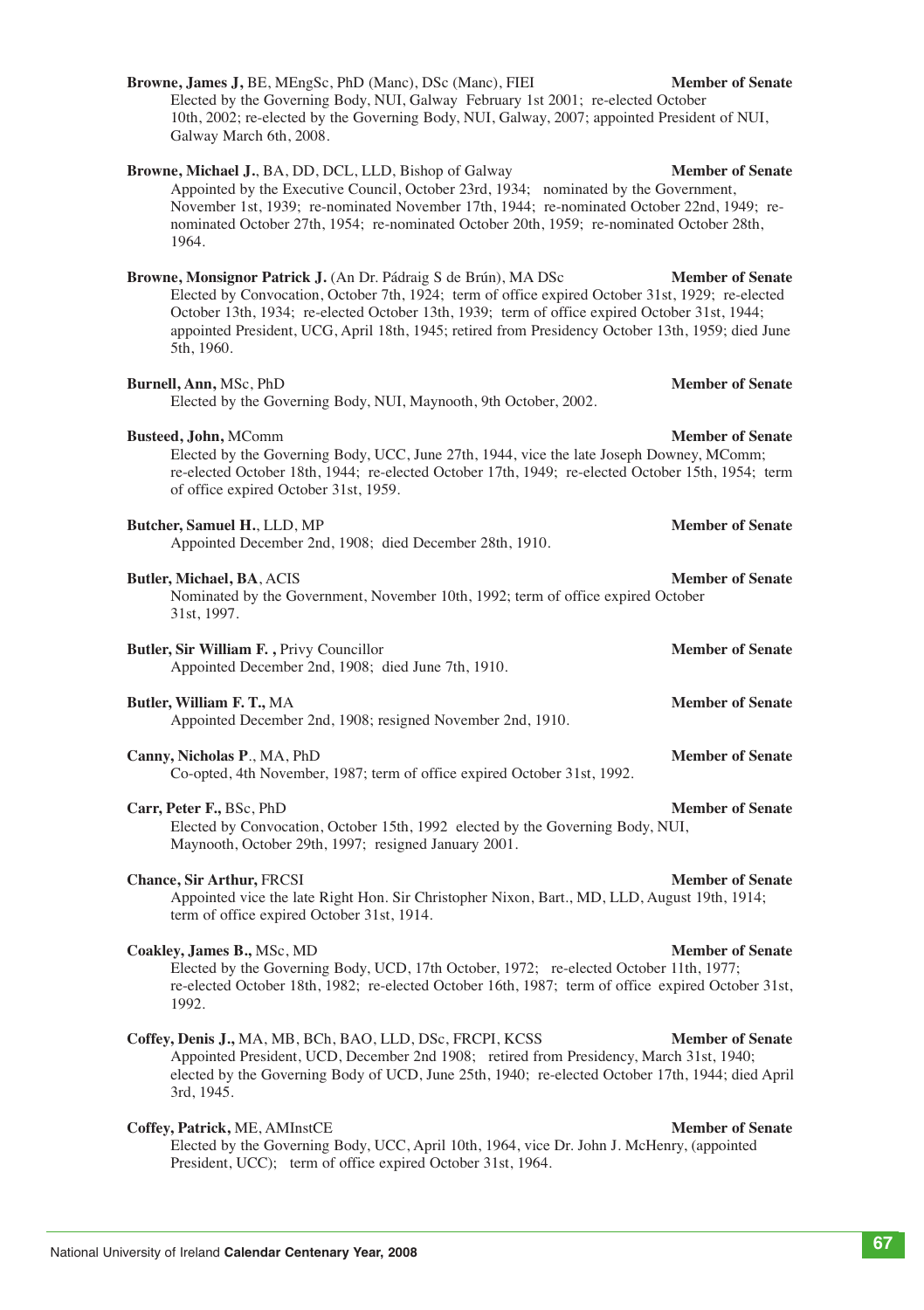# **68** National University of Ireland **Calendar Centenary Year, 2008**

### **Comerford, Richard V., MA, PhD Member of Senate**

Elected by the Governing Body, NUI, Maynooth, October 29th, 1997; term of office expired 31st October, 2002.

### **Concannon, Senator Helena, MA, DLitt Member of Senate Member of Senate**

Appointed by the Executive Council, October 23rd, 1934; nominated by the Government, November 1st, 1939; re-nominated November 17th, 1944; re-nominated October 22nd, 1949; died February, 1952.

### **Conran, Matthew J., MA, DSc Member of Senate**

Elected by Convocation, October 7th, 1924; re-elected October 12th, 1929; term of office expired October 31st, 1934.

### **Conway, Arthur W., MA, DSc, ScD, LLD, FRS Member of Senate**

Appointed member of Senate December 2nd, 1908; term of office expired October 31st, 1914; re-elected by the Governing Body, UCD, October 13th, 1914; re-elected October 16th, 1919; re-elected October 17th, 1924; re-elected October 16th, 1929; re-elected October 17th, 1934; Appointed President of UCD, April 18th, 1940; died July 11th, 1950.

### **Conway, Edward J., MD, DSc, FRCPI, FRS Member of Senate**

Co-opted October 30th 1947 vice Professor M. Tierney, appointed President, UCD; elected by Convocation, January 31st, 1948; re-elected October 14th, 1949; re-elected October 16th, 1954; term of office expired October 31st, 1959.

### **Coolahan, John, MA MEd PhD Member of Senate**

Co-opted November 6th, 1997; elected by the Governing Body, NUI, Maynooth October 9th, 2002.

### **Corcoran, Mary, PhD Member of Senate**

Co-opted November 2007.

### **Corcoran, Rev Timothy,** SJ, DLitt, HDip in Ed **Member of Senate**

Elected by the Governing Body, UCD, October 17th, 1924; re-elected October 16th, 1929; re-elected October 17th, 1934; re-elected October 17th, 1939; died March 23rd, 1943.

### **Corish, Monsignor Patrick J., MA, DD <b>Member of Senate Member of Senate**

President, St. Patrick's College, Maynooth, co-opted vice Right Rev Monsignor Gerard Mitchell, BA, DD, January 11th, 1968; resigned, October 12th, 1968.

Nominated by the Government, 19th February 2008

**Cosgrove, Art**, BA (QUB), PhD (QUB), LLD hc (QUB) **Member of Senate**

# Elected by the Governing Body, UCD, 16th October, 1987; re-elected October 16th, 1992; Appointed President, UCD, January 1st, 1994; retired from Presidency 31 December 2003.

### **Cox, Michael F., MD, LLD, FRCPI Member of Senate**

Appointed December 2nd, 1908; term of office expired October 31st, 1914; re- appointed by H.M. the King, October 31st, 1914; re-appointed October 31st, 1919; re-appointed by the Executive Council, November 25th, 1924; died February 20th, 1926.

### **Crawford, Rev William, MA Member of Senate**

Appointed December 2nd, 1908; term of office expired October 31st, 1914.

### **Cronin, Canon Michael , MA, DD <b>Member of Senate Member of Senate**

Appointed by the Executive Council vice the late Michael F. Cox, MD, LLD, FRCPI, December 19th, 1928; re-appointed July 18th, 1929; term of office expired October 31st, 1934.

### **Cunningham, John F., MD, MAO, FRCOG Member of Senate**

Elected by Convocation, October 10th, 1959; term of office expired October 31st, 1964.

### **Corry, Siobhan, Member of Senate**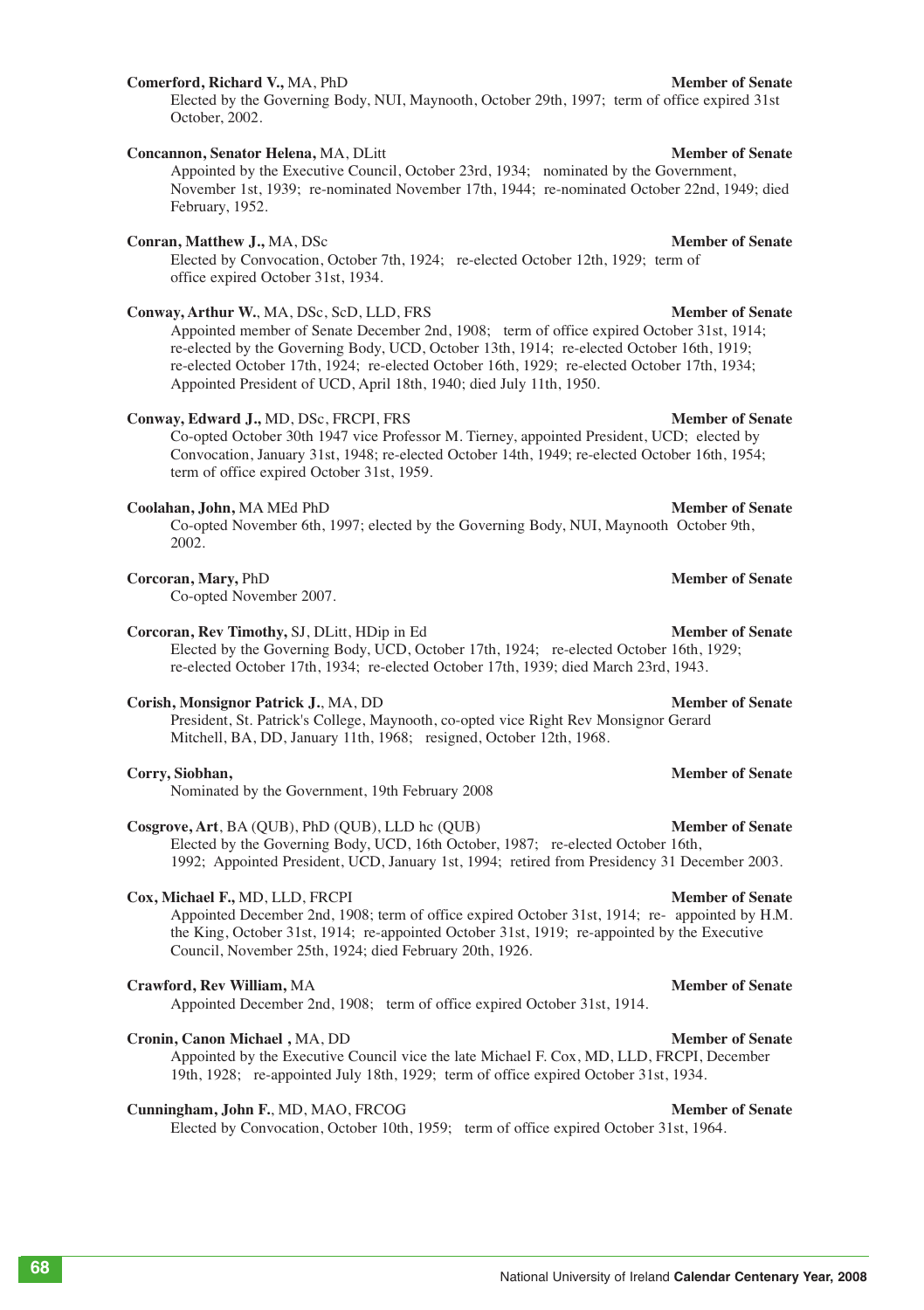### **Curran, Michael P., MSc Member of Senate**

Elected by the Governing Body, UCG, October 14th, 1977; re-elected October 15th, 1982; term of office expired October 31st, 1987.

### **Curtis, Ruth,** MA, PhD **Member of Senate**

Co-opted January 15th, 1998; elected by the Governing Body, NUI, Galway October 10th, 2002; resigned January 31st 2005.

### **D'Alton, Canon Edward A.**, LLD **Member of Senate**

Elected by the Governing Body, University College Galway, October 8th, 1914; resigned January 9th, 1919; died January 25th 1941.

### **D'Alton, Cardinal John F., MA, DLitt, DD, <b>Member of Senate**

Archbishop of Armagh, Primate of all Ireland; Elected by Convocation, October 7th, 1919; term of office expired October 31st, 1924; appointed President of St. Patrick's College, Maynooth, October 22nd, 1936; co-opted vice the late Right Rev Monsignor J. MacCaffrey, LLD, October 22nd, 1936; co- opted November 16th, 1939; resigned July 3rd, 1942.

### **D'Arcy, Fergus,** MA, PhD, FRHistS **Member of Senate**

Elected by the Governing Body, UCD, 19th December, 1995; re-elected October 15th, 1997; reelected 16 October 2002.

### **De Bhaldraithe-Marsh, Clíona, BA, MA Member of Senate**

Elected by Convocation, October 15th, 1997; elected by the Governing Body, UCD, 16 October 2002; elected by Convocation, 11th October 2007.

### **De Valéra, Ruaidhrí**, MA, PhD **Member of Senate**

Elected by Convocation, October 12th, 1972; re-elected October 13th, 1977; died October 28th, 1978.

### **Delaney, Rev William, SJ, LLD <b>Member of Senate**

Appointed December 2nd, 1908; term of office expired October 31st, 1914; co-opted November 18th, 1914; term of office expired October 31st, 1919.

### **Dempsey, Sir Alexander, MD Member of Senate**

Appointed December 2nd, 1908; term of office expired October 31st, 1914.

# **Dinan, Thomas J., DipinEd, MSc <b>Member of Senate** Member of Senate

Co-opted, November 26th, 1959; term of office expired October 31st, 1964.

### **Donovan, Patrick F.**, MA **Member of Senate**

Elected by the Governing Body, UCD, October 17th, 1944; re-elected November 29th, 1949; term of office expired October 31st, 1954.

# **Donovan, Robert, DLitt Member of Senate**

Elected by the Governing Body, UCD, October 13th, 1914; re-elected October 16th, 1919; re-elected October 17th, 1924; re-elected October 16th, 1929; term of office expired October 31st, 1934.

Co-opted, November 4th, 1987; term of office expired October 31st, 1992.

### **Dowdall, James C., LLD Member of Senate**

Elected by the Governing Body, UCC, June 1923; vice Daniel J. O'Connor, MA, MD, (resigned); term of office expired October 31st, 1924; re-elected October 10th, 1924; re-elected October 11th, 1929; re-elected October 13th, 1934; died June 27th, 1939.

# **Downes, Martin J., MAgrSc, PhD Member of Senate**

Elected by Convocation, October 15th, 1997; term of office expired October 31st 2002.

### **Doonan, Shawn, New Shawn, New Shawn, New Shawn, New Shawn, New Shawn, New Shawn, New Shawn, New Shawn, New Shawn, New Shawn, New Shawn, New Shawn, New Shawn, New Shawn, New Shawn, New Shawn, New Shawn, New Shawn, New Shaw**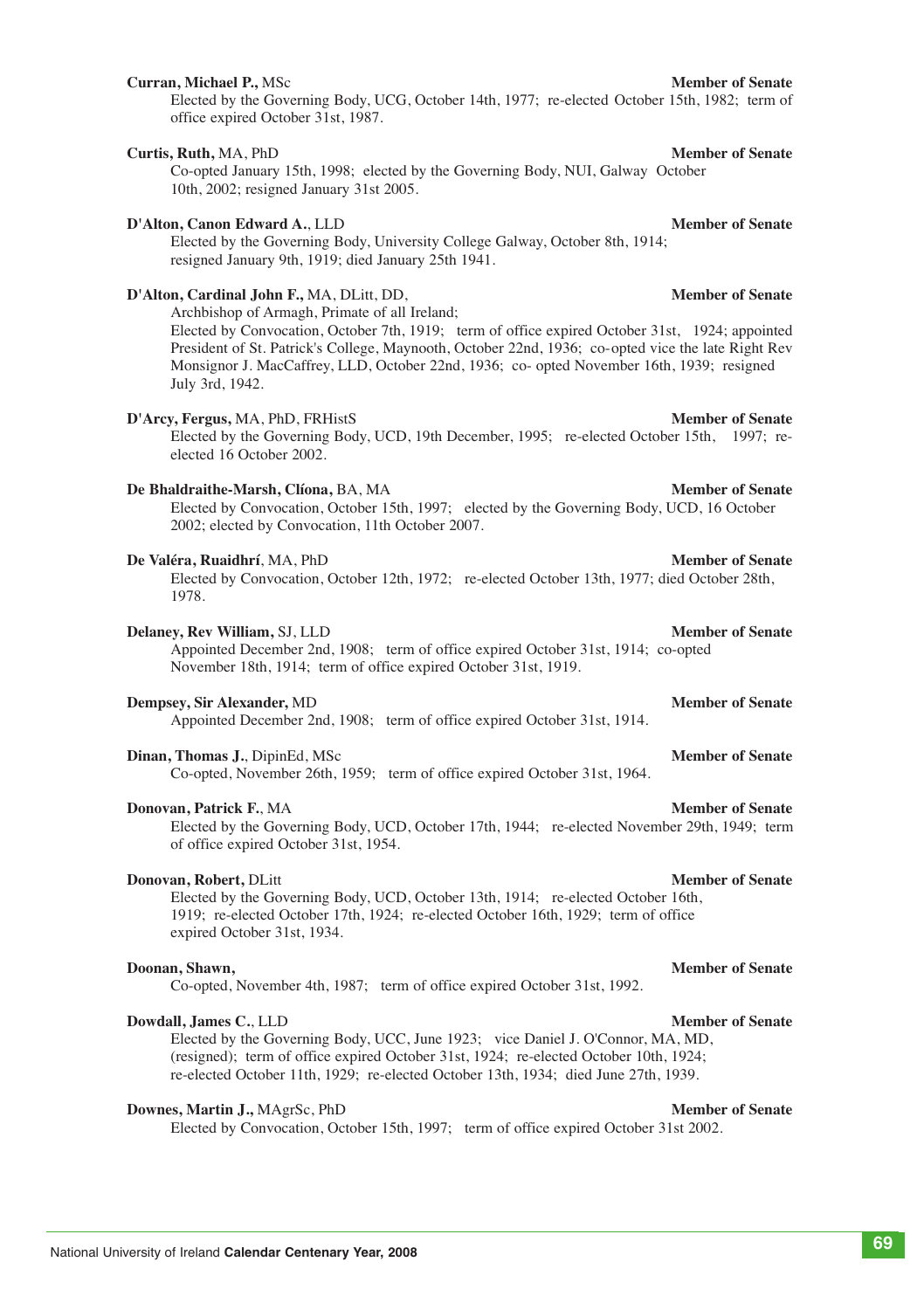### **Downey, Joseph, MComm <b>Member of Senate**

Elected by the Governing Body, UCC, October 11th, 1929; re-elected October 13th, 1934; re-elected October 13th, 1939; died March 23rd, 1944.

### **Doyle, Kay, MA Member of Senate**

Nominated by the Government 11 November, 1997; term of office expired 31 October 2002.

### **Drudy, Sheelagh, MA, PhD Member of Senate**

Elected by the Governing Body, NUI, Maynooth, October 29th, 1997; term of office expired 31 October 2002.

### **Drumm, James J., DSc Member of Senate**

Elected by Convocation, October 13th, 1934; re-elected October 13th, 1939; re-elected October 13th, 1944; re-elected October 14th, 1949; re-elected October 16th, 1954; term of office expired October 31st, 1959.

### **Duggan, Lucy, MA, PhD Member of Senate**

Nominated by the Government, July 6th, 1952, vice the late Senator Helena Concannon, MA, DLitt; re-nominated October 27th, 1954; re-nominated October 31st, 1959; re-nominated October 28th, 1964; term of office expired 31st October, 1972.

### **Duignan, Michael V., MA Member of Senate**

Elected by the Governing Body, UCG, March 2nd, 1971; reelected October 11th, 1972; term of office expired October 31st, 1977.

### **Dundon, John, MB BCh BAO, FRCSI & E Member of Senate**

Elected by the Governing Body, UCC, October 11th, 1929; re-elected October 13th, 1934; term of office expired October 31st, 1939.

### **Dunne, Thomas J., MA, PhD Member of Senate**

Co-opted, November 6th, 1997; co-opted 7th November 2002.

### **Fahy, Edward F.**, MSc, PhD **Member of Senate**

Elected by the Governing Body, UCC, October 12th, 1972; term of office expired October 31st, 1977.

### **Fanning, J. Ronan, BA: Member of Senate**

Elected by Governing Authority, UCD, November 2007.

### **Finlay, Rev Thomas A**, SJ, MA **Member of Senate**

Elected by Convocation, October 6th, 1914; term of office expired October 31st, 1919 co-opted , November 13th, 1919; term of office expired October 31st, 1924.

### **Fitzgerald, Denis P.**, BA, MB BCh BAO **Member of Senate**

Elected by the Governing Body, UCC, March, 1920, vice P.J. Merriman, MA, (elected President, UCC); term of office expired October 31st, 1924.

### **FitzGerald, Garret,** BA, PhD, BL (King's Inns), MRIA; **Member of Senate**

Taoiseach, 1981 & 1983-1987;

Elected by Convocation, October 12th, 1972; re-elected October 13th, 1977; re-elected October 14th, 1982; re-elected October 16th, 1987; re-elected October 15th, 1992; elected Chancellor October 15th, 1997; resigned July 2008.

### **Flavin, James N., MSc, PhD Member of Senate**

Elected by the Governing Body, UCG, April 30th, 1980 vice Declan M. Larkin, MSc, PhD, resigned; re-elected October 15th, 1982; re-elected October 29th, 1987; term of office expired October 31st, 1992.

Nominated by the Government 14 February, 2003; resigned 2006.

### Flood, John C., BA, BComm, MD, MCh **Member of Senate**

Elected by Convocation, October 13th, 1939; term of office expired October 31st, 1944.

### **Flood, Chris, Newborner, Christian Christian Christian Christian Christian Christian Christian Christian Christian Christian Christian Christian Christian Christian Christian Christian Christian Christian Christian Christ**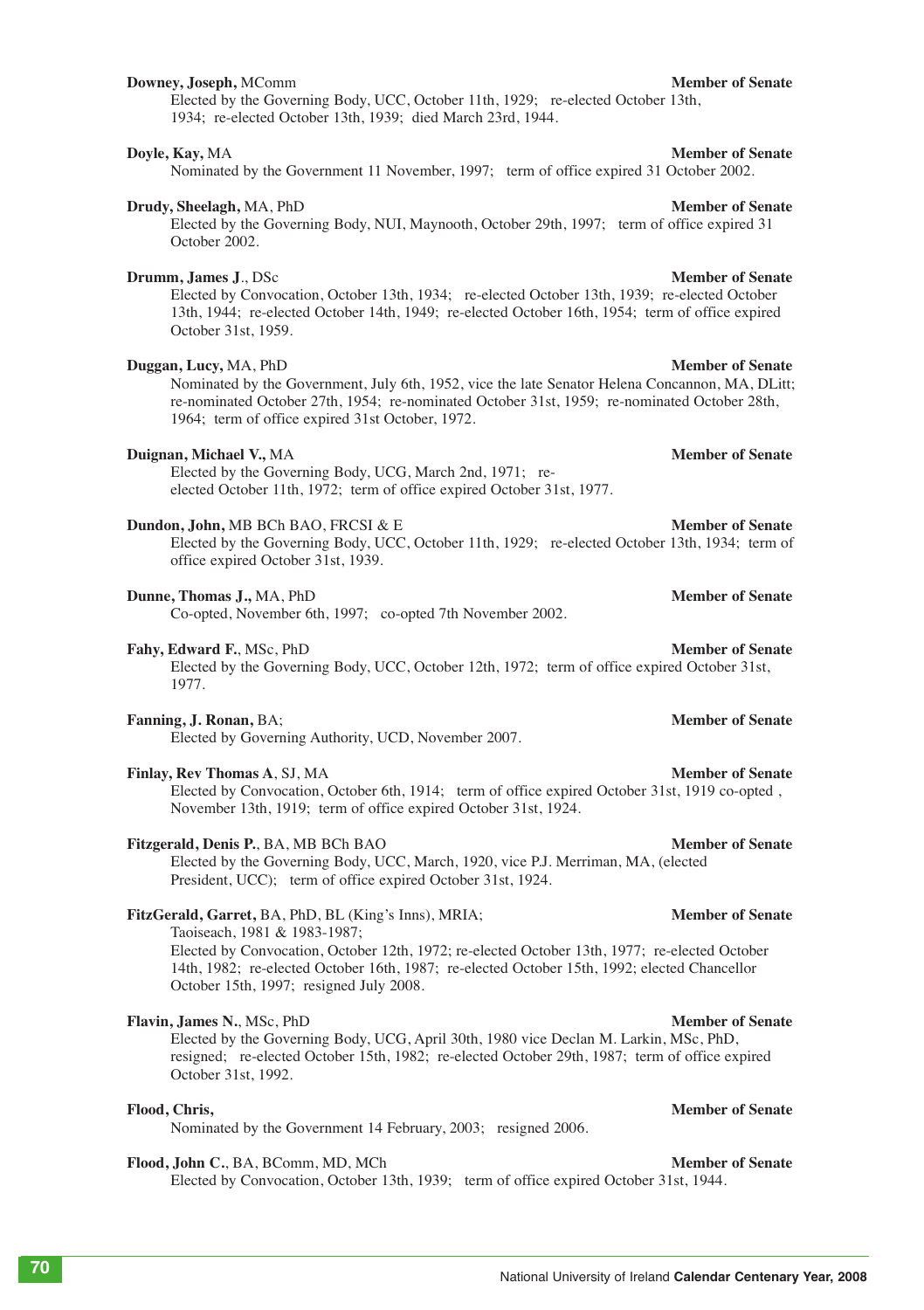|                                                                         | term of office explice october 515t, 1772, Electe<br>by Convocation, October 15th, 1997; re-elected 16th October 2002; re-elected 11th October 2007.                                                                                                                                                                                                |                         |
|-------------------------------------------------------------------------|-----------------------------------------------------------------------------------------------------------------------------------------------------------------------------------------------------------------------------------------------------------------------------------------------------------------------------------------------------|-------------------------|
| Gallagher, Eamonn J., MAgrSc, PhD<br>office expired October 31st, 1997. | Elected by the Governing Body, UCD, October 16th, 1987; re-elected October 16th, 1992; term of                                                                                                                                                                                                                                                      | <b>Member of Senate</b> |
| Gantly, Joe, BEng (Dub), MBA                                            | Elected by Governing Authority UCC, 2007; died May 14th 2009.                                                                                                                                                                                                                                                                                       | <b>Member of Senate</b> |
| Gavan-Duffy, Louise, MA, LLD                                            | Elected by Convocation, October 7th, 1919; term of office expired October 31st, 1924.                                                                                                                                                                                                                                                               | <b>Member of Senate</b> |
| Gill, Thomas P.,<br>expired October 31st, 1914.                         | Appointed vice Right Hon. Sir. William F. Butler, GCB, November 25th, 1910; term of office                                                                                                                                                                                                                                                          | <b>Member of Senate</b> |
| Giller, Paul, BSc (Lond); Registrar, UCC;                               | Co-opted, 21st April 2005; co-opted November 2007.                                                                                                                                                                                                                                                                                                  | <b>Member of Senate</b> |
|                                                                         | Gilmartin, Thomas P., DD, Archbishop of Tuam<br>Elected by the Governing Body, UCG, vice Very Rev E.A. Canon<br>D'Alton, LLD, May 6th, 1919; term of office expired October 31st, 1919; re-elected<br>October 14th, 1919; re-elected October 10th, 1924; re-elected October 16th, 1929; re-<br>elected October 14th, 1934; died October 14th, 1939. | <b>Member of Senate</b> |
| Gwynn, Rev Aubrey, SJ, MA, BLitt (Oxon)<br>October 31st, 1959.          | Elected by the Governing Body, UCD, October 16th, 1954; term of office expired                                                                                                                                                                                                                                                                      | <b>Member of Senate</b> |
| Gwynn, Stephen L., BA, DLitt                                            | Appointed December 2nd, 1908; resigned January 12th, 1912.                                                                                                                                                                                                                                                                                          | <b>Member of Senate</b> |
| Hackett, Felix E.W., MA, MSc, PhD                                       | Appointed by the Executive Council, October 23rd, 1934; Nominated by the<br>Government, November 1st, 1939; re-nominated November 17th, 1944; re-nominated October<br>22nd, 1949; term of office expired October 31st, 1954.                                                                                                                        | <b>Member of Senate</b> |
| <b>Hall, William J.,</b> MSc, MD, PhD                                   | Co-opted; , November 2nd, 1992; term of office expired October 31st, 1997.                                                                                                                                                                                                                                                                          | <b>Member of Senate</b> |
| Hanafin, Mary, BA, TD                                                   | Nominated by the Government, January 1989; re-nominated November 10th, 1992<br>Elected by the Governing Body, NUI, Maynooth, October 29th, 1997.                                                                                                                                                                                                    | <b>Member of Senate</b> |
| Harrington, Sir Stanley, BA                                             | Appointed December 2nd, 1908; term of office expired October 31st, 1914.                                                                                                                                                                                                                                                                            | <b>Member of Senate</b> |
| <b>Hayden, Mary T., MA</b><br>expired October 31st, 1924.               | Appointed December 2nd, 1908; term of office expired October 31st, 1914; re-<br>appointed by H.M. the King, October 31st, 1914; re-appointed October 31st, 1919; term of office                                                                                                                                                                     | <b>Member of Senate</b> |
| Hayes, Senator Michael, MA, HDip in Ed, BL                              | Nominated by the Government, October 27th, 1954; co-opted, November 26th, 1959; co-opted<br>November 13th, 1964; term of office expired October 31st, 1972.                                                                                                                                                                                         | <b>Member of Senate</b> |

# **Fottrell, Patrick,** DSc, PhD MRIA **Member of Senate**

Elected by the Governing Body, UCG, October 20th, 1987; re-elected October 16th, 1992; appointed President, UCG, July 1st, 1996; retired 31st July, 2000.

**Francis, Thomas,** MA **Member of Senate** Nominated by the Government, January 1989; term of office expired October 31st, 1992; Elected

- 
-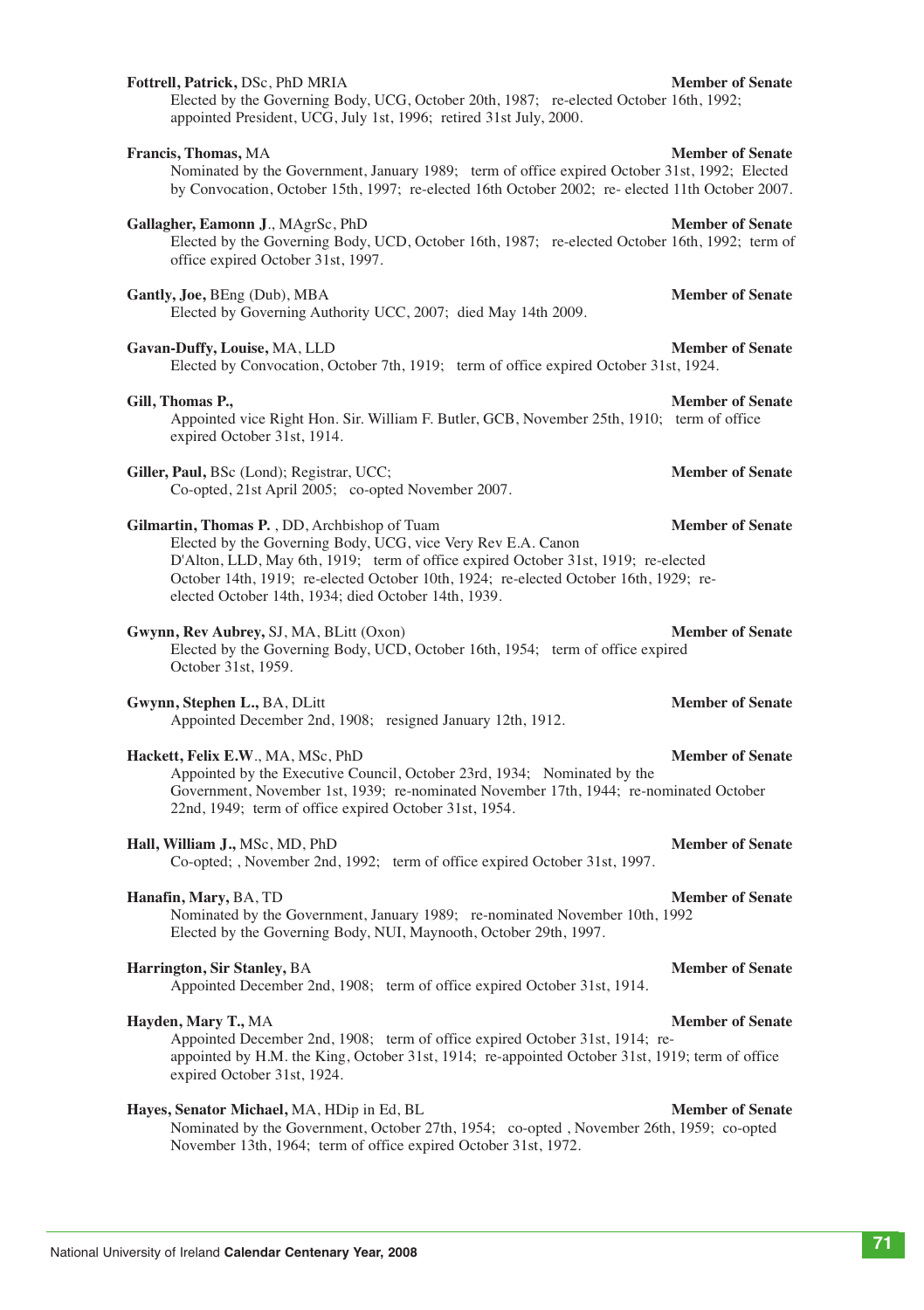# **Healy, John,** DD, LLD, Archbishop of Tuam **Member of Senate**

Appointed December 2nd, 1908; term of office expired October 31st, 1914.

### **Hegarty, Anthony F., PhD, BSc, FRSC, MRIA Member of Senate**

Elected by the Governing Body, UCD, October 16th, 1992; re-elected October 15th, 1997; re-elected 16 October 2002.

### **Herity, Michael, MA, PhD Member of Senate**

Elected by Convocation, October 13th, 1977; term of office expired October 31st, 1982; elected by the Governing Body, UCD, October 16th, 1987; re-elected October 16th, 1992; term of office expired October 31st, 1997.

# **Hoey-Heffron, Angela,** BCL, LLB **Member of Senate**

Elected by Convocation 16 October 2002.

# **Hogan, James, BA, DLitt Member of Senate**

Co-opted by Senate, November 16th, 1939; co-opted November 17th, 1944; co-opted December 7th, 1949; co-opted November 12th, 1954; co-opted November 26th, 1959; died October 23rd, 1963.

# **Hogan, Jeremiah J.**, KSS, MA, BLitt (Oxon), DLitt hc 1968 **Member of Senate**

Elected by Convocation, October 13th, 1944; re-elected October 14th, 1949; elected by the Governing Body, UCD, October 16th, 1954; re-elected November 17th, 1959; Appointed President, UCD, October 29th, 1964; retired April 21st, 1972.

# **Hogan, Monsignor John F**. , DD **Member of Senate**

Appointed President, St. Patrick's College, Maynooth; February 12th, 1913 vice Bishop The Most Rev Daniel Mannix, DD, LLD; term of office expired October 31st, 1914; co-opted , November 18th, 1914; resigned October 18th, 1918.

# **Hogan, Michael A., BE, DSc, PhD Member of Senate**

Elected by the Governing Body, UCD, October 16th, 1954; re-elected November 17th, 1959; reelected January 5th, 1965; died September 1971.

### **Honan, Cathy,** BComm **Member of Senate**

Nominated by the Government, November 11th, 1997; nominated by the Government, 14 February 2003; nominated by the Government, February 19th 2008.

### **Horgan, Monsignor John D., MA, PhD, DD Member of Senate**

Elected by the Governing Body, UCD, October 22nd, 1952, vice the late Professor John J. Nolan, MA, DSc; elected by Convocation, October 16th, 1954; re-elected October 10th, 1959; re-elected October 10th, 1964; term of office expired 31st October, 1972.

### **Horgan, Michael C., BSc (Dub) MIE; Registrar, RCSI; Member of Senate** Co-opted November 2002; co-opted November 2007.

### **Houghton, James A, BSc, PhD, MFH <b>Member of Senate** Member of Senate

Elected by the Governing Body of NUI, Galway, 10 October 2002; re-elected by the Governing Body of NUI, Galway, November 2007.

### **Hurley, John Robert, BA, HDip in Ed <b>Member of Senate** Member of Senate

Elected by Convocation, 11th October 2007.

### **Hussey, E. Caroline, PhD Member of Senate**

Elected by Convocation, October 14th, 1982; re-elected October 14th, 1987; re-elected October 15th, 1992; elected by the Governing Body, UCD, October 16th 2002; term of office expired October 31st 2007.

### **Hyde, Douglas,** LLD (Dub), DLitt (hc RUI), First President of Ireland **Member of Senate** Appointed December 2nd, 1908; term of office expired October 31st, 1914; Elected by Convocation, October 6th, 1914; term of office expired October 31st, 1919.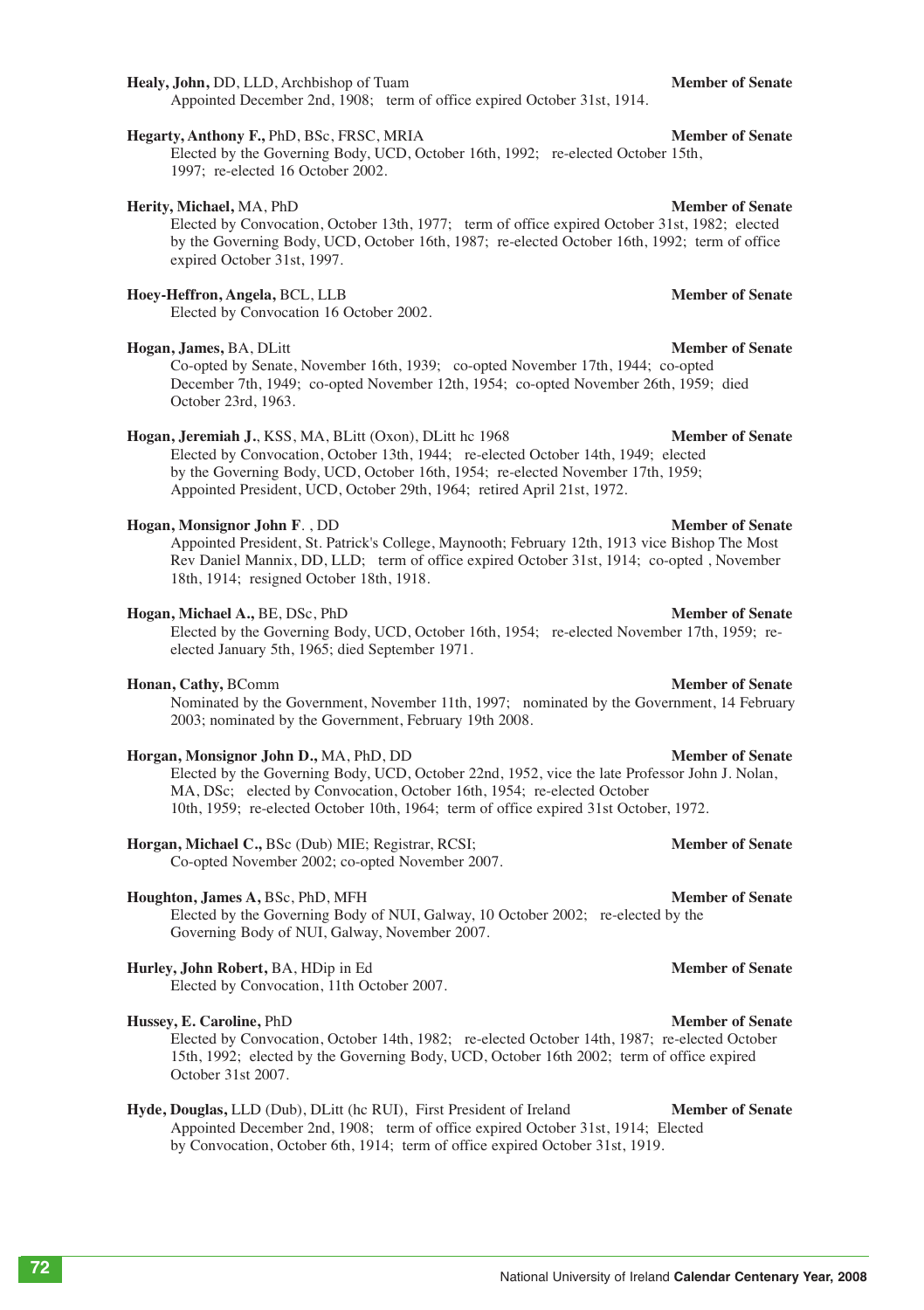### **Hynes, Monsignor John, MA, BD Member of Senate**

Elected by the Governing Body, UCG, October 14th, 1919; re-elected October 10th, 1924; re-elected October 16th, 1929; Appointed President, UCG, October, 25th, 1934; retired from Presidency January 5th, 1945.

### **Kearney, Philip, MFT, MSc Member of Senate**

Nominated by the Government, 19th February 2008.

### **Keenan, Edward, MD Member of Senate**

Co-opted April 11th, 1957, vice the late Professor John McGrath, MD; Elected by the Governing Body, UCD, November 17th, 1959; died February 14th, 1962.

Elected by the Governing Body, UCD, October 18th, 1982; co-opted November 4th, 1987; co-opted November 2nd, 1992; elected by Convocation, October 15th, 1997; term of office expired October 31st, 2002.

### **Kennedy, Maurice, MSc, PhD <b>Member of Senate** Member of Senate

Elected by the Governing Body, UCD, October 17th, 1972; co-opted, November 8th, 1977; term of office expired October 31st, 1982.

### **Kenny, Mr. Justice John J. MA, LLB <b>Member of Senate**

Elected by Convocation, October 10th, 1964; term of office expired October 31st, 1972.

### **Kiely, Patrick, MD, MCh, BSc Member of Senate**

Elected by Convocation, October 13th, 1934; re-elected October 13th, 1939; re-elected October 13th, 1944; re-elected October 14th, 1949; elected by the Governing Body, UCC, October 15th, 1954; re-elected October 15th, 1959; re-elected October 13th, 1964;

### **Larkin, Declan M., MSc, PhD <b>Member of Senate Member of Senate**

Co-opted January 15th, 1976; elected by the Governing Body, UCG, October 14th, 1977; resigned January 31st, 1980.

### **Lawton, Richard R, MA Member of Senate**

Elected by Convocation, October 12th, 1929; term of office expired October 31st, 1934.

### **Ledwith, Monsignor Mícheál, BA, LPh, DD Member of Senate**

Appointed President, St. Patrick's College, Maynooth, March 13th 1985; co-opted, June 5th, 1985, vice Rt. Rev Monsignor Michael G. Olden, resigned; co-opted , November 4th, 1987; co-opted November 2nd, 1992; resigned 27th July, 1994.

### **Lee, John Joseph**, MA **Member of Senate**

Elected by Convocation, October 15th, 1992; term of office expired October 31st, 1997.

### **Lucey, Denis I.F.,** BAgrSc, MSc, PhD **Member of Senate**

Elected by the Governing Body, UCC, October 13th, 1977; re-elected October 18th, 1982; reelected 16th October, 1987; re-elected October 15th, 1992; re-elected October 14th, 1997; reelected 13 November 2003; term of office expired October 31st 2007.

### **Lynch, Celia,** BA, BComm **Member of Senate**

Nominated by the Government, November 17th, 1972; re-nominated November 2nd, 1977; term of office expired October 31st, 1982; died 1986.

### **Lynch, Patrick, MA Member of Senate**

Elected by Convocation, October 12th, 1972; term of office expired October 31st, 1977.

### **Mac Enrí, Seaghan P., MA, MD Member of Senate**

Elected by the Governing Body, UCG, vice the late Alfred Senier, MD, PhD, DSc, October 15th, 1918; term of office expired October 31st, 1919; re-elected October 14th, 1919; re-elected October 10th, 1924; re-elected October 16th, 1929; died April 14th, 1930.

### **MacAodhagáin, Rev Aindrias, CSSp, MA Member of Senate**

Elected by Convocation, October 10th, 1959; re-elected October 10th, 1964; died 1971.

### **Kelly, John, PhD <b>Member of Senate**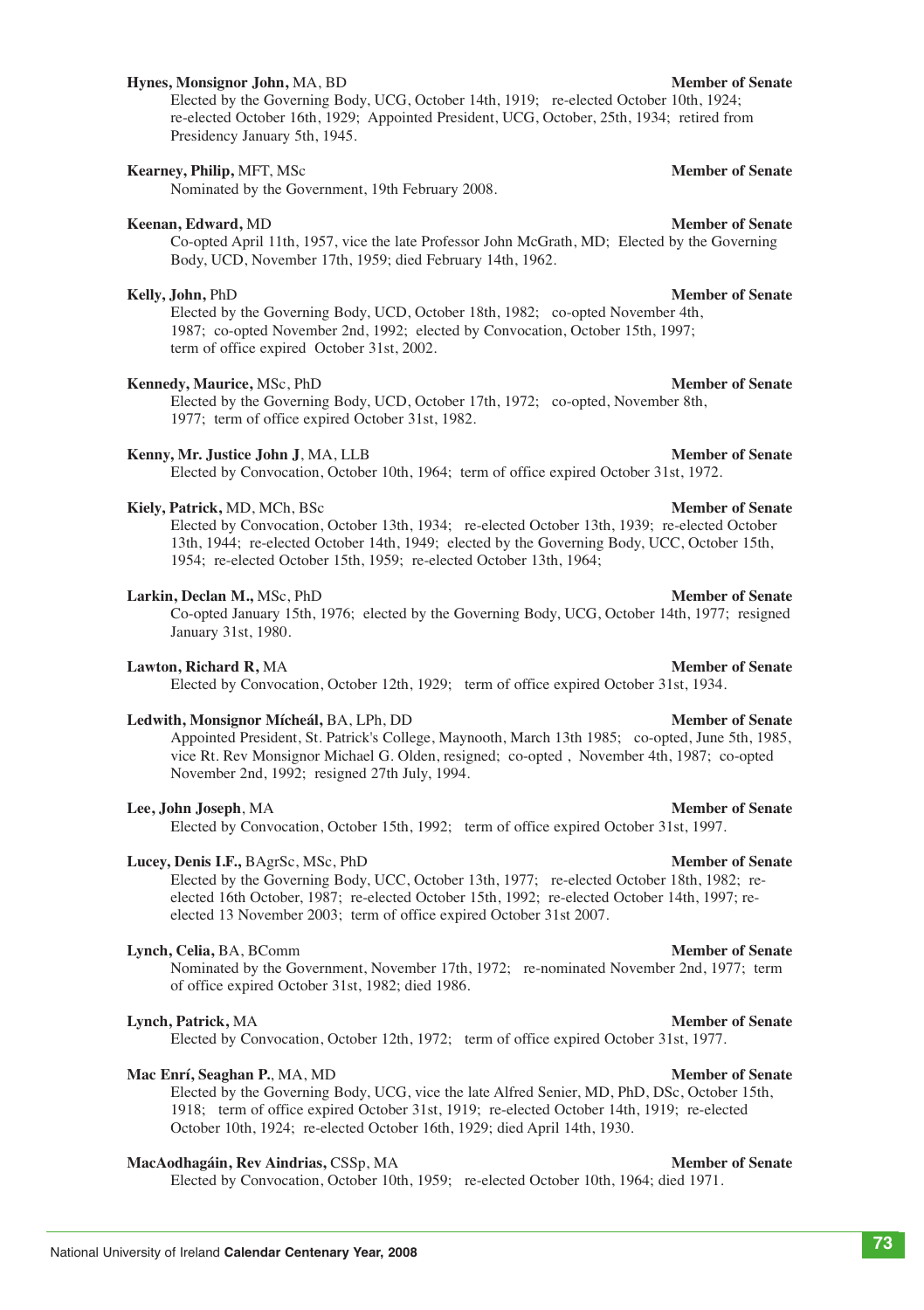### **MacCaffrey, Monsignor James , LLD <b>Member of Senate** Member of Senate

office expired October 31st, 1987.

Appointed President, St. Patrick's College, Maynooth, October 8th 1918; co-opted vice Right Rev Monsignor J.F. Hogan, DD, December 12th, 1918; co-opted November 13th, 1919; co-opted November 13th, 1924; co-opted November 14th, 1929; co-opted November 13th, 1934; died November 1st, 1935.

| MacGiollarnath, Proinnsias, MA, LLB<br>Elected by the Governing Body, UCG, October 11th, 1972; term of office<br>expired October 31st, 1977.                                                                       | <b>Member of Senate</b> |
|--------------------------------------------------------------------------------------------------------------------------------------------------------------------------------------------------------------------|-------------------------|
| MacHale, Joseph P., BA, MComm, ACA<br>Elected by the Governing Body, UCD, April 17th, 1962, vice the late Professor Edward Keenan,<br>MD; re-elected January 5th, 1965; term of office expired October 31st, 1972. | <b>Member of Senate</b> |
| <b>MacNeill, John, BA, DLitt</b>                                                                                                                                                                                   | <b>Member of Senate</b> |
| Appointed December 2nd, 1908; term of office expired October 31st, 1914; Elected                                                                                                                                   |                         |
| by Convocation, October 7th, 1919; term of office expired October 31st, 1924.                                                                                                                                      |                         |

### **Madden, Therese J,** BSocSc, DASS, CQSW, MSW **Member of Senate** Elected by Convocation 16 October 2002.

- **Magennis, Alexander J., MEconSc, FSAA <b>Member of Senate** Elected by the Governing Body, UCC, October 13th, 1939; term of office expired October 31st, 1944.
- **Magennis, William, MS, DLitt, KCSS;**  $\blacksquare$  **Member of Senate**

Appointed December 2nd, 1908; term of office expired October 31st, 1914; Elected by the Governing Body, UCD, October 13th, 1914; re-elected October 16th, 1919; re-elected October 17th, 1924; re-elected October 16th, 1929; re-elected October 17th, 1934;

**Maguire, Anita**, BSc, PhD **Member of Senate** 

Elected by Governing Authority UCC, November 2007.

Appointed December 2nd, 1908; resigned May 7th, 1913.

**Maguire, William**, BA, MD, FRCPI, DipMental Diseases **Member of Senate** Appointed vice Thomas Maguire, June 17th, 1913; term of office expired October 31st, 1914.

### **Malone, Rev John F.**, BA **Member of Senate**

Elected by Convocation, October 13th, 1977; term of office expired October 31st, 1982.

### **Manning, Maurice, MA, Dlitt Member of Senate Member of Senate**

Elected by Convocation, October 14th, 1982; re-elected October 14th, 1987; re-elected October 15th, 1992; re-elected October 15th, 1997; re-elected 16 October 2002; re-elected 11th October 2007; elected Chancellor of the University March 12th 2009.

**Mannix, Daniel ,** DD, LLD (Archbishop of Melbourne, Australia) **Member of Senate** Appointed December 2nd, 1908; resigned January 18th, 1913; died November 6th, 1963.

### **Martin, Augustine, MA, PhD Member of Senate**

Elected by Convocation, October 14th, 1982; re-elected October 14th, 1987elected by the Governing Body, UCD, October 16th, 1992; died 16th October, 1995.

### **Masterson, Patrick P., MA, PhD Member of Senate**

Elected by Convocation, October 12th, 1972; re-elected October 13th, 1977; elected by the Governing Body, UCD, October 18th, 1982; appointed President, UCD, January 30th, 1986; retired 31st December, 1993.

### **MacCormac, Michael,** MA, MComm, DEconSc **Member of Senate** Elected by the Governing Body, UCD, October 11th, 1977; re-elected October 18th, 1982; term of

**Maguire, Thomas, Thomas, The Contract of Senate Contract of Senate Contract of Senate**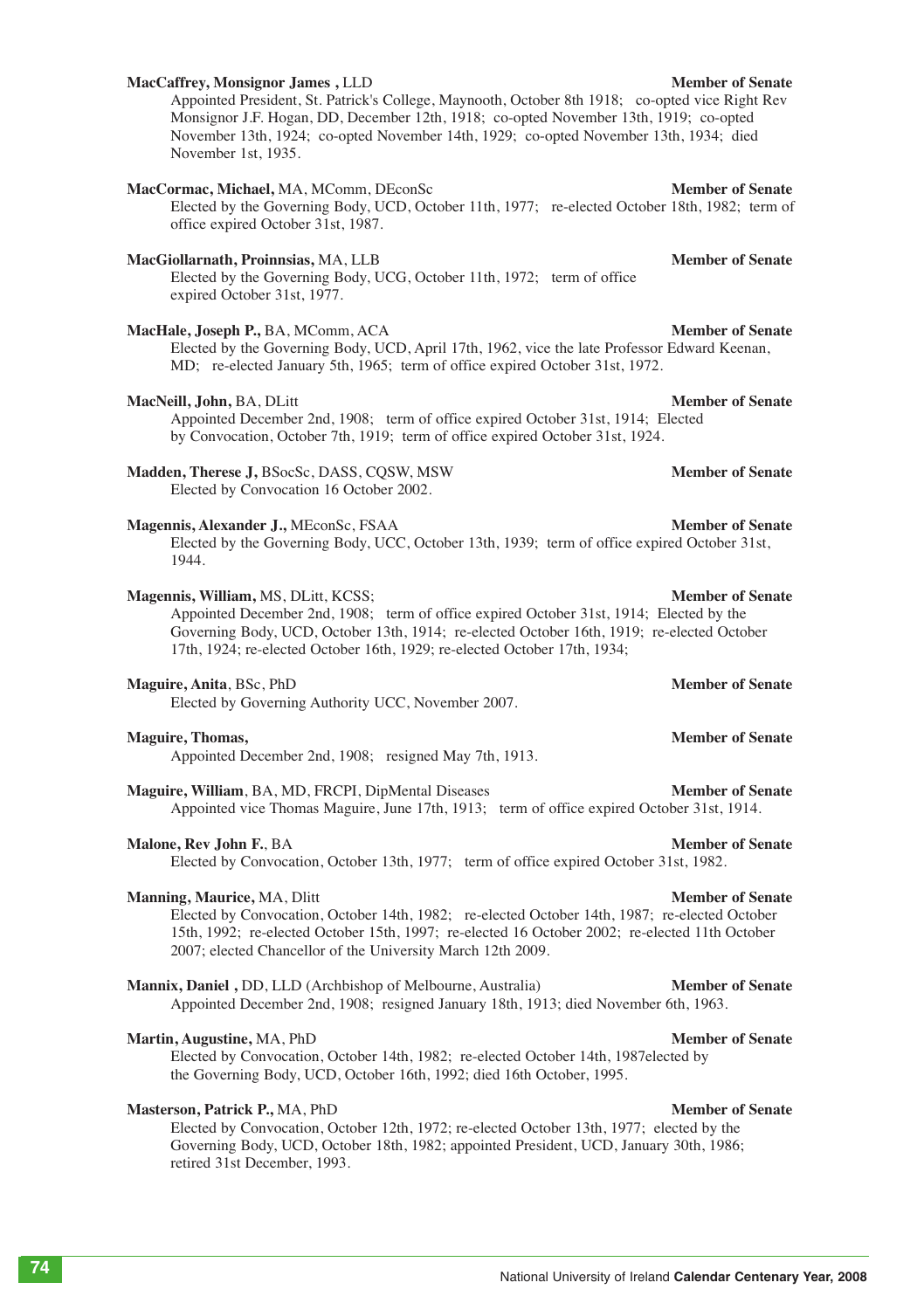### **McArdle, John S., MCh, FRCSI Member of Senate**

Appointed December 2nd, 1908; term of office expired October 31st, 1914.

**McCann, John, 2008** Member of Senate Appointed by the Executive Council vice the late Rt. Hon. Laurence A. Waldron, May 2nd, 1924; term of office expired October 31st, 1924; re-appointed November 25th, 1924; re-appointed July 18th, 1929; term of office expired October 31st, 1934.

**McCarthy, Matthew F., PhD, DSc, MRIA Member of Senate** 

Co-opted November 2nd 1992; Elected by the Governing Body, NUI, Galway, October 28th, 1997; term of office expired 31 October 2002.

**McCartney, Donal,** MA, PhD **Member of Senate** 

Elected by the Governing Body, UCD, October 11th, 1977; re-elected October 18th, 1982; re-elected October 16th, 1987; term of office expired October 31st, 1992.

- **McCarvill (née McGrane), Eileen M.L., MA, HDip in Ed <b>Member of Senate** Elected by Convocation, October 7th, 1924; re-elected October 12th, 1929; re-elected October 13th, 1934; term of office expired October 31st, 1939.
- **McClelland, John A., MA, DSc, FRS <b>Member of Senate**

Appointed December 2nd, 1908; term of office expired October 31st, 1914; Elected by Convocation, October 6th, 1914; term of office expired October 31st, 1919; co- opted , November 13th, 1919; died April 13th, 1920.

**McDermott, Edward N., BSc, MD, MCh <b>Member of Senate** 

Elected by the Governing Body, UCG, October 17th, 1959; re-elected October 15th, 1964; term of office expired October 31st, 1972; died November 1972.

**McDermott, Hubert, BA, HDipinEd, MA Member of Senate** 

Elected by Governing Authority, NUI, Galway, November 2007.

### **McDonagh, Rev Michael E.**, BSc, LPh, DD **Member of Senate**

Elected by Convocation, October 12th, 1972; re-elected October 13th, 1977; re-elected October 14th, 1982; re-elected October 14th, 1987; re-elected October 15th, 1992; term of office expired October 31st, 1997.

### **McDowell, J Moore, BA, MA Member of Senate**

Elected by the Governing Authority, UCD, November 2007.

**McGilligan, Patrick, MA, DEconSc, HDip in Ed <b>Member of Senate** Elected by Convocation, October 7th, 1919; re-elected October 7th, 1924; re-elected October 12th, 1929; term of office expired October 31st, 1934.

### **McGrath, John, MSc, MD Member of Senate**

Elected by Convocation, October 14th, 1949; co-opted November 12th, 1954; died January, 11th, 1957.

**McHenry, John J., MA** (Cantab), DSc, FInstP, MRIA **Member of Senate** 

Elected by the Governing Body, UCC, October 17th, 1949; re-elected October 15th, 1954; re-elected October 15th, 1959; appointed President, UCC, January 9th, 1964; retired from Presidency, June 9th, 1967.

### **McHugh, Roger J., MA, PhD Member of Senate**

Elected by Convocation, October 16th, 1954; re-elected October 10th, 1959; re-elected October 10th, 1964; term of office expired October 31st, 1972.

**McKenna, Anne T., MPsychSc, PhD Member of Senate** 

# Nominated by the Government, November 5th, 1982; term of office expired October 31st, 1987.

### **McKenna, Brian,** BE, MEngSc, CEng, MIChemE **Member of Senate**

Elected by the Governing Body, UCD, October 16th, 1992; term of office expired October 31st, 1997.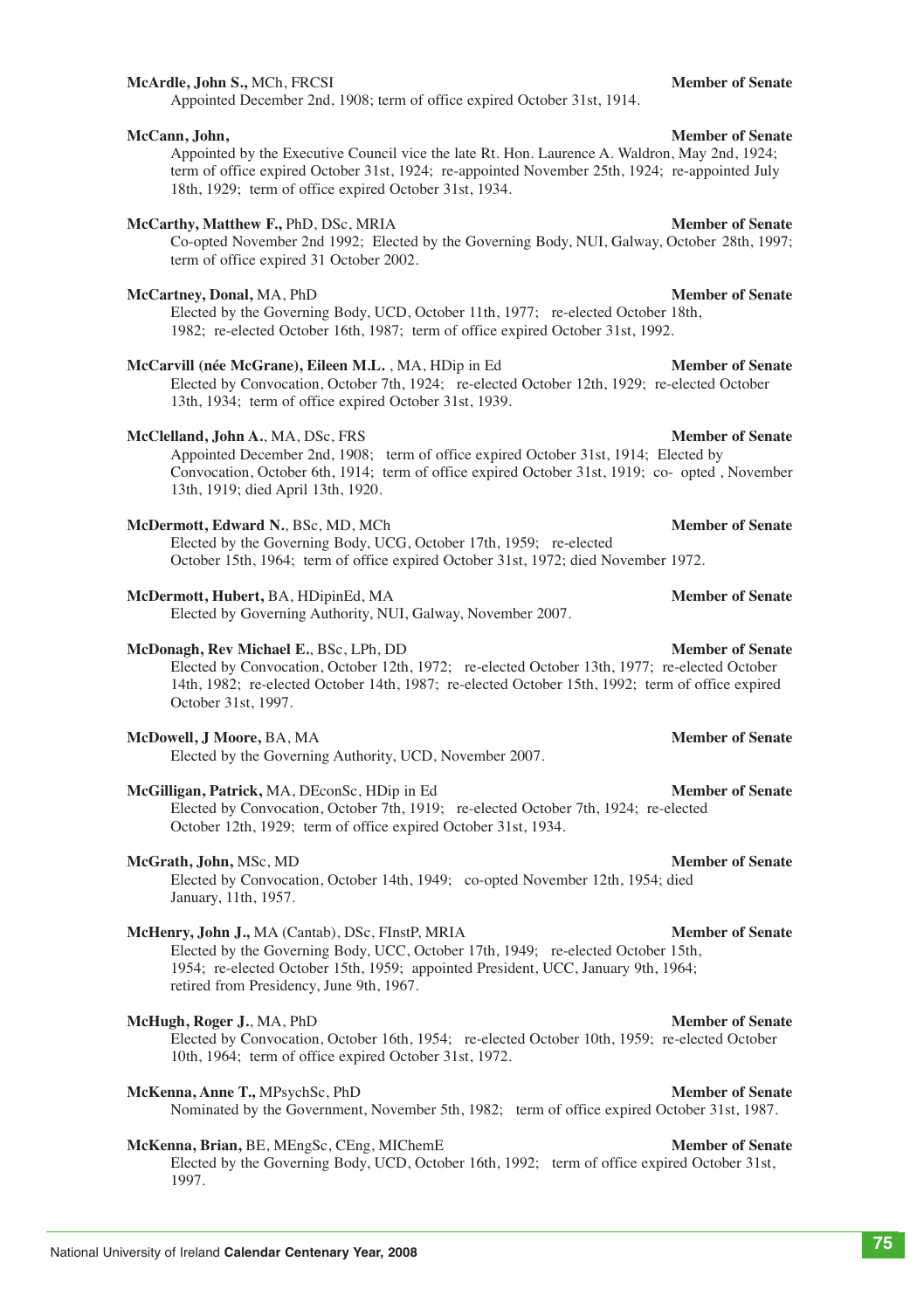### **McKenna Lawlor, Susan, MSc, PhD Member of Senate**

Elected by Convocation, October 15th, 1997; term of office expired 31 October 2002.

### **McLaughlin, Edward P., BA, MD Member of Senate**

Elected by the Governing Body, UCD, October 17th, 1934; re-elected October 17th, 1939; term of office expired October 31st, 1944.

### **McLaughlin, Rev Patrick J.I., MSc, DesSc Member of Senate Member of Senate**

Elected by Convocation, October 16th, 1954; term of office expired October 31st, 1959.

### **McNulty, Paul B., BE, MSc, PhD Member of Senate**

Elected by Convocation, October 15th, 1992; term of office expired October 31st, 1997.

### **McWalter, James C., MA, MD, LLD <b>Member of Senate**

Elected by Convocation, October 6th, 1914; term of office expired October 31st, 1919.

### **McWeeney, Henry C., MA Member of Senate**

Appointed December 2nd, 1908 term of office expired October 31st, 1914; Elected by Convocation, October 6th, 1914; term of office expired October 31st, 1919; co-opted November 13th, 1919; co-opted November 13th, 1924; co-opted November 14th, 1929;

### **Meenan, James F., MA, MRIA, FREconSc, BL Member of Senate**

Elected by Convocation, October 16th, 1954; re-elected October 10th, 1959; elected by the Governing Body, UCD, January 5th, 1965; . re-elected October 17th, 1972; term of office expired October 31st, 1977

### **Meenan, Patrick N,** MD, FCPath **Member of Senate**

Elected by the Governing Body, UCD, October 11th, 1977; re-elected October 18th, 1982; term of office expired October 31st, 1987.

**Meredith, Mr. Justice James Creed, MA, DLitt, KC Member of Senate** 

Appointed by the Executive Council, July 18th, 1923, vice The Rt. Hon. Sir. D.

**Plunkett Barton, Bart,** MA, KC, resigned; term of office expired October 31st, 1924; re-appointed by the Executive Council, November 25th, 1924; re-appointed July 18th, 1929; re-appointed October 23rd, 1934; re-appointed November 1st, 1939; died August 14th, 1942.

### **Merriman, Patrick J., MA Member of Senate**

Elected by Convocation, October 16th, 1914; elected by the Governing Body, UCC, October 11th, 1919; appointed President, UCC, December 16th, 1919; died September 13th, 1943.

### **Mitchell, Monsignor Gerard, BA, DD Member of Senate**

Appointed President, St. Patrick's College, Maynooth, June 23rd, 1959; co-opted vice the late Right Rev Monsignor Edward Kissane, DLitt, DD, LSS, July 9th, 1959 co- opted November 26th, 1959 co-opted November 13th, 1964 resigned November 27th, 1967.

### **Mitchell, James, BE, BSc, FGS, LLD Member of Senate**

Elected by the Governing Body, UCG, April 13th, 1937, vice the late Most Rev Thomas O'Doherty, DD, Bishop of Galway re-elected October 12th, 1939 re-elected October 17th, 1944 re-elected October 14th, 1949 re-elected October 16th, 1954re-elected October 17th, 1959

### **Molohan, John P.**, MA **Member of Senate**

Appointed vice William F.T. Butler, MA, November 25th, 1910; term of office expired October 31st, 1914; Elected by the Governing Body of UCC, October 16th, 1914; died February 25th, 1915.

### **Monahan, Rosemary, BSc, MSc Member of Senate of Senate**

Elected by the Governing Authority, NUI, Maynooth, November 2007.

# **Moran, M. Aidan, MSc, PhD Member of Senate**

Elected by the Governing Body, UCC, October 15th, 1992; re-elected October, 14th, 1997; co-opted 7 November 2002.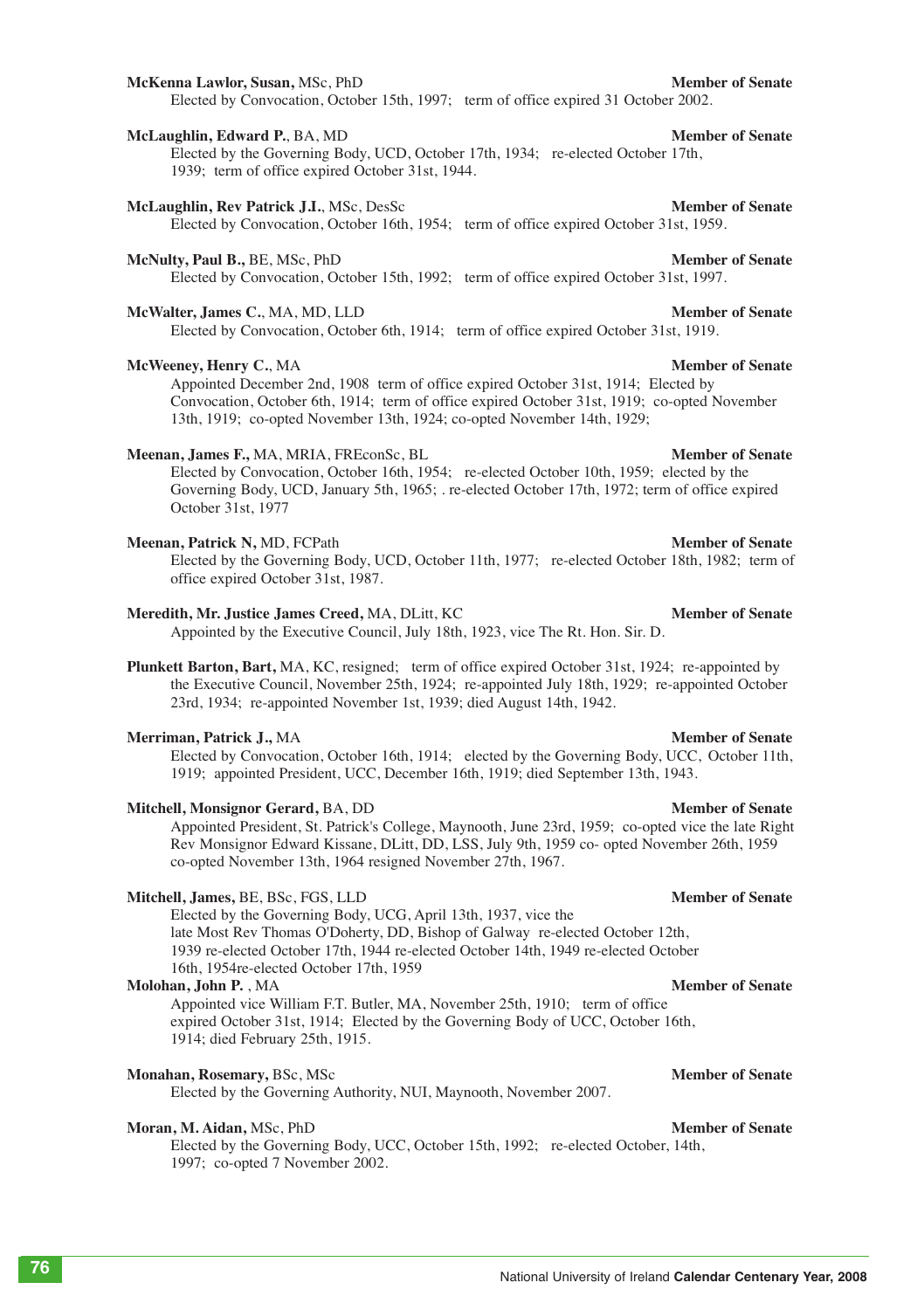### **Morgan, Pat, BSc, PhD Member of Senate** Elected by the Governing Body of NUI, Galway, 10 October 2002; re-elected by the Governing Authority of NUI, Galway, November 2007

### **Morrisroe, Patrick, DD, Bishop of Achonry <b>Member of Senate Member of Senate** Elected by the Governing Body, UCG, January, 1940, vice His Grace the Most Rev Thomas P. Gilmartin, DD, Archbishop of Tuam, deceased; term of office expired October 31st, 1944.

### **Mortell, Michael P., MSc, MS, PhD Member of Senate**

Co-opted, November 9th, 1982; elected by the Governing Body, UCC, October 16th, 1987; appointed President, UCC, January 26th, 1989; retired January 26th, 1999.

### **Mulcahy, Máire F., MSc, PhD Member of Senate**

Elected by the Governing Body, UCC, October 16th, 1987; term of office expired October 31st, 1992.

# **Mulligan, Frank J, BSc, PhD Member of Senate**

Co-opted , 7 November 2002; resigned November 2006

### **Murphy, Rev Andrew, The Contract of Senate Andrew, Member of Senate**

Appointed December 2nd, 1908; died June 18th, 1914.

### **Murphy, John A., MA Member of Senate**

Elected by Convocation, October 14th, 1982; re-elected October 14th, 1987; reelected October 15th, 1992; term of office expired October 31st, 1997.

# **Murphy, Thomas,** MD, DPH, BScPH, FRCPI, LLD, DSc **Member of Senate**

Elected by Convocation vice, Senator H.L. Barniville, April 15th, 1961; elected by the Governing Body, UCD, January 5th, 1965; appointed President, UCD, July 13th, 1972; retired from Presidency, December 3rd, 1985; died 1st June, 1997

### **Nevin, Thomas E.**, DSc **Member of Senate**

Elected by Convocation, October 10th, 1959; elected by the Governing Body, UCD, January 5th, 1965; co-opted November 10th, 1972; term of office expired, October 31st, 1977.

### **Newman, Monsignor Jeremiah, MA, DPh, LLD <b>Member of Senate** Member of Senate

Appointed President, St. Patrick's College, Maynooth October 8th 1968; co-opted vice Right Rev Monsignor Patrick J. Corish, MA, DD, November 4th, 1968; co-opted November 10th, 1972; resigned June 21st, 1974; died 3rd April, 1995.

### **Ní Chinnéide, Máire**, BA **Member of Senate**

Appointed by the Executive Council, November 25th, 1924; re-appointed July 18th, 1929; term of office expired October 31st, 1934.

# **Nolan, John J., MA, DSc Member of Senate**

Elected by Convocation, October 7th, 1924; term of office expired October 31st, 1929; elected by the Governing Body, UCD, May 8th, 1939, vice the late John W. Bacon, MA; term of office expired October 17th, 1939; re-elected October 17th, 1944; re-elected November 29th, 1949;

# **Nolan, Philip, MB BCh BAO, BSc, PhD <b>Member of Senate**

Registrar, UCD Co-opted November 2007.

# **Nolan, Thomas J., BA, DSc Member** of Senate

Elected by the Governing Body, UCD, October 17th, 1944. died March 12th, 1945.

### **Ó** Briain, Liam, MA, DLitt **Member of Senate**

Co-opted by Senate, December 7th, 1949; co-opted November 12th, 1954; term of office expired October 31st, 1959.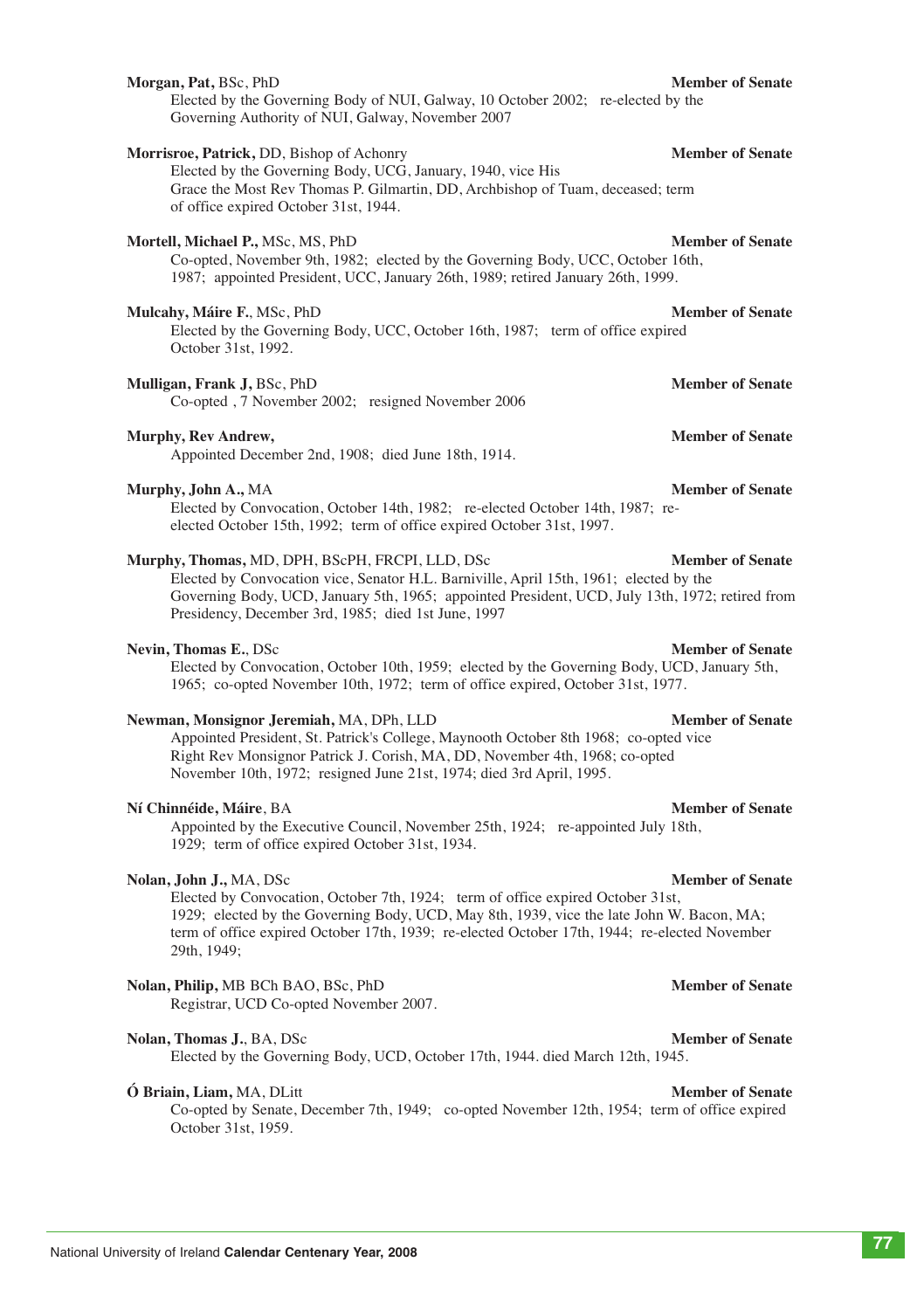### **Ó Broiméil, Sean A., BA, Registrar, MICE Member of Senate**

Nominated by the Government, November 5th, 1982; re-nominated January 1989; term of office expired October 31st, 1992.

**Ó** Buachalla, Senator Liam, MComm, HDip in Ed **Member of Senate** Elected by Convocation, October 13th, 1934; term of office expired October 31st, 1939; elected by the Governing Body, UCG, October 17th, 1959; re-elected October 15th, 1964; died 1970.

### **Ó** Cadhlaigh, Cormac, MA **Member of Senate**

Elected by Convocation, October 13th, 1934; re-elected October 13th, 1939; term of office expired October 31st, 1944; elected by the Governing Body, UCD, June 26th, 1945; re-elected November 29th, 1949; term of office expired October 31st, 1954.

# **Ó Céidigh, Pádraig**, MSc, PhD; **Member of Senate**

Elected by the Governing Body, UCG, October 20th, 1987; re-elected October 16th, 1992; re-elected January 29th, 1998; term of office expired October 31st, 2002.

# **Ó** Ciardha, Tadhg, MA, PhD, LLD **Member of Senate**

Elected by the Governing Body, UCC, October 15th, 1959; re-elected October 13th, 1964; re-elected October 12th, 1972; re-elected October 13th, 1977; appointed President, UCC, July 13th, 1978; retired December 31st, 1988; died February 8th, 1995.

# **Ó** Cinnéide, Séamus, BA, MSocSc **Member of Senate**

Elected by Convocation, 16 October 2002.

**Ó Coileáin, Seán,** BA, MA, AM (Harv), PhD (Harv), MRIA **Member of Senate**

Elected by the Governing Body, UCC, October 15th, 1992; re-elected October 14th, 1997; re-elected November 13th, 2002; elected by Convocation October 11th, 2007.

**Ó** Fathaigh, Mairtín, BA, MEd, PhD **Member of Senate** 

Nominated by the Government, November 11th, 1997; term of office expired 31 October 2002.

# **Ó Fiaich, Cardinal Tomás J, (Thomas Fee),** MA, LicHistSc, **Member of Senate**

Archbishop of Armagh, Primate of All Ireland

Elected by Convocation, October 10th, 1964; term of office expired October 31st, 1972; appointed President, St. Patrick's College, Maynooth, 1974; co-opted July 11th, 1974; term of office expired October 31st, 1977; died May 8th, 1990.

# **Ó hÉideáin, Rev Eustás,** OP, MA, DD **Member of Senate**

Elected by the Governing Body, UCG, October 14th, 1977; co-opted November 9th, 1982; term of office expired October 31st, 1987.

# **Ó hEocha, Colm,** MSc, PhD, LLD **Member of Senate**

Elected by the Governing Body, UCG, January 20th, 1972; co-opted November 10th, 1972; appointed President, University College Galway, December 11th, 1975; retired from Presidency June 30th, 1996; died 19th May, 1997.

# **Ó Máille, Tomás,** DLitt **Member of Senate**

Elected by the Governing Body, UCG, June 27th, 1930 vice the late Seaghan P. MacEnri, MA, MD: re-elected October 14th, 1934; died January 14th, 1938.

# **Ó Mathúna, Seán,** MA, PhD **Member of Senate**

Nominated by the Government, November 2nd, 1977; re-nominated November 5th, 1982; renominated January 1989; re-nominated November 10th, 1992; term of office expired October 31st, 1997.

# **Ó Muircheartaigh, Iognáid,** MA, PhD **Member of Senate**

Elected by the Governing Body, UCG, December 6th, 1996; re-elected October 28th, 1997; appointed President, NUI, Galway, August 1st 2000.

# **Ó Muirithe, Diarmaid,** PhD **Member of Senate**

Elected by Convocation, October 14th, 1982; term of office expired October 31st, 1987.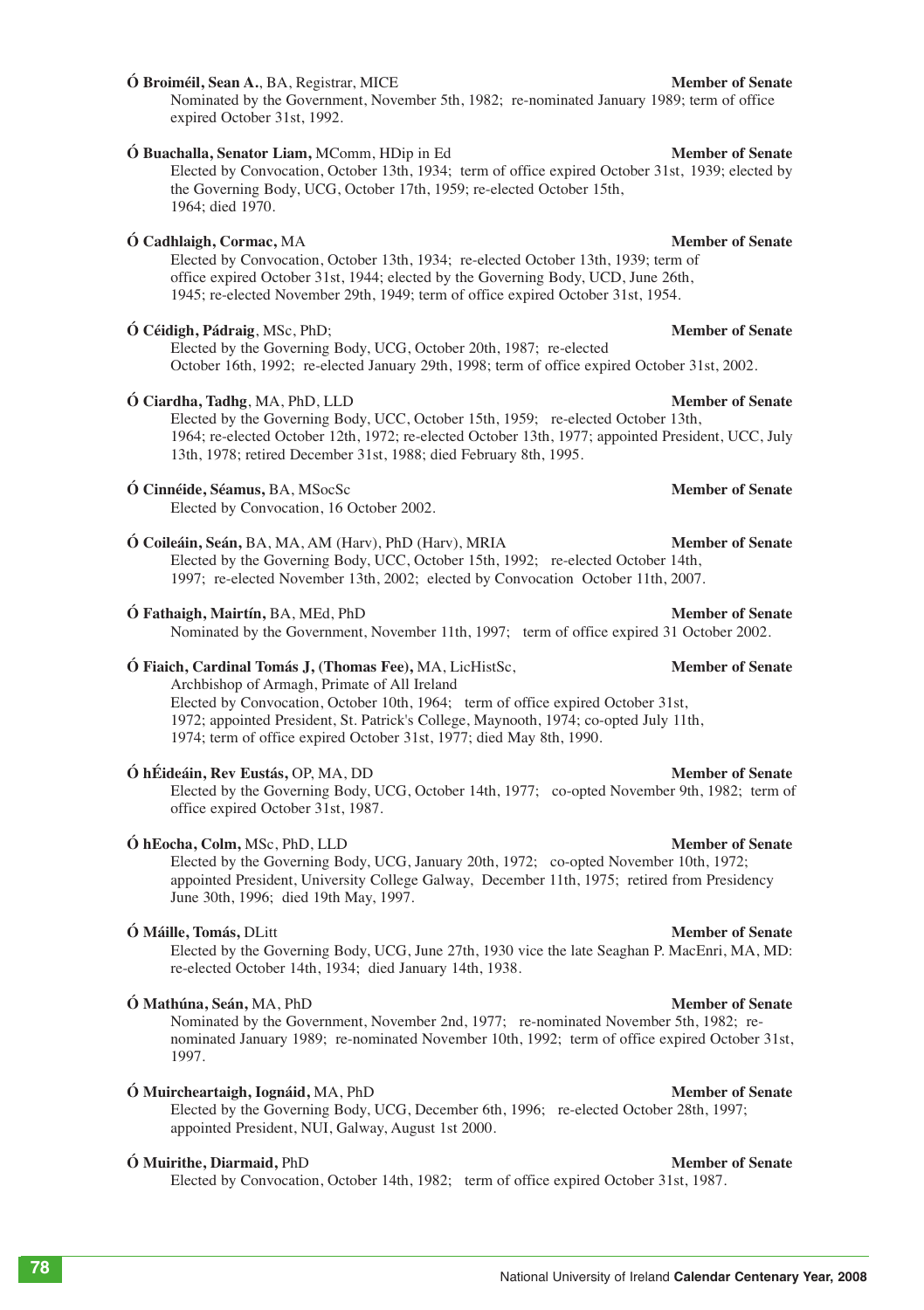expired October 31st, 1997. **Ó Súilleabháin, Micheál,** BA, BComm, BacScOec, DrScPol **Member of Senate** Elected by the Governing Body, UCC, October 15th, 1992; re-elected October 14th, 1997. Elected by Convocation 16 October 2002. **Ó** Tuama, Seán, MA, PhD **Member of Senate** Elected by the Governing Body, UCC, October 16th, 1987; term of office expired October 31st, 1992; died September 2006 **Ó** Tuathaigh, M.A. Gearóid, MA **Member of Senate** office expired October 31st, 2002. **O'Beirne, Thomas C**, MA, HDip in Ed **Member of Senate** Elected by Convocation, October 12th, 1929; term of office expired October 31st, 1934. **O'Brien, Senator George A.T.**, DLitt **Member of Senate** Co-opted April 15th, 1948, vice the late Professor J.M. O'Sullivan, MA, PhD; term of elected November 17th, 1959; term of office expired October 31st, 1964. **O'Carroll, Joseph F.,** MD, MCh, LLD, FRCPI **Member of Senate** 18th, 1914; term of office expired October 31st, 1919. **O'Connell, Augustine J.**, MComm **Member of Senate** office expired October 31st, 1954. **O'Connell, Sir John R.**, MA, LLD, KCSG **Member of Senate** 1929. **O'Connor, The Right Hon. Charles A.** , MA, KC, Master of the Rolls **Member of Senate** Appointed December 2nd, 1908; term of office expired October 31st, 1914. **O'Connor, Daniel J., MA, MD, FRCPI <b>Member Member of Senate** Elected by the Governing Body, UCC, October 16th, 1914; re-elected October 9th, 1919; resigned February 4th, 1923. Elected by Convocation, October 15th, 1997; term of office expired 31 October 2002. **O'Connor, James M., BA, MD, DSc Member of Senate** re-elected October 16th, 1954; term of office expired October 31st, 1959. **O'Dea, Thomas,** DD, Bishop of Galway **Member of Senate** Appointed vice Stephen Gwynn, BA, December 30th, 1912; term of office expired October 31st, 1914; re-elected by the Governing Body, UCG, October 8th, 1914; re-elected October 14th, 1919; died April 9th, 1923. **O'Doherty, Thomas.,** BA, DD, Bishop of Galway **Member of Senate**

Elected by the Governing Body, UCG, October 11th, 1923, vice the late Most Rev T. O'Dea, DD; term of office expired October 31st, 1924; re-elected October 10th, 1924; reelected October 16th, 1929; re-elected October 14th, 1934; died December 15th, 1936.

Elected by the Governing Body, UCG, October 16th, 1992; re-elected October 28th, 1997; term of

Nominated by the Government, September 21st, 1960, vice the Right Rev Monsignor Pádraig de Brún, BSc, deceased; re-nominated October 28th, 1964 term of office expired October 31st, 1972. **Ó** Rodaighe, Aodhagán, MSc, PhD **Member of Senate** 

Elected by the Governing Body, UCG, October 16th, 1992; term of office

office expired October 31st, 1949; elected by the Governing Body, UCD, October 16th, 1954; re-

Appointed December 2nd, 1908; term of office expired October 31st, 1914; co-opted November

Elected by the Governing Body, UCD, June 26th, 1945; re-elected November 28th, 1949 term of

Elected by the Governing Body, UCC, October 10th, 1924; term of office expired October 31st,

**O'Connor, Geraldine F.,** BComm, Barrister-at-Law **Member of Senate**

Elected by the Governing Body, UCD, October 17th, 1944; re-elected November 29th, 1949;

### **Ó** Riain, Senator Eoin, BA, SC **Member of Senate**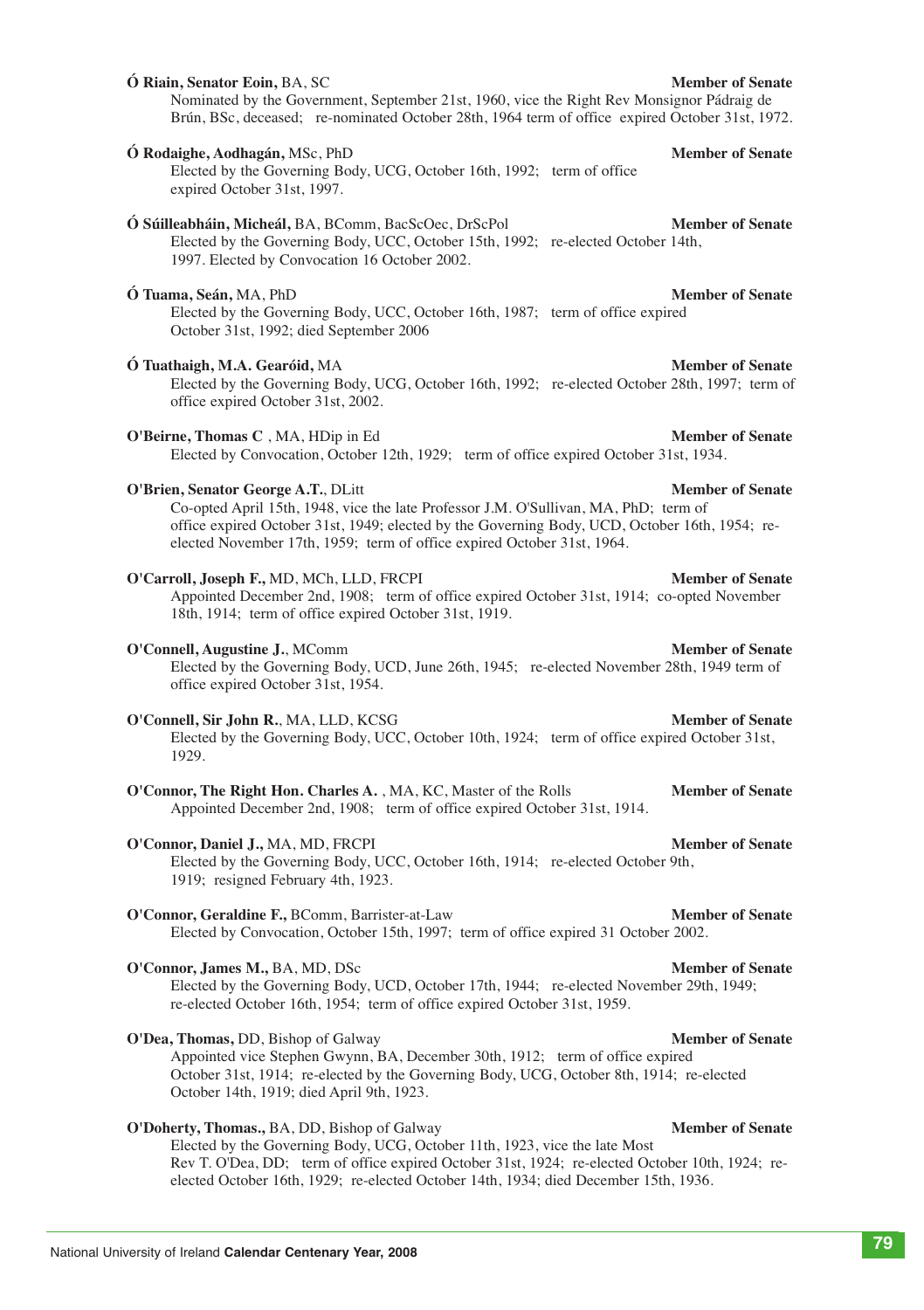### **O'Donnell, John, ME, BSc, MIChemE <b>Member of Senate** Member of Senate

Elected by the Governing Body, UCD, October 17th, 1972; term of office expired October 31st, 1977.

### **O'Donnell, Michael, MEconSc, BE Member of Senate Member of Senate**

Nominated by the Government, December 14th, 1979, vice John D. Barry, BE, MSc, PhD, deceased; re-nominated November 5th, 1982; term of office expired October 31st, 1987.

### **O'Donovan, Daniel G., MSc, PhD Member of Senate**

Elected by the Governing Body, UCC, October 18th, 1982; term of office expired October 31st, 1987; died September 30th, 1992.

### **O'Donovan, James M., MSc, MD, FRCP <b>Member of Senate**

Elected by the Governing Body, UCC, October 13th, 1939; re-elected October 18th, 1944; term of office expired October 31st, 1949.

### **O'Dwyer, Edward M.,** MAO, FRCOG **Member of Senate**

Elected by the Governing Body, UCG, October 11th, 1972; co-opted November 8th, 1977; elected by the Governing Body, UCG, October 15th, 1982; term of office expired October 31st, 1987.

### **O'Farrelly, Agnes M.W. (Úna Ní Fhaircheallaigh),** MA, DLitt **Member of Senate**

Elected by Convocation, October 6th, 1914; term of office expired October 31st, 1919; re-elected October 7th, 1924; re-elected October 12th, 1929; term of office expired October 31st, 1934; re-elected by Convocation, October 13th, 1944;

### **O'Flynn, Bartholomew, BA, BE Member of Senate**

Elected by the Governing Body, UCC, October 16th, 1914; re-elected October 9th, 1919; term of office expired October 31st, 1924.

| <b>O'Keeffe, Canon Denis</b> , MA, DD |  |  |
|---------------------------------------|--|--|
|                                       |  |  |

**O'Keeffe, Canon Denis** , MA, DD **Member of Senate** Elected by Convocation, October 13th, 1939; re-elected November 17th, 1944; re-elected October 14th, 1949; died April 21st, 1952.

### **O'Keeffe, John D., BE, PhD Member of Senate**

Elected by the Governing Body, UCG, October 11th, 1972; re-elected October 14th, 1977; re-elected October 15th, 1982; re-elected October 20th, 1987; term of office expired October 31st, 1992.

### **O'Kelly, William D., MD. DPH <b>Member of Senate**

Elected by Convocation, October 7th, 1919; term of office expired October 31st, 1924.

# **Olden, Monsignor Michael G., DHistEccl <b>Member of Senate** Member of Senate

President, St. Patrick's College, Maynooth, co-opted November 8th, 1977; co-opted November 9th, 1982; resigned March 21st, 1985.

# **O'Leary, Eleanor,** PhD, FRSI, IACT, IAHIP, HDipinEd **Member of Senate** Elected by the Governing Body of UCC November 13th, 2002.

**O'Mahoney, Dermot F.,** FCCA, ACIS, DipA, QFA, FLIA **Member of Senate** Elected by Governing Authority, UCC, November 2007.

### **O'Mahony, Rev Brendan,** OFMCap, MA, PhD **Member of Senate** Co-opted November 8th, 1977; term of office expired October 31st, 1982.

### **O'Mahony, Rev Edward,** OFMCap, MA, DLitt **Member of Senate** Nominated by the Government, July 8th, 1946; re-nominated October 22nd, 1949;

Co-opted, November 6th, 1997; co-opted 7 November 2002.

term of office expired October 31st, 1954 elected by the Governing Body, UCC, January 26th, 1955, vice Dr. H. St. J. Atkins, an ex officio member; re-elected October 15th, 1959; died July 31st, 1962.

# **O'Malley, Kevin,** MD, PhD, DSc, FRCPF, FRCP (Glas), FRCPI **Member of Senate**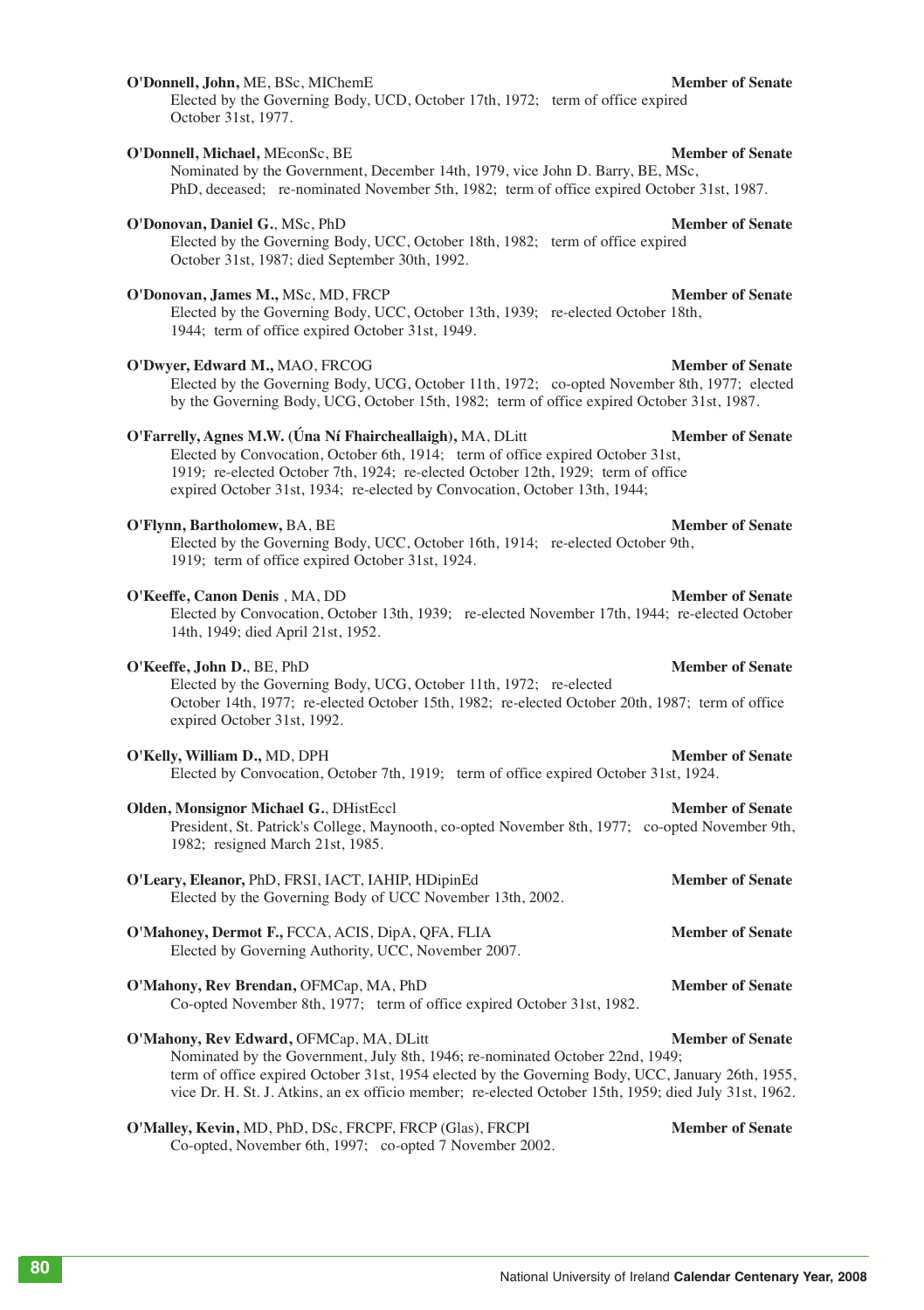### **O'Meara, John J., MA, DPhil (Oxon) Member of Senate**

Elected by Convocation, October 10th, 1964; term of office expired October 31st, 1972.

### **O'Neill, Patrick J., Source 2018 Member of Senate**

Elected by the Governing Body, UCD, October 13th, 1914; re-elected October 16th, 1919; term of office expired October 31st, 1924.

### **O'Rahilly, Rev Alfred, MA, DSc, DPhil, DLitt <b>Member of Senate** Member of Senate

Elected by Convocation, October 7th, 1919; term of office expired October 31st, 1924 elected by the Governing Body, UCC, October 10th, 1924; re-elected October 11th, 1929; re-elected October 13th, 1934; re-elected October 13th, 1939; appointed President, UCC, October 28th, 1943; retired from Presidency, September 19th, 1954.

### **O'Regan, Ronan, MB BCh BAO, MD, BSc, PhD, MRIA Member of Senate**

Elected by the Governing Body, UCD, March 15th, 1994; re-elected October 15th, 1997; term of office expired 31 October 2002.

**O'Riordan, Mary,** MB BCh BAO, DCH, FPC, MPH **Member of Senate** Elected by convocation, October 11th, 2007.

**O'Shea Farren, Linda,** BCL **Member of Senate**

Elected by Convocation October 16th 2002; (appointed Chairman of Convocation 2002) re-elected October 11th, 2007.

### **O'Sullivan, Bernadine,** BA, HDip in Ed **Member of Senate**

Elected by Convocation October 11th, 2007.

### **O'Sullivan, Denis J.,** MD, FRCP **Member of Senate**

Elected by the Governing Body, UCC, October 12th, 1972; term of office expired October 31st, 1977.

### **O'Sullivan, Elizabeth M., MA Member of Senate**

Elected by Convocation, October 7th, 1919; term of office expired October 31st, 1924; co-opted , November 13th, 1924; co-opted November 14th, 1929; co-opted November 13th, 1934; term of office expired October 31st, 1939.

### **O'Sullivan, John M.**, MA, PhD **Member of Senate**

Co-opted by Senate, vice the late Henry C. McWeeney, MA, December 5th, 1935; coopted November 16th, 1939; co-opted November 17th, 1944; died February 9th, 1948.

### **O'Sullivan, Patrick T.**, MD, BCh, MRCP (Lond) **Member of Senate**

Appointed December 2nd, 1908; term of office expired October 31st, 1914; elected by the Governing Body, UCC, October 16th, 1914; term of office expired October 31st, 1919; re-elected by the Governing Body, UCC, December 14th, 1923, vice Timothy Smiddy, MA, resigned; reelected October 10th, 1924;

Palles, The Right Hon. Christopher, LLD, Lord Chief Baron of the Exchequer **Member of Senate** Appointed December 2nd, 1908; term of office expired October 31st, 1919.

### **Pearson, Charles Y., MD, MCh, FRCS, Eng <b>Member Member** of Senate

Appointed December 2nd, 1908; term of office expired October 31st, 1914; co-opted November 18th, 1914; term of office expired October 31st, 1919.

### **Power, Michael, MA, BSc Member of Senate**

Elected by the Governing Body, UCG, January 23rd, 1935, vice Right Rev Monsignor John Hynes, MA, BD; re-elected October 12th, 1939; re-elected October 17th, 1944; re-elected October 14th, 1949; re-elected October 16th, 1954; term of office expired October 31st, 1959.

# **Purcell, Pierce F., MA, MAI (Dub), LLD Member of Senate**

Elected by the Governing Body, UCD, June 29th, 1943, vice the late Rev Timothy Corcoran, SJ, DLitt, HDip in Ed; re-elected October 17th, 1944; co-opted December 7th, 1949; term of office expired October 31st, 1954.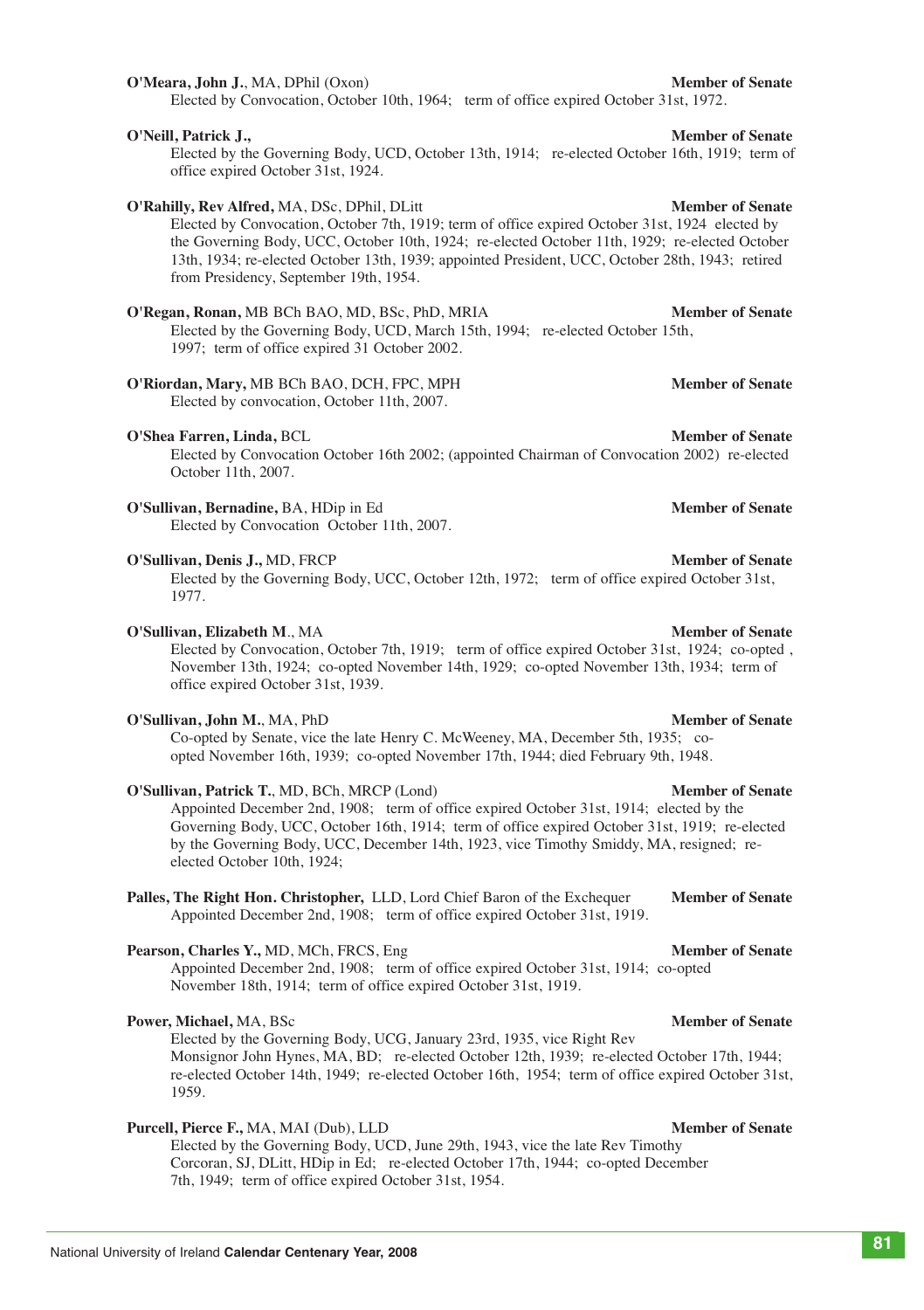# **Purcell, Pierce H., BA, MA, HDipinEd, DipCG <b>Member of Senate**

Elected by Convocation, October 14th, 1987; term of office expired October 31st, 1992.

# **Pye, Joseph P., MD, MCh, DSc Member of Senate**

Appointed December 2nd, 1908; term of office expired October 31st, 1914; Elected by the Governing Body, UCG, October 8th, 1914; term of office expired October 31st, 1919.

# **Pyne, Gerald T., MSc, PhD Member of Senate**

Elected by the Governing Body, UCC, October 30th, 1962, vice the late Very Rev Edward O'Mahony, O.F.M. Cap., MA, DLitt; re-elected October 13th, 1964; term of office expired October 31st, 1972.

# **Quinlan, Patrick M., BE, DSc, PhD <b>Member of Senate** Member of Senate

Elected by Convocation, October 10th, 1959; elected by the Governing Body, UCC, October 13th, 1964; elected by Convocation, October 12th, 1972; term of office expired October 31st, 1977; elected by the Governing Body as from December 14th, 1978, vice Tadhg Ó Ciardha , appointed President, UCC; re-elected by Convocation, October 14th, 1982.

# **Raftery, Thomas F.,** MAgrSc **Member of Senate**

Elected by the Governing Body, UCC, October 13th, 1977; re-elected October 18th, 1982; term of office expired October 31st, 1987.

# **Redmond, David B.,** BSc, MSc, PhD (Illinois) **Member of Senate**

Elected by the Governing Authority, NUI, Maynooth, February 12th, 2001; re-elected 9th October 2002; re-elected 11th October 2007

# **Reid, Benedict, BA, MEd <b>Member of Senate** Member of Senate

Nominated by the Government, November 10th, 1992; re-nominated November 11th, 1997. Nominated by the Government February 14th, 2003; re-nominated February 19th 2008.

# **Reilly, Joseph,** MA, DSc, DESc **Member of Senate**

Elected by the Governing Body, UCC, February 3rd, 1943, vice the late Alexander J. Magennis, MEconSc, FSAA; term of office expired October 31st, 1944.

Elected by the Governing Authority, NUI. Galway, November 2005; re-elected November 2007.

# **Risworth, Frank S., BA, BE, MAI (Dub), LLD <b>Member Member** of Senate

Elected by the Governing Body, UCG, October 12th, 1939; re-elected October 17th, 1944; term of office expired October 31st, 1949.

# **Roche, Sir George, The Contract of Senate Contract of Senate Member of Senate**

Appointed December 2nd, 1908; term of office expired October 31st, 1914.

# **Roche, Louis P., MA, DEsL <b>Member of Senate**

Elected by the Governing Body, UCD, November 29th, 1949; term of office expired October 31st, 1954.

Nominated by the Government, February 14th 2003.

# **Ryan, Hugh, MA, DSc Member of Senate**

co-opted, October 22nd, 1920, vice the late John A. McClelland, MA, DSc, FRS; term of office expired October 31st, 1924; re-elected by Convocation, October 7th, 1924; term of office expired October 31st, 1929.

# **Ryan, Norma, PhD Member of Senate**

Elected by the Governing Authority, UCC, November 2007.

# **Ryan, Paul, BComm, MBS, DPA, PhD (Lond), ACA Member of Senate**

Elected by the Governing Body, UCD, October 16th, 2002.

# **Reilly, Patrick**, BE **Member of Senate**

### **Roche, Tina, New York Contract According to the Senate Member of Senate**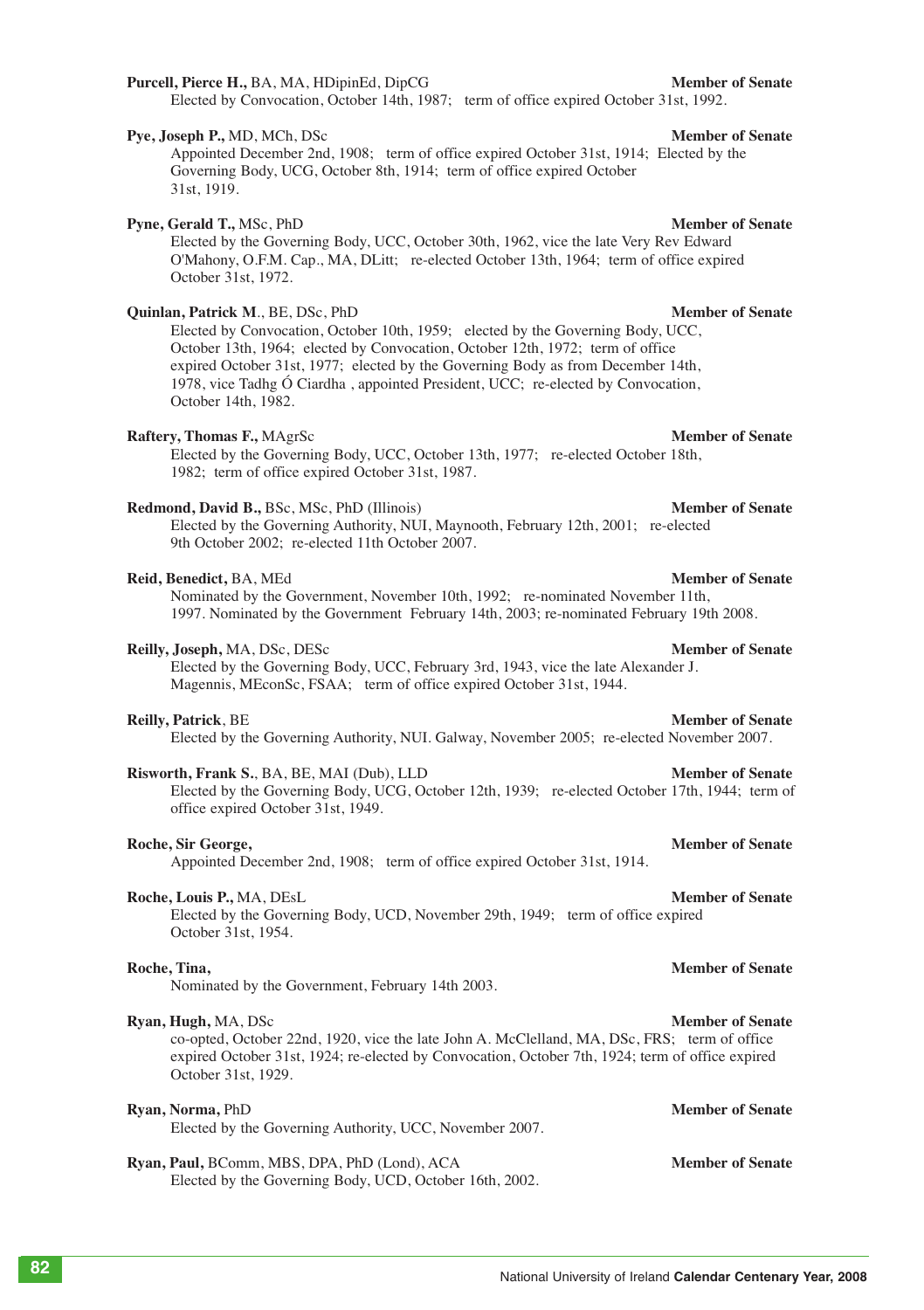### **Semple, Patrick,** MA **Member of Senate**

Appointed December 2nd, 1908; term of office expired October 31st, 1914; elected by the Governing Body, UCD, October 13th, 1914; re-elected October 16th, 1919; re-elected October 17th, 1924; re-elected October 16th, 1929;

### **Senier, Alfred, MD, PhD, DSc Member of Senate**

Appointed December 2nd, 1908; term of office expired October 31st, 1914; elected by the Governing Body, UCG, October 8th, 1914; died June 29th, 1918.

### **Sexton, Michael C., MSc, PhD Member of Senate**

Elected by the Governing Body, UCC, October 18th, 1982; term of office expired October 31st, 1987.

### **Shannon, Patrick M, BSc, PhD Member of Senate**

Elected by Governing Authority, UCD, November 2007.

### **Shaw, Rev Francis J., SK, MA Member of Senate**

Elected by the Governing Body, UCD, March 19th, 1963, vice the late Thomas S. Wheeler, DSc; term of office expired October 31st, 1964.

### **Shea, Stephen,** MD **Member of Senate**

Elected by the Governing Body, UCG, October 14th, 1949; re-elected October 16th, 1954; term of office expired October 31st, 1959; co-opted , November 13th, 1964; term of office expired October 31st, 1972.

### **Sigerson, George,** MD **Member of Senate**

Appointed December 2nd, 1908; term of office expired October 31st, 1914; elected by Convocation, October 6th, 1914; term of office expired October 31st, 1919.

### **Smiddy, Timothy, MA, DEconSc Member of Senate**

Elected by the Governing Body, UCC, October 9th, 1919; resigned September 30th, 1923.

### **Smyth, William J., BA, PhD, <b>Member** of Senate

Master, St. Patrick's College, Maynooth, 1994 - 1997; appointed President, NUI, Maynooth, June 16th, 1997; resigned 21 June 2004.

Elected by Convocation, October 16th, 1954; term of office expired October 31st, 1959.

### **Teegan, John P., MSc, PhD Member of Senate**

Elected by the Governing Body, UCC, October 12th, 1972; term of office expired October 31st, 1977.

### **Tierney, James J., MA, MRIA Member of Senate**

Elected by the Governing Body, UCD, November 17th, 1959; re-elected January 5th, 1965; term of office expired October 31st, 1972.

### **Tierney, Michael,** KSG, MA, DLitt **Member of Senate**

Elected by Convocation, October 7th, 1924; re-elected October 12th, 1929; term of office expired October 31st, 1934; re-elected October 13th, 1939; re-elected October 13th, 1944; appointed President, UCD, October 30th, 1947; retired from Presidency, September 30th, 1964.

### **Timoney, James R., MA Member of Senate**

Elected by Convocation, October 10th, 1964, re-elected October 12th, 1972; re-elected October 13th, 1977 term of office expired October 31st, 1982.

### **Ua Dochartaigh, Monsignor Eamonn,** MA, BD, PhD **Member of Senate**

Elected by Convocation, October 12th, 1972, re-elected October 13th, 1977; co-opted November 9th, 1982; term of office expired October 31st, 1987.

### **Van Sinderen-Law, Jean,** BSc, PhD **Member of Senate**

Elected by the Governing Body of UCC, February 18th, 2003.

# **Stuart, Norah, MA Member of Senate**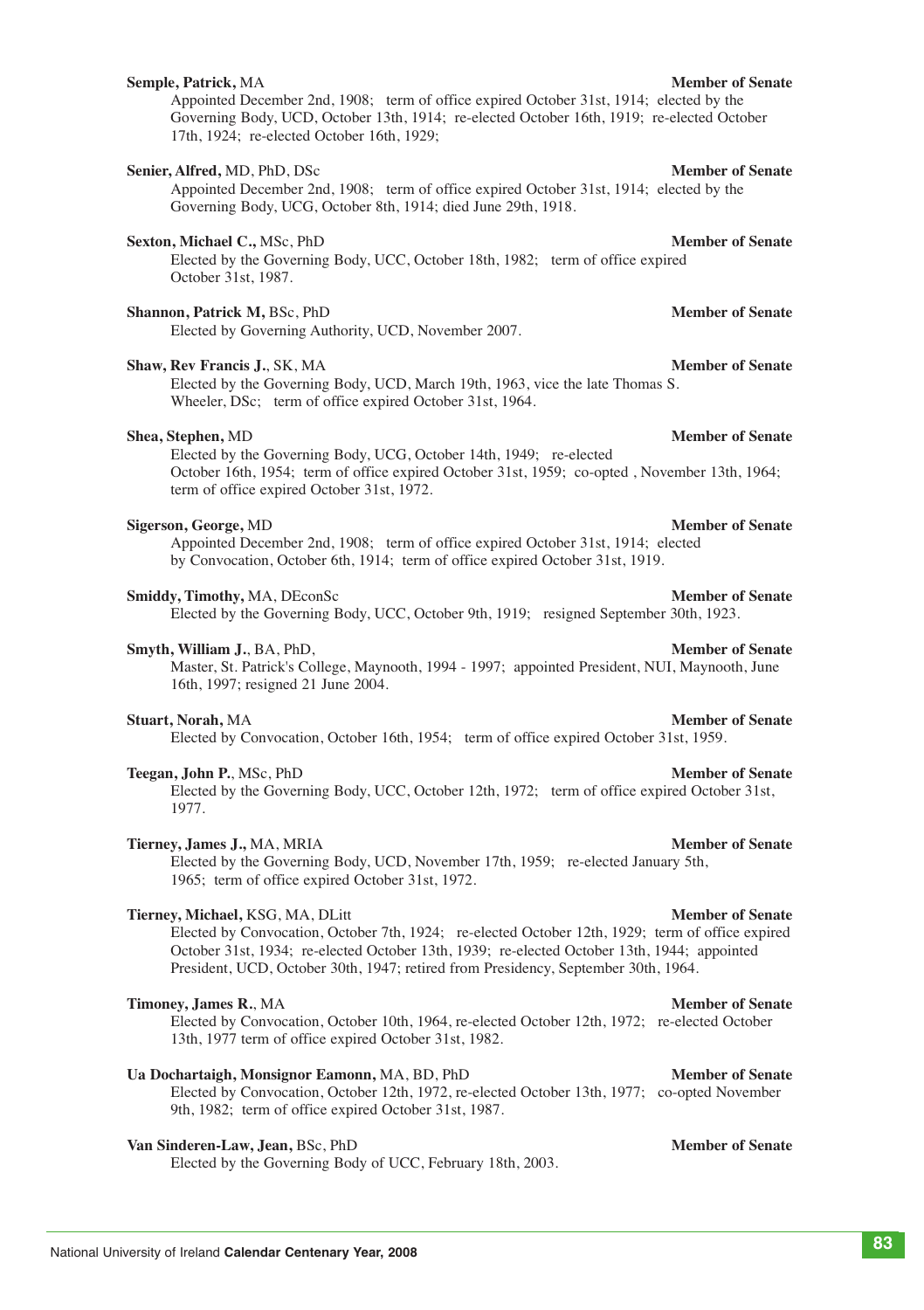### **Waldron, Laurence A**, Privy Councillor **Member of Senate Member of Senate**

Appointed December 2nd, 1908; term of office expired October 31st, 1914; re-appointed by H.M. the King, October 31st, 1914; re-appointed October 31st, 1919; died December 27th, 1923.

**Walsh, Edward M., BE, PhD <b>Member of Senate** 

Nominated by the Government, January 25th, 1977, vice the Most Rev Michael Browne, resigned; re-nominated November 2nd, 1977; term of office expired October 31st, 1982.

**Walsh, Henry N., ME Member of Senate** 

Elected by the Governing Body, UCC, October 18th, 1944; re-elected October 17th, 1949; term of office expired October 31st, 1954.

Walsh, Jim, BA, MA (McMaster), DLitt **Member of Senate** Member of Senate Co-opted November 2002; elected by Governing Authority, NUI, Maynooth, 2007.

**Walsh, Joseph, MA, DD, Archbishop of Tuam <b>Member of Senate Member of Senate** Elected by the Governing Body, UCG, October 17th, 1944; re-elected October 14th, 1949; re-elected October 16th, 1954; re-elected October 17th, 1959; re-elected October 15th, 1964; retired October 15th, 1971.

- **Walsh, Thomas,** MA, BSc, MD, DPH, HDip in Ed **Member of Senate** Elected by Convocation, October 7th, 1919; term of office expired October 31st, 1924; co-opted, November 13th, 1924; co-opted November 14th, 1929; co-opted November 13th, 1934; co-opted November 16th, 1939.
- **Ward, James J,** BComm, MEconSc, DBA (George Washington University) **Member of Senate** March 6th 2008, vice James J Browne (appointed President NUI, Galway).
- **Watson, Richard O.**, BSc MSc, PhD **Member of Senate** Elected by the Governing Authority, NUI, Maynooth, November 2007.
- **Wheeler, Thomas S., DSc, PhD, FRCScI Member of Senate** Elected by the Governing Body, UCD, October 16th, 1954; re-elected November 17th, 1959; died December 13th, 1962.
- **Williams, Thomas D., MA Member of Senate**

Elected by the Governing Body, UCD, December 18th, 1971; re-elected October 17th, 1972; re-elected October 11th, 1977; term of office expired October 31st, 1982.

**Williams, William J., MA, HDip in Ed <b>Member Member** of Senate

Elected by Convocation, October 12th, 1929; term of office expired October 31st, 1934.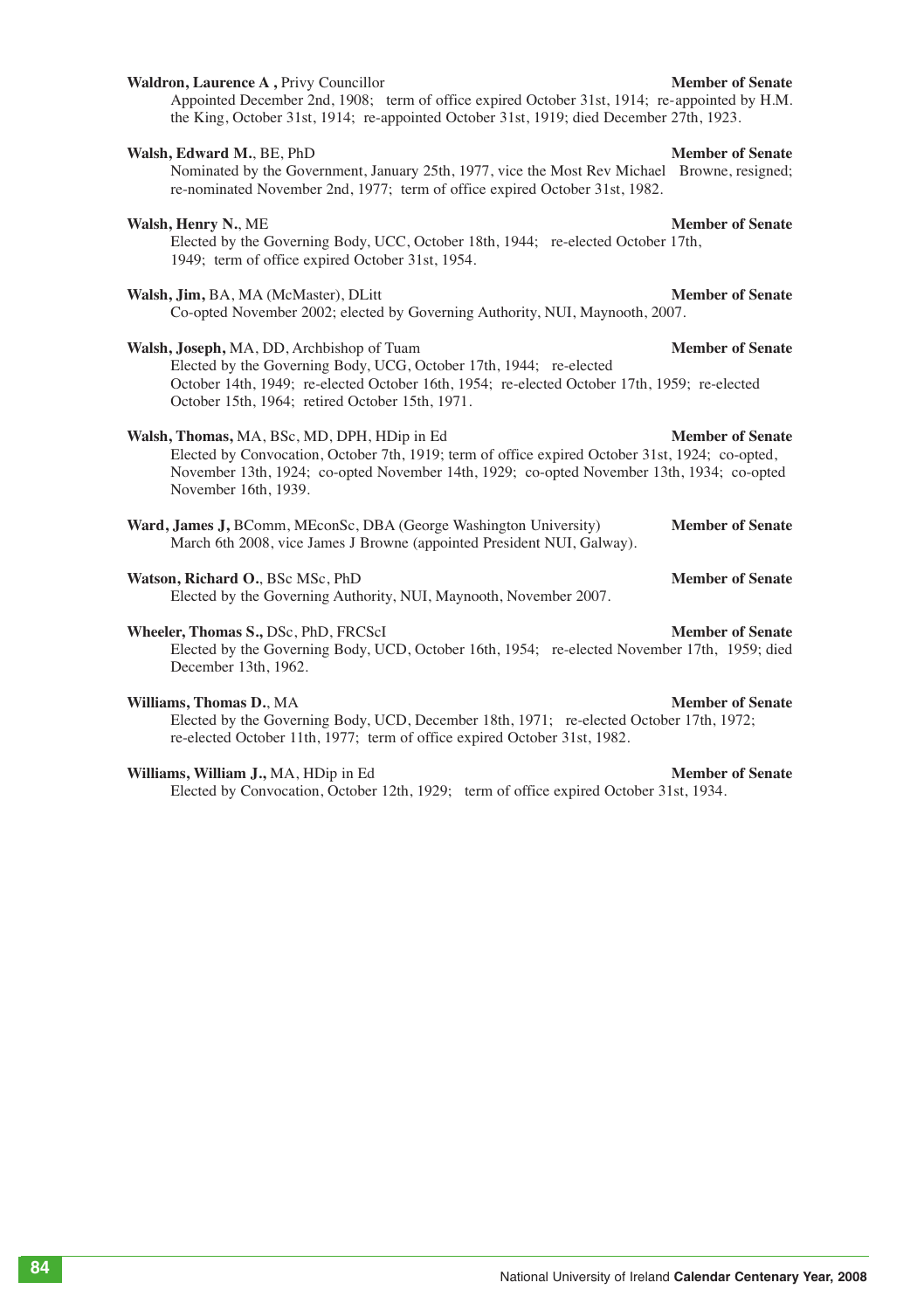### **Aguisín 3: Oifigigh na Comhghairme, 1910 go dtí 2008 Appendix 3: Officers of Convocation, 1910 to 2008**

| (i) Chairman of Convocation                |                 |
|--------------------------------------------|-----------------|
| Michael F. Cox                             | $(1910 - 1924)$ |
| Arthur E. Clery                            | $(1924 - 1932)$ |
| Patrick McCarvill                          | $(1932 - 1940)$ |
| Thomas O'Rourke                            | $(1940 - 1953)$ |
| Patrick F. Bulman                          | $(1953 - 1955)$ |
| Donal Ó Moráin                             | $(1955 - 1984)$ |
| Paul Cannon, BA MA MSc MB BCh BAO          | $(1984 - 1997)$ |
| James Heffron, BSc PhD                     | $(1998 - 2002)$ |
| Linda O'Shea Farren, BCL                   | $(2002 -$       |
| (ii) Clerk of Convocation                  |                 |
| Anraí Uas. Ó Braonáin, BA                  | $(1966 - 1987)$ |
| Peadar Ó Dubhghaill, BA (Acting/Gníomhach) | $(1987 - 1989)$ |
| Peadar Ó Dubhghaill, BA                    | $(1989 - 1994)$ |
| Con O'Rourke, BAgrSc MAgrSc                | $(1994 - 1999)$ |
| Angela E. Hoey-Heffron, BCL LLB            | $(1999 - 2002)$ |
| Michael B. Cosgrave, BA MA PhD             | $(2002 - 2006)$ |
| Therese Madden, BSocSc, MSocSc, MSW, MPhil | $(2006 -$       |
|                                            |                 |

### **Aguisín 4: Buaiteoirí Céimithe Oinigh, 1908 go dtí 2008 (ord arbítre) Appendix 4: Recipients Of Honorary Doctorates, 1908 – 2008 (alphabetical order)**

### **Nóta 1/Note 1:**

Fuair na céimithe sa liosta thíos dochtúireachtaí oinigh ó Ollscoil Ríoga na hÉireann sa bhliain 1909 nó roimhe sin, agus cláraíodh ina dhiaidh sin iad mar chéimithe ar Ollscoil na hÉireann.

The graduates listed below obtained honorary doctorates from the Royal University of Ireland in or before the year 1909, and subsequently registered as graduates of the National University of Ireland.

| Adeney, Walter E                                      | DSc         | 1897 |
|-------------------------------------------------------|-------------|------|
| Anderson, Alexander, BA, 1880; MA, 1881               | DSc         | 1909 |
| Byrne, Very Rev. Peter                                | LLD         | 1909 |
| Cameron, Sir Charles A, CB                            | MD          | 1896 |
| Cochrane, Robert                                      | LLD         | 1905 |
| Conway, Arthur W., BA, 1896; MA, 1897; F.R.S          | <b>DSc</b>  | 1908 |
| D'Alton, Very Rev. Edward A., Canon                   | LLD         | 1909 |
| Delany, Very Rev William                              | LLD         | 1885 |
| Flood, William H. G.                                  | <b>DMus</b> | 1907 |
| Healy, Bishop John                                    | LLD         | 1885 |
| Hogan, Rev Edmond                                     | DLitt       | 1897 |
| Hyde, Douglas,                                        |             |      |
| (first President of Ireland) LLD University of Dublin | DLitt       | 1906 |
| McClelland, John A; BA 1892, MA 1893, FRS             | <b>DSc</b>  | 1906 |
| McGrath, Sir Joseph,                                  | LLD         | 1892 |
| Pye, Joseph P, MD, MCh 1871,                          | DSc         | 1882 |
| Senier, Alfred                                        | <b>DSc</b>  | 1908 |
| Windle, Sir Bertram C.A., MA MD DSC (DUB) FRS         | LLD         | 1907 |

### **Nóta 2/Note 2:**

Bhronn Seanad Ollscoil na hÉireann nuabhunaithe céimeanna dochtúra oinigh ar na daoine sa liosta thíos; d'fhreastal siad ar Ollscoil Chaitliceach na hÉireann ar chúiseanna coinsiasa, ach ní raibh údarás ag Ollscoil Chaitliceach na hÉireann céimeanna a bhronnadh.

The Senate of the newly founded National University of Ireland awarded honorary doctorate degrees on the persons listed below; they had attended the Catholic University of Ireland for conscientious reasons, but the Catholic University did not have the authority to award degrees.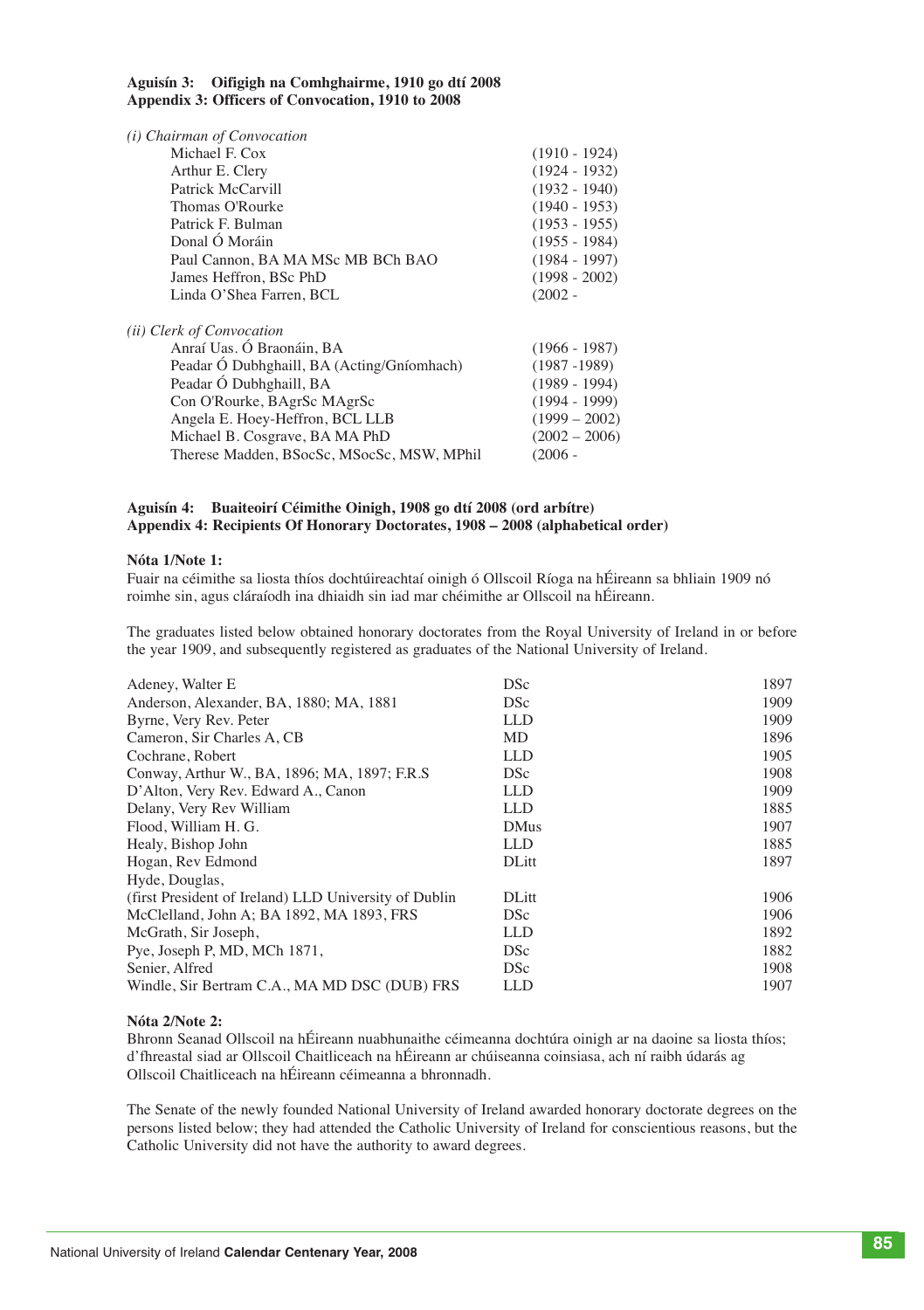| Bodkin, His Honour Judge Mathias McDonnell    | LLD        | 1915 |
|-----------------------------------------------|------------|------|
| Cannon, Richard                               | MD         | 1915 |
| Connolly, Nicholas T.                         | <b>LLD</b> | 1915 |
| Creagh, William                               | <b>LLD</b> | 1915 |
| Crean, Lt.-Col. John Joseph                   | <b>LLD</b> | 1915 |
| Crean, Thomas J.                              | MD         | 1915 |
| Cuffe, Surgeon-General Sir Charles McD, KCB   | LLD        | 1915 |
| Dawson, Charles                               | <b>LLD</b> | 1915 |
| De La Pasture, Rev. Charles E, SJ             | <b>LLD</b> | 1915 |
| Dillon, Rev. Henry, OFM                       | <b>LLD</b> | 1915 |
| Dillon, William                               | <b>LLD</b> | 1915 |
| Fottrell, John G.                             | <b>LLD</b> | 1915 |
| Furlong, Nicholas                             | <b>MD</b>  | 1915 |
| Griffin, Gerald                               | <b>LLD</b> | 1915 |
| Hayden, John Joseph                           | <b>LLD</b> | 1915 |
| Jennings, Lt.-Col John B.                     | <b>LLD</b> | 1915 |
| Kearney, Matthew                              | <b>MD</b>  | 1915 |
| Kilbride, John                                | MD         | 1915 |
| Laffan, Thomas                                | MD         | 1915 |
| MacCarthy, Charles J.                         | LLD        | 1915 |
| McCarthy, Charles W,                          | <b>MD</b>  | 1915 |
| McCullagh, John                               | MD         | 1915 |
| MacGuire, Constantine J.                      | MD         | 1915 |
| McKenna, Thomas                               | MD         | 1915 |
| Macnamara, George Uthank                      | <b>LLD</b> | 1915 |
| Maunsell, Surgeon-General Thomas, CB          | <b>LLD</b> | 1915 |
| O'Brien, Richard B                            | <b>LLD</b> | 1915 |
| O'Carroll, Joseph F., MB, MCh, 1883; MD, 1889 | <b>LLD</b> | 1915 |
| O'Donnell, The Most Reverend Patrick          | <b>LLD</b> | 1915 |
| O'Farrell, Lt.-Col Ignatius                   | <b>LLD</b> | 1915 |
| O'Sullivan, Daniel A.                         | MD         | 1915 |
| Quirke, Joseph                                | MD         | 1915 |
| Redmond, Charles S.                           | <b>MD</b>  | 1915 |
| Redmond, Sir Joseph M.                        | MD         | 1915 |
| Ronayne, Charles O                            | MD         | 1915 |
| Rooney, Col. James P                          | LLD        | 1915 |
| Ryan, James P                                 | MD         | 1915 |
| Ryan, John                                    | MD         | 1915 |
| Scallan, Francis J.                           | <b>LLD</b> | 1915 |
| Stafford, Major Patrick W.                    | <b>LLD</b> | 1915 |
| Stephenson, Edward A                          | MD         | 1915 |
| Walshe, Denis                                 | MD         | 1915 |
| Watters, Rev. Felix J, SM                     | LLD        | 1915 |
| Williamson, George J.                         | LLD        | 1915 |

### **Nóta 3/Note 3:**

Roimh 1997, bhronn OÉ na Céimeanna Dochtúireachta Oinigh OÉ ar fad ag ionad lárnach. I ndiaidh Acht na nOllscoileanna 1997\*, tionóladh searmanais bronnta céime oinigh in OÉ agus sna ceithre Comh-Ollscoileanna.

*\*D'athbhunaigh an tAcht seo na Comh-Choláistí mar a bhí ag an am mar Chomh-Ollscoileanna agus, de bhreis air sin, an Coláiste Aitheanta mar a bhí ag an am, Coláiste Phádraig, Má Nuad, mar Chomh-Ollscoil.*

Prior to 1997, all NUI Honorary Doctorate Degrees were awarded at a central location by NUI. Subsequent to the 1997 Universities Act\*, honorary conferring ceremonies have been held in NUI and in the four Constituent Universities.

*\*This Act re-constituted the then Constituent Colleges as Constituent Universities, and in addition, the then Recognised College, St. Patricks, Maynooth as a Constituent University.*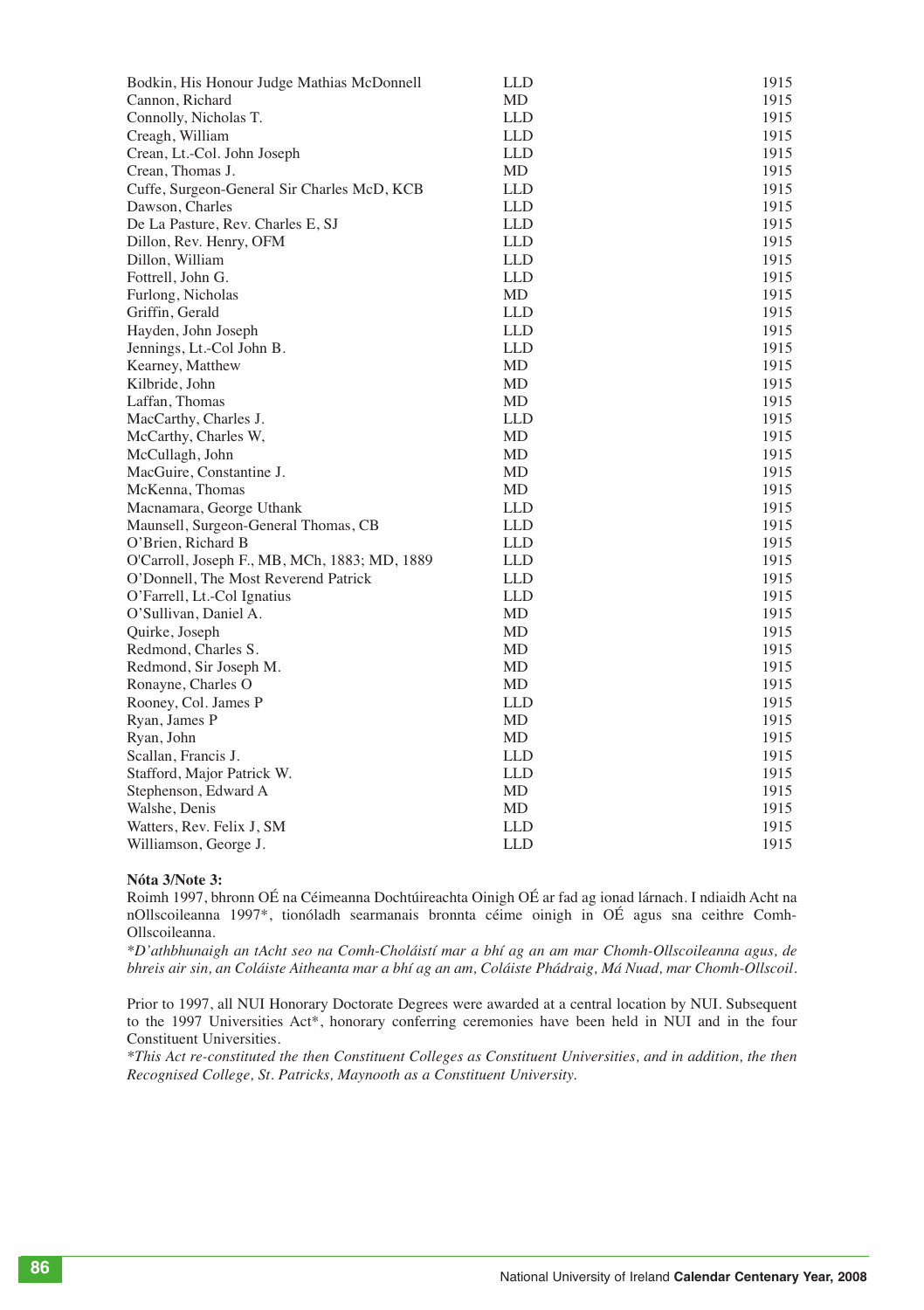### **Eochar/ Key**

- N = Ollscoil na hÉireann, 49 Cearnóg Mhuirfean, BAC 2/National University of Ireland, 49 Merrion Square Dublin 2<br> $DC =$ Halla I
	- Halla Phádraig, Caisleán Bhaile Átha Cliath/St. Patrick's Hall, Dublin Castle
	- RHK = An tOspidéal Ríoga, Cill Mhaighneann/Royal Hospital Kilmainham
	- NGI = Gailearaí Náisiúnta na hÉireann/National Gallery of Ireland<br>IH = Teach Eathach/Iveagh House
	- Teach Eathach/Iveagh House
	- CPI = Coláiste Ríoga na Lianna in Éirinn/Royal College of Physicians in Ireland
- D = Coláiste na hOllscoile Baile Átha Cliath/University College Dublin
	- D/RC = D, Corn Ryder/Ryder Cup
	- D/BL = D, Comóradh 100 Bliain Lá Bloom/100th Anniversary of Bloomsday
	- D/CL = D, Comórdh 150 Bliain/150th Anniversary
	- D/IPA = IPA, Comóradh 50 Bliain/50th Anniversary
- C = Coláiste ne hOllscoile Corcaigh/University College Cork
- G = National University of Ireland, Galway
	- G/LA = Ollscoil na hÉireann, Gaillimh i Los Angeles/National University of Ireland, Galway at Los Angeles
	- G/SH = Shannon College of Hotel Management
- M = Ollscoil na hÉireann, Má Nuad/NationalUniversity of Ireland, Maynooth

|                                               | <b>Honorary Degree</b> |      |              |
|-----------------------------------------------|------------------------|------|--------------|
| Recipient                                     | <b>Conferred</b>       | Year | Location     |
| Aga Khan IV, Prince Karim                     | <b>LLD</b>             | 2008 | M            |
| Agagianian, His Eminence Cardinal Gregory P   | <b>LLD</b>             | 1961 |              |
| Ahern, Bertie, Taoiseach                      | <b>LLD</b>             | 2006 | N/DC         |
| Allen, Myrtle                                 | <b>LLD</b>             | 2000 | С            |
| Amoroso, Emmanuel C., MB BCh BAO              | <b>DSc</b>             | 1963 |              |
| Andrews, Christopher S., BComm, 1926          | DEconSc                | 1955 |              |
| Anissimov, Alexander                          | <b>DMus</b>            | 2001 | D            |
| Annan, Kofi, United Nations Secretary-General | <b>LLD</b>             | 1999 | N/DC         |
| Arbour, H.E. Louise                           | <b>LLD</b>             | 2006 | N/RHK        |
| Arthur, William B.                            | DEconSc                | 2000 | G            |
| Ashby, Eric                                   | <b>DSc</b>             | 1954 |              |
| Asmal, Kader                                  | LLD                    | 2003 | G            |
| Atkins, Henry St. J., BSc 1915; MSc, 1923     | <b>DSc</b>             | 1955 |              |
| Atluri, Satya N.                              | <b>DSc</b>             | 1989 |              |
| Bain, George                                  | <b>LLD</b>             | 1998 | $\mathsf{C}$ |
| Baldessari, John                              | <b>DFA</b>             | 2006 | G            |
| Barbirolli, Sir John                          | <b>DMus</b>            | 1952 |              |
| Barcroft, Joseph                              | <b>DSc</b>             | 1933 |              |
| Barone, Angela R.                             | <b>DLitt</b>           | 2001 | G            |
| Barrington, Ruth                              | <b>LLD</b>             | 2005 | М            |
| Barrington, Thomas J.                         | <b>LLD</b>             | 1986 |              |
| Barry, Anthony D.                             | <b>LLD</b>             | 1995 |              |
| Barry, Peter                                  | <b>LLD</b>             | 2000 | N/DC         |
| Barry, William, BA, 1928                      | <b>LLD</b>             | 1948 |              |
| Barton, Dunbar P.                             | DLitt                  | 1926 |              |
| Bassiouni, Cherif                             | <b>LLD</b>             | 2001 | G            |
| Bates, David R., FRS                          | <b>DSc</b>             | 1975 |              |
| Bax, Sir Arnold                               | <b>DMus</b>            | 1947 |              |
| Bazin, Renè                                   | DLitt.                 | 1929 |              |
| Beattie, James M.                             | DSc Public Health 1933 |      |              |
| Beatty, Alfred C.                             | <b>LLD</b>             | 1951 |              |
| Beaver, Sir Hugh E.C.                         | DEconSc                | 1959 |              |
| Beckett, James C.                             | <b>DLitt</b>           | 1990 |              |
| Beeching, Lord Richard                        | <b>DSc</b>             | 1967 |              |
| Begley, John                                  | <b>DLitt</b>           | 1939 |              |
| Behan, John                                   | <b>DLitt</b>           | 2000 | G            |
| Beit, Sir Alfred Lane, BT                     | <b>LLD</b>             | 1979 |              |
| Belloc, Hilary J.P.R.                         | DLitt                  | 1929 |              |
| Benabid, Professor Alim-Louis                 | <b>MD</b>              | 2005 | G            |
| Best, Richard I.                              | DLitt                  | 1920 |              |
| Beveridge, Sir Gordon                         | <b>LLD</b>             | 1995 |              |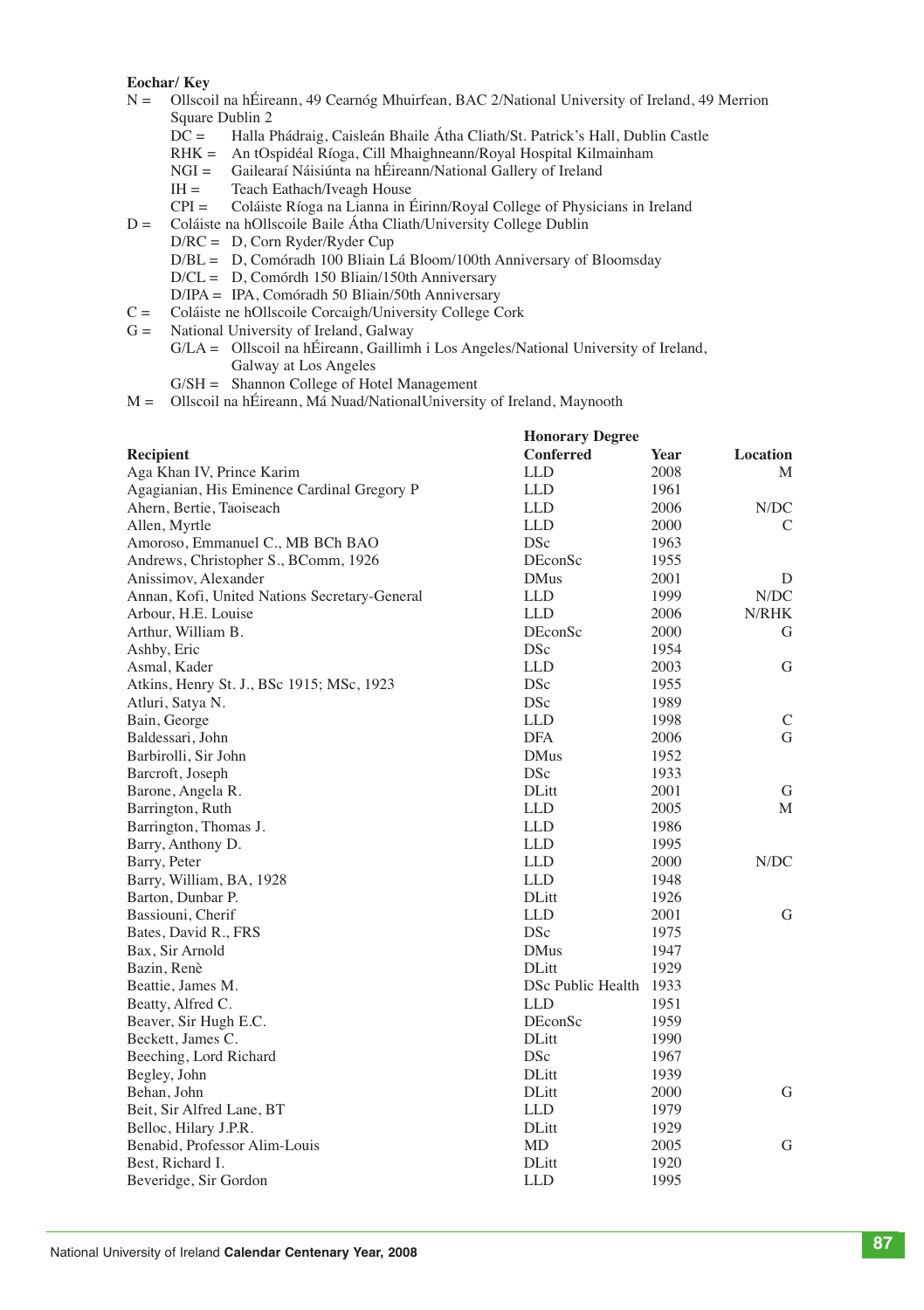| Biggart, Sir John Henry                              | DSc                      | 1973         |               |
|------------------------------------------------------|--------------------------|--------------|---------------|
| Binchy, Daniel A., MA                                | DLittCelt                | 1973         |               |
| Binchy, Maeve                                        | DLitt                    | 1990         |               |
| Bird, Charlie                                        | LLD                      | 2004         | D/CL          |
| Birkhoff, George D.                                  | DSc                      | 1944         |               |
| Birrell, Augustine                                   | DLitt                    | 1929         |               |
| Bischoff, Bernard                                    | DLitt                    | 1962         |               |
| Bishop, William W.                                   | DLitt                    | 1937         |               |
| Blacher, Boris                                       | <b>DMus</b>              | 1974         |               |
| Bodkin, Thomas P., BA, 1909, DLitt, 1927             | <b>LLD</b>               | 1961         |               |
| Bolam, Sir Robert A.                                 | <b>MD</b>                | 1933         |               |
| Boland, Eavan                                        | DLitt                    | 1997         | D             |
| Boland, Frederick H.                                 | <b>LLD</b>               | 1961         |               |
| Boland, John P.                                      | <b>LLD</b>               | 1950         |               |
| Bougon, Pierre                                       | <b>LLD</b>               | 1995         |               |
| Bourke, Patrick A.                                   | <b>DSc</b>               | 1973         |               |
| Bowen, William H.                                    | MD                       | 1995         |               |
| Boydell, Brian                                       | <b>DMus</b>              | 1974         |               |
| Boyle, Leonard E., OP                                | DLitt                    | 1993         |               |
| Brackenbury, Sir Henry B.                            | MD                       | 1933         |               |
| Bradbury, Ray                                        | <b>LLD</b>               | 2005         | G/LA          |
| Braiden, Dr Olive                                    | <b>LLD</b>               | 2008         | D             |
| Bramsbäck, Birgit                                    | DLitt                    | 1981         |               |
| Breathnach, Diarmuid, jointly with Máire Ní Mhurchú) | DLitt Celt               | 2002         | М             |
| Brendel, Alfred                                      | LLD                      | 2007         | D             |
| Brennan Glucksman, Loretta                           | <b>LLD</b>               | 2007         | $\mathcal{C}$ |
| Brennan, Joseph, MA, 1910                            | <b>LLD</b>               | 1938         |               |
| Brennan, Mr. Justice William                         | <b>LLD</b>               | 1990         |               |
| Brennan, Tom                                         | <b>LLD</b>               | 1985         |               |
| Brosnan, Denis                                       | <b>LLD</b>               | 1999         | C             |
| Brosnan, John F.                                     | <b>LLD</b>               | 1960         |               |
| Brosnan, Pierce                                      | <b>LLD</b>               | 2004         | C             |
| Browne, His Eminence Michael, Cardinal, OP, DD       | LLD                      | 1954         |               |
| Browne, Most Rev. Michael, DD, DCL.                  | <b>LLD</b>               | 1971         |               |
| Brownell, The Hon. Herbert (Jr.)                     | LLD                      | 1957         |               |
| Brück, Hermann A., DPhil, PhD                        | DSc                      | 1972         |               |
| Bruton, John                                         | <b>LLD</b>               | 2005         | N/RHK         |
| Buckley, John J.C., DSc                              | <b>LLD</b>               | 1972         |               |
| Bulger, William M.                                   | <b>LLD</b>               | 2002         | G             |
| Bunn, Edward B.                                      | <b>LLD</b>               | 1965         |               |
| Burke, Liam, Lord Mayor of Cork                      | <b>LLD</b>               | 1985         |               |
| Burke, Very Rev. Thomas W., OCarm, BSc,              |                          |              |               |
| 1945; MSc, 1947; PhD, 1949; HDip in Ed, 1953         | <b>LLD</b>               | 1961         |               |
| Burns, Conn                                          | <b>LLD</b>               | 1988         |               |
| Burstall, Aubrey F.                                  | DSc                      | 1959         |               |
| Butler, William F.T., BA, 1891; MA, 1894             | DLitt                    | 1926         |               |
| Butterfield, Herbert                                 | DLitt                    | 1954         |               |
| Byrne, David                                         | <b>LLD</b>               | 2004         | D/CL          |
| Byrne, Gabriel                                       | DArts                    | 2007         | G             |
| Caird, Rev. Donald A., Archbishop                    | <b>LLD</b>               | 1995         |               |
| Callaghan, Lieut. Gen. William                       | <b>LLD</b>               | 1986         |               |
| Callan, Curtis G. Jr                                 | DSc                      | 2005         | М             |
| Campbell Sharpe, Noelle                              | <b>LLD</b>               | 2007         | М             |
| Carey, Edward P.,                                    |                          |              |               |
| BA, 1911; BSc, 1913; MB, BCh, BAO 1914               | <b>LLD</b>               | 1954         |               |
|                                                      | <b>LLD</b>               | 1992         |               |
| Carey, Martin C.                                     | LLD                      |              |               |
| Carlisle, James M.                                   |                          | 1951         |               |
| Carney, James P., B.A.                               | DLittCelt<br><b>DMus</b> | 1979<br>2007 | G             |
| Carolan, Nicholas                                    |                          |              |               |
| Carrigan, Joseph E.                                  | DEconSc                  | 1950         |               |
| Carroll, John, DSc                                   | LLD                      | 1979         |               |
| Carroll, Michael M.                                  | <b>LLD</b>               | 1992         |               |
| Carroll, The Hon Miss Justice Mella                  | <b>LLD</b>               | 2004         | N/NGI         |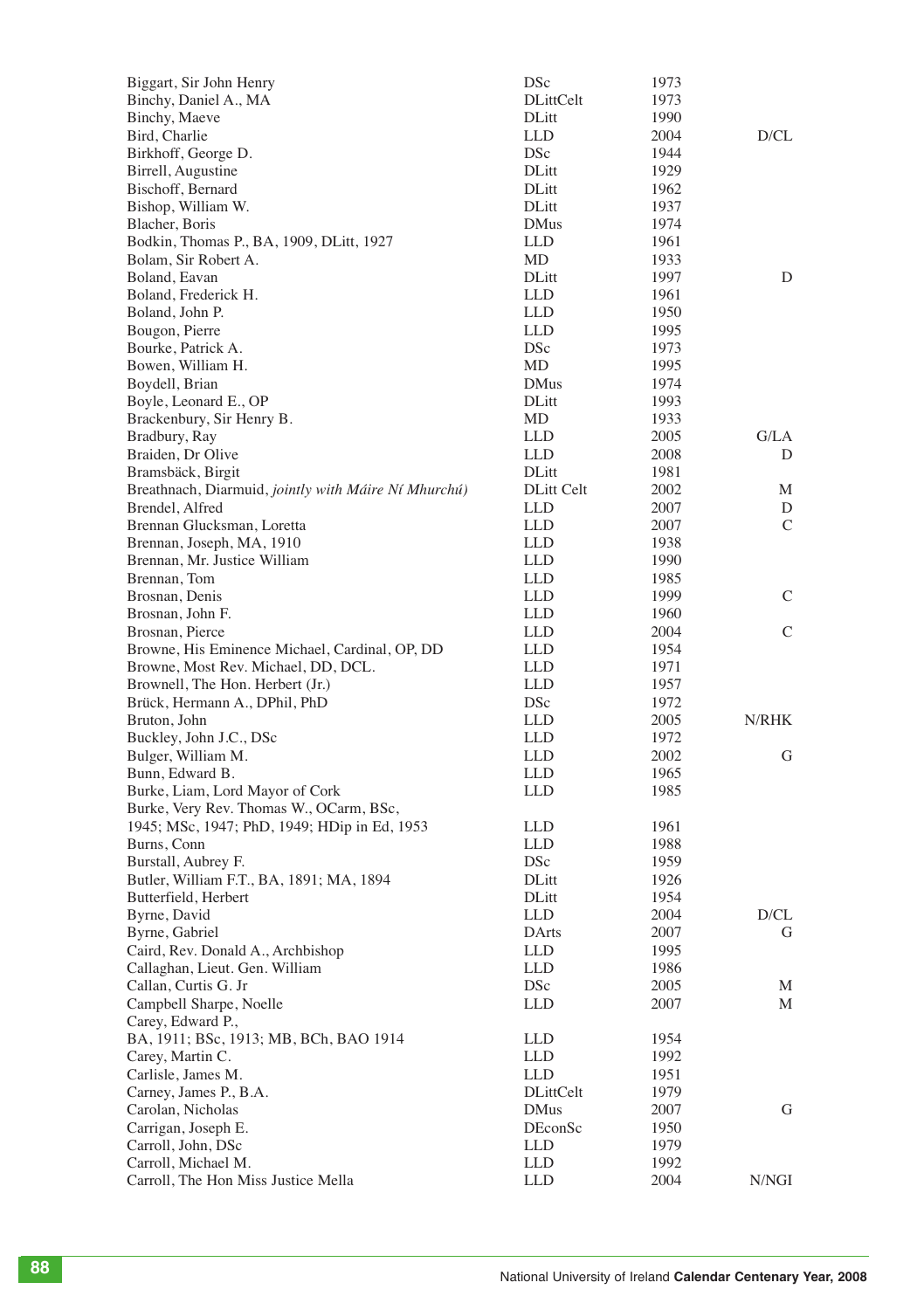| Carter, Charles F.                                  | DEconSc     | 1968 |       |
|-----------------------------------------------------|-------------|------|-------|
| Casey, Caroline                                     | LLD         | 2006 | N/RHK |
| Cassells, Peter                                     | <b>LLD</b>  | 2002 | N/RHK |
| Cavanagh, Tom                                       | <b>LLD</b>  | 1996 |       |
| Ceannt, Rónán É.                                    | <b>LLD</b>  | 1966 |       |
| Chadwick, Nora K.                                   | DLittCelt   | 1959 |       |
| Chauviré, Roger                                     | DLitt       | 1929 |       |
| Chesterton, Gilbert K.                              | DLitt       | 1929 |       |
| Childers, Erskine H.                                | <b>LLD</b>  | 1973 |       |
| Christiansen, Reidar T.                             | DLitt       | 1954 |       |
| Clare, George                                       | DLitt       | 2005 | G/LA  |
| Clarke, John G.P.                                   | DLitt       | 1976 |       |
| Clarke, Kathleen                                    | <b>LLD</b>  | 1966 |       |
| Cleary, Ignatius                                    | <b>LLD</b>  | 1989 |       |
| Cleary, Michael B.                                  | <b>LLD</b>  | 2004 | М     |
| Clinton, Hillary Rodham,                            |             |      |       |
| First Lady of the United States of America          | <b>LLD</b>  | 1999 | G     |
| Clunie, James                                       | DSc         | 1988 |       |
| Coffey, Denis J., BA,                               |             |      |       |
| 1886; MA, 1897; MB BCh BAO, 1888                    | <b>DSc</b>  | 1940 |       |
| Cohen, Harriet P.A.                                 | <b>DMus</b> | 1960 |       |
| Cohen, Sir Henry                                    | DSc         | 1952 |       |
| Cole, Rufus                                         | <b>DSc</b>  | 1933 |       |
| Coleman, James                                      | DFA         | 2006 | G     |
| Collins, Eileen Marie                               | <b>DSc</b>  | 2006 | D     |
| Colum, Padraic                                      | DLitt       | 1951 |       |
| Commins, Patrick, BComm, HDipinEd                   | DLitt       | 2008 | M     |
| Concannon, Helena (née Walsh), BA, 1900; MA, 1902   | DLitt       | 1929 |       |
| Conlon, Michael N.                                  | LLD         | 1995 |       |
| Connell, His Eminence Cardinal Desmond,             |             |      |       |
| Archbishop of Dublin and Primate of Ireland, DLitt  | <b>LLD</b>  | 2001 | N/DC  |
| Connolly O'Brien, Nora M.                           | <b>LLD</b>  | 1966 |       |
| Connolly, Eugene J.I.                               | <b>LLD</b>  | 1926 |       |
| Connolly, Rev. Patrick., SJ                         | DLitt       | 1939 |       |
| Connolly, Sybil                                     | <b>LLD</b>  | 1991 |       |
| Conroy, Sheila                                      | <b>LLD</b>  | 2001 | M     |
| Conway, Edward J., BSc,                             |             |      |       |
| 1916; MSc, 1917; MB BCh BAO, 1921;                  | <b>LLD</b>  | 1968 |       |
| Conway, His Eminence William Cardinal,              |             |      |       |
| Archbishop of Armagh                                | <b>LLD</b>  | 1976 |       |
| Corkery, Daniel, MA, 1929 (Ó Corcora, Domhnall)     | DLitt       | 1948 |       |
| Cosgrave, Liam                                      | <b>LLD</b>  | 1974 |       |
| Cosgrave, William T. (Mac Cosgair, Liam T.)         | <b>LLD</b>  | 1929 |       |
| Costello, Finbar                                    | <b>LLD</b>  | 2005 | N/RHK |
| Costello, Michael J.                                | <b>LLD</b>  | 1964 |       |
| Costello, Thomas P.                                 | <b>LLD</b>  | 1989 |       |
| Coustant d'Yanville, Le Comte Marie T.P.H.          | <b>LLD</b>  | 1932 |       |
| Cox, Arthur C. J., BA, 1912; MA, 1913; LLB, 1914    | LLD         | 1952 |       |
| Cox, Patrick                                        | <b>LLD</b>  | 2002 | N/RHK |
| Cox, The Rt Hon Michael F., MD, honoris causa, 1895 | LLD         | 1915 |       |
| Coyle, David D.                                     | <b>LLD</b>  | 1974 |       |
| Craggs, John D.                                     | <b>DSc</b>  | 1986 |       |
| Cramp, Professor Rosemary                           | DLitt       | 2003 | C     |
| Cremin, Cornelius C., BA, 1929; MA, BComm, 1931     | LLD         | 1965 |       |
| Cronin, Anthony                                     | DLitt       | 2006 | D     |
| Crooks, Joanna                                      | <b>DMus</b> | 2007 | М     |
| Crosbie, Thomas Edward (Ted)                        | <b>LLD</b>  | 2007 | C     |
| Crossland, Bernard                                  | <b>DSc</b>  | 1984 |       |
| Crowley, Laurence                                   | <b>LLD</b>  | 2004 | D     |
| Crowley, Niall                                      | LLD         | 1982 |       |
| Cruise O'Brien, Dr Conor                            | DLitt       | 1993 |       |
| Cudahy, Michael J.                                  | LLD         | 1997 | N/IH  |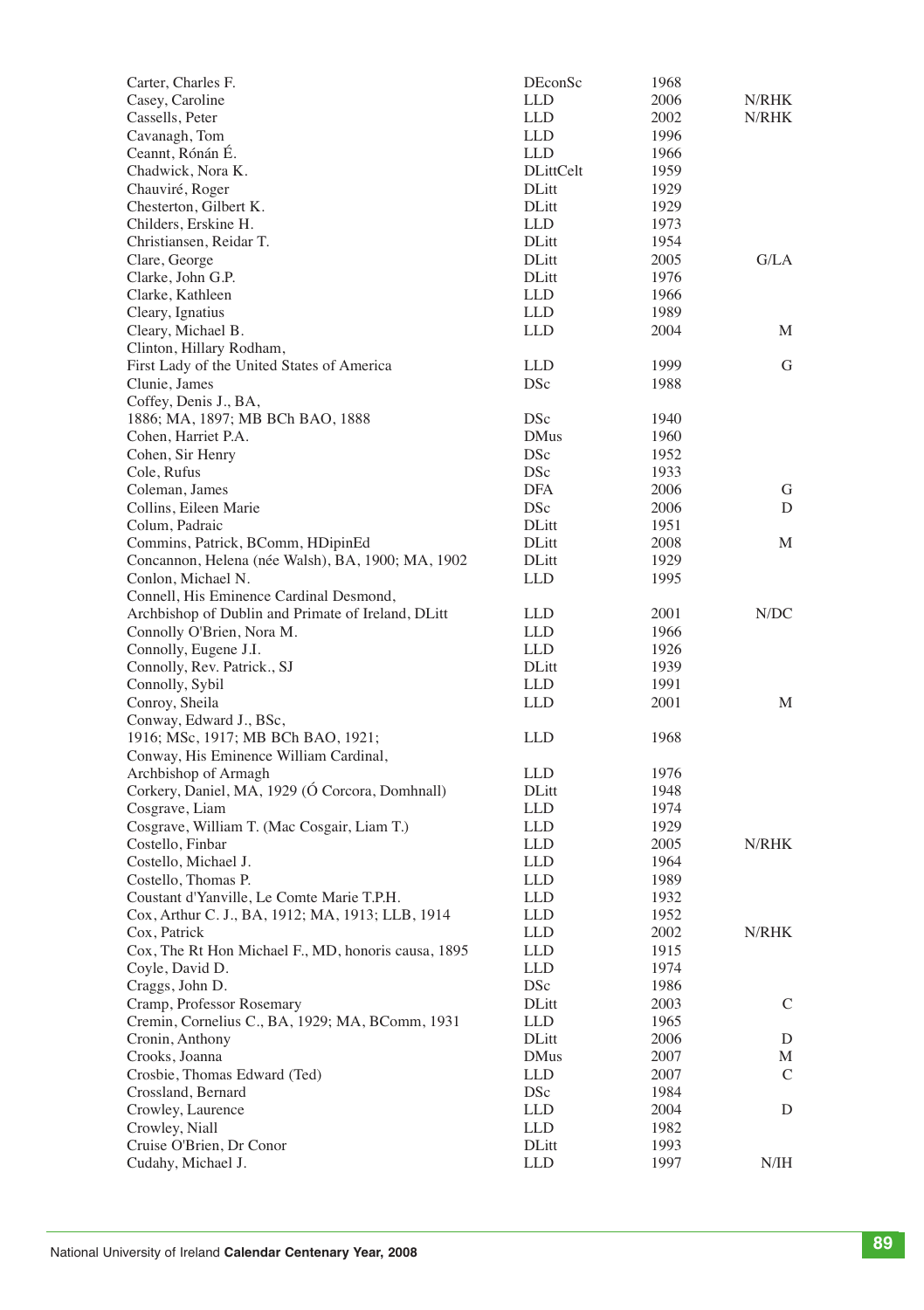| Cudmore, Harold                                  | <b>LLD</b>   | 1983       |       |
|--------------------------------------------------|--------------|------------|-------|
| Cullen, Bill                                     | <b>LLD</b>   | 2005       | M     |
| Cullen, Edmund J.                                | <b>LLD</b>   | 1928       |       |
| Cullen, Professor Louis                          | DLitt        | 2003       | M     |
| Cuming, Edward, BA, 1873; MA, 1882               | <b>LLD</b>   | 1909 (RUI) |       |
| Curran, Constantine P., BA, 1902; MA, 1906       | DLitt        | 1949       |       |
| Curtin, Professor Deirdre                        | <b>LLD</b>   | 2008       | D     |
| Cusack, Christopher A.                           | <b>LLD</b>   | 1959       |       |
| Cusack, Cyril                                    | <b>LLD</b>   | 1977       |       |
| Cushing, His Eminence Richard J. Cardinal,       |              |            |       |
| Archbishop of Boston                             | <b>LLD</b>   | 1958       |       |
| Daley, Richard                                   | <b>LLD</b>   | 2003       | G     |
| Dalsimer, Adele M.                               | DLitt        | 1999       | N/IH  |
| D'Alton, His Eminence John F. Cardinal,          |              |            |       |
| Archbishop of Armagh, BA,                        |              |            |       |
| 1904; MA, 1910; DLitt, 1918                      | <b>LLD</b>   | 1958       |       |
| Daly, His Eminence Cardinal Cahal                | <b>LLD</b>   | 1993       |       |
| D'Arcy, Martin C., MA, (Oxon)                    | DLitt        | 1953       |       |
| Dardis, John Anthony                             | <b>LLD</b>   | 2004       | D/CL  |
| Daunt, John W.                                   | <b>LLD</b>   | 1965       |       |
| Davies, David, Sir                               | <b>LLD</b>   | 2006       | М     |
| Davis, Mary                                      | <b>LLD</b>   | 2004       | N/NG  |
| Davis, William G., Premier of Ontario            | <b>LLD</b>   | 1984       |       |
| Day, Catherine                                   | <b>LLD</b>   | 2003       | D     |
| de Barra, Leslie, Bean Thomáis                   | <b>LLD</b>   | 1963       |       |
| de Buitléar, Éamon                               | <b>DSc</b>   | 1991       |       |
| de Courcy Ireland, Dr. John                      | <b>LLD</b>   | 1982       |       |
| de Giovanni, Francesco                           | <b>DSc</b>   | 2006       | G     |
| de Raeymaeker, Right Rev. Monsignor Louis        | DLitt        | 1954       |       |
| de Rougemont, Denis                              | <b>LLD</b>   | 1981       |       |
| de Vaux, Very Rev. Roland, OP                    | DLitt        | 1954       |       |
| Dean, Dr Geoffrey                                | <b>DSc</b>   | 2008       | D     |
| Dean, Henry T.                                   | <b>LLD</b>   | 1960       |       |
| Delaney, Patrick J., MB BCh BAO, 1917; DPH, 1927 | MD           | 1952       |       |
| Delany, Ronnie                                   | <b>LLD</b>   | 2006       | D     |
| Delargy, James H., MA                            | <b>DLitt</b> | 1969       |       |
| Dempsey, Jeremiah, BComm, 1927                   | <b>LLD</b>   | 1964       |       |
| Denez, Per                                       | DLittCelt    | 1989       |       |
| Dengel, Anna, BSc, MB BCh BAO, 1919              | MD           | 1932       |       |
| Déon, Michel                                     | DLitt        | 1981       |       |
| Desmond, Dermot                                  | <b>LLD</b>   | 2007       | D     |
| Devlin, Liam St. J., MSc.                        | <b>LLD</b>   | 1975       |       |
| Dewey, John F.                                   | <b>LLD</b>   | 1998       | M     |
| Digby, Margaret                                  | DEconSc      | 1980       |       |
| Dillon, Charles T.G.                             | <b>DSc</b>   | 1992       |       |
| Dillon, Eilís                                    | DLitt        | 1992       |       |
| Dillon, Geraldine                                | <b>LLD</b>   | 1966       |       |
| Dinan, Rev. Vincent H., CSSp                     | <b>LLD</b>   | 1961       |       |
| Dinneen, Rev. Patrick S.                         | DLitt        | 1920       |       |
| Dobbin, Dr Craig L.                              | <b>LLD</b>   | 1995       |       |
| Doherty, Moya (jointly with John McColgan)       | LLD          | 2003       | M     |
| Dolley, Dr. Michael                              | DLitt        | 1983       |       |
| Donlon, John Anthony (Sean) BA                   | <b>LLD</b>   | 2008       | N/DC  |
| Donlon, Patricia                                 | DLitt        | 1996       |       |
| Donnan, Frederick G., MA, FRS                    | <b>DSc</b>   | 1939       |       |
| Donnelly, Brian                                  | <b>LLD</b>   | 1993       |       |
| Donnelly, Dervilla                               | <b>LLD</b>   | 2002       | N/RHK |
| Donoghue, Denis                                  | DLitt        | 1989       |       |
| Donovan, Robert, BA, 1885                        | DLitt        | 1928       |       |
| Dooge, James                                     | <b>DSc</b>   | 2001       | D     |
| Doolin, William, MB BCh BAO, 1910                | DLitt        | 1952       |       |
| Dorr, Noel                                       | LLD          | 2001       | G     |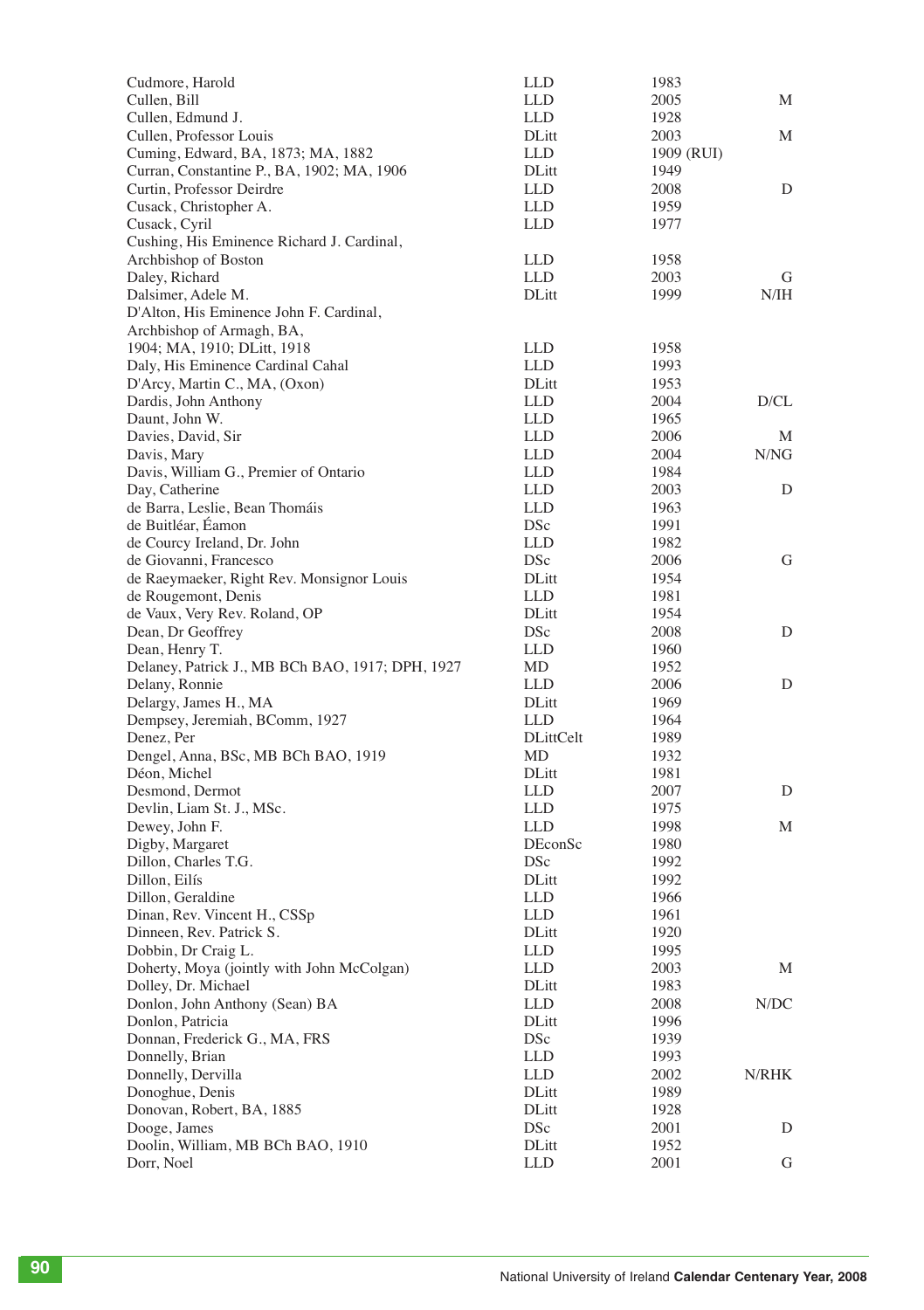| Dottin, Georges                                        | DLittCelt       | 1926 |        |
|--------------------------------------------------------|-----------------|------|--------|
| Douglas, Barry                                         | <b>DMus</b>     | 2007 | M      |
| Dowdall, James C.                                      | <b>LLD</b>      | 1926 |        |
| Dowling, Joe                                           | DLitt           | 2001 | M      |
| Dowling, Michael (Rev. Fr. Thomas)                     | LLD             | 1920 |        |
| Dowling, Patrick J.                                    | LLD             | 1995 |        |
| Downes, Joseph V., BArch, 1920                         | <b>LLD</b>      | 1958 |        |
| Downes, Margaret                                       | <b>LLD</b>      | 1988 |        |
| Downey, Liam                                           | <b>LLD</b>      | 2000 | N/DC   |
| Downey, Richard                                        | <b>LLD</b>      | 1930 |        |
| Doyle, Maurice                                         | LLD             | 1991 |        |
| Doyle, Michael F.                                      | LLD             | 1957 |        |
| Doyle, Roddy (Roderick T.), BA HDipinEd                | DLitt           | 2004 | D/BL   |
| Doyle, Thomas M.                                       | DSc             | 1968 |        |
| Doyle, Vincent                                         | LLD             | 2005 | N/RHK  |
| Drew, James P., MSc, 1923                              | DSc             | 1956 |        |
| Driscoll, Bro John G.                                  | LLD             | 1991 |        |
| Dubos, René J.                                         | DSc             | 1955 |        |
| Duff, Francis M.                                       | LLD             | 1968 |        |
| Duffy, Mary                                            | LLD             | 2003 | N/DC   |
| Duggan, Noel C.                                        | <b>LLD</b>      | 1994 |        |
| Duhig, His Grace Most Rev. James,                      |                 |      |        |
| Archbishop of Brisbane                                 | <b>LLD</b>      | 1955 |        |
| Duke-Elder, Sir Stewart                                | MD              | 1952 |        |
| Dukes, James F.                                        | LLD             | 1983 |        |
| Dulanty, John W.                                       | <b>LLD</b>      | 1940 |        |
| Dunlop, Derrick Melville                               | <b>DSc</b>      | 1969 |        |
| Dunne, John                                            | LLD             | 2001 | M      |
| Dunne, Veronica                                        | <b>DMus</b>     | 1987 |        |
| Duval, Paul-Marie                                      | DLittCelt       | 1979 |        |
| Dwyer, William D.                                      | LLD             | 1958 |        |
| Eagleton, T.                                           | DLitt           | 1997 | G      |
| Eddington, Arthur S.                                   | DSc             | 1942 |        |
| Edwards, Hilton M.                                     | LLD             | 1974 |        |
| Egan, Michael F., BA, 1897; MA, 1899                   | DSc             | 1943 |        |
| Ellmann, Richard D.                                    | DLitt           | 1976 |        |
| Elmore Meegan, Michael                                 | <b>DMed</b>     | 2006 | N/RHK  |
| Emeleus, Karl G.                                       | D <sub>Sc</sub> | 1962 |        |
| Empey, Archbishop Walton                               | LLD             | 2003 | N/DC   |
| Ericksen, Jerald L.                                    | <b>DSc</b>      | 1984 |        |
| Evans, Emyr E., CBE, DSc                               | DLitt           | 1975 |        |
| Evatt, Herbert V.                                      | LLD             | 1948 |        |
| Farrell, Professor Brian                               | LLD             | 2003 | N/DC   |
| Fassella, Paolo                                        | DSc             | 1990 |        |
| Felici, His Excellency the Most Rev. Monsignor Ettore  | <b>LLD</b>      | 1950 |        |
| Festugiére, Rev. Jean PP, OP                           | DLitt           | 1954 |        |
| Finchem, Tim                                           | LLD             | 2006 | D/RC   |
| Finlay, The Hon. Mr Thomas A.,                         |                 |      |        |
| Chief Justice of Ireland                               | LLD             | 1992 |        |
| Finlay, Thomas A., MA Honoris Causa, 1885 (RUI)        | DEconSc         | 1929 |        |
| Finlay, William D.                                     | <b>LLD</b>      | 1980 |        |
| Finucane, Marian                                       | <b>LLD</b>      | 2005 | G      |
| Finucane, Rev. James M., CSSp.                         | LLD             | 1965 |        |
| FitzGerald, Dr. Garret, TD                             | LLD             | 1991 |        |
| Fitzgerald, Garret A.                                  | <b>DSc</b>      | 2004 | D/CL   |
| Fitzgerald, John                                       | <b>LLD</b>      | 2007 | D/IPA  |
|                                                        | LLD             | 2007 | G      |
| FitzGerald, Niall, KBE                                 |                 |      |        |
| Fitzgerald, Séamus                                     | LLD             | 1949 |        |
| Fitzpatrick, Bernard (Mac Giolla Phádraig, Brian), BA, | <b>LLD</b>      | 1965 |        |
| 1912; HDip in Ed 1913; MA 1918                         |                 |      |        |
| Fitzpatrick, Sister Stella,                            | DLitt           | 2002 | М<br>G |
| Flanagan, Fionnuala                                    | DArts           | 2008 |        |
| Flanagan, Thomas                                       | DLitt           | 1994 |        |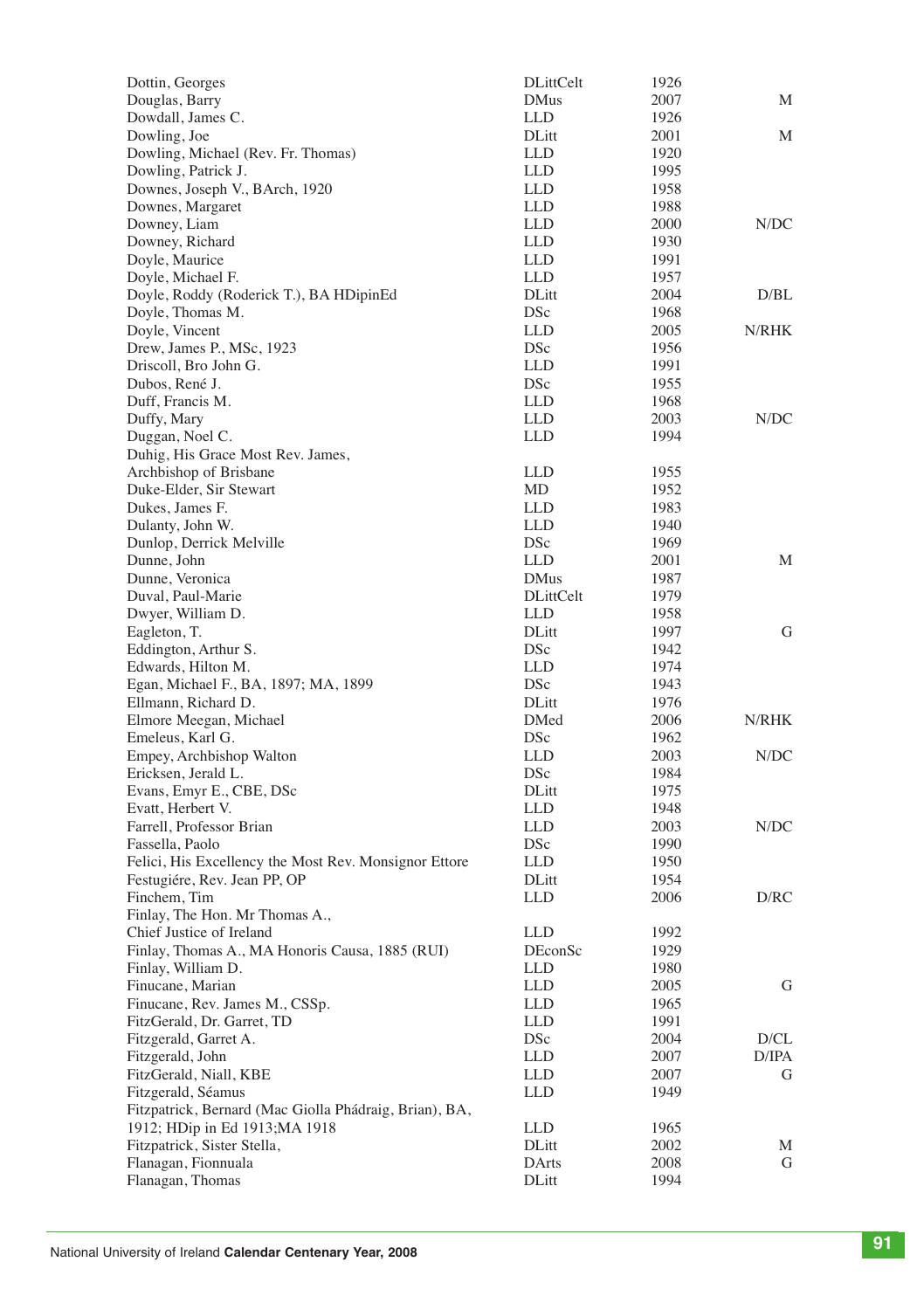| Flatley, Michael                                     | <b>LLD</b>   | 2004 | D/CL         |
|------------------------------------------------------|--------------|------|--------------|
| Flatley, Thomas                                      | <b>LLD</b>   | 1990 |              |
| Fleming, Sir Alexander                               | DSc          | 1950 |              |
| Flexner, Simon                                       | DSc          | 1936 |              |
| Flower, Robin                                        | DLittCelt    | 1927 |              |
| Flowers, Rt Honourable The Lord                      | DSc          | 1990 |              |
| Foley, John C.                                       | <b>LLD</b>   | 1928 |              |
| Ford, Henry                                          | <b>LLD</b>   | 1927 |              |
| Ford, Jeremiah D.M.                                  | <b>DLitt</b> | 1932 |              |
| Ford, Richard                                        | DLitt        | 2007 | C            |
| Foster, Professor Roy                                | DLitt        | 2004 | G            |
| Fottrell, Patrick                                    | DSc          | 2008 | C            |
| Fraser, The Right Hon. Peter                         | <b>LLD</b>   | 1948 |              |
| Freeman, Edward T., BSc,                             |              |      |              |
| 1911; MB BCh BAO, 1914; MD, 1926                     | <b>LLD</b>   | 1962 |              |
| Frieden, Lex                                         | <b>LLD</b>   | 2004 | G            |
| Friel, Brian                                         | DLitt        | 1983 |              |
| Froggatt, Dr. Peter                                  | DSc          | 1983 |              |
| Frost, Robert L.                                     | DLitt        | 1957 |              |
| Gageby, Douglas                                      | <b>LLD</b>   | 1991 |              |
| Gallagher, Very Rev. Vernon F., CSSp.                | <b>LLD</b>   | 1957 |              |
| Gallo, Robert                                        | DSc          | 2005 | D            |
| Galvin, Patrick                                      | DLitt        | 2006 | C            |
| Galvin, Patrick E.                                   | <b>LLD</b>   | 1989 |              |
| Galvin, Sir John                                     | <b>LLD</b>   | 1971 |              |
| Galway, James                                        | <b>DMus</b>  | 1984 |              |
| Gardner, Howard                                      | <b>DLitt</b> | 2001 | $\mathsf{C}$ |
| Garland, Leo H., MB BCh BAO, 1924                    | MD           | 1960 |              |
| Garvin, John, BA, BComm, LLB                         | <b>DLitt</b> | 1972 |              |
| Gavan-Duffy, Louise (Ghabhánach Ní Dhufaigh, Lúise), |              |      |              |
| BA, 1911; MA, 1916                                   | <b>LLD</b>   | 1948 |              |
| Geary, Robert C., BSc, 1916; MSc, 1917; DSc, 1937    | DEconSc      | 1961 |              |
| Gebreselassie, Haile                                 | <b>LLD</b>   | 2005 | N/RHK        |
| Gedda, Luigi                                         | <b>LLD</b>   | 1954 |              |
| Geldof, Sir Bob                                      | <b>LLD</b>   | 2005 | D            |
| Genet, Jacqueline                                    | DLitt        | 1990 |              |
| Geraghty, Dr Des                                     | <b>LLD</b>   | 2008 | D            |
| Gilroy, His Eminence Cardinal Norman T.,             |              |      |              |
| Archbishop of Sydney                                 | LLD          | 1950 |              |
| Gleeson, Peter                                       | <b>LLD</b>   | 2006 | D            |
| Glucksman, Lewis                                     | <b>LLD</b>   | 2002 | C            |
| Glynn, Sir Joseph, BA, 1890                          | <b>LLD</b>   | 1929 |              |
| Godfrey, His Grace the Most Rev. William,            |              |      |              |
| Archbishop of Westminster                            | <b>LLD</b>   | 1958 |              |
| Goldberg, Gerald                                     | LLD          | 1993 |              |
| Goldstone, Justice Richard                           | <b>LLD</b>   | 2008 | G            |
| Gonzalez-Casademont, Rosa                            | DLitt        | 2002 | G            |
| Good, James                                          | <b>DLitt</b> | 1999 | C            |
| Gorman, William M.                                   | DEconSc      | 1986 |              |
| Gougaud, Dom Louis                                   | DLittCelt    | 1925 |              |
| Goulding, Valerie H. Lady                            | <b>LLD</b>   | 1968 |              |
| Goyau, Georges                                       | DLitt        | 1929 |              |
| Greeley, Rev Fr Andrew M.                            | <b>LLD</b>   | 2003 | G            |
| Green, Albert E.                                     | <b>DSc</b>   | 1977 |              |
| Green, Alice S.A.S.                                  | DLitt        | 1928 |              |
| Green, David                                         | DLitt        | 1981 |              |
| Green, Hugh                                          | <b>LLD</b>   | 2006 | ${\bf G}$    |
| Greevy, Bernadette                                   | <b>DMus</b>  | 1983 |              |
| Gregg, Sir Cornelius J., BA, 1909                    | <b>LLD</b>   | 1941 |              |
| Gregory, Patrick B.                                  | LLD          | 1942 |              |
| Gregson, Professor Peter, Vice-Chancellor QUB        | DSc          | 2008 | N/DC         |
| Grey, Ralph F.A., Lord Grey of Naunton               | <b>LLD</b>   | 1985 |              |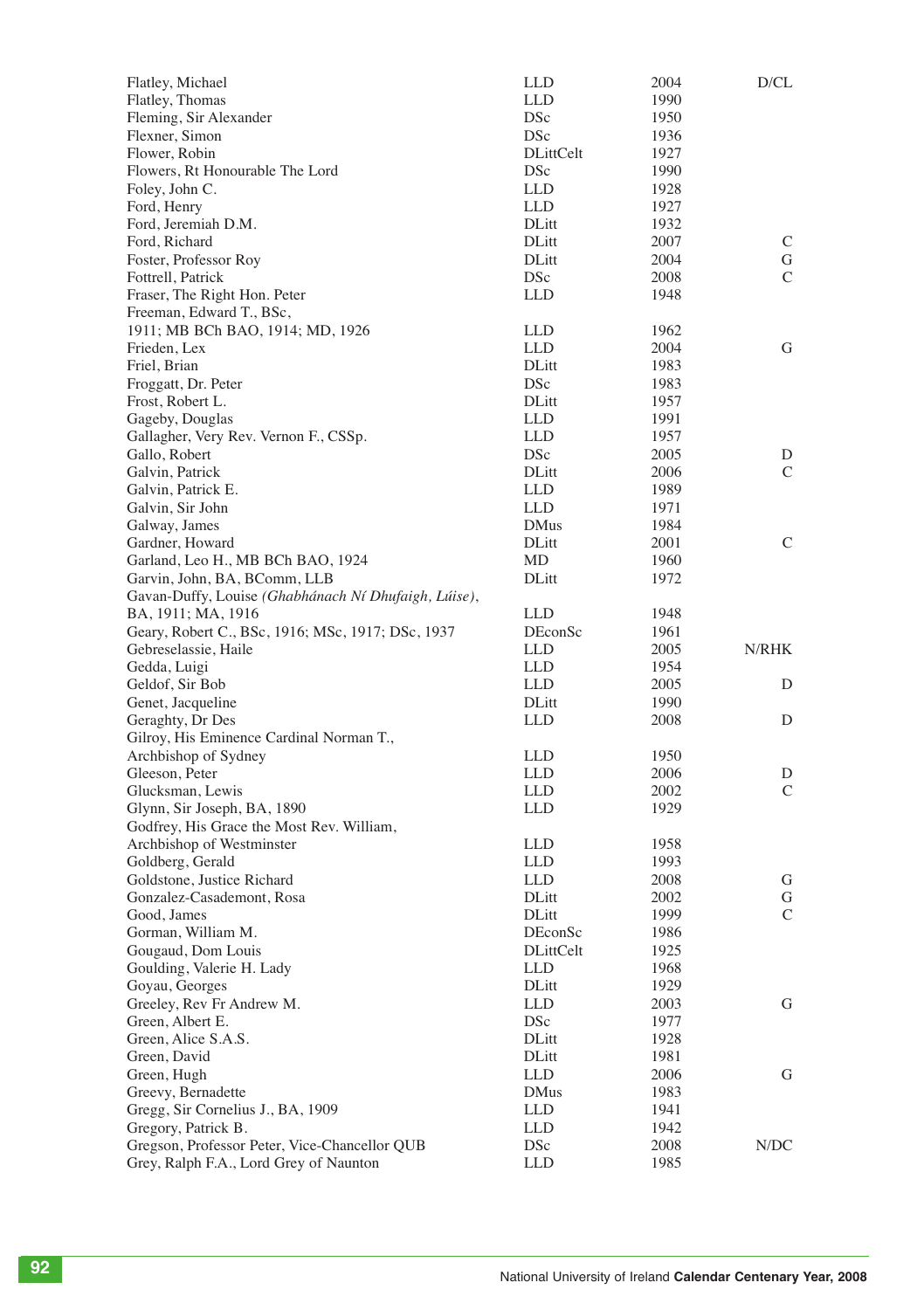| Griffin, His Eminence Cardinal Bernard,    |                  |      |              |
|--------------------------------------------|------------------|------|--------------|
| Archbishop of Westminster                  | LLD              | 1955 |              |
| Griffin, Merv                              | <b>LLD</b>       | 2005 | G/LA         |
| Griffin, Very Rev. Francis                 | <b>LLD</b>       | 1952 |              |
| Griffith, Sir John P.                      | DSc              | 1938 |              |
| Groden, Michael                            | DLitt            | 2004 | D/BL         |
| Grosjean, Père Paul                        | DLittCelt        | 1952 |              |
| Groves, Ernest W.H.                        | <b>DSc</b>       | 1941 |              |
| Guinness, Bryan W., Lord Moyne             | <b>LLD</b>       | 1961 |              |
| Guinness, Rupert E.C.L., Earl of Iveagh    | <b>LLD</b>       | 1948 |              |
| Gwynn, Edward J.                           | <b>DLittCelt</b> | 1927 |              |
| Gwynn, Stephen L.                          | DLitt            | 1940 |              |
| Hadock, Richard N.                         | DLitt            | 1969 |              |
| Haefner, Walter                            | <b>LLD</b>       | 1988 |              |
| Hagan, Right Rev. Monsignor John, BA, 1895 | <b>LLD</b>       | 1929 |              |
| Hall, Professor George                     | DSc              | 2004 | M            |
| Hampson, Rev. Anthony J.,                  |                  |      |              |
| CSSp, BA, 1931; HDip in Ed 1932            | <b>LLD</b>       | 1961 |              |
| Hannan, Damian F.                          | <b>LLD</b>       | 2001 | D            |
| Hardiman, T.P.                             | <b>LLD</b>       | 1990 |              |
| Harrington, Howard S.                      | <b>LLD</b>       | 1930 |              |
| Harrington, Pádraig                        | DArts            | 2006 | M            |
| Harrington, Stanley, BA, 1879              | <b>LLD</b>       | 1949 |              |
| Harris, William C.                         | DSc              | 2006 | N/RHK        |
| Harte, Paddy                               | <b>LLD</b>       | 2007 | N/RHK        |
| Harvey, Sir Charles O.                     | <b>LLD</b>       | 1960 |              |
| Haughey, Charles J., TD                    | <b>LLD</b>       | 1990 |              |
| Haughey, Edward                            | <b>LLD</b>       | 1997 | D            |
|                                            | DLitt            | 1972 |              |
| Hawkes, Charles F.C., MA, FBA, FSA         |                  |      |              |
| Hayden, John                               | <b>LLD</b>       | 2004 | N/NGI        |
| Hayden, Mary T., BA, 1885; MA, 1887        | DLitt            | 1935 |              |
| Hayes, Maurice                             | <b>LLD</b>       | 1996 |              |
| Hayes, Richard                             | DLitt            | 1940 |              |
| Hayes, Richard J.                          | DLitt            | 1967 |              |
| Hayes, William                             | DSc              | 1973 |              |
| Hayes, William                             | <b>DSc</b>       | 1988 |              |
| Hayman, W.K.                               | DSc              | 1997 | N/IH         |
| Healy, Eithne                              | <b>LLD</b>       | 2004 | D/CL         |
| Healy, Sister Margaret                     | <b>LLD</b>       | 2001 | C            |
| Heaney, Seamus                             | DLitt            | 1989 |              |
| Hederman O'Brien, Miriam                   | DSc              | 2001 | N/DC         |
| Hederman, Carmencita, Lord Mayor of Dublin | <b>LLD</b>       | 1988 |              |
| Heffernan, Kevin P.                        | <b>LLD</b>       | 2004 | D/CL         |
| Heffernan, Margaret                        | <b>LLD</b>       | 2007 | N/RHK        |
| Hehir, Martin A.                           | <b>LLD</b>       | 1933 |              |
| Heitler, Walter, FRS                       | <b>DSc</b>       | 1954 |              |
| Hench, Philip S.                           | <b>DSc</b>       | 1950 |              |
| Henchy, Patrick                            | <b>LLD</b>       | 1971 |              |
| Henchy, Seamus                             | <b>LLD</b>       | 1999 |              |
| Hencken, Hugh O'N                          | DLitt            | 1937 |              |
| Henderson, Sir David K.                    | MD               | 1958 |              |
| Hennessy, Charles                          | <b>LLD</b>       | 2003 | $\mathsf{C}$ |
| Hennessy, Patrick J.                       | <b>LLD</b>       | 1928 |              |
| Henry, Françoise                           | <b>DLitt</b>     | 1971 |              |
| Henry, Paul, SJ                            | DLitt            | 1963 |              |
| Herlihy, William J., BA, 1907              | <b>LLD</b>       | 1938 |              |
| Hernon, Patrick J., BComm, 1919            | <b>LLD</b>       | 1943 |              |
| Hertzog, James B.M.                        | <b>LLD</b>       | 1930 |              |
| Herzberg, Gerhard, FRS                     | <b>DSc</b>       | 1956 |              |
| Hewson, Ali, (jointly with Adi Roche)      | <b>LLD</b>       | 2002 | G            |
| Higgins, Aidan                             | DLitt            | 2001 | C            |
| Higgins, Joseph                            | <b>LLD</b>       | 2003 | G            |
| Higman, Graham                             | <b>DSc</b>       | 1992 |              |
|                                            |                  |      |              |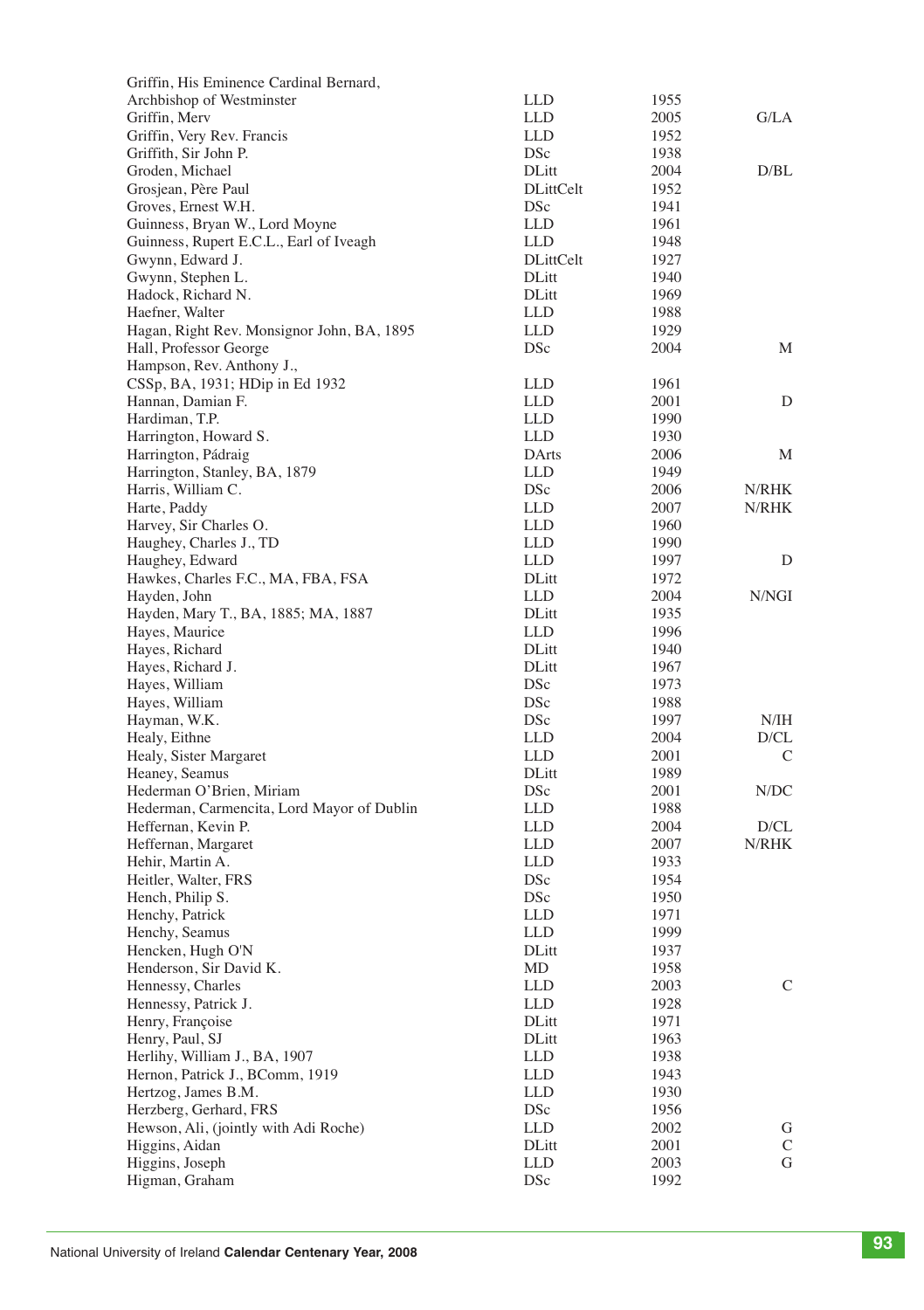| Hillery, Patrick J., (O hIrighile, Pádraig), BSc, |              |      |                |
|---------------------------------------------------|--------------|------|----------------|
| 1944; MB BCh BAO, 1947; CPH, DPH, 1952            | <b>LLD</b>   | 1962 |                |
| Hoffman, Ross J.S.                                | DLitt        | 1957 |                |
| Hogan, Jeremiah H., BA, 1922; MA, 1923            | DLitt        | 1968 |                |
| Hogan, Michael A., BE,                            |              |      |                |
| 1918; BSc, 1918; MSc, 1919; PhD 1922              | DSc          | 1969 |                |
| Holms, Gordon M.                                  | DSc          | 1941 |                |
| Horgan, John J.                                   | <b>LLD</b>   | 1952 |                |
| Howe, Susan                                       | DLitt        | 2000 | D              |
| Hughes, Rev. Philip                               | DLitt        | 1956 |                |
| Hull, Eleanor H.                                  | DLitt        | 1931 |                |
| Hume, John                                        | <b>LLD</b>   | 1996 |                |
| Hume, Pat                                         | <b>LLD</b>   | 2004 | N/NGI          |
| Huston, Anjelica                                  | LLD          | 2005 | G/LA           |
| Hutton, Mary A.                                   | DLitt        | 1933 |                |
| Hyland, Michael                                   | DMed         | 2008 | $\mathcal{C}$  |
| Hynes, Garry                                      | <b>LLD</b>   | 1997 | G              |
| Hynes, Right Rev. Monsignor John, MA, 1922        | LLD          | 1941 |                |
| Ingold, Sir Christopher K.                        | <b>DSc</b>   | 1962 |                |
| Irwin, James A., BA, 1900; MA, 1902; DPhil, 1910  | DLitt        | 1950 |                |
| Jackson, Kenneth H.                               | DLittCelt    | 1958 |                |
| Jackson, Sir Willis                               | DSc          | 1964 |                |
| Jacob, Francis L.                                 | LLD          | 1980 |                |
| Jennings, Rev. Francis J., OFM                    | DLitt        | 1957 |                |
| Ji, Professor Baocheng                            | <b>LLD</b>   | 2008 | D              |
| Joannon, Pierre                                   | DLitt        | 1988 |                |
| Johnston, Jennifer                                | DLitt        | 2004 | D/BL           |
| Joly, John                                        | DSc          | 1931 |                |
| Jones Hughes, Professor Thomas                    | DLitt        | 2004 | M              |
| Jones, Thomas G.                                  | <b>DLitt</b> | 1938 |                |
| Jordan, Neil                                      | DLitt        | 2005 | D              |
| Joyce, Robert J.                                  | <b>LLD</b>   | 2007 | M              |
| Joynt, Maud A.E., BA, 1889; MA, 1890              | DLitt        | 1937 |                |
| Junker, Hermann                                   | DLitt        | 1953 |                |
| Jürgen Huss, Professor                            | DSc          | 2008 | D              |
| Kaim-Caudle, Peter R                              | DLitt        | 2002 | M              |
| Kaunda, Kenneth D., President of Zambia           | <b>LLD</b>   | 1964 |                |
| Keane, Mollie                                     | <b>DLitt</b> | 1989 |                |
| Keane, Roy                                        | <b>LLD</b>   | 2002 | C              |
| Keane, The Hon. Ronan, Chief Justice              | <b>LLD</b>   | 2001 | D              |
| Keary, Raymond                                    | DSc          | 2002 | N/RHK          |
| Kellaghan, Dr Thomas                              | <b>LLD</b>   | 2004 | M              |
| Kelleher, Denis                                   | <b>LLD</b>   | 2002 | M              |
| Kelleher, John V.                                 | DLitt        | 1999 | C              |
| Kelleher, Michael                                 | <b>LLD</b>   | 2005 | C              |
|                                                   | <b>LLD</b>   |      | $\overline{C}$ |
| Kelleher, Patrick                                 |              | 2000 |                |
| Kelleher, Venerable Archdeacon John               | <b>LLD</b>   | 1951 | $\overline{C}$ |
| Kelliher, Bertie                                  | DEd          | 2007 |                |
| Kelly, Br. Jerome                                 | <b>LLD</b>   | 1982 |                |
| Kelly, Charles E.                                 | <b>LLD</b>   | 1979 |                |
| Kelly, Eamonn                                     | <b>LLD</b>   | 1989 |                |
| Kelly, James J.                                   | <b>LLD</b>   | 1978 |                |
| Kelly, Michael, SJ                                | <b>LLD</b>   | 2006 | D              |
| Kendall, Edward C.                                | <b>DSc</b>   | 1950 |                |
| Keneally, Thomas                                  | DLitt        | 1994 |                |
| Kennedy Smith, Jean,                              |              |      |                |
| Ambassador of the United States of America        | <b>LLD</b>   | 1998 | N/IH           |
| Kennedy, Baroness Helena, Q.C.                    | <b>LLD</b>   | 2000 | N/DC           |
| Kennedy, Dr Geraldine                             | LLD          | 2008 | D              |
| Kennedy, Henry, BA,                               |              |      |                |
| 1909; MA, 1910; BSc, 1911; MSc, 1912; DSc, 1917   | DEconSc      | 1954 |                |
| Kennedy, John Fitzgerald,                         |              |      |                |
| President, United States of America               | <b>LLD</b>   | 1963 |                |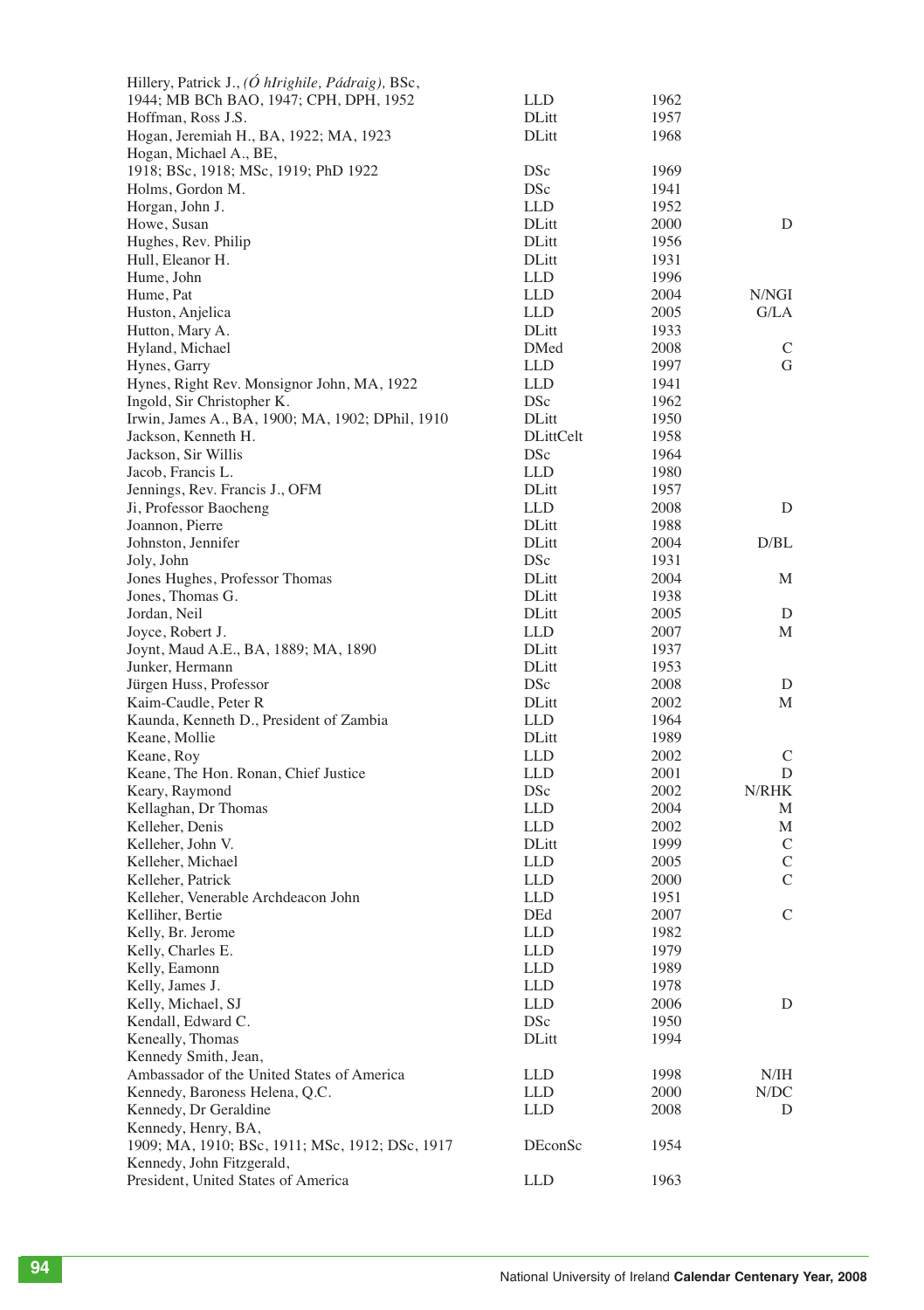| Kennedy, Joseph P.                             | LLD          | 1938 |               |
|------------------------------------------------|--------------|------|---------------|
| Kennedy, Sr Stanislaus                         | <b>LLD</b>   | 2003 | N/DC          |
| Kenner, Hugh                                   | DLitt        | 2000 | M             |
| Kenney, James F.                               | DLitt        | 1937 |               |
| Kenny, Dr. Ivor                                | <b>LLD</b>   | 1982 |               |
| Keough, Donald R.                              | <b>LLD</b>   | 2004 | D             |
| Kerins, Angela                                 | <b>LLD</b>   | 2003 | D             |
| Kernan, Anne                                   | <b>DSc</b>   | 1995 |               |
| Kerrigan, James J. O'C.                        | <b>LLD</b>   | 1951 |               |
| Kettle, Laurence J.                            | <b>DSc</b>   | 1938 |               |
| Kiely, Benedict                                | DLitt        | 1982 |               |
| Kiernan, Tom                                   | DLitt        | 2006 | C             |
| Killeen, John J.                               | <b>LLD</b>   | 1929 |               |
| Killeen, Michael                               | <b>LLD</b>   | 1981 |               |
| Kindelan y Duany, His Excellency Don Alfredo   | <b>LLD</b>   | 1956 |               |
| King, Alexander                                | DSc          | 1974 |               |
| Kinkead, Eugene F.                             | <b>LLD</b>   | 1958 |               |
| Kinsella, Thomas                               | DLitt        | 1984 |               |
| Kirkpatrick, Thomas P.C.                       | <b>DLitt</b> | 1933 |               |
| Kirsch, Judge Phillip                          | <b>LLD</b>   | 2004 | G             |
| Kirschbaum, Rev. Engelbert J., SJ              | DLitt        | 1954 |               |
| Kissane, Right Rev. Monsignor Edward, DD, LSS  | DLitt        | 1946 |               |
| Kitching, John A.                              | <b>DSc</b>   | 1983 |               |
| Knott, Eleanor                                 | DLitt        | 1938 |               |
| Knowles, James K.                              | DSc          | 1985 |               |
| Knox, Right Rev. Monsignor Ronald A.           | DLitt        | 1954 |               |
| Kurylowicz, Jerzy W.                           | DLittCelt    | 1959 |               |
| Lambe, Ronan                                   | <b>DSc</b>   | 2006 | G             |
| Lanczos, Cornelius                             | <b>DSc</b>   | 1970 |               |
| Langa, Pius                                    | <b>LLD</b>   | 2007 | G             |
| Langdon-Brown, Sir Walter                      | <b>LLD</b>   | 1938 |               |
| Larchet, John F.                               | <b>DMus</b>  | 1953 |               |
| Larchet, Madeleine                             | <b>DMus</b>  | 1953 |               |
| Larkin, Emmet                                  | DLitt        | 1987 |               |
| Lasdon, William S.                             | <b>LLD</b>   | 1954 |               |
| Lavin, Mary                                    | DLitt        | 1968 |               |
| Lawless, Michael B., MSc                       | <b>LLD</b>   | 1974 |               |
| Lawrence, William J.                           | DLitt        | 1940 |               |
| Le Brocquy, Louis                              | <b>LLD</b>   | 1988 |               |
| Leahy, Alice                                   | <b>LLD</b>   | 2004 | D             |
| Leahy, Councillor Michael, Mayor of Galway     | LLD          | 1984 |               |
| Lee, Joe (Professor)                           | DLitt        | 2006 | $\mathcal{C}$ |
| Lehman, Tom                                    | <b>LLD</b>   | 2006 | D/RC          |
| Lemaitre, Very Rev. Georges E. Canon           | <b>DSc</b>   | 1954 |               |
| Lemass, Seán F., TD                            | DEconSc      | 1954 |               |
| Leonard, Patrick J.                            | <b>DSc</b>   | 1994 |               |
| Leprince-Ringuet, Louis M.E.                   | <b>DSc</b>   | 1954 |               |
| Lester, Sean                                   | <b>LLD</b>   | 1948 |               |
| Letters, Francis J.H.                          | DLitt        | 1956 |               |
| Levame, His Excellency Most Rev. Alberto G.E., |              |      |               |
| Apostolic Nuncio to Ireland                    | <b>LLD</b>   | 1958 |               |
| Lewis, Dean                                    | DSc          | 1933 |               |
| Lewis, Henry                                   | DLittCelt    | 1959 |               |
| Lewis, Wilmarth S.                             | DLitt        | 1957 |               |
| Lindvall, Frederick C.                         | <b>DSc</b>   | 1963 |               |
| Linehan, Rosaleen                              | <b>LLD</b>   | 1999 | D             |
| Logan, William H.G.                            | DLitt        | 1940 |               |
| Longford, Lady Christine                       | DLitt        | 1980 |               |
| Loth, Joseph                                   | DLittCelt    | 1925 |               |
| Lowe, Elias A.                                 | DLitt        | 1964 |               |
| Lucas, Anthony T., DLitt                       | DLittCelt    | 1979 |               |
| Luciano, Robert P.                             | <b>LLD</b>   | 1994 |               |
| Lydon, James E.                                | <b>DLitt</b> | 1988 |               |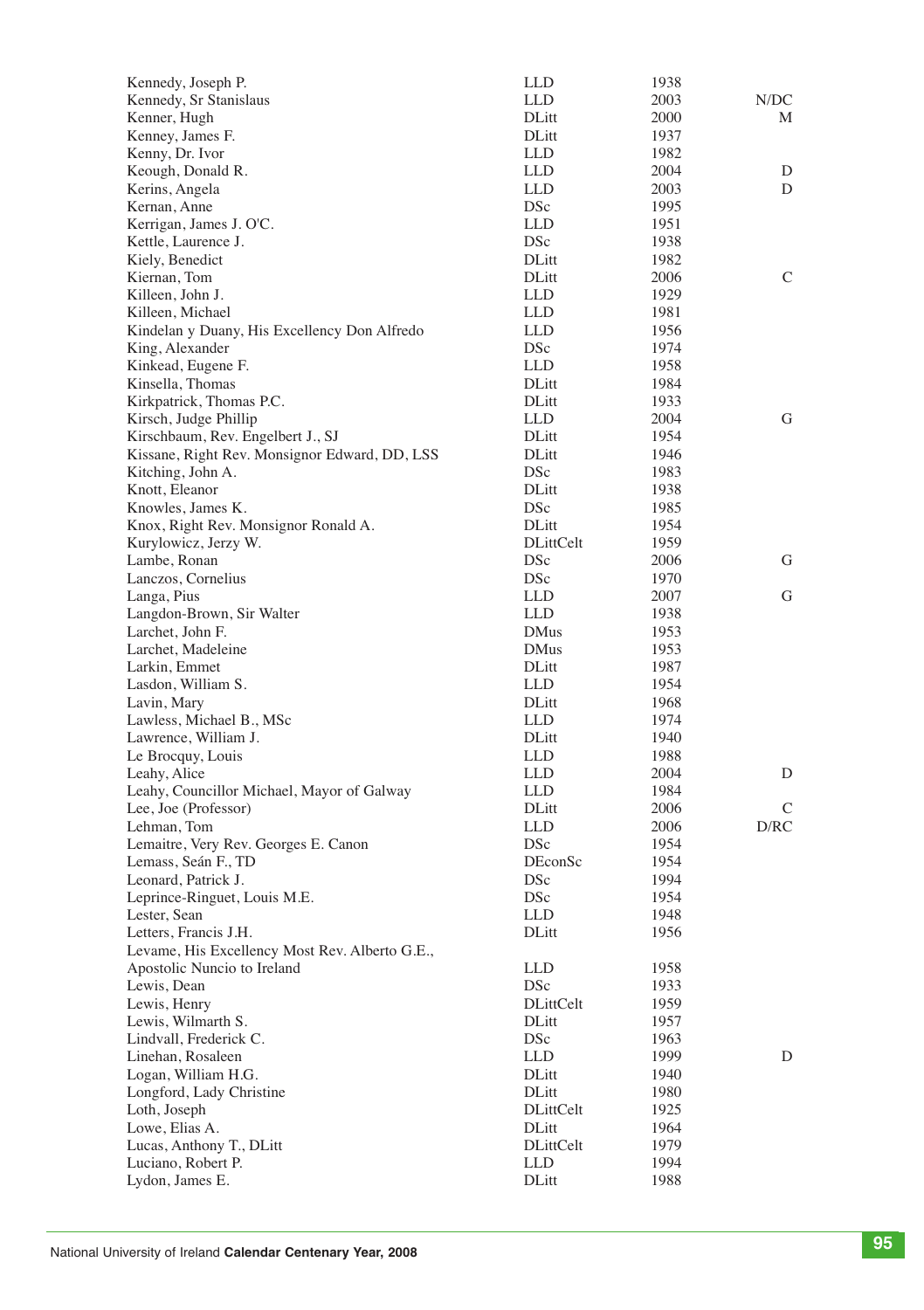| Lynch, Charles                                   | <b>DMus</b>      | 1981 |              |
|--------------------------------------------------|------------------|------|--------------|
| Lynch, Gerald                                    | <b>LLD</b>       | 2000 | G            |
| Lynch, John, TD                                  | <b>LLD</b>       | 1969 |              |
| Lynch, Patrick G., BA, 1887                      | <b>LLD</b>       | 1939 |              |
| Lynch, Patrick, MA                               | DEconSc          | 1985 |              |
| Lynch, Philip                                    | <b>LLD</b>       | 1998 | N/IH         |
| Lynch, Philip P., BSc (N.Z.), MD (N.Z.)          | <b>LLD</b>       | 1954 |              |
| Lyons, T. Pearse                                 | DSc              | 2004 | D/CL         |
| Mac Aogáin, Proinsias, TD                        | <b>LLD</b>       | 1961 |              |
| Mac Curtain, Margaret                            | DLitt            | 2007 | N/RHK        |
| Mac Gill-Eoin, Somhairle                         | <b>DLittCelt</b> | 1979 |              |
| Mac Giolla Coille, Breandán                      | <b>LLD</b>       | 1993 |              |
| Mac Giollarnáth, Seán                            | <b>LLD</b>       | 1959 |              |
| MacCaffrey, Right Rev. Monsignor James           | <b>LLD</b>       | 1929 |              |
| MacDonagh, Donagh, MA                            | <b>LLD</b>       | 1966 |              |
| MacDonagh, Oliver                                | DLitt            | 1989 |              |
| MacEneaney, Sr Anne                              |                  |      |              |
| (jointly with Sr. Margherita Rock)               | <b>LLD</b>       | 2003 | D            |
| MacEntee, Seán                                   | <b>LLD</b>       | 1963 |              |
| MacEoin, Gearóid                                 | DLittCelt        | 1999 | $\mathsf{C}$ |
| MacHale, Joseph P. .                             | <b>LLD</b>       | 1999 | D            |
| Macken, Mary M. (née Bowler), BA, 1898; MA, 1900 | <b>DLitt</b>     | 1950 |              |
| Mackey, David                                    | <b>LLD</b>       | 2004 | M            |
| MacLysaght, Edward, DLitt                        | <b>LLD</b>       | 1974 |              |
| MacMathúna, Ciarán                               | <b>LLD</b>       | 1990 |              |
| MacQueen, John                                   | <b>DLitt</b>     | 1985 |              |
| Macrae, Angus                                    | MD               | 1952 |              |
| MacRéamoinn, Seán                                | <b>LLD</b>       | 1987 |              |
| MacSharry, Ray                                   | <b>LLD</b>       | 1994 |              |
| MacWhite, Michael                                | <b>LLD</b>       | 1953 |              |
| Madden, Anne                                     | LLD              | 2004 | D/CL         |
| Magee, Eugene                                    | <b>LLD</b>       | 2007 | N/RHK        |
| Magennis, William, BA, 1888; MA, 1889            | <b>DLitt</b>     | 1941 |              |
| Maguire, Conor A., BA 1910; MA, 1911; LLB, 1913  | LLD              | 1962 |              |
| Maguire, Hugh                                    | <b>DMus</b>      | 1992 |              |
| Maguire, Margaret M. (Lady Howe),                |                  |      |              |
| MB BCh BAO, 1930                                 | <b>LLD</b>       | 1951 |              |
| Mahon, Derek                                     | DLitt            | 2001 | G            |
| Mahony, Timothy                                  | <b>LLD</b>       | 1994 |              |
| Maihofer, Werner                                 | <b>LLD</b>       | 1987 |              |
| Malaysia, His Majesty the King of                | <b>LLD</b>       | 2003 | C            |
| Mallaghan, Lee                                   | <b>LLD</b>       | 2008 | M            |
| Mallon, Séamus                                   | <b>LLD</b>       | 2002 | N/RHK        |
| Maloney, George T.                               | <b>LLD</b>       | 1993 |              |
| Mandela, Nelson                                  | <b>LLD</b>       | 2003 | G            |
| Manning, Cardinal Timothy,                       |                  |      |              |
| Archbishop of Los Angeles                        | <b>LLD</b>       | 1974 |              |
| Mannion, John                                    | DLitt            | 2004 | G            |
| Mannix, His Grace the Most Rev. Daniel           | <b>LLD</b>       | 1954 |              |
| Marcus, David                                    | DLitt            | 2005 | C            |
| Mariani, John F.                                 | LLD              | 2007 | G/SH         |
| Marstrander, Carl J.S.                           | DLittCelt        | 1959 |              |
| Martin, Dr Diarmuid, BA; Archbishop of Dublin    | LLD              | 2008 | N/DC         |
| Massey, Doreen (Professor)                       | DLitt            | 2006 | М            |
| Mawby, Russell G.                                | <b>DSc</b>       | 1980 |              |
| Maxwell, David F.                                | <b>LLD</b>       | 1957 |              |
|                                                  | <b>LLD</b>       | 1998 |              |
| McAleese, Mary, President of Ireland             |                  |      | N/DC         |
| McAndrew, Anthony P., BA,                        | <b>LLD</b>       | 1939 |              |
| 1934; HDip in Ed, 1935; MA, 1936                 |                  |      |              |
| McAughtry, Sam                                   | <b>LLD</b>       | 1998 | М            |
| McBride, Willie John                             | <b>LLD</b>       | 2004 | D/CL         |
| McCabe, Frank A.                                 | <b>LLD</b>       | 1999 | M            |
| McCabe, Robert                                   | <b>LLD</b>       | 1988 |              |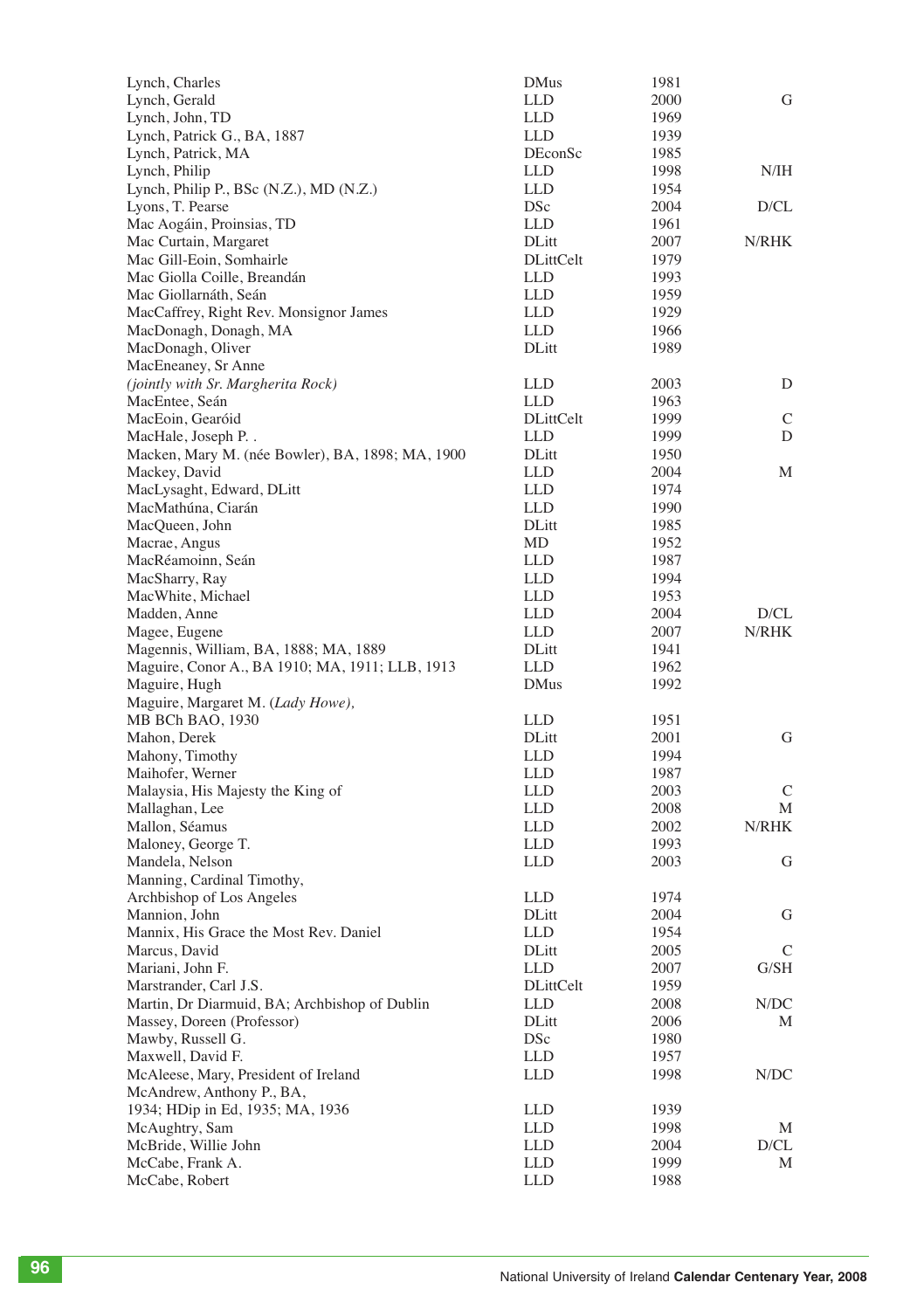| McCaffrey, Lawrence J.                              | DLitt        | 1987 |       |
|-----------------------------------------------------|--------------|------|-------|
| McCann, John M.                                     | <b>LLD</b>   | 1981 |       |
| McCarthy, Brian                                     | <b>LLD</b>   | 2006 | C     |
| McCarthy, Dermot                                    | <b>LLD</b>   | 2007 | D/IPA |
| McCarthy, John                                      | <b>LLD</b>   | 2006 | N/RHK |
| McCarthy, Michael D., MA, 1934; PhD, 1939           | <b>DSc</b>   | 1967 |       |
| McCarthy, Muriel                                    | <b>LLD</b>   | 1995 |       |
| McCarthy, Very Rev. Cathal G., Canon, BA, 1933      | <b>LLD</b>   | 1961 |       |
| McCloskey, Deirdre                                  | DEconSc      | 2008 | G     |
| McColgan, John (jointly with Moya Doherty)          | <b>LLD</b>   | 2003 | M     |
| McCormack, Count John                               | <b>DMus</b>  | 1927 |       |
| McCormack, John W.                                  | <b>LLD</b>   | 1973 |       |
| McCrea, William H., FRS                             | <b>DSc</b>   | 1954 |       |
| McCreevy, Charles J.                                | <b>LLD</b>   | 2007 | M     |
| McDonagh, Rev. Professor Enda                       | <b>LLD</b>   | 2000 | C     |
| McDonagh, Thomas                                    | <b>LLD</b>   | 2000 | G     |
| McDonald, Marianne                                  | DLitt        | 2001 | D     |
| McDonald, William J.                                | <b>LLD</b>   | 1958 |       |
| McElligott, James J., BA, 1911; MA, 1920            | <b>LLD</b>   | 1946 |       |
| McEntegart, His Lordship the Most Rev. Bryan J.     | <b>LLD</b>   | 1954 |       |
| McGahern, John                                      | DLitt        | 1994 |       |
| McGillicuddy, John F.                               | <b>LLD</b>   | 1991 |       |
| McGilligan, Patrick, BA, 1910;                      |              |      |       |
| HDip in Ed, 1913; MA, 1915                          | DEconSc      | 1940 |       |
| McGinley, Paul                                      | DArts        | 2006 | M     |
| McGonigal, Maurice                                  | <b>LLD</b>   | 1970 |       |
| McGovern, Fergus                                    | <b>LLD</b>   | 2000 | D     |
| McGrath, His Grace the Most Rev. Michael J.,        |              |      |       |
| BA, 1915; MA, 1918                                  | <b>LLD</b>   | 1942 |       |
| McGrath, Patrick                                    | <b>LLD</b>   | 1984 |       |
| McGrath, Rev. Fergal, SJ                            | DLitt        | 1982 |       |
| McGreevy, Thomas                                    | <b>DLitt</b> | 1957 |       |
| McGuckian, Alastair                                 | <b>LLD</b>   | 1988 |       |
| McGuinness, Paul                                    | <b>LLD</b>   | 1998 | М     |
| McGuinness, The Hon Mrs Justice Catherine           | <b>LLD</b>   | 2003 | N/DC  |
| McHugh, Joseph                                      | <b>LLD</b>   | 1998 | C     |
| McKenna, Patrick Gerald.                            | DSc          | 2001 | N/DC  |
| McKenna, Rev. Lambert A.J., BA,                     |              |      |       |
| 1893; MA, 1895; MLittCelt, HDip in Ed, 1914         | DLittCelt    | 1947 |       |
| McKiernan, Eoin                                     | DLitt        | 1969 |       |
| McKinney, Thomas J., BA,                            |              |      |       |
| 1909; MA, 1910; MB BCh BAO, 1918                    | <b>LLD</b>   | 1955 |       |
| McLaughlin, Edward P., BA, 1892; MD, 1934           | <b>LLD</b>   | 1952 |       |
| McLaughlin, Right Rev. Monsignor Patrick J.I.,      |              |      |       |
| BSc, 1919; MSc, 1925                                | DSc          | 1964 |       |
| McLaughlin, Thomas A., BSc,                         |              |      |       |
| 1916; MSc, 1918; BE, 1922; PhD, 1923                | <b>DSc</b>   | 1940 |       |
| McMahon, Bryan M.                                   | <b>LLD</b>   | 1972 |       |
|                                                     | <b>DLitt</b> | 1990 |       |
| McMullin, Ernan                                     |              | 1995 |       |
| McNally, Brother Joseph                             | <b>LLD</b>   |      |       |
| McNee, Sir John W.                                  | MD           | 1952 |       |
| McNeill, Charles                                    | DLitt        | 1946 |       |
| McNicholas, Bernard                                 | <b>LLD</b>   | 2005 | G     |
| McQuaid, His Grace the Most Rev. John C.J.,         |              |      |       |
| Archbishop of Dublin, Primate of Ireland, BA, 1917; |              |      |       |
| MA, 1918; HDip in Ed, 1919                          | DLitt        | 1949 |       |
| Meenan, James                                       | LLD.         | 1981 |       |
| Meenan, James N., MB BCh BAO, 1903; DPH, 1905       | MD           | 1934 |       |
| Meid, Wolfgang                                      | DLittCelt    | 2004 | D/CL  |
| Melchior Navarro, Ricardo                           | <b>DSc</b>   | 2002 | C     |
| Mellon, Niall                                       | <b>LLD</b>   | 2008 | C     |
| Melvin, Sir Martin J.P.A.                           | <b>LLD</b>   | 1938 |       |
| Merriman, Patrick J., BA, 1898; MA, 1899            | <b>LLD</b>   | 1928 |       |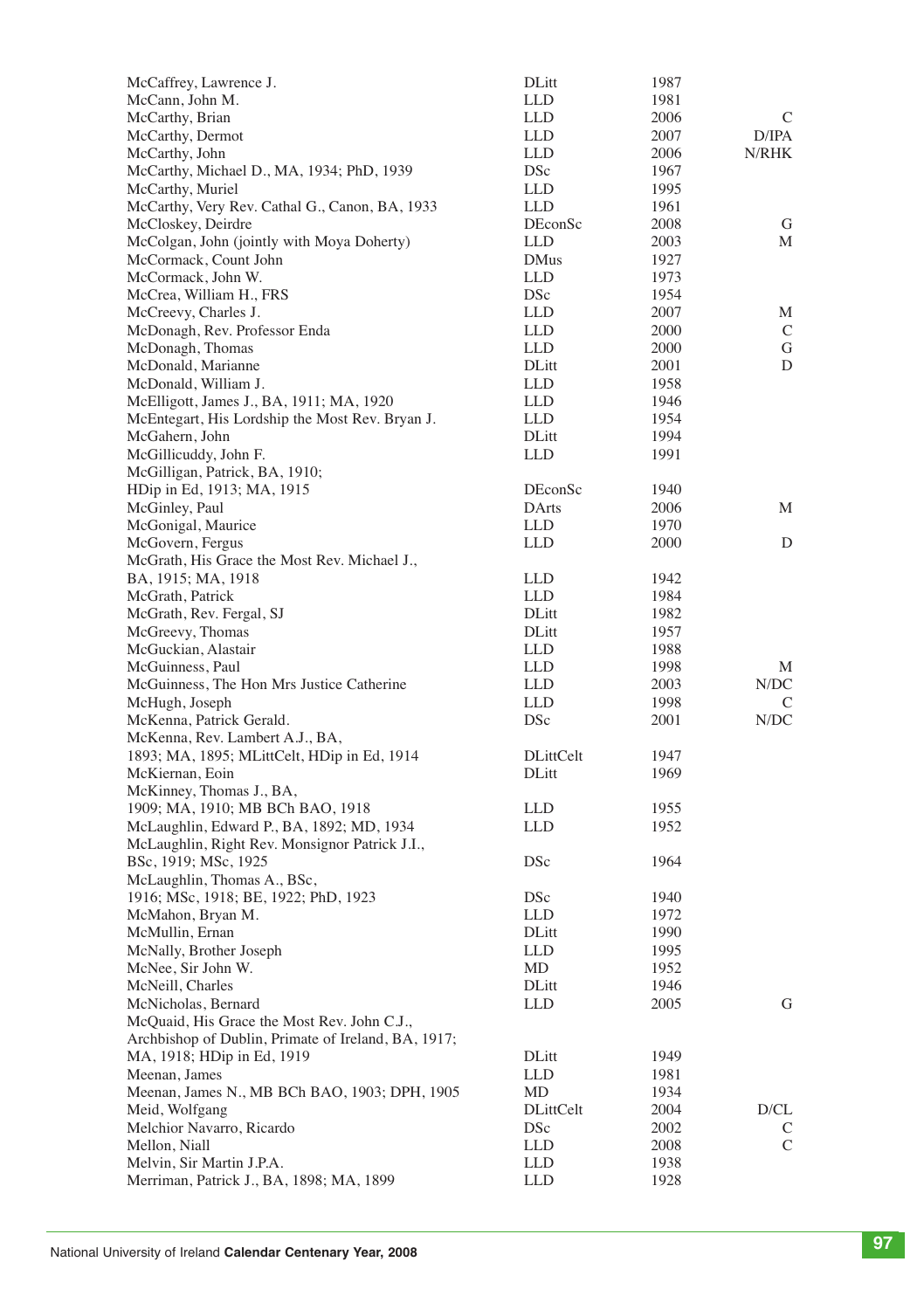| Mhac an tSaoi, Máire                                  | <b>DLittCelt</b>       | 1991 |              |
|-------------------------------------------------------|------------------------|------|--------------|
| Mill, Charles K.                                      | <b>DSc</b>             | 1958 |              |
| Miller, Paul E.                                       | DEconSc                | 1951 |              |
| Milligan, Alice L.                                    | DLitt                  | 1941 |              |
| Milroy, Thomas H.                                     | DSc                    | 1933 |              |
| Mitchell, George F.                                   | DSc                    | 1977 |              |
| Mitchell, George J., Senator                          | LLD                    | 1998 | C            |
| Mitchell, James, BSc, BE.                             | <b>LLD</b>             | 1974 |              |
| Mitchell, Thomas N.                                   | <b>LLD</b>             | 1992 |              |
| Moen, Obed H.                                         | <b>LLD</b>             | 1960 |              |
| Mohrmann, Christina A.E.M.                            | DLitt                  | 1955 |              |
| Moloney, Dr. William C.                               | DSc                    | 1976 |              |
| Molony, Right Rev. Monsignor Daniel T.                | <b>LLD</b>             | 1932 |              |
| Monan, J. Donald, SJ                                  | <b>LLD</b>             | 1991 |              |
| Monroe, Paul                                          | DLitt                  | 1933 |              |
| Montague, John                                        | DLitt                  | 1991 |              |
| Montgomery, Desmond A.D.                              | DSc                    | 1980 |              |
| Moody, Theodore William                               | DLitt                  | 1978 |              |
| Moore, Brian                                          | DLitt                  | 1991 |              |
| Moore, Henry                                          | <b>LLD</b>             | 1983 |              |
| Moore, John J.D.                                      | <b>LLD</b>             | 1976 |              |
| Moore, Sir John W.                                    | DSc Public Health 1933 |      |              |
| Moorhead, Thomas G.                                   | <b>LLD</b>             | 1933 |              |
|                                                       | <b>LLD</b>             | 2004 | D/CL         |
| Moran, Kevin B.                                       |                        |      |              |
| Moran, Thomas                                         | <b>LLD</b>             | 2002 | D            |
| Moriarty, Joan Denise                                 | <b>LLD</b>             | 1979 |              |
| Moriarty, John                                        | DLitt                  | 2006 | G            |
| Moriarty, Patrick J.                                  | LLD                    | 1988 |              |
| Morris, Michael, Baron Killanin, MA, MBE              | <b>LLD</b>             | 1975 |              |
| Morris, Sir Derek                                     | <b>LLD</b>             | 2004 | D/CL         |
| Morris, Sir Philip R.                                 | <b>LLD</b>             | 1958 |              |
| Morris-Jones, Sir John                                | DLittCelt              | 1926 |              |
| Morrison, Bruce A.                                    | <b>LLD</b>             | 2004 | D/CL         |
| Mould, Dr Daphne                                      | LLD                    | 1993 |              |
| Moynihan, Maurice, BComm, 1923                        | DEconSc                | 1955 |              |
| Mulcahy, John A.                                      | <b>LLD</b>             | 1971 |              |
| Mulcahy, Louis                                        | <b>LLD</b>             | 2004 | $\mathsf{C}$ |
| Mulvihill, Liam                                       | LLD                    | 2001 | М            |
| Munnelly, Tom                                         | DLitt                  | 2007 | G            |
| Murnaghan, Francis D., BA, 1913; MA, 1914             | DSc                    | 1940 |              |
| Murphy O'Connor, Jerome                               | DLitt                  | 2002 | C            |
| Murphy, John A.                                       | DLitt                  | 2001 | $\mathsf{C}$ |
| Murphy, Patrick G., BE, ARCScI, 1922; BSc, H.c, 1936; |                        |      |              |
| MEd, 1941                                             | <b>DSc</b>             | 1965 |              |
| Murphy, Séamus                                        | LLD                    | 1969 |              |
| Murphy, Ted                                           | <b>LLD</b>             | 2007 | C            |
| Murphy, Terence                                       | <b>LLD</b>             | 1980 |              |
| Murphy, Tom                                           | DLitt                  | 2000 | G            |
| Murray, Ann                                           | <b>DMus</b>            | 1997 | N/IH         |
| Murray, Charles H.                                    | <b>LLD</b>             | 1977 |              |
| Murray, Frank                                         | <b>LLD</b>             | 2007 | D/IPA        |
| Murray, Thomas C.                                     | DLitt                  | 1949 |              |
| Murray, Thomas, BA                                    | LLD                    | 1973 |              |
| Murtagh, Eugene                                       | <b>LLD</b>             | 2008 | G            |
| Mutran, Munira                                        | DLitt                  | 2008 | M            |
| Naghdi, Paul M.                                       | DSc                    | 1987 |              |
| Napier, Wilfrid F., Archbishop                        | <b>LLD</b>             | 1995 |              |
| Naughton, Martin                                      | <b>LLD</b>             | 1991 |              |
| Navandra, Kumpati S.                                  | DSc                    | 2007 | М            |
| Nehru, Jawaharlal                                     | <b>LLD</b>             | 1956 |              |
| Neill, Archbishop John R.W.                           | <b>LLD</b>             | 2003 | G            |
| Nevin, Donal                                          | <b>LLD</b>             | 1989 |              |
| Newell, Martin                                        | <b>LLD</b>             | 2005 | N/RHK        |
|                                                       |                        |      |              |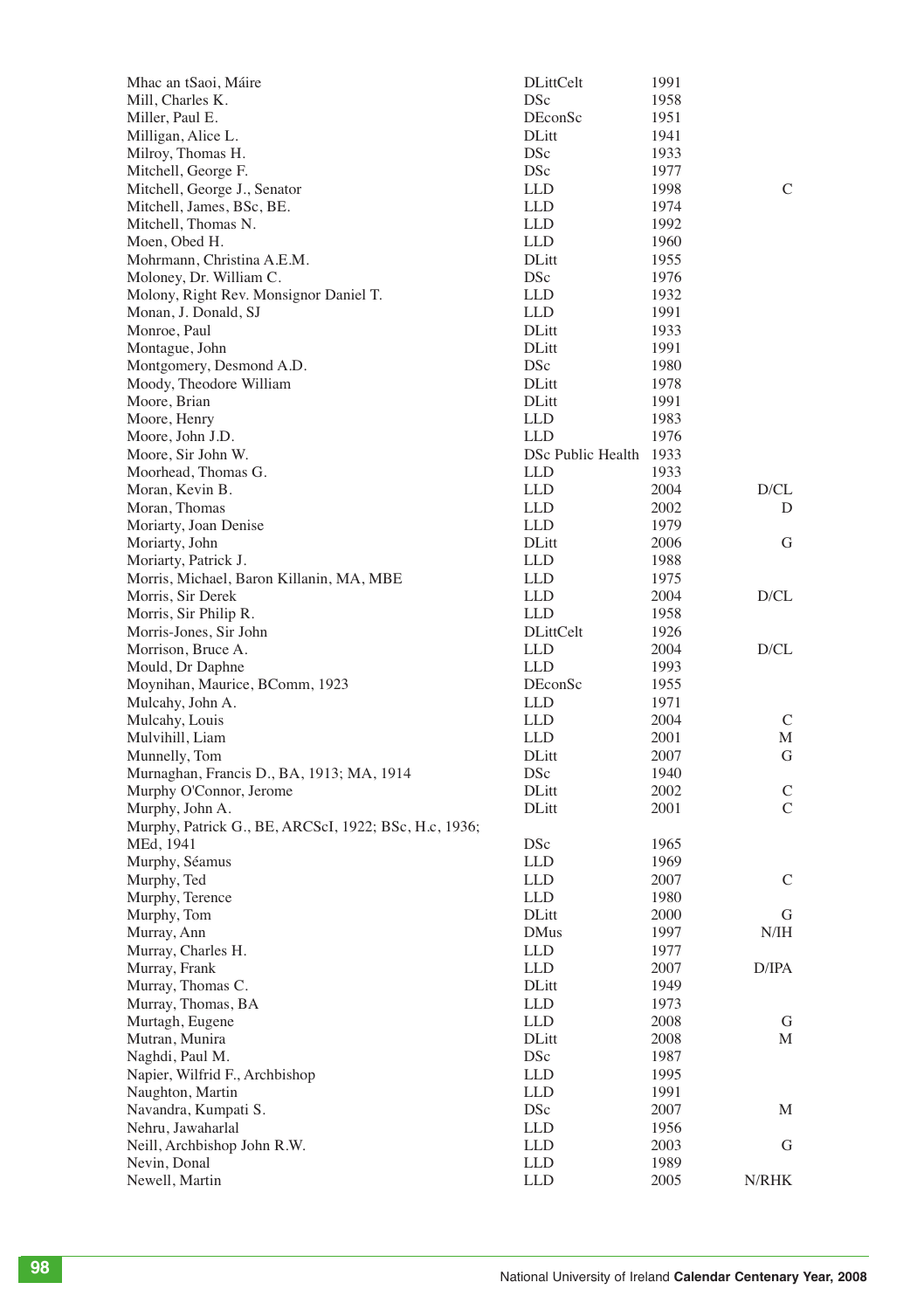| Newell-McGloughlin, Martina                          | DSc                      | 2002         | M             |
|------------------------------------------------------|--------------------------|--------------|---------------|
| Newnham, The Lord Lewis of                           | DSc                      | 1999         | D             |
| Ní Bhraonáin, Eithne (Enya)                          | <b>DMus</b>              | 2007         | G             |
| Ní Dhomhnaill, Nuala                                 | DLittCelt                | 2005         | $\mathcal{C}$ |
| Ní Mhurchú, Máire (jointly with Diarmuid Breathnach) | DLittCelt                | 2002         | M             |
| Nic Chionnáith, Siobhán                              | <b>LLD</b>               | 1974         |               |
| Nic Phiarais, Máighréad M.                           | <b>LLD</b>               | 1966         |               |
| Noble, Christina                                     | <b>LLD</b>               | 2004         | D/CL          |
| Noël, Emile                                          | <b>LLD</b>               | 1981         |               |
| Noonan, Joseph, BA, 1904                             | <b>LLD</b>               | 1942         |               |
| Norton, His Lordship the Most. Rev. John F.,         | <b>LLD</b>               | 1958         |               |
| Bishop of Bathurst, BA, 1911<br>Nunan, Matthew       | <b>LLD</b>               | 1971         |               |
| Ó Bogaigh, Pádraig                                   | <b>LLD</b>               | 1984         |               |
| Ó Briain, Liam, MA                                   | DLitt                    | 1974         |               |
| Ó Broin, Leon, Barrister-at-Law                      | <b>LLD</b>               | 1967         |               |
| Ó Ceallaigh, Seán T., Uachtarán na hÉireann          | <b>LLD</b>               | 1952         |               |
| Ó Cléirigh, Eighneachán                              | LLD                      | 1989         |               |
| Ó Cofaigh, Tomás                                     | <b>LLD</b>               | 1988         |               |
| Ó Concheanainn, Tomás                                | <b>LLD</b>               | 1958         |               |
| Ó Cuív, Brian                                        | DLittCelt                | 1999         | C             |
| Ó Dalaigh, Cearbhall, BA, Uachtarán na hÉireann      | <b>DLittCelt</b>         | 1975         |               |
| Ó Dálaigh, Seosamh                                   | <b>LLD</b>               | 1986         |               |
| Ó Dalaigh, Tony                                      | <b>LLD</b>               | 2002         | D             |
| Ó Direáin, Mairtín                                   | DLitt                    | 1977         |               |
| Ó Faoláin, Seán                                      | DLitt                    | 1978         |               |
| Ó Fiaich, Cardinal Tomás, Archbishop of Armagh,      |                          |              |               |
| Primate of All Ireland, MA                           | DLitt                    | 1984         |               |
| Ó Floinn, Tomás                                      | DLittCelt                | 1991         |               |
| Ó Foghladha, Risteárd                                | <b>DLittCelt</b>         | 1939         |               |
| Ó hAnnracháin, Stiofán B.                            | DLittCelt                | 1996         |               |
| Ó hÉochadha, Séamus                                  | <b>LLD</b>               | 1955         |               |
| O hEochaidh, Seán                                    | DLittCelt                | 1988         |               |
| Ó hUiginn, Mícheál                                   | <b>LLD</b>               | 2008         | G             |
| Ó Lochlainn, William G., MA                          | DLittCelt                | 1960         |               |
| Ó Lúing, Séan                                        | DLittCelt                | 1995         |               |
| Ó Moráin, Dónall                                     | <b>LLD</b>               | 1979         |               |
| Ó Mórdha, Seán                                       | DLitt                    | 2001         | G             |
| Ó Muircheartaigh, Michéal                            | <b>LLD</b>               | 1999         | G             |
| Ó Muireadhaigh, Micheál De S.                        | <b>LLD</b>               | 1962         |               |
| Ó Murchadha, Diarmuid P.                             | DLitt                    | 1994         |               |
| Ó Murchú, Helen                                      | <b>LLD</b>               | 2008         | M             |
| O Riordáin, Seán                                     | DLitt                    | 1976         |               |
| Ó Searcaigh, Cathal                                  | DLitt                    | 2000         | M             |
| Ó Súilleabháin, Professor Micheál                    | <b>DMus</b>              | 2005         | C             |
| Ó Súilleabháin, Seán                                 | DLittCelt                | 1976         |               |
| Ó Tuama, Séan                                        | DLitt                    | 1995         |               |
| O Tuama, Tadhg, MSc.                                 | DSc                      | 1970         |               |
| O'Brien, Denis                                       | <b>LLD</b>               | 2006         | D             |
| O'Brien, His Grace the Most. Rev. Eris M.            | DLitt                    | 1957         |               |
| O'Brien, Josephine Edna                              | DLitt                    | 1991         |               |
| O'Brien, Michael A., BA, 1916; MA, 1919              | DLittCelt                | 1958         |               |
| O'Brien, Michael J.                                  | <b>LLD</b>               | 1930         |               |
| O'Brien, Michael V.                                  | <b>LLD</b>               | 1983         |               |
| O'Brien, Sophie                                      | <b>DLitt</b>             | 1938         |               |
| O'Brien, Vincent T.J.                                | <b>DMus</b>              | 1932         |               |
| O'Connell, Basil                                     | <b>LLD</b>               | 1958         | $\mathsf{C}$  |
| O'Connell, Mick                                      | <b>LLD</b><br><b>LLD</b> | 2004         |               |
| O'Connell, Sir John R.                               | <b>LLD</b>               | 1930<br>1933 |               |
| O'Connell, Thomas J.<br>O'Connor, Christy Jnr        | DArts                    | 2006         | G             |
|                                                      | DArts                    | 2006         | G             |
| O'Connor, Christy Snr                                |                          |              |               |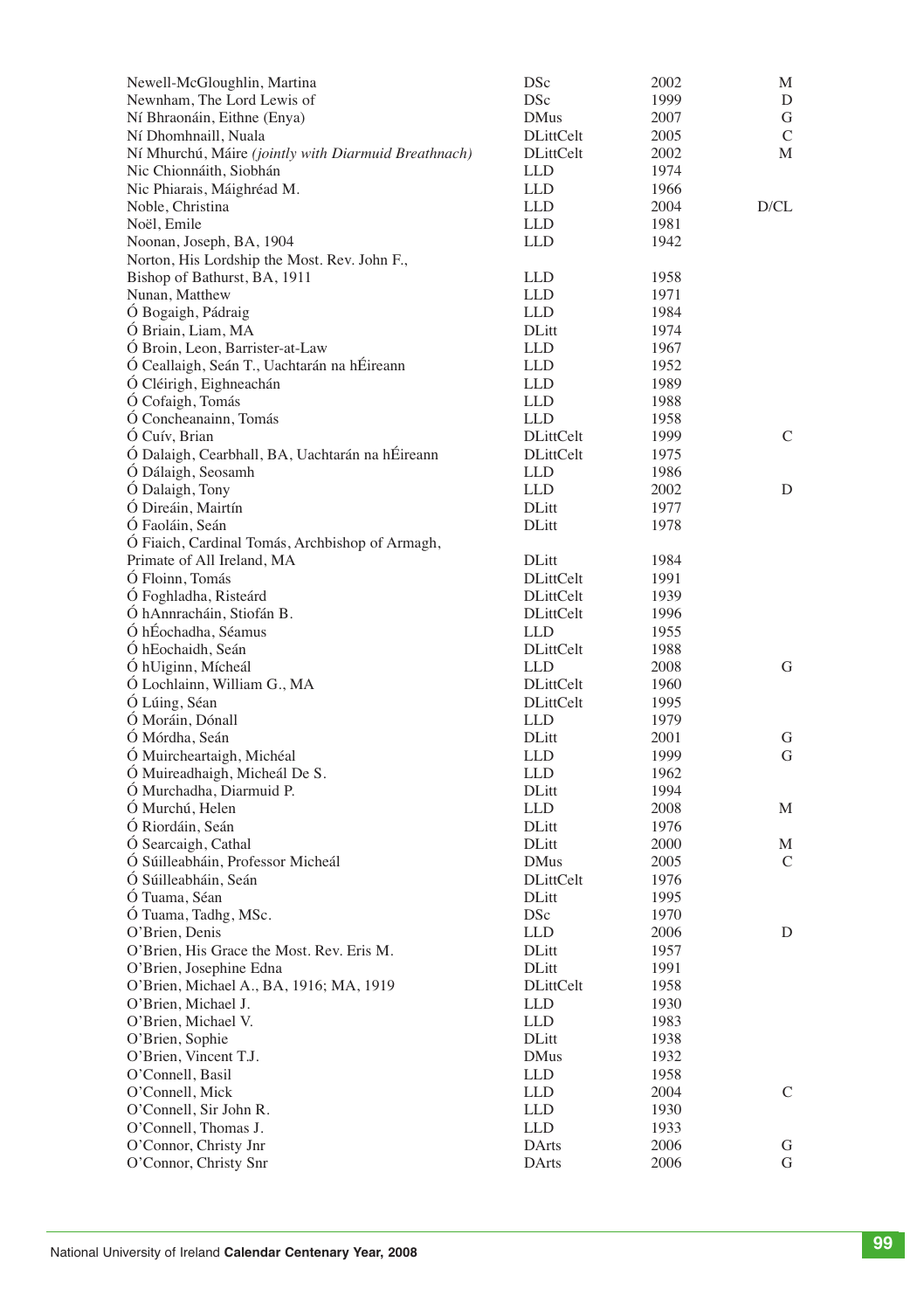| O'Connor, James M., BA, MB BCh BAO, MD            | DSc         | 1956         |      |
|---------------------------------------------------|-------------|--------------|------|
| O'Connor, Marianne (Sister)                       | LLD         | 2006         | G    |
| O'Connor, Stephen                                 | LLD         | 1995         |      |
| O'Connor, Tim                                     | LLD         | 2005         | М    |
| O'Connor, Timothy E.                              | DSc         | 1994         |      |
| O'Conor, John                                     | <b>DMus</b> | 1985         |      |
| O'Doherty, Right Rev. Monsignor Denis J.          | LLD         | 1928         |      |
| O'Donnell,                                        |             |              |      |
| His Excellency Don Leopoldo, Duque de Tetuan      | <b>LLD</b>  | 1956         |      |
| O'Donoghue, Donagh                                | <b>LLD</b>  | 2008         | G    |
| O'Donoghue, Hughie                                | LLD         | 2005         | C    |
| O'Donovan, Denis K.                               | DSc         | 1982         |      |
| O'Dowd, Niall Oliver                              | <b>LLD</b>  | 2004         | D/CL |
| O'Driscoll, Edmond M.R.                           | <b>LLD</b>  | 1973         |      |
| O'Dwyer, Mick                                     | <b>LLD</b>  | 2004         | D/CL |
| O'Dwyer, Tom                                      | LLD         | 1995         |      |
| O'Farrell, Thomas T., DPH, 1913                   | MD          | 1934         |      |
| O'Farrell, William R., LRCP & SI                  | MD          | 1934         |      |
| O'Farrelly, Agnes M.W. (Ní Fhaircheallaigh, Úna), |             |              |      |
| <b>BAMA</b>                                       | DLitt       | 1944         |      |
| O'Flaherty, Liam                                  | DLitt       | 1974         |      |
| O'Flanagan, Harry                                 | MD          | 1981         |      |
| O'Grady, Geraldine                                | <b>DMus</b> | 1989         |      |
| O'Grady, Very Rev. Michael A., SJ, BA             | LLD         | 1956         |      |
| O'Hara Blair, Maureen                             | <b>LLD</b>  | 1988         |      |
| O'Hara, His Excellency Most Rev. Gerald P., DD,   |             |              |      |
| JUD, Apostolic Nuncio to Ireland                  | <b>LLD</b>  | 1953         |      |
| O'Hara, Jim                                       | <b>LLD</b>  | 2006         | М    |
| O'Hare, Daniel                                    | <b>LLD</b>  | 1999         | N/IH |
| O'Higgins, Thomas F.                              | <b>LLD</b>  | 1999         | N/IH |
| O'Kane, Frank                                     | <b>LLD</b>  | 2003         | D    |
| O'Keeffe, Paddy                                   | <b>LLD</b>  | 1990         |      |
| O'Keeffe, Sister M. Canisius                      | <b>LLD</b>  | 1984         |      |
| O'Kelly, William                                  | <b>LLD</b>  | 1978         |      |
| O'Leary, Jane                                     | <b>DMus</b> | 2007         | G    |
| O'Loan, Nuala (DBE)                               | <b>LLD</b>  | 2008         | М    |
| O'Mahony, John A.                                 | <b>LLD</b>  | 1928         |      |
| O'Mahony, Timothy                                 |             |              |      |
|                                                   | LLD<br>DSc  | 1949<br>1985 |      |
| O'Malley, Bert W.                                 | MD          | 1984         |      |
| O'Malley, Eoin                                    |             |              |      |
| O'Malley, Martin (Governor)                       | <b>LLD</b>  | 2008         | G    |
| O'Neill, Patrick                                  | <b>LLD</b>  | 1998         | M    |
| O'Neill, Tip                                      | LLD         | 1990         |      |
| O'Rahilly, Alfred, BA,                            |             |              |      |
| 1907; MA, 1908; BSc, 1912; DSc, 1940              | DLitt       | 1939         |      |
| O'Rahilly, Aodhagan, BE                           | <b>LLD</b>  | 1974         |      |
| O'Rahilly, Cecile                                 | DLitt       | 1977         |      |
| O'Rahilly, Professor Stephen                      | DSc         | 2008         | D    |
| O'Rahilly, Ronan                                  | DSc         | 1989         |      |
| O'Rahilly, Thomas F., BA, 1905; MA, 1916          | DLittCelt   | 1928         |      |
| O'Regan, Andrew Brendan                           | <b>LLD</b>  | 1978         |      |
| O'Reilly, Anthony J.F.                            | DEconSc     | 1989         |      |
| O'Reilly, David                                   | DSc         | 2002         | D    |
| O'Reilly, Emily, BA Ombudsman                     | <b>LLD</b>  | 2008         | N/DC |
| O'Reilly, Francis                                 | <b>LLD</b>  | 1932         |      |
| O'Reilly, Francis J.                              | <b>LLD</b>  | 1986         |      |
| O'Reilly, Michael W.                              | <b>LLD</b>  | 1964         |      |
| O'Rourke, Kevin                                   | DLitt       | 2001         | М    |
| O'Shea, Milo                                      | DLitt       | 2007         | D    |
| O'Sullivan, Denis                                 | DSc         | 2000         | C    |
| O'Sullivan, James V., MD                          | DSc         | 1974         |      |
| Ogilvie, Bridget M.                               | DSc         | 1996         |      |
| Oliva, Dr Jay                                     | DLitt       | 1993         |      |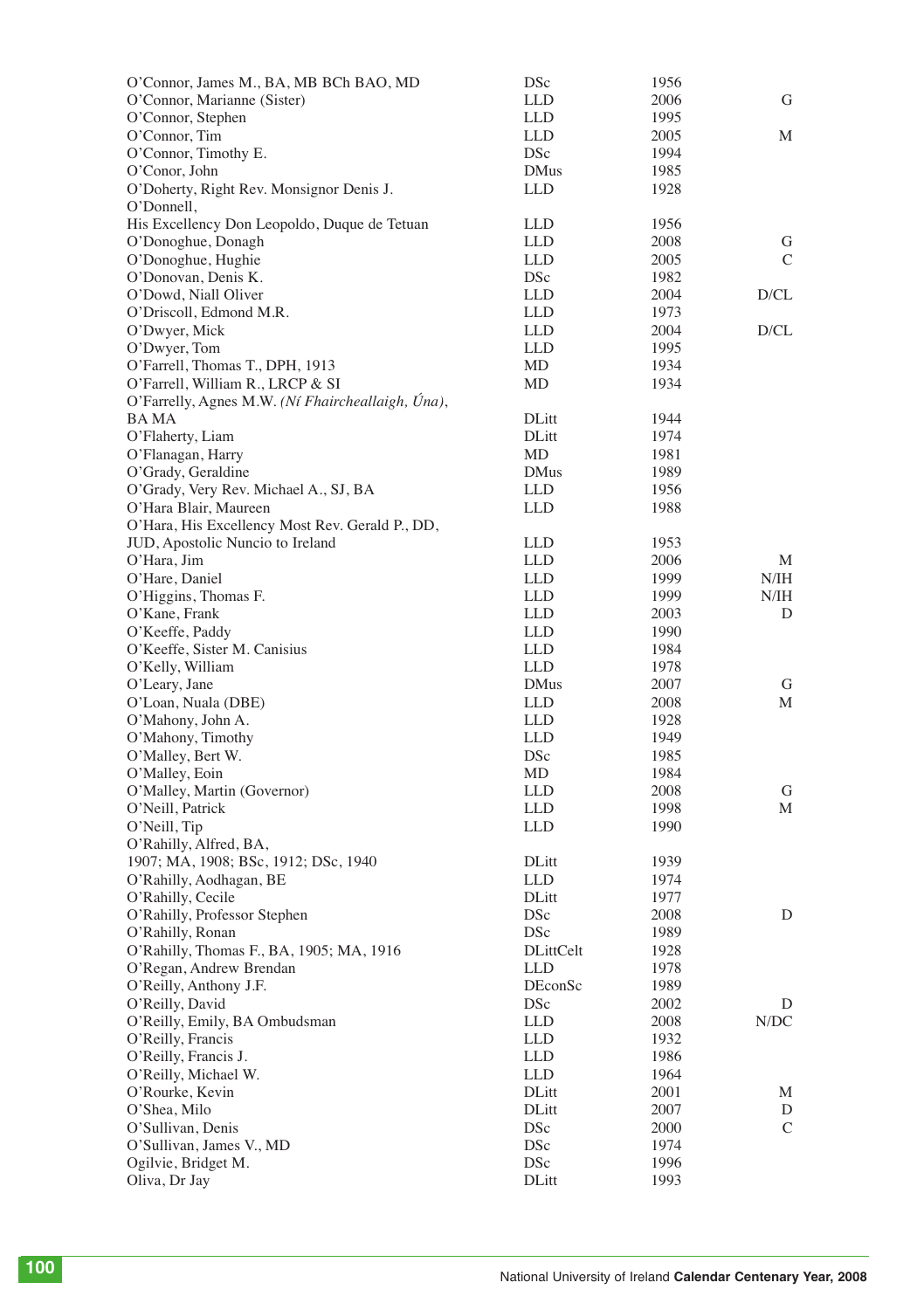| Orr, Sir David                                      | LLD              | 1993 |       |
|-----------------------------------------------------|------------------|------|-------|
| Osborne, Michael                                    | <b>DSc</b>       | 2005 | M     |
| Ostrorog, Count Stanislaus                          | DLitt            | 1951 |       |
| Pakenham, Edward A.H., Earl of Longford             | DLitt            | 1958 |       |
| Pakenham, Francis A., Earl of Longford              | <b>LLD</b>       | 1961 |       |
| Parkinson, Sir John                                 | <b>DSc</b>       | 1952 |       |
| Parry, Thomas                                       | DLittCelt        | 1968 |       |
| Pateman, Professor Carole                           | DLitt            | 2005 | D     |
| Payne, Lawrence E.                                  | <b>DSc</b>       | 1990 |       |
| Pearson, Noel                                       | <b>LLD</b>       | 1994 |       |
| Peate, Iorwerth C.                                  | <b>DLittCelt</b> | 1960 |       |
| Peck, Gregory                                       | DLitt            | 2000 | N/DC  |
| Pedersen, Holger                                    | DLittCelt        | 1925 |       |
| Peirce, Gareth                                      | <b>LLD</b>       | 1999 | G     |
| Pettit, Philip                                      | DLitt            | 2000 | D     |
| Pfeiffer, Dr Heinrich                               | DLitt            | 1993 |       |
| Phelan, Edward J.                                   | <b>LLD</b>       | 1944 |       |
| Pilaro, Dr Anthony                                  | <b>LLD</b>       | 2008 | D     |
| Pinkerton, John H. McK                              | DSc              | 1986 |       |
| Pinter, Harold                                      | DLitt            | 2004 | D/BL  |
| Plummer, Charles                                    | DLittCelt        | 1925 |       |
| Pokorny, Julius                                     | DLittCelt        | 1925 |       |
| Powell, Thomas G.E.                                 | DLitt            | 1970 |       |
| Power, Robin                                        | <b>LLD</b>       | 1990 |       |
| Power, Samantha                                     | <b>LLD</b>       | 2008 | С     |
| Praeger, Robert L.                                  | <b>DSc</b>       | 1941 |       |
| Prejean, Helen                                      | <b>LLD</b>       | 2002 | G     |
| Price, William G.                                   | <b>LLD</b>       | 1965 |       |
| Purcell, Pierce F.                                  | <b>LLD</b>       | 1952 |       |
| Purcell, Sean                                       | <b>LLD</b>       | 2005 | G     |
| Putnam, Hilary (Professor)                          | DLitt            | 2007 | N/CPI |
| Pyle, Hilary                                        | DLitt            | 2004 | C     |
| Quane, Michael                                      | <b>LLD</b>       | 1926 |       |
| Quigley, Gerard                                     | <b>LLD</b>       | 1992 |       |
| Quin, Ernest G.                                     | DLittCelt        | 1979 |       |
| Quinn, David B.                                     | DLitt            | 1981 |       |
| Quinn, Dr James                                     | <b>LLD</b>       | 2008 | D     |
| Quinn, Feargal (Senator)                            | <b>LLD</b>       | 2006 | G     |
| Quinn, Lochlann                                     | LLD              | 2004 | D/CL  |
| Quinn, Sean                                         | <b>LLD</b>       | 1999 | M     |
| Radhakrishnan, Sarvepalli, President of India       | <b>LLD</b>       | 1964 |       |
| Rafferty, Terence, BA,                              |                  |      |       |
| 1925; HDip in Ed, 1926; MA, 1927                    | <b>LLD</b>       | 1964 |       |
| Rafroidi, Patrick P.                                | <b>DLitt</b>     | 1986 |       |
| Raftery, Michael A.                                 | <b>LLD</b>       | 1987 |       |
| Ramaphosa, Cyril                                    | <b>LLD</b>       | 2005 | G     |
| Rea, Stephen                                        | DLitt            | 2007 | D     |
| Reagan, Ronald, President, United States of America | <b>LLD</b>       | 1984 |       |
| Reddy, Neelam Sanjwa, President of India            | LLD              | 1982 |       |
| Reid, Fr. Alex                                      | <b>LLD</b>       | 2005 | G     |
| Reynolds, Albert, TD                                | <b>LLD</b>       | 1995 |       |
| Riberi, His Excellency Most Rev. Antonio,           |                  |      |       |
| Apostolic Nuncio to Ireland, (later Cardinal)       | <b>LLD</b>       | 1961 |       |
| Rice, Maurice                                       | <b>DSc</b>       | 1989 |       |
| Rice, Patrick                                       | <b>LLD</b>       | 2008 | C     |
| Richardson, Sir John S., Ba Right, MD               | <b>DSc</b>       | 1975 |       |
| Riley, Richard W.                                   | <b>LLD</b>       | 2000 | D     |
| Rionero, Salvatore                                  | <b>DSc</b>       | 2002 | G     |
| Rishworth, Frank S., BE, 1898; BA, 1899             | <b>LLD</b>       | 1942 |       |
| Rivlin, Ronald S.                                   | <b>DSc</b>       | 1980 |       |
| Roarty, Michael J.                                  | LLD              | 1995 |       |
| Robinson, Fred N.                                   | DLitt            | 1937 |       |
| Robinson, Mary, President of Ireland                | LLD              | 1991 |       |
|                                                     |                  |      |       |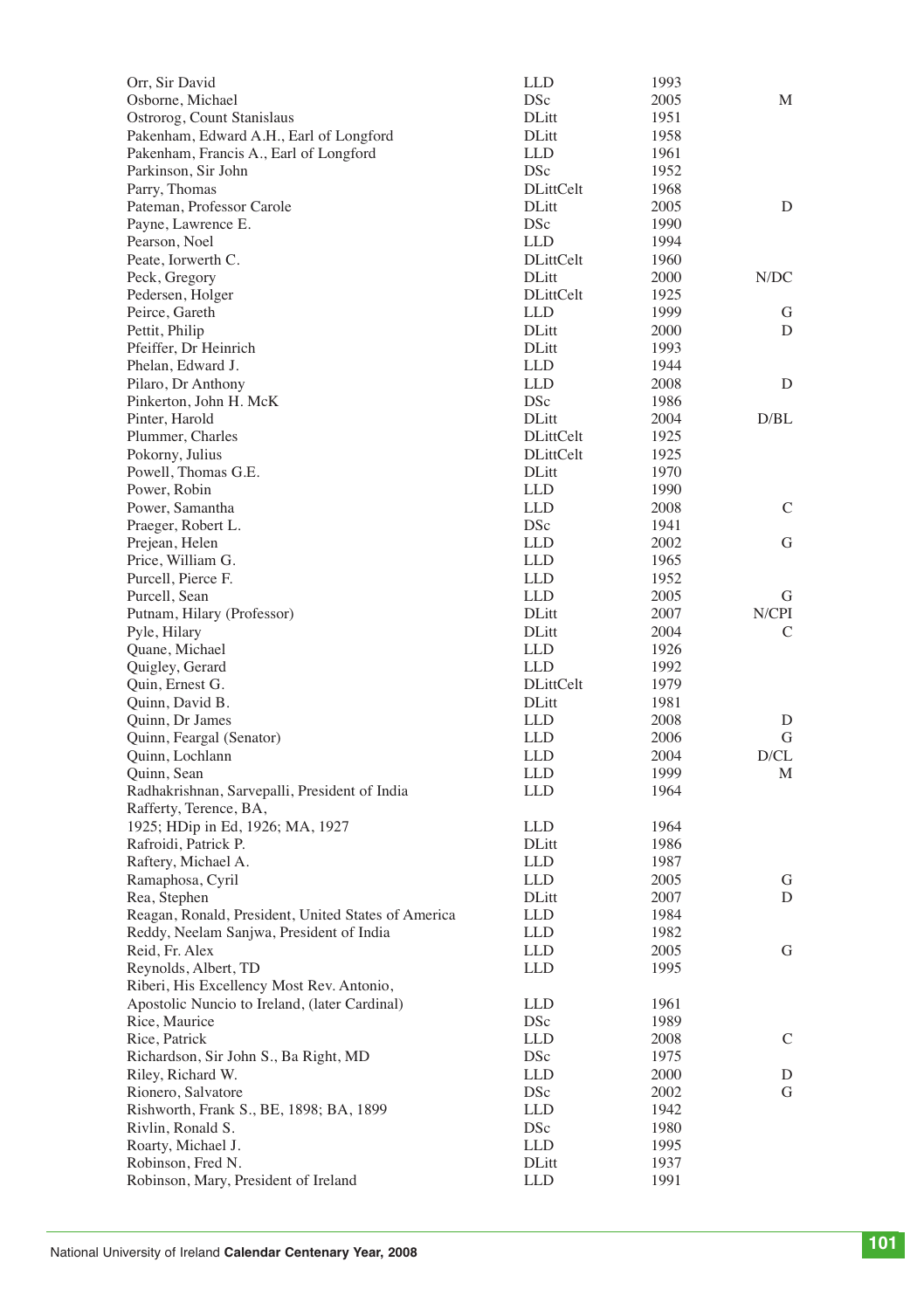| Robinson, Nicholas                              | LLD          | 1995 |              |
|-------------------------------------------------|--------------|------|--------------|
| Robinson, Tim                                   | LLD          | 1997 | G            |
| Roche, Adi (jointly with Ali Hewson)            | LLD          | 2002 | G            |
| Roche, Eamonn Kevin, BArch.                     | DSc          | 1977 |              |
| Roche, Vivienne                                 | LLD          | 2006 | $\mathsf{C}$ |
| Rock, Sr Margherita                             |              |      |              |
| (jointly with Sr. Anne MacEneaney)              | <b>LLD</b>   | 2003 | D            |
| Rogers, Bríd                                    | <b>LLD</b>   | 2003 | G            |
| Rolleston, Sir Humphrey D.                      | <b>LLD</b>   | 1933 |              |
| Ronan, Rev. Myles V.                            | DLitt        | 1942 |              |
| Rooney, Daniel M.                               | <b>LLD</b>   | 1987 |              |
| Rusesabagina, Paul                              | <b>LLD</b>   | 2006 | D            |
| Ryan, His Grace the Most Rev. Patrick O'C., BA, |              |      |              |
| 1902; MA, 1929                                  | <b>LLD</b>   | 1937 |              |
| Ryan, James, MB, BCh, BAO, 1917; DPH, 1922      | DEconSc      | 1964 |              |
| Ryan, John A., MA                               | LLD          | 1975 |              |
| Ryan, Mary, BA, 1895; MA, 1896                  | DLitt        | 1952 |              |
| Ryan, Patrick D.                                | <b>LLD</b>   | 1994 |              |
| Ryan, Rev. John A.                              | DLitt        | 1929 |              |
| Ryan, Right Rev. Monsignor James H.             | DLitt        | 1929 |              |
| Ryan, Tony                                      | <b>LLD</b>   | 1987 |              |
| Ryan, William James Louden                      | DEconSc      | 1978 |              |
| Said, Edward W.                                 | DLitt        | 1999 | G            |
| Saramago, José                                  | DLitt        | 2006 | D            |
| Saul, B. Francis, II                            | <b>LLD</b>   | 1998 | C            |
| Schmidt, Karl H.                                | DLittCelt    | 1999 | C            |
| Schnach, Elizabeth                              | DLitt        | 1970 |              |
| Schofield, Kenneth D, CBE                       | <b>LLD</b>   | 2006 | D/RC         |
| Schouten, Matthijs                              | DSc          | 1992 |              |
| Schrödinger, Erwin R.J.A.                       | <b>DSc</b>   | 1940 |              |
| Scott, Dr Tony, BSc, MSc, PhD, President RDS    | DSc          | 2008 | N/DC         |
| Scott, Patrick                                  | LLD          | 1992 |              |
| Scott, Richard D.                               | DSc          | 1989 |              |
| Scullin, James H.                               | <b>LLD</b>   | 1930 |              |
| Scully, Sean                                    | <b>LLD</b>   | 2003 | C            |
| Seidel, Dr Hinrich                              | <b>LLD</b>   | 1991 |              |
| Semple, Patrick, BA, 1896; MA, 1897             | DLitt        | 1943 |              |
| Sen, Amartya                                    | <b>LLD</b>   | 2007 | D            |
| Senn, Fritz                                     | DLitt        | 2004 | D/BL         |
| Seoighe, Mainchín                               | LLD          | 1990 |              |
| Sepinski, Most Rev. Augustine, OFM              | LLD          | 1957 |              |
| Severin, Tim                                    | <b>LLD</b>   | 2003 | C            |
| Shapley, Harlow                                 | DSc          | 1959 |              |
| Sharpey-Schafer, Sir Edward A.                  | DSc          | 1933 |              |
| Shattuck, Henry L.                              | <b>LLD</b>   | 1950 |              |
| Shaw, Fiona                                     | <b>LLD</b>   | 1996 |              |
| Shaw, Margaret Fay                              | DLittCelt    | 1992 |              |
| Sheen, His Lordship the Most Rev. Fulton J.     | LLD          | 1954 |              |
| Sheen, Martin                                   | DArts        | 2006 | N/RHK        |
| Sheldon-Williams, Inglis P.                     | DLitt        | 1971 |              |
| Sheridan, Edward, MDS, 1926                     | MD           | 1940 |              |
| Sheridan, Professor Noel                        | <b>LLD</b>   | 2004 | D/CL         |
| Shine, Right Rev. Monsignor John,               |              |      |              |
| BA, 1898; MA, 1899                              | DLitt        | 1950 |              |
| Sichel, Alan W.S.                               | <b>LLD</b>   | 1952 |              |
| Sigerson, George, MD, 1859; MCh, 1865           | DLitt        | 1920 |              |
| Simington, Robert C.                            | DLitt        | 1946 |              |
| Sinclair, Thomas A.                             | DLitt        | 1956 |              |
| Skilbeck, Malcolm                               | <b>DLitt</b> | 2000 | M            |
| Smiddy, Timothy, BA, 1905; MA, 1907             | DEconSc      | 1952 |              |
| Smith, Alfred E.                                | <b>LLD</b>   | 1930 |              |
| Smith, Brendan                                  | LLD          | 1981 |              |
|                                                 | <b>LLD</b>   | 1974 |              |
| Smith, Ivor                                     |              |      |              |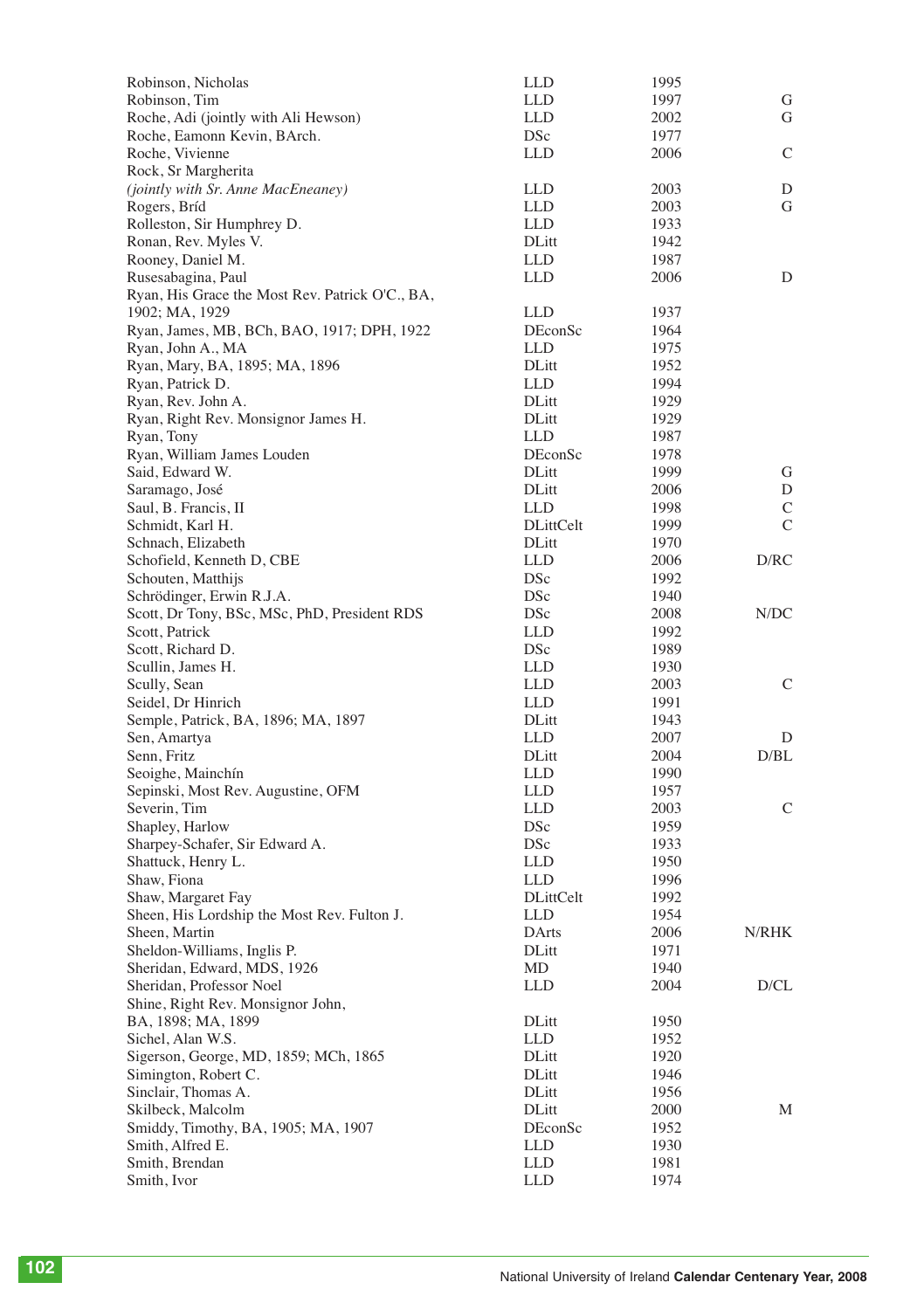| Smith, John C.                                         | <b>DSc</b>       | 1929 |                |
|--------------------------------------------------------|------------------|------|----------------|
| Smith, Trevor A.                                       | <b>LLD</b>       | 1996 |                |
| Smurfit, Michael W.J.                                  | LLD              | 1985 |                |
| Smyth, Michael J.,                                     |                  |      |                |
| BSc, 1914; MB BCh BAO, 1917; MCh, 1926                 | MD               | 1958 |                |
| Sommerfelt, Alf A.                                     | DLittCelt        | 1951 |                |
| Souter, Camille                                        | LLD              | 1986 |                |
| Spellman, His Eminence Francis Cardinal,               |                  |      |                |
| Archbishop of New York                                 | <b>LLD</b>       | 1953 |                |
| Stewart, William McC                                   | DLitt            | 1963 |                |
| Strömbäck, Dag A                                       | DLitt            | 1967 |                |
| Stuart, Imogen Renate                                  | <b>LLD</b>       | 2004 | D              |
| Sutherland, Peter                                      | LLD              | 1990 |                |
| Sutherland, Rev. Aloysius S.B., BA, 1925               | <b>LLD</b>       | 1939 |                |
| Sutherland, Stewart R.                                 | <b>LLD</b>       | 1992 |                |
| Sutton, Professor John                                 | DEconSc          | 2003 | M              |
| Sveinsson, Einer O.                                    | DLitt            | 1965 |                |
| Sweeney, James Johnson                                 | <b>LLD</b>       | 1978 |                |
| Synge, John L.                                         | DSc              | 1970 |                |
| Tallon, Ronald                                         | <b>LLD</b>       | 1990 |                |
| Taviani, On. Sen. Paolo E.                             | <b>LLD</b>       | 1992 |                |
| Taylor, John                                           | DSc              | 1936 |                |
| Taylor, Sir Hugh Stott                                 | <b>DSc</b>       | 1954 |                |
| Teago, Frederick J.                                    | LLD              | 1960 |                |
| Temple, George F.J.                                    | <b>DSc</b>       | 1961 |                |
|                                                        | DLitt            | 1998 | $\overline{C}$ |
| Terente, Inés Praga<br>Thiébaut, Very Rev. Canon Henri | <b>LLD</b>       | 1951 |                |
| Thomas, Charles                                        | DLitt            |      |                |
| Thomas, Moran                                          |                  | 1996 | D              |
|                                                        | LLD              | 2002 |                |
| Thompson, Columba T.                                   | <b>LLD</b>       | 1931 | $\overline{C}$ |
| Thoresen, Carl E.                                      | DLitt            | 2004 |                |
| Thorn, Gaston E.                                       | <b>LLD</b>       | 1984 | N/RHK          |
| Thornhill, Don                                         | DEd              | 2007 |                |
| Thurneysen, Rudolph                                    | <b>DLittCelt</b> | 1925 |                |
| Tierney, Michael, BA, 1914; MA, 1916                   | DLitt            | 1949 |                |
| Tinney, Hugh                                           | <b>DMus</b>      | 2007 | N/RHK          |
| Tolkien, John R.R.                                     | DLitt            | 1954 |                |
| Tony, Ó Dalaigh                                        | <b>LLD</b>       | 2002 | D              |
| Tovar, Antonio                                         | DLittCelt        | 1979 |                |
| Townsend, Peter (Professor)                            | <b>DLitt</b>     | 2006 | М              |
| Tracy, Thomas                                          | LLD              | 1999 | C              |
| Trainor, Brian                                         | <b>LLD</b>       | 1995 |                |
| Treacy, Philip                                         | <b>DFA</b>       | 2006 | N/RHK          |
| Trevor, William                                        | <b>DLitt</b>     | 1990 |                |
| Tristram, Professor Hildegard                          | DLittCelt        | 2008 | N/DC           |
| Troy, Fr Ulic                                          | LLD              | 2004 | D              |
| Tully, Daniel P.                                       | <b>LLD</b>       | 1996 |                |
| Twomey, Daniel                                         | <b>LLD</b>       | 1940 |                |
| Tyers, Pádraig                                         | <b>LLD</b>       | 2006 | C              |
| Ua Maoileoin, Pádraig                                  | <b>DLittCelt</b> | 2000 | D              |
| Ua Maolchatha, Risteárd                                | LLD              | 1955 |                |
| Uí Cheallaigh, Philomena P. Bean                       |                  |      |                |
| (née Ryan, Philomena F.), BSc, 1916; MSc, 1917         | LLD              | 1952 |                |
| Uí Dhálaigh, Máirin Bean (née McDermott),              |                  |      |                |
| BA, 1932; MA, 1939                                     | <b>DLittCelt</b> | 1975 |                |
| Uí Éigeartaigh, Bríghid Bean                           | DLitt            | 2003 | М              |
| Ustinov, Sir Peter                                     | LLD              | 1999 | N/IH           |
| Vachon, His Grace Alexander,                           |                  |      |                |
| Archbishop of Ottawa                                   | <b>DSc</b>       | 1949 |                |
| Van Waeyenbergh, Most Rev. Honoratus M.L.              | LLD              | 1955 |                |
| Varela Núnez, Professor José                           | <b>LLD</b>       | 2008 | D              |
| Vendler, Helen                                         | DLitt            | 1998 | M              |
| Vendryes, Joseph                                       | DLittCelt        | 1925 |                |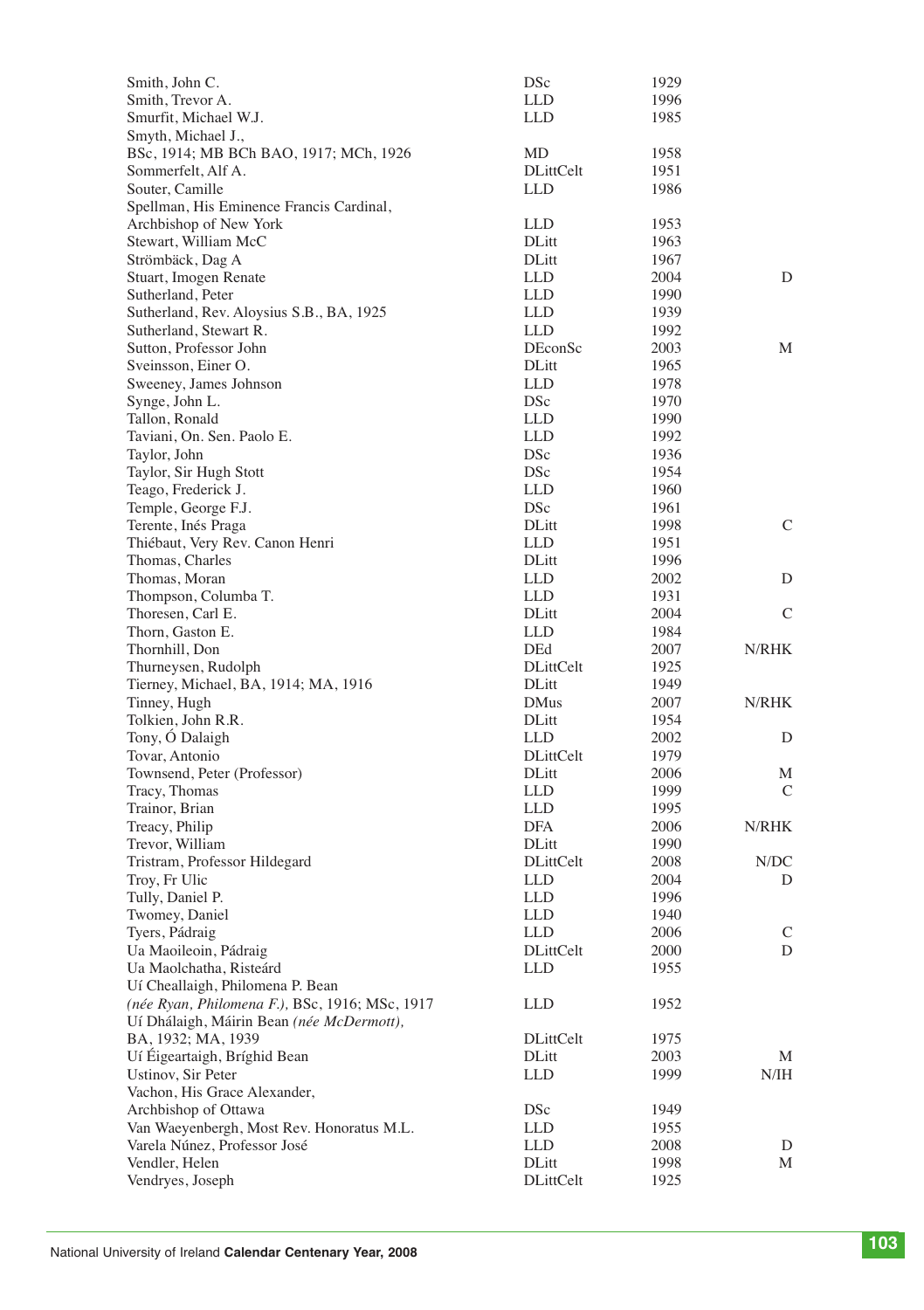| Venkat, Kris                                | DSc               | 1992 |      |
|---------------------------------------------|-------------------|------|------|
| Verbeke, Gerard                             | DLitt             | 1987 |      |
| Vick, Sir Francis Arthur                    | <b>DSc</b>        | 1976 |      |
| Vlad, Roman                                 | <b>DMus</b>       | 1974 |      |
| von Sydow, Carl W.                          | <b>DLitt</b>      | 1937 |      |
| Waddell, Samuel J.                          | DLitt             | 1956 |      |
| Wagner, Heinrich H.                         | <b>DLittCelt</b>  | 1979 |      |
| Wagner, Margit                              | <b>LLD</b>        | 1980 |      |
| Walsh, Charles J.,                          |                   |      |      |
| Dip in Ed, 1919 (Breatnach, Cormac)         | <b>LLD</b>        | 1933 |      |
| Walsh, Edward M.                            | <b>LLD</b>        | 1998 | N/IH |
| Walsh, Michael J., BSc, 1914; MSc, 1915     | <b>DSc</b>        | 1954 |      |
| Walsh, Paul, BA, 1912; MA, 1914             | DLitt             | 1941 |      |
| Walsh, Right Rev. Monsignor Patrick J.,     |                   |      |      |
| BA, 1894; MA, 1902                          | DLitt             | 1928 |      |
| Walsh, Thomas, BAgrSc, PhD, DSc             | <b>LLD</b>        | 1972 |      |
| Walsh, William                              | <b>LLD</b>        | 2007 | G    |
| Walshe, Francis M.R.                        | DSc               | 1941 |      |
| Walton, Sir William                         | <b>DMus</b>       | 1974 |      |
| Wang Shenhang                               | <b>LLD</b>        | 2004 | D    |
| Wareing, P.                                 | DSc               | 1991 |      |
| Warren, Roger                               | <b>LLD</b>        | 2006 | D/RC |
| Warren, The Hon. Earl. Chief Justice of USA | <b>LLD</b>        | 1957 |      |
| Watson, William J., MA, LLD                 | DLittCelt         | 1926 |      |
| Watts, Dr. William A.                       | <b>DSc</b>        | 1991 |      |
| Wayman, Patrick A.                          | DSc               | 1993 |      |
| Weaver, Philip                              | <b>LLD</b>        | 2006 | D/RC |
| Wejchert, Andrzej                           | <b>LLD</b>        | 1997 | D    |
| Whatmough, Joshua                           | DLittCelt         | 1959 |      |
| Wheeler, Sir Robert E.M.                    | DL <sub>itt</sub> | 1955 |      |
| Whitaker, Thomas K.M.                       | DEconSc           | 1962 |      |
| White, (Patrick) James                      | <b>LLD</b>        | 1970 |      |
| Whittaker, Sir Edmund T.                    | DSc               | 1939 |      |
| Wicklow, Eleanor G.H., Lady                 | <b>LLD</b>        | 1985 |      |
| Wilkinson, Frank C.                         | <b>LLD</b>        | 1960 |      |
| Williams, John E.C.                         | <b>DLittCelt</b>  | 1967 |      |
| Wilson, John P                              | <b>LLD</b>        | 2001 | N/DC |
| Wilson, Professor Robert W.                 | DSc               | 2004 | C    |
| Wolfe, Maurice O'B. W.                      | DSc               | 1965 |      |
| Woodham-Smith, Cecil                        | DLitt             | 1964 |      |
| Woosnam, Ian                                | <b>LLD</b>        | 2006 | D/RC |
| Wrenn, Charles L.                           | DLitt             | 1961 |      |
| Xie Shengwu, President                      | DSc               | 2005 | C    |
| Xu Zhihong, Professor                       | <b>LLD</b>        | 2008 | D    |
| Yeats, John B.                              | DLitt             | 1947 |      |
| Zienkiewicz, Olgierd C., DSc                | DSc               | 1975 |      |
| Zilboorg, Gregory                           | DSc               | 1954 |      |
|                                             |                   |      |      |

## **Aguisín 5: Céimeanna Ard-Dochtúireachta a Bronnadh ar Shaothar Foilsithe 1911 - 2008 Appendix 5: Higher Doctorate Degrees Awarded On Published Work 1911 - 2008**

| Year Name                                   | <b>Degree</b> |
|---------------------------------------------|---------------|
| 1911 Crofton, William Mervyn, BA MB BCh BAO | <b>MD</b>     |
| 1911 Flynn, John, MB MCh                    | <b>MD</b>     |
| 1912 Corcoran, Timothy, BA HDipEd           | DLitt         |
| 1912 Dillon, Thomas P, BA MA                | DSc           |
| 1912 O'Kelly, William D, MB BCh BAO DipPH   | <b>MD</b>     |
| 1913 Cummins, Stevenson L, MB BCh BAO LLD   | <b>MD</b>     |
| 1913 Curtin, Lawrence John, MB BCh BAO      | <b>MD</b>     |
| 1913 O'Connor, James M, BAMB BCh BAO        | <b>MD</b>     |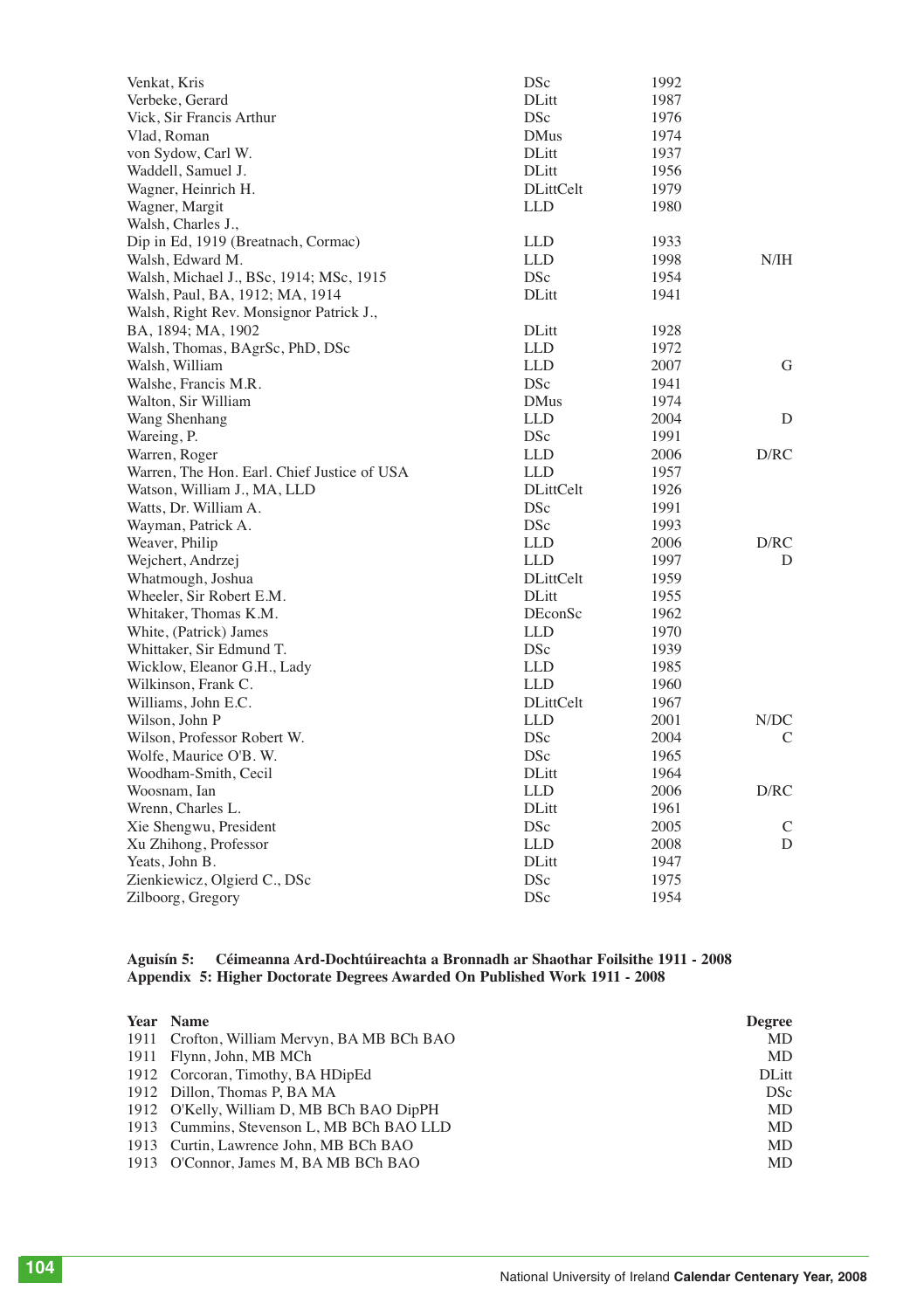|      | 1914 Compton, Arthur John Wilson, BA MB BCh BAO BSc     | DSc             |
|------|---------------------------------------------------------|-----------------|
|      | 1914 Nolan, Thomas J, BA BSc MSc                        | DSc             |
|      | 1914 Shepheard, Frederick George, BSc (Lond) ad eundum  | DSc             |
|      | 1915 Gahan, Charles Joseph, BA MA BSc                   | DSc             |
| 1915 | Barniville, Henry Leo, BA MB BCh BAO MCh                | MD              |
| 1915 | Shaw, Benjamin Henry, MB BCh BAO                        | MD              |
|      | 1916 Davis, Gladys Mary Norman, BA MA                   | DLitt           |
|      | 1916 Austin, Percy Corlett, BA (Cantab) BSc ad eundum   | DSc             |
|      | 1916 Forster, Robert Benjamin,                          | DSc             |
|      | 1917 Algar, Joseph, BA BSc MSc                          | DSc             |
|      | 1917 Kennedy, Henry, BA MA BSc                          | DSc             |
|      | 1917 Nolan, John J, BA MA BSc MSc                       | DSc             |
|      |                                                         |                 |
|      | 1917 Reilly, Joseph, BA BSc HDipEd MSc MA               | DSc             |
|      | 1917 Costello, Joseph Mary Aloysius, MB BCh BAO MSc     | MD              |
|      | 1918 D'Alton, John F, BA MA                             | DLitt           |
|      | 1918 Barry, David Thomas, MB BCh BAO MD                 | DSc             |
| 1918 | Taylor, John,                                           | DSc             |
|      | 1918 McGrath, John J, MB BCh BAO DipPH                  | MD              |
|      | 1918 Moore, Henry F, MB BCh BAO                         | MD              |
|      | 1919 O'Brien, George AT, BA                             | DLitt           |
|      | 1919 Webb, John J, BA MA LLB                            | <b>LLD</b>      |
|      | 1919 MacManus, James Thomas, MB BCh BAO                 | MD              |
|      | 1919 O'Shea, Herbert Vincent, MB BCh BAO MCh            | MD              |
|      | 1920 Butler, Edwin J, MB BCh BAO                        | DSc             |
|      | 1920 Enright, James I, BA MB BCh BAO                    | MD              |
|      | 1921 MacNeill, John, BA                                 | DLitt           |
| 1921 | Magner, William, MB BCh BAO DipPH                       | MD              |
|      | 1922 Boylan, Patrick J, BA MA                           | DLitt           |
|      | 1922 Moore, Henry F, MB BCh BAO MD                      | DSc             |
|      | 1923 O'Nolan, Gerald, BA MA                             | DLitt           |
|      | 1923 Gallagher, Patrick Hugh, BSc MSc                   | DSc             |
|      | 1924 Conran, Matthew J, BA MA                           | <b>DSc</b>      |
|      |                                                         |                 |
|      | 1925 Howley, John F W, BA MA                            | DLitt           |
|      | 1925 Treston, Hubert J, BA MA                           | DLitt           |
|      | 1925 Horgan, Michael J, BA MB BCh BAO                   | MD              |
|      | 1926 Jack, Henry Walter, BA BSc                         | DSc             |
|      | 1926 Compton, Arthur John Wilson, BA MB BCh BAO BSc DSc | MD              |
| 1927 | Conway, Edward Joseph, BSc MSc MB BCh BAO MD LLD hc     | DSc             |
|      | 1927 O'Kelly, William D, MB BCh BAO DipPH MD            | DScPublicHealth |
|      | 1928 Ó Máille, Tomás, BA                                | DLitt           |
|      | 1928 Dungan, Andrew R J, MB BCh BAO                     | MD              |
|      | 1928 Faul, Joseph, MB BCh BAO                           | MD              |
|      | 1928 Heffernan, Patrick, BAMB BCh BAO                   | MD              |
|      | 1928 Kane, Frank, MB BCh BAO BSc DipPH                  | MD              |
|      | 1929 Doyle, Joseph, BA BSc MSc                          | DSc             |
|      | 1930 Cullinane, Nicholas, BSc MSc PhD                   | DSc             |
|      | 1930 Nolan, Patrick Joseph, BSc MSc PhD                 | DSc             |
|      | 1930 Keenan, Edward, MB BCh BAO                         | MD              |
|      | 1930 McSwiney, Stephen Alphonsus, BAMB BCh BAO          | MD              |
|      | 1931 O'Mahony, Edward, BA MA                            | DLitt           |
| 1931 | Drumm, James Joseph, BSc MSc                            | DSc             |
|      | 1931 Drumm, Peter J, BSc MSc HDipEd PhD                 | DSc             |
| 1931 |                                                         | DSc             |
|      | McHenry, John J, BSc MSc                                |                 |
| 1931 | MacDermott, Edward Neale, BSc MB BCh BAO MCh            | MD              |
|      | 1931 O'Flynn, Joseph Aloysius, MB BCh BAO               | MD              |
|      | 1932 Larkin, William, BA HDipEd                         | DEconSc         |
|      | 1932 Ryan, John, BA MA                                  | DLitt           |
|      | 1932 Kerley, Peter J, MB BCh BAO                        | MD              |
|      |                                                         | DLitt           |
|      | 1933 Bradley, Patrick Brendan, BA MA                    |                 |
|      | 1933 Gwynn, Denis R, BA                                 | DLitt           |
|      | 1934 Buckley, John Joseph Cronan, BSc MSc LLD           | DSc             |
|      | 1934 Coghlan, Bernard Augustine, MB BCh BAO             | MD              |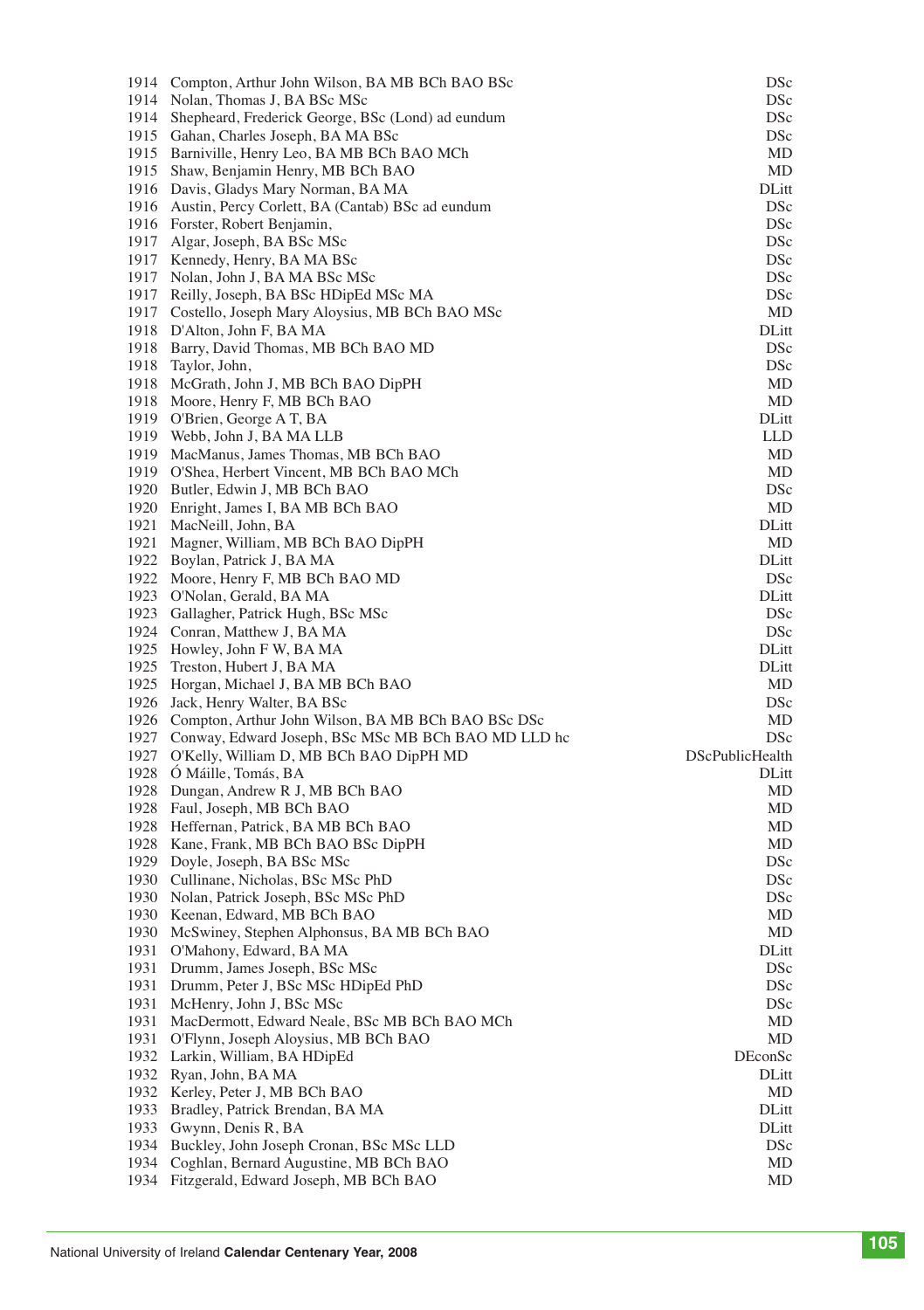| 1934 Levitt, Walter Montague, MB BCh BAO                                                          | MD              |
|---------------------------------------------------------------------------------------------------|-----------------|
| 1934 Roche, William Joseph, MB BCh BAO MCh                                                        | MD              |
| 1935 Cormack, Patrick P,                                                                          | DSc             |
| 1935 Harris-O'Connor, Matthew, MB BCh BAO DipPH BScPublicHealth                                   | MD              |
| 1935 Saunders, John C, MB BCh BAO DipPH                                                           | MD              |
| 1936 Conolly, Violet Marie Rose, BA                                                               | DEconSc         |
| 1936 O'Connor, Michael Patrick, MB BCh BAO                                                        | MD              |
| 1937 Shields, Bernard F, BA MA                                                                    | DEconSc         |
| 1937 Edwards, Robert Walter Dudley, BA MA PhD (Lond)                                              | DLitt           |
| 1938 Linehan, William, BA MA<br>1937 Geary, Robert Charles, BSc MSc DEconSc hc                    | DLitt<br>DSc    |
| 1938 Lafferty, Henry A, MSc hc                                                                    | DSc             |
| 1937 Sheehy, Edmond J, BSc (Lond)                                                                 | <b>DSc</b>      |
| 1938 Wheeler, Thomas S, MSc hc                                                                    | DSc             |
| 1938 Cannon, Dominick J, BA MB BCh BAO MAO MA                                                     | MD              |
| 1937 Dillon, Theobold W T,                                                                        | MD              |
| 1938 Kirwan, Ernest W, MB BCh BAO MSc                                                             | <b>MD</b>       |
| 1937 Shea, Stephen, MB BCh BAO                                                                    | MD              |
| 1939 Main, Sidney A, MSc hc                                                                       | DSc             |
| 1939 O'Sullivan, William, BA MA                                                                   | DEconSc         |
| 1939 Leen, Edward,                                                                                | DLitt           |
| 1939 Allen, Richard Gilbert, BSc hc                                                               | DSc             |
| 1939 Barry, Vincent C, BSc MSc                                                                    | DSc             |
| 1939 Carroll, John BAgrSc, BSc hc                                                                 | DSc             |
| 1939 Douglas, William Donald, MSc hc                                                              | DSc             |
| 1939 Renouf, Louis Percy Watt, MSc                                                                | DSc             |
| 1939 O'Sullivan, Florance, MB BCh BAO                                                             | MD              |
| 1940 McKay, Robert, BSc hc                                                                        | DSc             |
| 1940 O'Rahilly, Alfred, BA MA BSc DLitt hc                                                        | DSc<br>MD       |
| 1940 McGrath, John, BSc MSc MB BCh BAO<br>1941 Beddy, James P, BComm MComm                        | DEconSc         |
| 1942 Gleeson, Dermot F, BA MA                                                                     | DLitt           |
| 1941 Nevin, Thomas Edwin, BSc MSc                                                                 | DSc             |
| 1941 FitzGerald, Oliver Patrick Noel Alexis, BSc MB BCh BAO MSc                                   | MD              |
| 1941 O'Donovan, Denis Kenry, BSc MB BCh BAO MSc                                                   | MD              |
| 1942 FitzGerald, Patrick Alexis Martin, BSc MB BCh BAO                                            | MD              |
| 1942 Roden, Dermot MB, BCh BAO                                                                    | MD              |
| 1943 Donovan (O'Sullivan), Mary J D, BA MA                                                        | DLitt           |
| 1943 Jones, Mary Gladys, MA                                                                       | DLitt           |
| 1943 Lynam, Edward W, BA                                                                          | DLitt           |
| 1943 Reardon (Ó Riordáin) John P (Sean P), BA HDipEd MA PhD                                       | DLitt           |
| 1943 Clinch, Phyllis Elizabeth Mary, BSc MSc PhD                                                  | DSc             |
| 1943 Boland, Sylvester Joseph David, MB BCh BAO                                                   | MD              |
| 1944 Carleton (née Chance), Alice Bury, BA MB BCh BAO                                             | MD              |
| 1944 Lavery, Francis Joseph, MB BCh BAO MCh                                                       | MD              |
| 1944 O'Malley, Charles Connor, MB BCh BAO MCh                                                     | MD              |
| 1945 O'Donovan, John BA, MA                                                                       | DEconSc         |
| 1945 Looby, William J,                                                                            | DSc             |
| 1945 O'Callaghan, William P, MB BCh BAO DipPH BScPublicHealth                                     | DScPublicHealth |
| 1945 McArevey, Joseph B, BSc MB BCh BAO MCh                                                       | MD              |
| 1945 O'Dea, James St Lawrence, MB BCh BAO DipPH<br>1945 O'Farrell, Patrick Theodore Joseph, DipPH | MD<br>MD        |
| 1946 Gauthier, Emmanuel Julien Marie,                                                             | DLitt           |
| 1946 Farrington, Anthony, BE                                                                      | DSc             |
| 1946 McLean, Wilfred, BA BSc                                                                      | DSc             |
| 1946 Donovan, George Edward, MB BCh BAO DipPH MSc                                                 | MD              |
| 1946 Meenan, Patrick Nahor, MB BCh BAO                                                            | MD              |
| 1947 MacLysaght, Edward, MA LLD                                                                   | DLitt           |
| 1947 Walsh, Thomas, BAgrSc MAgrSc PhD LLD                                                         | DSc             |
| 1948 Kavanagh, John OFM Cap,                                                                      | DLitt           |
| 1949 Linehan, Patrick Aloysius, BAgrSc BSc hc                                                     | DSc             |
| 1949 McConnell, James Robert, BA MA                                                               | DSc             |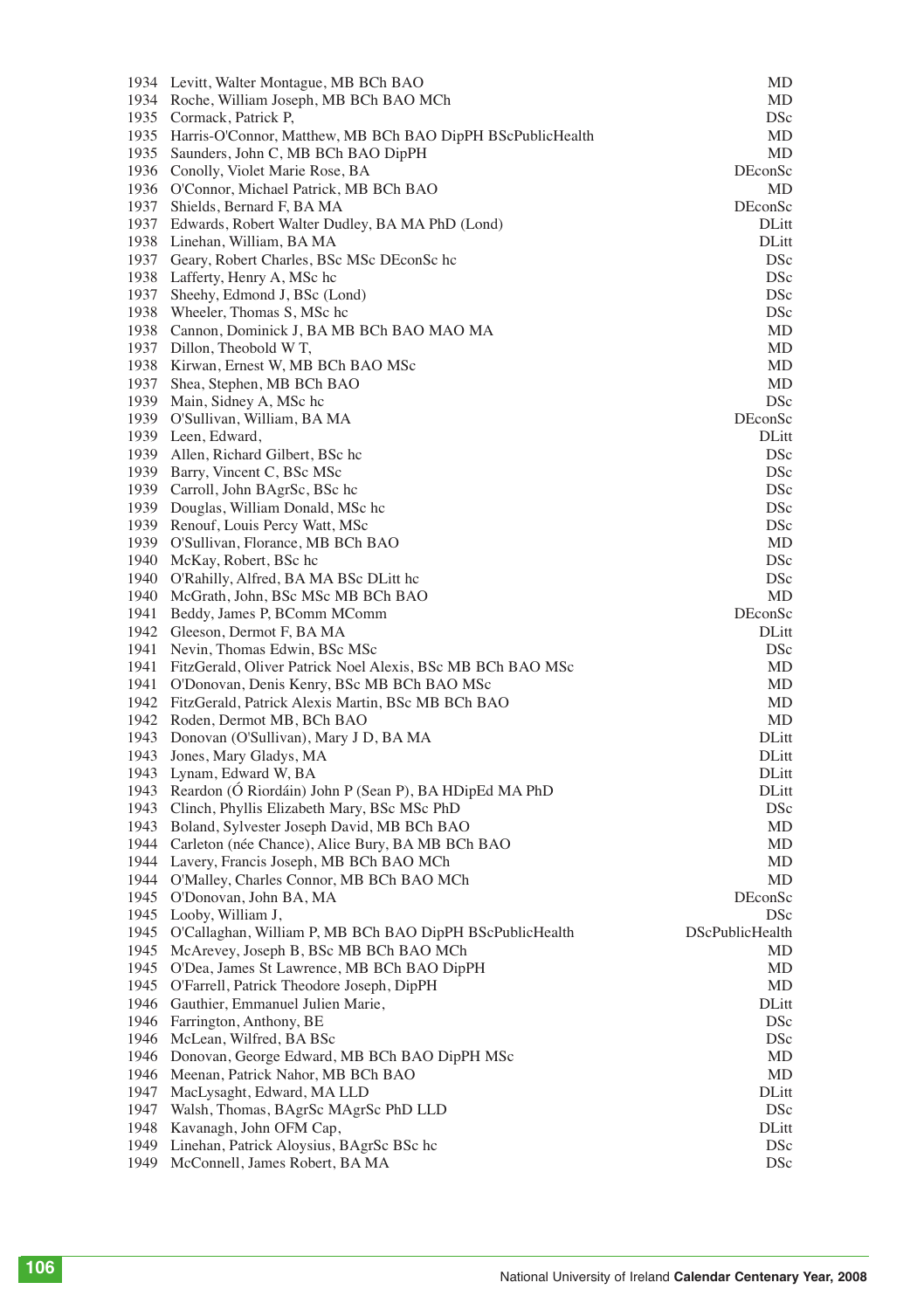| 1949         | O'Connell, Daniel Joseph Kelly, BSc MSc                                   | DSc             |
|--------------|---------------------------------------------------------------------------|-----------------|
| 1949         | Feeney, John Kevin, MB BCh BAO DipPH BScPublicHealth MAO                  | MD              |
| 1949         | Harman, John William, BSc MB BCh BAO MSc                                  | MD              |
| 1950         | Hayes-McCoy (Aoidheach-Mac Eacaidh), Gerard A, BA BComm MA HDipEd         | DLitt           |
| 1952         | Humphries, Carmel F, BSc MSc HDipEd PhD                                   | DSc             |
| 1952         | Newell, Martin Joseph, BSc MSc                                            | DSc             |
| 1952         | Conway, Edward Joseph, BSc MSc MB BCh BAO DSc LLD hc                      | MD              |
| 1953         | Nolan (Ó Nualláin), Laurence Joseph (Labhrás S), BComm DipPubAdm MEconSc  | DEconSc         |
| 1953         | Rahilly, Ronan,                                                           | MD              |
|              | 1954 Barry, Arthur Patrick, MB BCh BAO MAO                                | MD              |
| 1954         | Dunne, John MB, BCh BAO DipPM DipPH                                       | MD              |
| 1955         | De Bhaldraithe, Tomás Mac Donnchadha, BA MA PhD                           | DLitt           |
| 1955         | O Cuív, Brian, BA MA                                                      | DLitt           |
| 1955         | Brindley, James Charles Joseph, BSc MSc                                   | DSc             |
| 1955<br>1955 | Coll(Ó Colla), Francis Joseph (Proinsias S), BSc MSc                      | DSc<br>MD       |
| 1955         | Conalty, Michael Laurence, MB BCh BAO CPH DipPH                           | MD              |
|              | O Mordha, Brendan, BSc MB BCh BAO<br>1956 Loughnane, James B, BAgrSc MSc  | DSc             |
| 1956         | Whelan, Patrick, BSc MA                                                   | DSc             |
|              | 1956 McCarthy, Earl F, BSc MB BCh BAO MSc                                 | MD              |
|              | 1956 O'Sullivan, Edward,                                                  | MD              |
|              | 1957 Rahilly, Cecilia, BA HDipEd MA                                       | DLittCelt       |
| 1957         | Henry, Kathleen Mary, BSc hc                                              | DSc             |
| 1957         | Breathnach, Aodhán Seosamh, BSc MSc MB BCh BAO                            | MD              |
| 1958         | Philbin (née Ryder), Eva Maria, BSc MSc PhD                               | DSc             |
| 1958         | Scott, Francis Leslie, BSc MSc PhD                                        | DSc             |
| 1958         | Steiner, Robert Emil, MB BCh BAO                                          | MD              |
| 1959         | Jacob, Louis BSc, MSc HDipEd PhD                                          | DSc             |
| 1959         | Kennedy, Patrick B,                                                       | DSc             |
| 1959         | Senior, Brendan Joseph, PhD                                               | DSc             |
| 1959         | Lynch, Matthew J G, MB BCh BAO                                            | MD              |
| 1959         | Shea, Steven M, BSc MB BCh BAO MSc                                        | MD              |
| 1960         | Lavelle, John Marcus, MB BCh BAO                                          | MD              |
| 1960         | Walshe, Kevin Joseph, MB BCh BAO PhD                                      | MD              |
| 1961         | Murnaghan, Maurice Francis, MB BCh BAO BSc MSc                            | MD              |
| 1962         | Hensey, Brendan J, DipPubAdm BComm                                        | DEconSc         |
|              | 1962 Lucas, Anthony Thomas, BA HDipEd MA                                  | DLitt           |
| 1962         | Kennedy, John BSc, MSc                                                    | DSc             |
| 1963         | Smith, Louis Patrick Frederick, BA MA PhD                                 | DEconSc         |
| 1963         | Burdon, David Joseph, BE BSc MSc                                          | DSc             |
| 1963         | Quinlan, Patrick Michael, BE BSc MSc                                      | DSc             |
| 1963         | Flynn, Michael Paul, MB BCh BAO DipPH BScPublicHealth                     | MD              |
| 1964         | MacNeill, Máire BA,                                                       | DLitt           |
|              | 1964 O'Kelly, Michael Joseph, BA MA                                       | DLitt           |
|              | 1964 Kernan, Roderick Patrick Mary, BSc MSc PhD                           | DSc             |
|              | 1964 Murphy, Thomas BSc, MSc                                              | DSc             |
| 1964<br>1965 | Amoroso, Emmanuel Cipriano, MB BCh BAO DSc<br>Sullivan, George OFM, BA MA | MD<br>DLittCelt |
| 1965         | Bourke, Geoffrey Joseph Basil, MB BCh BAO DipCH CPH                       | MD              |
| 1965         | Fitzgerald, Maurice John Turlough, MB BCh BAO PhD                         | MD              |
| 1966         | Flanagan, Joseph Martin St Finbar, BSc MSc MB BCh BAO                     | MD              |
| 1967         | Sheehy, Maurice Patrick Joseph, BA PhD                                    | DLitt           |
| 1967         | Bhoola, Kanti Daya, MB BCh BAO BSc                                        | MD              |
| 1969         | Henry, Patrick Leo, BA MEconSc HDipEd                                     | DLitt           |
| 1969         | Imbusch, George Francis, BSc MSc                                          | DSc             |
| 1969         | Nash, James Edward, BE ME                                                 | DSc             |
| 1969         | Cullen, James Finbarr, MB BCh BAO MCh                                     | MD              |
| 1969         | Kirrane, James Augustine Mary, PhD MB BCh BAO                             | MD              |
| 1969         | Murphy, Thomas, MB BCh BAO DipPH BScPublicHealth                          | MD              |
| 1969         | Vas, Caraciola Jose Viviano, MB BCh BAO                                   | MD              |
| 1970         | McCabe, Mary Margaret, MB BCh BAO BSc                                     | MD              |
| 1971         | Moore, John Joseph, BSc                                                   | DSc             |
|              |                                                                           |                 |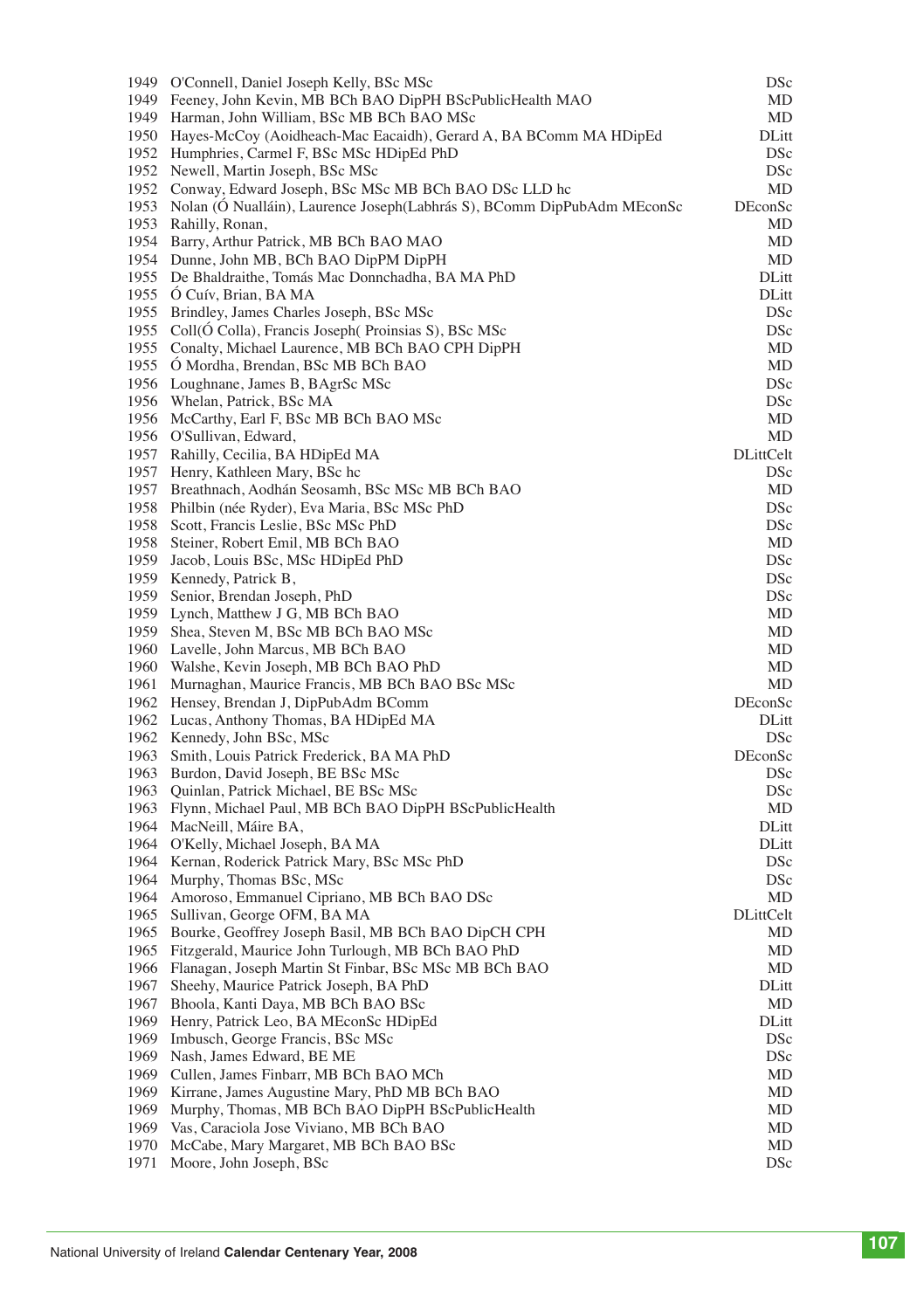| 1971 | Raftery, Michael Augustine, BSc PhD                                      | DSc        |
|------|--------------------------------------------------------------------------|------------|
| 1971 | Thomson, James Bernard, BSc PhD FICI FRIC                                | DSc        |
| 1971 | Clifford, Patrick Paul P, MB BCh BAO MCh                                 | MD         |
| 1971 | Hickey, John Joseph Noel, MB BCh BAO                                     | MD         |
| 1971 | Masterson, Joseph Gerard, MB BCh BAO BSc MSc                             | MD         |
|      | 1971 O'Driscoll, Kieran MB, BCh MAO                                      | MD         |
|      | 1972 Brown, David Arthur, MSc PhD                                        | DSc        |
|      | 1972 Fitzgerald, John Edmund, BSc MSc                                    | <b>DSc</b> |
|      | 1972 FitzGerald, Maurice John Turlough, MB BCh BAO PhD MD                | DSc        |
|      | 1972 McCarthy, Matthew Francis, BSc MSc                                  | DSc        |
|      | 1972 Scanlan, John Oliver, BE ME                                         | DSc        |
|      | 1972 Woods, Michael Joseph, BAgrSc MAgrSc PhD                            | DSc        |
|      | 1972 Beare, Abraham Seftel, MB BCh BAO                                   | MD         |
|      | 1972 Bourke, James Edmund Anthony, MB BCh BAO                            | MD         |
|      | 1972 Carmody, Michael MB, BCh BAO                                        | MD         |
|      | 1972 Hillary (née Finnegan), Irene Benedicta, MB BCh BAO CPH DipCH DipPH | MD         |
|      | 1972 Poon-King, Theodosius Ming Whi, MB BCh BAO BSc                      | MD         |
|      | 1973 Bowen, William Henry Thomas, BDS                                    | DSc        |
|      | 1973 Mackey, Seán (Seaghan) OBE, BE ME BSc PhD MICE                      | <b>DSc</b> |
|      | 1973 Sexton, Michael Cornelius, BSc MSc PhD (Liv) MIEE MIEEE FInstP MRIA | DSc        |
|      | 1973 Powell, David Anthony, MB BCh BAO                                   | MD         |
|      | 1974 Danaher, Kevin BA, MA HDipEd                                        | DLitt      |
|      | 1974 Melia (Ó Máille), Thomas J(Tomás S), BA HDipEd PhD                  | DLittCelt  |
|      | 1974 Butler, Richard Noel, BSc PhD                                       | DSc        |
|      | 1974 Dineen, John Hugh, BSc MSc                                          | DSc        |
|      | 1974 Duggan, Patrick Finbarr, BSc MSc PhD                                | DSc        |
|      | 1974 Hegarty, Anthony Francis, BSc PhD                                   | DSc        |
|      | 1974 McKinney, Brian Graydon Eamon, MB BCh BAO MD                        | DSc        |
|      | 1974 Newell, Martin Leonard Mary, BSc MSc                                | DSc        |
|      | 1974 Power, Henry Mary, BE PhD                                           | DSc        |
|      | 1974 Skevington, David BSc, PhD                                          | DSc        |
|      | 1974 Callan, John Patrick, MB BCh BAO                                    | MD         |
|      | 1974 Comerford, Francis Rory, MB BCh BAO                                 | MD         |
|      | 1974 Pettit (Flattery), Kathleen Veronica, MB BCh BAO                    | MD         |
|      | 1974 Whelton, Andrew (Aindrias), MB BCh BAO                              | MD         |
|      | 1975 O'Connor, Robert BAgrSc, MAgrSc PhD                                 | DEconSc    |
|      | 1975 Brady, Thomas Gerard, BSc MSc                                       | DSc        |
|      | 1975 O'Connell, Robert Francis, BSc                                      | DSc        |
|      | 1975 Cahalane, Seamus Fachtna, PhD(Dub) FRCPath MB BCh BAO               | MD         |
|      | 1975 Milner, Paul Frederick Arthur, MB BCh BAO                           | MD         |
|      | 1976 Mac Niocaill, Gearoid, PhD                                          | DLitt      |
|      | 1976 Carroll, Peter Kevin, BSc MSc PhD                                   | DSc        |
|      | 1976 Duke, Edward Joseph, BSc                                            | DSc        |
|      | 1976 Fottrell, Patrick Finbarr, BSc MSc                                  | DSc        |
|      | 1976 Gaffney, Patrick Joseph, BScDy MScDy                                | DSc        |
|      | 1976 Greally, John MB, BCh BAO BSc MSc                                   | MD         |
|      | 1977 de Brún, Padraig Antaine, BA MA HDipEd                              | DLitt      |
|      | 1977 Leonard, Brian Edmund, BSc PhD                                      | DSc        |
|      | 1977 Moore, Desmond Francis, BE MS (MIT) PhD (Penn)                      | DSc        |
|      | 1977 Murnaghan, Maurice Francis, BSc MSc MB BCh BAO MD                   | DSc        |
|      | 1977 Wheeler, Desmond Michael Sherlock, BSc PhD                          | DSc        |
|      | 1977 Bresnan, Michael John, MB BCh BAO                                   | MD         |
|      | 1977 Keogh, Joseph Anthony, MB BCh BAO DipCH                             | MD         |
|      | 1978 Donnelly, Dervilla Maura Xavier, BSc PhD                            | DSc        |
|      | 1978 Downey, William Kevin, BSc MSc                                      | DSc        |
|      | 1978 Montwill, Alexander BSc, MSc PhD                                    | DSc        |
|      | 1978 Weekes, Trevor Cecil Gerard, BSc PhD                                | DSc        |
|      | 1978 Carney, John Aidan, MB BCh BAO BSc                                  | MD         |
| 1979 | Carroll, Michael Mary, BA MA                                             | DSc        |
|      | 1979 McQuaid, James, BE                                                  | DSc        |
|      | 1979 FitzGerald, Muiris Xavier Miceal, MB BCh BAO                        | <b>MD</b>  |
|      | 1980 Baggot, John Desmond, BSc MVB MVM                                   | DSc        |
|      |                                                                          |            |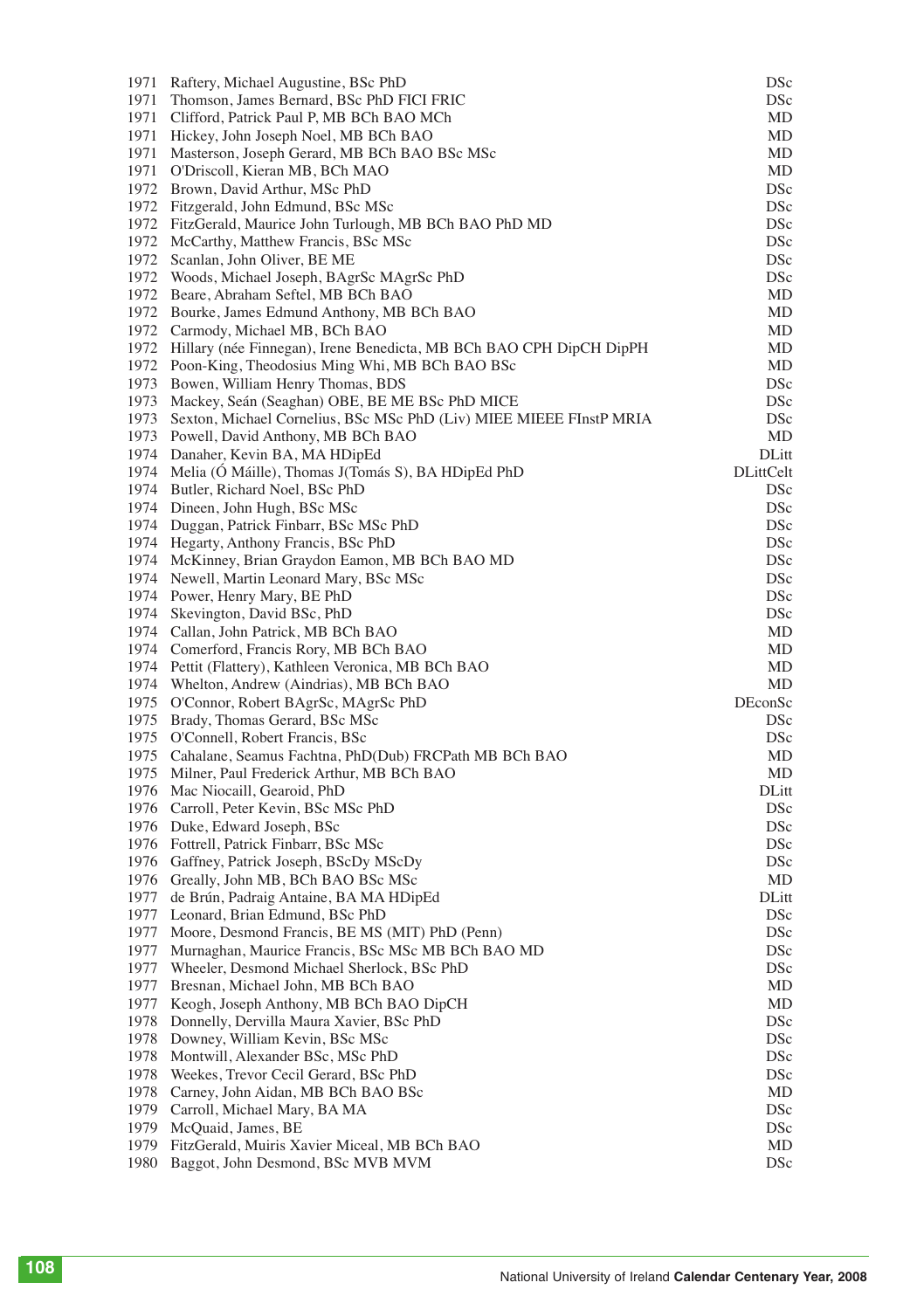|      | 1980 Coyne, Dermot Patrick, BAgrSc MAgrSc PhD (Cornell)            | DSc          |
|------|--------------------------------------------------------------------|--------------|
| 1980 | Hayes, Michael Alphonsus, BSc MSc                                  | DSc          |
| 1980 | O'Donoghue, John P, BE PhD                                         | DSc          |
| 1980 | Roche, James Francis, BAgrSc MAgrSc PhD                            | DSc          |
| 1980 | Donohoe, John Francis, MB BCh BAO                                  | MD           |
| 1980 | Hess, Evelyn Victorine, MB BCh BAO                                 | MD           |
| 1980 | McKenna, Terence Joseph, MB BCh BAO                                | MD           |
| 1980 | Sweeney, Eamonn Charles, MB BCh BAO                                | MD           |
| 1981 | Connell, Desmond BA, MA                                            | DLitt        |
| 1981 | Donnelly, John Alphonsus, BSc PhD                                  | DSc          |
| 1981 | Murphy, William Stephen, MSc                                       | DSc          |
| 1981 | Carey, Martin Conrad, MB BCh BAO                                   | MD           |
| 1981 | Dewhurst, Kenneth Eastham, LRCP & SI FRC Pysch DPhil (Oxon)        | MD           |
| 1981 | Harrison, Robert Frederick, LRCPI & SI FRCS (Edin)                 |              |
|      | MRCOG (Lond) MRCPI DipCH MB BCh BAO                                | MD           |
| 1981 | O'Holohan, Donal Raphael Mary, MB BCh BAO                          | MD           |
| 1982 | MacCormac, Michael Joseph, BA BComm MA MComm                       | DEconSc      |
| 1982 | O'Leary, Cornelius BA, MA                                          | DLitt        |
| 1982 | Coakley, William Terence, MSc                                      | DSc          |
| 1982 | Coughlan, Brendan, BSc                                             | DSc          |
| 1983 | Achong, Bert Geoffrey, MB BCh BAO MD                               | DSc          |
| 1983 | Curry, James Peter, BAgrSc PhD                                     | DSc          |
| 1983 | Hanrahan, Edward Thomas, BE ME PhD                                 | DSc          |
| 1983 | Horgan, Cornelius Oliver, BSc MSc                                  | DSc          |
| 1983 | Timoney, John Francis, BSc MVB PhD                                 | DSc          |
| 1983 | O'Brien, Eoin Thomas, FRCPI                                        | MD           |
| 1983 | O'Regan, Ronan Gerard, PhD (Lond) BSc MB BCh BAO                   | MD           |
| 1984 | Boland, Maurice Patrick, BAgrSc MAgrSc PhD                         | DSc          |
| 1984 | Carey, Martin Conrad, MB BCh BAO MD                                | DSc          |
| 1984 | Monahan, Edward Charles, BEngPhys (Cornell) MA (Texas) PhD (MIT)   | DSc          |
| 1984 | Moriarty, Michael Joseph, MB BCh BAO FRCR FFRI                     | MD           |
| 1985 | Eogan, George Francis, BA PhD MRIA                                 | DLitt        |
| 1985 | Calderwood, James Henry, MEng (Liv) PhD (Liv) DSc (Salford) hc     | DSc          |
| 1985 | Nguyen, Minh Tho, LEnSc (Louvain) DEnSc (Louvain)                  | DSc          |
| 1985 | Bateman-Herity, Bernadette Antonia, MB BCh BAO DPH                 | MD           |
| 1985 | FitzGerald, Dermot Edward, LRCPI & SI MSc (Dub) PhD (Dub)          | MD           |
| 1985 | Keogh, Brendan Anthony, MB BCh BAO                                 | MD           |
| 1985 | Powell, Henry Caleb, MB BCh BAO                                    | MD           |
| 1986 | White, James Francis, BSc                                          | DSc          |
| 1986 | Azinge, Nicholas Olisajindu, MB BCh BAO FRCPI                      | MD           |
| 1986 |                                                                    | MD           |
| 1987 | Malone, Pádraig Colm, MB BCh BAO                                   |              |
| 1987 | O Ciobháin, Seosamh Breandan, BA                                   | DLitt<br>DSc |
| 1987 | O Tiomanaidhe (Timoney), Seamus Gearoid, BE BSc PhD AMICE AMIMechE | MD           |
| 1987 | Burke, Conor Michael, MB BCh BAO                                   | MD           |
| 1987 | Costello, John Francis, MB BCh BAO                                 | MD           |
| 1987 | Hooper, Anthony Conal Barry, MB BCh BAO BSc PhD                    |              |
| 1987 | Horgan, John Henry, MB BCh BAO BSc                                 | MD<br>MD     |
| 1987 | McGovern, Brian Anthony, MB BCh BAO                                | MD           |
|      | Obi, James O, MB BCh BAO MRCPI FRCPI                               |              |
| 1988 | Ellis, Steven Godfrey, MA(Manc) PhD(Belf)                          | DLitt        |
| 1988 | Kerney (Walsh), Micheline Nuala Raymond, BA                        | DLitt        |
| 1988 | Hogan, Peter Augustine Christopher Carey, ACC BSc MSc PhD          | DSc          |
| 1988 | Quirke, John Francis, BAgrSc MAgrSc PhD                            | DSc          |
| 1989 | Hogg, Brian William, BE PhD (Liv) FIEE                             | DSc          |
| 1989 | Casey, James Patrick, LLB (QUB) MA (Dub) PhD (Dub)                 | LLD          |
| 1989 | Abi-Nader, Edward G, MB BCh BAO FRCP                               | MD           |
| 1989 | Al-Awadi, Sadika Ali, MB BCh (Ain Shams)                           | MD           |
|      | 1990 Clarke, Desmond Matthew, BSc                                  | DLitt        |
| 1990 | Edwards, Ruth Dudley, BA MA                                        | DLitt        |
| 1990 | Fennell, Desmond BA, MA                                            | DLitt        |
|      | 1990 Ó Corráin (Curran), Donnchadh (Denis J), MA                   | DLitt        |
|      | 1990 Brint, Robert Paul, BSc (Sussex) DPhil(Sussex) CChem FRSC     | DSc          |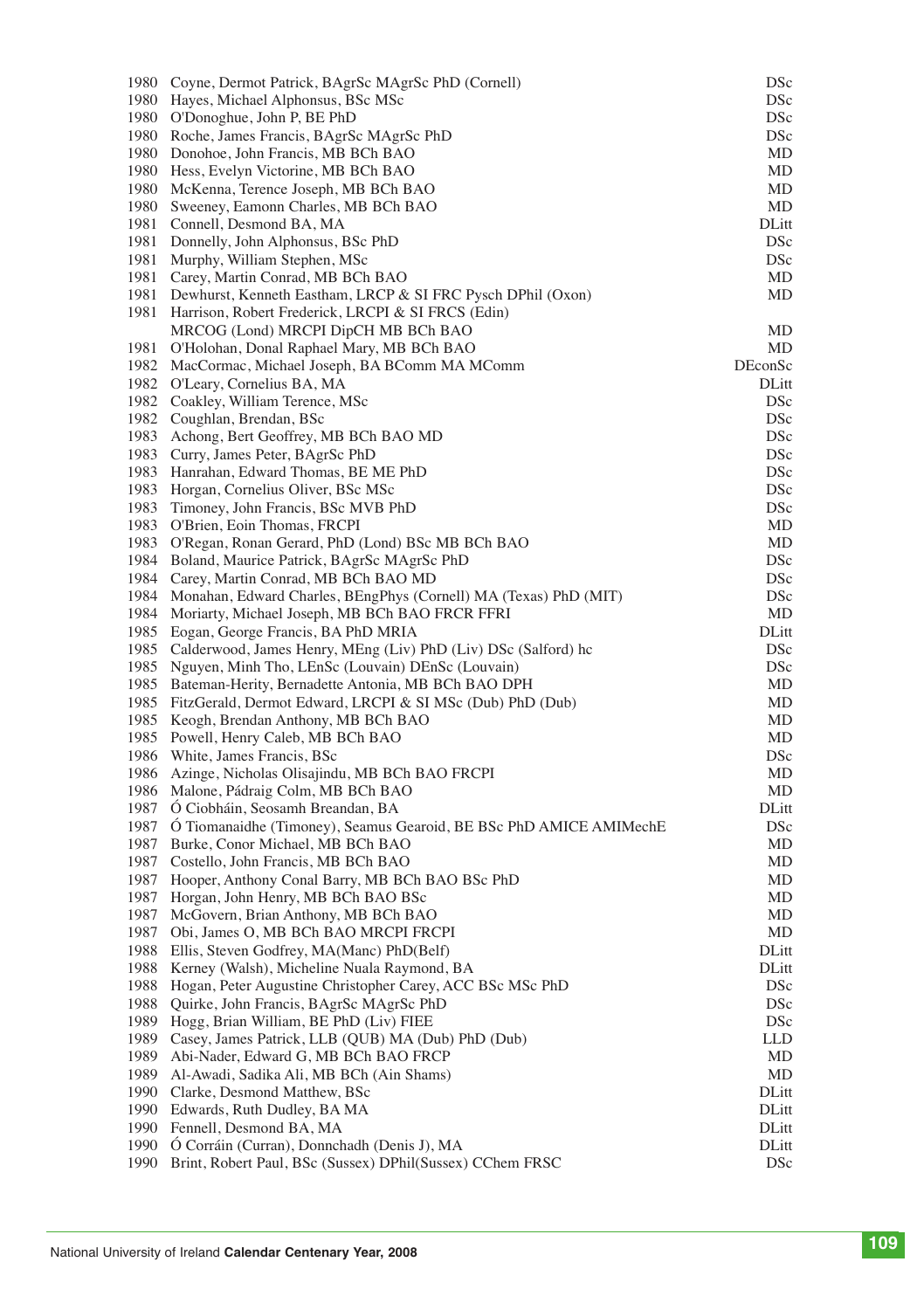| 1990 | McArdle, Patrick J, BSc PhD                                                   | DSc        |
|------|-------------------------------------------------------------------------------|------------|
|      | 1990 Woodman, Ciarán Bernard John, MB BCh BAO                                 | MD         |
|      | 1991 O'Malley, Kevin, MB BCh BAO MD BSc                                       | DSc        |
| 1991 | Curtin, Deirdre Máire, BCL                                                    | LLD        |
| 1991 | Markey (née McCarthy), Geraldine Mary, MB BCh BAO BSc MRCPath                 | MD         |
| 1991 | O'Reilly, Denis St John, MSc(Birm) MB BCh BAO                                 | MD         |
|      | 1992 Kunz-Ramsay, Yvette MA (Basel) PhD (Basel)                               | DSc        |
|      | 1992 Lewis, David William, BSc (Liv) PhD                                      | DSc        |
|      | 1992 O'Gara, Thomas James Fergal, BSc PhD                                     | DSc        |
|      | 1992 Regan, Ciaran Martin, BSc PhD                                            | DSc        |
|      | 1992 Spillane, William James, BSc PhD                                         | DSc        |
|      | 1992 Wilson, Richard Kevin, BSc PhD                                           | DSc        |
|      | 1993 Turpin, John Timothy, BA HDipEd MA (Lond) PhD (Lond)                     | DLitt      |
|      | 1993 Fox, Patrick Fanahan, BScDy                                              | DSc        |
|      | 1993 Mansfield, Michael William Desmond, BSc(Lond) PhD(Lond) ARCS DIC         | <b>DSc</b> |
|      | 1993 Duggan, Máire Angela, MB BCh BAO                                         | MD         |
|      | 1993 Stevens, Fiona Maureen, MBBS (Lond) FRCP                                 | MD         |
|      | 1994 O'Neill, Patrick James, PhD (Queen's, Canada) MA                         | DLitt      |
|      | 1994 Boland, Philip John, MA (Rochester) PhD (Rochester)                      | DSc        |
|      | 1994 Heffron, James Joseph, BSc PhD                                           | DSc        |
|      | 1994 Hollingsworth, Anthony, PhD (MIT) BSc                                    | DSc        |
|      | 1994 Hynes, Michael Joseph, BSc PhD                                           | DSc        |
|      | 1994 Powell, Henry Caleb, MB BCh BAO MD                                       | DSc        |
|      | 1994 Fitzgerald, Desmond Joseph, MB BCh BAO FRCPI                             | MD         |
|      | 1994 Keane, Conor Thomas, MB BCh BAO BSc MRCPath FTCD FRCPI                   | MD         |
|      | 1995 Cosgrove, Brian Dominic, BA (QUB) BLitt (Oxon)                           | DLitt      |
|      | 1995 Behan, Peter Oliver, MB ChB (Leeds) MD (Leeds)                           | DSc        |
|      | 1995 Mullaney (Cassidy), Marie Céline, MSc PhD                                | DSc        |
|      | 1995 Sreenan, Joseph Mary, BAgrSc PhD                                         | DSc        |
|      | 1995 Brady, James Christopher, BCL LLB PhD (QUB)                              | <b>LLD</b> |
|      | 1995 McAuley, Finbarr Oliver, MPhil (Edin) LLB BCL                            | <b>LLD</b> |
|      | 1995 White, John Patrick Mary, BCL LLB LLM (Harv) PhD BL SC                   | <b>LLD</b> |
|      | 1995 Clancy, Luke BSc, MB BCh BAO                                             | MD         |
|      | 1996 Gaughan, John Anthony, BA BD (Maynooth) MA PhD HDipEd                    | DLitt      |
|      | 1996 Dinan, Timothy Gerard, BA MB BCh BAO MD MCh (NY) PhD (Lond)              | DSc        |
|      | 1996 O'Sullivan, Joseph BSc, MSc (Dub) PhD (Lond)                             | <b>DSc</b> |
|      | 1996 Alzaid, Aus Muhammed, MB BCh BAO MRCP (Lond) FRCPI                       | MD         |
|      | 1996 Fitzgerald, John Marcus, MB BCh BAO MRCPI                                | MD         |
|      | 1997 Brennan, Thomas Francis (Frank), BA                                      | DEconSc    |
|      | 1997 Hodnett, Benjamin Kieran, BSc MSc HDipEd PhD                             | DSc        |
|      | 1997 Hogan, Gerard William, BCL LLM LLM (Penn) BL (King's Inns)               | LLD        |
|      | 1999 Halligan, Peter William Mary, BA MA HDipEd DipPsych PhD (Oxford Brookes) | DSc        |
|      | 1999 Ryan, John, BAgrSc PhD MS (Arizona)                                      | DSc        |
|      | 1999 Wilson, Michael, MSc (Newcastle-upon-Tyne) PhD                           | DSc        |
|      | 2000 Arnold, Bruce, MA (Dub)                                                  | DLitt      |
|      | 2000 Fagan, Patrick Joseph, MA hc (Dub)                                       | DLitt      |
|      | 2000 Manning, Maurice Anthony, BA MA                                          | DLitt      |
|      | 2000 Walsh, James Anthony, BA MA (McMaster)                                   | DLitt      |
|      | 2000 Fitzmaurice, Donald Joseph, BSc PhD                                      | DSc        |
|      | 2000 Armstrong, John Gerard, MB BCh BAO                                       | MD         |
|      | 2001 McDonnell, Joseph, MA                                                    | DLitt      |
|      | 2002 Arthur, Paul, BA (QUB) MSSc (QUB)                                        | DLitt      |
|      | 2002 Coakley, John Paul, BA MA HDipEd                                         | DLitt      |
|      | 2002 Harrison, Robert Frederick, LRCPI & SI FRCS (Edin)                       |            |
|      | MRCOG (Lond) MRCPI DipCH MB BCh BAO MD                                        | DSc        |
|      | 2002 Rogers, Sarah, LRCSI LM LRCPI MSc (Newcastle)                            | MD         |
| 2003 | Quinn, Gerard Francis,                                                        | DSc        |
|      | 2003 McCutcheon, John Paul, BCL LLM                                           | LLD        |
|      | 2003 McDonagh, Maeve Bríd,                                                    | LLD        |
|      | 2003 Giles, Francis Joseph, MB BCh BAO                                        | MD         |
|      | 2004 Ó Cathaoir, Brendan, MA HDip in Ed                                       | DLitt      |
| 2004 | Murphy, James Henry, BA BD (Lond) PhD                                         | DLitt      |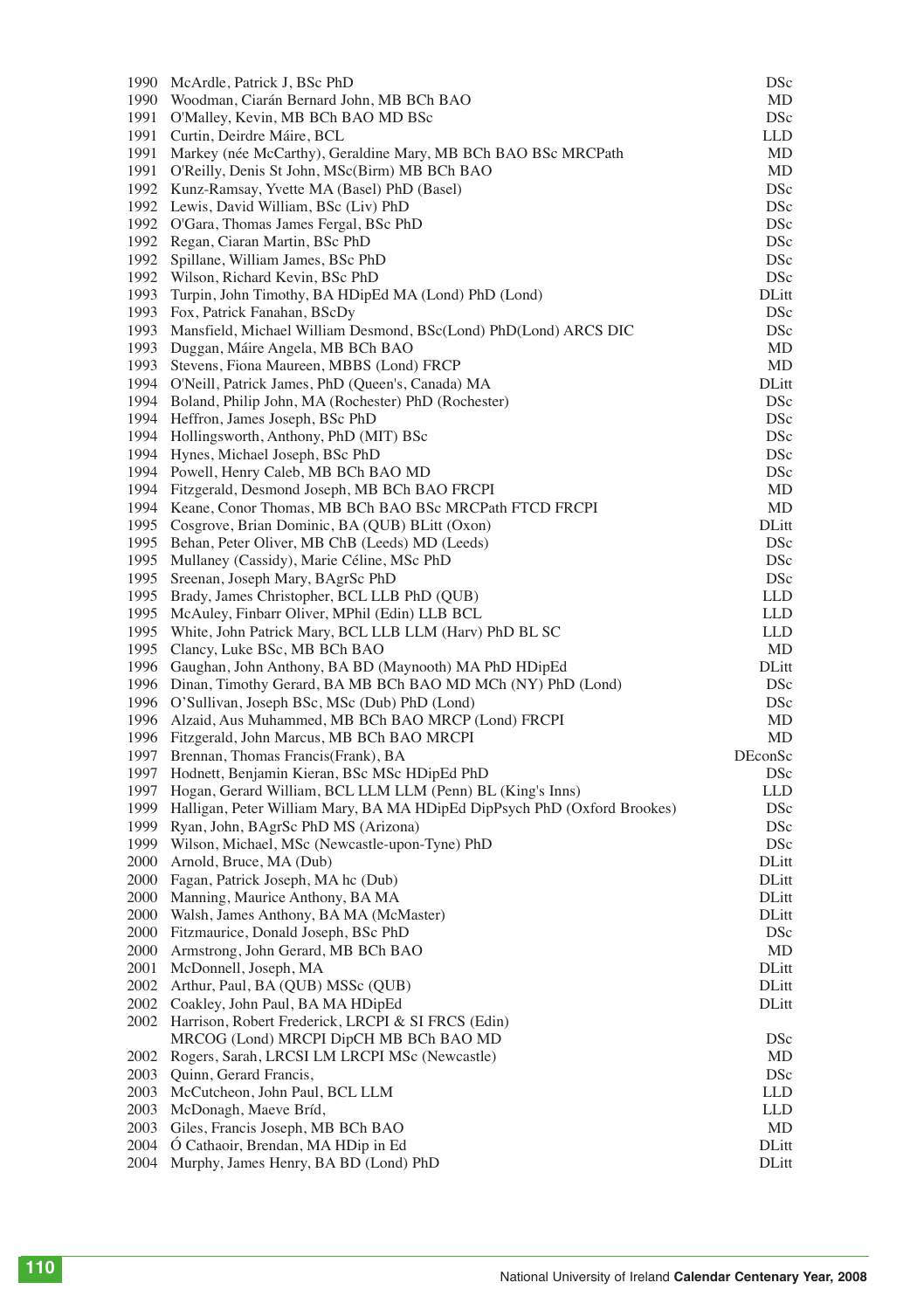| 2004 | Nolan, Kevin B, BSc PhD                              | DSc          |
|------|------------------------------------------------------|--------------|
| 2004 | Courtney, Thomas Brendan, BA                         | <b>LLD</b>   |
| 2004 | Jones, James Francis Xavier, BSc MB BCh BAO          | MD           |
| 2004 | Massoud, Tarik Fathy, MB BCh BAO                     | MD           |
| 2004 | Griffin, Brian Pius, MB BCh BAO                      | MD           |
| 2004 | McFadden, Eugène Patrick, MB BCh BAO DipCH           | MD           |
| 2005 | McCullagh, Ciaran Mary, BSocSc MSocSc MSc            | DLitt        |
| 2005 | Cross, Thomas Fergus, BSc PhD FIFM                   | DSc          |
|      | 2005 Hill, Colin John, BSc MSc PhD                   | DSc          |
| 2005 | Conroy, Ronan Michael, BA DipEd MusB                 | DSc          |
|      | 2005 Dobson, Alan David Watson, BSc PhD              | DSc          |
| 2005 | Lonergan, Patrick BAgrSc, MAgrSc PhD                 | DSc          |
| 2005 | Kane, Michael T, BAgrSc MAgrSc PhD                   | <b>DSc</b>   |
| 2005 | Whyte, Gerard Francis Mary, BCL LLM BL (King's Inns) | <b>LLD</b>   |
| 2005 | O'Donnell, Ian Michael, BA MA (Dub) MPhil PhD        | <b>LLD</b>   |
| 2005 | McDermott, Michael Francis, MB BCh BAO MRCPI         | <b>DMed</b>  |
| 2005 | O'Driscoll, Jeremiah Gerard, MB BCh BAO FRACP        | <b>DMed</b>  |
| 2006 | Ó Giolláin, Diarmuid, MA                             | <b>DLitt</b> |
|      | 2006 Ruane, Joseph Benedict, BA MA MA(Cornell)       | <b>DLitt</b> |
| 2006 | Fitzgerald, Gerald F, BSc PhD                        | DSc          |
| 2006 | Moran, Anthony Patrick, BSc PhD MRA                  | <b>DSc</b>   |
| 2006 | O'Brien, Eoin Thomas,                                | DSc          |
| 2006 | McDonald, Brian, BCL LLB Barrister- at-Law LLM       | <b>LLD</b>   |
| 2007 | Buckley, John Noel NT, MA PhD                        | <b>DMus</b>  |
| 2007 | White, Harry, MA BMus MA (Toronto) PhD MRIA          | <b>DMus</b>  |
| 2007 | Arendt, Elke Karin, MSc DiplFDEng PhD                | DSc          |
| 2007 | Hurley, Maurice Frederick, BA MA                     | <b>DLitt</b> |
| 2007 | O'Callaghan, Eadbhard Donal, MB BCh BAO MD           | <b>DMed</b>  |
| 2008 | Kelleher, Denis Patrick Albert,                      | <b>LLD</b>   |
|      |                                                      |              |

## **Aguisín 6: Buaiteoirí na Staidéarachtaí Taistil agus na nDuaiseanna Staidéarachta Taistil, 1910 - 2008**

## **Appendix 6: Travelling Students (Studentships and Prizes) of the National University of Ireland, ´ 1910 - 2008**

- **Key**  An Coláiste Ollscoile, Baile Átha Cliath/University College Dublin
- $C =$  Coláiste ne hOllscoile, Corcaigh/University College Cork  $G =$  Ollscoile, and Eireann, Gaillimh, iar-Coláiste ne hOllscoile.
- Ollscoil na hÉireann, Gaillimh, iar-Coláiste ne hOllscoile, Gaillimh/National University of Ireland, Galway formerly University College Galway
- M = Ollscoil na hÉireann Má Nuad, iar-Coláiste na hOllscoile, Má Nuad/National University of Ireland, Maynooth and prior to 1997, St Patrick's College Maynooth

| Allen, Paul, BSc, MSc                                    | <b>Experimental Physics</b> | TS       | 1962 | D |
|----------------------------------------------------------|-----------------------------|----------|------|---|
| Allen, Thomas, BA, HDip in Ed, MA                        | Irish and English           | TS Prize | 1936 | D |
| Amoroso, Emmanuel Cipriano,                              |                             |          |      |   |
| MB BCH BAO, DSc, MD                                      | Anatomy                     |          |      |   |
|                                                          | (for Medical Graduates)     | TS       | 1930 | D |
| Astbury, Helen, BComm, MA                                | French                      | TS Prize | 1995 | D |
| Bannan, Edward Francis, BA, HDip in Ed French and German |                             | TS       | 1929 | D |
| Barniville, Henry Leo,                                   |                             |          |      |   |
| BA, MB BCh BAO, MD, MCh                                  | Anatomy                     |          |      |   |
|                                                          | (for Medical Graduates)     | TS       | 1912 | D |
| Barrett, Eoin George, BA, MA                             | Spanish                     | TS Prize | 2002 | C |
| Barrett, Thomas, BSc, MSc                                | Zoology                     | TS       | 1970 | D |
| Barry, Daniel Gerard, BSc, MSc                           | <b>Mathematical Science</b> | TS       | 1979 | C |
| Barry, Gerald Anthony,                                   |                             |          |      |   |
| DipMusTeach, BMus, MA                                    | Music (composition)         | TS Prize | 1975 | D |
| Barry, Hugh Redmond, BSc                                 | Science                     | TS       | 2000 | C |
| Barry, Michael James Joseph, BA, MA                      | <b>Mathematical Science</b> | TS Prize | 1972 | D |
| Barry, Patrick Denis, BSc, MSc                           | <b>Mathematical Science</b> | TS       | 1957 | C |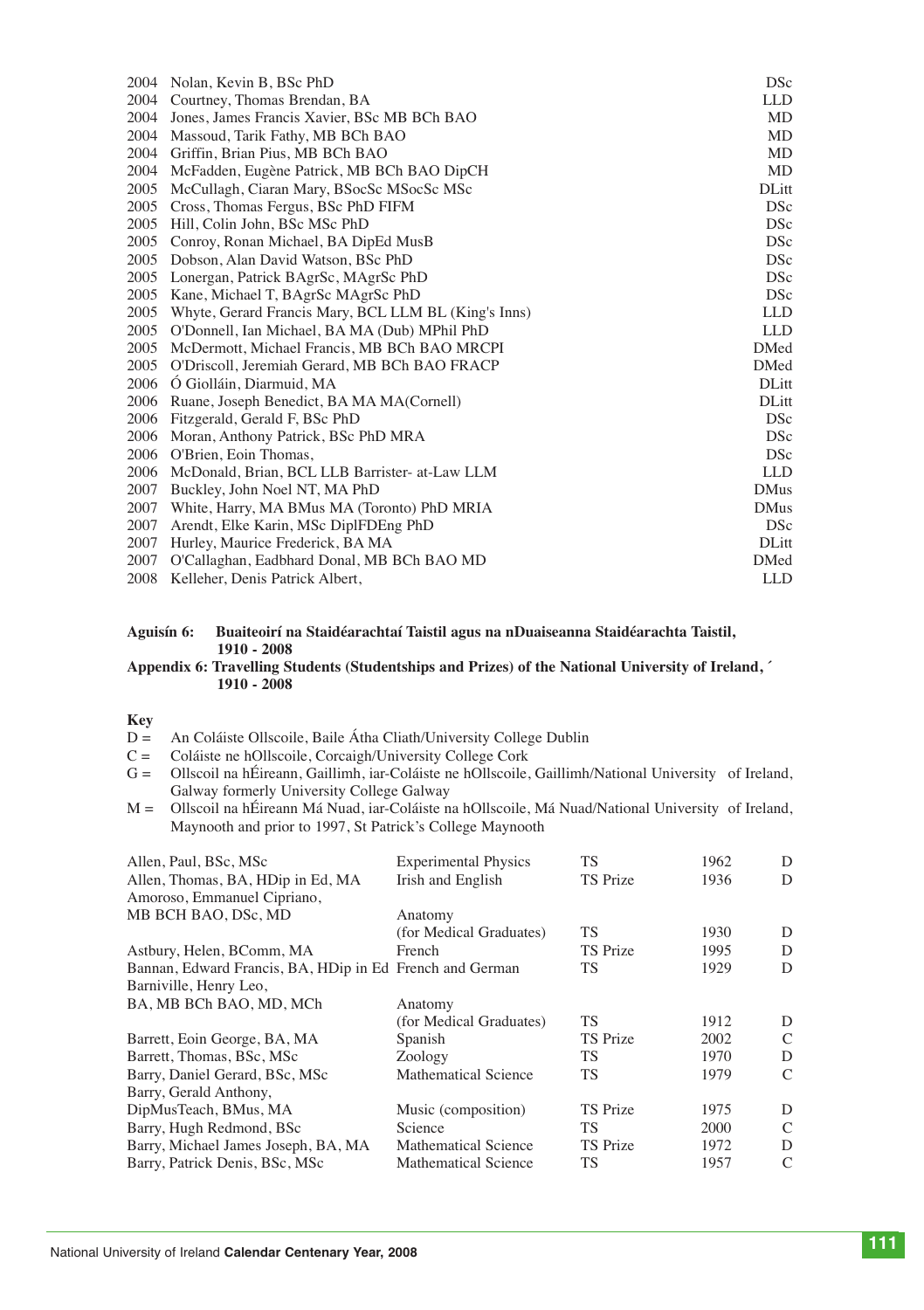| Barry, Thomas Joseph, BSc, MSc                         | <b>Mathematical Science</b> | TS Prize        | 1980         | D            |
|--------------------------------------------------------|-----------------------------|-----------------|--------------|--------------|
| Bastable, James Desmond, BA, MA, PhD Philosophy        |                             | TS/TS Prize     | 1939/1942    | D            |
| Bates, Jessica Aine, BSocSc, MA                        | <b>Information Studies</b>  | TS              | 1996         | D            |
| Beale, Patricia Margaret, BA, MA                       | German                      | TS              | 1969         | C            |
| Bellew, James Gerard,                                  |                             |                 |              |              |
| BSc, HDip in Ed, MSc                                   | <b>Mathematical Science</b> | <b>TS Prize</b> | 1990         | M            |
| Bent, Aidan Joseph, BSc, MSc                           | Mathematical Science        | <b>TS Prize</b> | 1980         | G            |
| Black, Deirdre, BSc, MSc                               | <b>Mathematical Science</b> | TS Prize        | 1993         | D            |
| Black, Elaine Patricia, BSc                            | Microbiology                | TS              | 2003         | $\mathsf{C}$ |
| Bodley, Seoirse Pascal Lauri,                          |                             |                 |              |              |
| BMus, DMus                                             | Music                       | TS              | 1956         | D            |
| Boland, Patricia Mary,                                 |                             |                 |              |              |
| BA, MA, HDipinEd                                       | Spanish                     | <b>TS</b>       | 1961 D and C |              |
| Bonetto, Sandra, BA, MA                                | Philosophy                  | TS Prize        | 1999         | D            |
| Boothman, John William, BSc, MSc                       | Mathematical Science        | TS Prize        | 1970         | D            |
| Bourke, Angela, BA, MA, PhD                            | Celtic Studies              | <b>TS</b>       | 1974         | D            |
| Bourke, Cormac Joseph, BA, MA                          | Archaeology                 | TS              | 1980         | D            |
| Bourke, Lorraine Margaret, BA, MA                      | Archaeology                 | TS              | 1996         | G            |
| Boylan, Dermot Michael Aloysius,                       |                             |                 |              |              |
| BA, MA                                                 | Philosophy                  | TS              | 1930         | D            |
|                                                        |                             | TS              |              | D            |
| Boylan, Richard Kevin, BSc, MSc                        | <b>Experimental Physics</b> |                 | 1926         |              |
| Boyle (Ní Bhaoighill), Patricia Josephine              |                             |                 |              |              |
| (Paitrís S), BSc, MSc, PhD                             | Botany                      | TS              | 1951         | D            |
| Boyle, Peter Anthony, BA MA                            | Modern History              | TS              | 2003         | М            |
| Bradley, Bruce John Mary,                              |                             |                 |              |              |
| BA, MA, HDip in Ed                                     | Latin and Greek             | <b>TS</b>       | 1968         | D            |
| Bradley, Helena Maria, BA, MA                          | Geography                   | <b>TS</b>       | 1992         | D            |
| Brady, Thomas Gerard, BSc, MSc, DSc                    | Chemistry                   | TS              | 1935         | D            |
| Breatnach, Pádraig Arnold, BA, MA                      | Irish                       | TS              | 1971         | $\mathsf{C}$ |
| Breen, David Stephen,                                  |                             |                 |              |              |
| BSc, MB BCh BAO, MSc, MCh                              | Pathology                   | <b>TS</b>       | 1949         | D            |
| Breen, John, BSc, MSc, PhD                             | Chemistry                   | <b>TS Prize</b> | 1937         | D            |
| Breen, Keith Gerard, BA, MA                            | Philosophy                  | TS              | 1998         | G            |
| Breen, Oonagh Brigid, BCL LLM                          | Law                         | <b>TS</b>       | 2004         | D            |
| Brennan, Meabh Bridget Fatima,                         |                             |                 |              |              |
| HonsBSc                                                | Chemistry                   | TS              | 2006         | $\mathsf{C}$ |
| Brennan, Michael, BSc, MSc                             | <b>Mathematical Science</b> | TS Prize        | 1989         | М            |
| Bresnihan, Patrick Cornelius,                          |                             |                 |              |              |
| MB BCh BAO, MCh, MD                                    | Pathology                   | <b>TS</b>       | 1937         | D            |
| Broderick, John Brendan, BSc, MSc                      | Mathematical Science        | TS              | 1945         | D            |
| Broderick, Timothy Stanislaus,                         |                             |                 |              |              |
| BA, BSc, MA                                            | Mathematics and             |                 |              |              |
|                                                        | <b>Mathematical Physics</b> | TS Prize        | 1916         | C            |
| Browne, Patrick Joseph, BA, MA                         | <b>Mathematical Science</b> | TS              | 1910         | D            |
| Buckley, Ann Imelda, BMus, MA                          | Music                       | <b>TS</b>       | 1973         | $\mathsf C$  |
| Buckley, Jeremiah Joseph, BSc, MSc                     | Mathematical Science        | <b>TS Prize</b> | 1979         | $\mathsf{C}$ |
| Buckley, John Joseph Cronan,                           |                             |                 |              |              |
| BSc, MSc, DSc, LLD                                     | Zoology and                 |                 |              |              |
|                                                        | Animal Physiology           | TS              | 1927         | D            |
| Buckley, Maeve Christina,                              |                             |                 |              |              |
| BA, HDip in Ed, MA                                     | Italian                     | <b>TS</b>       | 1961         | C            |
| Buckley, Marella(Margaret Ellen),                      |                             |                 |              |              |
| BA, MA                                                 | French                      | <b>TS</b>       | 1989         | $\mathsf{C}$ |
|                                                        | Mathematical Science        | TS              | 1984         | $\mathsf{C}$ |
| Buckley, Stephen Michael, BSc, MSc                     |                             |                 |              |              |
| Bullen, Thomas Gerrard,                                |                             | TS              | 1938         | D            |
| BSc, MSc, PhD, HDip in Ed                              | <b>Experimental Physics</b> |                 |              |              |
| Burke (de Búrca), John, BA, MA, PhD                    | Irish and English           | <b>TS</b>       | 1941         | G<br>G       |
| Burke, Kieran John, BA, MA, HDip in Ed Latin and Greek |                             | TS Prize        | 1976         |              |
| Burns, Helen Mary Elizabeth,                           |                             |                 |              |              |
| BA, BComm, HDip in Ed, MA                              | English                     | TS Prize        | 1954         | G            |
| Burns, Michael Peter, BA, MA                           | French                      | TS              | 1959         | D            |
| Busteed, John, BComm, MComm                            | Economics                   | TS              | 1921         | C            |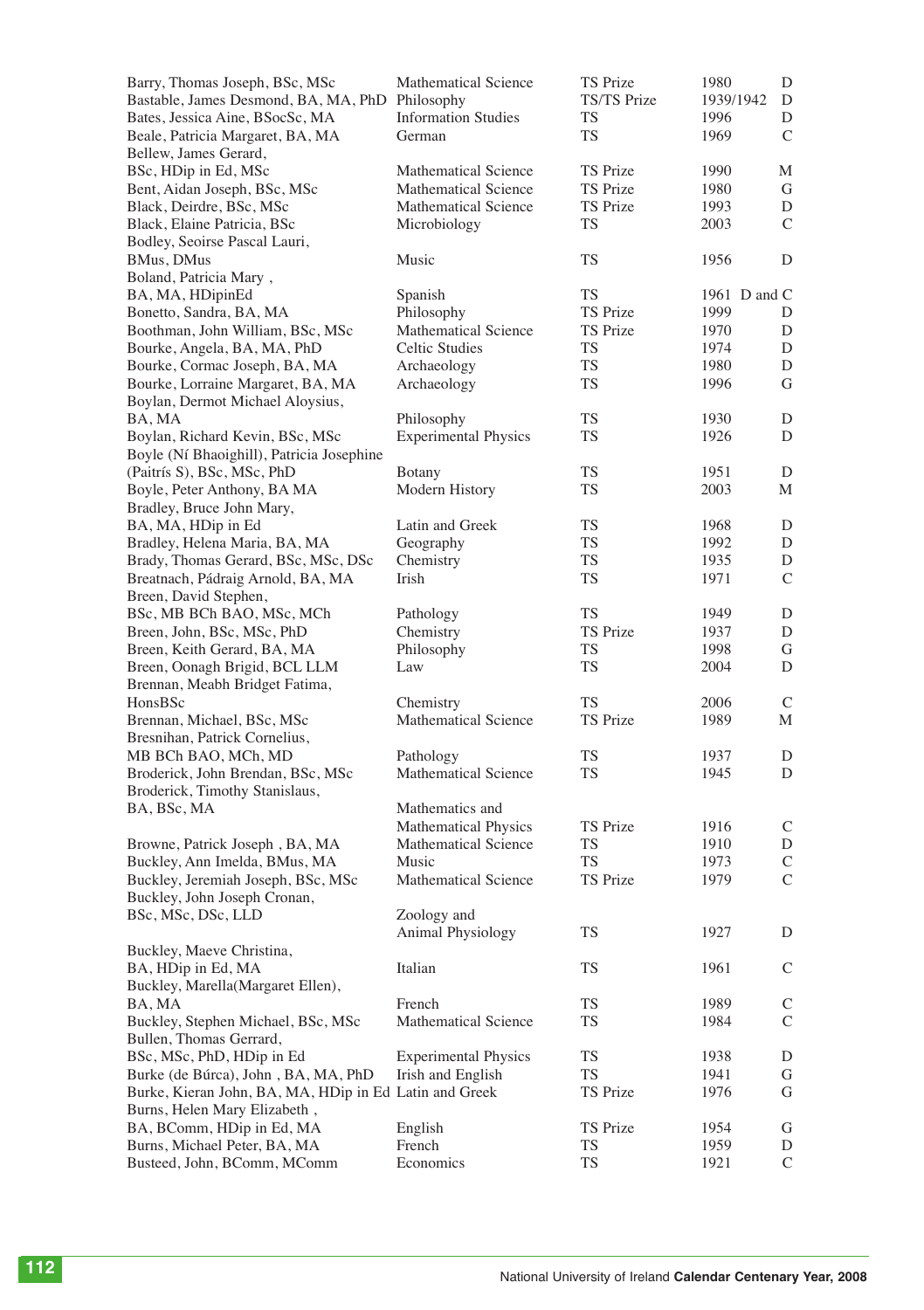| Butler, Aileen, BSc, MSc                                   | Zoology                       | TS              | 1992 | С             |
|------------------------------------------------------------|-------------------------------|-----------------|------|---------------|
| Butler, Michael Raymond,                                   |                               |                 |      |               |
| MB BCh BAO, BSc                                            | Surgery                       | <b>TS</b>       | 1973 | D             |
| Buttimer, Cornelius Gerard, BA, MA                         | Irish                         | TS              | 1977 | C             |
| Byrne Costigan, Ethna Mary, BA, MA                         | English and French            | TS              | 1926 | D             |
| Byrne, Angela Theresa, BA                                  | History                       | TS              | 2006 | М             |
| Byrne, Francis John, BA, MA                                | History                       |                 |      |               |
|                                                            | (Early and Medieval Irish)    | TS              | 1959 | D             |
| Byrne, James John, BA, MA, LLB                             | Economics                     | <b>TS</b>       | 1941 | D             |
| Byrne, James Michael, BA, MA                               | Music                         | TS              | 2001 | M             |
| Byrne, Patrick Charles, BA, MA                             | Economics                     | <b>TS</b>       | 1938 | D             |
| Caffrey, Patrick Anthony Colm, BA, MA                      | French                        | TS              | 1956 | D             |
| Cahalane, Diarmuid John, BSc, MSc                          | <b>Applied Mathematics</b>    | <b>TS</b>       | 2007 | $\mathsf{C}$  |
| Callan, Columcille David, BSc, MSc                         | <b>Mathematical Science</b>   | TS              | 1972 | D             |
| Callanan, John Joseph, BA, MLitt                           | Philosophy                    | <b>TS</b>       | 1999 | D             |
| Cannon, Paul John,                                         |                               |                 |      |               |
| BSc, MB BCh BAO, MSc, BA, MA, MA                           | Physiology                    |                 |      |               |
|                                                            | (for Medical Graduates)       | <b>TS</b>       | 1950 | D             |
| Canton, Bartholomew, BE MEngSc                             | <b>Biological Engineering</b> | <b>TS</b>       | 2003 | D             |
| Carberry, Bernadette Mary,                                 |                               |                 |      |               |
| JunTeachOual(Mus),                                         |                               |                 |      |               |
| SenTeachQual(Mus), BMus                                    | Music                         | TS Prize        | 1952 | D             |
|                                                            |                               |                 |      |               |
| Carey, Martin Conrad,                                      | Medicine                      | <b>TS</b>       | 1966 | D             |
| MB BCh BAO, MD, DSc                                        |                               | TS              |      | C             |
| Carey, Timothy Morgan, BA, MA                              | <b>Mathematical Science</b>   |                 | 1942 |               |
| Carleton (nee Chance), Alice Bury,                         |                               |                 |      |               |
| BA, MB BCH BAO, MD                                         | Anatomy                       |                 |      |               |
|                                                            | (for Medical Graduates)       | TS Prize        | 1919 | D             |
| Carr, Joan Christina, BSc, MSc                             | Zoology                       | TS Prize        | 1962 | G             |
| Carr, Patrick Joseph Anthony,                              |                               |                 |      |               |
| BSocSc, MSocSc                                             | Sociology                     | TS              | 1991 | D             |
| Carroll, John, BAgrSc, BSc, DSc, LLD                       | Agriculture                   | <b>TS</b>       | 1926 | D             |
| Carty, James Gerard, BA, MA                                | History                       | TS Prize        | 1928 | D             |
| Casey, Richard James, BSc, MSc                             | Mathematical Science          | TS Prize        | 1997 | D             |
| Cassells, Alan, BSc, MRUP                                  | Botany                        | TS              | 1966 | D             |
| Cawley (Nic Amhlaidh),                                     |                               |                 |      |               |
| Mary Elizabeth (Maire), BA, MA                             | Geography                     | TS              | 1972 | G             |
| Chadwick, James Joseph Mary, BSc, MSc Mathematical Science |                               | <b>TS</b>       | 1968 | $\mathcal{C}$ |
| Chambers, Liam Patrick, BA, MA                             | History                       | <b>TS Prize</b> | 1997 | М             |
| Chambers, Vivian Peter, BA                                 | English                       | TS Prize        | 1997 | G             |
| Clancy, Michael Joseph, BSc, MSc                           | Chemistry                     | TS              | 1955 | G             |
| Clayton, Mary, BA, MA, DPhil (Oxon)                        | English                       | <b>TS</b>       | 1978 | $\mathcal{C}$ |
| Cleary, Carol Anne, BA, MA                                 | French                        | TS Prize        | 1968 | D             |
| Cleary, Cornelius, BA, MA                                  | Celtic Studies                | TS              | 1951 | D             |
| Cleary, Rose Marie, BA, MA                                 | Archaeology                   | TS Prize        | 1980 | C             |
| Cogan, Lucy Nicole, BA MA                                  | English                       | <b>TS</b>       | 2005 | D             |
| Coll, Francis Joseph,                                      |                               |                 |      |               |
| BSc, MSc, PhD, DSc                                         | Chemistry                     | TS Prize        | 1937 | G             |
| Collins, John Joseph, BA, MA                               | Greek and Hebrew              | TS              | 1969 | D             |
| Comerford, Stephen Edward Mary,                            |                               |                 |      |               |
| BSc, MSc                                                   | <b>Mathematical Science</b>   | <b>TS Prize</b> | 1969 | D             |
| Condon, Diana Mary, BA, MA, PhD                            | Spanish                       | TS              | 1961 | $\mathcal{C}$ |
| Connell, Desmond, BA, MA, DLitt, LLD                       | Philosophy                    | <b>TS</b>       | 1948 | D             |
| Connell, Peter Gerard,                                     |                               |                 |      |               |
| BA, HDip in Ed, MA                                         | Geography                     | TS Prize        | 1980 | M             |
| Connolly, Andrew Joseph, BA MA                             | English                       | <b>TS</b>       | 2005 | D             |
| Connolly, James Matthew, BA, MA, LLB                       | French and Spanish            | <b>TS</b>       | 1944 | D             |
| Connolly, James, BA, MA                                    | French                        | <b>TS</b>       | 1968 | G             |
| Connolly, Jeremiah Finbarr, BSc, MSc                       | Mathematical Science          | TS              | 1976 | $\mathcal{C}$ |
| Connors, Sinéad, BA MA                                     | English                       | TS Prize        | 2004 | D             |
| Conolly, Thomas James, BA, LLD, MA                         | Economics                     | TS Prize        | 1926 | D             |
| Conrick, Maeve (Mary Ellen Veronica),                      |                               |                 |      |               |
| BA, MA, HDip in Ed                                         | French                        | TS              | 1974 | C             |
|                                                            |                               |                 |      |               |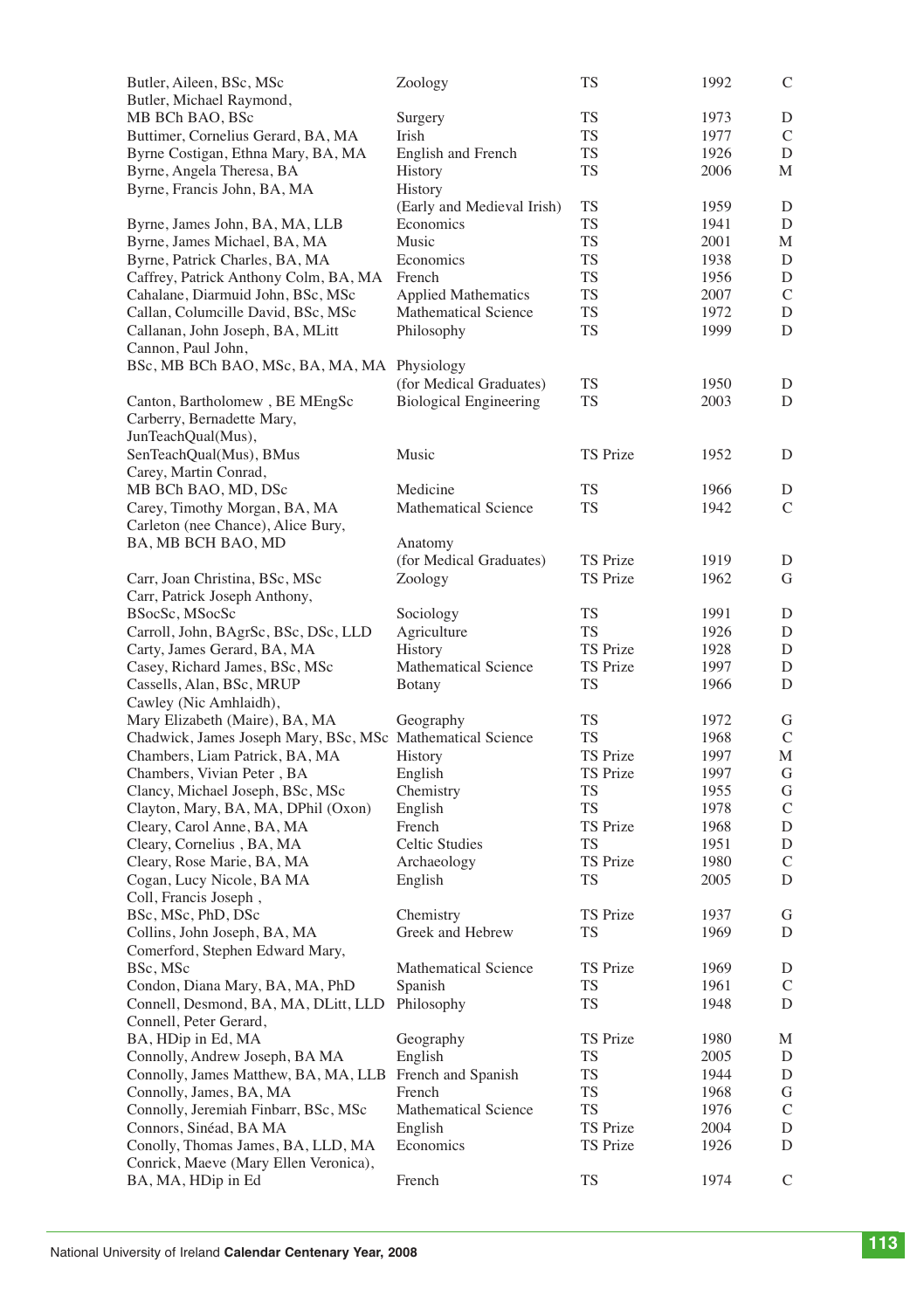| Conroy, Colm Patrick, BA, MA                                                     | <b>Mathematical Science</b> | TS Prize        | 2001      | D             |
|----------------------------------------------------------------------------------|-----------------------------|-----------------|-----------|---------------|
| Conway, Mary Teresa, BSc, MSc                                                    | <b>Experimental Physics</b> | TS              | 1947      | D             |
| Cooney, Brendan Gabriel, BA, MA, PhD                                             | Archaeology                 | <b>TS Prize</b> | 1976      | D             |
| Cooney, Thomas John, BA, MA                                                      | <b>Mathematical Science</b> | TS              | 2002      | $\mathsf{C}$  |
| Cooper, Brian, BA MA (Sorbonne)                                                  | Spanish                     | TS Prize        | 2005      | D             |
| Copeland, Charles Gerard Jude, BA, MA                                            | German                      | TS Prize        | 1969      | G             |
| Coppins, Attracta Anne, BA, MA                                                   | English                     | TS              | 1976      | $\mathsf{C}$  |
| Corbett, James John, BA, MA                                                      | French                      | TS              | 1969      | $\mathcal{C}$ |
| Corkery, Denis, BA, MA, PhD                                                      | Philosophy                  | TS Prize        | 1939      | $\mathsf{C}$  |
| Corrigan, Aine Patricia, BA, MA                                                  | Sociology                   | TS              | 2001      | M             |
| Costello (Mac Coisdealbha), Pádraig Seán,                                        |                             |                 |           |               |
| BA, MA                                                                           | Celtic Studies              | TS              | 1970      | D             |
| Costello, Patrick John,                                                          |                             |                 |           |               |
| BComm, HDip in Ed, MA, DipPubAdm                                                 | Irish and English           | TS Prize        | 1933/1935 | G             |
| Coughlan, Patricia Anne, BA, MA                                                  | English                     | TS              | 1969      | C             |
| Counihan, Francesca,                                                             |                             |                 |           |               |
| BA, HDip in Ed, MA                                                               | French                      | TS Prize        | 1984      | G             |
| Counihan, John Francis, BA, MA                                                   | Latin and Greek             | <b>TS Prize</b> | 1939      | D             |
| Courtney (Mulcahy), Sheila Mary,                                                 |                             |                 |           |               |
| BA, MA, HDip in Ed                                                               | Irish and French            | TS              | 1951      | C             |
|                                                                                  | Celtic Studies              | TS              | 1989      | D             |
| Courtney, Brian Paul, BA, MA, PhD                                                | <b>Mathematical Science</b> | TS Prize        | 1973      | D             |
| Cox, David Charles, BSc, MSc                                                     | Latin and Greek             | <b>TS</b>       | 1913      | D             |
| Coyne, John Joseph Aloysius, BA, MA                                              |                             | TS              |           | C             |
| Creedon, Tadhg, BSc, MSc, PhD                                                    | <b>Mathematical Science</b> |                 | 1991      |               |
| Cremin, Cornelius C,                                                             | Latin and Greek             | TS              |           | C             |
| BA, BComm, MA, LLD                                                               |                             |                 | 1931      | D             |
| Cronin (O'Sullivan), Anna, BA, MA                                                | Celtic Studies              | TS              | 1934      |               |
| CrozierShaw, Michael Alan Robert,                                                |                             |                 |           | D             |
| BA, MA                                                                           | Spanish                     | TS              | 2002      |               |
| Cruikshank, James Alexander Thomas,<br><b>BSc</b><br><b>Mathematical Science</b> | TS Prize                    | 1993            | G         |               |
|                                                                                  |                             | TS              | 2006      | G             |
| Cruise, Jennifer Mary, HonsBA MA                                                 | Mathematics/Topology        |                 |           | D             |
| Culhane, Peter Denis, BA, MA                                                     | English                     | TS Prize        | 2000      | G             |
| Cullen, Louis Michael, BA, MA, LLD hc                                            | Economics                   | TS              | 1956      |               |
| Cullinane, Charles Foster,                                                       |                             |                 |           |               |
| BA, HDip in Ed, MA, PhD                                                          | Irish and English           | TS Prize        | 1927      | C             |
| Cuming, Agnes, BA, MA                                                            | Philosophy                  | TS              | 1912      | D             |
| Cunningham, Clare Concepta, BEd, MA                                              | <b>Mathematical Science</b> | TS Prize        | 1982      | $\mathcal{C}$ |
| Cunningham, John Patrick, BMus MA                                                | Music                       | <b>TS</b>       | 2003      | D             |
| Cunningham, Kathleen Mary, BA, MA                                                | French and German           | TS              | 1920      | D             |
| Cunningham, Sarah Bernadette, BA, MA                                             | History                     | TS              | 1980      | G             |
| Curran (Boyle), Mary, BA, MA                                                     | French and German           | TS              | 1918      | $\mathcal{C}$ |
| Curran, Edel Mary, BA                                                            | German                      | TS Prize        | 2001      | M             |
| Curtin, Catherine Teresa, BA, PhD                                                | Geography                   | TS              | 1988      | C             |
| Curtin, Eugene, BSc, MSc                                                         | Mathematical Science        | TS              | 1982      | D             |
| D'Arcy, Fergus Andrew, BA, MA                                                    | History                     | TS Prize        | 1968      | D             |
| Dalton, John Pius, BSc, PhD                                                      | Zoology                     | <b>TS Prize</b> | 1982      | D             |
| Daly, James Joseph,                                                              |                             |                 |           |               |
| BSc, MB BCh BAO, MSc                                                             | Pathology                   | TS              | 1965      | D             |
| Daly, Mary Elizabeth, BA, MA                                                     | History                     | <b>TS</b>       | 1971      | D             |
| Daly, Patrick Joseph, MB BCh BAO, BSc Experimental Physics                       |                             | TS              | 1959      | D             |
| Daly, Paul, BCL, LLM                                                             | Law                         | TS              | 2007      | C             |
| Daly, Selena, BA, MA                                                             | Italian                     | TS              | 2007      | D             |
| Danaher, Maurice, BA, MA, LLB                                                    | Economics                   | TS Prize        | 1917      | D             |
| de Londras, Fiona Bridget, BCL LLM                                               | Law                         | TS              | 2005      | $\mathsf{C}$  |
| de Valéra, Máirín, BSc, MSc, PhD                                                 | Botany and                  |                 |           |               |
|                                                                                  | Plant Physiology            | TS              | 1936      | D             |
| Deane, Elizabeth, BA                                                             | Celtic Studies              | <b>TS Prize</b> | 1912      | D             |
| Deeney, Francis Anthony, BSc, MSc                                                | <b>Experimental Physics</b> | TS              | 1962      | C             |
| Delaney, John Augustine, BSc, MSc                                                | <b>Experimental Physics</b> | <b>TS</b>       | 1968      | $\mathcal{C}$ |
| Delaney, Paul Augustine, BSc, MSc                                                | <b>Experimental Physics</b> | TS              | 1993      | $\mathsf{C}$  |
| Delargy, James Hamilton, BA, MA, DLitt Celtic Studies (including                 |                             |                 |           |               |
|                                                                                  | Celtic Archaeology)         | TS Prize        | 1922      | D             |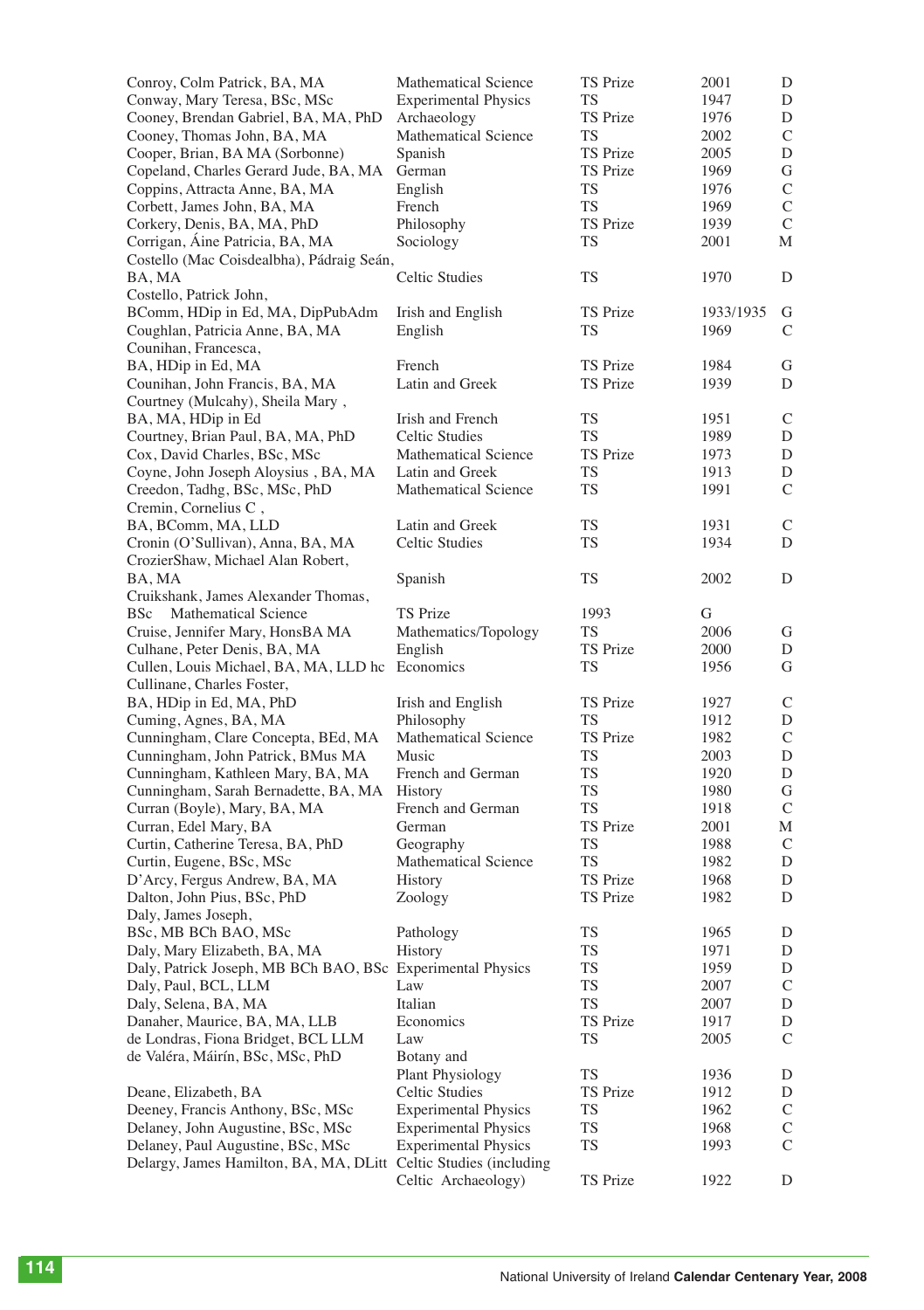| Dervan, Peter Anthony,                                       |                             |                 |                 |               |
|--------------------------------------------------------------|-----------------------------|-----------------|-----------------|---------------|
| MB BCh BAO, BSc, MSc, MD                                     | Pathology                   | TS Prize        | 1973            | G             |
| Desmond, Francis Anthony (Tony),                             |                             |                 |                 |               |
| BSc, MSc, PhD (Waterloo)                                     | <b>Mathematical Science</b> | <b>TS Prize</b> | 1975            | $\mathsf{C}$  |
|                                                              |                             |                 |                 |               |
| Devine, Patrick Francis, BA, BMus, MA                        | Music                       | TS              | 1975            | D             |
| Devlin, Denis Alfred, BA, MA                                 | Irish and French            | TS Prize        | 1930            | D             |
| Devlin, Judith Edina, BA, MA                                 | History                     | TS              | 1975            | D             |
| Dillon, Myles Patrick, BA, MA                                | Celtic Studies (including   |                 |                 |               |
|                                                              | Celtic Archaeology)         | TS              | 1922            | D             |
| Dillon, Theobald Wolfe Tone,                                 |                             |                 |                 |               |
|                                                              |                             |                 |                 |               |
| MB BCh BAO, MD                                               | Pathology                   | TS              | 1922            | D             |
| Dineen, John Hugh, BSc, MSc, DSc                             | <b>Mathematical Science</b> | <b>TS</b>       | 1965            | $\mathsf{C}$  |
| Dolan, Brian Thomas, BA, MA                                  | Archaeology                 | TS              | 2007            | D             |
| Dolan, Francis Anthony Hugh, BSc, MSc                        | Mathematical Science        | TS              | 1998            | G             |
| Dolan, Patrick, BSc, MSc                                     | <b>Mathematical Science</b> | TS Prize        | 1959            | D             |
| Domoney, Claire Alice Mary,                                  |                             |                 |                 |               |
|                                                              |                             |                 |                 |               |
| BSc, HDip in Ed, MSc                                         | Botany                      | TS              | 1978            | D             |
| Donegan, Joseph Francis,                                     |                             |                 |                 |               |
| BSc, MB BCh BAO                                              | Physiology (for Medical     |                 |                 |               |
|                                                              | Graduates)                  | TS Prize        | 1917            | G             |
| Donnelly, Bryan John,                                        |                             |                 |                 |               |
| MB BCh BAO, BSc, MCh                                         |                             | <b>TS</b>       | 1981            | D             |
|                                                              | Surgery                     |                 |                 |               |
| Donnelly, Donal Ivor, BSc, MSc                               | <b>Experimental Physics</b> | <b>TS Prize</b> | 1919            | D             |
| Donnelly, John E, BA, MA                                     | English                     | TS Prize        | 1992            | D             |
| Donoghue, John Daniel, BA, MA                                | German                      | <b>TS</b>       | 1968            | G             |
| Donohoe, John Francis,                                       |                             |                 |                 |               |
| MB BCh BAO, MD                                               | Medicine                    | <b>TS Prize</b> | 1972            | D             |
| Doran, Patrick Francis, BA, MA                               | History                     | <b>TS Prize</b> | 1955            | $\mathsf{C}$  |
|                                                              |                             |                 |                 |               |
| Dore, Eamon Proinsias, BA, MA                                | Irish and English           | TS Prize        | 1941            | D             |
| Dorr, Cian Sean, BA, MA                                      | Philosophy                  | TS              | 1994            | C             |
| Dowling, Patrick Noel, BSc, MSc                              | <b>Mathematical Science</b> | TS Prize        | 1980            | D             |
| Doyle, Aidan Patrick, BA, MA                                 | Irish                       | TS Prize        | 1983            | $\mathsf{C}$  |
| Doyle, Conan Turlough, HonsBA MA                             | English                     | TS              | 2006            | D             |
| Doyle, Feargal James Mary, BArch                             | Architecture                | <b>TS</b>       | 1996            | D             |
|                                                              |                             | TS              | 1945            | D             |
| Doyle, Mary Helena, BSc, MSc, PhD                            | <b>Botany</b>               |                 |                 |               |
| Doyle, Raphael John, BSc, MSc                                | Chemistry                   | TS              | 1928            | D             |
| Drumm, James Joseph, BSc, MSc, DSc                           | Chemistry                   | TS Prize        | 1917            | D             |
| Duff (Beck), Rebecca Barbara Jane, BE                        | Engineering                 | TS              | 2000            | D             |
| Duff, Francis Arthur Joseph Mary,                            |                             |                 |                 |               |
| MB BCh BAO, DipPH,                                           |                             |                 |                 |               |
| BScPublicHealth, MCh                                         | Pathology                   | TS              | 1940            | D             |
|                                                              |                             |                 |                 |               |
| Duffy, Gary Paul, BSc                                        | Science                     | <b>TS Prize</b> | 2003            | G             |
| Duffy, Gavin Francis Murphy,                                 |                             |                 |                 |               |
| BSc, MSc, PhD                                                | <b>Mathematical Science</b> | TS Prize        | 1994            | D             |
| Duffy, George Joseph,                                        |                             |                 |                 |               |
| BSc, MB BCh BAO, MD                                          | Medicine                    | TS              | 1963            | D             |
| Duggan, Niamh Helena, BA MSc (Oxon)                          | French                      | <b>TS Prize</b> | 2004            | C             |
|                                                              |                             |                 |                 |               |
| Duke, Edward Joseph, BSc, DSc                                | Zoology                     | TS              | 1962            | D             |
| Dunne, Patrick Hugh, BSc, MSc                                | <b>Mathematical Science</b> | TS Prize        | 1978            | D             |
| Edwards, Robert Walter Dudley,                               |                             |                 |                 |               |
| BA, MA, DLitt                                                | History                     | TS Prize/TS     | 1931/1932       | D             |
| Edwards, Ruth, BA, MA                                        | History                     | TS Prize        | 1968            | D             |
| Egan, Margaret Mary,                                         |                             |                 |                 |               |
|                                                              |                             | TS              |                 | D             |
| BSc, HDip in Ed, MSc                                         | Chemistry                   |                 | 1921            |               |
| Enright, Margaret Anne,                                      |                             |                 |                 |               |
| MB BCh BAO, DipPH                                            | Pathology                   | TS              | 1919            | $\mathsf{C}$  |
| Fagan (Mrs Bree), Olivia Mary, BSc, MSc Mathematical Science |                             | TS Prize        | 1974            | G             |
| Fahy, Angela Mary, BA, MA                                    | Geography                   | TS              | 1981            | $\mathcal{C}$ |
| Fahy, Edward Francis, BSc, MSc                               | <b>Experimental Physics</b> | TS              | D and C<br>1944 |               |
|                                                              |                             | TS              | 1974            | C             |
| Fahy, Edward Joseph, BSc, MSc                                | <b>Mathematical Science</b> |                 |                 |               |
| Fahy, John Vincent, MB BCh BAO, MD                           | Medicine                    | TS              | 1990            | D             |
| Fahy, Stephen Bernard, BSc, MSc                              | <b>Mathematical Science</b> | <b>TS</b>       | 1981            | $\mathsf{C}$  |
| Fanning, John Desmond, BSc, MSc                              | <b>Mathematical Science</b> | <b>TS Prize</b> | 1972            | G             |
|                                                              |                             |                 |                 |               |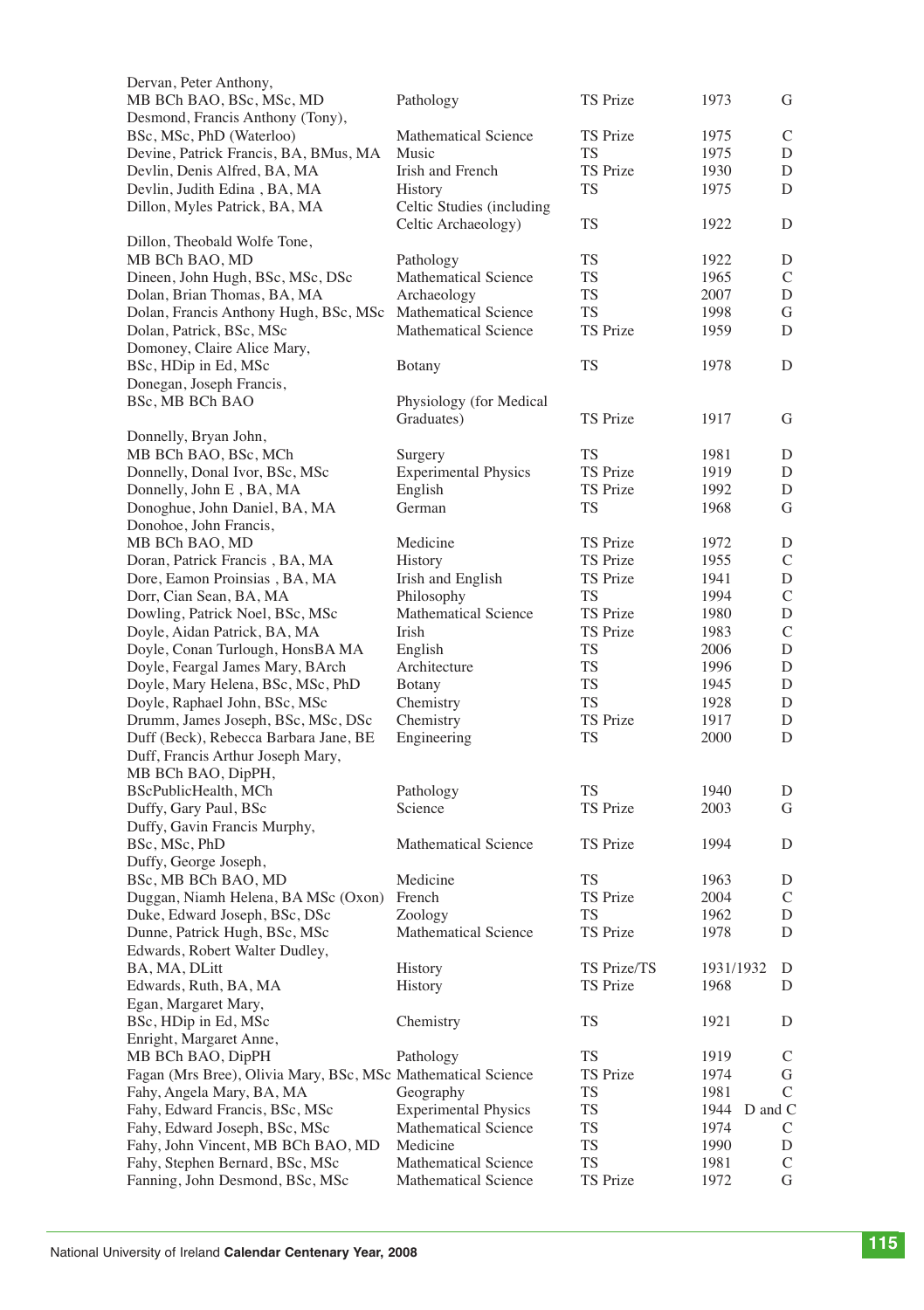| Fanning, Matthew, BSc, MSc, PhD                              | Chemistry                   | TS Prize        | 1977         | D                |
|--------------------------------------------------------------|-----------------------------|-----------------|--------------|------------------|
| Fanning, Saranna, HonsBSc                                    | Medical Microbiology        | TS              | 2006         | C                |
| Faul, Joseph, MB BCH BAO, MD                                 | Anatomy (for Medical        |                 |              |                  |
|                                                              | Graduates)                  | <b>TS</b>       | 1924         | D                |
| Fay, James M, BA, BSc, MSc, BE                               | <b>Experimental Physics</b> | TS Prize        | 1913         | D                |
| Feely, John, MB BCh BAO, BSc, MD                             | Pharmacology                | TS              | 1978         | D                |
| Ferguson, John Patrick, BAFS, MSc                            | Mathematical Science        | <b>TS</b>       | 2001         | D                |
| Finn, Mary Grace, BA, MA                                     | Economics                   | TS              | 1982         | $\mathsf{C}$     |
| Finnegan, Michael David,                                     |                             |                 |              |                  |
| BA, HDip in Ed, MA                                           | History                     | TS              | 2002         | G                |
|                                                              |                             | TS Prize        | 2000         | M                |
| Finnegan, Michael, BA, PhD                                   | History                     |                 |              |                  |
| Finucane, James Francis,                                     |                             |                 |              |                  |
| BSc, MB BCh BAO                                              | Medicine                    | TS Prize/TS     | 1969/1972    | C                |
| FitzGerald, Garret Adare Mary,                               |                             |                 |              |                  |
| MB BCh BAO, MD                                               | Medicine                    | TS              | 1977         | D<br>$\mathbf C$ |
| Fitzgerald, James, BA, MA                                    | Latin and Greek             | <b>TS</b>       | 1966         |                  |
| Fitzgerald, Jennifer, BA, MA                                 | English                     | TS              | 1971         | D                |
| FitzGerald, Margaret M,                                      |                             |                 |              |                  |
| BSc, MB BCh BAO, MSc                                         | Anatomy (for Medical        |                 |              |                  |
|                                                              | Graduates)                  | TS              | 1951         | D                |
| Fitzgerald, Michael Cornelius, BA, MA                        | Latin and Greek             | <b>TS</b>       | 1948         | D                |
| Fitzgerald, Michael Joseph Patrick,                          |                             |                 |              |                  |
| BECivil, MSc                                                 | <b>Mathematical Science</b> | <b>TS</b>       | 1975         | G                |
| Fitzgerald, Oliver Patrick Noel Alexis,                      |                             |                 |              |                  |
| BSc, MB BCh BAO, MSc, MD                                     | Physiology (for Medical     |                 |              |                  |
|                                                              | Graduates)                  | <b>TS</b>       | 1937         | D                |
| FitzGerald, Patrick Alexis Martin,                           |                             |                 |              |                  |
| BSc, MB BCh BAO, MSc, MCh, MD                                | Anatomy (for Medical        |                 |              |                  |
|                                                              | Graduates)                  | TS              | 1937         | D                |
| Fitzgerald, Thomas Walter,                                   |                             |                 |              |                  |
| BA, MB BCh BAO                                               | <b>Ancient Classics</b>     | <b>TS Prize</b> | 1919         | G                |
| Flanagan, Aindrias Aodh, BA, MA                              | English                     | <b>TS Prize</b> | 2000         | D                |
| Flanagan, Joseph Martin St Finbarr,                          |                             |                 |              |                  |
| MB BCh BAO, BSc, MSc, MD                                     | Physiology (for Medical     |                 |              |                  |
|                                                              | Graduates)                  | <b>TS</b>       | 1959 D and C |                  |
| Flanagan, Marie Therese Bernadette,                          |                             |                 |              |                  |
| BA, DipL, MA                                                 | History                     | <b>TS</b>       | 1972         | D                |
| Flannery, Denis James Martin, BA, MA                         | English                     | <b>TS</b>       | 1985         | D                |
| Flavin, James Noel, BSc, MSc                                 | <b>Mathematical Science</b> | TS              | 1959         | C                |
| Fleischmann, Ruth Mary Matilda,                              |                             |                 |              |                  |
| BA, MA, PhD                                                  | German                      | <b>TS</b>       | 1964         | C                |
| Flood, John Charles,                                         |                             |                 |              |                  |
| MB BCh BAO, BA, BComm, MD, MCh                               | Pathology                   | TS Prize        | 1925         | D                |
| Flynn, John Joseph, BSc, MSc                                 | <b>Mathematical Science</b> | TS              | 1989         | C                |
| Foley, Richard Joseph,                                       |                             |                 |              |                  |
| BA, MA, HDipinEd                                             | Latin and Greek             | <b>TS Prize</b> | 1937         | D                |
| Francis, Elizabeth Mary Teresa, BArch                        | Architecture                | TS Prize        | 1996         | D                |
| Franklin, David, BSc, MSc                                    | <b>Mathematical Science</b> | TS              | 1935         | D                |
|                                                              |                             | TS Prize        |              | G                |
| Friel, Nial Patrick Mary, BSc, MSc                           | <b>Mathematical Science</b> |                 | 1996         |                  |
| Gaffney, James Patrick,                                      |                             |                 |              |                  |
| BA, HDip in Ed, MA                                           | Irish and English           | TS Prize        | 1935         | G                |
| Gallagher, Ann Christina Therese,                            |                             |                 |              |                  |
| BA, HDip in Ed, MA                                           | German                      | TS Prize        | 1973         | G                |
| Gallagher, Michael Paul Mary, BA, MA                         | English                     | <b>TS</b>       | 1961         | D                |
| Gallagher, Patrick Hugh, BSc, MSc, DSc                       | Chemistry                   | <b>TS</b>       | 1919 D and G |                  |
| Gallivan, John Daniel, BSc, MSc                              | <b>Mathematical Science</b> | TS              | 1962         | D                |
| Galvin, Cornelius, BSc, HDip in Ed, MSc Experimental Physics |                             | TS              | 1932         | D                |
| Gath, Eugene Gerard, BSc, MSc                                | <b>Mathematical Science</b> | TS Prize        | 1982         | D                |
| Gaynor, Christopher Paul, BA, MA, PhD                        | Latin and Greek             | <b>TS</b>       | 1959         | D                |
| Gaynor, Fergal Oliver Natalis, BA                            | English                     | TS Prize        | 1994         | $\mathcal{C}$    |
| Geary, John Francais Anthony, BA, MA                         | Sociology                   | <b>TS</b>       | 1987         | D                |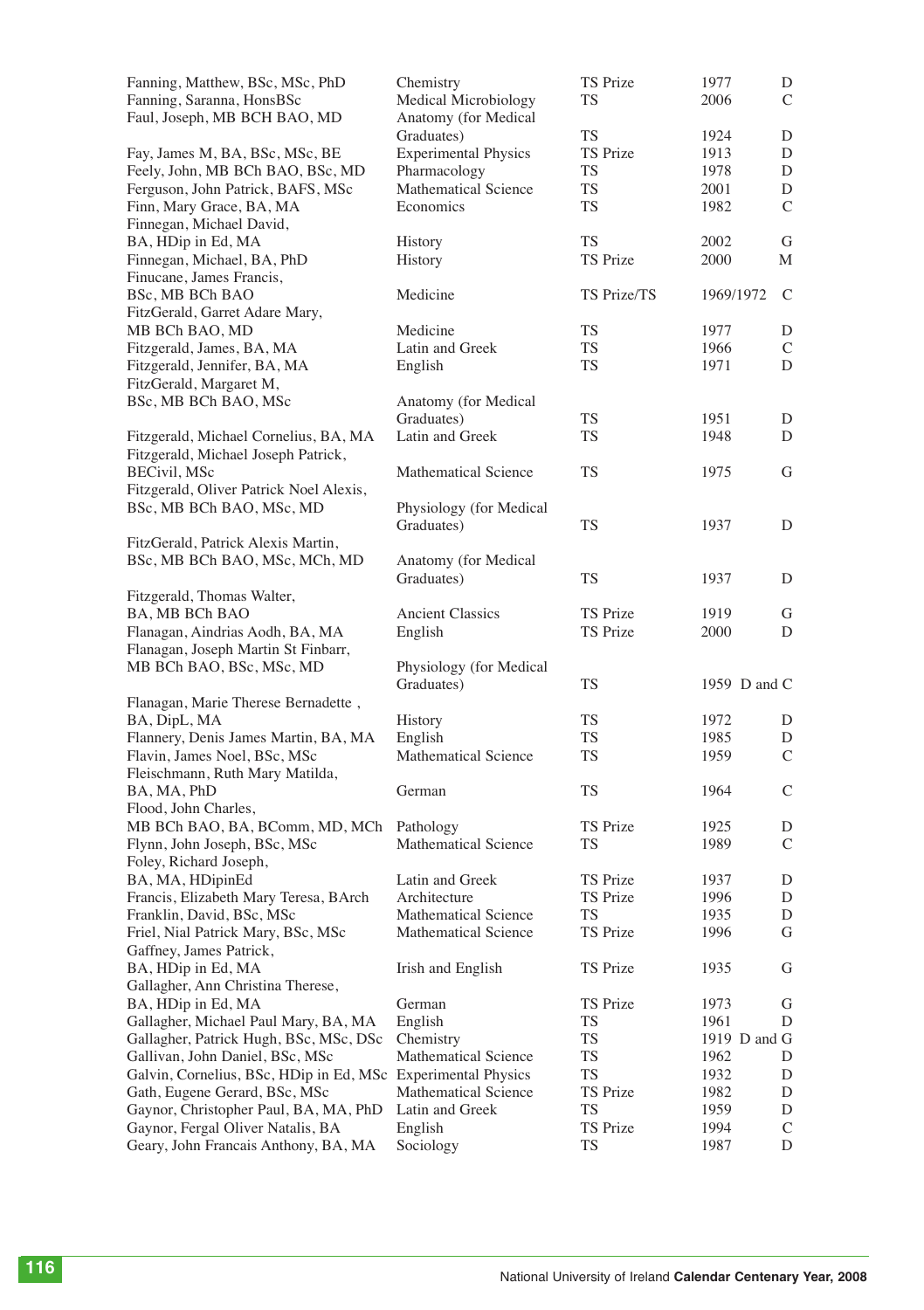| Geary, Robert Charles,<br>BSc, MSc, DSc, DEconSc      | Mathematics and             |                       |                   |               |
|-------------------------------------------------------|-----------------------------|-----------------------|-------------------|---------------|
|                                                       | <b>Mathematical Physics</b> | <b>TS</b>             | 1918              | D             |
| Gebruers, Elizabeth Mary,                             |                             |                       |                   |               |
| BSc, MSc, PhD                                         | Physiology (for             |                       |                   |               |
|                                                       | Non-Medical Graduates)      | TS                    | 1968              | $\mathsf{C}$  |
| Geoghegan (Dubois),                                   |                             |                       |                   |               |
| Gemma Marie Therese, BA, MA                           | German                      | TS                    | 1963              | D             |
| Gillen, Gerard Thomas Mary,                           |                             |                       |                   |               |
| DipMusTeach, BMus, MA                                 | Music                       | <b>TS</b>             | 1966              | D             |
| Gillen, Patrick Joseph, BSc, MSc                      | <b>Mathematical Science</b> | <b>TS Prize</b>       | 1991              | G             |
| Giltinan, David Michael, BSc, MSc                     | Mathematical Science        | TS Prize              | 1979              | $\mathsf{C}$  |
| Glazier, James Joseph,                                |                             |                       |                   |               |
| MB BCh BAO, MD                                        | Medicine                    | <b>TS Prize</b>       | 1986              | D             |
| Gleeson, James, BSc, MSc                              | Mathematical Science        | <b>TS</b>             | 1995              | D             |
| Gleeson, Marie, BA, HDipinEd, MA                      | Spanish                     | TS                    | 1973              | G             |
| Golden, Daragh Kevin, BSc, MSc                        | <b>Mathematical Science</b> | TS Prize              | 1992              | D             |
| Gormley, Philip Gerard, BA, MA                        | <b>Mathematical Science</b> | TS                    | 1931              | D             |
| Graham, Elizabeth Mary, MVB MVM                       | Veterinary Medicine         | TS                    | 1999              | D             |
| Grannell, James Joseph, BSc, MSc, PhD                 | Mathematical Science        | <b>TS</b>             | 1970              | $\mathsf{C}$  |
| Grogan, Jane Sorcha, MPhil, BA                        | English                     | <b>TS Prize</b>       | 2000              | G             |
| Guerrini, Vincent Henry, BSc, MSc                     | <b>Experimental Physics</b> | TS Prize/TS           | 1934/1935         | D             |
| Guiney, Edward Joseph,                                |                             |                       |                   |               |
| MB BCh BAO, MCh                                       | Surgery                     | <b>TS</b>             | 1961              | D             |
| Gwynn, Aubrey Osborn, BA, MA                          | Latin and Greek             | TS                    | 1915              | D             |
| Hackett, James Anthony, BSc, PhD                      | Biochemistry                | TS                    | 1975              | D             |
| Hall, William John,                                   |                             |                       |                   |               |
| MB BCh BAO, BSc, MSc, MD                              | Physiology (for Medical     |                       |                   |               |
|                                                       | Graduates)                  | TS Prize              | 1962              | $\mathsf{C}$  |
|                                                       | Latin and Greek             | <b>TS</b>             | 1976              | D             |
| Hamell, Philip Mary, BA, MA                           | History                     | TS Prize/TS           | 1954/1955         | D             |
| Hand, Geoffrey Joseph, BA, MA                         |                             |                       |                   | D             |
| Hanrahan, Georgina, BA, MA                            | Politics                    | TS Prize<br><b>TS</b> | 2007              | D             |
| Hanrahan, Mairéad Mary Colette, BA, MA French         |                             |                       | 1984              |               |
| Harman, John William,                                 |                             |                       |                   |               |
| BSc, MB BCh BAO, MSc, MD                              | Physiology (for Medical     |                       |                   |               |
|                                                       | Graduates)                  | TS                    | 1941              | D             |
| Harnett, Ellen, BA, HDipinEd, MA                      | Modern Languages            | TS Prize              | 1916              | D             |
| Harrigan, Michael,                                    | French                      | TS Prize              | 2002              | D             |
| Harrington, Charles Stanhope, BA, MA                  | Economics and History       | TS Prize              | 1915              | $\mathsf{C}$  |
| Harrington, Michael Gerard,                           |                             |                       |                   |               |
| BSc, MSc, PhD                                         | Biochemistry                | <b>TS</b>             | 1952              | $\mathcal{C}$ |
| Haugh, Martin Brendan, BSc                            | Mathematical Science        | <b>TS</b>             | 1993              | $\mathsf{C}$  |
| Hayden, Thomas Joseph, BSc, PhD                       | Zoology                     | <b>TS</b>             | 1973              | D             |
| Hayes-McCoy, Gerard A,                                |                             |                       |                   |               |
| BA, BComm, MA                                         | History                     | TS Prize/TS           | 1932/1934         | G             |
| Hazard, Benjamin James, BA MA                         | History                     | TS Prize              | 2004              | $\mathsf{C}$  |
| Heavey, Margaret M., BA, HDipinEd, MA Latin and Greek |                             |                       |                   | G             |
| Heelan, Patrick Aidan, BA, MA                         |                             | <b>TS</b>             | 1928              |               |
|                                                       | <b>Mathematical Science</b> | TS                    | 1948              | D             |
| Heffernan (Fox), Frances Claire, MB BCh               |                             |                       |                   |               |
| BAO, DCH (RCPI, Dobst (RCSI)                          | Pathology                   | <b>TS</b>             | 1963              | G             |
| Heffernan, Andrew Gerard Augustine,                   |                             |                       |                   |               |
| MB BCh BAO, BSc, MSc, MD                              | Physiology (1959)           |                       |                   |               |
|                                                       | /Medicine (1960)            | TS Prize/TS           | 1959/1960 D and C |               |
| Hegarty, John,                                        |                             |                       |                   |               |
| BA, MA, HDip in Ed, PhD                               | Irish                       | <b>TS</b>             | 1954              | $\mathsf{C}$  |
| Hegarty, Peter Vincent, BSc, MSc                      | <b>Mathematical Science</b> | <b>TS</b>             | 1994              | $\mathsf{C}$  |
|                                                       | Irish and French            | TS Prize              |                   | G             |
| Henchy, Bridget, BA, HDip in Ed, MA                   |                             |                       | 1931              |               |
| Henebry, Pierce Declan,                               | Celtic Studies              | TS                    | 1937              | D             |
| BA, MA, HDip in Ed, PhD                               |                             | <b>TS</b>             |                   | D             |
| Hickey, John Bosco, BSc, MSc                          | Mathematical Science        |                       | 1963              |               |
| Hickey, Thomas Joseph,                                |                             | <b>TS</b>             |                   | $\mathsf{C}$  |
| BComm, BA, MEconSc<br>Hogan, Desmond Patrick, BA, MA  | Economics<br>Philosophy     | <b>TS</b>             | 1926<br>1994      | G             |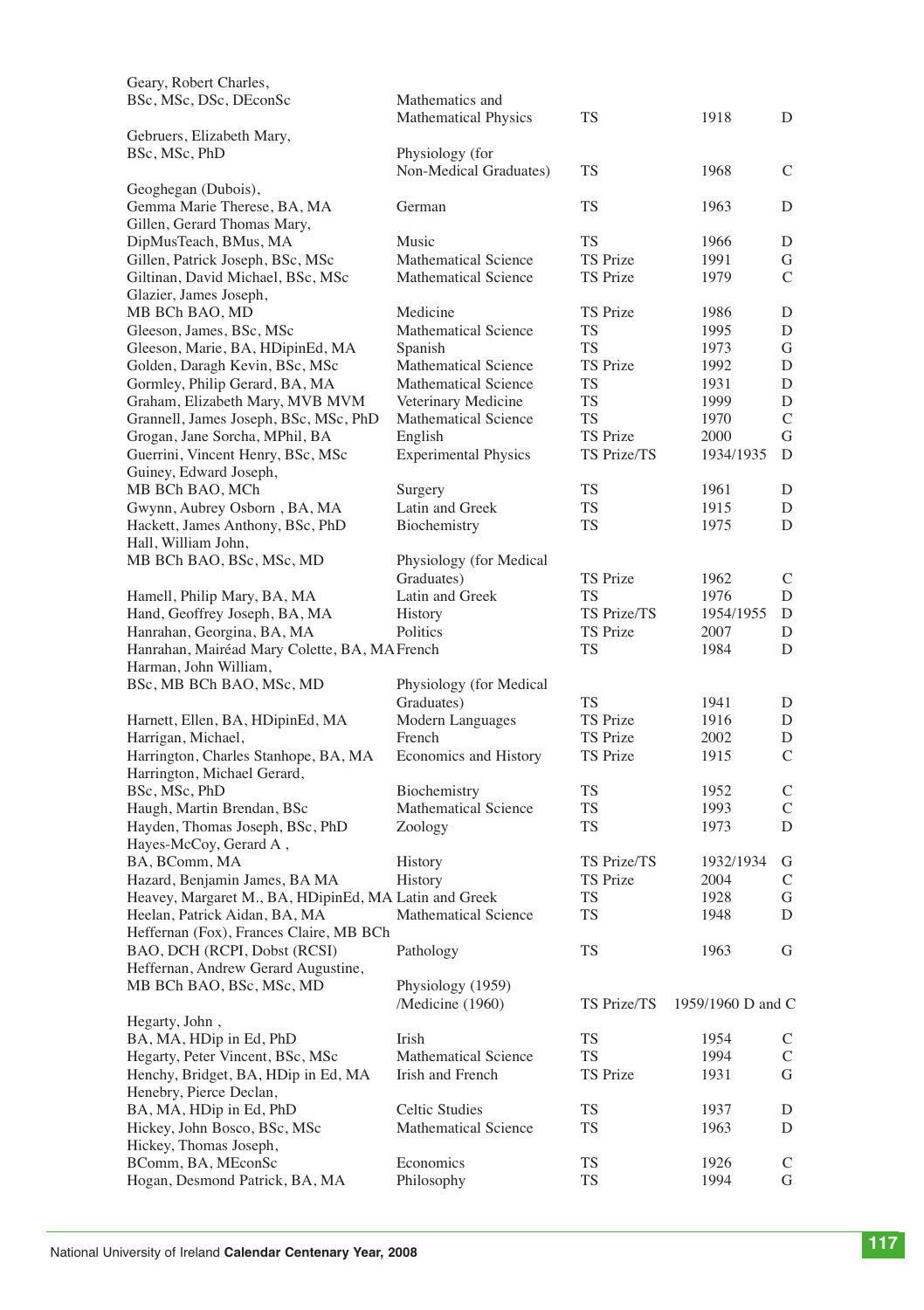| Hogan, Jeremiah Joseph, BA, MA, DLitt English and French     |                               | TS              | 1924 | D              |
|--------------------------------------------------------------|-------------------------------|-----------------|------|----------------|
| Holland, Anthony, BSc, MSc                                   | Chemistry                     | TS              | 1943 | C              |
| Holland, Finbarr, BSc, MSc                                   | <b>Mathematical Science</b>   | TS              | 1962 | D              |
| Holmes, Denis Abel,                                          |                               |                 |      |                |
| BA, BComm, DipPubAdmin, MA                                   | Economics                     | TS              | 1947 | D              |
| Honohan, William Anthony, BA, MA                             | <b>Mathematical Science</b>   | TS              | 1929 | D              |
| Horgan, Cornelius Oliver, BSc, MSc, DSc Mathematical Science |                               | <b>TS</b>       | 1965 | $\mathsf{C}$   |
| Houghton, Conor James, BSc                                   | Mathematical Science          | <b>TS Prize</b> | 1993 | G              |
| Hourihane, Colum Patrick,                                    |                               |                 |      |                |
| BA, HDip in Ed, MA                                           | Archaeology                   | TS              | 1979 | $\overline{C}$ |
| Howard, Mary Patricia, BA, MA                                | German                        | TS              | 1973 | D              |
| Hughes, Anthony George, BMus, DMus                           | Music                         | TS              | 1952 | D              |
| Hughes, Louis Ignatius Gerard,                               |                               |                 |      |                |
| BA, MA, HDip in Ed                                           | <b>Mathematical Science</b>   | TS Prize        | 1933 | D              |
| Hughes, Shane Joseph, BSc, MSc                               | Mathematical Science          | TS              | 1987 | D              |
| Humphries, Carmel Frances,                                   |                               |                 |      |                |
| BSc, HDip in Ed, MSc, PhD, DSc                               | Zoology and                   |                 |      |                |
|                                                              | Animal Physiology             | TS              | 1933 | D              |
| Hurley, Daniel John, BSc, MSc                                | <b>Mathematical Science</b>   | TS Prize        | 1966 | C              |
| Hurley, Elizabeth Anne,                                      |                               |                 |      |                |
| BA, MA, HDip in Ed                                           | French                        | <b>TS</b>       | 1972 | $\mathcal{C}$  |
| Hurley, Fergus Gerard, HonsBE                                | <b>Electrical Engineering</b> | TS              | 2006 | $\mathcal{C}$  |
| Hurley, John Fintan, BA, MA                                  | Mathematical Science          | <b>TS</b>       | 1971 | $\mathsf{C}$   |
| Hurley, Thaddeus Christopher, BSc, MSc                       | <b>Mathematical Science</b>   | TS Prize        | 1966 | G              |
| Hutchinson, Kevin Mary, BA, MA                               | <b>Mathematical Science</b>   | TS Prize        | 1982 | D              |
| Hyland, Anne Margaret,                                       |                               |                 |      |                |
| <b>BA BMus MMusicol</b>                                      | Musicology                    | TS              | 2006 | D              |
| Hynes, Sinead Margaret, BSc                                  | Occupational Therapy          | <b>TS</b>       | 2007 | G              |
| Hynes, Stephen Patrick,                                      |                               |                 |      |                |
| BComm, MEconSc                                               | Commerce                      | TS Prize        | 2001 | G              |
| Imbusch, George Francis, BSc, MSc, DSc Experimental Physics  |                               | <b>TS Prize</b> | 1959 | G              |
| Ingram, Richard Ernest, BSc, MSc                             | Mathematical Science          | <b>TS</b>       | 1939 | D              |
| Irwin, Jones Anthony Peter, BA, MA                           | Philosophy                    | <b>TS Prize</b> | 1994 | D              |
| Jeffers, Robert Humphries Francis,                           |                               |                 |      |                |
| BSc, MSc                                                     | <b>Mathematical Science</b>   | <b>TS Prize</b> | 1965 | C              |
| Jennings, David Edmond, BA, MA                               | <b>Mathematical Science</b>   | <b>TS</b>       | 1972 | $\overline{C}$ |
| Johnston, Elva Bríd,                                         |                               |                 |      |                |
| BA, MA, DPhil (Oxon)                                         | History                       | TS              | 1994 | C              |
| Johnstone, Ray Fidelis O Donovan,                            |                               |                 |      |                |
| BSc, MSc                                                     | <b>Mathematical Science</b>   | TS Prize        | 1979 | G              |
| Jones (MacSeóin), Frederick Michael                          |                               |                 |      |                |
| Hudson (Feardocha MH), BA, MA                                | History                       | <b>TS</b>       | 1946 | G              |
| Jordan, John Edward, BA, MA                                  | English                       | TS              | 1952 | D              |
| Kavanagh, Aileen Frances, BCL, MA                            | Politics                      | <b>TS</b>       | 1997 | D              |
| Kavanagh, Frances Mary,                                      |                               |                 |      |                |
| BA, MA, HDip in Ed                                           | French and German             | TS Prize        | 1914 | D              |
| Kavanagh, James Aloysius, BSc                                | Botany                        | TS              | 1960 | D              |
| Kavanagh, James, BA, MA, PhD                                 | Celtic Studies                | TS              | 1931 | D              |
| Kavanagh, Richard John, BA, MA                               | German                        | TS Prize        | 1963 | $\overline{C}$ |
| Keady, Eibhlin Marie Mairéad, BSc, MSc Zoology               |                               | TS              | 1990 | G              |
| Keane, John, BSc, MSc, PhD                                   | Chemistry                     | TS Prize        | 1919 | D              |
| Kearney, Colbert Joseph, BA, MA                              | English                       | TS              | 1968 | D              |
| Kearney, John Francis, BAgrSc                                | Agriculture                   | TS              | 2002 | D              |
| Kearney, Niall P, BA,                                        |                               |                 |      |                |
| HDip in Ed, MB BCh BAO, DipCG, MEd Pharmacology              |                               | TS Prize        | 1970 | D              |
| Kearney, Richard Marius, BA, MA                              | Philosophy                    | <b>TS</b>       | 1977 | D              |
| Keating, George Richard, BSc, MSc                            | <b>Mathematical Science</b>   | TS Prize        | 1924 | D              |
| Keaveney, Arthur Peter, BA, MA                               | Latin and Greek               | TS              | 1975 | G              |
| Keaveny, Thomas Vincent,                                     |                               |                 |      |                |
| BSc, MB BCh BAO, MCh                                         | Surgery                       | TS              | 1968 | D              |
| Keefe, Thomas Denis, BSc, MSc                                | <b>Experimental Physics</b>   | <b>TS</b>       | 1953 | D              |
| Keenan, Edward, MB BCH BAO, MD                               | Anatomy                       |                 |      |                |
|                                                              | (for Medical Graduates)       | <b>TS</b>       | 1927 | D              |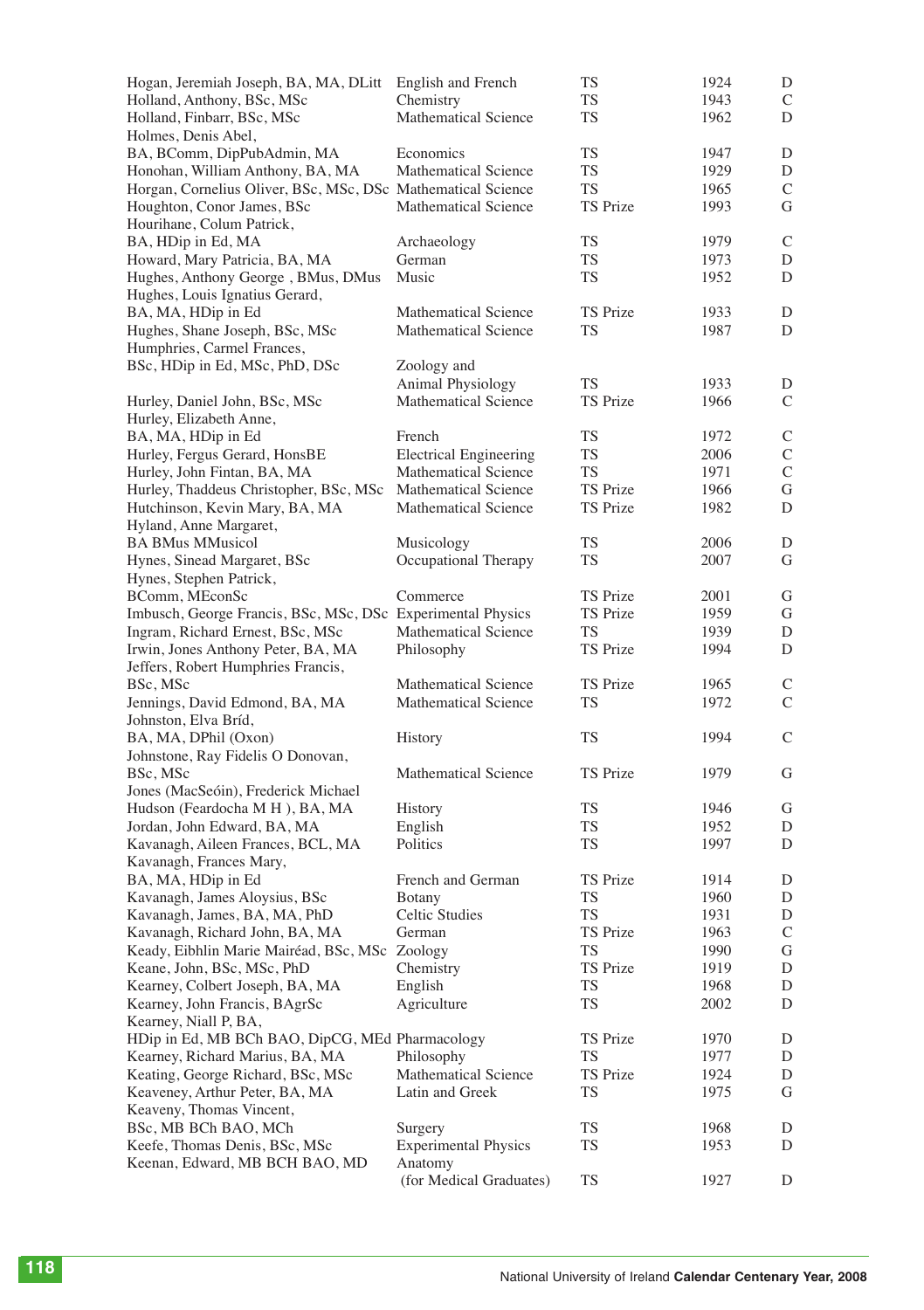| Kelehan, Peter, MB BCh BAO, BSc, MSc Pathology              |                                                       | <b>TS</b>       | 1973      | G             |
|-------------------------------------------------------------|-------------------------------------------------------|-----------------|-----------|---------------|
| Kelleher, Patrick, BA, MA                                   | Philosophy                                            | TS Prize        | 1934      | C             |
| Kelly, Anne-Laure, BA                                       | Spanish                                               | TS Prize        | 2002      | $\mathsf{C}$  |
| Kelly, Bernard Joseph Marshall,                             |                                                       |                 |           |               |
| BSc, MSc                                                    | <b>Mathematical Science</b>                           | TS Prize        | 1996      | D             |
| Kelly, Elizabeth Gabrielle,                                 |                                                       |                 |           |               |
| BSc, MSc, HDip in Ed                                        | <b>Mathematical Science</b>                           | TS Prize        | 1976      | $\mathsf{C}$  |
| Kelly, Frederick Joseph, BA, MA                             | French                                                | <b>TS</b>       | 1959      | D             |
| Kelly, James Kevin, MB BCh BAO                              | Pathology                                             | <b>TS</b>       | 1977      | G             |
| Kelly, John Maurice, BA, MA                                 | Latin and Greek                                       | <b>TS</b>       | 1953      | D             |
| Kelly, Maria Michelle, BA MA (York)                         | English                                               | <b>TS</b>       | 2004      | G             |
| Kelly, Michael Gerard, BA, MA, LLB                          | French                                                | TS              | 1995      | G             |
| Kelly, Peter Martin Anthony,                                |                                                       |                 |           |               |
| MB BCh BAO, BSc, MSc                                        | Pathology                                             | TS              | 1984      | D             |
| Kennedy, John David,                                        |                                                       |                 |           |               |
| BSc, MB BCh BAO, MSc, MD                                    | Pathology                                             | TS              | 1943      | G             |
| Kennedy, John Murtagh, BSc, MSc                             | <b>Mathematical Science</b>                           | <b>TS</b>       | 1960      | D             |
| Kennedy, Kieran Anthony,                                    |                                                       |                 |           |               |
| DipPubAdm, BComm, MEconSc                                   | Economics                                             | <b>TS</b>       | 1960      | D             |
| Kennedy, Nessa M, BA                                        | Geography                                             | TS              | 1975      | G             |
| Kennedy, Patrick Brendan,                                   |                                                       |                 |           |               |
| BSc, MSc, PhD, DSc                                          | <b>Mathematical Science</b>                           | TS              | 1951      | C             |
| Kennedy, Sheila Gertrude,                                   |                                                       |                 |           |               |
| BA, HDip in Ed, MA                                          | History                                               | <b>TS Prize</b> | 1925      | $\mathcal{C}$ |
| Kennedy, William Jean Vianney,                              |                                                       |                 |           |               |
| BA, HDip in Ed, MA                                          | Latin and Greek                                       | TS Prize        | 1956      | $\mathsf{C}$  |
| Kennefick, Daniel John, BSc, MSc                            | <b>Experimental Physics</b>                           | <b>TS</b>       | 1989      | $\mathsf{C}$  |
| Kennon, Patricia Mary Brigid,                               |                                                       |                 |           |               |
| BA, BA, MLitt                                               | English                                               | TS              | 2000      | D             |
|                                                             |                                                       |                 | 2003      | C             |
| Keogh, Craig Brendan, BE<br>Keogh, William, BA, MA          | Engineering and Architecture TS Prize, ex aeq<br>Arts | TS Prize        | 1931      | $\mathsf{C}$  |
|                                                             |                                                       |                 |           |               |
| Keville, Bernard Joseph,                                    | <b>Mathematical Science</b>                           | <b>TS</b>       | 1996      | M             |
| BE, MEngSc, HDipMaths, MSc                                  |                                                       | <b>TS Prize</b> |           | D             |
| Keyes, Marian Therese, BA, MA, DipLIS History of Art        |                                                       |                 | 1990      |               |
| Killeen, Anthony Kevin,                                     | <b>Mathematical Science</b>                           | <b>TS Prize</b> |           | G             |
| BComm, BSc, MSc                                             |                                                       |                 | 1929      |               |
| Killilea (CaoimhinMacGiollaLéith),                          |                                                       |                 |           |               |
| Kevin Matthew Mary, BA, MA                                  | Irish                                                 | TS              | 1982      | D             |
| Kirrane, James Augustine Mary,                              |                                                       |                 | 1961/1965 | G             |
| MB BCh BAO, MD, PhD                                         | Pathology                                             | <b>TS Prize</b> |           |               |
| Kirwan (O'Boyle), Mary Ita, BA, MA                          | German                                                | TS              | 1957      | C             |
| Kirwan, Henry Paul,                                         |                                                       |                 |           |               |
| BSc, BA, MSc, HDip in Ed                                    | Mathematical Science                                  | TS Prize        | 1997      | M             |
| Laffan, Michael Anthony, BA, MA                             | History                                               | <b>TS</b>       | 1968      | D             |
| Laffey, Thomas Joseph, BSc, MSc                             | <b>Mathematical Science</b>                           | TS Prize        | 1965      | G             |
| Lalor, Doireann Patricia, BA, MA                            | Italian                                               | TS              | 2007      | D             |
| Laracy, Elizabeth Darina, BA, MA                            | French and Italian                                    | <b>TS</b>       | 1938      | D             |
| Larkin, Hilary Mary, BA MA HDipinEd                         | History                                               | TS              | 2004      | D             |
| Larkin, William,                                            |                                                       |                 |           |               |
| BA, HDip in Ed, MA, DEconSc                                 | Economics                                             | <b>TS</b>       | 1917      | C             |
| Lawless, Michael, BSc, MSc, LLD                             | Mathematical Science                                  | TS Prize        | 1931      | G             |
| Lawton, Richard Rupert, BA, MA                              | Philosophy                                            | TS              | 1922      | C             |
| Le Noach, Brian Michael, BSc, MSc, PhD Mathematical Science |                                                       | TS Prize        | 1980      | D             |
| Leaper, Winifred Anne, BA, MA                               | History                                               | TS Prize        | 1919      | G             |
| Leavey, Maurice John, BA, MA                                | Geography                                             | TS Prize        | 1988      | M             |
| Lee, John Joseph, BA, MA                                    | History                                               | TS              | 1965      | D             |
| Leonard, David John, BA, MA                                 | Philosophy                                            | TS Prize        | 1992      | D             |
| Leonard, Elizabeth Josephine, BSc, MSc                      | Botany and Zoology                                    | TS              | 1915      | D             |
| Linehan, Michael, BSc, MSc                                  | <b>Mathematical Science</b>                           | TS Prize        | 1988      | $\mathsf{C}$  |
| Little, Malcolm Patrick Gerard,                             |                                                       |                 |           |               |
| MB BCh BAO, BSc, MSc                                        |                                                       |                 |           |               |
|                                                             | Pathology                                             | TS              | 1967      | G             |
| Livesey, Frederick John, BSc                                | Anatomy                                               |                 | 1993      | $\mathsf{C}$  |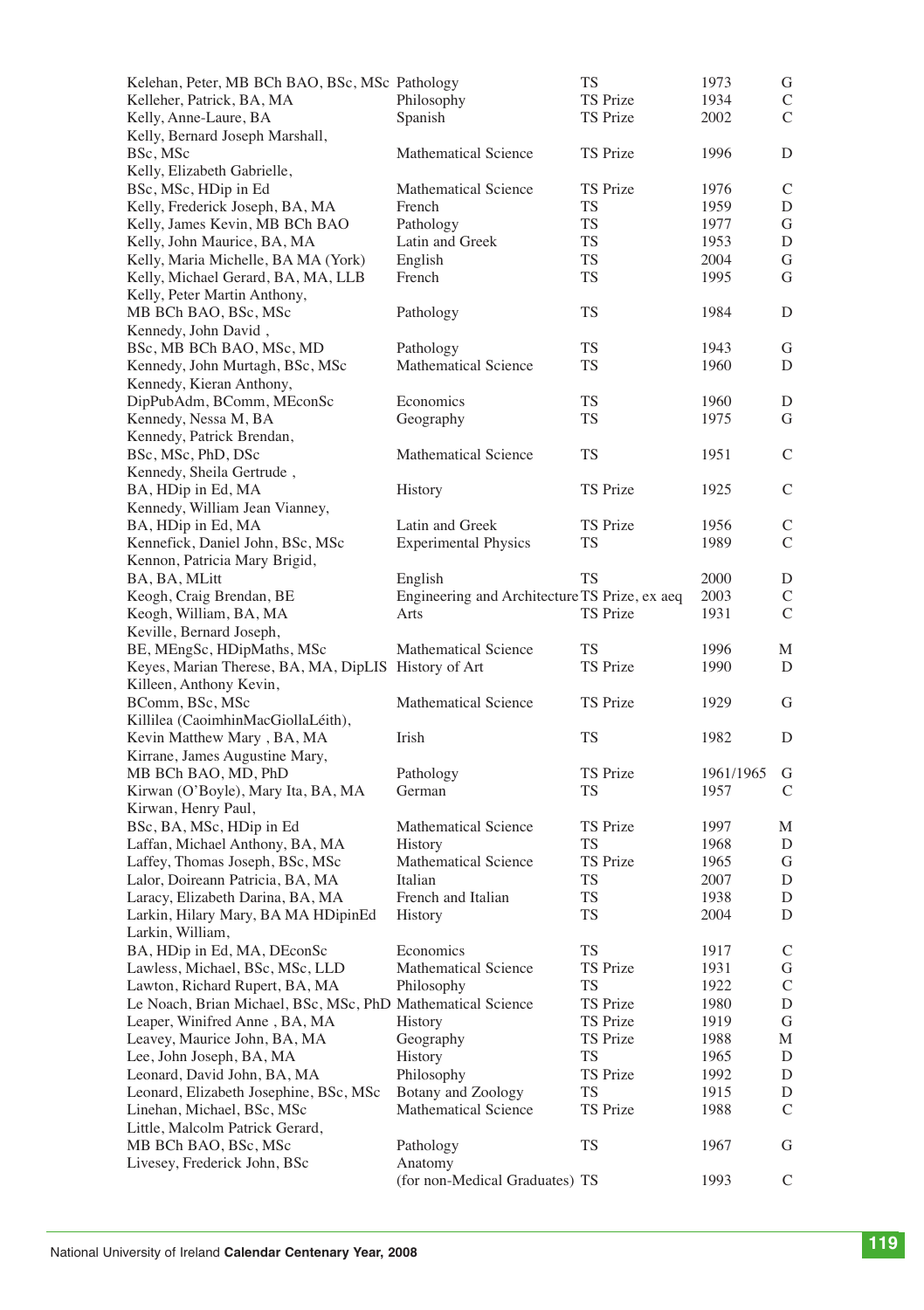| Logan, Miriam Leontia, HonsBA MSc       | Mathematics/Algebra            | TS              | 2006      | D             |
|-----------------------------------------|--------------------------------|-----------------|-----------|---------------|
| Long, Cormac Diarmuid, BSc, MSc         | Science                        | TS Prize        | 2000      | C             |
| Long, Joseph Benedict Mary, BA, MA      | French                         | TS              | 1965      | D             |
| Losty, John Joseph, BSc, MSc            | <b>Experimental Physics</b>    | TS              | 1956      | D             |
| Loughman, John Anthony, BA, MA          | History of Art                 | TS              | 1990      | D             |
| Lydon, James Francis,                   |                                |                 |           |               |
| BA, MA, DLitt hc, PhD (Lon)             | History                        | TS/TS Prize     | 1952/1954 | G             |
| Lynch, Mary Christina, BA, MA           | English                        | TS              | 1954      | $\mathcal{C}$ |
| Lynn, Eileen, BA, MA                    | French                         | TS              | 1954      | G             |
| Lyons, Thomas Bernard, BA, MA           | History                        | TS              | 1949      | $\mathcal{C}$ |
| Mac Cárthaigh, Seán-Pól, BA MPhil       | History                        | TS Prize        | 2005      | $\mathcal{C}$ |
| Mac Con Uladh, Damian Henry Tone,       |                                |                 |           |               |
| BA, MA                                  | History                        | <b>TS</b>       | 2000      | G             |
| MacAlevey, Paul Joseph, BSc, MSc        | <b>Mathematical Science</b>    | <b>TS Prize</b> | 1989      | D             |
| MacAonghusa, Pól Gearoid, BSc, MSc      | <b>Mathematical Science</b>    | <b>TS Prize</b> | 1984      | D             |
| MacCarthy, Emma Margaret,               |                                |                 |           |               |
| BA, HDip in Ed                          | Irish                          | TS              | 1999      | $\mathsf{C}$  |
| MacConamhna, Oisin Aengus Padraig,      |                                |                 |           |               |
| <b>BSc</b>                              | Science                        | TS              | 2001      | G             |
|                                         | <b>Mathematical Science</b>    | TS Prize        | 1982      | G             |
| MacDonough, Mary Ann, BSc, MSc          |                                | TS              |           | D             |
| MacEntee, Máire Caitriona, BA, MA       | Irish and English              |                 | 1942      |               |
| MacGiollarnáth, Proinnsias Coirreall F, |                                |                 |           |               |
| BA, MA, LLB                             | Irish and French               | <b>TS Prize</b> | 1949      | G             |
| MacLiam, Tomás, BA, MA                  | Latin and Greek                | TS              | 1956      | D             |
| MacMahon, Brian, BSc, MSc               | Botany and                     |                 |           |               |
|                                         | <b>Plant Physiology</b>        | <b>TS</b>       | 1931      | D             |
| MacMahon, Michael Thomas,               |                                |                 |           |               |
| MSc, MB BCh BAO, DipPH                  | Physiology (for Medical        |                 |           |               |
|                                         | Graduates)                     | TS              | 1914      | D             |
| MacMathúna, Liam Deasún, BA, MA         | <b>Celtic Studies</b>          | TS              | 1970      | D             |
| MacMathúna, Séamus Flannan, BA, MA      | Latin and Greek                | TS              | 1967      | G             |
| MacNamara, Matthew Mary,                |                                |                 |           |               |
| BA, HDip in Ed, MA                      | French                         | TS Prize        | 1965      | C             |
| MacWhite, Eoin, BA, MA                  | Archaeology                    | TS              | 1944      | D             |
| Madden, Denis, BSc, MSc                 | Chemistry                      | TS              | 1923      | $\mathcal{C}$ |
| Malcolm, John George, BA MLitt          | Archaeology                    | <b>TS</b>       | 2005      | G             |
| Mansfield, Michael, BA, MA              | Economics                      | TS Prize        | 1935      | D             |
| Marsh, Andrew James, BSc, MSc           | Mathematical Science           | <b>TS</b>       | 2000      | G             |
| Martin, Conor John, BA, MA              | Philosophy                     | TS              | 1945      | D             |
| Martin, Francis Xavier, BA, MA          | History                        | TS              | 1952      | D             |
| Martin, John Paul, BA, MA               | Economics                      | TS              | 1971      | D             |
| Masterson, Patrick Peter, BA, MA        | Philosophy                     | TS              | 1960      | D             |
| Mathews, Elizabeth Sarah, BA            | Education                      | TS Prize        | 2004      | G             |
| McAlindon, Thomas Edward, BA, MA        | English                        | TS              | 1956      | $\mathcal{C}$ |
| McBride, Patrick Peter,                 |                                |                 |           |               |
| BA, HDip in Ed, MA                      | French and Italian             | <b>TS</b>       | 1932      | D             |
| McCabe (Ni Chába), Mary Margaret        |                                |                 |           |               |
| (Máire M), MB BCh BAO, BSc, MD          | Pathology                      | <b>TS</b>       | 1961      | D             |
| McCarthy (Ellen McWilliams),            |                                |                 |           |               |
| Eileen Mary, BA, MA                     | English                        | TS Prize        | 2000      | C             |
| McCarthy (Lewis), Caroline Maeve,       |                                |                 |           |               |
|                                         | <b>Mathematical Science</b>    | <b>TS Prize</b> | 1992      | G             |
| BSc, MSc                                |                                |                 |           |               |
| McCarthy (Sikora), Margaret Mary,       |                                |                 |           |               |
| BA, HDip in Ed, MA                      | German                         | TS Prize        | 1963      | $\mathsf{C}$  |
| McCarthy, Cathal, HonsBE MEngSc         | Microelectronic Engineering TS |                 | 2006      | $\mathcal{C}$ |
| McCarthy, Daniel Gerard, BSc, PhD       | Chemistry                      | TS              | 1977      | $\mathcal{C}$ |
| McCarthy, Denis Matthew,                |                                |                 |           |               |
| MB BCh BAO, BSc, MSc, MD                | Physiology                     |                 |           |               |
|                                         | (for Medical Graduates)        | TS              | 1965      | D and C       |
| McCarthy, Earl Francis,                 |                                |                 |           |               |
| BSc, MB BCh BAO, MSc, PhD               | Physiology (for Medical        |                 |           |               |
|                                         | Graduates)                     | TS Prize        | 1932      | C             |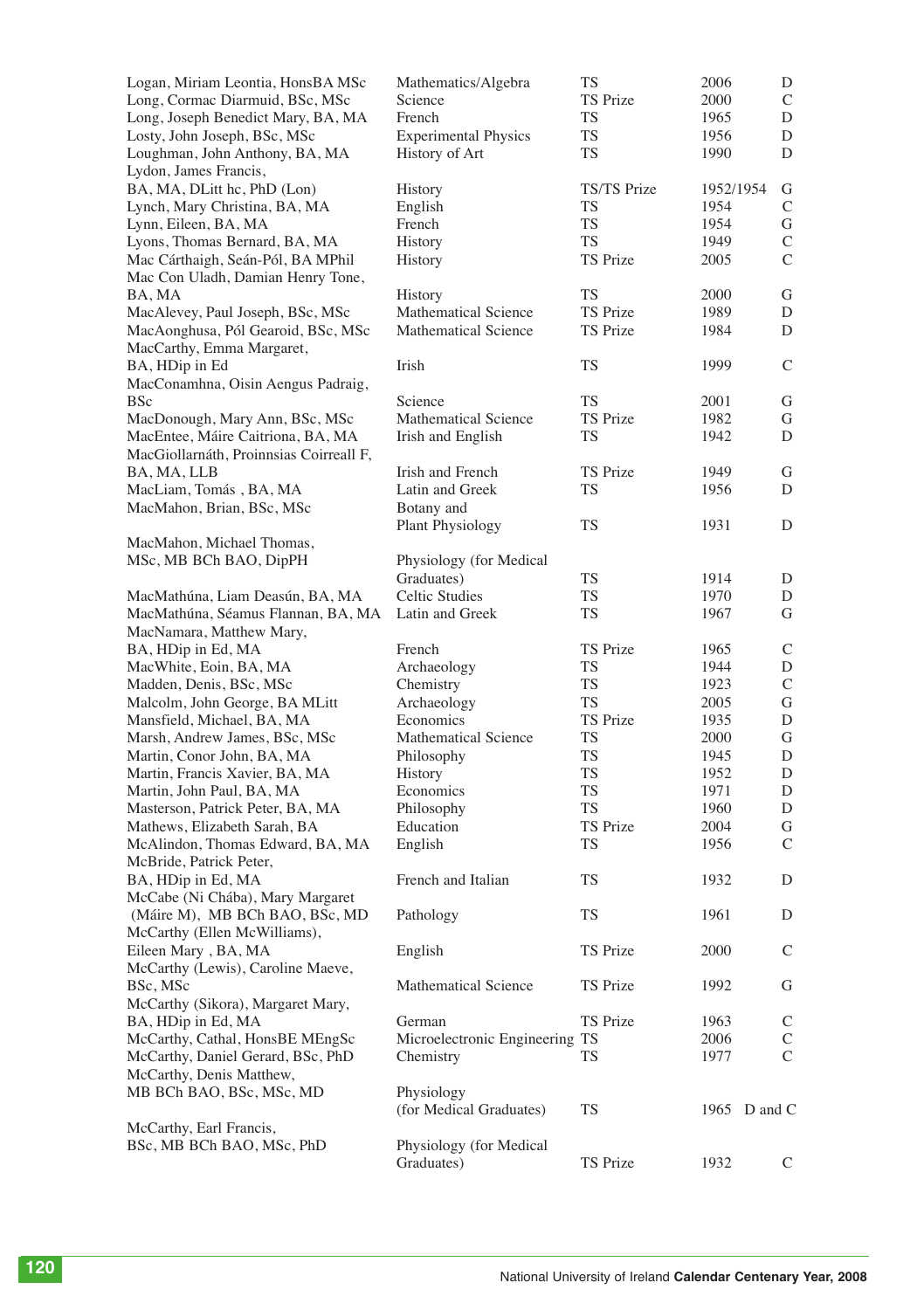| McCarthy, Mary Rita,                                                           |                                                            |                             |              |               |
|--------------------------------------------------------------------------------|------------------------------------------------------------|-----------------------------|--------------|---------------|
| BA, HDip in Ed, MA                                                             | Economics                                                  | TS                          | 1979         | C             |
| McCarthy, Matthew Francis,                                                     |                                                            |                             |              |               |
| BSc, MSc, DSc                                                                  | <b>Mathematical Science</b>                                | TS Prize                    | 1962         | C             |
| McCartney, Daniel,                                                             |                                                            |                             |              |               |
| BA, MA, HDip in Ed, PhD                                                        | History                                                    | TS Prize                    | 1954         | D             |
| McCauley, Leo Thomas, BA, MA                                                   | <b>Ancient Classics</b>                                    | <b>TS Prize</b>             | 1917/1919    | D             |
| McClatchie, Meriel Ann, BA, MA                                                 | Archaeology                                                | <b>TS</b>                   | 2001         | $\mathcal{C}$ |
| McConnell, James Robert, BA, MA, DSc                                           | Mathematical Science                                       | TS Prize                    | 1936         | D<br>D        |
| McCormack, Dara Fahy, BA, MA                                                   | Economics                                                  | TS                          | 1964         |               |
| McCormack, Joseph Ignatius,<br>BSc, MSc, PhD                                   | Biochemistry                                               | <b>TS Prize</b>             | 1952         | D             |
| McCullagh, Thomas Anthony, BSc MSc                                             | Chemistry                                                  | TS Prize                    | 1928         | D             |
| McDermott, Edward Neale,                                                       |                                                            |                             |              |               |
| BSc, MB BCh BAO, MD, MCh                                                       | Pathology                                                  | <b>TS</b>                   | 1925         | G             |
| McDermott, John James, BA, MA                                                  | Mathematical Science                                       | TS Prize                    | 1992         | G             |
| McDermott, John Patrick Joseph,                                                |                                                            |                             |              |               |
| BSc, MSc                                                                       | Mathematical Science                                       | <b>TS</b>                   | 1963         | G             |
| McDonagh, John Patrick, BSc, MSc                                               | <b>Mathematical Science</b>                                | TS Prize                    | 1960         | G             |
| McDonagh, Thomas Fortchern,                                                    |                                                            |                             |              |               |
| BA, MA, HDip in Ed                                                             | Philosophy                                                 | <b>TS</b>                   | 1924         | C             |
| McDonald, Ronan Daniel Antony,                                                 |                                                            |                             |              |               |
| BA, MA                                                                         | English                                                    | TS                          | 1992         | D             |
| McDonough, Oliver Ormond Gerard,<br>BA, MA                                     | History                                                    | <b>TS</b>                   | 1946         | D             |
| McDonough, Thomas Patrick, BSc, MSc                                            | <b>Mathematical Science</b>                                | <b>TS</b>                   | 1964         | G             |
| McElligott, Gerard Jason, BA, MA                                               | History                                                    | TS                          | 1997         | D             |
| McGoveran, Fearghal Eoin, BA                                                   | History                                                    | TS Prize                    | 2002         | D             |
| McGrath, Patrick Joseph, BA, MA                                                | Philosophy                                                 | TS                          | 1957         | M             |
| McGrattan, Eamonn, MA                                                          | <b>International Relations</b>                             | TS Prize                    | 2004         | D             |
| McGuinness, David Thomas,                                                      |                                                            |                             |              |               |
| BA, MA, HDip in Ed                                                             | Archaeology                                                | TS Prize                    | 1996         | D             |
| McGuinness, Francis Oisin, BSc, MSc                                            | <b>Mathematical Science</b>                                | TS                          | 1977         | D             |
| McGuire, Gary Michael, BSc, MSc                                                | <b>Mathematical Science</b>                                | TS                          | 1990         | D             |
| McGuirk, James Nicholas, BA, MA                                                | Philosophy                                                 | <b>TS</b>                   | 1998         | M             |
| McHenry, John Joseph, BSc, MSc, DSc                                            | <b>Experimental Physics</b>                                | <b>TS</b>                   | 1919         | D             |
| McHugh, Patrick, BSc, MSc, HDip in Ed<br>McInerney, Daire Proinnsias, BSc, MSc | <b>Mathematical Science</b><br><b>Mathematical Science</b> | <b>TS Prize</b><br>TS Prize | 1951<br>1996 | М<br>G        |
| McKeever, William Paul, MB BCh BAO                                             | Physiology (for Medical                                    |                             |              |               |
|                                                                                | Graduates)                                                 | TS                          | 1948         | D             |
| McKeown (Gearóid MacEoin),                                                     |                                                            |                             |              |               |
| Gerard James, BA, MA                                                           | Celtic Studies                                             | <b>TS</b>                   | 1952         | G             |
| McKernan, Desmond Barry, BSc                                                   | <b>Experimental Physics</b>                                | TS Prize                    | 1993         | D             |
| McKernan, Robert L, MA                                                         | Philosophy                                                 | <b>TS Prize</b>             | 1912         | D             |
| McLaughlin, Hugh,                                                              |                                                            |                             |              |               |
| MB BCh BAO, BSc, MSc, MD                                                       | Pathology                                                  | TS                          | 1970         | D             |
| McLoughlin, Denis Chrisopher Mary,                                             |                                                            |                             |              |               |
| BA, MA                                                                         | <b>Mathematical Science</b>                                | TS                          | 1983         | D             |
| McLoughlin, Dympna Mary, BA, MA                                                | Geography                                                  | <b>TS</b>                   | 1983         | М             |
| McLoughlin, Ruth Mary Catherine,<br>BA, HDipA                                  |                                                            | <b>TS</b>                   | 2001         | M             |
| McMahon, Donal, BAFS                                                           | Anthropology<br><b>Actuarial Statistics</b>                | TS                          | 2004         | D             |
| McMahon, Orlene Denise, BA, MA                                                 | Music/Film                                                 | TS                          | 2007         | $\mathsf{C}$  |
| McManus, Anne Marie,                                                           | French                                                     | TS Prize                    | 2002         | D             |
| McManus, Paul Raymond Gerard,                                                  |                                                            |                             |              |               |
| BSc, MSc                                                                       | Mathematical Science                                       | <b>TS Prize</b>             | 1987         | G             |
| McMenamin, Kevin Iain, MPhil, BA                                               | Politics                                                   | TS Prize/TS                 | 1997/1998    | D             |
| McNicholl, Rachel Mary, BA, MA                                                 | German                                                     | TS                          | 1983         | G             |
| McQuillan, Peter Thomas Gerard,                                                |                                                            |                             |              |               |
| BA, MA                                                                         | Irish                                                      | TS                          | 1983         | D             |
| McSweeney, Matthew Brendan,                                                    |                                                            |                             |              |               |
| BA, MA, HDipinEd                                                               | Spanish                                                    | <b>TS</b>                   | 1968         | $\mathsf{C}$  |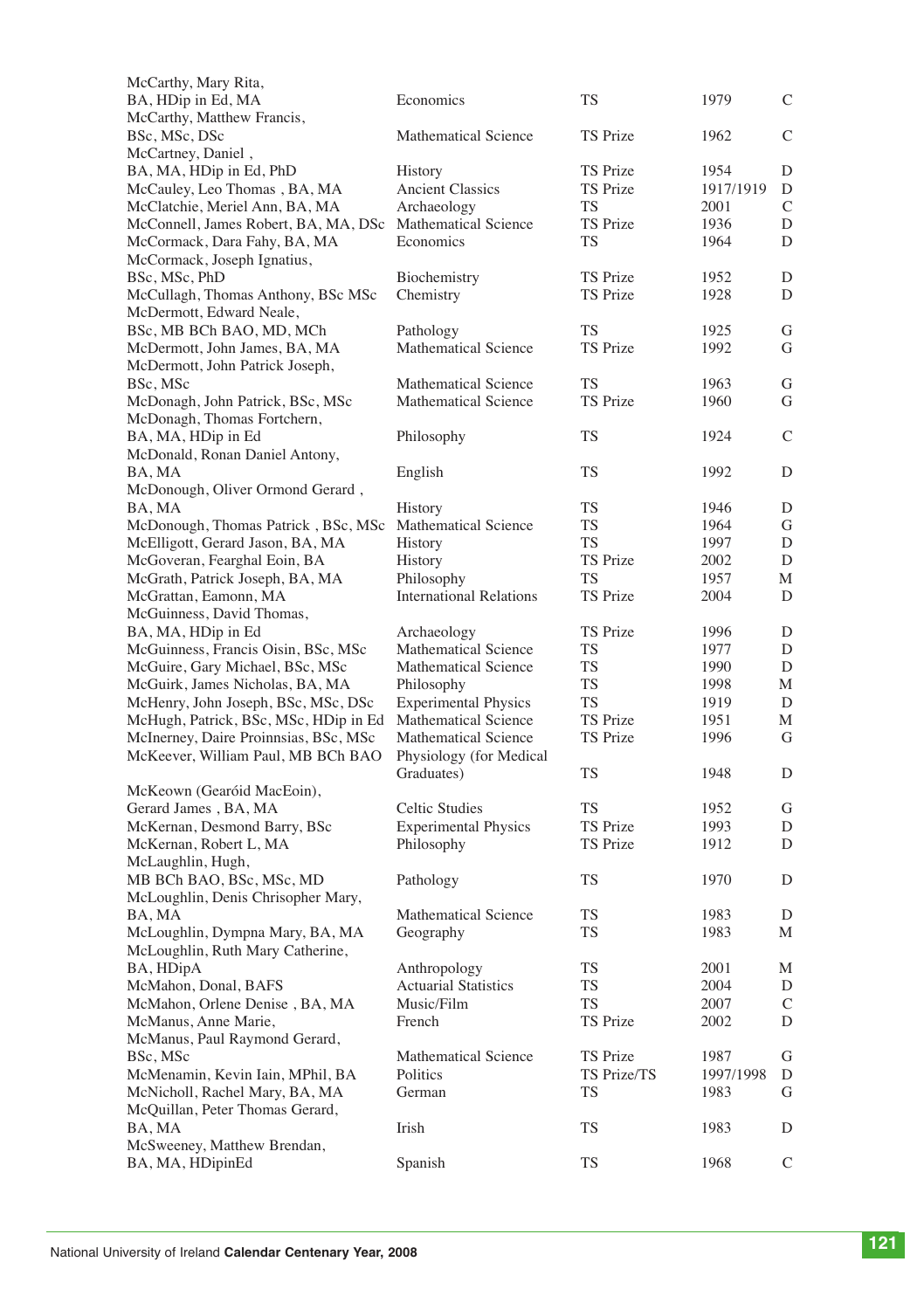McSwiney, Stephen Alphonsus,

| BA, MB BCh BAO                               | Physiology (for Medical     |                 |      |                |
|----------------------------------------------|-----------------------------|-----------------|------|----------------|
|                                              | Graduates)                  | TS Prize        | 1911 | D              |
| Mecklenburg, Paula, BA, MA, PhD              | French and German           | <b>TS Prize</b> | 1938 | D              |
| Meehan, Maria Grace, BSc, PhD                | <b>Mathematical Science</b> | TS Prize        | 1993 | G              |
|                                              |                             |                 |      |                |
| Meenan, James Francis, BA, MA, LLD           | Economics                   | TS              | 1932 | D              |
| Melia (OMáille), Thomas Joseph,              |                             |                 |      |                |
| BA, HDip in Ed, PhD, DLittCelt               | <b>Celtic Studies</b>       | TS Prize        | 1937 | G              |
| Mellon, Pauline Elizabeth,                   |                             |                 |      |                |
| BSc, MSc, PhD                                | <b>Mathematical Science</b> | TS              | 1986 | D              |
| Metcalfe (O'Neill), Mary P, BSc, MSc         | Chemistry                   | TS              | 1915 | D              |
| Mills, Gerald Michael, BA, MA                | Geography                   | <b>TS Prize</b> | 1983 | D              |
|                                              | History of Art              | <b>TS Prize</b> |      | D              |
| Minch, Rebecca Elizabeth, BA, MA             |                             |                 | 1990 |                |
| Mohr, Thomas Quentin, BA, MA, LLB            | History/Law                 | TS Prize        | 2002 | G              |
| Moloney, Bernadette Marie, BA, MA            | English                     | TS Prize        | 1976 | D              |
| Moloney, Eoghan (Owen) Patrick               |                             |                 |      |                |
| Joseph Oliver, BA, MA                        | Latin and Greek             | <b>TS</b>       | 1999 | M              |
| Mongan, Adrian Owen, BA, MA                  | Commerce                    | TS              | 2001 | D              |
| Montague, John Patrick, BA, MA               | English                     | TS Prize        | 1952 | D              |
| Mooney, Sinéad Martha, BA, MA                | English                     | TS              | 1997 | $\overline{C}$ |
|                                              |                             | <b>TS</b>       | 1990 | D              |
| Mooney, Timothy Denis, BA, MA                | Philosophy                  |                 |      |                |
| Moore, Henry Francis,                        |                             |                 |      |                |
| MB BCh BAO, MD, DSc                          | Pathology                   | <b>TS</b>       | 1913 | D              |
| Moore, Niamh Mary, BA, PhD                   | Geography                   | TS Prize        | 2000 | D              |
| Moran, Niamh Mary, BSc, PhD                  | Pharmacology                | TS              | 1987 | D              |
| Moriarty, Margaret Mary, BA, MA              | French                      | <b>TS</b>       | 1972 | G              |
| Moriarty, Michael,                           |                             |                 |      |                |
| BSc, MSc, MB BCh BAO, MD                     | Physiology (for Medical     |                 |      |                |
|                                              | Graduates)                  | TS              | 1932 | D              |
| Morrison, Herbert Needham, BSc, MSc          | <b>Experimental Physics</b> | TS              | 1913 | G              |
| Mortell, Michael Philip, BSc, MSc            | <b>Mathematical Science</b> | <b>TS Prize</b> | 1963 | $\mathsf{C}$   |
| Moynihan, Sinead Brigid, BA MA               | American Literature         | TS              | 2003 | G/C            |
|                                              |                             |                 |      |                |
| Mulchrone, Kate, BA, HDip in Ed, MA          | Irish and German            | TS              | 1918 | D              |
| Mulhall, Anne Marie, BA, MA                  | English                     | TS              | 1994 | G              |
| Mulhern, John Francis, BSc, MSc              | Mathematical Science        | <b>TS</b>       | 1964 | G              |
| Mullally, Evelyn Ann Maria, BA, MA           | French                      | <b>TS Prize</b> | 1968 | D              |
| Mullally, Robert James Anthony, BA, MA Irish |                             | TS              | 1988 | D              |
| Mullaney, Marie Celine,                      |                             |                 |      |                |
| BSc, MSc, PhD, DSc                           | Biochemistry                | TS Prize        | 1959 | D              |
| Mulligan, Niall John,                        |                             |                 |      |                |
| MB BCh BAO, MMedSc                           | Pathology                   | <b>TS</b>       | 1997 | D              |
|                                              |                             |                 |      |                |
| Murnaghan, Donal Patrick,                    |                             |                 |      |                |
| MB BCH BAO, BA, MA                           | Anatomy (for Medical        |                 |      |                |
|                                              | Graduates)                  | TS              | 1939 | D              |
| Murnaghan, Francis Dominie,                  |                             |                 |      |                |
| BA, MA, DSc                                  | Mathematics and             |                 |      |                |
|                                              | <b>Mathematical Physics</b> | TS              | 1914 | D              |
| Murphy (Cronin), Maura Joannes Brigid,       |                             |                 |      |                |
| BA, MA                                       | History                     | TS              | 1975 | $\mathcal{C}$  |
| Murphy, Brendan Joseph,                      |                             |                 |      |                |
| BA, MA, HDip in Ed                           | <b>Mathematical Science</b> | TS Prize        | 1981 | $\mathcal{C}$  |
|                                              |                             | TS              | 2006 | $\mathsf{C}$   |
| Murphy, Cian Christopher, BCL                | Law                         |                 |      |                |
| Murphy, Daniel Christopher,                  |                             |                 |      |                |
| BSc, MEconSc, MSc                            | Mathematical Science        | TS Prize        | 1963 | $\mathsf{C}$   |
| Murphy, Gerald Senan, BA, MA                 | Latin and Greek             | <b>TS</b>       | 1969 | $\mathbf C$    |
| Murphy, James Kevin Collins, BA, MA          | Irish                       | <b>TS</b>       | 1967 | D              |
| Murphy, Jeremiah Gerard, BSc, MSc            | <b>Mathematical Science</b> | TS              | 1985 | $\mathbf C$    |
| Murphy, John Paul, BSc, MSc                  | Botany                      | TS              | 1975 | $\mathcal{C}$  |
| Murphy, Kieran Anthony, BSc, MSc             | Mathematical Science        | TS Prize        | 1964 | M              |
|                                              | Medicine                    | TS              | 2002 | D              |
| Murphy, Michael                              |                             |                 |      | $\overline{C}$ |
| Murphy, Thomas Brendan, BSc, MSc             | <b>Mathematical Science</b> | TS Prize        | 1995 |                |
| Murphy, Thomas, BSc, MSc, DSc                | <b>Experimental Physics</b> | TS              | 1941 | D              |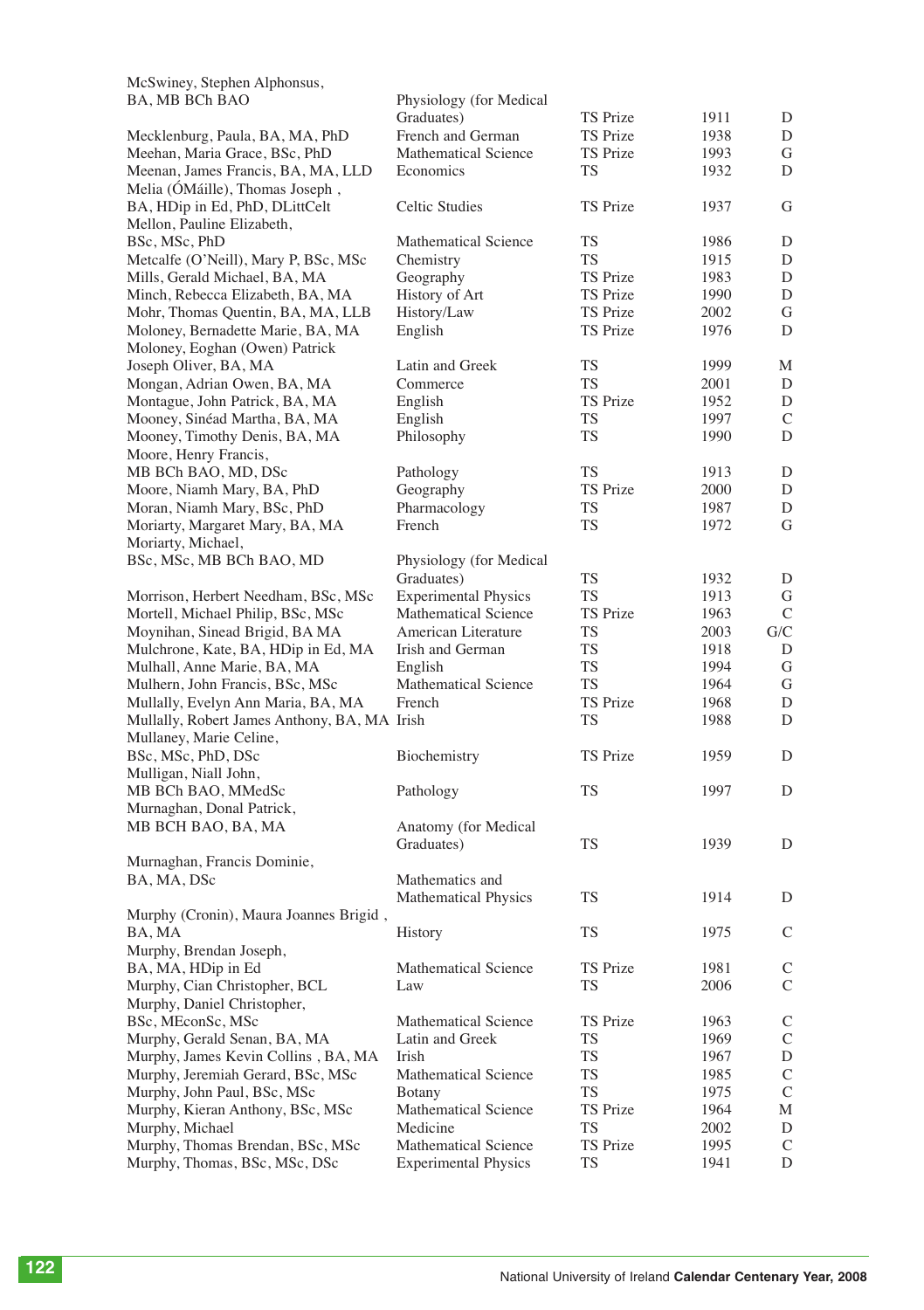| Murray (ÓMuireadhaigh), John                             |                             |                 |              |               |
|----------------------------------------------------------|-----------------------------|-----------------|--------------|---------------|
| Francis (Seán P), BSc, MSc, HDip in Ed                   | <b>Experimental Physics</b> | TS Prize        | 1932         | D             |
| Murray, Edward Francis, BSc, MSc                         | <b>Mathematical Science</b> | TS Prize        | 2002         | D             |
| Murray, James Charles, BSc, MSc                          | <b>Mathematical Science</b> | TS Prize        | 1964         | D             |
| Murray, John Cyril, DipMaSc, BE, MSc                     | <b>Mathematical Science</b> | TS Prize        | 1993         | D             |
| Murray, John J, BSc, MSc                                 | <b>Mathematical Science</b> | <b>TS</b>       | 1970         | C             |
| Murray, Thomas, BA                                       | Irish and English           | TS Prize        | 1934         | D             |
| Murtagh, Michael John, BSc, MSc                          | <b>Mathematical Science</b> | <b>TS Prize</b> | 1966 D and M |               |
| Nagle, John Charles Joseph,                              |                             |                 |              |               |
| BComm, MEconSc                                           | Economics                   | <b>TS Prize</b> | 1932         | C             |
| Nally, David Patrick, BA                                 | Geography                   | <b>TS</b>       | 2000         | $\mathcal{C}$ |
| Neary, James Peter, BA, MA                               | Economics                   | TS              | 1974         | D             |
| Nevin, Mary Kate, BA, HDip in Ed, MA                     | Irish and German            | TS              | 1922         | D             |
| Newell, Martin Joseph, BSc, MSc, DSc                     | <b>Mathematical Science</b> | TS              | 1930         | G             |
| Newell, Martin Leonard Mary,                             |                             |                 |              |               |
| BSc, MSc, DSc                                            | <b>Mathematical Science</b> | <b>TS Prize</b> | 1962         | G             |
| Newman, Conor James, BA, MA                              | Archaeology                 | <b>TS</b>       | 1987         | D             |
| Ní Chatháin, Máire Prionnseas, BA, MA                    | Celtic Studies              | <b>TS</b>       | 1958         | G             |
| Ní Chuilleanáin, Eiléan, BA, MA                          | English                     | TS              | 1964         | $\mathcal{C}$ |
| Ní Chuív, Nóra, BA, MA                                   | Mathematical Science        | <b>TS</b>       | 1967         | D             |
| Ní Ghrádaigh, Jenifer Winifred Kirley, BA History of Art |                             | TS              | 1999         | D             |
| Ní Loingsigh, Aine Filomena, BA, MA                      | Archaeology                 | TS              | 1976         | C             |
| Ní Mhaonaigh, Máire Cristín, BA, MA                      | Irish                       | TS              | 1986         | Ċ             |
| Ní Shuibhne (Bean Uí Bhrugha), Máire,                    |                             |                 |              |               |
| BA, HDip in Ed, MA                                       | Irish and German            | TS              | 1941         | C             |
| Ní Shúilleabháin, Máire Éilin Aingeal,                   |                             |                 |              |               |
| BSc, MSc                                                 | Biochemistry                | TS              | 1959         | D             |
| Nolan (ONualláin), David Anthony                         |                             |                 |              |               |
| (Dáithí A), BA, MA, PhD                                  | Italian                     | TS              | 1957         | D             |
| Nolan, Brien Conor Joseph, BSc, MSc                      | <b>Mathematical Science</b> | <b>TS Prize</b> | 1991         | D             |
| Nolan, Patrick Joseph,                                   |                             |                 |              |               |
| BSc, MSc, PhD, DSc                                       | <b>Experimental Physics</b> | TS Prize/TS     | 1915/1917    | D             |
| Nolan, Thomas Joseph,                                    |                             |                 |              |               |
| BA, BSc, MSc, DSc                                        | Chemistry                   | <b>TS</b>       | 1911         | D             |
| Nugent, Eileen Mary Jude, BSc                            | Physics                     | TS              | 2003         | D             |
| Nugent, Ellen, BA, HDip in Ed, MA                        | <b>English and French</b>   | <b>TS</b>       | 1935         | D             |
| Nunes Martinez, Patricia, BA, MLitt                      | Linguistics                 | TS              | 1997         | D             |
| O Brolcháin, Cilian,                                     |                             |                 |              |               |
| BSc, HDip in Ed, MSc, BA                                 | <b>Experimental Physics</b> | TS              | 1929         | D             |
| Ó Buachalla, Reamonn, BSc, MSc                           | Geometry/Mathematics        | TS              | 2007         | C             |
| O Buachalla, Tadhg Nollaig Breandán,                     |                             |                 |              |               |
| BA, MA, PhD                                              | <b>Celtic Studies</b>       | <b>TS</b>       | 1958         | $\mathcal{C}$ |
| Ó Cairbre, Fiacre Ailbhe, BSc, MSc                       | <b>Mathematical Science</b> | TS Prize        | 1982         | M             |
| Ó Catháin, Sean, BA, MA                                  | <b>Mathematical Science</b> | TS Prize        | 1989         | G             |
| Ó Ceallacháin, Éanna Pádraic, BA, MA                     | Italian                     | TS              | 1986         | C             |
| Ó Coileáin, Seán, BA, MA                                 | Irish                       | TS              | 1967         | $\mathcal{C}$ |
| Ó Con Cheanainn, Ciarán Pádhraic,                        |                             |                 |              |               |
| <b>BAMA</b>                                              | Nua-Ghaeilge                | TS              | 2004         | D             |
| Ó Conaill, Donnchadh, BA MA                              | Philosophy                  | <b>TS</b>       | 2005         | C             |
| O Cuilleanáin, Cormac Oilibhear, BA, MA Italian          |                             | TS              | 1972         | D             |
| Ó Donnchadha, Pádraig Seosamh,                           |                             |                 |              |               |
| BSc, MSc, BComm                                          | <b>Mathematical Science</b> | <b>TS</b>       | 1954         | C             |
| O Foghludha, Fearghus Tadhg,                             |                             |                 |              | D             |
| BSc, MSc, PhD                                            | <b>Experimental Physics</b> | TS              | 1950         |               |
| O Mathúna (O'Mahony), Diarmuid                           | <b>Mathematical Science</b> |                 |              | C             |
| Pádraig (Jeremiah Patrick), BSc, MSc                     |                             | TS/TS Prize     | 1957         |               |
| Ó Muircheartaigh, Fionán Seosamh,                        | Economics                   | <b>TS Prize</b> |              | D             |
| BA, MA                                                   |                             |                 | 1974         |               |
| O Murchadha, Feilics Conchubhar,<br>BA, MA               |                             | TS Prize        | 1988         | G             |
| O Murchú, Máirtín (Thomas Martin),                       | Philosophy                  |                 |              |               |
|                                                          |                             |                 |              |               |
| BA, MA, PhD                                              | Irish                       | <b>TS</b>       | 1961         | C             |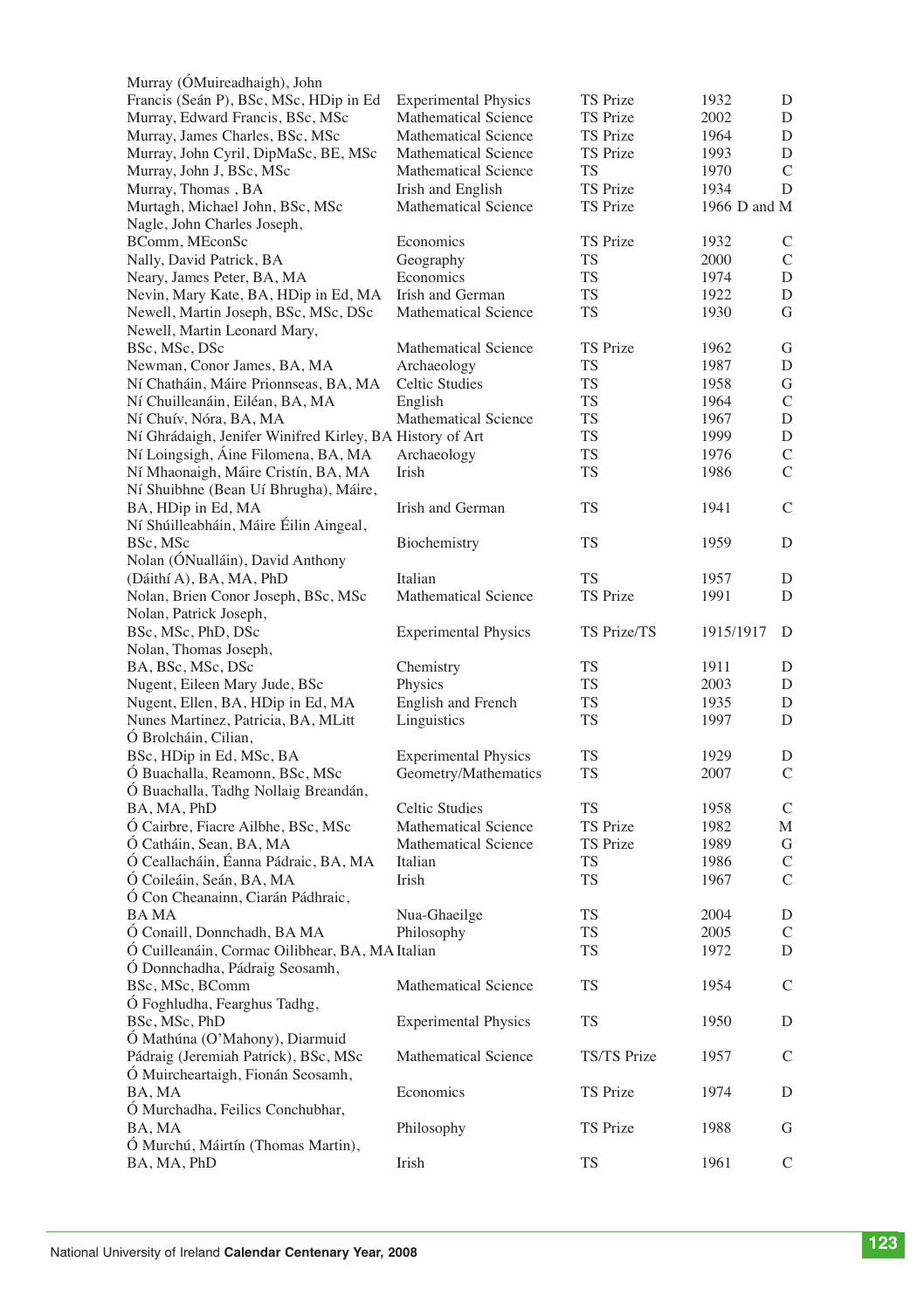| O'Brien (Kearns), Marie Thérèse,         |                                |             |           |                |
|------------------------------------------|--------------------------------|-------------|-----------|----------------|
| BA, MA                                   | English                        | TS Prize    | 1961      | C              |
| O'Brien, Lilian, BA, MA                  | Philosophy                     | TS Prize    | 1998      | $\mathsf{C}$   |
| O'Brien, Michael Alphonsus,              |                                |             |           |                |
| BA, MA, DLittCelt                        | Celtic Studies (including      |             |           |                |
|                                          |                                |             |           | D              |
|                                          | Celtic Archaeology)            | TS Prize/TS | 1918/1920 |                |
| O'Byrne, Sarah, BA, HDip in Ed, MA       | Irish and French               | TS Prize/TS | 1918/1920 | D              |
| O'Callaghan, Michael John Anthony,       |                                |             |           |                |
| BSc, MSc, DSc                            | <b>Mathematical Science</b>    | TS Prize    | 1965      | C              |
| O'Callaghan, William John Vincent,       |                                |             |           |                |
| BSc, MSc                                 | <b>Mathematical Science</b>    | TS Prize    | 1969      | D              |
| O'Callaghan-Hay, Bridget Mary Geraldine, |                                |             |           |                |
| BSc, MSc                                 | <b>Experimental Physics</b>    | TS          | 1983      | C              |
|                                          |                                |             |           |                |
| O'Carroll (O Cearbhaill), Diarmuid,      |                                |             |           |                |
| BComm, HDip in Ed, MA                    | Economics                      | <b>TS</b>   | 1953      | G              |
| O'Connell, Damien Patrick,               |                                |             |           |                |
| BSc, MB BCh BAO                          | Physiology (for Medical        |             |           |                |
|                                          | Graduates)                     | TS          | 1990      | $\overline{C}$ |
| O'Connell, Daniel Joseph Kelly,          |                                |             |           |                |
| BSc, MSc, DSc                            | Mathematics and                |             |           |                |
|                                          | <b>Mathematical Physics</b>    | TS          | 1920      | D              |
|                                          |                                |             |           |                |
| O'Connell, Hannah Mary (Joan),           |                                |             |           |                |
| BComm, MEconSc, PhD (Camb)               | Economics                      | TS Prize    | 1956      | D              |
| O'Connell, Liam G, BSc, MB BCh           |                                |             |           |                |
| BAO, MSc, MD                             | Anatomy (for Medical           |             |           |                |
|                                          | Graduates)                     | TS          | 1949      | D              |
| O'Connell, Mary Kathryn,                 |                                |             |           |                |
| BA, MA, HDip in Ed                       | French                         | TS Prize    | 1974      | G              |
| O'Connell, Thomas Columba James,         |                                |             |           |                |
|                                          |                                |             |           | D              |
| MB BCh BAO, BSc, MIE, MCh                | Pathology                      | TS          | 1931      |                |
| O'Connor, Brian Patrick, MA              | Philosophy                     | TS          | 1992      | D              |
| O'Connor, Maria Patricia, BA MMusicol    | Musicology                     | TS          | 2004      | D              |
| O'Connor, Timothy Edmond,                |                                |             |           |                |
| BSc, MSc, PhD                            | Chemistry                      | <b>TS</b>   | 1949      | $\overline{C}$ |
| O'Daly, Gerard James Patrick, BA, MA     | Latin and Greek                | <b>TS</b>   | 1965      | D              |
| O'Donnell, John Gerard Joseph, BA, MA    | Latin and Greek                | <b>TS</b>   | 1956      | C              |
| O'Donnell, John, BSc, MB BCh BAO         | Medicine                       | TS Prize    | 1969      | G              |
| O'Donnell, Matthew Gerard, BA, MA        |                                | TS          | 1954      | М              |
|                                          | Philosophy                     |             |           |                |
| O'Donoghue (Neligan), Mary Margaret,     |                                |             |           |                |
| BA, HDipinEd, MA                         | Spanish                        | TS Prize    | 1961      | G              |
| O'Donoghue, Keith Anthony, HonsBE        | Microelectronic Engineering TS |             | 2005      | $\mathsf{C}$   |
| O'Donovan, Bridget, BSc, HDip in Ed      | Science                        | TS Prize    | 2001      | $\mathsf{C}$   |
| O'Donovan, Denis Kenry, BSc, MB          |                                |             |           |                |
| BCh BAO, MSc, MD, DSc                    | Physiology (for Medical        |             |           |                |
|                                          | Graduates)                     | TS          | 1935      | D              |
|                                          | Economics                      | TS          |           | D              |
| O'Donovan, Denis P, BA, MA, LLB          |                                |             | 1935      |                |
| O'Donovan, Donal Patrick Mary,           |                                |             |           |                |
| BSc, MSc                                 | <b>Mathematical Science</b>    | <b>TS</b>   | 1967      | D              |
| O'Donovan, James Michael, BSc,           |                                |             |           |                |
| MB BCh BAO, MSc, MD                      | Physiology (for Medical        |             |           |                |
|                                          | Graduates)                     | TS          | 1917      | G              |
| O'Donovan, John, BA, MA, DEconSc         | Economics                      | TS          | 1929      | D              |
| O'Donovan, Mary Patricia, BA,            |                                |             |           |                |
|                                          |                                | <b>TS</b>   |           |                |
| HDip in Ed, MA, DipCat                   | English and French             |             | 1947      | $\mathsf{C}$   |
| O'Donovan, Patrick Thomas, BA, MA        | French                         | <b>TS</b>   | 1980      | $\mathcal{C}$  |
| O'Dowd, Mary, BA, PhD                    | History                        | <b>TS</b>   | 1978      | $\mathbf D$    |
| O'Dowd, Thomas J., MB BCh BAO            | Law                            | TS          | 2002      | $\mathbf D$    |
| O'Driscoll, Diarmuid, BSc, MSc           | Mathematical Science           | TS Prize    | 1977      | $\mathcal{C}$  |
| O'Driscoll, Elizabeth, BA, MA            | English and French             | TS Prize    | 1916      | $\mathcal{C}$  |
| O'Driscoll, Jeremiah Gerard, BA, MA      | <b>Mathematical Science</b>    | TS Prize    | 1978      | $\mathcal{C}$  |
|                                          | Celtic Studies                 | TS          |           | $\mathbf D$    |
| O'Dwyer, Brendan, BA, MA                 |                                |             | 1943      |                |
| O'Dwyer, Patrick Anthony,                |                                |             |           |                |
| BA, MA, HDip in Ed                       | Celtic Studies                 | TS Prize/TS | 1939/1940 | D              |
|                                          |                                |             |           |                |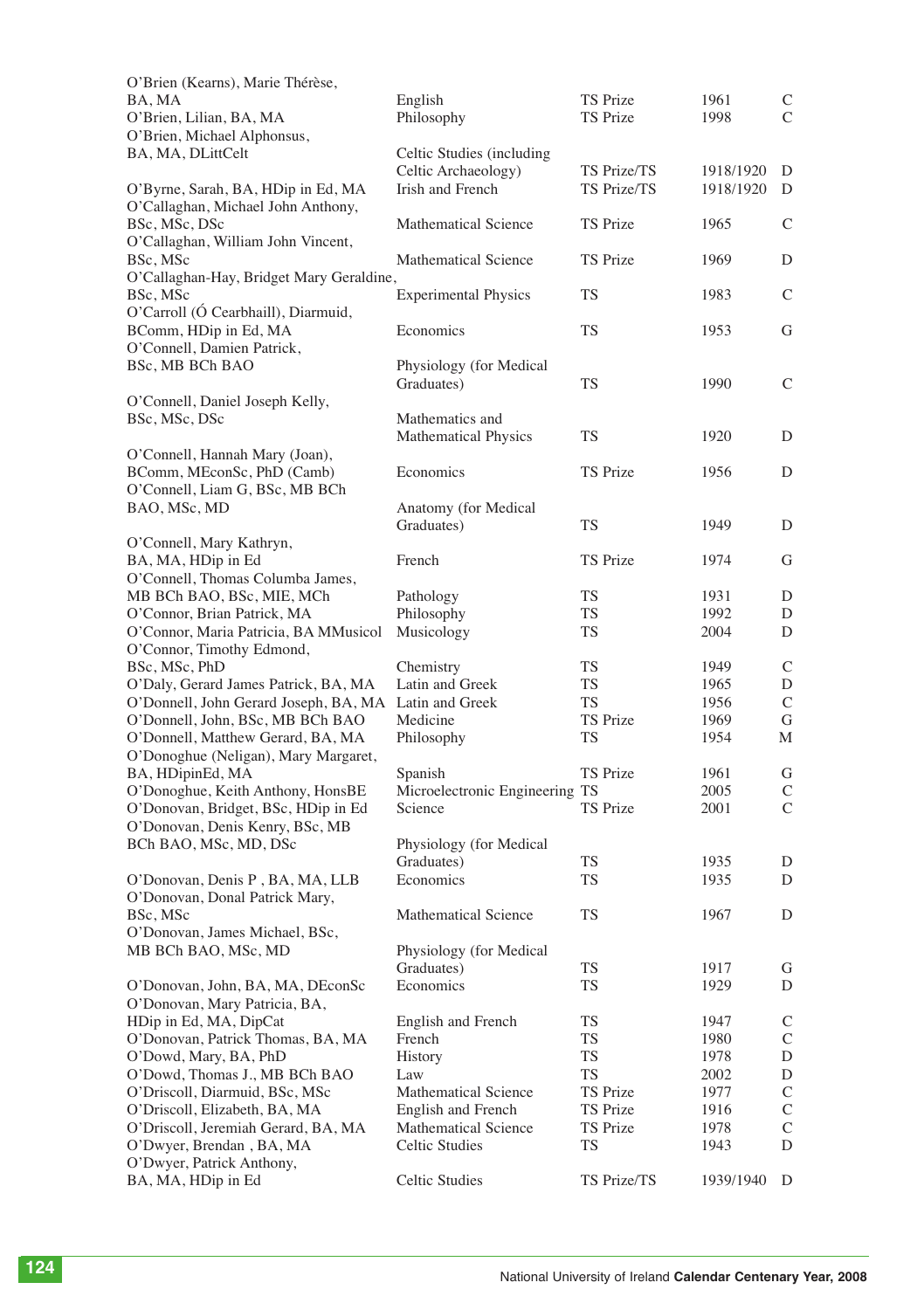| O'Farrell, Anthony Gilbert, BSc, MSc             | <b>Mathematical Science</b>               | TS              | 1969 | C              |
|--------------------------------------------------|-------------------------------------------|-----------------|------|----------------|
| O'Flaherty, Kathleen Mary Josephine,             |                                           |                 |      |                |
| BA, MA, PhD                                      | English and French                        | <b>TS</b>       | 1941 | $\mathsf{C}$   |
| O'Flynn, Dermot John Bosco,                      |                                           |                 |      |                |
| BComm, MEconSc, MA                               | Economics                                 | <b>TS</b>       | 1964 | D              |
| O'Gorman, Peter John, MB BCh BAO                 | Medicine                                  | <b>TS</b>       | 1996 | $\mathsf{C}$   |
| O'Halloran, Anne Fionnuala, BA, MA               | Mathematical Science                      | <b>TS</b>       | 1993 | ${\bf G}$      |
| O'Halloran, Veronica Anne, BA, MA                | Geography                                 | <b>TS</b>       | 1985 | G              |
| O'Halpin, Eunan James, BA, MA                    | History                                   | <b>TS</b>       | 1978 | D              |
| O'Hanlon, John David, BSc, MSc                   | <b>Mathematical Science</b>               | TS Prize        | 1965 | $\mathbf D$    |
| O'Hart, Sarah Eileen Bernadette, BA, MAEconomics |                                           | TS Prize        | 1938 | $\mathbf D$    |
| O'Hea, Norma Majella, BSc, MSc                   | Zoology                                   | <b>TS</b>       | 1997 | $\mathcal{C}$  |
| O'Keeffe, Catherine Marie, BA, MA                | <b>Mathematical Science</b>               | TS              | 1992 | $\overline{C}$ |
| O'Keeffe, Ita Therese, BA, MA                    | Sociology                                 | TS Prize        | 1991 | $\mathcal{C}$  |
| O'Keeffe, Tadhg Mary, BA, MA                     | Archaeology                               | TS              | 1984 | D              |
| O'Kelly (OCeallaigh), Cormac,                    |                                           |                 |      |                |
| BSc, MSc, PhD                                    | <b>Experimental Physics</b>               | TS              | 1934 | D              |
| O'Kelly (Watanabe), Helen Mary,                  |                                           | TS              |      | $\mathsf{C}$   |
| BA, MA                                           | German                                    |                 | 1971 |                |
| O'Kelly, Michael Joseph,                         |                                           | TS              | 1941 | C              |
| BA, MA, DLitt<br>O'Leary, Diarmuid Michael,      | Archaeology                               |                 |      |                |
| BA, MA, PhD                                      | Celtic Studies                            | TS              |      | D              |
| O'Leary, John James, MB BCh                      |                                           |                 | 1939 |                |
| BAO, BSc, MSc, MD                                |                                           | TS              | 1991 | C              |
| O'Leary, Karen Anne, BSc, PhD                    | Pathology<br>Food Science & Technology TS |                 | 1999 | $\overline{C}$ |
| O'Leary, Mary, BSc, MSc,                         |                                           |                 |      |                |
| HDip in Ed, PhD                                  | Botany and                                |                 |      |                |
|                                                  | Plant Physiology                          | TS Prize        | 1931 | D              |
| O'Mahony, David Patrick, BA, MA, PhD Economics   |                                           | <b>TS</b>       | 1950 | $\mathcal{C}$  |
| O'Mahony, Edward, MA                             | Philosophy                                | TS              | 1920 | C              |
| O'Mahony, Michael Aquinas,                       |                                           |                 |      |                |
| BSc, MSc, MBA                                    | <b>Mathematical Science</b>               | TS              | 1963 | $\overline{C}$ |
| O'Malley, Kevin, BSc, MB BCh BAO                 | Pharmacology                              | <b>TS</b>       | 1970 | $\mathbf D$    |
| O'Meara, John J, BA, MA                          | Latin and Greek                           | TS              | 1939 | D              |
| O'Neill, Ethna Mary, BA, MA                      | German                                    | <b>TS Prize</b> | 1963 | D              |
| O'Neill, John, BA, MA                            | Latin and Greek                           | TS              | 1921 | $\mathsf{C}$   |
| O'Neill, Patrick James, BA, MA                   | German                                    | <b>TS</b>       | 1968 | D              |
| O'Rahilly, Stephen Patrick,                      |                                           |                 |      |                |
| MB BCh BAO, MD                                   | Medicine                                  | <b>TS</b>       | 1986 | D              |
| O'Regan, Brendan Patrick,                        |                                           |                 |      |                |
| BSc, MSc, PhD                                    | <b>Mathematical Science</b>               | TS Prize        | 1972 | $\mathsf{C}$   |
| O'Regan, Colette Rosa, BA, MA                    | French                                    | TS Prize        | 1956 | G              |
| O'Regan, Cornelius Gerard, BSc, MSc              | Mathematical Science                      | <b>TS Prize</b> | 1985 | $\mathsf{C}$   |
| O'Regan, Michael Gerard, BSc, PhD                | Physiology (for Non-Medical               |                 |      |                |
|                                                  | Graduates)                                | <b>TS</b>       | 1975 | $\mathcal{C}$  |
| O'Reilly, Mary Josephine, BA, MA                 | Irish and French                          | TS              | 1945 | G              |
| O'Riordan, William Michael,                      |                                           |                 |      |                |
| BSc, MSc, PhD                                    | Chemistry                                 | <b>TS</b>       | 1917 | D              |
| O'Rourke, Fergus John Francis,                   |                                           |                 |      |                |
| MSc, MB BCh BAO, PhD                             | Zoology                                   | <b>TS</b>       | 1948 | D              |
| O'Shea, Mary Philomena, BSc, MSc                 | Botany                                    | <b>TS</b>       | 1954 | G              |
| O'Shiel (Sagarra), Eda Mary Elizabeth,           |                                           |                 |      |                |
| BA, MA                                           | German                                    | <b>TS</b>       | 1955 | D              |
| O'Sullivan, Esther Sarah, MB BCh BAO             | Medicine                                  | <b>TS</b>       | 2005 | G              |
| O'Sullivan, James Noel, BA, MA                   | Latin and Greek                           | <b>TS</b>       | 1967 | D              |
| O'Sullivan, John Joseph, BSc, MSc                | <b>Mathematical Science</b>               | TS Prize        | 1969 | $\mathsf{C}$   |
| O'Sullivan, Maureen Josephine,                   |                                           |                 |      |                |
| BSc, MB BCh BAO, MD                              | Pathology                                 | TS Prize        | 1997 | C              |
| O'Sullivan, Michael Joseph,                      |                                           |                 |      |                |
| <b>BA MA MLIS</b>                                | Philosophy                                | <b>TS</b>       | 2006 | $\mathcal{C}$  |
| O'Sullivan, Patrick John, BA, MA                 | English                                   | TS              | 1990 | D              |
| O'Sullivan, Tadgh, BA, MPhil                     | History                                   | TS Prize        | 2000 | C              |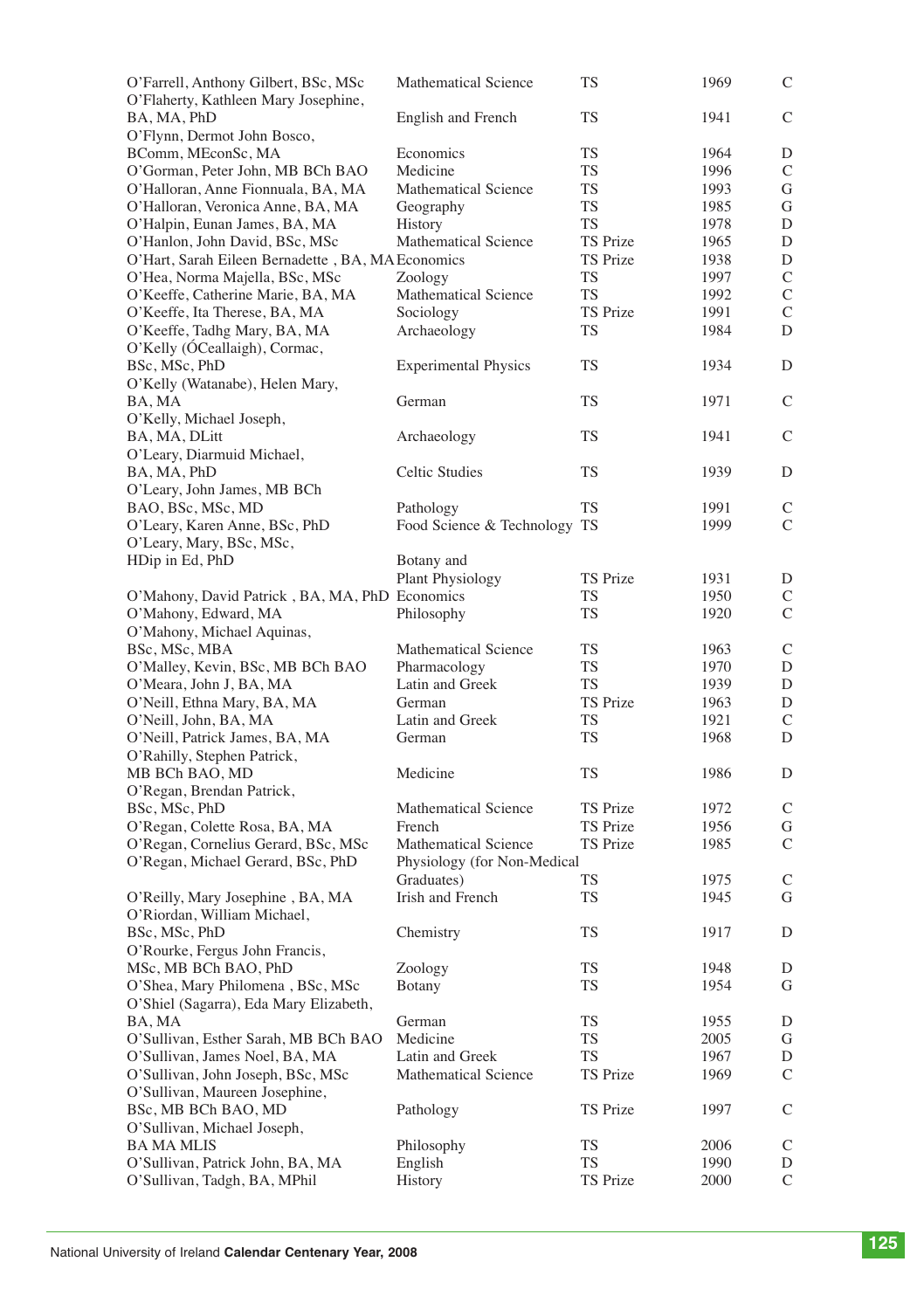| Mathematical Science                                                  | <b>TS Prize</b>                                                                                                                                                                                                                                                                                                                                                                                                                                                                                                                                                                                                                                                                                                                     | 1977                                                                                                                                                                                                                                                                                                                                                                                            | $\mathcal{C}$                                                                                                                                                                                                                                                               |
|-----------------------------------------------------------------------|-------------------------------------------------------------------------------------------------------------------------------------------------------------------------------------------------------------------------------------------------------------------------------------------------------------------------------------------------------------------------------------------------------------------------------------------------------------------------------------------------------------------------------------------------------------------------------------------------------------------------------------------------------------------------------------------------------------------------------------|-------------------------------------------------------------------------------------------------------------------------------------------------------------------------------------------------------------------------------------------------------------------------------------------------------------------------------------------------------------------------------------------------|-----------------------------------------------------------------------------------------------------------------------------------------------------------------------------------------------------------------------------------------------------------------------------|
| History                                                               | TS                                                                                                                                                                                                                                                                                                                                                                                                                                                                                                                                                                                                                                                                                                                                  | 2007                                                                                                                                                                                                                                                                                                                                                                                            | G                                                                                                                                                                                                                                                                           |
| Physics                                                               | TS                                                                                                                                                                                                                                                                                                                                                                                                                                                                                                                                                                                                                                                                                                                                  | 2007                                                                                                                                                                                                                                                                                                                                                                                            | $\mathsf{C}$                                                                                                                                                                                                                                                                |
|                                                                       | TS                                                                                                                                                                                                                                                                                                                                                                                                                                                                                                                                                                                                                                                                                                                                  | 2003                                                                                                                                                                                                                                                                                                                                                                                            | $\mathcal{C}$                                                                                                                                                                                                                                                               |
|                                                                       |                                                                                                                                                                                                                                                                                                                                                                                                                                                                                                                                                                                                                                                                                                                                     |                                                                                                                                                                                                                                                                                                                                                                                                 | D                                                                                                                                                                                                                                                                           |
|                                                                       |                                                                                                                                                                                                                                                                                                                                                                                                                                                                                                                                                                                                                                                                                                                                     |                                                                                                                                                                                                                                                                                                                                                                                                 |                                                                                                                                                                                                                                                                             |
|                                                                       |                                                                                                                                                                                                                                                                                                                                                                                                                                                                                                                                                                                                                                                                                                                                     |                                                                                                                                                                                                                                                                                                                                                                                                 | D                                                                                                                                                                                                                                                                           |
|                                                                       |                                                                                                                                                                                                                                                                                                                                                                                                                                                                                                                                                                                                                                                                                                                                     |                                                                                                                                                                                                                                                                                                                                                                                                 | $\mathsf{C}$                                                                                                                                                                                                                                                                |
|                                                                       |                                                                                                                                                                                                                                                                                                                                                                                                                                                                                                                                                                                                                                                                                                                                     |                                                                                                                                                                                                                                                                                                                                                                                                 | $\overline{C}$                                                                                                                                                                                                                                                              |
|                                                                       |                                                                                                                                                                                                                                                                                                                                                                                                                                                                                                                                                                                                                                                                                                                                     |                                                                                                                                                                                                                                                                                                                                                                                                 | D                                                                                                                                                                                                                                                                           |
|                                                                       |                                                                                                                                                                                                                                                                                                                                                                                                                                                                                                                                                                                                                                                                                                                                     |                                                                                                                                                                                                                                                                                                                                                                                                 | D                                                                                                                                                                                                                                                                           |
|                                                                       |                                                                                                                                                                                                                                                                                                                                                                                                                                                                                                                                                                                                                                                                                                                                     |                                                                                                                                                                                                                                                                                                                                                                                                 |                                                                                                                                                                                                                                                                             |
|                                                                       |                                                                                                                                                                                                                                                                                                                                                                                                                                                                                                                                                                                                                                                                                                                                     |                                                                                                                                                                                                                                                                                                                                                                                                 |                                                                                                                                                                                                                                                                             |
|                                                                       |                                                                                                                                                                                                                                                                                                                                                                                                                                                                                                                                                                                                                                                                                                                                     |                                                                                                                                                                                                                                                                                                                                                                                                 | C                                                                                                                                                                                                                                                                           |
|                                                                       |                                                                                                                                                                                                                                                                                                                                                                                                                                                                                                                                                                                                                                                                                                                                     |                                                                                                                                                                                                                                                                                                                                                                                                 |                                                                                                                                                                                                                                                                             |
|                                                                       |                                                                                                                                                                                                                                                                                                                                                                                                                                                                                                                                                                                                                                                                                                                                     |                                                                                                                                                                                                                                                                                                                                                                                                 | D                                                                                                                                                                                                                                                                           |
|                                                                       |                                                                                                                                                                                                                                                                                                                                                                                                                                                                                                                                                                                                                                                                                                                                     | 1912                                                                                                                                                                                                                                                                                                                                                                                            | D                                                                                                                                                                                                                                                                           |
|                                                                       | TS                                                                                                                                                                                                                                                                                                                                                                                                                                                                                                                                                                                                                                                                                                                                  | 1915                                                                                                                                                                                                                                                                                                                                                                                            | D                                                                                                                                                                                                                                                                           |
|                                                                       |                                                                                                                                                                                                                                                                                                                                                                                                                                                                                                                                                                                                                                                                                                                                     |                                                                                                                                                                                                                                                                                                                                                                                                 |                                                                                                                                                                                                                                                                             |
|                                                                       |                                                                                                                                                                                                                                                                                                                                                                                                                                                                                                                                                                                                                                                                                                                                     |                                                                                                                                                                                                                                                                                                                                                                                                 | D                                                                                                                                                                                                                                                                           |
|                                                                       |                                                                                                                                                                                                                                                                                                                                                                                                                                                                                                                                                                                                                                                                                                                                     |                                                                                                                                                                                                                                                                                                                                                                                                 | D                                                                                                                                                                                                                                                                           |
|                                                                       |                                                                                                                                                                                                                                                                                                                                                                                                                                                                                                                                                                                                                                                                                                                                     |                                                                                                                                                                                                                                                                                                                                                                                                 | D                                                                                                                                                                                                                                                                           |
|                                                                       |                                                                                                                                                                                                                                                                                                                                                                                                                                                                                                                                                                                                                                                                                                                                     |                                                                                                                                                                                                                                                                                                                                                                                                 | D                                                                                                                                                                                                                                                                           |
|                                                                       |                                                                                                                                                                                                                                                                                                                                                                                                                                                                                                                                                                                                                                                                                                                                     |                                                                                                                                                                                                                                                                                                                                                                                                 | G                                                                                                                                                                                                                                                                           |
|                                                                       |                                                                                                                                                                                                                                                                                                                                                                                                                                                                                                                                                                                                                                                                                                                                     |                                                                                                                                                                                                                                                                                                                                                                                                 |                                                                                                                                                                                                                                                                             |
|                                                                       |                                                                                                                                                                                                                                                                                                                                                                                                                                                                                                                                                                                                                                                                                                                                     |                                                                                                                                                                                                                                                                                                                                                                                                 |                                                                                                                                                                                                                                                                             |
|                                                                       |                                                                                                                                                                                                                                                                                                                                                                                                                                                                                                                                                                                                                                                                                                                                     |                                                                                                                                                                                                                                                                                                                                                                                                 | $\overline{C}$                                                                                                                                                                                                                                                              |
|                                                                       |                                                                                                                                                                                                                                                                                                                                                                                                                                                                                                                                                                                                                                                                                                                                     |                                                                                                                                                                                                                                                                                                                                                                                                 |                                                                                                                                                                                                                                                                             |
|                                                                       |                                                                                                                                                                                                                                                                                                                                                                                                                                                                                                                                                                                                                                                                                                                                     |                                                                                                                                                                                                                                                                                                                                                                                                 | D                                                                                                                                                                                                                                                                           |
|                                                                       |                                                                                                                                                                                                                                                                                                                                                                                                                                                                                                                                                                                                                                                                                                                                     |                                                                                                                                                                                                                                                                                                                                                                                                 | G                                                                                                                                                                                                                                                                           |
|                                                                       |                                                                                                                                                                                                                                                                                                                                                                                                                                                                                                                                                                                                                                                                                                                                     |                                                                                                                                                                                                                                                                                                                                                                                                 | $\mathsf{C}$                                                                                                                                                                                                                                                                |
| Astrophysics                                                          | TS                                                                                                                                                                                                                                                                                                                                                                                                                                                                                                                                                                                                                                                                                                                                  | 2005                                                                                                                                                                                                                                                                                                                                                                                            | ${\bf G}$                                                                                                                                                                                                                                                                   |
| <b>Mathematical Science</b>                                           | TS                                                                                                                                                                                                                                                                                                                                                                                                                                                                                                                                                                                                                                                                                                                                  | 1997                                                                                                                                                                                                                                                                                                                                                                                            | $\mathsf{C}$                                                                                                                                                                                                                                                                |
| French                                                                | TS                                                                                                                                                                                                                                                                                                                                                                                                                                                                                                                                                                                                                                                                                                                                  | 1998                                                                                                                                                                                                                                                                                                                                                                                            | $\overline{C}$                                                                                                                                                                                                                                                              |
|                                                                       |                                                                                                                                                                                                                                                                                                                                                                                                                                                                                                                                                                                                                                                                                                                                     |                                                                                                                                                                                                                                                                                                                                                                                                 |                                                                                                                                                                                                                                                                             |
|                                                                       |                                                                                                                                                                                                                                                                                                                                                                                                                                                                                                                                                                                                                                                                                                                                     |                                                                                                                                                                                                                                                                                                                                                                                                 | G                                                                                                                                                                                                                                                                           |
|                                                                       |                                                                                                                                                                                                                                                                                                                                                                                                                                                                                                                                                                                                                                                                                                                                     |                                                                                                                                                                                                                                                                                                                                                                                                 |                                                                                                                                                                                                                                                                             |
|                                                                       |                                                                                                                                                                                                                                                                                                                                                                                                                                                                                                                                                                                                                                                                                                                                     |                                                                                                                                                                                                                                                                                                                                                                                                 | D                                                                                                                                                                                                                                                                           |
|                                                                       |                                                                                                                                                                                                                                                                                                                                                                                                                                                                                                                                                                                                                                                                                                                                     |                                                                                                                                                                                                                                                                                                                                                                                                 |                                                                                                                                                                                                                                                                             |
|                                                                       |                                                                                                                                                                                                                                                                                                                                                                                                                                                                                                                                                                                                                                                                                                                                     |                                                                                                                                                                                                                                                                                                                                                                                                 | C                                                                                                                                                                                                                                                                           |
|                                                                       |                                                                                                                                                                                                                                                                                                                                                                                                                                                                                                                                                                                                                                                                                                                                     |                                                                                                                                                                                                                                                                                                                                                                                                 |                                                                                                                                                                                                                                                                             |
|                                                                       |                                                                                                                                                                                                                                                                                                                                                                                                                                                                                                                                                                                                                                                                                                                                     |                                                                                                                                                                                                                                                                                                                                                                                                 | D                                                                                                                                                                                                                                                                           |
|                                                                       |                                                                                                                                                                                                                                                                                                                                                                                                                                                                                                                                                                                                                                                                                                                                     |                                                                                                                                                                                                                                                                                                                                                                                                 | D                                                                                                                                                                                                                                                                           |
|                                                                       |                                                                                                                                                                                                                                                                                                                                                                                                                                                                                                                                                                                                                                                                                                                                     |                                                                                                                                                                                                                                                                                                                                                                                                 | D                                                                                                                                                                                                                                                                           |
|                                                                       |                                                                                                                                                                                                                                                                                                                                                                                                                                                                                                                                                                                                                                                                                                                                     |                                                                                                                                                                                                                                                                                                                                                                                                 | D                                                                                                                                                                                                                                                                           |
|                                                                       |                                                                                                                                                                                                                                                                                                                                                                                                                                                                                                                                                                                                                                                                                                                                     |                                                                                                                                                                                                                                                                                                                                                                                                 | D                                                                                                                                                                                                                                                                           |
| Engineering                                                           |                                                                                                                                                                                                                                                                                                                                                                                                                                                                                                                                                                                                                                                                                                                                     | 2004                                                                                                                                                                                                                                                                                                                                                                                            | ${\bf G}$                                                                                                                                                                                                                                                                   |
|                                                                       |                                                                                                                                                                                                                                                                                                                                                                                                                                                                                                                                                                                                                                                                                                                                     |                                                                                                                                                                                                                                                                                                                                                                                                 |                                                                                                                                                                                                                                                                             |
| French                                                                | <b>TS Prize</b>                                                                                                                                                                                                                                                                                                                                                                                                                                                                                                                                                                                                                                                                                                                     | 1954                                                                                                                                                                                                                                                                                                                                                                                            | C                                                                                                                                                                                                                                                                           |
|                                                                       | <b>TS</b>                                                                                                                                                                                                                                                                                                                                                                                                                                                                                                                                                                                                                                                                                                                           | 1991                                                                                                                                                                                                                                                                                                                                                                                            | D                                                                                                                                                                                                                                                                           |
|                                                                       |                                                                                                                                                                                                                                                                                                                                                                                                                                                                                                                                                                                                                                                                                                                                     |                                                                                                                                                                                                                                                                                                                                                                                                 | D                                                                                                                                                                                                                                                                           |
|                                                                       |                                                                                                                                                                                                                                                                                                                                                                                                                                                                                                                                                                                                                                                                                                                                     |                                                                                                                                                                                                                                                                                                                                                                                                 | D                                                                                                                                                                                                                                                                           |
|                                                                       |                                                                                                                                                                                                                                                                                                                                                                                                                                                                                                                                                                                                                                                                                                                                     |                                                                                                                                                                                                                                                                                                                                                                                                 | $\mathcal{C}$                                                                                                                                                                                                                                                               |
|                                                                       |                                                                                                                                                                                                                                                                                                                                                                                                                                                                                                                                                                                                                                                                                                                                     |                                                                                                                                                                                                                                                                                                                                                                                                 | D                                                                                                                                                                                                                                                                           |
|                                                                       |                                                                                                                                                                                                                                                                                                                                                                                                                                                                                                                                                                                                                                                                                                                                     |                                                                                                                                                                                                                                                                                                                                                                                                 |                                                                                                                                                                                                                                                                             |
|                                                                       |                                                                                                                                                                                                                                                                                                                                                                                                                                                                                                                                                                                                                                                                                                                                     |                                                                                                                                                                                                                                                                                                                                                                                                 | D                                                                                                                                                                                                                                                                           |
|                                                                       |                                                                                                                                                                                                                                                                                                                                                                                                                                                                                                                                                                                                                                                                                                                                     |                                                                                                                                                                                                                                                                                                                                                                                                 |                                                                                                                                                                                                                                                                             |
|                                                                       |                                                                                                                                                                                                                                                                                                                                                                                                                                                                                                                                                                                                                                                                                                                                     |                                                                                                                                                                                                                                                                                                                                                                                                 | D                                                                                                                                                                                                                                                                           |
|                                                                       |                                                                                                                                                                                                                                                                                                                                                                                                                                                                                                                                                                                                                                                                                                                                     |                                                                                                                                                                                                                                                                                                                                                                                                 |                                                                                                                                                                                                                                                                             |
|                                                                       |                                                                                                                                                                                                                                                                                                                                                                                                                                                                                                                                                                                                                                                                                                                                     |                                                                                                                                                                                                                                                                                                                                                                                                 | D                                                                                                                                                                                                                                                                           |
| Rooney, Francis John Gregory, BSc, MSc<br><b>Mathematical Science</b> | TS                                                                                                                                                                                                                                                                                                                                                                                                                                                                                                                                                                                                                                                                                                                                  | 1980                                                                                                                                                                                                                                                                                                                                                                                            | G                                                                                                                                                                                                                                                                           |
| Neuroscience                                                          | <b>TS</b>                                                                                                                                                                                                                                                                                                                                                                                                                                                                                                                                                                                                                                                                                                                           | 2006                                                                                                                                                                                                                                                                                                                                                                                            | $\mathsf{C}$                                                                                                                                                                                                                                                                |
| Mathematics and                                                       |                                                                                                                                                                                                                                                                                                                                                                                                                                                                                                                                                                                                                                                                                                                                     |                                                                                                                                                                                                                                                                                                                                                                                                 |                                                                                                                                                                                                                                                                             |
| <b>Mathematical Physics</b>                                           | <b>TS Prize</b>                                                                                                                                                                                                                                                                                                                                                                                                                                                                                                                                                                                                                                                                                                                     | 1914                                                                                                                                                                                                                                                                                                                                                                                            | $\overline{C}$                                                                                                                                                                                                                                                              |
|                                                                       |                                                                                                                                                                                                                                                                                                                                                                                                                                                                                                                                                                                                                                                                                                                                     |                                                                                                                                                                                                                                                                                                                                                                                                 |                                                                                                                                                                                                                                                                             |
| Irish                                                                 | <b>TS</b>                                                                                                                                                                                                                                                                                                                                                                                                                                                                                                                                                                                                                                                                                                                           | 1961                                                                                                                                                                                                                                                                                                                                                                                            | $\mathbf C$                                                                                                                                                                                                                                                                 |
|                                                                       | Philosophy<br>Spanish<br>Linguistics<br>History<br><b>Mathematical Science</b><br>English<br>Economics<br>Medicine<br>Medicine<br>Celtic Studies<br><b>Experimental Physics</b><br>French and German<br>Archaeology<br>Mathematical Science<br>Medicine<br>Engineering<br><b>Mathematical Science</b><br>Anatomy (for Medical<br>Graduates)<br>German<br><b>Mathematical Science</b><br>Chemistry<br>Celtic Studies<br>Archaeology<br>Mathematical Science<br>German/Linguistics<br>Zoology<br>Zoology<br><b>Mathematical Science</b><br>History<br>Botany<br>Mathematical Science<br>Zoology<br>Roche, Louis Peter, BA, HDip in Ed, MA Irish and French<br>Pathology<br><b>Mathematical Science</b><br><b>Mathematical Science</b> | <b>TS</b><br>TS<br><b>TS</b><br>TS Prize<br><b>TS</b><br>TS<br><b>TS</b><br>TS<br>TS<br>TS Prize<br>TS<br><b>TS Prize</b><br><b>TS</b><br>TS Prize<br>TS<br><b>TS</b><br><b>TS</b><br><b>TS Prize</b><br>TS/TS Prize<br><b>TS</b><br>TS<br>TS Prize<br>TS/TS Prize<br>TS Prize<br><b>TS</b><br>TS<br><b>TS</b><br>TS<br>TS Prize<br><b>TS</b><br>TS<br><b>TS</b><br>TS Prize<br><b>TS Prize</b> | 1955<br>2003<br>1928<br>1972<br>1963<br>1944<br>2003<br>1969<br>1926/1929<br>1956<br>1939<br>2000<br>2000<br>1945<br>1921<br>2001<br>1970<br>1958/1960<br>1916<br>1931<br>1974<br>1983/1986<br>1979<br>1976<br>1960<br>1939<br>1987<br>1982<br>1927<br>1981<br>1962<br>1962 |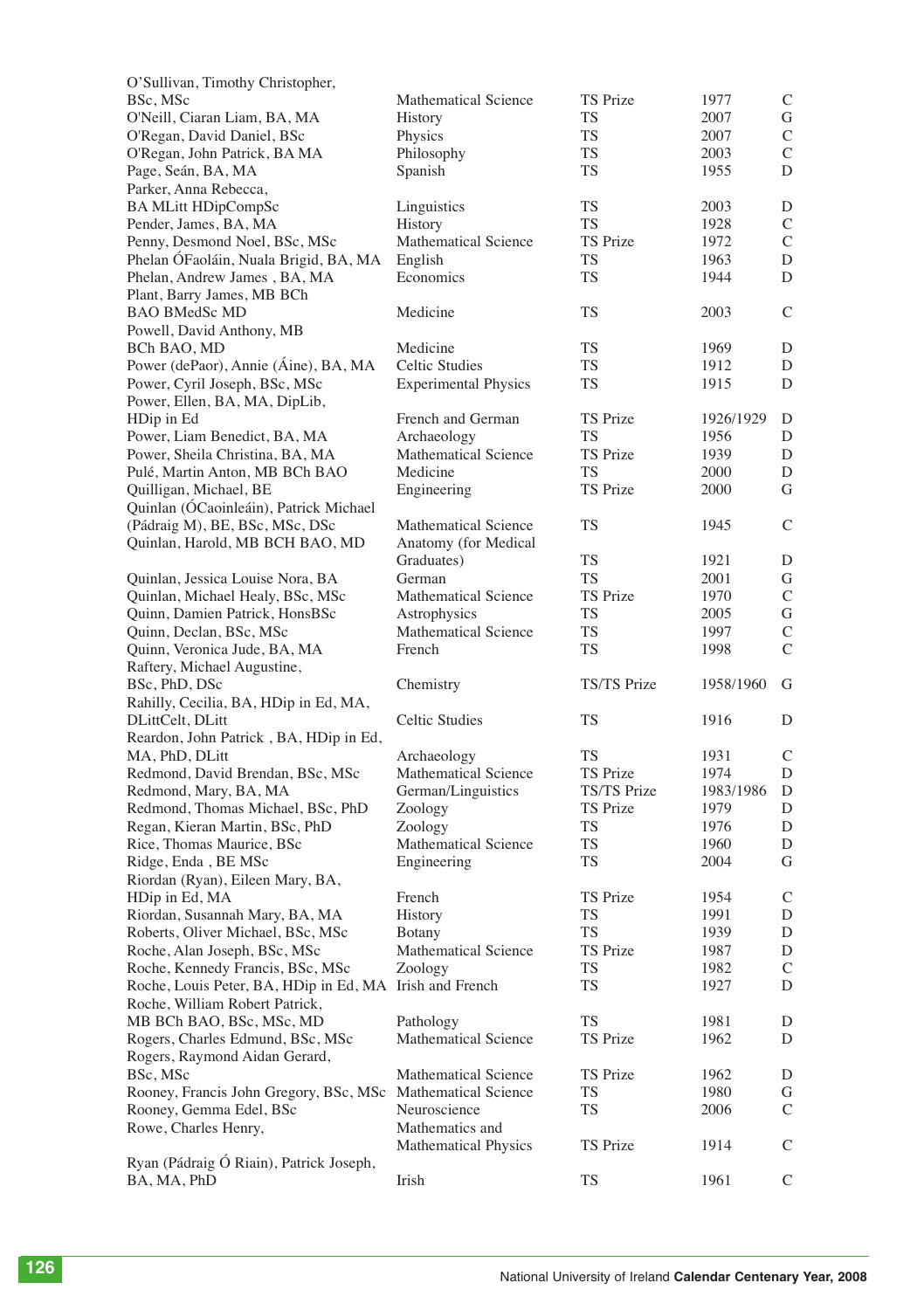| Ryan, Barry James, BSc, MSc                                  | <b>Mathematical Science</b>                   | TS Prize    | 1988           | D              |
|--------------------------------------------------------------|-----------------------------------------------|-------------|----------------|----------------|
| Ryan, Bartholomew, BA(Dub) MA                                | Arts/Humanities                               | TS Prize    | 2003           | D              |
| Ryan, Brenda Mary, BSc MSc                                   | Mathematics                                   | TS          | 2005           | G              |
| Ryan, Daniel Joseph, BSc, MSc, PhD                           | Chemistry                                     | TS/TS Prize | 1934/1935/1937 | $\mathsf{C}$   |
| Ryan, Denis Mary, BSc, MSc                                   | <b>Mathematical Science</b>                   | TS Prize    | 1984           | G              |
| Ryan, Eoin, BE MEngSc BA MLitt                               | Philosophy                                    | TS          | 2004           | D              |
| Ryan, John, BA, MA, DLitt                                    | Celtic Studies (including                     |             |                |                |
|                                                              | Celtic Archaeology)                           | TS          | 1918           | D              |
| Ryan, John, BComm                                            | Economics                                     | <b>TS</b>   | 1919           | D              |
| Ryan, Michael Francis, BSc                                   | Zoology                                       | TS          | 1964           | D              |
| Ryan, Samantha Louise, BCL, LLM                              | Law                                           | <b>TS</b>   | 1999           | $\mathsf{C}$   |
| Ryan, Terence Michael, BA, MA                                | Economics                                     | TS          | 1968           | D              |
| Rynne, Etienne Andrew, BA, MA                                | Archaeology                                   | TS Prize    | 1956           | D              |
| Salmon, William, BA, MA                                      | History                                       | TS Prize    | 1934           | D              |
| Sanfey, Darach John,                                         |                                               |             |                |                |
| BA, HDip in Ed, MA                                           | French                                        | TS Prize    | 1989           | D              |
| Scallan, Patrick Gerard, BA, MA                              | <b>Mathematical Science</b>                   | TS          | 1978           | G              |
| Scott, Francis Leslie,                                       |                                               |             |                |                |
| BSc, MSc, PhD, DSc                                           | Chemistry                                     | TS          | 1952           | $\overline{C}$ |
| Scott, Richard Anthony, BSc, MSc                             | <b>Mathematical Science</b>                   | TS Prize    | 1959           | $\mathcal{C}$  |
| Scraggs, Emily Anne, BSocSc, MSocSc                          | Sociology                                     | TS Prize    | 1991           | $\mathcal{C}$  |
| Seemann, Daphne Maria, HonsBA MA                             | German                                        | TS          | 2005           | D              |
| Shanahan, Edward Francis,                                    |                                               |             |                |                |
| MB BCH BAO, MCh                                              | Anatomy (for Medical                          |             |                |                |
|                                                              | Graduates)                                    | TS          | 1945           | D              |
| Shanahan, Fergus Liam Joseph,                                |                                               |             |                |                |
| MB BCh BAO, BSc, MD                                          | Medicine                                      | TS          | 1982           | D              |
| Shannon, Mary Frances, BSc, PhD                              | Zoology                                       | <b>TS</b>   | 1979           | D              |
| Shaw, Francis J, BA                                          | Celtic Studies (including                     |             |                |                |
|                                                              | Celtic Archaeology)                           | <b>TS</b>   | 1930           | D              |
| Shea, Margaret Mary, BA, MA                                  | French and German                             | TS Prize    | 1918           | G              |
| Shee (Twohig), Elizabeth Ann,                                |                                               |             |                |                |
| BA, MA, PhD                                                  | Archaeology                                   | TS          | 1968           | $\mathsf{C}$   |
| Sheehan, John Gerard, BA, MA                                 | Archaeology                                   | TS Prize    | 1984           | G              |
| Sheehan, Natalie, BA, MA                                     | French                                        | TS          | 2002           | $\mathsf{C}$   |
| Sheehy, Robert Andew, BSc, MSc                               | <b>Mathematical Science</b>                   | TS Prize    | 1991           | $\mathcal{C}$  |
| Silles, Mary Antonia, BComm, MA                              | Economics                                     | TS          | 1999           | D              |
| Sinnot, Daniel Richard, BA, MA                               | Economic History                              | TS Prize    | 2007           | D              |
| Sinnott, Gillian Mary, BCL, MA                               | Politics                                      | TS          | 2002           | D              |
| Sionóid, Peadar Nollaig, BSc, MSc                            | <b>Mathematical Science</b>                   | TS          | 1988           | D              |
| Skerritt, Paul Michael, BSc, MSc                             | <b>Mathematical Science</b>                   | TS Prize    | 1998           | D              |
| Skinner, Liam John, MB BCh BAO                               | Medicine                                      | TS          | 2001           | $\overline{C}$ |
| Slattery, David Patrick, BA, MA                              | Philosophy                                    | TS          | 1988           | $\overline{C}$ |
| Smith, Olivia Frances, BCL, LLM                              | Law                                           | TS Prize    | 1999           | C              |
| Smyth, Alfred Patrick, BA, MA                                | History (Early and                            |             |                |                |
|                                                              | Medieval Irish)                               | <b>TS</b>   | 1969           | D              |
| Smyth, William James (Séamus), BA, PhD Geography             |                                               | <b>TS</b>   | 1972           | D              |
| Smyth, William John, BA, PhD                                 |                                               | TS          | 1968           | D              |
| Stack, Norah Blake, BA, MA                                   | Geography<br><b>English and German</b>        | <b>TS</b>   | 1914           | D              |
|                                                              |                                               | TS          |                | $\mathsf{C}$   |
| Stockley, Violet A A, BA                                     | French and German                             | <b>TS</b>   | 1916<br>1973   | $\overline{C}$ |
| Stynes, Martin Joseph Anthony, BSc, MSc Mathematical Science |                                               |             |                |                |
| Sugrue, Pádraig Colm, BDS                                    | Dentistry                                     | <b>TS</b>   | 1988           | $\mathsf{C}$   |
| Sullivan, Jennifer, BA, MLitt                                | Linguistics                                   | TS          | 2007           | D              |
| Sweetman, Paul, BE                                           | Engineering and Architecture TS Prize, ex aeq |             | 2003           | D              |
| Tate, Parr, BSc, MSc                                         | Botany and Zoology                            | TS          | 1924           | $\mathsf{C}$   |
| Temple Lang, Duncan Walter, BA, MA                           | Mathematical Science                          | TS Prize    | 1990           | D              |
| Tierney, James Joseph,                                       |                                               |             |                |                |
| BA, HDipinEd, MA                                             | Latin and Greek                               | <b>TS</b>   | 1934           | D              |
| Tierney, Michael, BA, MA, DLitt                              | Latin and Greek                               | TS Prize/TS | 1915/1917      | D              |
| Timoney, James Richard, BA, MA                               | Mathematical Science                          | TS Prize    | 1931           | D              |
| Timoney, Richard Martin, BSc, MSc                            | <b>Mathematical Science</b>                   | TS          | 1974           | D              |
| Toomey, Maurice, BA, MA                                      | History                                       | TS Prize    | 1954           | D              |
| Torney, Diarmuid Anthony, BA MA                              | Politics                                      | TS          | 2006           | D              |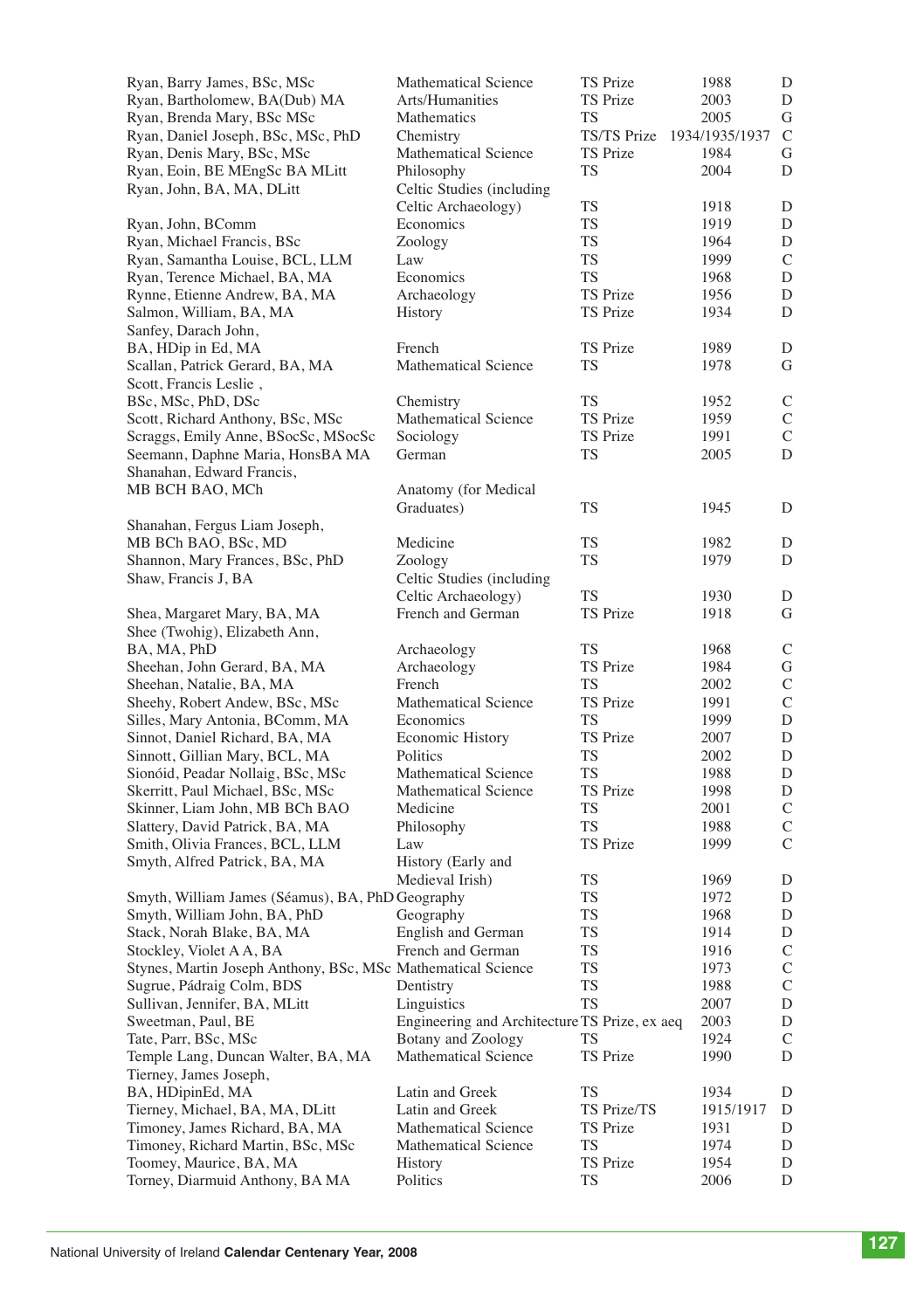| Totton, Aidin Joseph,                          |                             |                 |      |              |
|------------------------------------------------|-----------------------------|-----------------|------|--------------|
| BA, MA, HDip in Ed                             | Latin and Greek             | TS              | 1969 | C            |
| Travers, David Hubert, BA, MA                  | Economics                   | TS              | 1923 | D            |
| Traynor, Oscar James Mary,                     |                             |                 |      |              |
| MB BCh BAO, MCh                                | Surgery                     | <b>TS</b>       | 1981 | D            |
| Troy, Michael Charles, BA, MA                  | Philosophy                  | <b>TS Prize</b> | 1918 | D            |
| Tuite, Michael Patrick, BSc, MSc               | <b>Mathematical Science</b> | <b>TS Prize</b> | 1979 | D            |
| Twomey, John Brian, BSc, MSc                   | <b>Mathematical Science</b> | TS              | 1964 | $\mathsf{C}$ |
| Ua Dochartaigh, Éamonn Feichin,                |                             |                 |      |              |
| BA, MA                                         | Philosophy                  | <b>TS</b>       | 1939 | D            |
| Van Dijk, Peter Paul, BSc                      | Zoology                     | TS Prize        | 1992 | G            |
| Várilly, Joseph Charles Denis, BSc, MSc        | <b>Mathematical Science</b> | TS              | 1973 | D            |
| Vaughan (O'Brien), Kathleen Mary,              |                             |                 |      |              |
| BA, HDip in Ed, MA                             | French                      | TS              | 1962 | C            |
| Vaughan, Patrick Carthage, BA, MA              | Irish                       | <b>TS Prize</b> | 1982 | $\mathsf{C}$ |
| Waldron (deBhaldraithe), Thomas                |                             |                 |      |              |
| MacDonnchadha (Tomás M), BA,                   |                             |                 |      |              |
| MA, PhD, DLitt                                 | Irish and French            | <b>TS</b>       | 1938 | D            |
| Walsh (Strnd-Walsh), Katherine,                |                             |                 |      |              |
| BA, MA, DPhil (oxon)                           | History                     | TS              | 1968 | D            |
| Walsh, Annie, BA, MA                           | Irish and English           | TS              | 1916 | G            |
| Walsh, David Anthony, BSc, MSc                 | <b>Mathematical Science</b> | TS              | 1966 | $\mathsf{C}$ |
| Walsh, Julia A, BA                             | French and German           | TS Prize        | 1916 | G            |
| Walsh, Paul Martin, BSc, MSc                   | Zoology                     | TS              | 1986 | $\mathsf{C}$ |
| Walsh, Paul, BA                                | <b>Celtic Studies</b>       | <b>TS</b>       | 1914 | D            |
| Walsh, Richard, BA, MA, PhD                    | Irish and English           | TS Prize        | 1938 | D            |
| Walsh, Richard, BSc, MSc, HDip in Ed           | <b>Mathematical Science</b> | TS              | 1936 | G            |
| Walsh, Robert Francis,                         |                             |                 |      |              |
| BA, MA, HDip in Ed, PhD                        | Irish and English           | TS Prize        | 1936 | C            |
|                                                | Celtic Studies (including   |                 |      |              |
| Walshe, Mary, BA, MA                           | Celtic Archaeology)         | TS              | 1928 | D            |
|                                                | Spanish                     | TS              | 1991 | D            |
| Ward, Aengus Martin Matthew, BA, MA            |                             | <b>TS Prize</b> | 1978 | G            |
| Ward, James Jerome, BSc, MSc                   | <b>Mathematical Science</b> | <b>TS</b>       | 1982 | D            |
| Ward, Laurence Christian, BA, MA               | Philosophy                  |                 |      | C            |
| Ware, Niall John, BA, MA, PhD                  | Spanish                     | TS              | 1958 |              |
| Warner, Thomas Frederick Collier Spencer,      |                             |                 |      |              |
| MB BCh BAO, BSc, MSc, MD                       | Pathology                   | TS              | 1970 | G            |
| Whelan, Anna Julia, BA, MA                     | French and Italian          | <b>TS</b>       | 1953 | D            |
| Whelan, Kevin Martin, BA, PhD                  | Geography                   | TS              | 1980 | D            |
| Whelan, Pádraig Máire, BSc, MSc, PhD           | <b>Botany</b>               | <b>TS Prize</b> | 1978 | C            |
| Whelan, Thomas Oliver,                         |                             |                 |      |              |
| BA, MA, MEconSc                                | Latin and Greek             | TS Prize        | 1968 | D            |
| Wilkinson, Thomas Brian, BCL                   | Law                         | TS              | 1987 | C            |
| Williams, Thomas Desmond, BA, MA               | History                     | <b>TS</b>       | 1943 | D            |
| Willis (Abbott), Anne Patricia, BMus, MA Music |                             | TS              | 1971 | C            |
| Wilson, John Pierce, BSc, MSc                  | Chemistry                   | TS              | 1940 | $\mathsf{C}$ |
| Winter, Margaret Mary,                         |                             |                 |      |              |
| BA, MA, HDip in Ed                             | Irish                       | TS              | 1968 | D            |
| Wood, John Oliver Joseph, BSc, PhD             | Chemistry                   | TS Prize        | 1977 | G            |
| Wood-Baker, Cyril Stanley,                     |                             |                 |      |              |
| BSc, MSc, PhD                                  | Zoology                     | TS              | 1942 | C            |
| Wynne, Mark Anthony, BA, MA                    | Economics                   | <b>TS Prize</b> | 1982 | D            |

## **Aguisín 7: Buaiteoirí Sparánachta OÉ 1930 - 2005 Appendix 7: NUI Bursaries 1930 - 2005**

| <b>Subject</b> | <b>Name</b>                       | Year | College    |
|----------------|-----------------------------------|------|------------|
| Agriculture    | Ahearne, Francis M, MAgrSc1963UCD |      |            |
| Agriculture    | Bothwell, Karen.                  | 1997 | <b>UCD</b> |
| Agriculture    | Byrne, Ignatius, BAgrSc           | 1968 | <b>UCD</b> |
| Agriculture    | Carey, Annette T, BAgrSc          | 1990 | <b>UCD</b> |
| Agriculture    | Choiseul, James                   | 1993 | UCD        |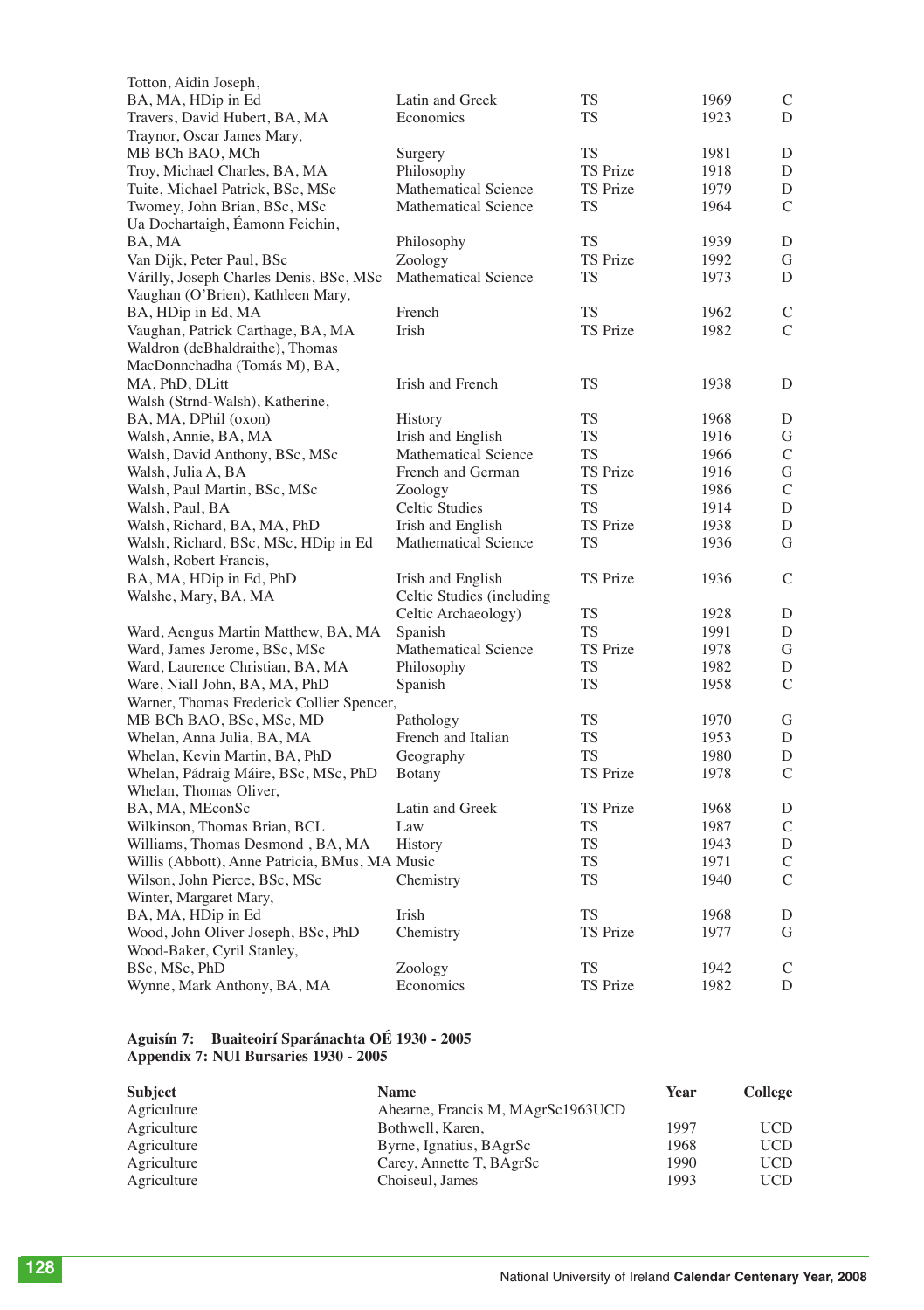| Agriculture                   | Clarke, Alison P, BAgrSc                    | 1987 |                 | UCD        |
|-------------------------------|---------------------------------------------|------|-----------------|------------|
| Agriculture                   | Dardis, John Vincent, BAgrSc                | 2000 |                 | <b>UCD</b> |
| Agriculture                   | Delanunty, Conor M., BAgrSc                 | 1991 |                 | <b>UCD</b> |
| Agriculture                   | Doyle, Owen (Patrick)                       | 1986 |                 | <b>UCD</b> |
| Agriculture                   | Foley, Dermot                               | 1996 |                 | <b>UCD</b> |
| Agriculture                   | Gibney, Michael J, BAgrSc                   | 1972 |                 | <b>UCD</b> |
| Agriculture                   | Hayes, John F, BAgrSc                       | 1974 |                 | UCD        |
| Agriculture                   | Hunter, Samuel A, BAgrSc PhD                | 1982 |                 | <b>UCD</b> |
| Agriculture                   | Layton, Terence F                           | 1980 |                 | <b>UCD</b> |
| Agriculture                   | Mac Domhnaill, Dáibhí Pedro, BAgrSc         | 1999 |                 | <b>UCD</b> |
| Agriculture                   | McDonnell, Patrick,                         | 1965 |                 | <b>UCD</b> |
| Agriculture                   | Meagher, Margaret E                         | 1981 |                 | <b>UCD</b> |
| Agriculture                   | Neff, Michael J, BAgrSc                     | 1967 |                 | <b>UCD</b> |
| Agriculture                   | Noronha, Nessa, BAgrSc                      | 2004 |                 | <b>UCD</b> |
| Agriculture                   | O'Connor, James JC, BAgrSc                  | 1971 |                 | <b>UCD</b> |
| Agriculture                   | O'Neill, Kieran J, BAgrSc                   | 1988 |                 | <b>UCD</b> |
| Agriculture                   | Raymond, John James, BAgrSc                 | 2003 |                 | <b>UCD</b> |
| Agriculture                   | Ryan, Patrick OM, BAgrSc                    |      | 1969 & 1970 UCD |            |
| Agriculture                   | Short, Neville,                             | 1995 |                 | <b>UCD</b> |
| Agriculture                   | Stapleton, John,                            | 1984 |                 | <b>UCD</b> |
| Agriculture                   | Tunney, Hubert                              | 1964 |                 | <b>UCD</b> |
| Agriculture                   | Walsh, Kathleen M                           | 1992 |                 | <b>UCD</b> |
| Agriculture                   | White, John P                               | 1975 |                 | <b>UCD</b> |
| Archaeology                   | Raftery, John J                             | 1934 |                 | <b>UCD</b> |
| Art & Museum Service Training | Carlos, Winifred M                          | 1937 |                 | <b>UCG</b> |
| Commerce                      | Bradley, David M, BComm                     | 1987 |                 | <b>UCC</b> |
| Commerce                      | Brien, Laura C,                             | 1990 |                 | <b>UCD</b> |
| Commerce                      | Colfer, John M, BComm                       | 1944 |                 | <b>UCC</b> |
| Commerce                      | Conlon, Mary E, BComm                       | 1930 |                 | UCD        |
| Commerce                      | Crinion, Arlynejane, HonsBSc                | 2005 |                 | <b>UCD</b> |
| Commerce                      | Daly, Julia E, BComm                        | 1936 |                 | UCD        |
| Commerce                      | Delaney, Daniel, BComm                      | 1958 |                 | <b>UCD</b> |
| Commerce                      | Haughey, James, BComm                       | 1947 |                 | <b>UCD</b> |
| Commerce                      | Kelly, Edward V, BComm                      | 1962 |                 | <b>UCD</b> |
| Commerce                      | Lowe, John, BComm                           | 1954 |                 | UCD        |
| Commerce                      | MacCormac, Michael J, BComm                 | 1948 |                 | <b>UCD</b> |
| Commerce                      | Maddock, David J, BComm                     | 1934 |                 | <b>UCD</b> |
| Commerce                      | Martin, Mary, BComm                         | 1937 |                 | <b>UCD</b> |
| Commerce                      | McHale, Joseph P, BA BComm Dip Pub Adm 1944 |      |                 | UCD        |
| Commerce                      | Meagher, Michael J, BComm                   | 1963 |                 | <b>UCD</b> |
| Commerce                      | Nolan, Nicholas G, BComm                    | 1931 |                 | <b>UCD</b> |
| Commerce                      | O'Byrne, James ., BComm                     | 1951 |                 | <b>UCD</b> |
| Commerce                      | O'Donnell, William H, BComm                 | 1940 |                 | <b>UCD</b> |
| Commerce                      | O'Farrell, Dermot F, BComm                  | 1944 |                 | <b>UCC</b> |
| Commerce                      | O'Halloran, Desmond HP, BComm               | 1957 |                 | <b>UCD</b> |
| Commerce                      | Ryan, John C, BComm                         | 1949 |                 | <b>UCD</b> |
| Commerce                      | Walsh, Richard B, BComm                     | 1946 |                 | <b>UCC</b> |
| Commerce                      | Whelan, Brian J, BComm                      | 1956 |                 | <b>UCD</b> |
| Dairy Science                 | Buckley, Denis J, BSc                       | 1969 |                 | <b>UCC</b> |
| Dairy Science                 | Cogan, Tomothy M, BSc                       | 1963 |                 | UCC        |
| Dairy Science                 | Corcoran, Dennis J, BSc                     | 1965 |                 | <b>UCC</b> |
| Dairy Science                 | Daly, Charles, BSc                          | 1968 |                 | UCC        |
| Dairy Science                 | Galvin, Erina E                             | 1987 |                 | <b>UCC</b> |
| Dairy Science                 | Irwin, James, BSc                           | 1988 |                 | UCC        |
| Dairy Science                 | Mulvihill, Daniel M, BSC Dairying           | 1975 |                 | <b>UCC</b> |
| Dairy Science                 | Murphy, Maeve CE                            | 1985 |                 | UCC        |
| Dairy Science                 | O'Brien, John M,                            | 1983 |                 | UCC        |
| Dairy Science                 | O'Connor, Thomas P                          | 1982 |                 | UCC        |
| Dairy Science                 | O'Leary, Joseph, BSc                        | 1970 |                 | UCC        |
| Dairy Science                 | O'Riordan, Ellen Dolores                    | 1985 |                 | UCC        |
| Engineering, Agriculture      |                                             |      |                 |            |
| & Food Process                | Allen, Stuart                               | 1999 |                 | <b>UCD</b> |
| Engineering, Chemical         | Barrett, Alan A                             | 1975 |                 | <b>UCD</b> |
|                               |                                             |      |                 |            |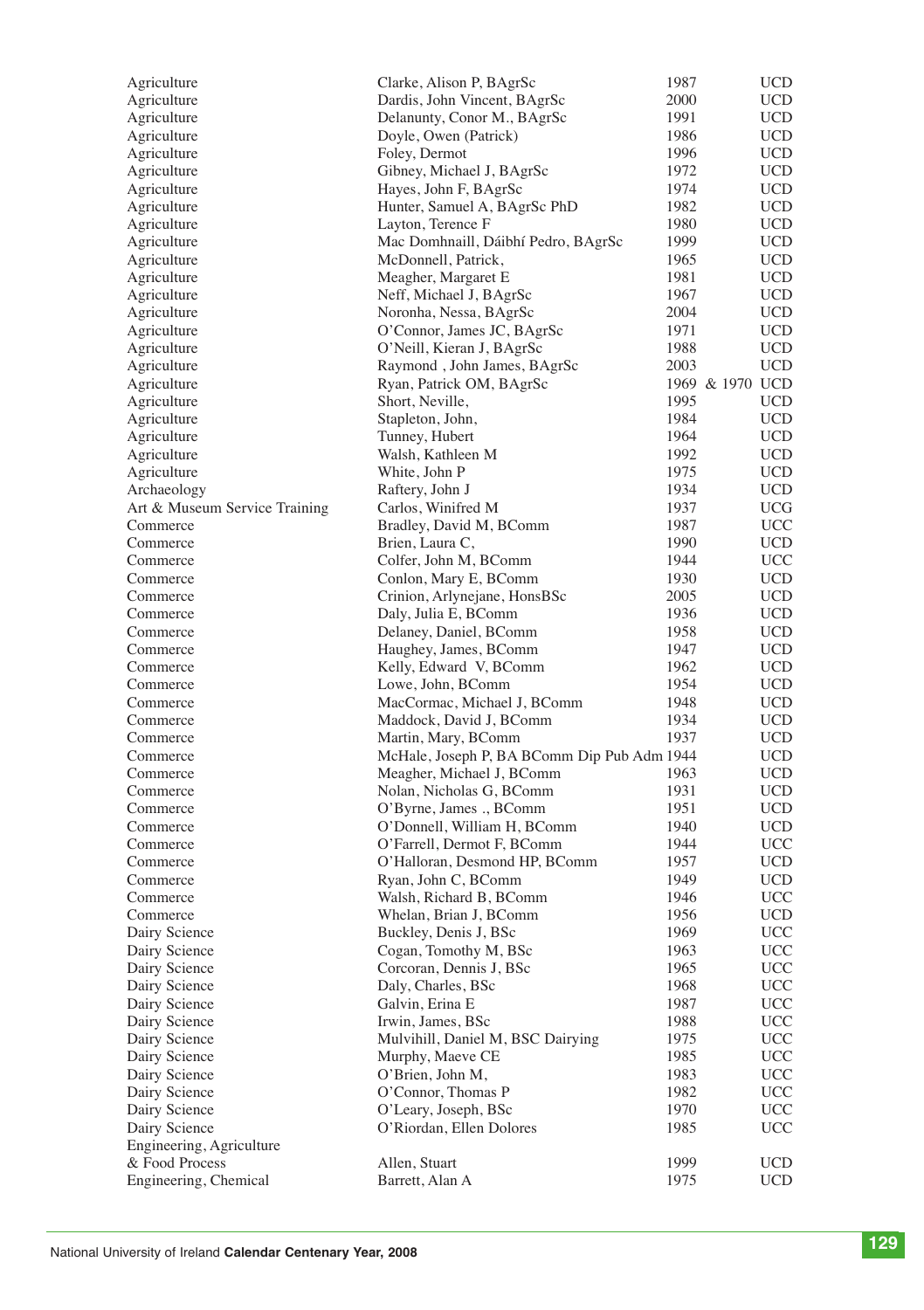| Engineering, Civil                               | Bolger, Thomas A, BE                   | 1968         | UCD               |
|--------------------------------------------------|----------------------------------------|--------------|-------------------|
| Engineering, Mechanical & Electrical             | Brerton, Michael, BE                   | 1953         | <b>UCD</b>        |
| Engineering, Civil                               | Broderick, Brian                       | 1989         | UCD               |
| Engineering, Electrical                          | Burke, Mark E                          | 1974         | <b>UCC</b>        |
| Engineering, Civil                               | Butler, David J, BE                    | 1973         | <b>UCD</b>        |
| Engineering                                      | Butler, Dermot, BE                     | 1939         | <b>UCC</b>        |
| Engineering, Chemical                            | Cadagon, David (Charles), BE           | 1988         | UCD               |
| Engineering, Chemical                            | Carden, Andreas P.                     | 1994         | UCD               |
| Engineering, Civil                               | Carey, Peter                           | 1991         | UCG               |
| Engineering, Civil                               | Clarke, Ian                            | 1992         | <b>UCG</b>        |
| Engineering, Civil                               | Cleary, Michael P, BE                  | 1972         | <b>UCG</b>        |
| Engineering                                      | Collins, Lucas, BE                     | 1938         | <b>UCD</b>        |
| Engineering, Civil                               | Connolly, Raymond J                    | 1990         | <b>UCC</b>        |
| Engineering, Mechanical                          | Corless, Martin J,                     | 1977         | <b>UCD</b>        |
| Engineering, Electrical                          | Creedon, Brendan G, BE                 | 1978         | UCD               |
| Engineering                                      | Cuffe, Robert J, BE                    | 1934         | UCD               |
| Engineering, Chemical                            | Cummins, Patrick FA                    | 1982         | <b>UCD</b>        |
| Engineering, Civil                               | Daly, Albert F,                        | 1979         | <b>UCG</b>        |
| Engineering, Electrical                          | Daly, James A,                         | 1980         | <b>UCD</b>        |
| Engineering, Chemical                            | Deane, Francis M, BE                   | 1971         | <b>UCD</b>        |
| Engineering, Civil                               | Devlin, John P, BE                     | 1964         | <b>UCC</b>        |
| Engineering, Civil                               | Dignam, Mark                           | 1993         | <b>UCG</b>        |
| Engineering, Civil                               | Dodd, Vincent A, BE                    | 1960         | UCD               |
| Engineering, Civil                               | Dunne, Susan                           | 1998         | <b>UCD</b>        |
| Engineering, Civil                               | Durand, Paul                           | 1985         | <b>UCD</b>        |
| Engineering, Mechanical                          | Dwyer, Joseph M, BE                    | 1957         | <b>UCD</b>        |
| Engineering                                      | Evans, John J, BE                      | 1933         | UCG               |
| Engineering, Electrical                          | Feely, Orla                            | 1986         | UCD               |
| Engineering, Civil                               | Feighan, Kieran J                      | 1983         | <b>UCG</b>        |
| Engineering, Mechanical                          | Finan, John Desmond, BE                | 2002         | UCD               |
| Engineering, Civil                               | Finn, William D, BE                    | 1954         | <b>UCC</b>        |
| Engineering, Civil                               | Fitzpatrick, Thomas MG,                | 1978         | UCD               |
| Engineering, Electronic & Electrical             | Flynn, John Patrick, BE                | 2000         | UCD               |
| Engineering, Civil                               | Fox, Terence O, BE                     | 1956         | <b>UCC</b>        |
| Engineering                                      | Foyle, Patrick J, BE                   | 1943         | <b>UCC</b>        |
| Engineering, Chemical                            | Frewen, Thomas Anthony, BE             | 2001         | <b>UCD</b>        |
| Engineering, Civil                               | Garrick, Michael FM                    | 1976         | <b>UCG</b>        |
| Engineering, Chemical                            | Hanley, Conor                          | 1991         | UCD               |
| Engineering, Civil                               | Hayes, Fionnuala Marie, BE             | 2001         | NUI, Galway       |
| Engineering, Civil                               | Hayes, Sinead Margaret, BE             | 2000<br>1998 | NUI, Galway       |
| Engineering, Industrial                          | Headon, Robert P                       | 1994         | UCG<br><b>UCC</b> |
| Engineering, Electronic & Electrical             | Hegarty, Colman J                      | 1990         | <b>UCD</b>        |
| Engineering, Electronic & Electrical             | Heneghan, Conor J                      | 1982         | <b>UCC</b>        |
| Engineering, Electrical                          | Higgins, Joseph EG                     |              |                   |
| Engineering, Mechanical                          |                                        | 1987         | UCD               |
| & Agricultural                                   | Hogan, Brian J.A                       | 1974         | <b>UCC</b>        |
| Engineering, Electrical<br>Engineering, Chemical | Hurley, William G<br>Ivory, John J, BE | 1971         | <b>UCD</b>        |
| Engineering, Electronic & Electrical             | Keane, John P                          | 1998         | <b>UCD</b>        |
| Engineering, Electrical                          | Kennedy, Michael P                     | 1984         | <b>UCD</b>        |
| Engineering, Electrical                          | King, John, BE                         | 1966         | <b>UCC</b>        |
| Engineering, Industrial                          | Lawlor, Therese F                      | 1984         | UCG               |
| Engineering                                      | Leech, William P, BE                   | 1942         | <b>UCD</b>        |
| Engineering, Civil                               | Lennon, Bernard B                      | 1994         | <b>UCC</b>        |
| Engineering, Mechanical                          |                                        |              |                   |
| & Agricultural                                   | Looby, Thomas B                        | 1983         | <b>UCD</b>        |
| Engineering, Civil                               | Mac Alevey, Niall F,                   | 1987         | <b>UCD</b>        |
| Engineering, Civil                               | Mac Eoin, Sean, BE MIEI                | 1982         | <b>UCG</b>        |
| Engineering, Civil                               | Maher, Patrick J                       | 1981         | <b>UCG</b>        |
| Engineering, Electronic & Electrical             | Maxwell, David Vincent, BE             | 1996         | <b>UCD</b>        |
| Engineering, Electrical                          | McCarthy, Timothy O, BE MEngSc         | 1970         | <b>UCC</b>        |
| Engineering, Mechanical & Electrical             | McGennis, Edward AM, BE                | 1951         | UCD               |
|                                                  |                                        |              |                   |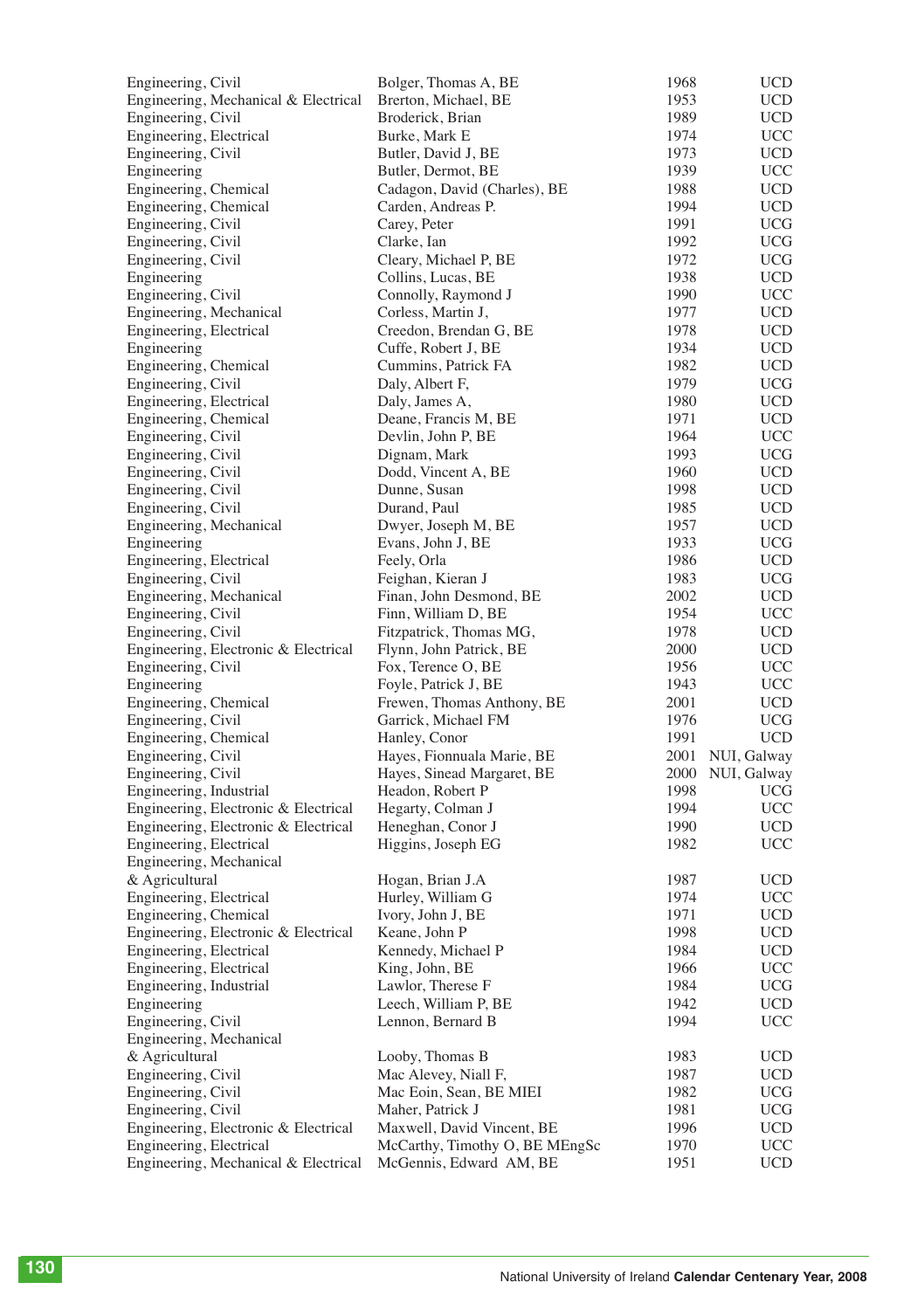| Engineering, Mechanical                                  | McQuaid, James, BE                          | 1961         | UCD                       |
|----------------------------------------------------------|---------------------------------------------|--------------|---------------------------|
| Engineering, Chemical                                    | Menzies, Donald J, BE                       | 1967         | <b>UCD</b>                |
| Engineering                                              | Meyler, James J, BE                         | 1940         | <b>UCD</b>                |
| Engineering, Civil                                       | Moran, Brian                                | 1980         | <b>UCG</b>                |
| Engineering, Mechanical                                  | Moriarty, Thomas J, BE                      | 1969         | <b>UCD</b>                |
| Engineering                                              | Morrissey, Joseph J, BE                     | 1932         | <b>UCD</b>                |
| Engineering                                              | Moynihan, John J, BE                        | 1935         | <b>UCC</b>                |
| Engineering, Mechanical                                  | Mullen, Thomas J, BE                        | 1965         | <b>UCD</b>                |
| Engineering                                              | Munro, Charles TG, BE                       | 1947         | <b>UCD</b>                |
| Engineering, Chemical                                    | Murphy, Edward N, BE                        | 1963         | <b>UCD</b>                |
| Engineering, Civil                                       | Ní Chuinn, Caitriona                        | 1999         | <b>UCD</b>                |
| Engineering, Civil                                       | O Broin, Caoimhghin P, BE                   | 1955         | <b>UCG</b>                |
| Engineering, Civil                                       | O'Connell, Paul                             | 1985         | <b>UCD</b>                |
| Engineering, Civil                                       | O'Donnell, Gavin Wilfred, BE MEngSc         | 1995         | <b>UCC</b>                |
| Engineering, Mechanical                                  | O'Donovan, Neil Joseph, BE                  | 2000         | <b>UCD</b>                |
| Engineering, Civil                                       | O'Driscoll, Fiona                           | 1984         | <b>UCD</b>                |
| Engineering                                              | O'Farrell, Christopher A, BSc BE            | 1949         | <b>UCD</b>                |
| Engineering, Civil                                       | O'Flaherty, Richard M, BE                   | 1948         | UCC                       |
| Engineering, Industrial                                  | O'Gorman, PD                                | 1981         | <b>UCG</b>                |
| Engineering, Mechanical                                  | O'Higgins, John                             | 1985         | <b>UCD</b>                |
| Engineering, Civil                                       | O'Keeffe, John D, BE                        | 1951         | <b>UCC</b>                |
| Engineering, Mechanical & Electrical                     | O'Neill, Charles M, BE                      | 1954         | <b>UCD</b>                |
| Engineering, Mechanical & AgriculturalO'Reilly, Kieran E |                                             | 1981         | <b>UCD</b>                |
| Engineering, Civil                                       | O'Sullivan, Catherine, BE MEngSc            | 1997         | UCC                       |
| Engineering, Mechanical                                  | O'Sullivan, Cornelius                       | 1997         | <b>UCD</b>                |
| Engineering, Mechanical & Electrical                     | O'Sullivan, Diarmuid, BE                    | 1955         | <b>UCD</b>                |
| Engineering, Mechanical                                  | O'Sullivan, Shane Patrick, BSc MEngSc       | 1999         | <b>UCD</b>                |
|                                                          |                                             |              |                           |
| Engineering, Electronic & Electrical                     | Porter, Shaun Martin, BE                    | 2001<br>1979 | NUI, Galway<br><b>UCC</b> |
| Engineering, Civil                                       | Punch, Edward F, BE MEngSc                  |              |                           |
| Engineering                                              | Quinlan, Patrick M, BE                      | 1941         | <b>UCC</b>                |
| Engineering, Electrical                                  | Quinn, Conor A                              | 1988         | UCC                       |
| Engineering, Civil                                       | Raftery, John J, BE                         | 1952         | <b>UCD</b>                |
| Engineering, Electrical                                  | Reardon, Bernard C, BE                      | 1957         | <b>UCC</b>                |
| Engineering, Civil                                       | Riordan, James Charles, BE                  | 1996         | NUI, Galway               |
| Engineering, Mechanical & Electrical                     | Sheehan, Jeremiah P, BE                     | 1952         | <b>UCD</b>                |
| Engineering, Chemical                                    | Sheehan, Patrick B.                         | 1997         | <b>UCD</b>                |
| Engineering                                              | Sheridan, Thomas P, BE                      | 1936         | <b>UCD</b>                |
| Engineering, Electronic & Electrical                     | Smith, Raymond Carl, BE                     | 2002         | <b>UCD</b>                |
| Engineering                                              | Stephens, Liam FA, BE                       | 1944         | <b>UCD</b>                |
| Engineering, Civil                                       | Sugrue, Joan                                | 1988         | <b>UCG</b>                |
| Engineering                                              | Teague, James, BE                           | 1937         | <b>UCD</b>                |
| Engineering, Civil                                       | Wall, Denis V, BE                           | 1953         | <b>UCC</b>                |
| Engineering, Mechanical & Electrical                     | Walters, John M, BE                         | 1948         | <b>UCD</b>                |
| Engineering, Civil                                       | Ward, Robert J, BE                          | 1986         | <b>UCG</b>                |
| Engineering, Agricultural                                |                                             |              |                           |
| & Food Process                                           | Waugh, Paul R                               | 1996         | <b>UCD</b>                |
| Engineering, Mechanical & Food                           | Whelan, Conor R                             | 1995         | <b>UCD</b>                |
| Engineering, Electrical                                  | Whelan, Maurice VKA, BE                     | 1962         | UCC                       |
| Food Science & Technology                                | Brennan, Noelle                             | 1997         | <b>UCC</b>                |
| Food Science & Techonolgy                                | Brickley, Ciara Anne, BSc                   | 2004         | UCC                       |
| Food Science & Technology                                | Curtin, Aine                                | 1999         | <b>UCC</b>                |
| Food Science & Technology                                | Geary, Michael David Patrick, BSc           | 2000         | <b>UCC</b>                |
| Food Science & Technology                                | Harrington, Jennifer Catherine, BSc         | 2001         | <b>UCC</b>                |
| Food Science & Technology                                | Lynch, Andrew J, BSc                        | 1991         | <b>UCC</b>                |
| Food Science & Technology                                | Lynch, Ciaran M                             | 1994         | <b>UCC</b>                |
| Food Science & Technology                                | McSweeney, Paul LH                          | 1990         | UCC                       |
| Food Science & Technology                                | McSweeney, Seamus L                         | 1995         | UCC                       |
| Food Science                                             | Murphy, Ellen Frances, BSc                  | 2003         | <b>UCC</b>                |
| Food Science & Nutrition                                 | O'Brien, Nora M, BSc                        | 1982         | <b>UCC</b>                |
| Food Science & Technology                                | O'Connell, John E                           | 1998         | <b>UCG</b>                |
| Food Science & Technology                                | O'Mahony, James Anthony, BAgrSc MAgrSc 2002 |              | <b>UCC</b>                |
| Food Science & Technology                                | O'Sullivan, Michele                         | 1997         | UCC                       |
|                                                          |                                             |              |                           |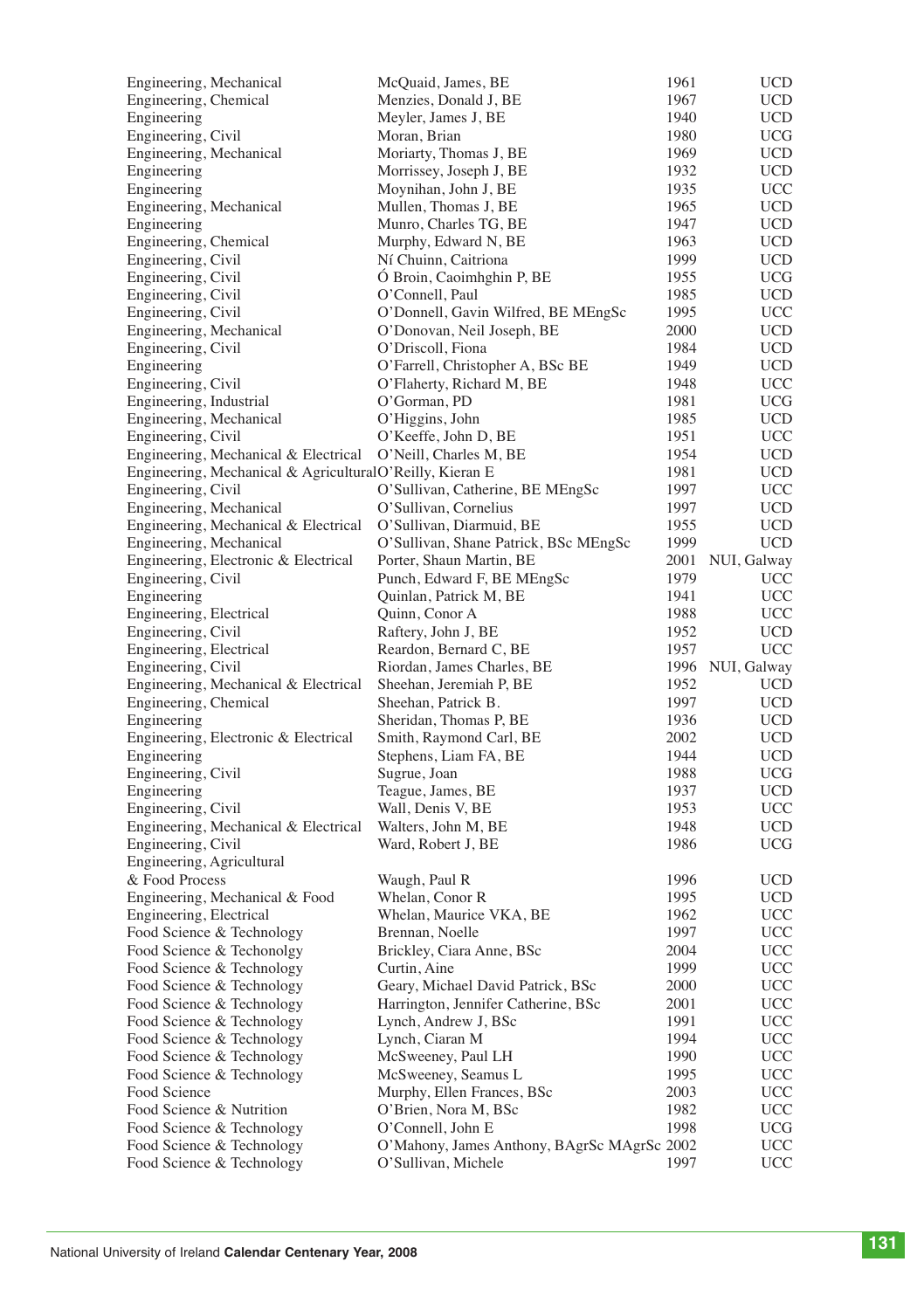| Food Science                      | Smyth, Anne B                                  | 1993 | <b>UCC</b> |
|-----------------------------------|------------------------------------------------|------|------------|
| Medicine                          | Brennan, Philip                                | 1942 | <b>UCD</b> |
| Medicine                          | Keohane, John TF                               | 1951 | <b>UCD</b> |
| Medicine                          | McSorley, John GA                              | 1941 | <b>UCD</b> |
| Medicine                          | Phelan, Mary P                                 | 1948 | <b>UCD</b> |
| Medicine                          | Sweeney, Patrick J                             | 1940 | <b>UCD</b> |
| Midwiferv                         | Dyar, Martin J                                 | 1941 | <b>UCD</b> |
| Midwiferv                         | Geoghegan, Francis J                           | 1940 | <b>UCC</b> |
| Midwifery                         | Mulcahy, Michael D., MB BCh BAO                | 1953 | <b>UCD</b> |
| Pathology                         | Fitzgerald, Gerald M                           | 1938 | <b>UCD</b> |
| Surgery                           | Hickey, Maurice D                              | 1940 | <b>UCC</b> |
| Surgery                           | MacCarthy, John MT                             | 1946 | <b>UCG</b> |
| Surgery                           | O'Malley, Eoin                                 | 1943 | <b>UCD</b> |
| Surgery                           | Radley, William H                              | 1949 | <b>UCC</b> |
| Phonetic Training for Irish Study | Allen, Thomas, BA                              | 1938 | <b>UCD</b> |
| Phonetic Training for Irish Study | Costello, Patrick J., MA BComm HDip in Ed 1935 |      | <b>UCG</b> |
| Phonetic Training for Irish Study | Dore, Eamon F, BA                              | 1941 | <b>UCD</b> |
| Phonetic Training for Irish Study | Walsh, Richard, BA                             | 1938 | <b>UCD</b> |
|                                   |                                                |      |            |

#### **Aguisín 8: Buaiteoirí Dhuais Thaighde Staire na hÉireann, sa bhliain 1922 - 2008 Appendix 8: Irish Historical Research Prize Winners, 1922 - 2008**

|      | 1922 George A. T. O'Brien, DLitt                                                                               | The Economic History of Ireland from The<br>Union to The Famine                                            |
|------|----------------------------------------------------------------------------------------------------------------|------------------------------------------------------------------------------------------------------------|
|      | 1925 Cecilia Rahilly, MA HDip in Ed                                                                            | Ireland and Wales                                                                                          |
|      | 1927 Kate Mulchrone, MA HDip in Ed                                                                             | Die Abfassungszeit und Überlieferung der Vita<br>Tripartita                                                |
|      | 1929 Three Cash Prizes of £25 each:<br>John C. Conroy, MA<br>John J. Webb, MA, LLD:<br>Helena Concannon, DLitt | A History of Railways in Ireland<br>The Guilds of Dublin<br>The Poor Clares in Ireland 1629-1929           |
| 1931 | John Ryan (SJ), MA DLitt                                                                                       | Irish Monasticism, Origins and Early<br>Development                                                        |
| 1933 | Richard Hayes, MB BCh BAO<br>DipPH BSc LRCP & SI                                                               | Ireland and Irishmen in the French Revolution                                                              |
|      | 1935 Robert W. D. Edwards, BA MA DLitt                                                                         | Church and State in Tudor Ireland                                                                          |
| 1937 | Gerard A. Hayes-McCoy,<br>(Gerárd A. Aoidheac-MacEacaidh),<br>MA BComm HDip in Ed                              | Scots Mercenary Force in Ireland (1565-1603)                                                               |
| 1939 | Dermot F. Gleeson, MA                                                                                          | The Last Lords of Ormond                                                                                   |
| 1941 | Not awarded                                                                                                    |                                                                                                            |
| 1943 | Mary J. Donovan O'Sullivan, MA DLitt                                                                           | Old Galway                                                                                                 |
| 1945 | James E. Handley, MA                                                                                           | The Irish in Scotland, 1798 - 1845                                                                         |
| 1947 | Thomas F. O'Rahilly, MA DLitt Celt                                                                             | Irish History and Mythology                                                                                |
|      | 1949 Denis R. Gwynn, DLitt                                                                                     | Young Ireland and 1848 O'Connell, Davis and<br>the Colleges Bill Father Kenyon and Young<br><b>Ireland</b> |
|      | 1951, 53, 55<br>Not awarded                                                                                    |                                                                                                            |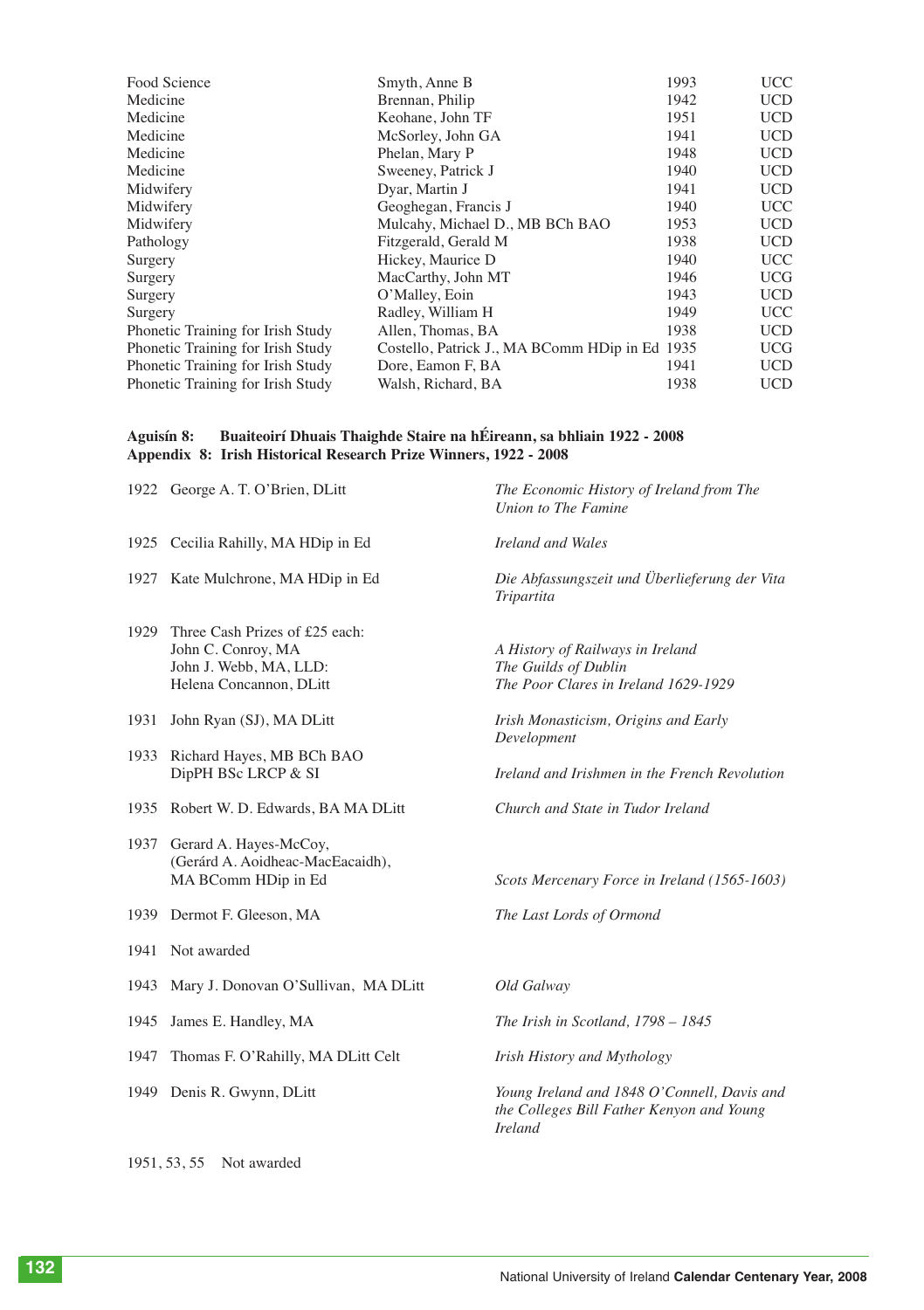| 1959 Hugh F. Kearney, PhD                                | Strafford in Ireland, 1633-1760                                                                                                                                                                                                                                             |
|----------------------------------------------------------|-----------------------------------------------------------------------------------------------------------------------------------------------------------------------------------------------------------------------------------------------------------------------------|
| 1961 Maureen McGeehin (Wall), MA                         | The Penal Laws, 1691-1760                                                                                                                                                                                                                                                   |
| 1963 Rev. Maurice P. J. Sheehy,<br><b>BA PhD DLitt</b>   | Pontifica Hibernica                                                                                                                                                                                                                                                         |
| 1965 Not awarded                                         |                                                                                                                                                                                                                                                                             |
| 1967 Maurice O'Connell, BA, MA<br>Kevin B. Nowlan, BA MA | Irish Politics and Social Conflict                                                                                                                                                                                                                                          |
| (Additional Prize: £100                                  | The Politics of Repeal)                                                                                                                                                                                                                                                     |
| 1969 Gerard A. Hayes-McCoy                               | <b>Irish Battles</b>                                                                                                                                                                                                                                                        |
| 1971 Not awarded                                         |                                                                                                                                                                                                                                                                             |
| 1973 Francis J. Byrne, BA MA                             | Irish Kings and High Kings                                                                                                                                                                                                                                                  |
| 1975 Not awarded                                         |                                                                                                                                                                                                                                                                             |
| 1977 Nicholas P Canny, BA MA HDip in Ed                  | The Elizabethan Conquest of Ireland                                                                                                                                                                                                                                         |
| jointly with<br>Ruth Dudley Edwards, BA MA               | Patrick Pearse – The Triumph of Failure                                                                                                                                                                                                                                     |
| 1979 Not awarded                                         |                                                                                                                                                                                                                                                                             |
| 1981 Colin A. Lewis, BA PhD                              | Horse Breeding in Ireland                                                                                                                                                                                                                                                   |
| 1983 Daniel Augustine Kerr, BA MA                        | Peel, Priests and Politics                                                                                                                                                                                                                                                  |
| 1985 Karl T. Hoppen, BA MA                               | Elections, Politics and Society in Ireland<br>1832 - 1885                                                                                                                                                                                                                   |
| 1987 Patrick J. O'Connor, BA, PhD                        | <b>Exploring Limerick's Past</b>                                                                                                                                                                                                                                            |
| 1989 Patrick J. O'Connor, BA PhD                         | People Make Places: The Story of Irish<br>Palatines                                                                                                                                                                                                                         |
| 1991, 1993, 1995 Not awarded                             |                                                                                                                                                                                                                                                                             |
| 1997 Jacinta Prunty, BA                                  | Dublin Slums 1800-1925: A Study in Urban<br>Geography                                                                                                                                                                                                                       |
| 1999 Thomas McGrath, PhD                                 | Religious Renewal and Reform in the Pastoral<br>Ministry of Bishop James Doyle of Kildare<br>and Leighlin 1786-1834<br>and<br>Politics, Interdenominational Relations and<br>Education in the Public Ministry of Bishop<br>James Doyle of Kildare and Leighlin<br>1786-1834 |
| 2001 Gerard J Lyne, BA MA HDipinEd DipLib                | The Lansdowne Estate in Kerry under W.S.<br>Trench 1849 - 72                                                                                                                                                                                                                |
| 2003 Nicholas P Canny, MA, PhD (Penn)                    | Making Ireland British 1580-1650                                                                                                                                                                                                                                            |
| 2005 Christopher Robert Maginn, PhD                      | 'Civilizing' Gaelic Leinster: The<br>extension of Tudor Rule in the O'Byrne and<br>O'Toole Lordships                                                                                                                                                                        |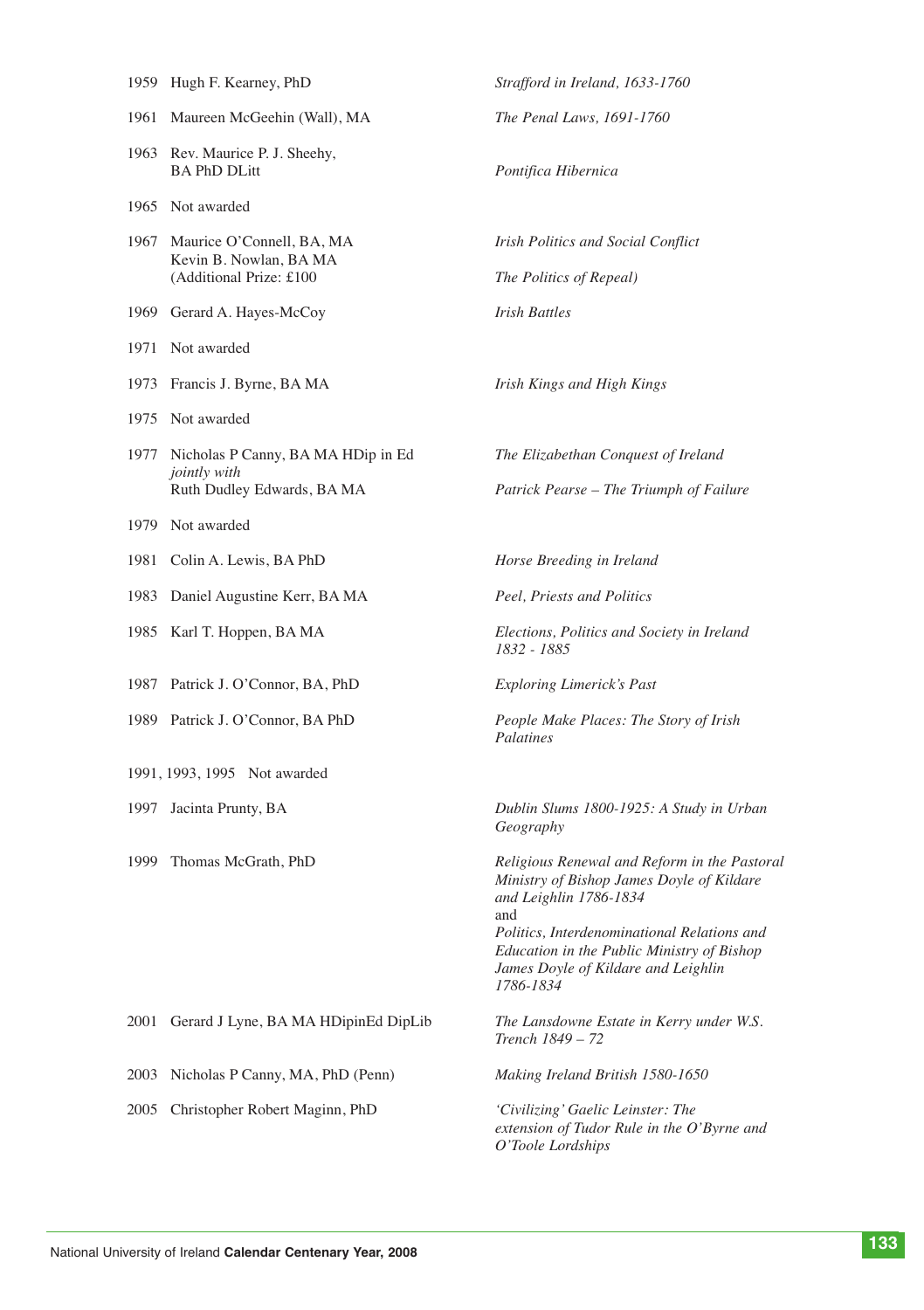Leabhar Mór na nGenealach: The *Great Book of Irish Genealogies (1645-66) compiled by Dubhaltach Mac Fhirbhsigh*

2007 William J. Smyth, BA PhD *Map-making, Landscapes and Memory: A Geography of Colonial and Early Modern Ireland c. 1530-1750* published in 2006 by Cork University Press

## **Aguisín 9: Léachtaí O'Donnell Foilsithe, 1957 - 2008 Appendix 9: Published O'Donnell Lectures, 1957 - 2008**

| Author                                                | Title                                                                                         | <b>Number</b> | Year |
|-------------------------------------------------------|-----------------------------------------------------------------------------------------------|---------------|------|
| Micheline Walsh                                       | The O'Neills in Spain                                                                         | I             | 1957 |
| John A. Murphy, MA                                    | Justin MacCarthy, Lord Mountcashel                                                            | П             | 1958 |
| Sir Charles Petrie, MA (Oxon)                         | Daniel O'Connor Sligo:<br>His Family and His Times                                            | Ш             | 1959 |
| Micheline Walsh                                       | The MacDonnells of Antrim on the Continent                                                    | IV            | 1960 |
| Professor Denis Gwynn,<br><b>DLitt FRHistSoc MRIA</b> | Thomas Francis Meagher (reprinted 2009)                                                       | V             | 1961 |
| Síle Ní Chinnéide                                     | Napper Tandy and the<br>European Crisis of 1798-1803                                          | VI            | 1962 |
| Kevin B. Nowlan, MA, PhD                              | Charles Gavan Duffy and the<br>Repeal Movement                                                | VII           | 1963 |
| Seamus Pender                                         | Waterford Merchants Abroad                                                                    | VIII          | 1964 |
| Gerard A. Hayes-McCoy,<br>MA, PhD, DLitt, MRIA        | Captain Myles Walter Keogh,<br>United States Army 1840-1876                                   | IX            | 1965 |
| Professor John Ryan (SJ) MA, DLitt                    | Toirdbleach Ó Conchubair (1088-1156),<br>King of Connacht, King of Ireland,<br>Co. Freasabra, | X             | 1966 |
| Professor John G. Barry, MA, PhD                      | The Study of Family History in<br><b>Ireland</b>                                              | XI            | 1967 |
| Patrick K. Egan (PP), PhD                             | The Influence of the Irish on the<br>Catholic Church in America in the<br>19th Century        | <b>XII</b>    | 1968 |
| Professor Francis John Byrne, MA                      | The Rise of Uí Néill and the<br>High-kingship of Ireland                                      | XIII          | 1969 |
| Professor Oliver McDonagh, MA, PhD                    | The Nineteenth Century Novel and<br>Irish Social History; Some Aspects                        | XIV           | 1970 |
| Robert W. Dudley Edwards                              | Irish Families: The Archival Aspects                                                          | XVI           | 1972 |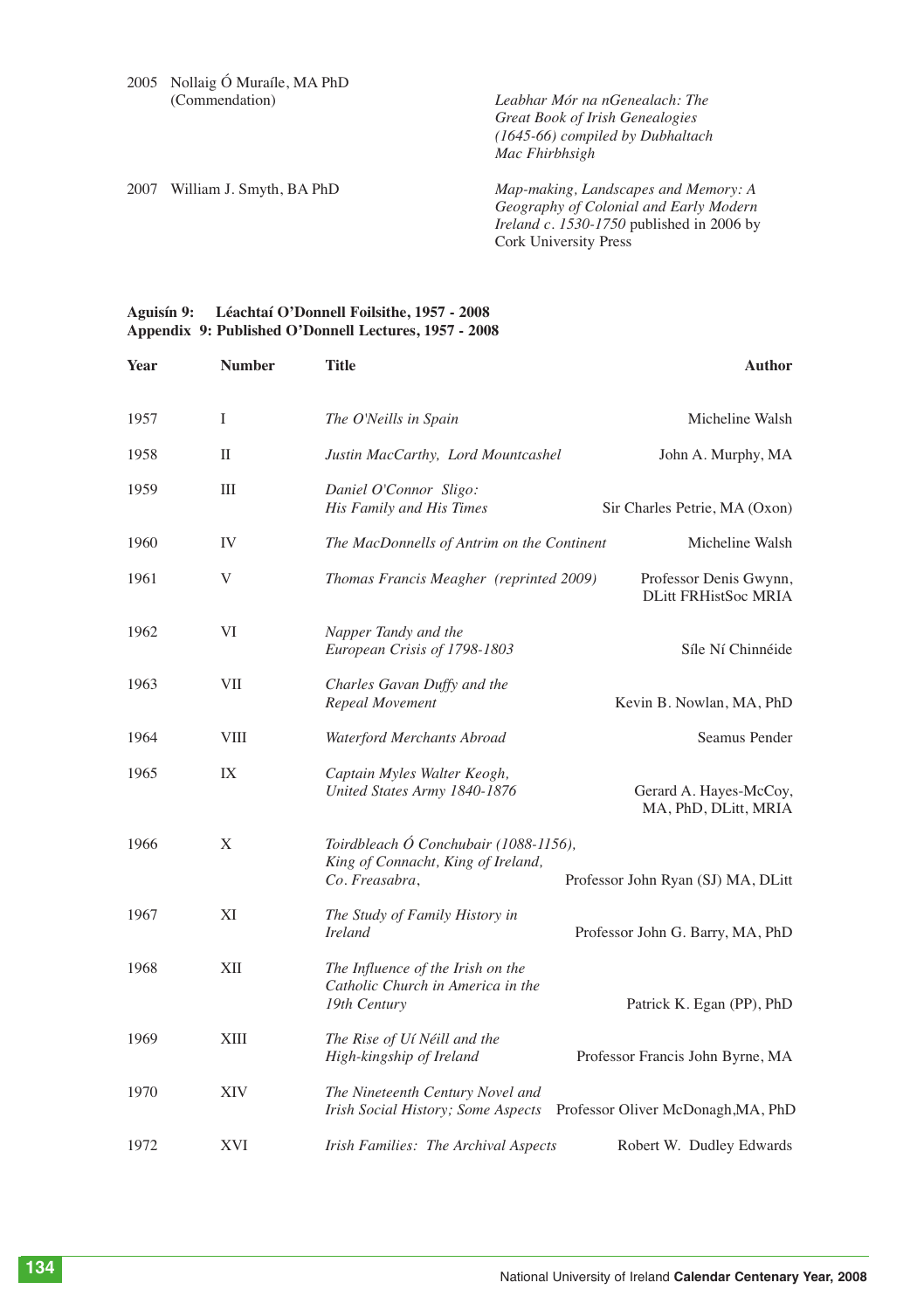| Nicholas P. Canny, MA, PhD      | The Formation of the Old English<br>Elite in Ireland (reprinted 2009)                                  | <b>XVIII</b>  | 1974 |
|---------------------------------|--------------------------------------------------------------------------------------------------------|---------------|------|
| Francis X. Martin (OSA), MA     | No Hero in the House; Diarmait<br>MacMurchada and the coming of<br>the Normans to Ireland              | <b>XIX</b>    | 1975 |
| K. W. Nicholls                  | Land, Law and Society in 16th Century Ireland                                                          | <b>XX</b>     | 1976 |
| M. A. Gearóid Ó Tuathaigh, MA   | Thomas Drummond and the<br>Government of Ireland 1835-41                                               | XXI           | 1977 |
| Donal McCartney, MA, PhD        | Democracy and its 19th Century Irish Critics                                                           | XXII          | 1979 |
| John B. O'Brien, MA, PhD        | The Catholic Middle Classes in<br>Pre-Famine Cork                                                      | XXIII         | 1979 |
| Gearóid MacNiocaill, PhD, DLitt | Irish Population before Petty,<br><b>Problems and Possibilities</b>                                    | <b>XXIV</b>   | 1981 |
| Ronan Fanning                   | The Four Leaved Shamrock,<br>Electoral Politics and the National<br>Imagination in Independent Ireland | <b>XXV</b>    | 1983 |
| Tom Dunne, PhD                  | Maria Edgeworth and the Colonial Mind                                                                  | <b>XXVI</b>   | 1984 |
| Steven G. Ellis, MA PhD FRHistS | The Pale and the Far North<br>Government and Society in two<br>early Tudor Borderlands                 | <b>XXVII</b>  | 1986 |
| Colm Lennon, MA, PhD            | The urban patriciates in early<br>modern Ireland: a case-study of Limerick                             | <b>XXVIII</b> | 1999 |
| Thomas Bartlett, PhD MRIA       | The Academy of Warre: Military<br>Affairs in Ireland, 1600 - 1800                                      | <b>XXX</b>    | 2002 |
| Dáibhí Ó Croinín,, PhD MPhil    | The First Century of Anglo-Irish<br>Relations $600 - 700$ AD                                           | XXXI          | 2003 |
| Thomas O'Connor                 | An Irish Jansenist in seventeenth-century<br>France: John Callaghan 1605-54                            | XXXII         | 2004 |
| Professor Mary Daly, BA, MA     | The Irish State and the Diaspora<br>(to be published in late 2009)                                     | <b>XXXIII</b> | 2008 |

# **Aguisín 10: Ionadaithe OÉ i Seanad Éireann, 1938 - 2008 Appendix: 10: NUI Seanad Éireann Elected Representatives, 1938 - 2008**

*Elected 17th August 1938* Helena Concannon, MA, DLitt Henry L. Barniville, MD, MCh Michael Tierney, MA *Elected 25th August 1943* Helena Concannon, MA, DLitt Henry L. Barniville, MD, MCh Michael Tierney, MA *Elected 1st August 1944* Helena Concannon, MA, DLitt Henry L. Barniville, MD, MCh Michael J. Ryan, BA, BSc, LLB, BE, SC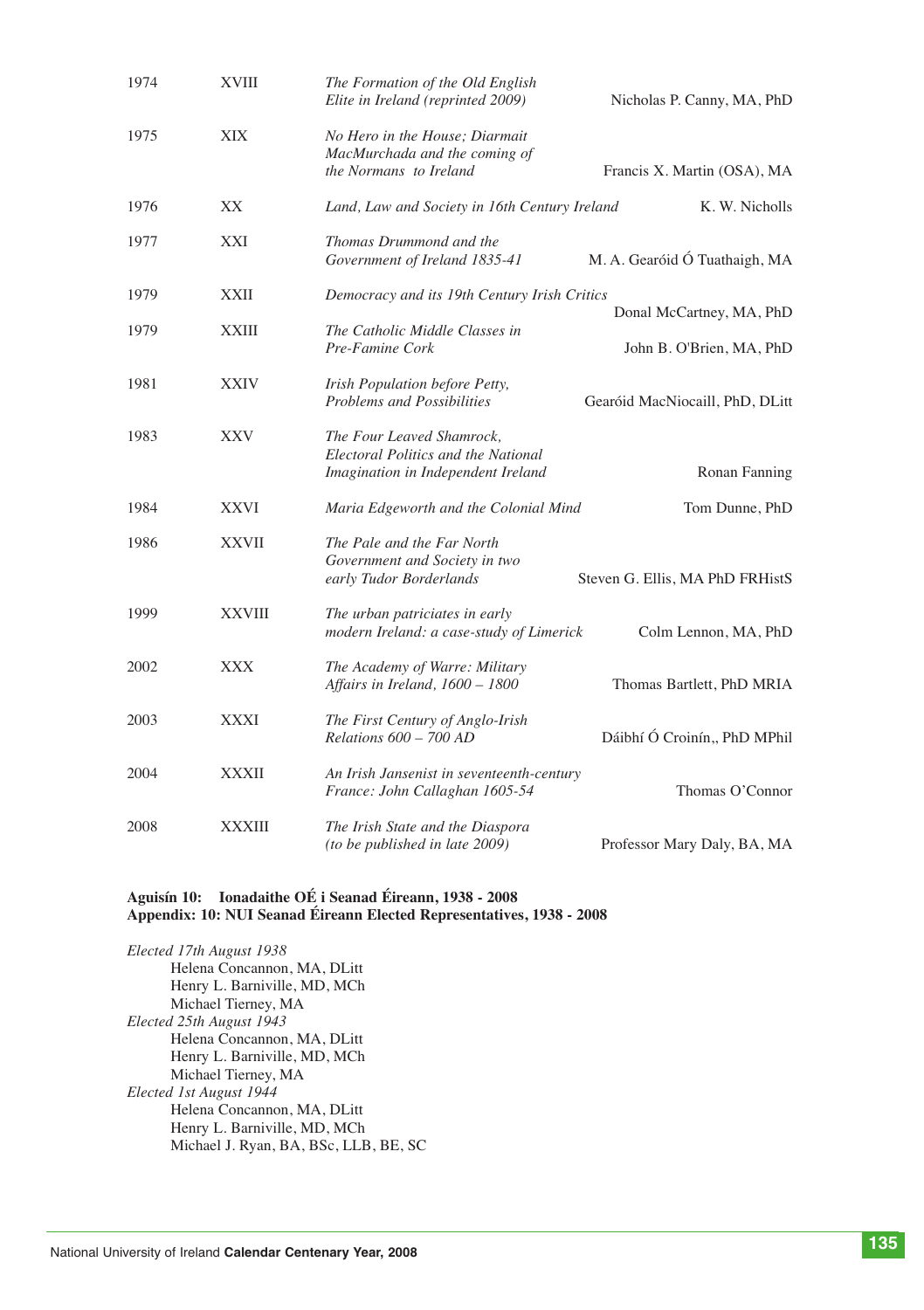*Elected 7th April 1948* Henry L. Barniville, MD, MCh Helena Concannon, MA, DLitt George A. T. O'Brien, BA, DLitt *Elected 1st August 1951* Helena Concannon, MA, DLitt Henry L. Barniville, MD, MCh George A. T. O'Brien, BA, DLitt *Elected 14th July 1954* Henry L. Barniville, MD, MCh George A. T. O'Brien, BA, DLitt Roger J. McHugh, MA, PhD *Elected 9th May 1957* Henry L. Barniville, MD, MCh George A. T. O'Brien, BA, DLitt Patrick M. Quinlan, BE, MSc, PhD *Elected 5th December 1961* Patrick M. Quinlan, BE, MSc, PhD George A. T. O'Brien, BA, DLitt Dónall Ó Connalláin, BA, HDip in Ed *Elected 8th June 1965* Patrick M. Quinlan, BE, MSc, PhD Bryan G. Alton, MD, BSc Dónall Ó Connalláin, BA, HDip in Ed *Elected 12th and 13th August 1969* Patrick M. Quinlan, BE, MSc, PhD Bryan G. Alton, MD, BSc John S. Horgan, BA *Elected 1st and 2nd May 1973* T. Augustine Martin, MA, PhD Patrick M. Quinlan, BE, MSc, PhD John S. Horgan, BA *Elected 1st and 2nd May 1977* Gemma Hussey, BA John A. Murphy, MA, PhD T. Augustine Martin, MA, PhD *Elected 12th and 13th August 1981* Gemma Hussey, BA John A. Murphy, MA, PhD Liam B. (Brendan) Ryan, BE *Elected 22nd April 1982* James C. I. Dooge John A. Murphy, MA, PhD Liam B. (Brendan) Ryan, BE *Elected 1st February 1983* Liam B. (Brendan) Ryan, BE James C. I. Dooge Michael D. Higgins, BComm *Elected 15th April 1987* Liam B. (Brendan) Ryan, BE John A. Murphy, MA, PhD Joseph J. (Joe) O'Toole, BA, HDip in Ed *Elected 16th August 1989* Liam B. (Brendan) Ryan, BE John A. Murphy, MA, PhD Joseph J. (Joe) O'Toole, BA, HDip in Ed *Elected 2nd February 1993* Feargal Quinn, BComm Joseph J. (Joe) O'Toole, BA, HDip in Ed John Joseph Lee, BA, MA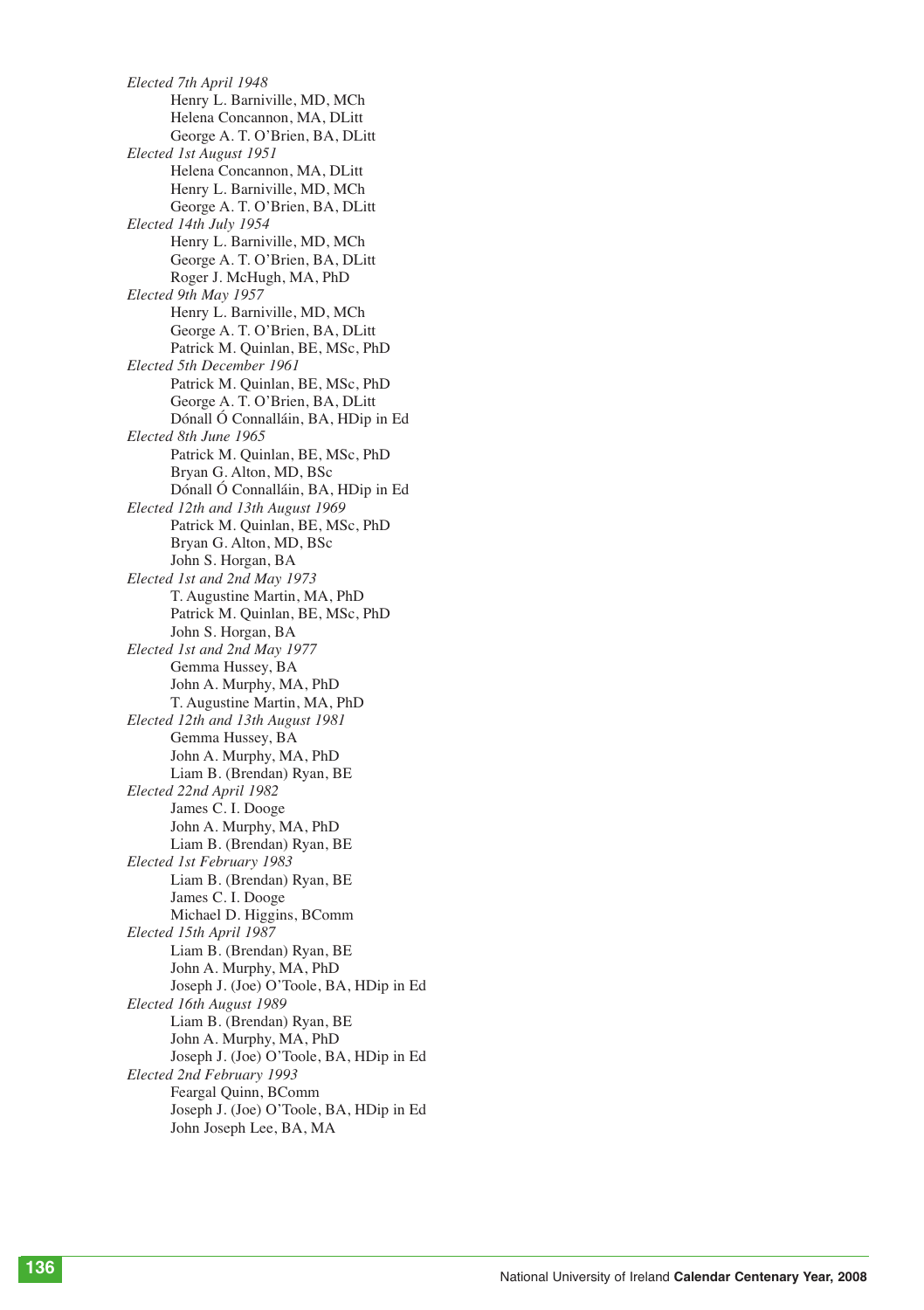*Elected 6th and 7th August 1997* Feargal Quinn, BComm Joseph J. (Joe) O'Toole, BA, HDip in Ed Liam B. (Brendan) Ryan, BE *Elected 17th and 18th July 2002* Feargal Quinn Liam B. (Brendan) Ryan, BE Joseph J. (Joe) O'Toole, BA, HDip in Ed *Elected 26th July 2007* Joseph J. (Joe) O'Toole, BA, HDip in Ed Feargal Quinn, BComm Rónán Mullen, BA

## **Aguisín 11: Céimeanna Dochtúireachta Oinigh an Chéid OÉ a Bronnadh 2008 Appendix 11: NUI Centennial Honorary Doctorates Conferred 2008**

**NUI, 49 Merrion Square, at Dublin Castle, 3 December**

| Donlon, John Anthony (Sean) BA                | LLD.       |
|-----------------------------------------------|------------|
| Gregson, Professor Peter, Vice-Chancellor OUB | <b>DSc</b> |
| Martin, Dr Diarmuid, BA, Archbishop of Dublin | LLD.       |
| O'Reilly, Emily, BA, Ombudsman                | LLD.       |
| Scott, Dr Tony, BSc, MSc, PhD, President RDS  | <b>DSc</b> |
| Tristram, Professor Hildegard                 | DLittCelt  |

## **Aguisín 12: Buaiteoirí Ghradaim OÉ sa bhlian 2008 Appendix 12: Recipients of NUI Awards, 2008**

Dé Céadaoin, an 12 Samhain 2008, ag ócáid bhliantúil sa Bhrú Ríoga, Cill Mhaighneann, Baile Átha Cliath, bhronn an Seansailéir ag an am, an Dr Garret FitzGerald, gradaim ar bhreis agus céad mac léinn/céimí de chuid Chomh-Ollscoileanna agus Choláistí Aitheanta Ollscoil na hÉireann. Ina dhiaidh sin, ag ócáid ar leith i bhFoirgneamh Phelan OÉ Dé Céadaoin an 20 Bealtaine 2009, bhronn an Seansailéir nuathofa, an Dr. Maurice Manning, Gradaim an Chéid OÉ; reáchtáladh na comórtais dos na gradaim seo sa bhliain 2008 ach ní raibh na torthaí ar fáil go dtí 2009.

On Wednesday 12th November 2008, at an annual ceremony in the Royal Hospital Kilmainham, Dublin, the then Chancellor, Dr Garret FitzGerald, presented awards to over one hundred students/graduates of the Constituent Universities and Recognised Colleges of the National University of Ireland. Subsequently, at a special ceremony held in the Phelan Building NUI on Wednesday 20th May 2009, the newly elected Chancellor, Dr. Maurice Manning, presented the NUI Centennial Awards; the competitions for these awards were held in 2008, but the results did not become available until 2009.

| <b>Centennial Post-Doctoral Fellowships</b>                                        |                              |             |
|------------------------------------------------------------------------------------|------------------------------|-------------|
| Brian F. Gurrin, BA MA PhD                                                         | History                      | <b>NUIM</b> |
| Liam Lenihan, BA MA PhD (Dub)                                                      | Literature                   | UCC         |
| Blaze O'Connor, PhD                                                                | Archaeology                  | <b>UCD</b>  |
| <b>Centennial Academic Publishing Prizes</b>                                       |                              |             |
| Owen McGee, BA PhD                                                                 | <b>Irish History</b>         | <b>UCD</b>  |
| William Desmond, PhD (Yale)                                                        | Languages,                   |             |
|                                                                                    | Literature and Linguistics   | <b>NUIM</b> |
| John J (Joe) O'Connell, MB BCh BAO                                                 | Medical and Health Sciences  | UCC         |
| Paul Moynagh, BA (Dub) PhD (Dub)                                                   | Medical and Health Sciences  | <b>NUIM</b> |
| NUI E J Phelan Postgraduate Fellowship in International Law<br>Mairead Enright BCL |                              |             |
|                                                                                    |                              | UCC         |
| <b>Travelling Studentships in the Humanities and Social Sciences</b>               |                              |             |
| Paul Brady                                                                         | <b>Constitutional Theory</b> |             |
|                                                                                    | and Philosophy of Law        | <b>UCD</b>  |
| Cian Mattijs Bryan BA Hons                                                         | Social and Political Theory  | <b>NUIG</b> |
|                                                                                    |                              |             |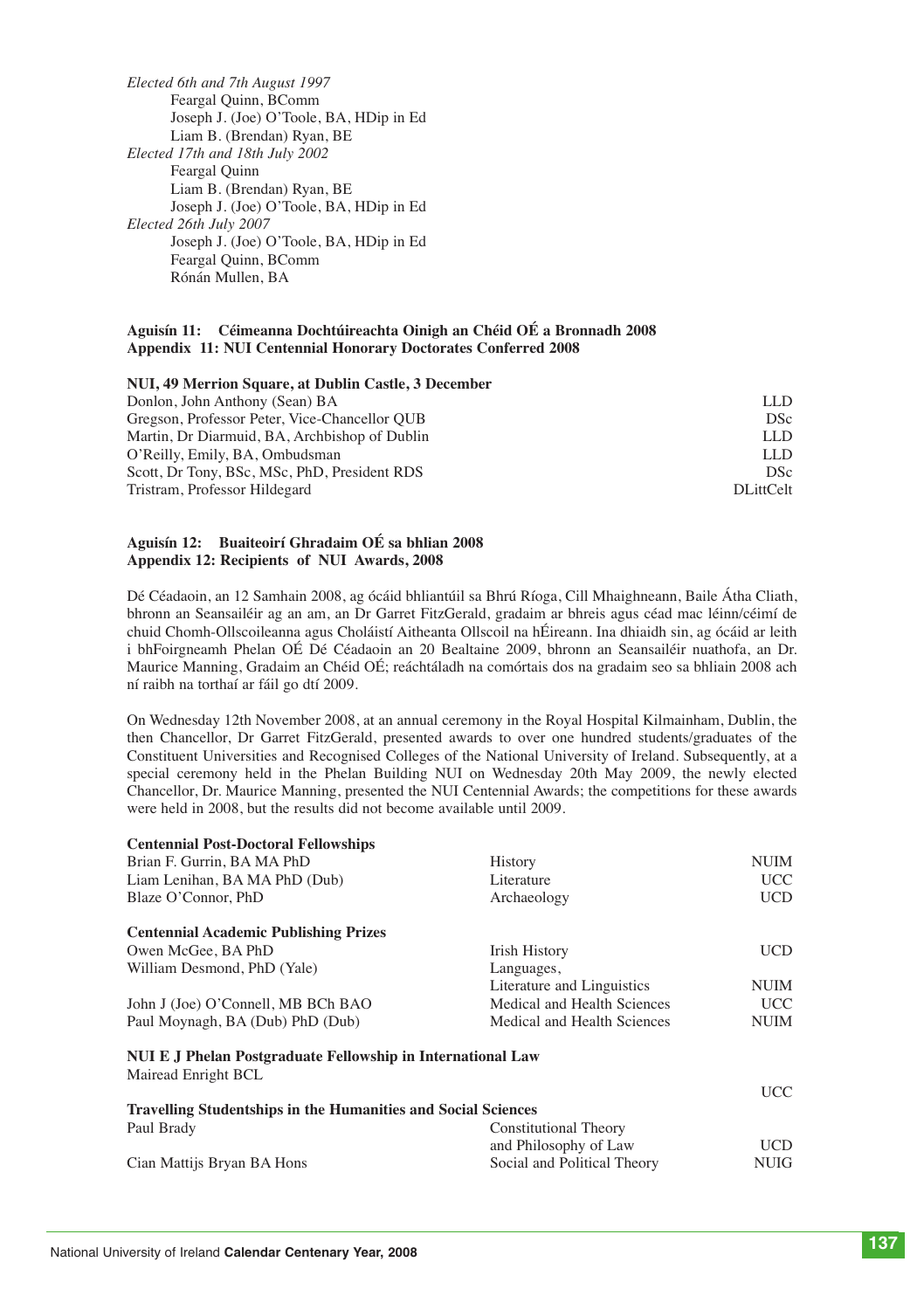| Daniel Deasy Liam BA Hons MA                                      | Philosophy                                              | <b>UCC</b>                |
|-------------------------------------------------------------------|---------------------------------------------------------|---------------------------|
| Katy Dineen BA Hons MA                                            | Political Theory                                        | <b>UCC</b>                |
| Julie Marie Finnerty BA                                           | French                                                  | NUIM                      |
| Stephen Terence Edward Graham                                     |                                                         |                           |
| <b>BA Hons BMus Hons</b>                                          | Contemporary Music                                      | <b>UCD</b>                |
| William Ian Magee BA Hons MA                                      | Archaeology                                             | <b>UCC</b>                |
| Cornelia Annette Nell BA Hons                                     | Social Anthropology                                     | <b>NUIM</b>               |
| Abaigéal Mhuire Warfield BA Hons                                  | History                                                 | <b>NUIM</b>               |
| <b>Travelling Studentships in the Sciences</b>                    |                                                         |                           |
| Paul Francis Browne BSc Hons                                      | Astronomy                                               | <b>NUIG</b>               |
| Fiona Valerie Foley BSc Hons                                      | Geochemistry                                            | <b>UCC</b>                |
| Eoin Ronan Hyde BSc Hons                                          | Life and Political Sciences                             | <b>UCC</b>                |
| Alice Lynch BSc Hons                                              | Physics                                                 | <b>UCD</b>                |
| Nicolas Niall Madigan MB BCh BAO                                  | Medical Neuroscience                                    | <b>NUIG</b>               |
| Ross McKiernan BSc BSc Hons                                       | Anatomy                                                 | <b>UCD</b>                |
| Thomas John Gerard Quirke BSc Hons                                | Zoology                                                 | <b>UCC</b>                |
| The Dr Mary I Thornton Scholarship in Education                   |                                                         | <b>UCC</b>                |
| Michael Delargey                                                  |                                                         |                           |
| The NUI Denis Phelan Scholarships and Prizes                      |                                                         |                           |
| Conor Patrick O'Brien BA Hons                                     | English, Scholarship                                    | <b>UCC</b>                |
| Michael John Gallen BA Hons                                       | English, 2nd prize                                      | NUIM                      |
| Brian Gerard Kearney BA Hons                                      | English, 3rd prize                                      | <b>NUIG</b>               |
| David Michael O'Regan BSc Hons                                    | Finance, Scholarship                                    | <b>UCC</b>                |
| Caroline Carew BSc Hons                                           | Finance, 2nd prize                                      | <b>UCC</b>                |
| Maria Therese Doyle BA Hons                                       | Finance, 3rd prize                                      | <b>NUIM</b>               |
| Aisling Martina Frizzell BSc Hons                                 | Life & Environmental                                    |                           |
| Stephen John Casey BSc Hons                                       | Sciences, Scholarship<br>Physical Sciences, Scholarship | <b>NUIM</b><br><b>UCC</b> |
| The Mansion House Fund Scholarships and Prizes                    |                                                         |                           |
| Scoláireachtaí agus Duaiseanna Chiste Theach an Ardmhéara         |                                                         |                           |
| Kenneth Stephen O'Donoghue BA Hons                                | Gaeilge, Scoláireacht                                   | <b>NUIG</b>               |
| Seán Pius Ó Cathasaigh BA Hons                                    | Gaeilge, Duais                                          | <b>NUIM</b>               |
| Philip Robert Healy BA Hons                                       | Irish History, Scholarship                              | <b>UCC</b>                |
| Paul Raphael Rooney BA Hons                                       | Irish History, Prize                                    | <b>NUIG</b>               |
| <b>The NUI Art and Design Prizes</b>                              |                                                         |                           |
| Damien Flood MFA                                                  | Painting                                                | <b>NCAD</b>               |
| Catherine Louise Pearson BA Hons                                  | Centennial Stamp Design                                 | <b>NCAD</b>               |
| Phillipa Maria Corbett Kelly BDes Hons                            | Centennial Stamp,                                       |                           |
|                                                                   | First Day Cover Design                                  | <b>NCAD</b>               |
| The Pierce Malone Scholarship                                     |                                                         |                           |
| Eamonn Ross MacConville BA Hons                                   | Philosophy                                              | <b>UCD</b>                |
| French Government Medals and NUI Prizes for Proficiency in French |                                                         |                           |
| Thérese Anne Kelly BComm Hons                                     |                                                         | <b>UCD</b>                |
| Ida Holdhus BA Hons                                               |                                                         | <b>UCC</b>                |
| Chloe Áine Diskin BA Hons                                         |                                                         | <b>NUIG</b>               |
| Catherine Conway BA Hons                                          |                                                         | <b>NUIM</b>               |
| Ciara Kennefick BCL Hons                                          |                                                         | <b>UCC</b> (2007)         |
| The Dr Henry Hutchinson Stewart Literary Scholarships and Prizes  |                                                         |                           |
| Siobhan Murphy                                                    | English, Scholarship                                    | <b>NUIM</b>               |
| Rachel Brennan                                                    | English, 2nd prize                                      | <b>NUIM</b>               |
| Eve Golden Woods                                                  | English, 3rd prize                                      | <b>UCD</b>                |
| Gary Sandison                                                     | French, Scholarship                                     | <b>UCC</b>                |
| Katie Sherlock<br><b>Brighid Walsh</b>                            | French, 2nd prize                                       | <b>UCD</b><br><b>UCC</b>  |
|                                                                   | French, 3rd prize                                       |                           |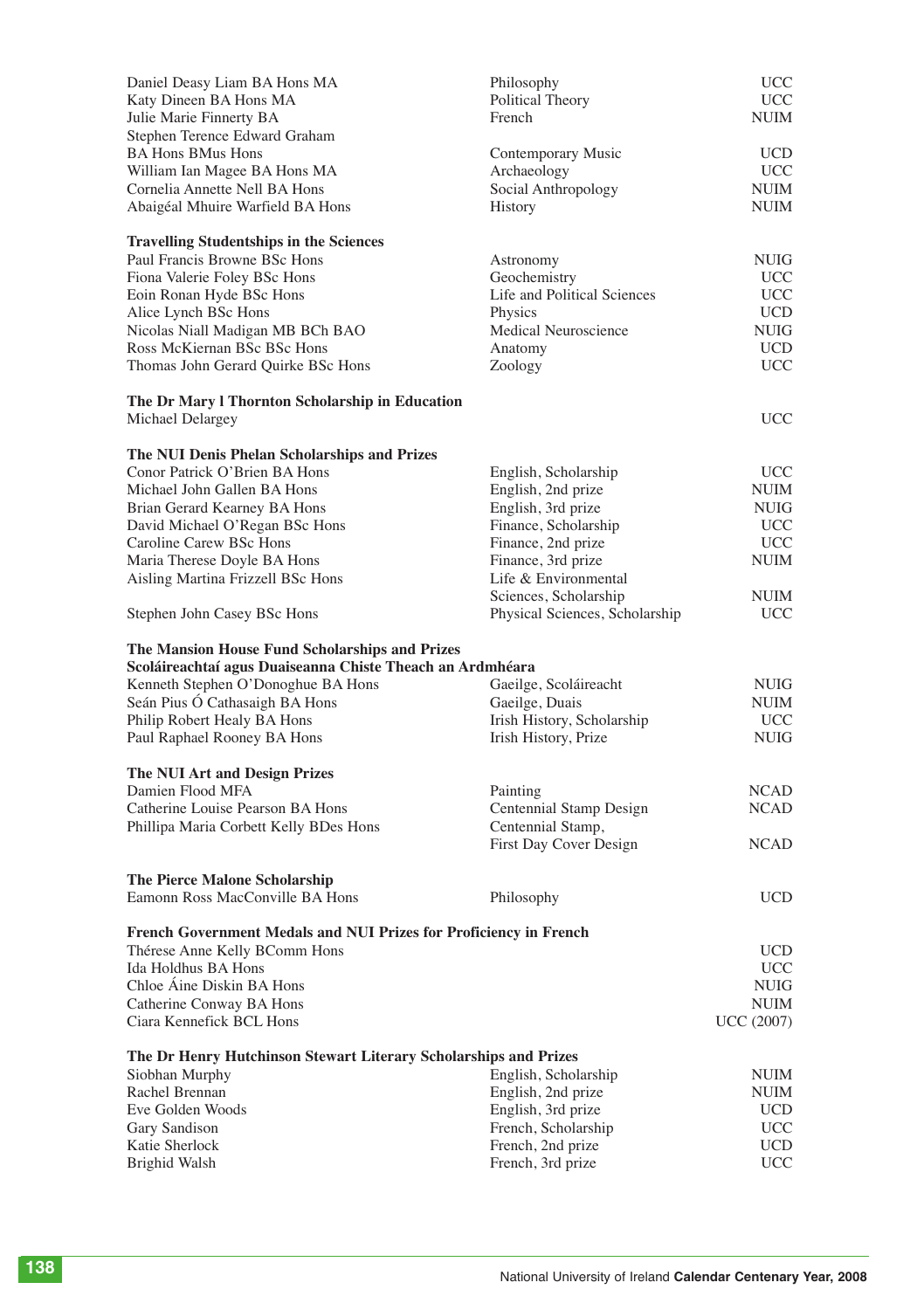| Róisín Harkin                                                   | Gaeilge, Scoláireacht                                    | <b>UCD</b>  |
|-----------------------------------------------------------------|----------------------------------------------------------|-------------|
| Eithne Ní Chonchubhair                                          |                                                          | <b>UCD</b>  |
| Dónall Ó hÉalaí                                                 | Gaeilge, 2ú duais                                        |             |
|                                                                 | Gaeilge, 3ú duais                                        | <b>NUIM</b> |
| Linda Mitchell                                                  | German, Scholarship                                      | <b>NUIG</b> |
| Siobhán Albrecht                                                | German 2nd prize                                         | <b>NUIM</b> |
| Franziska Goetze                                                | German, 3rd prize                                        | <b>UCC</b>  |
| William Byrne                                                   | Italian, Scholarship                                     | <b>UCC</b>  |
| Caoilfhionn de Bhaldraithe                                      | Italian, 2nd prize                                       | <b>NUIG</b> |
| Conor Nolan                                                     | Italian, 3rd prize                                       | <b>NUIG</b> |
| Nóirín B. Ní Bheaglaoi                                          | Latin, Scholarship                                       | <b>UCC</b>  |
| Joseph Sheridan                                                 | Latin, 2nd prize                                         | <b>NUIM</b> |
| James Cahill                                                    | Latin 3rd prize                                          | <b>UCD</b>  |
| Stephane F. Czarnecka                                           | Spanish, Scholarship                                     | <b>NUIG</b> |
| Renate Stark                                                    | Spanish, 2nd prize                                       | <b>NUIM</b> |
| Anne Brennan                                                    | Spanish, 3rd prize                                       | <b>UCD</b>  |
| <b>Brighid Walsh</b>                                            | Spanish, Commendation                                    | <b>UCC</b>  |
| The Dr Henry Hutchinson Stewart Medical Scholarships and Prizes |                                                          |             |
| Larissa Higgins                                                 | Anatomy, Scholarship                                     | <b>NUIG</b> |
| Don Brandon Stott                                               | Anatomy, 2nd prize                                       | <b>UCC</b>  |
| Jamie Bawden                                                    | Anatomy, 3rd prize                                       | <b>NUIG</b> |
| Sheila McSweeney                                                | Biochemistry, Scholarship                                | <b>UCC</b>  |
| Olivia Gonzalez                                                 | Biochemistry, 2nd prize                                  | <b>NUIG</b> |
| Robert ffrench O'Carroll                                        | Biochemistry, 3rd prize                                  | <b>UCD</b>  |
| Paul Ryan                                                       | Dentistry, Scholarship                                   | <b>UCC</b>  |
| Amanda McLaughlin                                               |                                                          | <b>UCC</b>  |
| Christine Carroll                                               | Dentistry, 2nd prize<br>Diagnostic Imaging, Scholarship  | <b>UCD</b>  |
| Alison Murphy                                                   | Diagnostic Imaging, 2nd prize                            | <b>UCD</b>  |
| Emer McGrath                                                    | General Practice, Scholarship                            | <b>NUIG</b> |
| Ailbhe McDermott                                                | General Practice, 2nd prize                              | <b>NUIG</b> |
| Gillian Fitzgerald                                              | General Practice, 3rd prize                              | <b>UCC</b>  |
| Ciara Anne O'Riordan MBBChBAO Hons                              | Gynaecology and Obstetrics, Scholarship NUIG             |             |
| Noelle O'Sullivan MBBChBAO Hons BMedSc Hons                     | Gynaecology and Obstetrics, 2nd prize                    | <b>UCC</b>  |
| Maria Edel Power MBBChBAO Hons                                  | Gynaecology and Obstetrics, 3rd prize                    | <b>NUIG</b> |
| Karine Forde                                                    | Medical Microbiology, Scholarship                        | <b>NUIG</b> |
| Laura Brown                                                     |                                                          | <b>UCD</b>  |
| Clare-Anne McKeon BA Hons                                       | Medical Microbiology, 2nd prize                          | <b>NUIG</b> |
| Rebecca Somerville MBBChBAO Hons BMedSc Hons                    | Medical Microbiology, 3rd prize<br>Medicine, Scholarship | <b>UCD</b>  |
|                                                                 |                                                          | <b>NUIG</b> |
| Myles Mfon Michael Monaghan MBBChBAO Hons                       | Medicine, 2nd prize                                      |             |
| Jane Denise Cunningham                                          |                                                          | <b>UCC</b>  |
| MBBChBAO Hons BMedSc Hons                                       | Medicine, 3rd prize                                      | <b>NUIG</b> |
| Leanna O'Flynn BNSc Hons<br>Heather Joyce Beamish BSc Hons      | Nursing, Scholarship                                     | <b>UCC</b>  |
| Lynda Bernadette Hannon BNSc Hons                               | Nursing, 2nd prize<br>St. Angela's College               |             |
| Tomás Griffin                                                   | Nursing, 3rd prize                                       | <b>NUIG</b> |
|                                                                 | Paediatrics, Scholarship                                 |             |
| William Owen Healy MBBChBAO Hons & BMedSc                       | Paediatrics, 2nd prize                                   | <b>UCC</b>  |
| Ciara Ann McCarthy                                              |                                                          |             |
| MBBChBAO Hons & BMedSc                                          | Paediatrics, 3rd prize                                   | <b>UCC</b>  |
| Rebecca Heather Somerville                                      |                                                          |             |
| MBBChBAO Hons BMedSc Hons                                       | Paediatrics, Commendation                                | <b>UCD</b>  |
| James Murphy                                                    | Pathology, Scholarship                                   | <b>UCC</b>  |
| Winnie Teo                                                      | Pathology, 2nd prize                                     | NUIG        |
| Rachel Brodie BSc Hons                                          | Pathology, 3rd prize                                     | <b>NUIG</b> |
| Ciara Boomsma                                                   | Pharmacology, Scholarship                                | <b>UCC</b>  |
| Katie Walsh                                                     | Pharmacology, 2nd prize                                  | <b>UCC</b>  |
| Jan Griffin                                                     | Pharmacology, 3rd prize                                  | <b>RCSI</b> |
| Larissa Higgins                                                 | Pharmacology, Commendation                               | <b>NUIG</b> |
| Dearbhla Kelly                                                  | Physiology, Scholarship                                  | <b>UCC</b>  |
| Catherine Rowan                                                 | Physiology, 2nd prize                                    | <b>UCD</b>  |
| Caitriona Fahy                                                  | Physiology, 3rd prize                                    | <b>NUIG</b> |
| Emma Daly                                                       | Physiotherapy, Scholarship                               | <b>RCSI</b> |
| Megan Humphries                                                 | Physiotherapy, 2nd prize                                 | <b>UCD</b>  |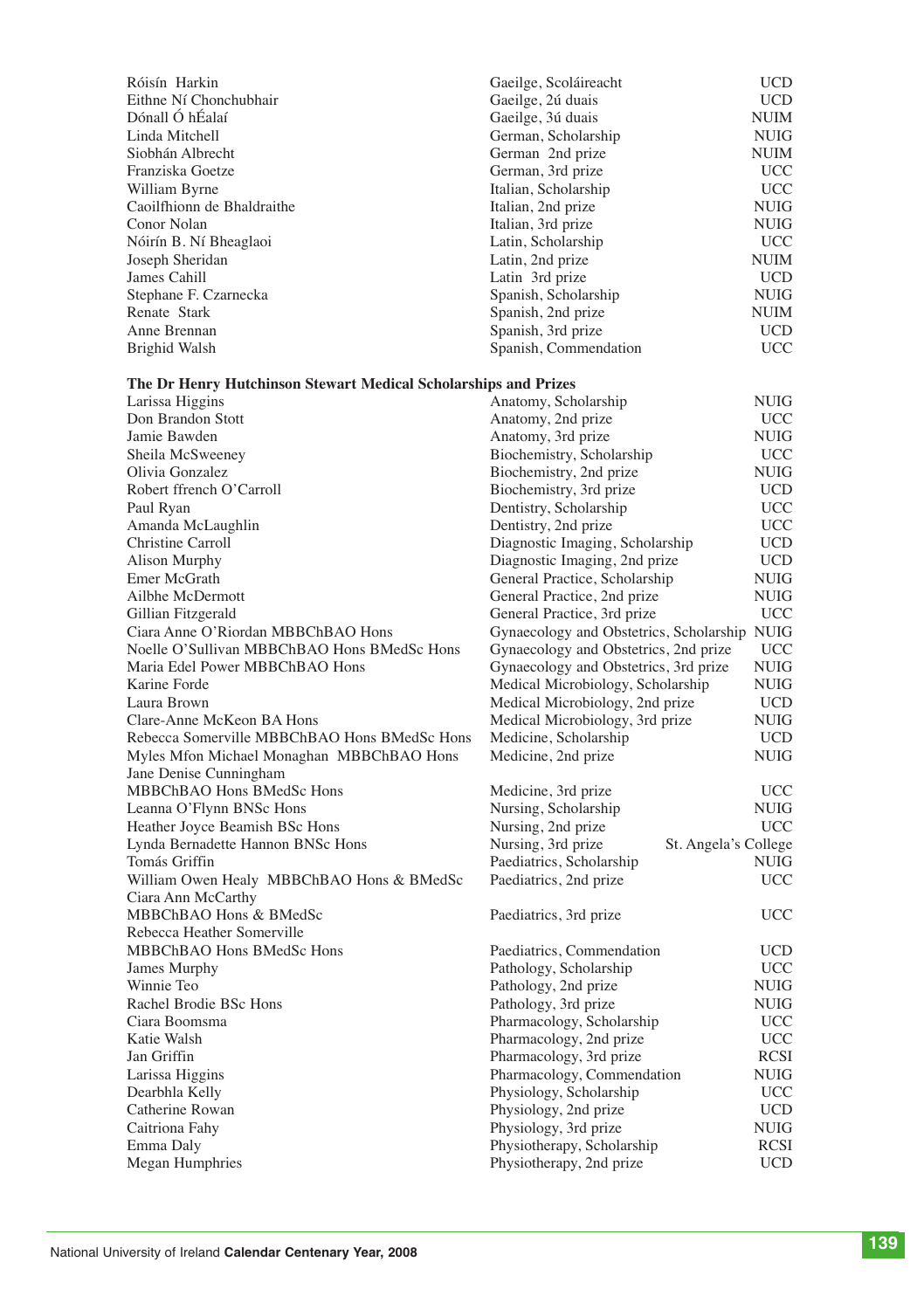| Peig Costello                            | Psychiatry, Scholarship    | <b>NUIG</b> |
|------------------------------------------|----------------------------|-------------|
| David John Murphy MBBChBAO Hons          | Psychiatry, 2nd prize      | <b>UCD</b>  |
| Rory Laurence O'Donohoe BSc Hons         | Psychiatry, 3rd prize      | <b>RCSI</b> |
| Marie Boyle                              | Public Health, Scholarship | <b>NUIG</b> |
| Mei Ling Tan                             | Public Health, 2nd prize   | <b>UCD</b>  |
| Emily Hughes                             | Public Health, 3rd prize   | <b>NUIG</b> |
| Lisa Ann Owens MBBChBAO Hons             | Surgery, Scholarship       | <b>NUIG</b> |
| Benjamin Dunne MBBChBAO Hons             | Surgery, 2nd prize         | <b>RCSI</b> |
| Siobhan Bernadette O'Neill MBBChBAO Hons | Surgery, 3rd prize         | UCC         |
| The NUI Club London Scholarship          |                            |             |
| Daniel Michael O'Brien BAgrSc Hons       | Agriculture                | UCD         |

## **Aguisín 13: Céimeanna PhD a Bronnadh, 2008 Appendix 13: PhD Degrees Awarded, 2008**

**Nóta/Note:** Tá na céimeanna PhD i liosta in ord aibítre de réir sloinne laistigh de ghach institiúid, ach ní de réir na Dáimhe/an Choláiste. Tabhair faoi deara go ngintear an t-eolas san aguisín ó na hinstitiúidí aonair, agus nár leasaíodh nó nár eagraíodh na hainmneacha nó na teidil ar bhealach ar bith, ach amháin iad a athfhormáidiú chun críche na Féilire seo.

The PhD degrees are listed alphabetically by surname within each institution, but not by Faculty/College. Please note that the information given below is generated from the individual institutions, and other than reformatting the lists for the purposes of this Calendar, the names and titles have not been amended or edited in any way.

## **University College Dublin**

| Ahearne, Eamonn Patrick                                                                                |
|--------------------------------------------------------------------------------------------------------|
| Simulation and Modeling of the Rotational Grinding Process                                             |
| Aherne, Carol Mary                                                                                     |
| Transcriptional Activity of NR4A Nuclear Orphan Receptors in Human Disease                             |
| Aioanei, Daniel                                                                                        |
| YASPER: A Knowledge-Based and Data-Driven Speech Recognition Framework                                 |
| Alden, Keith Patrick                                                                                   |
| An Investigation into the Roles of Sphingolipids in Regulating Plant PCD                               |
| Allen, Mary Carmel                                                                                     |
| Journeys to Safety: The construction of identity and meaning in women's resistance to intimate partner |
| violence                                                                                               |
| Babatunde, Akintunde Olusegun                                                                          |
| The development of alum sludge based tidal flow constructed wetland for optimising phosphorus and      |
| organic matter removal from wastewaters                                                                |
| Baldini, Lisa Miller                                                                                   |
| Solar Variability and High Frequency Climate Change: Testing the Amplifiers                            |
| Banks, Joanne Catherine                                                                                |
| Policy, practice and performance: the changing role of the Irish agricultural advisory service,        |
| 1945 - 88                                                                                              |
| Barrett, Mark Quigley                                                                                  |
| The Optimization and Scale-Up of an Anti-Solvent Addition Crystallization From Lab to Pilot Plant      |
| Bau, Davide                                                                                            |
| Reconstructing protein structures by geometrical potentials predicted by Machine Learning              |
| Bayly, Mark Fred                                                                                       |
| Working Regionalism?                                                                                   |
| Bedri, Zeinab                                                                                          |
| Three-dimenstional hydrodynamic and water quality modelling of Dublin Bay                              |
| Belay Tegegn, Abraham                                                                                  |
| Spatial Repeatability of Heavy Vehicle Axle Forces and the Implications for Pavement Degradation       |
| Bender, Katrin Anna                                                                                    |
| The Role of the Malate-Asparate Shuttle inAmino Acid Metabolism and Insulin Secretion in the           |
| Pancreatic Beta-cell                                                                                   |
| Boydell, Oisín Jan                                                                                     |
| Web Search: Social and Personal                                                                        |
|                                                                                                        |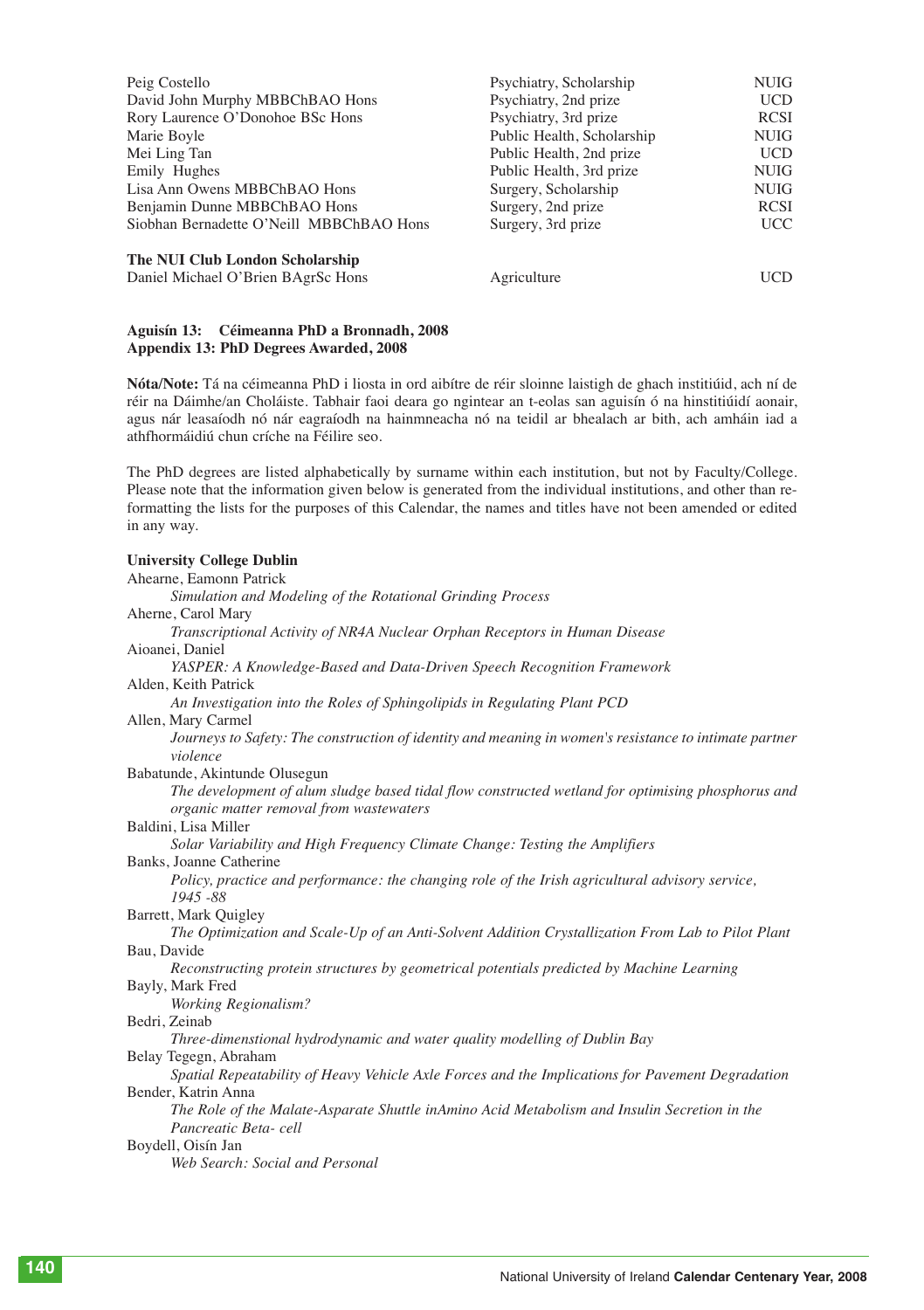| Braiden, Aoife                                                                                                                          |
|-----------------------------------------------------------------------------------------------------------------------------------------|
| Exceptional Preservation of arthropods in an Upper Triassic shoreface deposit from Frome, Somerset,<br>England                          |
| Brangan, Carl Brendan                                                                                                                   |
| An Investigation into the Behaviour of Retaining Walls in Dublin Boulder Clay                                                           |
| Brazil, Jennifer Catherine                                                                                                              |
| A Study of the Role of P13K Signaling in the Neutrophil Response to Inflammatory Stimuli                                                |
| Brennan, Donal John                                                                                                                     |
| Breast Cancer Biomarker Validation using Tissue Microarrays and Automated Image Analysis                                                |
| Brennan, Thérèse Brigid                                                                                                                 |
| New Planar Chiral Phosphine-Containing Ligands for Asymmetric Catalysis                                                                 |
| Browne, John Gerard                                                                                                                     |
| Role of Connective Tissue Growth Factor In Fibrotic Ocular Disease                                                                      |
| Burke, Darren Richard                                                                                                                   |
| Semi-Physical and Compact Modelling of Submicron MOS Devices at Microwave Frequencies                                                   |
| Byrne, Gavin Anthony                                                                                                                    |
| Transcriptional regulation of virulence genes of the intracellular pathogen Rhodococcus equi<br>Byrne, Jennifer Claire                  |
| A Proteomatics Approach to Identify Molecular Markers for Progression in Prostate Cancer                                                |
| Byrne, John David                                                                                                                       |
| Vocational Choice as a Demographic for Search and Inertia in Consumer Decision Making under                                             |
| Uncertainty and Risk                                                                                                                    |
| Cahill, Peter                                                                                                                           |
| An Approach to Improving the Robustness and Comparability of Unit Selection Speech Synthesis                                            |
| <b>Algorithms</b>                                                                                                                       |
| Camon, Evelyn Bridget                                                                                                                   |
| Molecular and Functional Characterisation of Bovine Interleukin-12: Novel Production of IL-12                                           |
| Heterodimer as Self-processing 2A Polypeptide                                                                                           |
| Campbell, Aoife Clare<br>The Midblastula Transition in Xenopus Laevis; A Proteomic Analysis of the Maternal/Xygotic Switch              |
| and Regulation of the p53 Tumour Suppressor Protein                                                                                     |
| Cannon, Máirín Eilis                                                                                                                    |
| Microbial ecology of synthetic pyrethroid degradation in soil                                                                           |
| Casserley, Sarah Noelle                                                                                                                 |
| Randomised controlled trial of hospital-based versus community-based physiotherapy for patients                                         |
| with low back pain: clinical outcomes and economic analysis                                                                             |
| Cellai, Davide                                                                                                                          |
| Fundamental Processes in Slowed Dynamics near Dynamical Arrest                                                                          |
| Chen, Sihong                                                                                                                            |
| Development of novel biocatalysts derived from Bacillus sphaericus phenylalanine dehydrogenase                                          |
| towards activity with non-natural amino acids<br>Childs, Stuart                                                                         |
| Polyunsaturated Fatty Acid (PUFA) Supplementation and Fertility in Cattle                                                               |
| Chua, Chern Pin                                                                                                                         |
| Electrocardiogram-oximetry measurements for sleep and sleepiness monitoring                                                             |
| Church, Karen                                                                                                                           |
| A Study of Mobile Internet Usage and the Implications for Mobile Search Interfaces                                                      |
| Collery, Ross                                                                                                                           |
| Genetic Analysis of RETGC-1 and CRALBP in Zebrafish Cone Photoreceptors                                                                 |
| Connors, Sinéad                                                                                                                         |
| Explorers at the Edge: Mapping the Boundaries of Power in Old and Middle English Literature, with<br>Special Attention Medieval Romance |
| Conroy, James Francis                                                                                                                   |
| Performance of Wind Turbine Generators during Power System Disturbances                                                                 |
| Cooney, Sinéad Brenda                                                                                                                   |
| The Arts of Politics: The 1959 Hugh Lane Pictures Agreement                                                                             |
| Cosgrove, Sonya                                                                                                                         |
| An NMR and Kinetic Study of the Inhibition of Pepsin and --Chymotrypsin by a Glyoxal Inhibitor                                          |
| Cotter, Juliet                                                                                                                          |
| Development of new synthetic route to 7-azindoles                                                                                       |
| Coughlan, Garrett Fintan                                                                                                                |
| The Effects of Injury and Rehabilitation on Dynamic Movement And Stability of the Lower Limb                                            |
|                                                                                                                                         |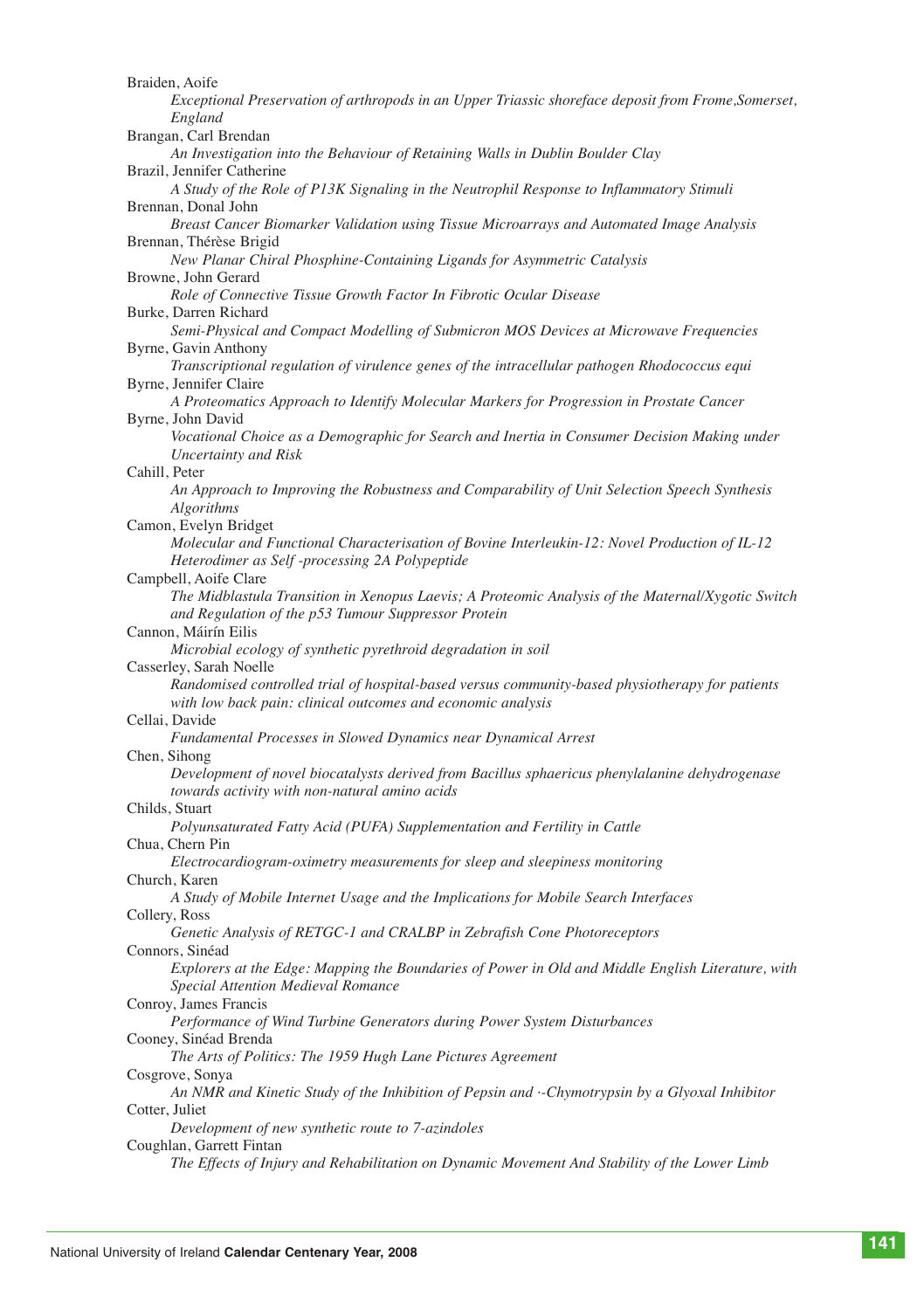| Coyle, Maurice Brendan                                                                                   |  |
|----------------------------------------------------------------------------------------------------------|--|
| Community-based Personalization and Social Support in Web Search                                         |  |
| Crilly, Ciaran                                                                                           |  |
| The (Syn) Aesthetics of Modernism: Music and Visual Art in the Early Twentieth Century                   |  |
| Cullen, Eva                                                                                              |  |
| The Regulation, Expression and Role of the Transcription Factor EGR-1 in the Mature Neutrophil's         |  |
| Response to Inflammatory Stimuli                                                                         |  |
| Cullen, Niamh Ann                                                                                        |  |
| From Avant-gardism to Antifascism: The Politics of Publishing in Turin between 1918 and 1928             |  |
| Cummins, Bridget Alice                                                                                   |  |
| Alternative strategies for improving the efficiency of utilisation of forage and concentrates by         |  |
| finishing cattle                                                                                         |  |
| Cusack, Declan Thomas Patrick                                                                            |  |
| The Application of Quinazoline-Containing Ligands in Asymmetric Transition Metal Catalysis               |  |
| Dalzell, Thomas                                                                                          |  |
| Subjective Disposition to Psychosis in the Schreber Case. Freuds Aetiology between Psychiatry and        |  |
| Psychoanalysis                                                                                           |  |
| Darley, Lisa                                                                                             |  |
| Studies of the Vinylogues of Metal Co-ordinated Carbon Monoxide                                          |  |
| Dawson, Frances Mary                                                                                     |  |
| Cross-Cultural Psychology                                                                                |  |
| Devaney, Fiona Mary                                                                                      |  |
| The Alder Marsh: Ecohydrology and Restoration Prospects of a A Desiccating Dune Slack                    |  |
| Devereux, Barry James                                                                                    |  |
| The Role of Relational and Conceptual Knowledge in the Interpretation of Noun-Noun Compunds              |  |
| D'Helft, Catherine                                                                                       |  |
| Dose and Image Optimisation for Cardiac Interventional Procedures                                        |  |
| Doheny, Emer Patricia                                                                                    |  |
|                                                                                                          |  |
| Neuromusculoskeletal Modelling of the Elbow Joint                                                        |  |
| Doherty, Kenneth Joseph                                                                                  |  |
| Nonclassical Shock Dynamics                                                                              |  |
| Donnellan, Peter Daniel                                                                                  |  |
| Intracellular Signalling by the Prostacyclin Receptor: The Influence of Post-Translational               |  |
| Modification                                                                                             |  |
| Donnelly, Clár Anne                                                                                      |  |
| Bacterial Enzymatic Dehalogenation of Flourinated Aliphatic Compounds                                    |  |
| Dooley, John Patrick                                                                                     |  |
| Behavioural Modelling and Memory Length Calculation of RF Power Amplifiers                               |  |
| Doran, William Patrick                                                                                   |  |
| Investigating Linguistic and Statistical Approaches to Extractive Summarisation                          |  |
| Doyle, Dearbhla Aoife                                                                                    |  |
| Novel Glycosyl Amides and Macrocyclic Compounds                                                          |  |
| Doyle, Jennifer Sarah                                                                                    |  |
| Coming Full Circle: The United Kingdom's Defence Review (1974) and Defence White Paper (1975)            |  |
| Dunne, Eamonn Philip                                                                                     |  |
| Acts of Reading: J. Hillis Miller                                                                        |  |
|                                                                                                          |  |
| Dunne, Terence Edmund                                                                                    |  |
| Studies on the biosynthesis of polyene antibiotics                                                       |  |
| El Khachia, Nour Eddine                                                                                  |  |
| In-vivo analysis of the photosynthetically active fraction of chlorophyll-a, and its Chlorophyll         |  |
| Fluorescence Quenching temporal characteristics in algal suspensions                                     |  |
| Fanning, June Caroline Cabrini                                                                           |  |
| A Study of Immune Responses to Fasciola Hepatic Infection and vaccination in Cattle and Sheep            |  |
| Feeley, Maggie                                                                                           |  |
| Adult literacy and affective equality: Recognising the pivotal role of care in the learning relationship |  |
| Fitzgerald, Joanne Brighid                                                                               |  |
| Using a dynamic system simulation model to assess the influence of climate, soil and climate change      |  |
| on low-cost grass based dairy production                                                                 |  |
| Fitzgerald, John Anthony                                                                                 |  |
| Recognition of Handwritten Mathematics Using Fuzzy Logic                                                 |  |
| Fitzpatrick, Clare                                                                                       |  |
| Shape Analysis of the Resection Surfaces of the Knee in Relation to Implant Design                       |  |
|                                                                                                          |  |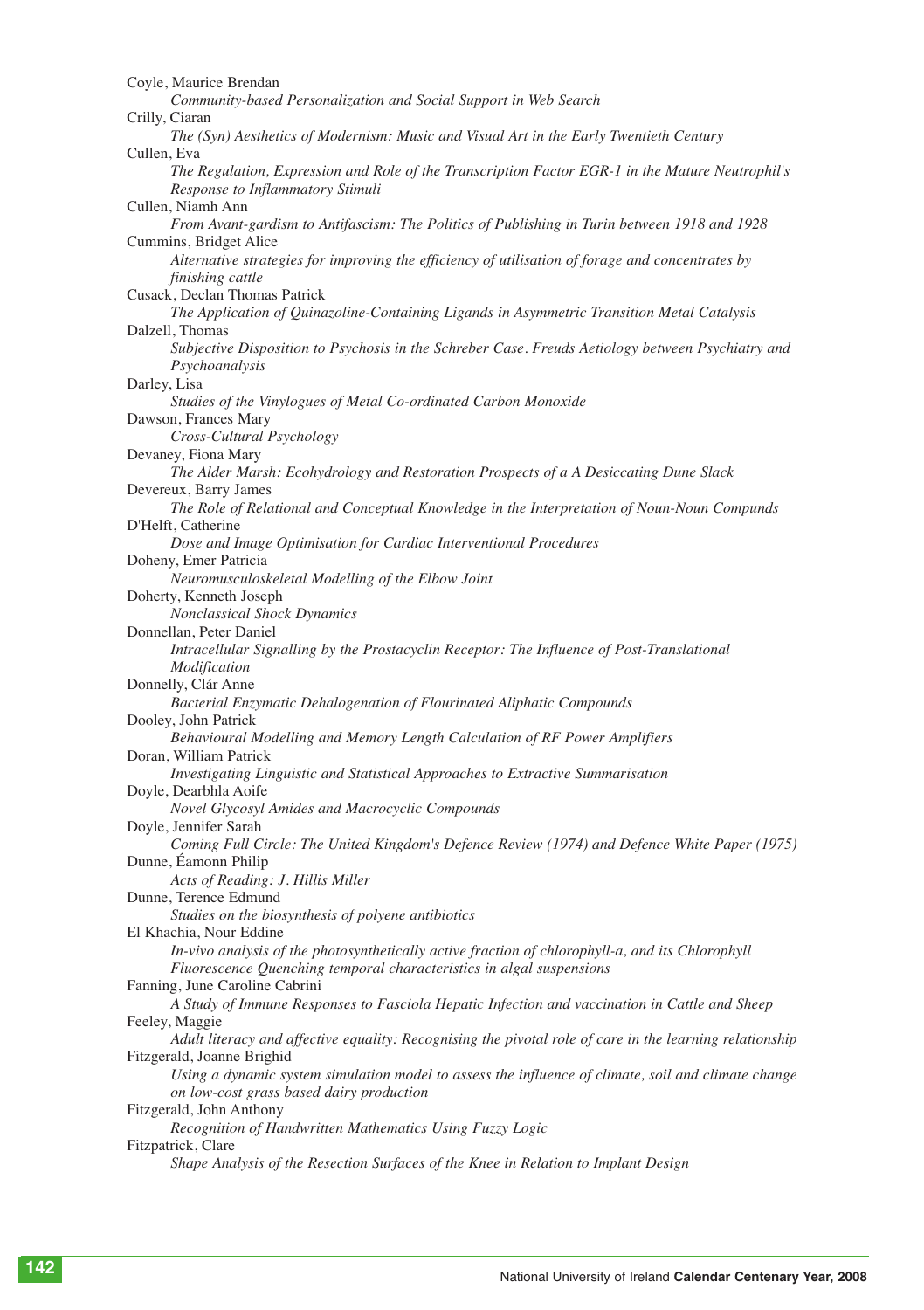| Fitzpatrick, John                                                                                   |
|-----------------------------------------------------------------------------------------------------|
| Voice-over IP Wireless Performance                                                                  |
| Fitzpatrick, Martin                                                                                 |
| New Oxazoline-Containing Ligands for the Asymmetric Heck Reaction                                   |
| Fleming, Lisa Mary                                                                                  |
| Physiological and neuroanatomical studies of the reflex response to upper airway negative pressure  |
| Flynn, Robin James                                                                                  |
| Immunomodulation Fasciola hepatica infection: Implications for animal health                        |
| Freeney, Yseult Miriam                                                                              |
| Studies on Work Engagement: An Exploration of the Factors that Reduce Burnout and Foster Well-      |
| being at work                                                                                       |
| French, John Samuel                                                                                 |
| A Robotic Telescope for Optical Follow-Up Observations of Gamma-Ray Bursts                          |
| Froessler, Frank                                                                                    |
| A Practice Theoretical Analysis of Real Time Collaboration Technology: Skype and Sametime in        |
| Software Development Projects                                                                       |
| Fullen, Brona Mary                                                                                  |
| Low Back Pain Management by Doctors: Impact of Attitudes and Beliefs                                |
| Gallagher, Louise Ann                                                                               |
| Public Attitudes to Solid Waste Infrastructure and the Role Of Compensation and Siting Decisions    |
| Gannon, Rosemarie                                                                                   |
| Exploring the 'spatial' dimension of an 'information society': an investigation of the 'friction of |
| distance' in a rural Irish community                                                                |
| Gao, Yuhui                                                                                          |
| An Incipient Investigation of Key Role Leaders' Personal Values and their Impact on Marketing       |
| Performance and its Antecedents                                                                     |
| García Ordiales, Nuria                                                                              |
| Phase-based Prosodic Cliticisation: A Comparative Study of Asturian                                 |
| Gaynor, Karen Gertrude                                                                              |
| The Phytosociology and Ecology of Irish Sand Dunes                                                  |
| Ging, John Anthony                                                                                  |
| Photonic Design Solutions for Passive & Active Planar Lightwave Circuits                            |
| Gkartzios, Menelaos                                                                                 |
| Revisiting Counterurbanisation: Preferences for Rural Residential Environments and Urban            |
| Generated Rural Housing in the Republic of Ireland                                                  |
| Gleeson, Michael                                                                                    |
| Analysis of the Photochemical Kinetics in Photopolymers for Holographic Data Storage and Hybrid     |
| Photonic Circuits                                                                                   |
| Gorman, Patricia Jane                                                                               |
| God, Sex and Politics: The Interplay of Theology and Gender in Ulysses                              |
| Gormley, Thomas                                                                                     |
| Workplace Partnership in Context: The Effects of Industrial Relations Settings on Partnership       |
| Processes and Outcomes in the Case of the Irish State-Owned Broadscasting Authority                 |
| Greene, Linda Maria                                                                                 |
| Lesbian Athletes and their Experiences of Gender and Sexuality in Competitive Sports in Ireland     |
| $(C. 1980 - 2007)$                                                                                  |
| Hadi Nezhad, Mehri                                                                                  |
| The Use of Rheology and Dynamic Imaging to Assess Wheat Flour Suitability for Confectionery         |
| Production                                                                                          |
| Halley, Paul Graham                                                                                 |
| Temporal profile of gene expression in the rat dentate gyrus following spatial learning             |
| Hallissey, Ronan Patrick                                                                            |
| Systems for Indentifying Critical Source Areas within Catchments                                    |
| Harris, Niall Kenneth                                                                               |
| Characterisation of Factors Affecting Dynamic Heavy Vehicle Infrastructure Interaction              |
| Hassett, Sinéad                                                                                     |
| Innate Tolerance Induction in the Newborn Monocyte                                                  |
| Hazekamp, Anne Marie                                                                                |
| Special Roles in Selected Medieval Welsh Prose Tales                                                |
| Hearty, Aine Patricia                                                                               |
| Exploration of food and meal-based dietary patterns in Irish adults and teenagers                   |
|                                                                                                     |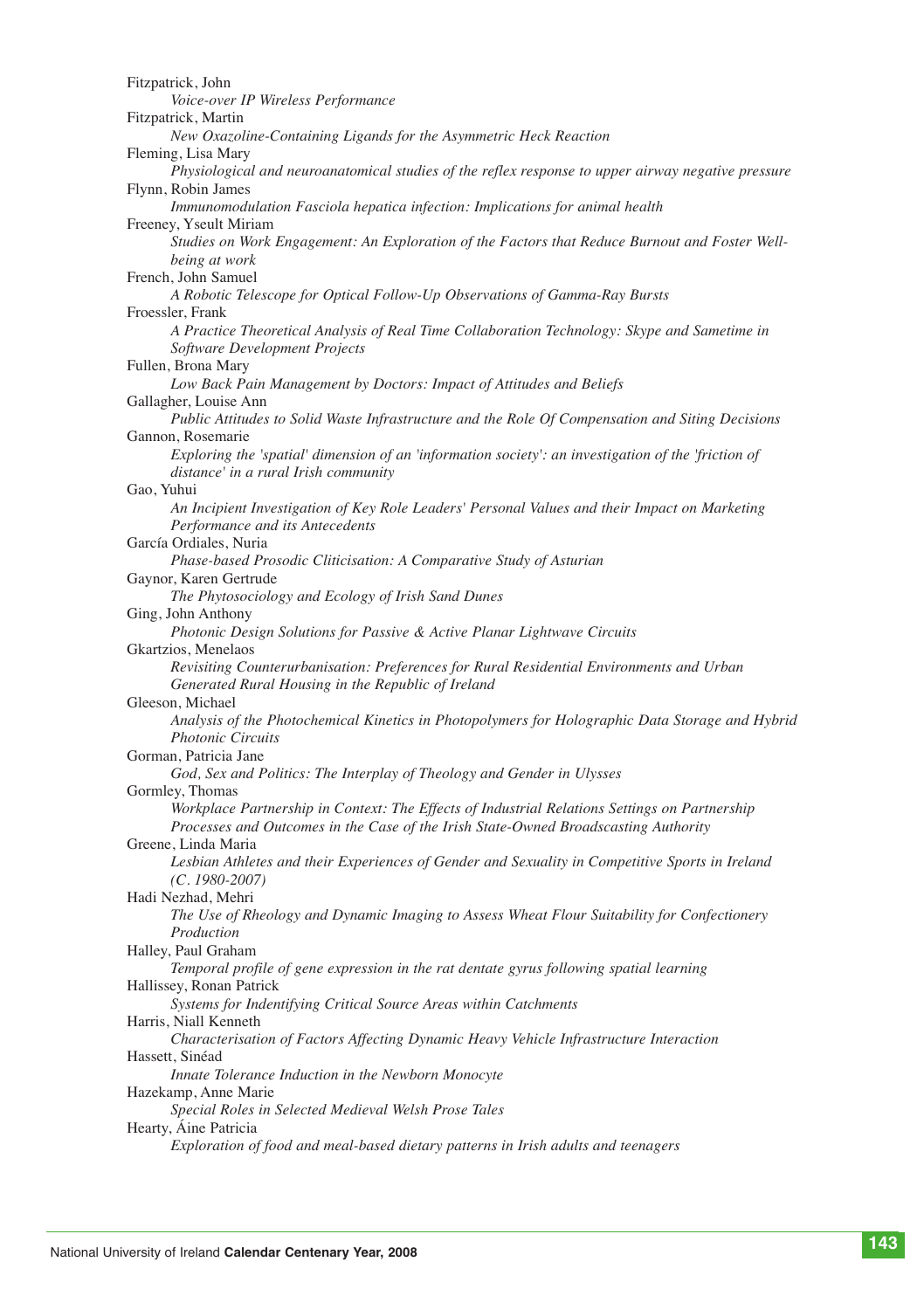| Heffernan, Barry                                                                                                      |
|-----------------------------------------------------------------------------------------------------------------------|
| Characteristics of planktonic and biofilm cultures of Pseudomonas fluorescens DSM 8341 grown on                       |
| fluorinated compounds                                                                                                 |
| Henefer, Jean Elaine                                                                                                  |
| The Information Worlds of Ethnic Minority Adolescents in Irealnd                                                      |
| Hogan, Mark Thomas                                                                                                    |
| Cross-Layer Approches in Autonomic Communications                                                                     |
| Howley, Peter                                                                                                         |
| Sustainability Versus Liveability': An investigation into the Implications of High-Density Living                     |
| Howlin, Niamh Mary                                                                                                    |
| The Nineteenth-Century Irish Jury: A Study in Depth                                                                   |
| Hu, Yansong                                                                                                           |
| Marketing In A Networked World: Innovation in Life Science Toolkits                                                   |
| Hudzia, Benoit Guillaume                                                                                              |
| Hierarchical Topology for P2P Based Grid Middleware                                                                   |
| Ivers, Mary Elizabeth                                                                                                 |
| The CANSURVIVOR Project: A Positive Approach to Surviorship. Development, Implementation                              |
| and Evaluation of a Multidisciplinary, Biosychosial, Piloy Intervention to Meet Post-Treatment                        |
| Cancer Survivors' Needs                                                                                               |
| Jennings, Ann-Marie                                                                                                   |
| Genomic Analysis of Vurulence in the Pathogenic Yeast Candida glabrata                                                |
| Joyce, Tríona Mary                                                                                                    |
|                                                                                                                       |
| Patterns of Added Sugar, Fat and Nutrient Intakes in Irish Children, Teenagers and Adults<br>Jurado, Gustavo Bercerra |
|                                                                                                                       |
| Contribution of Integrated Constructed Wetlands to Catchment Biodiversity and Water Quality                           |
| Management                                                                                                            |
| Kavanagh, Patricia Frances                                                                                            |
| Synvergent Entrepreneurship'. A Forensic Examination of Venture Dynamics in Five UCD Campus                           |
| Companies                                                                                                             |
| Keane, Deirdre Catherine                                                                                              |
| Fatty Acid and Hormone Regulation of Metabolic/Secretory Pathway Activity and Gene Expression                         |
| in Pancraetic Beta Cells                                                                                              |
| Keating, Andrew Martin                                                                                                |
| Perspectives on the Origin, Development and Growth of a New Venture                                                   |
| Kelly, Paula Monica                                                                                                   |
| Biological Control of Parasitic Sheep Nematodes                                                                       |
| Kennedy, Edward Peter                                                                                                 |
| Abrasive Wear of Laser Hardened GG25 Grey Cast Iron                                                                   |
| Kennedy, James Patrick                                                                                                |
| The impact of shade on the morphology, physiology and photochemistry of Picea sitchensis, Larix $x$                   |
| eurolepis and Thuja plicata                                                                                           |
| Killoran, Sarah Jane                                                                                                  |
| Electrosynthesis and Characterisation of Permselective Polymers for Implantable Biosensors                            |
| King-Salter, Giles Edward                                                                                             |
| Response of Arbuscular Mycorrhizal Fungi to Seasonally and Long-Term Phosphorus Fertilisation in                      |
| an Irish Grazed Grassland                                                                                             |
| Ktenioudaki, Anastasia                                                                                                |
| An Assessment of Novel Rheological and Other Physical/Chemical Techniques to Evaluate the                             |
| Suitability of Irish Wheat Flours for Bread Baking                                                                    |
| Kumari, Neelam                                                                                                        |
| Macular Cartenoids in Healthy and Diseased Maculae                                                                    |
| Lawlor, David Anthony                                                                                                 |
| Hyperaromatic Stabilisation of Phenanthrenonium and Other Arenonium Ions                                              |
| Lawrence, Francis Joseph                                                                                              |
| An Irish Gradual of the Twelfth Century - Oxford, Bodleian Library, Ms. Rawl C. 892: A                                |
| Palaeographical, Liturgical and Repertorial Study.                                                                    |
| Layden, Dervila Ann                                                                                                   |
| Genre and Social Change in Contemporary Irish Literature and Film 1990-2001                                           |
| Leeney, Hugo Michael                                                                                                  |
| Simulation Based Power Analysis with APPLES                                                                           |
| Lestini, Elena Rita Maria                                                                                             |
| A Study of Hetrosupramolecular Systems                                                                                |
|                                                                                                                       |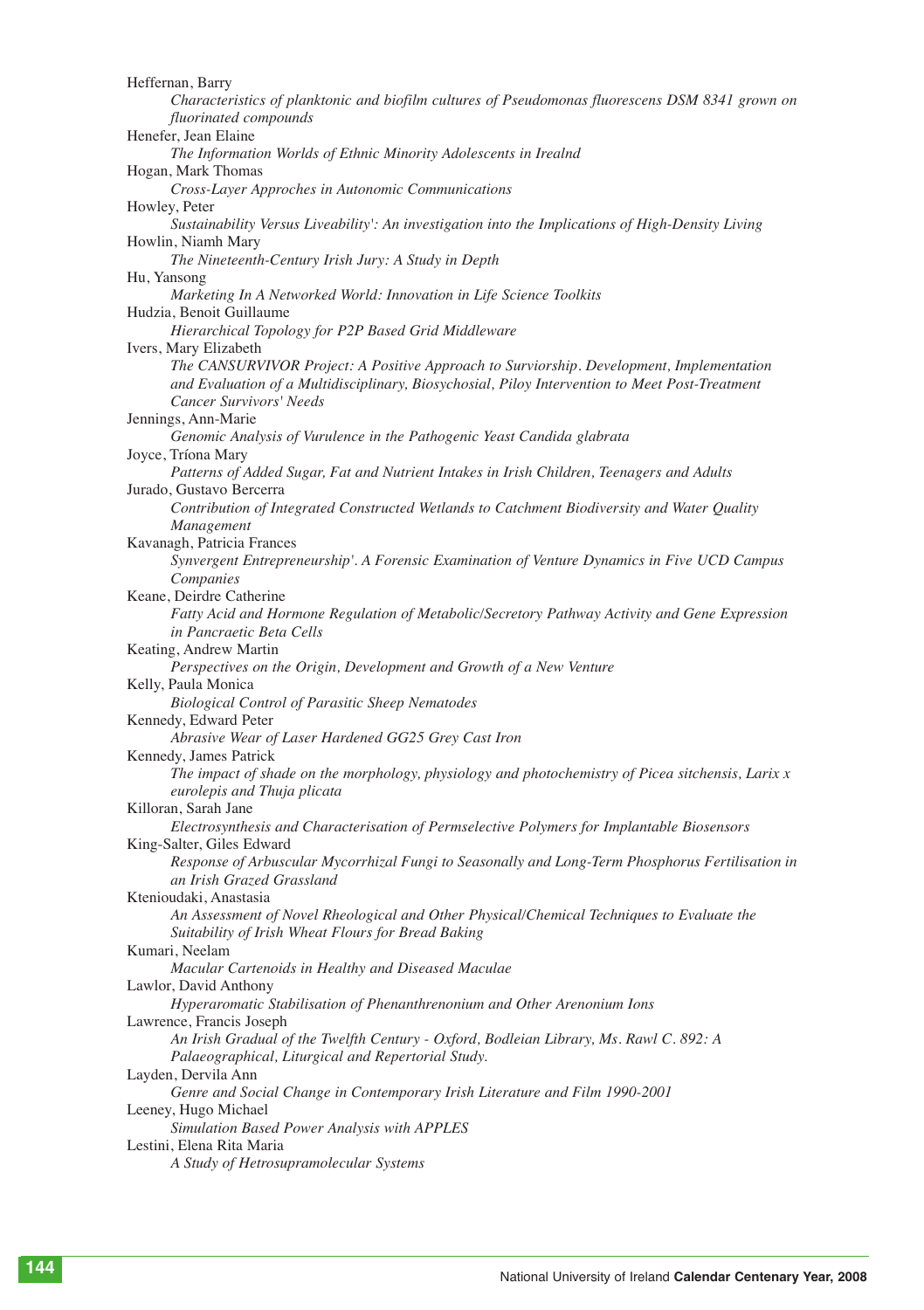| Leyden, Rosaria Maria                                                                               |
|-----------------------------------------------------------------------------------------------------|
| Sythesis of Divalent Carbohydrate Ligands                                                           |
| Linehan, Christine Lucy Mary                                                                        |
| Epilepsy in Ireland: Epidemiology and Impact on Quality of Life                                     |
| Lokmer, Ivan                                                                                        |
| Long period seismic activity and moment tensor inversion in volcanic environments: application to   |
| Mount Etna                                                                                          |
| Lynch, Lydia Anne                                                                                   |
| Haematopoietic Stem Cells in the Adult Human Mucosa                                                 |
| Lynch, Mary Bridget                                                                                 |
| The use of non starch polysaccharides to improve gut health and reduce environmental pollution from |
| pigs                                                                                                |
| Mac Confhaola, Cathal John                                                                          |
| The 5' Untranslated Region as a regulator of Insulin-like growth Factor 1 Receptor Translation      |
| Maguire, Philip                                                                                     |
| A Cognitive Theory and Model of Conceptual Combination                                              |
| Mark, Emily Dawn<br>Memorials and Monuments to the Irish Famine: Commemorative Art and History      |
| Marshall, Fiona Elizabeth                                                                           |
| Competition Regulation and Policy at the World Trade Organisation                                   |
|                                                                                                     |
| Martin, Alan Norman<br>Dynamically Embodied Virtual Agents                                          |
| Matos, Marie-Christine                                                                              |
| Synthesis of Polyhydroxylated Macrolides Related to Natural Products                                |
| McArdle, Gavin Peter                                                                                |
| Interactive 3D Interfaces for Learning, Collaborating and Socialising Online                        |
| McCarron, Pearse                                                                                    |
| Studies in the development of reference materials for phycotoxins, with a focus on azaspiracids     |
| McCarthy, Brian William                                                                             |
| A History Of The Provision and Reform of Probationer Education and Training in the Garda            |
| Siochana, 1922 -2007                                                                                |
| McCarthy, Elizabeth Patricia                                                                        |
| Audio Fingerprinting: Modelling and Optimisation                                                    |
| McCarthy, Kevin Anthony                                                                             |
| From Individual To Group Recommendation: A Dynamic Critique-Based Approach                          |
| McCarthy, Robert Anthony                                                                            |
| A New Strategy for the Synthesis of Himbacine                                                       |
| McCorristine, Shane                                                                                 |
| Varieties of Ghost-Seeing Experience In Victorian and Edwardian Culture                             |
| McCrohan, Ann Maria                                                                                 |
| The effects of dutasteride on prostate cancer cell apoptosis and mechanisms of resistance           |
| McDaid, Shari Lynn                                                                                  |
| Power, Empowerment and User Involvement in the Public Mental Health Services in Ireland             |
| McDevitt, Allan Damien                                                                              |
| The Book of Invasions: Genetic Diversity and Phylogeography of pygmy shrews (Sorex minutus) in      |
| Ireland and Europe                                                                                  |
| McDonald, Michael Vincent                                                                           |
| The Interchangeability of Leadership and Management Behaviour Styles in Organisations               |
| McEniry, Joseph Niall                                                                               |
| Investigating the Factors Controlling Baled Silage Fermentation Using Traditional and Molecular     |
| Techniques                                                                                          |
| McGlynn, Sinéad                                                                                     |
| Spectral Properties of Gamma Ray Bursts Detected by The Integral Satellite                          |
| McGuirk, Paul David                                                                                 |
| From Modernism to Postmodernism: The Films & Fiction of Neil Jordan                                 |
| McKiernan, Aidan Stephen                                                                            |
| Controlled evaluation of a psychoeducational intervention for breast cancer patients: The Time to   |
| <b>Adjust Programme</b>                                                                             |
| McMahon, Ciaran John                                                                                |
| The Prehistory of the Concept of 'Attention'<br>McManus, Emer Mary                                  |
| A Critical Edition of Thomas Heywood's How a Man May Choose a Good Wife from a Bad                  |
|                                                                                                     |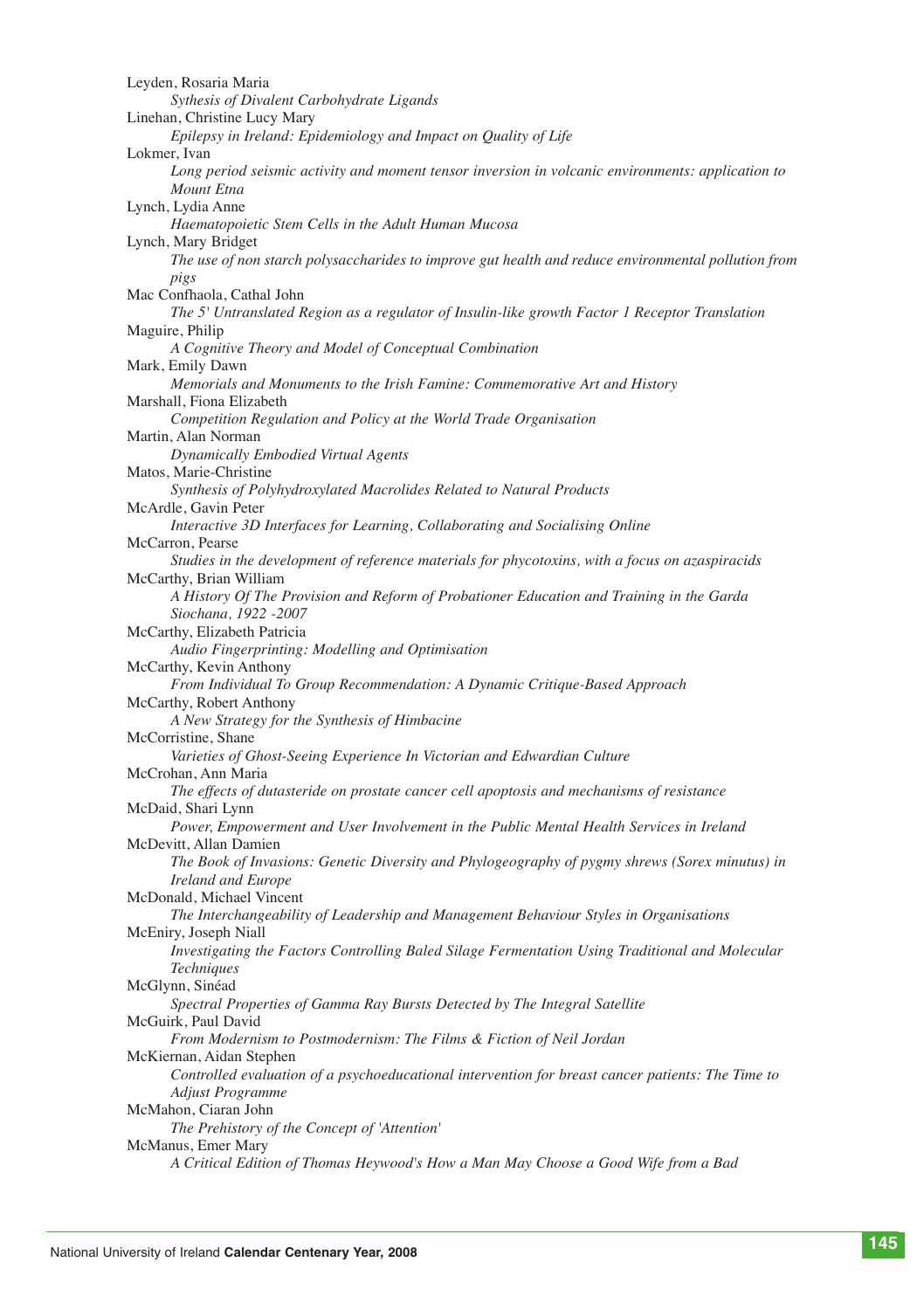| McSherry, Elaine Aishling                                                                              |
|--------------------------------------------------------------------------------------------------------|
| Molecular Determinants of Breast Cancer Progression from Ductal Carcinoma in Situ to Invasive          |
| Ductal Carcinoma                                                                                       |
| Melgar Pernias, Yolanda                                                                                |
| Los Bildungsromane Femeninos de Carmen Boullosa y Sandra Cisneros: Lectura Comparativa                 |
| Mellett, Mark Joseph                                                                                   |
| Defining a Novel Role for Sef in innate immune signalling                                              |
| Moges Banjaw, Awdenegest                                                                               |
| Soil Degradation, a Challenge for Food Security in Imbulo Catchment Southern Ethiopia                  |
| Mohr, Thomas Quentin                                                                                   |
| The Irish Free State And The Legal Implications Of Dominion Status, 1922-1937                          |
| Mohsenimanesh, Ahmad                                                                                   |
| Development of A Finite Element Model of Vehicle-Soil interaction                                      |
| Montedonico, Sandra                                                                                    |
| The Retinoids and the Lung in Nitrofen Model of Congenital Diaphragmatic Hernia                        |
| Moran, Rosalyn Jackie                                                                                  |
| Neural mass models of the electroencephalogram a unifying framework for the study of effective brain   |
| anatomy and physiology in cognitive testing                                                            |
| Morris, Rebecca Louise                                                                                 |
| Kinetics and Mechanisms for the Oxidation of Fluorinated and Oxygenated Organis Compounds              |
| under Atmospheric Conditions                                                                           |
| Morrissey, Niamh Katherine                                                                             |
| Gastric mucosal barrier and cyclooxygenase-2 in the equine stomach                                     |
| Muldoon, Conor                                                                                         |
| An Agent Framework for Ubiquitous Services                                                             |
| Muldoon, Niall Liam Martin                                                                             |
| An Analysis of the Theory and Practice of Psychotherapy with Sexual Offenders in an Irish Institute    |
| Mullane, Niall Raymond                                                                                 |
| Characterisation of the Opportunistic Pathogen Enterobacter Sakazakii                                  |
| Mulryan, Linda Josephine                                                                               |
| Investigating the lasting effects of perinatal exposure to low levels of xenoestrogens on learning and |
| behaviour                                                                                              |
|                                                                                                        |
|                                                                                                        |
| Murphy, Mary Nora                                                                                      |
| Epidemiology of two significant foodborne pathogens in Ireland                                         |
| Murray, Cian Daire                                                                                     |
| Stereoselective Synthesis of Lignans                                                                   |
| Napoletano, Silvia                                                                                     |
| Molecular Contribution of CITED1 to Pubertal Mammary Gland Development                                 |
| Naughton, Gerald David                                                                                 |
| The One Great Discontinuity :African American Reconstructions of the American Family Idyll             |
| Newman, Edward James                                                                                   |
| Semantic Equivalence Detection Using a Decision-Tree Classifier                                        |
| Ní Ghabhann, Joan                                                                                      |
| Antigen-independent Expansion and Differentiation of Naïve CD8 T Cells into Effector CTLs              |
| Following Culture With Ac-chain Cytokines                                                              |
| Nic An Ultaigh, Sinéad                                                                                 |
| Cathepsins in nematode excretory-secretory products: co-ordinate use of Caenorhabditis                 |
| elegans/Strongylus vulgaris systems                                                                    |
| Nic Lochlainn, Laura                                                                                   |
| Studies on Precursor-Directed Biosynthesis and Glycosylation of New Amphotericin Derivatives           |
| Nichol, Alistair                                                                                       |
| Investigation of the Effects of Buffered Hypercapnia on the Severity of Sepsis Induced Lung Injury     |
| Nolan, Cormac                                                                                          |
| Factors Influencing the supply, recruitment and survival of coral reef fishes                          |
| Noor Ellahi, Tariq                                                                                     |
| Java Based Peer-to-Peer Grid Computing Environment                                                     |
| Noronha, Nessa                                                                                         |
| Effects of formulation and processing on the physico-chemical properties of imitation cheese           |
| Ó Dúill, Séan Pio                                                                                      |
| Impact of Nonlinearities on Wavelength-labelled IP Packets in WDM Systems                              |
| O'Brien, Colin David                                                                                   |
| Studies is Synthetic Carbohydrate Chemistry                                                            |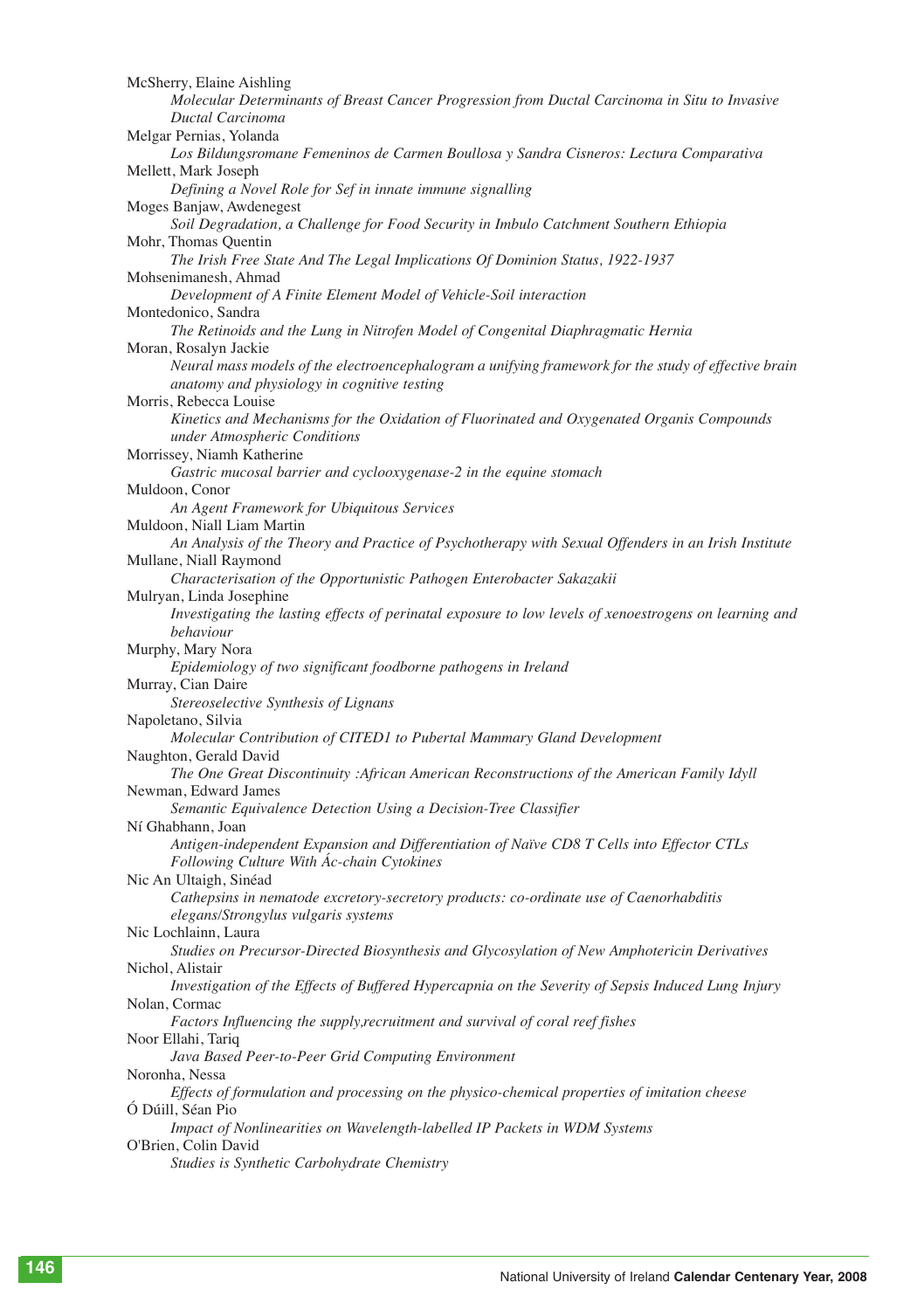| O'Connor, Eimear Marie                                                                                               |
|----------------------------------------------------------------------------------------------------------------------|
| Sean Keating (1889-1977) New Perspectives                                                                            |
| O'Connor, Róisín                                                                                                     |
| A Proteomoic Investigation Into The Proteins Released From Platelets                                                 |
| O'Donoghue, Brendan Timothy                                                                                          |
| A Poetics of Homecoming                                                                                              |
| O'Donovan, John Christopher                                                                                          |
| Trust in the Social Web Applications in Recommender Systems and Online Auctions                                      |
| O'Driscoll, Keelin Katherine Mary<br>The Effect of Out-Wintering Pad Design on Dairy Cow Health and Welfare          |
| O'Dwyer, Kieran                                                                                                      |
| Restorative Justice in the Garda Siochana: An Evaluation of the Garda Programme of Restorative                       |
| Justice 2002-2003                                                                                                    |
| O'Farrell, Christina Eithne                                                                                          |
| Thermodynamic and Kinetic Study of the Solvation of Some Non-electrolytes                                            |
| Okamuro, Minako                                                                                                      |
| Beckett the Medium: Elective Affinities with Yeats and Joyce                                                         |
| O'Keeffe, Declan Joseph                                                                                              |
| The cognition of being in Aquinas                                                                                    |
| O'Keeffe, Mark Kent                                                                                                  |
| Search-Based Refactoring for Software Maintenance                                                                    |
| O'Neill, Carmel Ann                                                                                                  |
| The role of adenosine receptor activation in the modulation of dopamine release in the rat striatum:                 |
| studies using fast cyclic voltammetry                                                                                |
| O'Neill, Eoghan                                                                                                      |
| Genetic Analysis of the Staphylococcus aureus Biofilm Phenotype                                                      |
| O'Neill, Eoin Michael                                                                                                |
| Explorations in Economics and Planning                                                                               |
| O'Neill, Jennifer Louise                                                                                             |
| Diet, Lifestyle and Obesity in Irish Children<br>O'Regan, Edel                                                       |
| Development of a Rapid Detection Method for Multiple Salmonella Serotypes and Investigation of the                   |
| Molecular Basis of Fluoroquinolone Resistance in Salmonella                                                          |
| Pang, Wanyong                                                                                                        |
| Immunological inflammatory and physiological responses during the acute stress of banding or                         |
| burdizzo castration in cattle                                                                                        |
| Pannier, Liselotte                                                                                                   |
| A Search for DNA Polymorphisms and Signature                                                                         |
| Paul, Patrick J.                                                                                                     |
| Re-Visioning EU Security A Critical Security Studies Perspective                                                     |
| Phelan, Sinéad Mary Alice                                                                                            |
| Micropropagation of Ornamentals: Salvia, Tulbaghia, Erysimum and Buddleia                                            |
| Pilgrim, Wayne Kenneth                                                                                               |
| Effect of apoptotic neutrophils on function and differentation of human monocytes                                    |
| Power, Patrick Anthony                                                                                               |
| Production of Non-Toxic Amphotericin Derivatives by Engineered Biosynthesis                                          |
| Radley, Emma Bridget                                                                                                 |
| Uncanny Interlocutions The Dynamics of the Real in Contemporary Cinema                                               |
| Radu, Theodora Christina                                                                                             |
| Completely Bounded Polynomials between Operator Spaces                                                               |
| Rattigan, Paraic Hugh                                                                                                |
| The Assessment of Bridge Traffic Loading Allowing for Vehicle-Bridge Dynamic Interaction<br>Razzaque, Mohammed Abdur |
| Cross-Layer Approches in Autonomic Communications                                                                    |
| Rehmann, Nils Patrick                                                                                                |
| Preparative isolation and purification of Azaspiracids and related toxins from blue mussels and                      |
| characterisation of new toxin analogs                                                                                |
| Reidy, Brian James                                                                                                   |
| Carbon Sequestration in Irish Forest Soil                                                                            |
| Relihan, Mary Martina                                                                                                |
| The Church of Ireland and Its Relationship with the Irish Education System 1922 -1950                                |
|                                                                                                                      |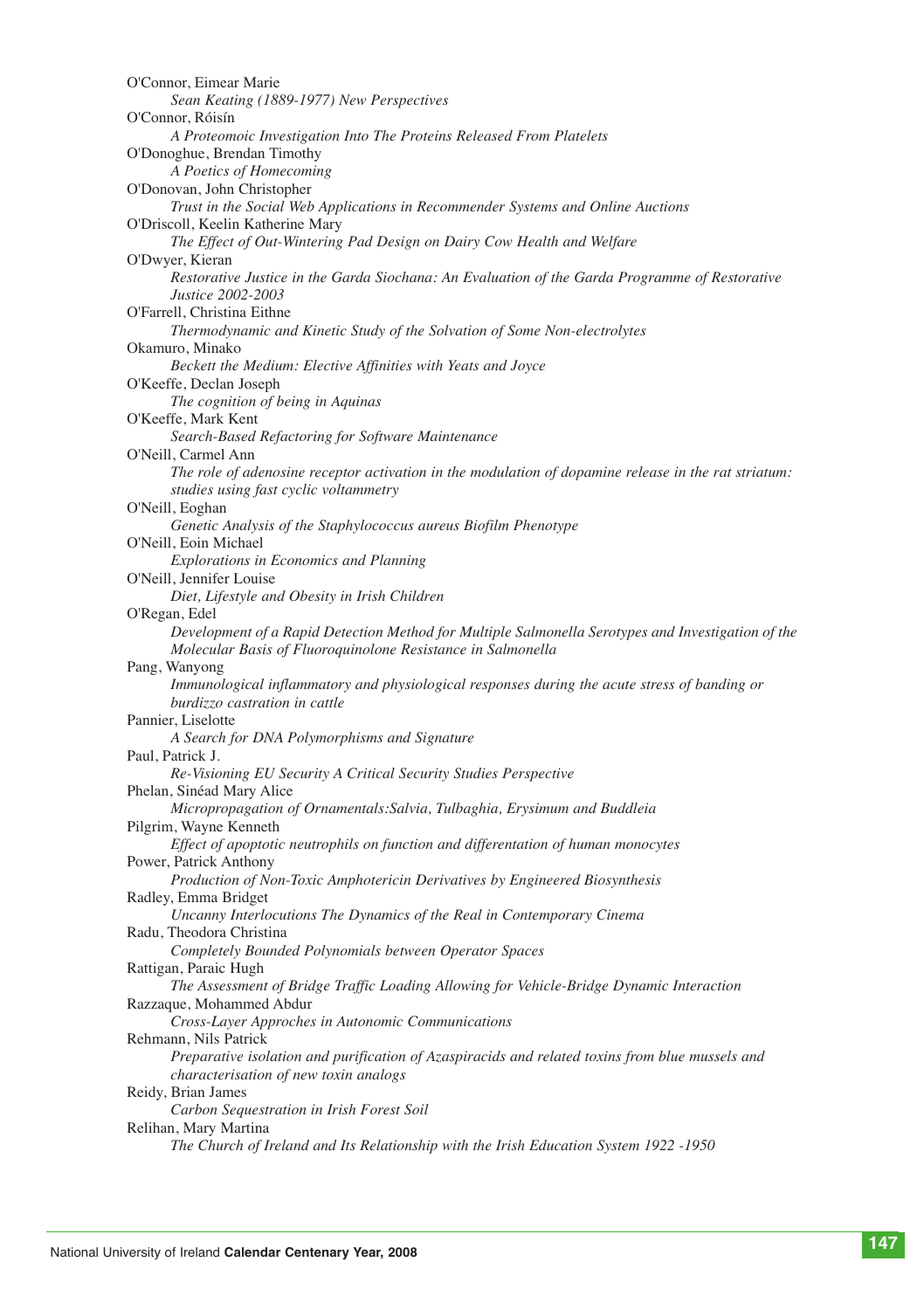Reynolds, Sinéad *What's on your mind? Associations between the Development of Theory of Mind, Language and "Real World" Social Functioning.*  Roche, Evelyn Marian *Developing Orgainisational Learning Strategy: the Hidden Gaps* Rübesamen, Jennifer Anne *Novel Chiral Ligands and Reagents Derived from Amino Naphthols* Ruzzelli, Antonio *Wireless Sensor Networks: Enhancing Performance through Integration of MAC and Routing Protocols*  Ryan, Ruth *Bisimidazoline Ligands for Asymmetric Catalysis* Sarno, Una Frances Mary *The Development, Application and Evaluation of the EPILLAW Taxonomy and Methodology Designed for the Teaching and Learning of Writing at the Fourth Grade Level*  Scannell, Michael *Pleiotropic Lipoxin Receptor Agonists and the Resolution of Inflammation*  Schon Quinlivan, Emmanuelle Anne Laure *Non-Intrusive and Adaptive Navigational Support in 3D Virtual Worlds* Schön, Bianca *The administrative reforms in the 2000 - 2005 European Commission: the role of New Public Management in Instututional Change in the European Bureaucracy* Sheerin, Declan Finnian *The Spoken and the Indeclinable: Between the Narrative Selves of Deleuze and Ricoeur* Sheridan, Graham Kevin *On the role of NF-KB and immune-signaling molecules in hippocampal memory-associated synaptic plasticity* Smith, Adam Stuart *Anatomy and systematics of the Rhomaleosauride (Sauropterygia: Plesiosauria)*  Spink, Edward *1H and 13 CNMR studies on alpha- chymotrypsin-glyoxal inhibitor adducts* ter Horst, Judith Pauline Francisca *Characterising the molecular dysregulation in the prefrontal cortex during the emergence of schizophrenia-like features in two rat models of the disease* Tormey, Laragh Margaret *Investigation of model systems for the study of cyclooxygenase- 2 mediated protection in doxorubicin -induced cardiac injury* Tynan, Richard Peter *Interpolation for Wireless Sensor Network Redundancy Indentification and Sensor Hibernation*  Urban, Eva *Community and Identity in Northern Irish Drama* Waldron, Fionnuala Joan *A triumph of publicanism'. Dublin licensed vintners in the late nineteenth century: identity, interest and power*  Walker, Neil *The Impact of CO2 Emissions Trading on the European Cement Industry* Walsh, David William *Regulation of Gremlin Gene Expression in Development and Diabetes*  Walsh, Karl Thomas *The Feeding Value of Conserved Whole-Crop Wheat, Barley and Maize for Finishing Beef Cattle* Walsh, Sinéad Elizabeth *The identification of apoptotic regulating genes in the development of prostate cancer*  Watters, Karen Maria *Investigation of the effect of HTLV Tax 1 protein on VEGF expression, and the interaction of Tax 1 and PFD3* Whelan, Kevin Martin Seán *Parameter Estimation for Robust Side-Informed Data Hiding* Woods, Ross Edward *Censorship under Franco with particular reference to Camilo José Cela* Yang, Yongzhe *Alum Sludge as a Novel Adsorbent for Phosphorus Adsorption and its Application in Municipal Wastewater Treatment Plant*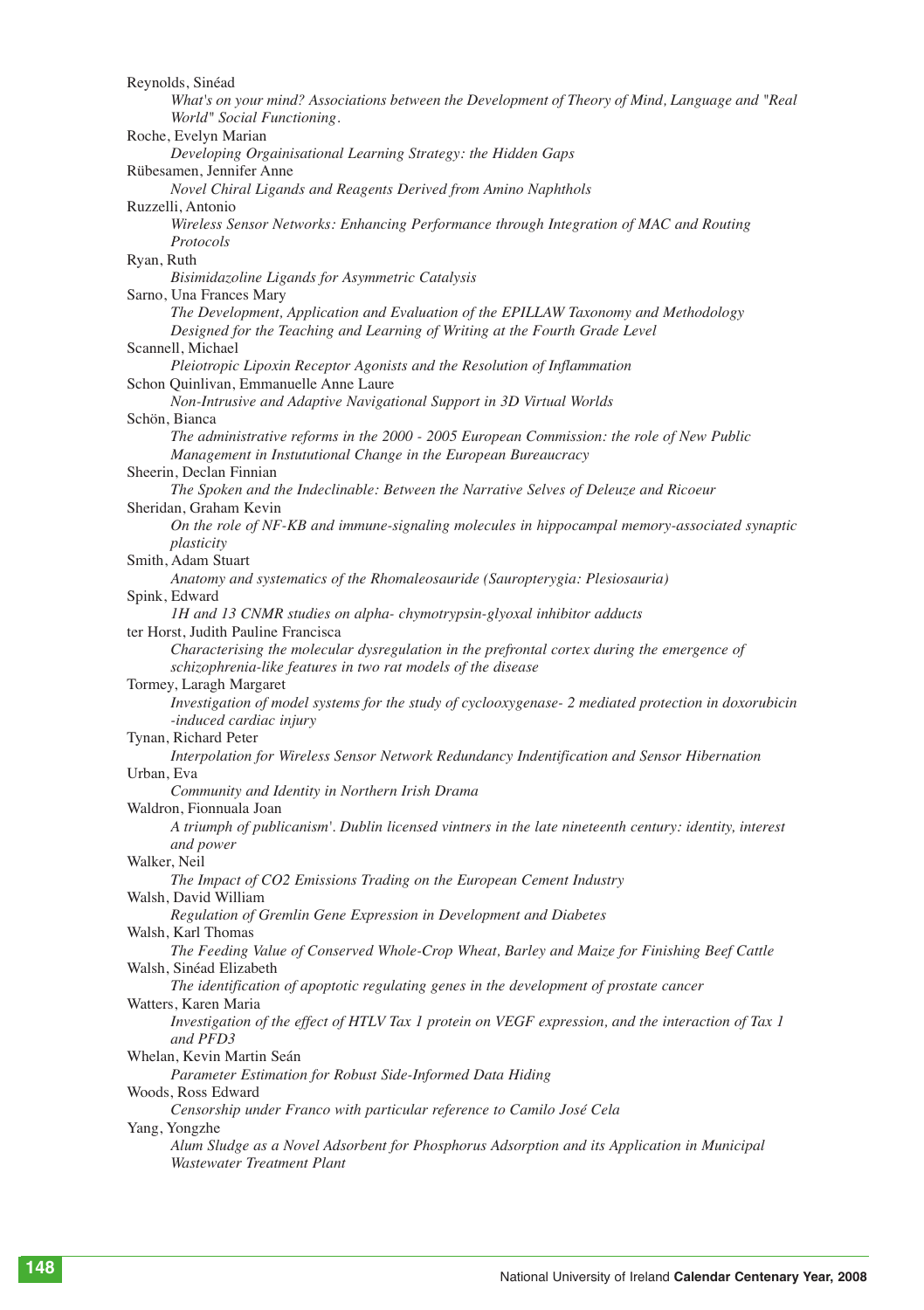## Zhang, Yi

| Relationships of Power Distance and Organizational Climate with Employees' Innovation - A Study |  |  |  |  |  |
|-------------------------------------------------------------------------------------------------|--|--|--|--|--|
| of Chinese R&D Professionals                                                                    |  |  |  |  |  |
| Zhang, Zhihang                                                                                  |  |  |  |  |  |

*Experimental and Numerical Investigation of Vacuum Cooling of Cooked Rice and Cooked Diced Beef as Chilled Ready Meal Components*

# **University College Cork**

| Ambrose, Monica                                                                                                                            |
|--------------------------------------------------------------------------------------------------------------------------------------------|
| Investigation Of Novel Therapeutic Targets For The Treatment Of Oesophageal And Renal Cancer                                               |
| Audoit, Guillaume                                                                                                                          |
| Synthesis And Characterisation Of Templated Silicon And Germanium Nanowires.                                                               |
| Baylor, Gordon Hugh                                                                                                                        |
| Structural Shape Optimisation Of 3D Elastic Continua Incorporating Surface Point Mapping.                                                  |
| Best, David Albert                                                                                                                         |
| Representations Of Rurality In Twentieth Century Central Italian Literature: Fabio Tombari, Paolo<br>Volponi, Carlo Cassola, Romana Petri. |
| Bhuian, Mohammed Belal Hossain                                                                                                             |
| Two-Photon Polymerisation And Its Application To Microstructures                                                                           |
| Bravi, Emilio                                                                                                                              |
| Wavelenght Division Multiplexed Clockwork Routing For Scalable Interconnection Networks                                                    |
| Browne, Deirdre Mary                                                                                                                       |
| The Impact Of Enamel Fluorosis On Dental Aesthetics And Quality Of Life.                                                                   |
| Burke, David Andrew                                                                                                                        |
| Exploiting Problem Structure In Distributed Constraint Optimisation With Complex Locat Problems                                            |
| Butler, Mary Geraldine                                                                                                                     |
| Buitlearaigh Agus Cultur Na Gaeilge.                                                                                                       |
| Cao, Tongyu                                                                                                                                |
| Institutional Shareholding, Pension Fund Ownership And Corporate Governance.                                                               |
| Chalvet, Francis Nicolas                                                                                                                   |
| Atomic Layer Deposition Of Materials For Electronic And Photonic Applications                                                              |
| Chen, Lan                                                                                                                                  |
| Nanostructured And Porous Oxides: Novel Strategies To Synthesis And New Structures.                                                        |
| Cinelli, Gianluca                                                                                                                          |
| Memoria, Soggettivita E Verita: Una Lettura Ermeneutica Delle Opere                                                                        |
| Autobiografiche Di Primo Levi, Nuto Revelli, Rosetta Loy E Mario Rigoni Stern.                                                             |
| Clifford, Noretta                                                                                                                          |
| Functions Of The EphA3 Receptor Tyrosine Kinase In Cancer                                                                                  |
| Connolly, Michael Mario                                                                                                                    |
| The Prehistoric Settlement Of The Lee Valley, Tralee, Co. Kerry: A Landscape Perspective.<br>Copuroglu, Mehmet                             |
| Development Of Polymer Nanocomposite Materials.                                                                                            |
| Cortes Dieguez, Juan Pablo                                                                                                                 |
| Developing Online Dispute Resolution For Consumers In The European Union.                                                                  |
| Cremin, Derek John                                                                                                                         |
| The Internet As A Research Tool For Musicology                                                                                             |
| Cunningham, Denise Carol                                                                                                                   |
| An Exploration Of The Perspectives Of The Various Stakeholders Of Preschool Education In                                                   |
| Ireland In Relation To Ouality Practice.                                                                                                   |
| Cunningham, Peter Joseph                                                                                                                   |
| Advanced Process Control Of A Falling-Film Evaporator In Dairy Industry                                                                    |
| De Londras, Fiona Bridget                                                                                                                  |
| Power, Panic And The Resilience Of International Human Rights Law.                                                                         |
| Denmead, Louise Mary                                                                                                                       |
| Representations Of Feminity And Blackness In Three Early Modern Texts                                                                      |
| Denny, Margaret Mary                                                                                                                       |
| Exploring Multiple Intelligence Theory In The Context Of Teaching And Learning In Undergraduate                                            |
| Nurse Education In Ireland.                                                                                                                |
| Donoghue, Patrick Joseph                                                                                                                   |
| Based Induced Ring-Opening Reactions Of 5-Arenesulfonylmethyl-2-Oxazoli                                                                    |
| Doolan, Daniel Christopher                                                                                                                 |
| Mobile Computer Graphics                                                                                                                   |
|                                                                                                                                            |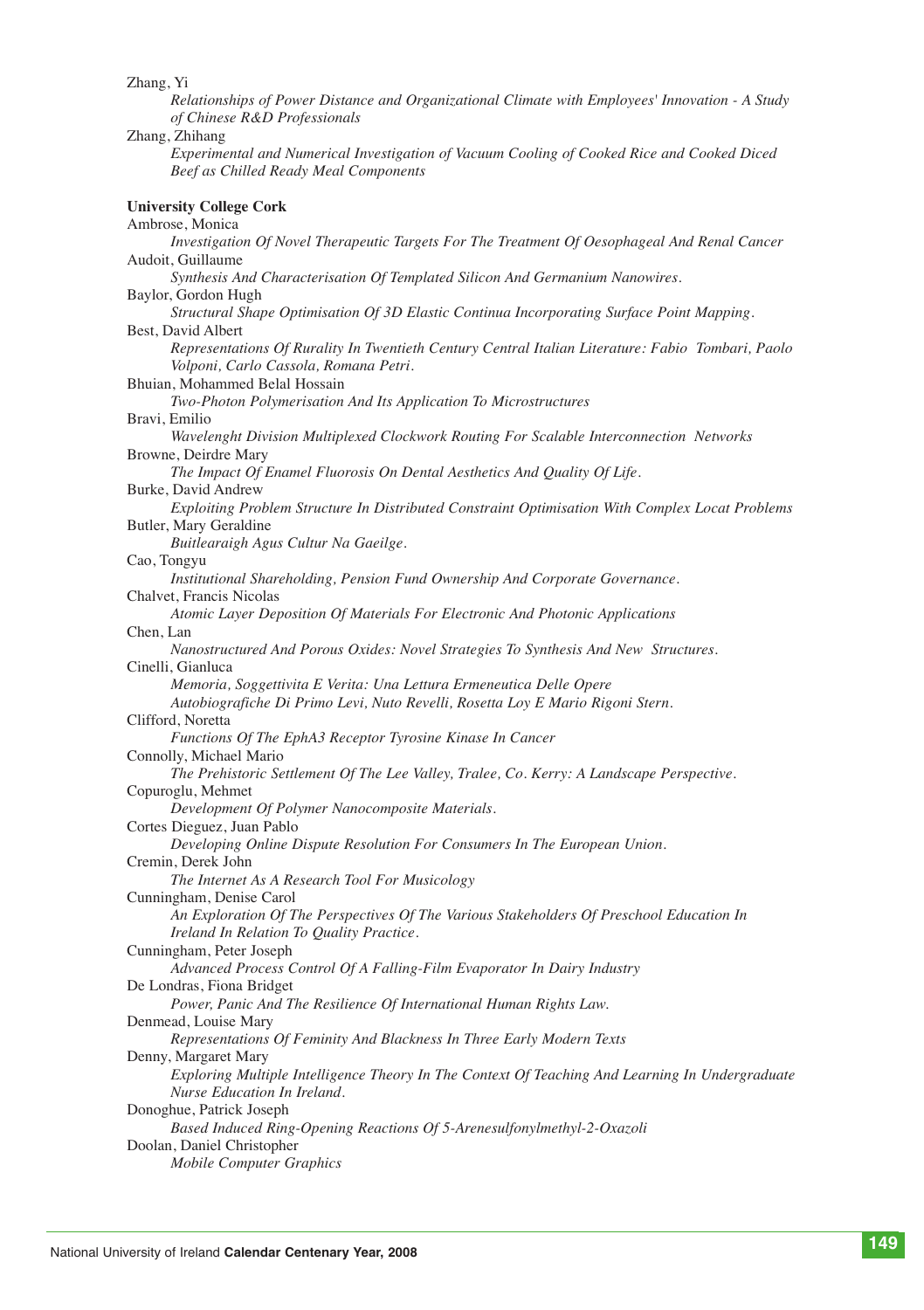| Dunn-Galvin, Mary Audrey                                                                                                             |
|--------------------------------------------------------------------------------------------------------------------------------------|
| Living With A Food Allergy: An Exploration Of Children's Views And Experiences. A Biopsychosocial<br>Developmental Trajectory Model. |
| Ennis, Mary Ellen                                                                                                                    |
| A Geochronological Study Of The Upper Palaeozoic Tectono Sedimentary And Orogenic History Of<br>Southwest Ireland.                   |
| Falvey, Jeremiah Joseph                                                                                                              |
| The Cork Career Of Sir John Arnott (1837-1898).                                                                                      |
| Field, Desmond Patrick<br>The Application Of Mutagenesis To Investigate And Enhance Lantibiotic Functionality                        |
| Fitzgerald, Thomas Garrett                                                                                                           |
| Block Copolymer Self-Assembly As A Template For The Generation Of Ordered Arrays Of Nanowires.<br>Flynn, Rowan John                  |
| Cystic Fibrosis Gene Repair: Design And Evaluation Of Zinc Finger Nucleases For Homology-<br>Directed Repair Of The Cftr Gene        |
| Fourie, Robert James                                                                                                                 |
| A Grounded Theory Study Of The Therapeutic Relationship In Speech And Language Therapy.                                              |
| Gyorffy, Werner Marton                                                                                                               |
| Monte Carlo Configuration Interaction Method For Calculation Of Electronic Spectra Of Molecules<br>Hagos Belay, Taddele              |
| The Feasibility of Attaining UPE by 2015 in The State of Tigray (Ethiopia): Opportunities and<br>Challenges                          |
| Haile, Haile Tesfay<br>Impact Of Irrigation Development On Poverty Reduction In Northern Ethiopia                                    |
| Healy, Nollaig Catherine<br>Mystique Regulation And Function In Cancer Cells.                                                        |
| Healy, Robert Michael                                                                                                                |
| Gas/Particle Partitioning In The Atmospheric Photoxidation Of Isoprene, P-Xylene And 1,3 5-<br>Trimethylbenzene                      |
| Heyer, Michaela                                                                                                                      |
| An Intelligent Example Generator For Graph Theory                                                                                    |
| Hickey, David John                                                                                                                   |
| Tracking Data Structures For Automated Average Time Analysis                                                                         |
| Houghton, Belinda Lee<br>Linking Dietary Na+ Intake And Blood Pressure Regulation: Novel Roles For The Brain Renin-                  |
| Angiotensin System And Vasopressin-Mediated Mechanisms.                                                                              |
| Hulubei, Tudor                                                                                                                       |
| Refutation Analysis For Constraint Satisfaction Problems.<br>Iqbal, Tariq                                                            |
| Analysis And Mathematical Modelling Of 02 Consumption And Co2 Production Rates Of Fresh<br>Produce In Dynamic Conditions             |
| John, Sunil                                                                                                                          |
| Object Oriented Condensed Graphs: A Framework To Support Large-Scale Software Engineering<br>Johnson-Beljaards, Maria Josina         |
| The Effects Of Forest Clearfelling On Stream Systems                                                                                 |
| Keane, Donal Anthony<br>Applications Of Sol-Gel Prepared Hierarchically Porous SiO2 and SiO2-CeO2 Composites                         |
| Kehoe, Joseph James<br>Denaturation Processes In $\beta$ -Lactoglobulin.                                                             |
| Kelly, Eileen Marie<br>Chemistry Of 3(2H)-Furanones: Halogenations And Related Reactions                                             |
| Kelly, Pádraig Joseph                                                                                                                |
| Enantioselective Transition Metal Catalysed Oxidation Of Sulfides.<br>Khan, Maida Abdulssatar                                        |
| Engineering Analysis Of Osmotic Dehydration Of Mango: Effect Of Mass Transfer And Quality<br>Kinetics.                               |
| Khunsin, Worawut                                                                                                                     |
| Structure And Structure-Related Properties Of Opal-Based Photonic Crystals                                                           |
| Kivlehan, Francine Anna Maria<br>The Electroanalysis Of Ions And Molecules Of Biological Importance.                                 |
| Koh, Lee Huat Kelly                                                                                                                  |
| Novel Synthesis And Fabrication Of Zno Thin Films Via An Anhydrous Sol-Gel Route.                                                    |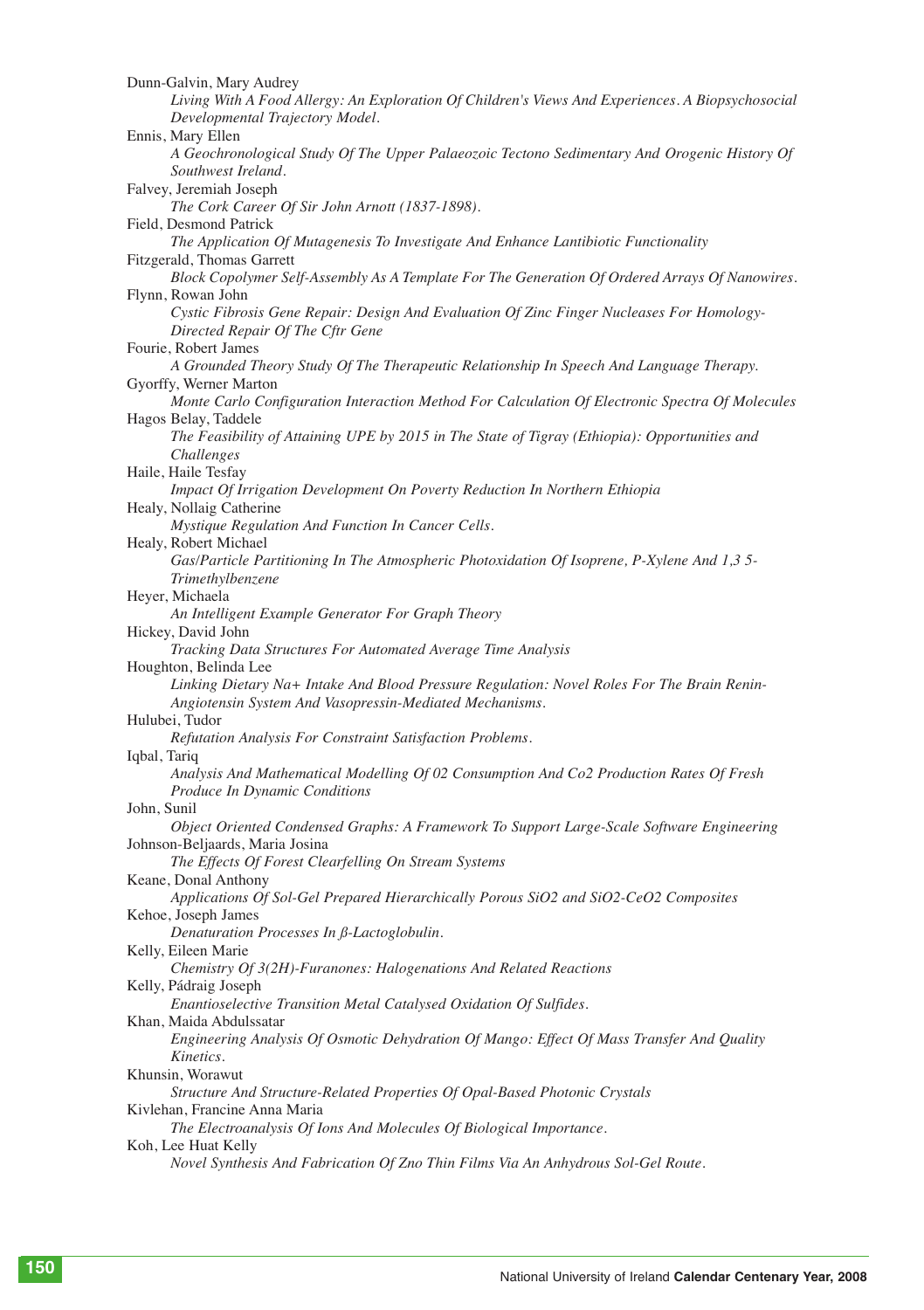| Kulkarni, Santosh                                                                                                     |
|-----------------------------------------------------------------------------------------------------------------------|
| Design, Simulation, Fabrication And Testing Of Vibration Based Electromagnetic, Micropower                            |
| Generators On Silicon.                                                                                                |
| Lambert, Sharon Bernadette                                                                                            |
| Female Sexual Offending: Emerging Trends And Future Directions.                                                       |
| Larkin, John Oliver                                                                                                   |
| Investigation Of Chemotherapy And Immunogene Therapy Of Cancer Using Cell Permeabilisation                            |
| Techniques.                                                                                                           |
| Leahy, David Noel                                                                                                     |
| The Meaning And Measurement Of Antisocial Personality.                                                                |
| Long, Caitriona Mary                                                                                                  |
| The Role Of Inflammation And P38 In 6-Hydroxydopamine-Induced Dopaminergic Neuronal Death -                           |
| Implications For Parkinson's Disease.                                                                                 |
| Lordan, Sinéad Ann                                                                                                    |
| Cell Signalling In Oxysterol-Induced Apoptosis                                                                        |
| Lulling, Meredith Connor                                                                                              |
| The Behaviour Of Network Transport Protocols In Voip Signalling.                                                      |
| Lynch, Kieran Timothy                                                                                                 |
| Incoherent Broad-Band Cavity-Enhanced Total Internal Reflection Spectroscopy Of Surface-Adsorbed                      |
| Metallo-Porphyrins                                                                                                    |
| Lynch, Sharon Anne                                                                                                    |
| Investigation Into The Life Cycle Of The Protistan Bonamia Ostreae And The Possible Role Of                           |
| Carriers                                                                                                              |
| Lyons, Brendan John                                                                                                   |
| High-Current Inductors For High-Power Automotive Dc-Dc Converters.                                                    |
| MacCarron, Máirín                                                                                                     |
| Brides Of Christ, Royal Marriage And The Conversion Of The English In Bede's Historia                                 |
| Ecclesiastica                                                                                                         |
| MacLeod, Finn Olaf                                                                                                    |
| Predictability Of Binary Sequences.                                                                                   |
| MacSweeney, Margaret Marion                                                                                           |
| Optical Detection Of Biomolecules Via Avalanche Photodiodes                                                           |
| Mahony, Jennifer Dawn                                                                                                 |
|                                                                                                                       |
| Lactococcal Superinfection Exclusion Systems And Their Targetted Phages: A Genetic And Biological                     |
| Analysis                                                                                                              |
| Majeed, Bivragh                                                                                                       |
| Investigation Of Ultra-Thin Folded Flex Assembly For Highly Miniaturised System- In-A Package                         |
| Technology Platforms                                                                                                  |
| Mannix, Eleanor Valerie                                                                                               |
| Motivation - The Language Learner And Teacher.                                                                        |
| Martin, Shirley                                                                                                       |
| An Exploratory Study On The Impact Of An Early Years' Intervention Preschool Programme (Early                         |
|                                                                                                                       |
| Start) On The Educational Achievement Of 15 Year Olds In Ireland.                                                     |
| Matipa, Wilfred Masuwa                                                                                                |
| Total Cost Management At The Design Stage Using A Building Product Model.                                             |
| Matthews, Evelyn Rose                                                                                                 |
| Jerky: A Multifunctional Protein Involved In Alzheimer's Disease And Heat Shock Response Pathways                     |
| McEvoy, Robert Patrick                                                                                                |
| Side-Channel Attacks On Fpgas And Related Countermeasures.                                                            |
| McGowan, Philomena Mary                                                                                               |
| Living Long-Term With Acquired Brain Injury In Ireland Towards A Counter Discourse.                                   |
| McNamara, Hugh                                                                                                        |
| Development And Analysis Of Macroeconomic Models Incorporating Preisach Hysteresis.                                   |
| McSweeney, Denise Joanne                                                                                              |
| Investigations Into The Synthesis And Reactivity Of N-Phosphinoyl And N-Sulfonyl Oxaziridines                         |
| McSweeney, Seamus Laurence,                                                                                           |
| Stability Of Model Ready-To-Feed Infant Formula Emulsions                                                             |
| Melnik, Sergey Vladimirovich                                                                                          |
| Nonlinear And Stochastic Dynamics Of Semiconductor Laser Systems.                                                     |
| Menton, John Francis                                                                                                  |
| Detection, Characterisation And Molecular Analysis Of Norovirus                                                       |
| Moloney, Claire Esther<br>Molecular Genetic Analysis Of Quantitative Resistance To Globodera Pallida Pa 2/3 In Potato |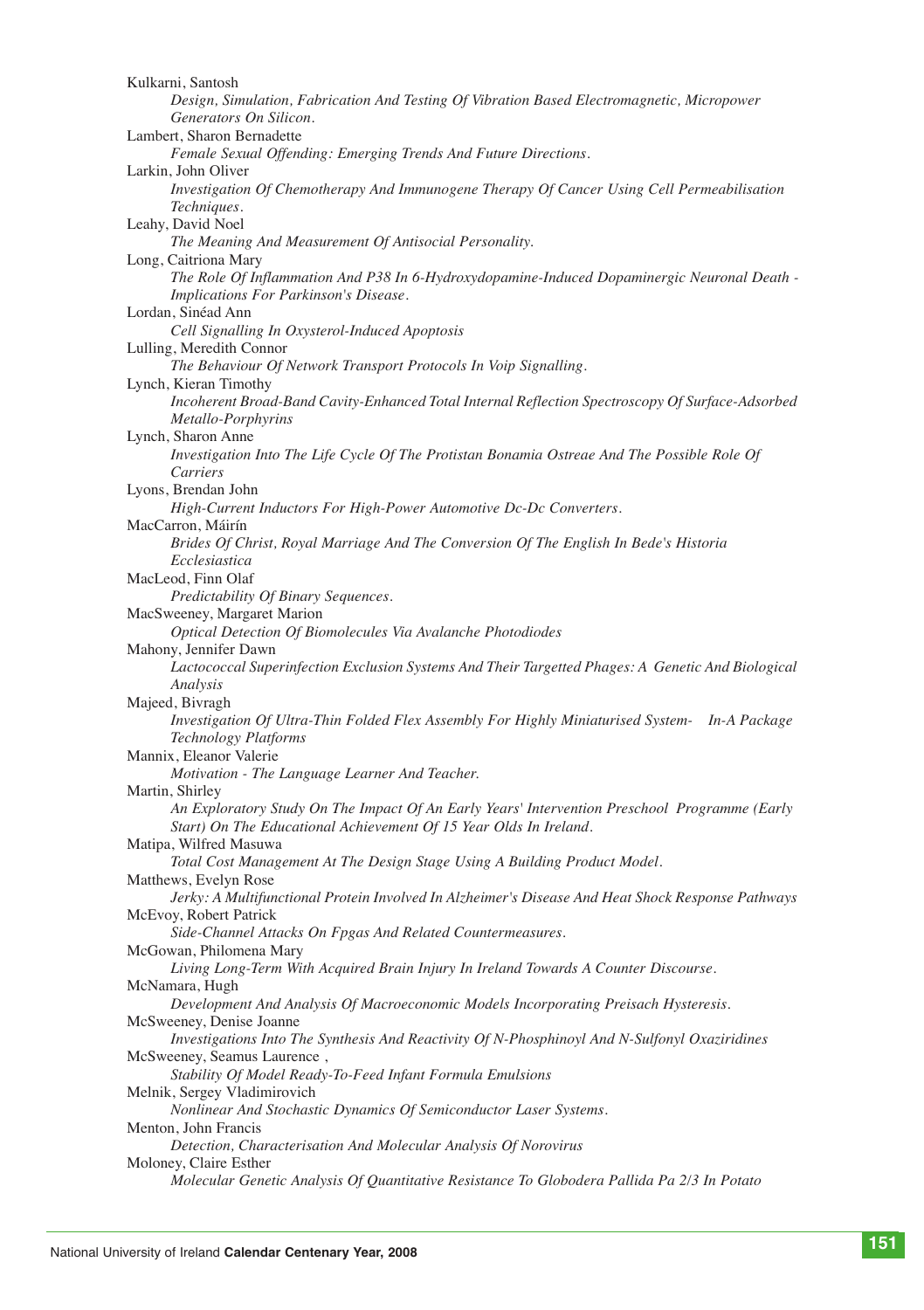| Mulcahy, Barry Patrick                                                                                                            |
|-----------------------------------------------------------------------------------------------------------------------------------|
| Techniques For Secure Distribution Computation: Sequencing Concurrency And Decentralisation.                                      |
| Murphy, Adrian William                                                                                                            |
| Consuming Spaces: Young People And The Geographies Of The Night-Time Economy In Cork City<br>Murphy, Michael Joseph               |
| Demographic And Psychosocial Factors In Relation To Cognitive Function In A Cognitively Normal                                    |
| Sample Of Irish Older Adults                                                                                                      |
| Murphy-Armando, Felipe                                                                                                            |
| Mobility In GExSI1-x From First Principles                                                                                        |
| Murray, Deirdre Mary                                                                                                              |
| Prediction Of Neurodevelopmental Outcome In Hypoxic-Ischaemmic Encephalopathy: Using Clinical<br>Markers And Continous Video-Eeg. |
| Neff, Eleanor Mary                                                                                                                |
| Beowolf And The Ulster Cycle: A Comparative Study Of Narrative Parallels In Beowolf, Fled                                         |
| Bricrend And Tain Bo Cuailgne                                                                                                     |
| Ní Shiocháin, Caitriona                                                                                                           |
| Amhrain Mhaire Bhu Ni Laeire                                                                                                      |
| Nic Mhathúna, Deirdre Sinéad<br>Filiocht Phiarais Feiritear: Cnuasachdanta.                                                       |
| Nic Phiarais, Blaise Patricia                                                                                                     |
| The Suitability Of Buckwheat For Malting And Brewing.                                                                             |
| Nijhuis, Letty                                                                                                                    |
| 'Deor And Nytenu Mid Us': Animals In The Works Of Aelfric                                                                         |
| Nix, Kathleen Rosemary                                                                                                            |
| Una Troy's Fiction: The Figure Of The Irish Women Writer.<br>O'Carroll, Deirdre Marie                                             |
| Conjugated Polymer Nanowires: Novel Structures And Devices For Nanophotonics                                                      |
| O'Connell, Carmel Teresa                                                                                                          |
| The Problems, Their Causes And Their Impacts On The Implementation Of A Local Agenda 21                                           |
| Process: The Case Of The Cork City And County Development Board Areas                                                             |
| O'Connell, Mary Cora                                                                                                              |
| Leads In Mute And Whooper Swans In Ireland: Trends And Patterns.<br>O'Connor, Aonghus Patrick                                     |
| The Behaviour Of Ellipsoidal Inclusions With Geoscience Applications.                                                             |
| O'Connor, Mary Anne                                                                                                               |
| The Development Of Infant Education In Ireland 1838-1948 Epochs And Eras.                                                         |
| O'Connor, Michelle Katherine Aoife                                                                                                |
| Non-Linear Decoding By Ribosomes To Synthesize A Protein From Two Disconnected Open Reading                                       |
| Frames.<br>O'Donoghue, John Martin                                                                                                |
| Context-Sensitive Quality Data Management For Pervasive Computing Environments.                                                   |
| O'Donoghue, Orla Hannah                                                                                                           |
| The Earliest Stages Of Development Of The Cns-Pns Transitional Zone Of Spinal An Cranial Motor                                    |
| Nerves. An Interspecies Light And Electron Microscopic Study                                                                      |
| O'Driscoll, Ian Patrick                                                                                                           |
| Carrier Dynamics Of InAs/GaAs Semiconductor Quantum Dots<br>O'Driscoll, Paul                                                      |
| Raman And Uv/Vis Spectroscopic Studies Of Atmospherically - Relevant Chemical                                                     |
| Processes At Low Temperatures                                                                                                     |
| O'Hea, Norma Majella                                                                                                              |
| Impacts Of Ivermectin On North Temperate Dung Beetles And The Role Of Faunal Diversity In Dung                                    |
| Decomposition.                                                                                                                    |
| O'Riordan, Brian Edmond<br>Mechanistic Studies Of Heterogeneous Interactions With Relevance To Atmospheric Low-Temperature        |
| Surfaces.                                                                                                                         |
| Pagidas, Nikolaos                                                                                                                 |
| Development Of A Kansei Engineering System For The Development Of Functional Drinks.                                              |
| Power, Tracy Mary Frances                                                                                                         |
| Functional Genomics In The Pathogenic Fungus Aspergillus Fumigatus.                                                               |
| Rao, Jing<br>Hybrid Embossing Techniques For Fabrication Of Micro-Optic Devices.                                                  |
|                                                                                                                                   |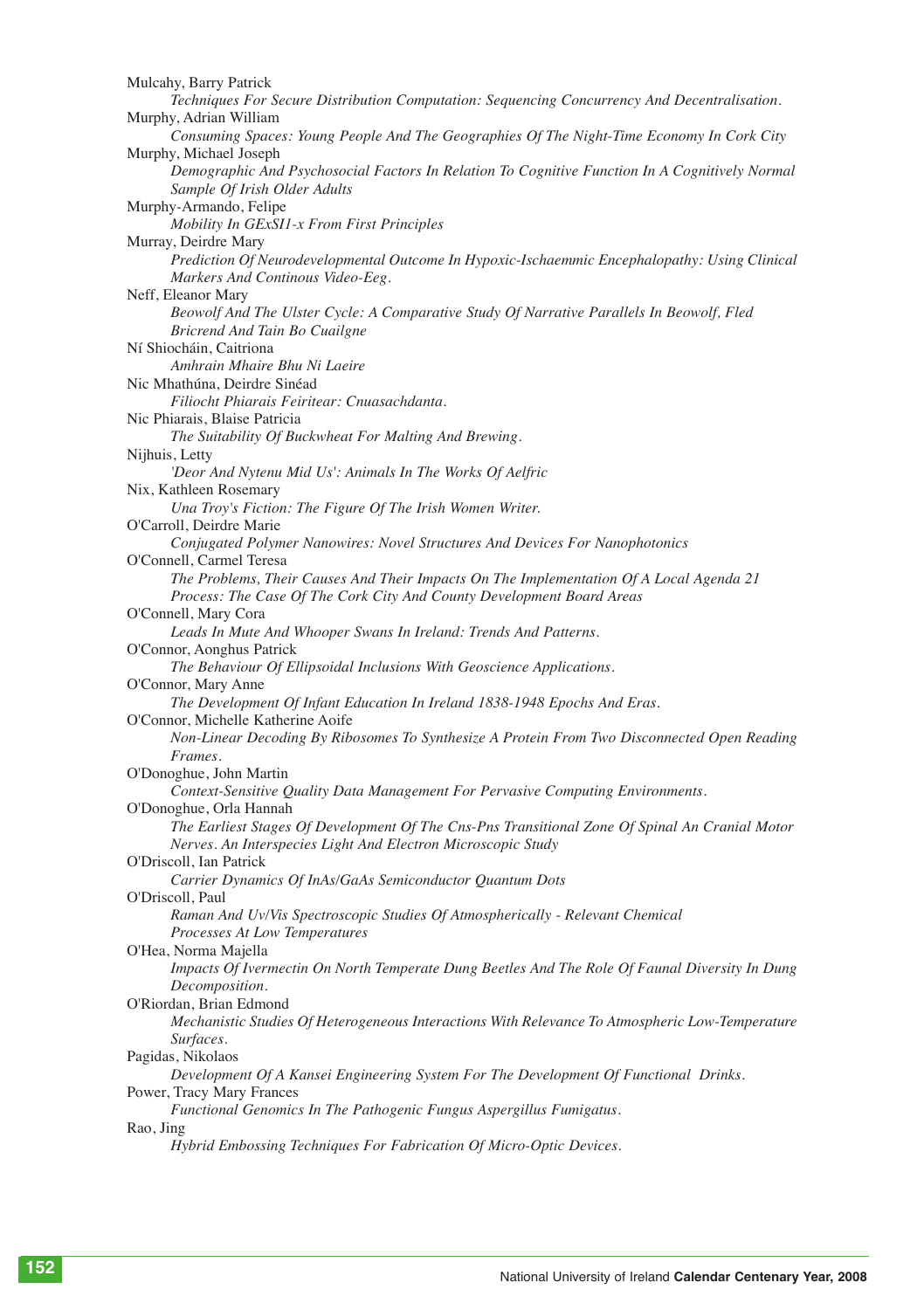| Reynolds, Mark Thomas                                                                          |
|------------------------------------------------------------------------------------------------|
| Optical/Ir Studies Of Quiescent X-Ray Binaries And Related Systems.                            |
| Rodriguez Aguilera, Rocio                                                                      |
| Engineering Design Of Active And Modified Atmosphere Packaging Of Soft Cheese.                 |
| Rosberg, Eva Marianne                                                                          |
| Genetic And Functional Analysis Of Conjugated Linoleic Acid Production In Bifidobacteria And   |
| Lactic Acid Bacteria.                                                                          |
| Rossi, Roberto                                                                                 |
| Constraint Programming For Optimization Under Uncertainty In Inventory Control.                |
| Rouse, Susan Catherine                                                                         |
| Investigation Of The Bio-Protective Properties Of Lactic Acid Bacteria From The Malting        |
| Environment, With Potential Application In The Food And Brewing Industry                       |
| Ryan, Anna Maria                                                                               |
|                                                                                                |
| Territory And Process: An Exploration Of The Wholeness Of Spatial Experience At The Meeting Of |
| Land And Sea.                                                                                  |
| Ryan, William Anthony Matthew                                                                  |
| Fundamental Studies In The Antifungal Activity Of Lactic Acid Bacteria In Ireland.             |
| Saha, Chitta Ranjan                                                                            |
| Modeling And Optimization Electromagnetic Vibrational Power Generator.                         |
| Scully, Norma Mary                                                                             |
| Bonded Silica Intermediates And Phases For Liquid Chromatography Using Supercritical Carbon    |
| Dioxide Synthesis Characterisation And Chromatographic Performance                             |
| Sheehy, Sorcha                                                                                 |
| Bird Aircraft Interactions: Pathology, Behavioural Ecology And Aerodynamics.                   |
| Stockley, John Henry                                                                           |
|                                                                                                |
| Characterisation Of The Beta-Site Amyloid Precursor Protein Cleaving Enzymej-1 (Bace-1) In The |
| Alzheimer'S Disease Brain                                                                      |
| Thomas, Robert William                                                                         |
| Larval Settlement And Benthic Recruitment: Variation Over Temporal And Spatial Scales.         |
| Tyther, Raymond Bartholemew                                                                    |
| Application Of Novel Affinity Purification Methods To Proteomic Analysis Of Stress Response    |
| Proteins.                                                                                      |
| van Landeghem, Katrien Joanna Jozef                                                            |
| High-Resolution Seafloor Evidence For Glacial And Post-Glacial Environments In The Tidally     |
| Dominated Irish Sea On The NW European Shelf.                                                  |
| Wall, Rebecca Anna Mia                                                                         |
| Metabolic Activity of the Enteric Microbiota: Implications for Host Health                     |
| Walsh, Maurice                                                                                 |
| The History Of Irish Army Intelligence 1918-1945.                                              |
|                                                                                                |
| Whelan, Clare                                                                                  |
| The Assessment Of Sexual Offending.                                                            |
| Wilke, Nicolle                                                                                 |
| Fabrication Of Microneedles For Electroportation And Drug Delivery                             |
| Wisse, Marco                                                                                   |
| Charge Exchange Spectroscopy In The Mast Tokamak.                                              |
| Xu, Ju                                                                                         |
| Confined Growth Of One Dimensional Nanostructures With Porous Templates                        |
| Ye, Zhipeng                                                                                    |
| Modelling Simulation And Architecture Modification Of Delta-Sigma Fractional-N Frequency       |
| Synthesizers.                                                                                  |
|                                                                                                |
|                                                                                                |
|                                                                                                |
|                                                                                                |
| <b>National University of Ireland, Galway</b>                                                  |
| Abram, Florence Julie                                                                          |
| Responses to stress in Listeria monocytogenes: Using proteomics to investigate the role of the |
| alternative sigma factor, Sigma B                                                              |
| Ahmed, Vaqar                                                                                   |
| Welfare Impact of Trade and Taxation Reforms: A CGE-Mircosimulation Analysis                   |
| Ainsworth, Jude                                                                                |
| Recombinant Bovine Growth Hormone and Peptide Amidating Activity                               |
|                                                                                                |
| Anninou, Pinelopi<br>Arsenic in Irish Marine Waters and its Potential as a Water Mass Tracer   |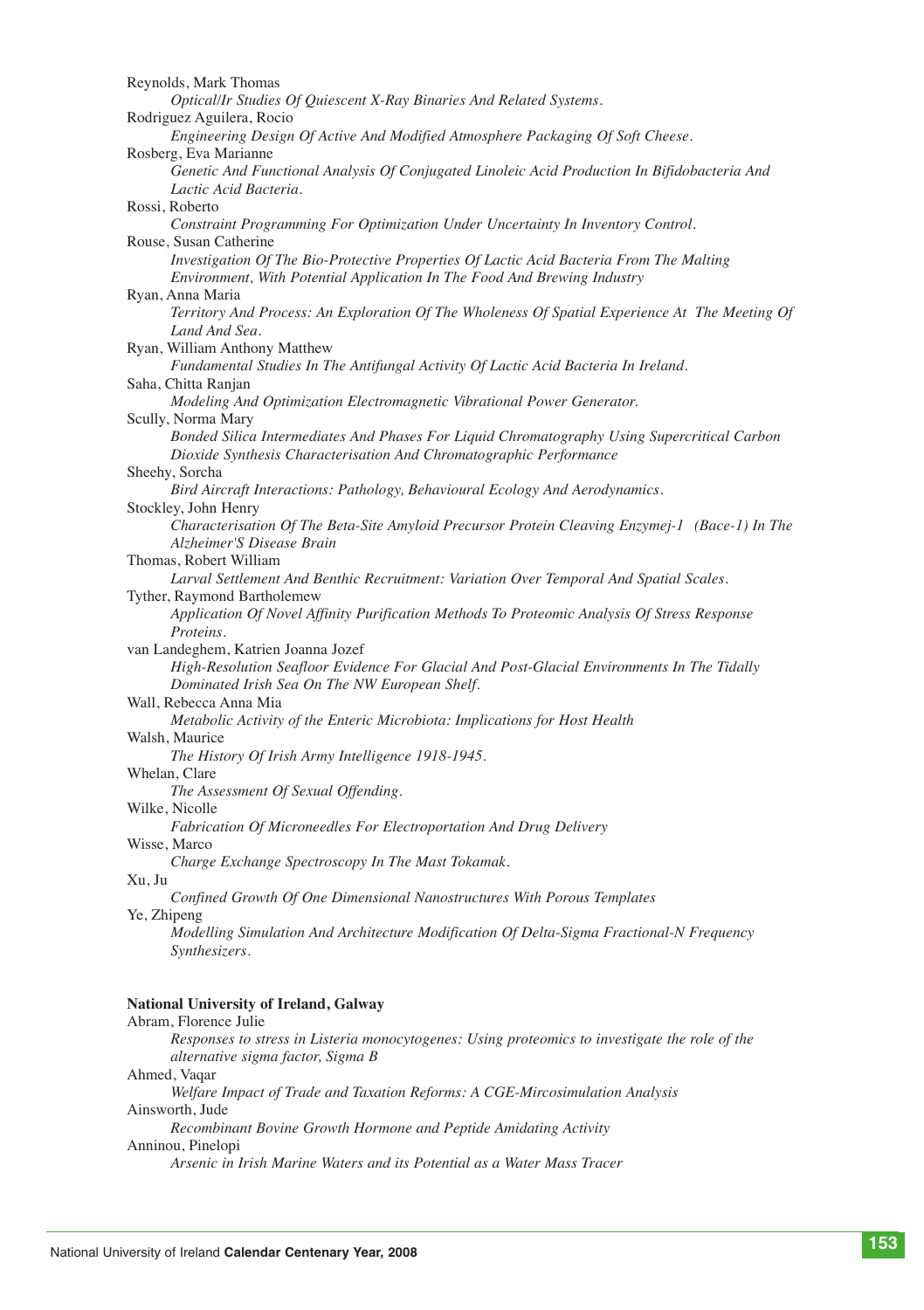| Avdeeva, Anna Dmitriyevna                                                                                                 |
|---------------------------------------------------------------------------------------------------------------------------|
| Three-Dimensional Magnetotelluric Inversion                                                                               |
| Barry, Peter James                                                                                                        |
| Marine Bivalves from the porcupine bank with special reference to the minute thyasirids                                   |
| Berber, Neval                                                                                                             |
| The Image of Bosnia-Herzegovina and Bosnian Muslims in British Travel Writing 1848-1914                                   |
| Bhreathnach, Póilín Máire                                                                                                 |
| The transcription factors CREI snd ACEI: their role in the regulation of cellulase and hemicellulase                      |
| expression inTalaromyces emersonii                                                                                        |
| Bisagni, Jacopo                                                                                                           |
| Amrae Coluimb Chille: A critical edition                                                                                  |
| Boland, Susan Bernadette                                                                                                  |
| Integrating enzymes, election transfer mediators and mesostructured surfaces to provide bio-<br>electroresponsive systems |
| Breen, Ailish                                                                                                             |
| Modulation of impaired would healing responcse by Nitric Oxide Synthase Gene transfer and thE                             |
| ability of a fivrim scaffold to deliver a therapeutic gene                                                                |
| Canavan, Lynn Edwina                                                                                                      |
| Biochemical and genetic analysis of the ATR damage response protein in chicken DT40 cells                                 |
| Cao, Hui                                                                                                                  |
| End-of-life product analysis                                                                                              |
| Caulfield, Catherine Dolores                                                                                              |
| The role of irradiated diet in the experimental induction of leucoencephalomyelopathy in the Cat                          |
| Clyne, Mark                                                                                                               |
| An Elliptic-Parabolic Coastal Wave Model Incorporating Shorelines of Varying                                              |
| Curvature Using Tensors and Incorporating Breaking with Recovery Using Rays                                               |
| Coleman, Martin Oliver                                                                                                    |
| Battery Management Systems: Monitoring Modelling and Control                                                              |
| Conliffe, Felim James Christopher                                                                                         |
| Fluids in the Irish Onshore Massif-Fluid Inclusion and Stable Isotope Studies of Irish Granites                           |
| Cooley, Carol Louise                                                                                                      |
| Genetic Analysis of Telomere Repeat Binding Factor 1                                                                      |
| Costello, Lisa Marie Agnes                                                                                                |
| Studies relating to Protein Expression in the Uterus of the Cow                                                           |
| Cullen, Emily Eileen                                                                                                      |
| Meanings and Cultural Functions of the Irish Harp as Torpe, Icon and Instrument                                           |
| Cummins, Ronan                                                                                                            |
| The Evolution and Analysis of Term-Weighting Schemes in Information Retrieval                                             |
| Curran, Deirdre                                                                                                           |
| The role of legal regulation in promoting employee voice: The implementation of the European                              |
| Information and Consultaton Directive in Ireland.                                                                         |
| Dann, Jeffrey                                                                                                             |
| British Sports in Ireland: Muscular Christianity, Amateruism, and the Imperial Sporting Ethos c.                          |
| 1860-1940                                                                                                                 |
| Dooley, Stephen                                                                                                           |
| Autoignition measurements and a validated detailed kinetic model for the combustion of the model                          |
| biodiesel Methyl butanoate.                                                                                               |
| Dorai Raj, Siobhán                                                                                                        |
| Identifying the Source of Faecal Contamination of Water by Molecular Methods                                              |
| Duffy, Gary Paul                                                                                                          |
| The role of Mesenchymal Stem Cells in Cardiac Repair, Angiogenesis and Therapeutic Gene Delivery                          |
| Dwane, Oonagh                                                                                                             |
| The Ecology of Larvel Whiting (Merlangius merlangus L.) in the waters around Ireland                                      |
| Eastlake, John Daniel                                                                                                     |
| Native American and Irish Native Autobiography: A Comparative Study                                                       |
| Eaton, Patricia Maude                                                                                                     |
| Responses to Special Educational Needs in Second Level Schools                                                            |
| Egan, Anne Colette                                                                                                        |
| The Rights and Responsibilities of Fathers in Irish Family Law                                                            |
| Egan, Maeve Ann                                                                                                           |
| Luigi Chiarelli Theatrical Performer and Anti-Bourgeois Playwright                                                        |
|                                                                                                                           |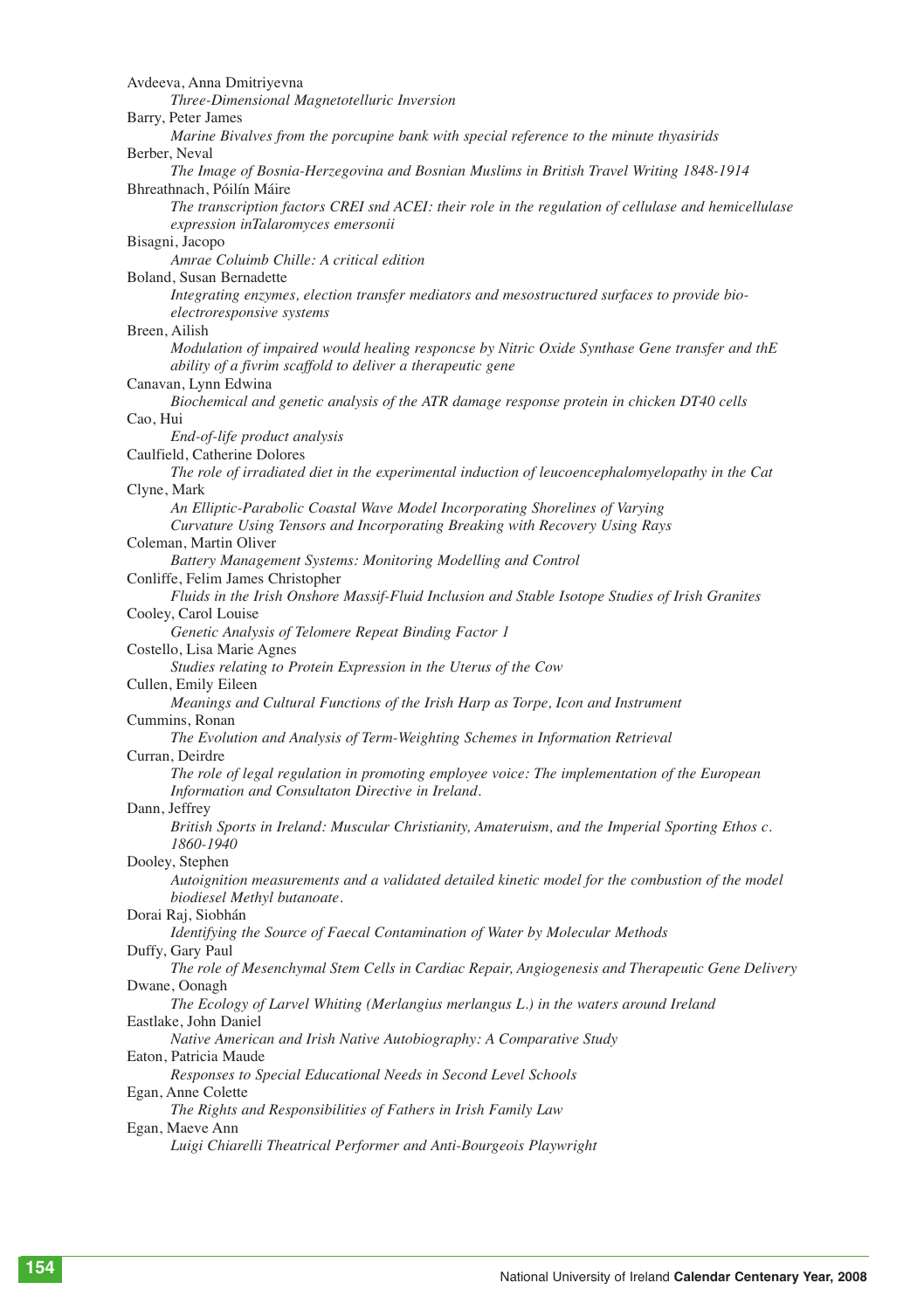| Ferrari, Sebastiano                                                                                                                                                       |
|---------------------------------------------------------------------------------------------------------------------------------------------------------------------------|
| La Conzone Italiana (1930-1969). L'evoluzione Della Canzone Da Mezzo Di Intrattenimento a Forma<br>D'Arte                                                                 |
| Folan, Paul Karol                                                                                                                                                         |
| The development of an RFID technology-enabled performance measurement system for the product<br>lifecycle                                                                 |
| Forbes, Christina Mary Glenda                                                                                                                                             |
| Application of High Rate Anaerobic Digestion to Fungal Thermozyme Hydrolysates from                                                                                       |
| Carbohydrate Wastes<br>Geever, Michael                                                                                                                                    |
| Marine Aerosol Sources and their contribution to Cloud Condensation Nuclei                                                                                                |
| Gildea, Joseph Anthony                                                                                                                                                    |
| Units of Group Algebras                                                                                                                                                   |
| Goggin, Seán<br>The Protection of Cultural Diversity in International Human Rights Law                                                                                    |
| Gonzalez-Perez, Maria Alejandra                                                                                                                                           |
| Social Repsonsiblity networks in the banana industry - the role of corporate social responsibility and<br>the international civil society in improving working and living |
| conditions in the banana industry                                                                                                                                         |
| Hanniffy, John Mark<br>Studies in the Higher Azole Series: A New Dearylation Reaction Regenerating Parent Azoles for N-                                                   |
| Aryl Pyrazole, Triazole, Tetrazole and Pentazole Systems: New Chemistry                                                                                                   |
| of the All-Nitrogen Pentazole Ri                                                                                                                                          |
| Hannon, Martina Margaret                                                                                                                                                  |
| The Synthesis and Structural Characterisation of Novel Tim Salicylaldimine and<br>Heterobimetallic Salicylaldimine Complexes                                              |
| Hehir, Sarah                                                                                                                                                              |
| Synthesis of Dimethyl Substituted Benzimidazoles Containing Cyclopropane Fused onto Five to Eight                                                                         |
| Membered [1,2-a] Alicyclic Rings and Cytotoxicity of Related Benzimidazolequinones                                                                                        |
| Hernon, Alan Thomas<br>Investigation of cellulase expression in talaromyces emersonii identification and biochemical                                                      |
| characterization of cel3a, a novel b-glucosidase with a potential role in cellulase induction                                                                             |
| Hernon, Elaine Mary                                                                                                                                                       |
| A-hydroxyalkyl radicals in synthesis photmediated carbon-carbon bond forming reactions with<br>alkynes                                                                    |
| Higgins, Noelle Fidelma                                                                                                                                                   |
| Regulating the use of force in Wars of National Liberation - The need for a new regime                                                                                    |
| Holohan, Caitriona Angela                                                                                                                                                 |
| Mechanisms of Cell Death in B-cells: Implications for Type -1 Diabetes<br>Howard, Owen Louis                                                                              |
| Antidepressant Modulation of Anxiety-Like Behaviours Evoked by Corticotrophin- Releasing Factor                                                                           |
| in the Rat                                                                                                                                                                |
| Hynes, Stephen Patrick                                                                                                                                                    |
| A Spatial Microsimulation Approach to Agric-Environment Policy Analysis<br>Jones, Jacky                                                                                   |
| Health Promotion Partnerships: An Analysis of the Factors that Contribute to Successful Partnership                                                                       |
| Functioning                                                                                                                                                               |
| Keane, Michael Anthony<br>Effects of Dietary Caffeine on Topographic EEG, Taking Account of Withdrawal and                                                                |
| Withdrawal Reversal with and Without Sleep Restriction                                                                                                                    |
| Kelly, Eoghan<br>Development of Monitoring and Assessment Methods for Shrimp Fisheries in Ireland                                                                         |
| Kennedy, Miles Andrew                                                                                                                                                     |
| Being Within: The Foundations of a Bachelardian Concrete Metaphysics                                                                                                      |
| Kenny, Gary Edward                                                                                                                                                        |
| VHE Emission from TeV J2032+4130 and Iterative Deconvolution in Ground Based Gamma-ray<br>Astronomy                                                                       |
| Lane, Caoilfhionn                                                                                                                                                         |
| A Photometric Search For Magnetic Spots on Radio Transient Ultracool Dwarfs                                                                                               |
| Le Berre, Marie Anne Frederique                                                                                                                                           |
| Development of Biosensor Assays for the Algal Toxins, Domoic Acid and Okadaic Acid<br>Liew, Aaron                                                                         |
| Diabeters Related Dysfunction of Endothelial Progenitor Cell and Endothelial Cell                                                                                         |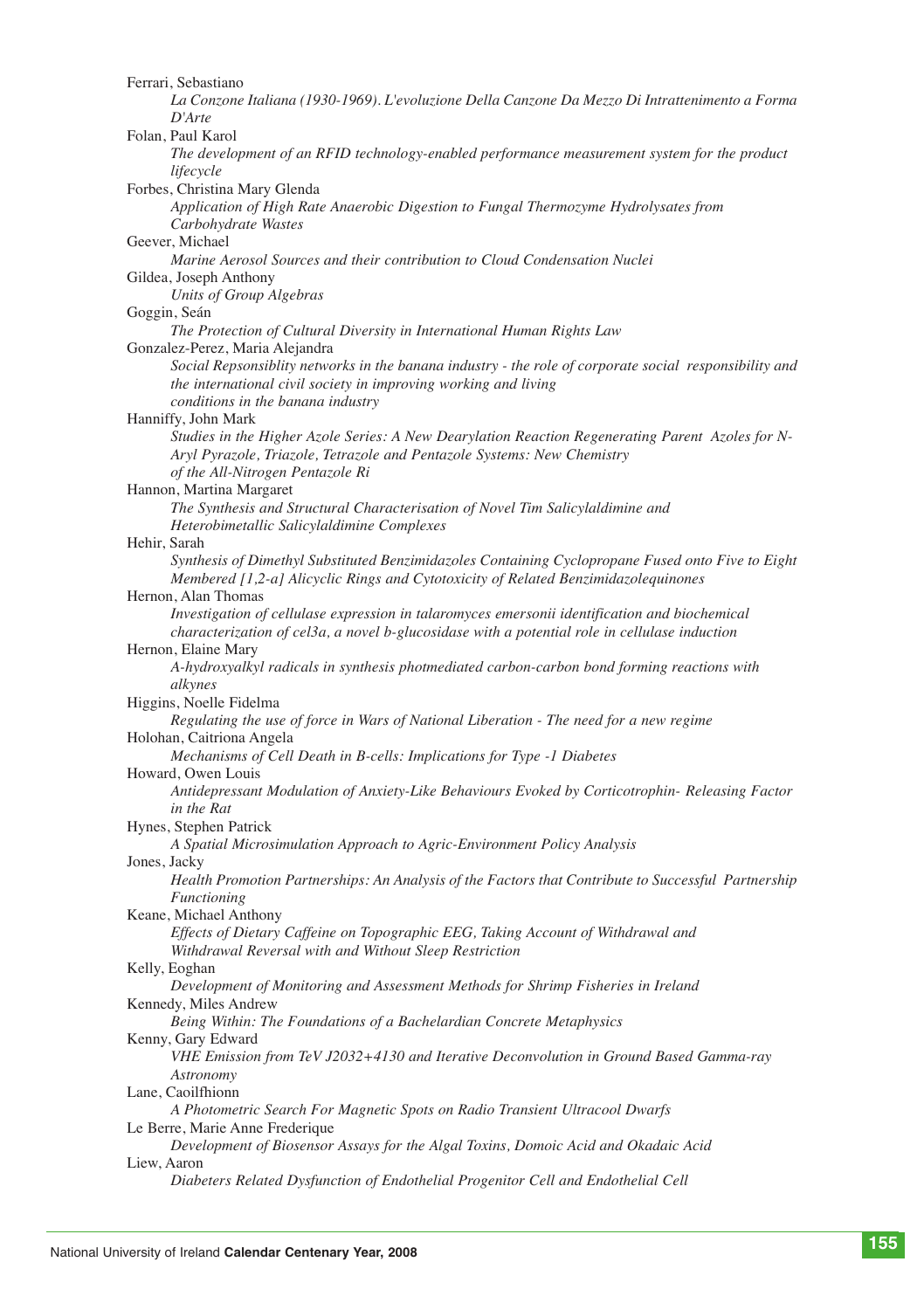| Loane, John Paul                                                                                   |  |
|----------------------------------------------------------------------------------------------------|--|
| Polynomials on Riesz Spaces                                                                        |  |
| Lyons, Aoife Florence                                                                              |  |
| Synthesis, Physical and Structural Investigations of In Transition Metal Salicylaldimine Complexes |  |
| and Some Novel Strannoxane Schiff-base systems                                                     |  |
| Macken Walsh, Áine Mairéad                                                                         |  |
| Goverance and Rural Development: The Case of the Baltic Rural Partnership Programme (RPP) in       |  |
| Post-Socialist Lithuania                                                                           |  |
| Mackey, Ruth                                                                                       |  |
| Adaptive optics in strong turbulence with application to free space optical communication          |  |
| Mansson, Asa Katarina                                                                              |  |
| A Communicative Act: Integrating Human Rights in UN Peace Operations                               |  |
| Martin, Thomas Joseph                                                                              |  |
| The Medieval Irish Church and Viking-Early Norse Christianity                                      |  |
| McCarthy, Alison Mary                                                                              |  |
| Irish Coastal and Deep Sea Cumacea (Crustacea: Peracarida) with particular emphasis on the         |  |
| Family Pseudocumatidae G.O. Sars, 1878                                                             |  |
| McCarthy, Karena Maria                                                                             |  |
| The Role of Insulin-like Growth Factor in Signalling the Mannose 6-Phosphate Receptors in          |  |
| Vertebrate Embroynic Development                                                                   |  |
| McCaw, Cheryl Joyce Anne                                                                           |  |
|                                                                                                    |  |
| Kinetic and Mechanistic Studies of Sulfamate Esters Models of Enzyme Inhibitors                    |  |
| McCay, Paul Hugh                                                                                   |  |
| Adaptive Responses of Pseudomonas Aeruginosa to Benzalkonium Chloride Selection Pressure in        |  |
| Chemostat Culture                                                                                  |  |
| McDonald, James                                                                                    |  |
| OpenDDA-A Novel High-Performance Computational Framework for the Discrete Dipole                   |  |
| Approximation                                                                                      |  |
| McDonald, John                                                                                     |  |
| Development of a 3D PIC Code for the Simulation of Arbitrary Kinetic Astrophysical Plasma          |  |
| Phenomena with Initial Application to the Pulsar Magnetosphere                                     |  |
| McGrane, Pauhla Bridget                                                                            |  |
| Extant Coccolithophores in Irish Shelf Waters of the Northeast Atlantic                            |  |
| Metcalfe, Wayne Kenneth Richard                                                                    |  |
| Experimental and Modelling study of Ethyl Propanoate and Diisobutylene                             |  |
| Mocan, Adrian                                                                                      |  |
| <b>Ontology-Based Data Mediation for Semantic Environments</b>                                     |  |
| Moran, Martin Thomas                                                                               |  |
| Development of a Micropatternable Thermoresponisve Cell Culture substrate for the Non-Enzymatic    |  |
| Recovery of Cells                                                                                  |  |
| Morrissey, Michelle                                                                                |  |
| Biology and Parasitology of Eels in Irish Marine and Mixohaline Waters                             |  |
| Mulcahy, Jane Patricia                                                                             |  |
| Remote Sensing of Aerosol Optical Depth in North Atlantic Marine Air                               |  |
| Mullan, Claire                                                                                     |  |
| Percussion drilling of Polymers using short laser pulses                                           |  |
| Nevin, Ruth Angela                                                                                 |  |
| An Examination of the Methanotrophic Population of an Irish Landfill Cover Soil Ní Chonghaile,     |  |
| Caitríona Máire Regulaton of apoptosis and the unfolded protein response by the Bcl-2 family       |  |
| Ní Mháille, Aoife Mary                                                                             |  |
| Endoplasmic reticulum stress as a component of disease progression during Multiple Sclerosis and   |  |
| other neurological diseases/disorders                                                              |  |
| Ó Cearbhaill, Eoin D.                                                                              |  |
| Differentiation of Mesenchymal stem Cells by Vascular Biomechanical Stimulation                    |  |
| O'Brien, Aisling                                                                                   |  |
| In vitro tesing of vascular stent coatings.                                                        |  |
| O'Brien, Andrew                                                                                    |  |
| Simple device to measure the macular pigment optical density in vivo                               |  |
| O'Halloran, Damien Martin                                                                          |  |
| Injectable Scaffold Approach Towards Regenerating the Nucleus Pulposus                             |  |
|                                                                                                    |  |
|                                                                                                    |  |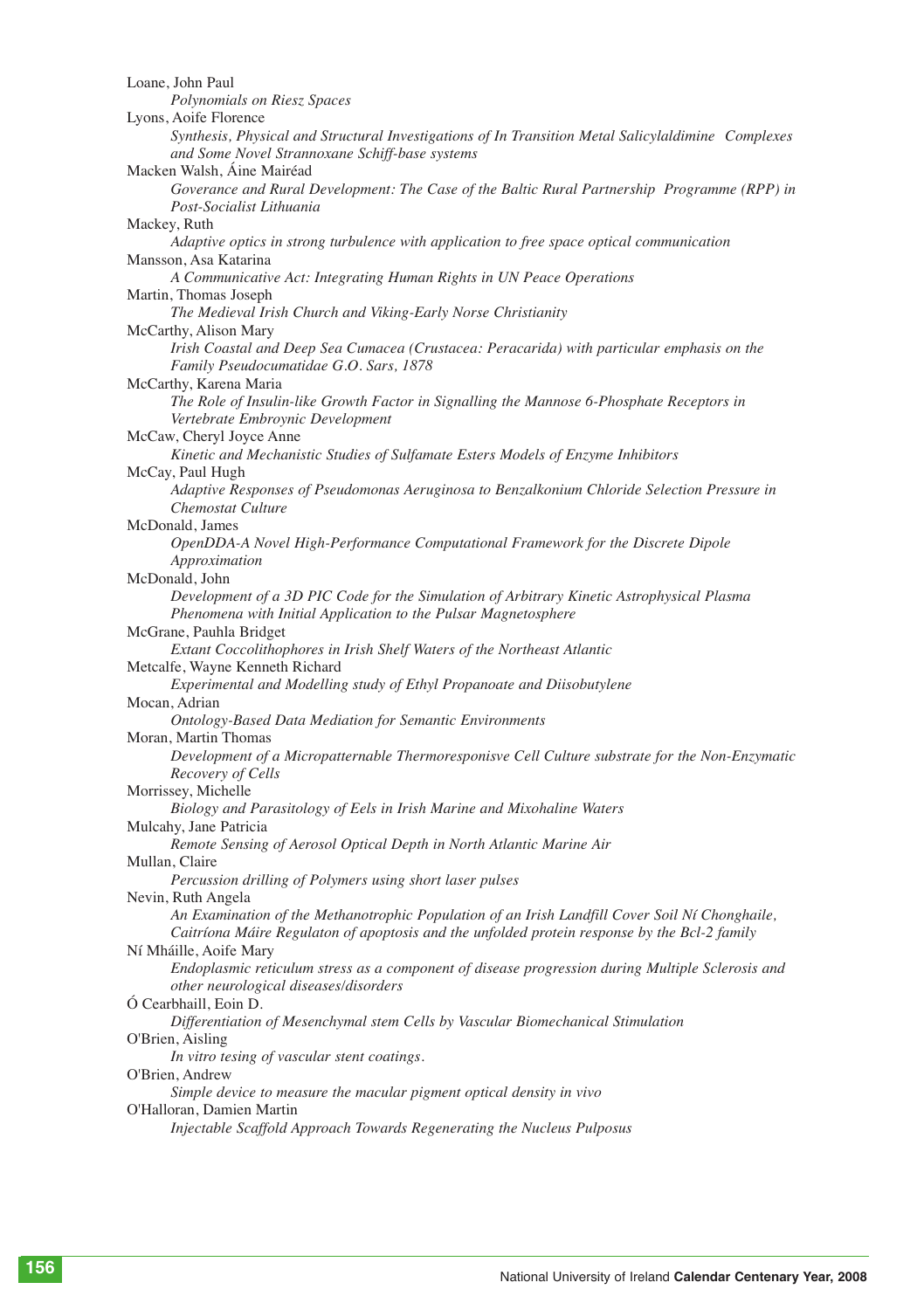| O'Keeffe, Cormac Anthony                                                                                                                 |
|------------------------------------------------------------------------------------------------------------------------------------------|
| Synthesis, Characterisation and Structural Studies of a Series of Cyclic Tridentate and Schiff-base<br>Ligands and their Metal Complexes |
| O'Reilly, Sarah                                                                                                                          |
| Aerosol Optical Properties at Mace Head, 1997-2002                                                                                       |
| Oren, Eyal                                                                                                                               |
| Algorithms and Components for Application development on the Semantic Web                                                                |
| O'Shaughnessy, Deirdre Ann                                                                                                               |
| Regulaton of RhoGTPase expression and function in smooth muscle.                                                                         |
| Patterson, Adrian Gerard                                                                                                                 |
| Benthic Biodiversity and Ecosystem Function in relation to Disturbance                                                                   |
| Poole, Alan Thomas                                                                                                                       |
| An Investigaion of Translocation as a Technique to Conserve the Red Squirrel (Sciurus Vulgaris) in<br>Ireland                            |
| Portsmouth, Robert Ian                                                                                                                   |
| The Intellectual and Political World of John Wilson Croker: Ideas, Circles and Conservatism                                              |
| Power, Martin Patrick                                                                                                                    |
| Risk, Science and Blood: The Politics of an Iatrogenic Disaster                                                                          |
| Prendergast, Lisa Marie                                                                                                                  |
| Novel approaches for the functional analysis of Atm, the central regulator of cellular responses to                                      |
| DNA double strand breaks                                                                                                                 |
| Quinn, Tracey                                                                                                                            |
| Does Repression Moderate the Impact of Social Context on Cardiovascular Reactivity to Stress?                                            |
| Redmond, Niamh Eleanor                                                                                                                   |
| Molecular systematics of the order haplosclerida (phylum porifera class demospongiae)                                                    |
| Rooney, Gemma Edel                                                                                                                       |
| Investigating the Neural Differentiation Potential of Mesenchymal Stem Cells<br>Rossiter, Catherine Patricia                             |
| The theory of Nonverbal communication and an investigation of Physical theatre techniques in people                                      |
| processing services                                                                                                                      |
| Ruppo, Irina                                                                                                                             |
| Ibsen and the Irish Revival                                                                                                              |
| Ryan, Pamela Avril                                                                                                                       |
| The ecology, metabolism and role for homoacetogens in high rate anaerobic digesters                                                      |
| Schot, Roseanne Melissa                                                                                                                  |
| Uisneach, Co. Westmeath: Archaeology, History and Legend (Prehistory - c.AD 1100)                                                        |
| Seery, Mairéad<br>Echoes, Images and Myths of the ENTRE-DEUX-Guerres in French Popular Music of the 21st century                         |
| Soler Vila, Anna                                                                                                                         |
| Nutritional Analysis of Seaweeds from the West Coast of Ireland and Their Inclusion as Fish-Feed                                         |
| Ingredients                                                                                                                              |
| Strielkowski, Wadim                                                                                                                      |
| Factors influencing the success of Polish rural micro-enterprises                                                                        |
| Sweeney, Bláithín Maeve                                                                                                                  |
| Chiral Base and Chiral Additive Induced Selectivity in Aldol-Tishchenko Reaction                                                         |
| Takemura, Hitomi                                                                                                                         |
| International Human Right to Conscientious Objection to Military Service and Individual Duties to                                        |
| Disobey Manifestly Illegal Orders<br>Tannian-Talbot, Anita Mary                                                                          |
| Acute Phase Gene Expression in Rainbow Trout (Oncorhynchus Mykiss) Subjected to Confinement                                              |
| <b>Stress</b>                                                                                                                            |
| Tiribelli, Carlo                                                                                                                         |
| Surrender, not Extradition: Transferring Offenders in a New International Context                                                        |
| Ullgren, Jenny Elisabet                                                                                                                  |
| Hydrographic Observations in the Southern Rockall Trough in 2003-2004                                                                    |
| Williams, Christopher David                                                                                                              |
| The environmental requirements of Sciomyzidae (Diptera) with particular reference to the role of                                         |
| Mollusc host/prey communities                                                                                                            |
| Wilson, Paul Joseph<br>Variations of Cox-Type Tests and Their Application to Models for Count Data With Modified Zeros                   |
| Woods, Jeannine Ann                                                                                                                      |
| Dialogic Imaginings: Colonialism, Postcolonialism and Cinematic Representations of Britain, Ireland                                      |
| and India c. 1910-1960                                                                                                                   |
|                                                                                                                                          |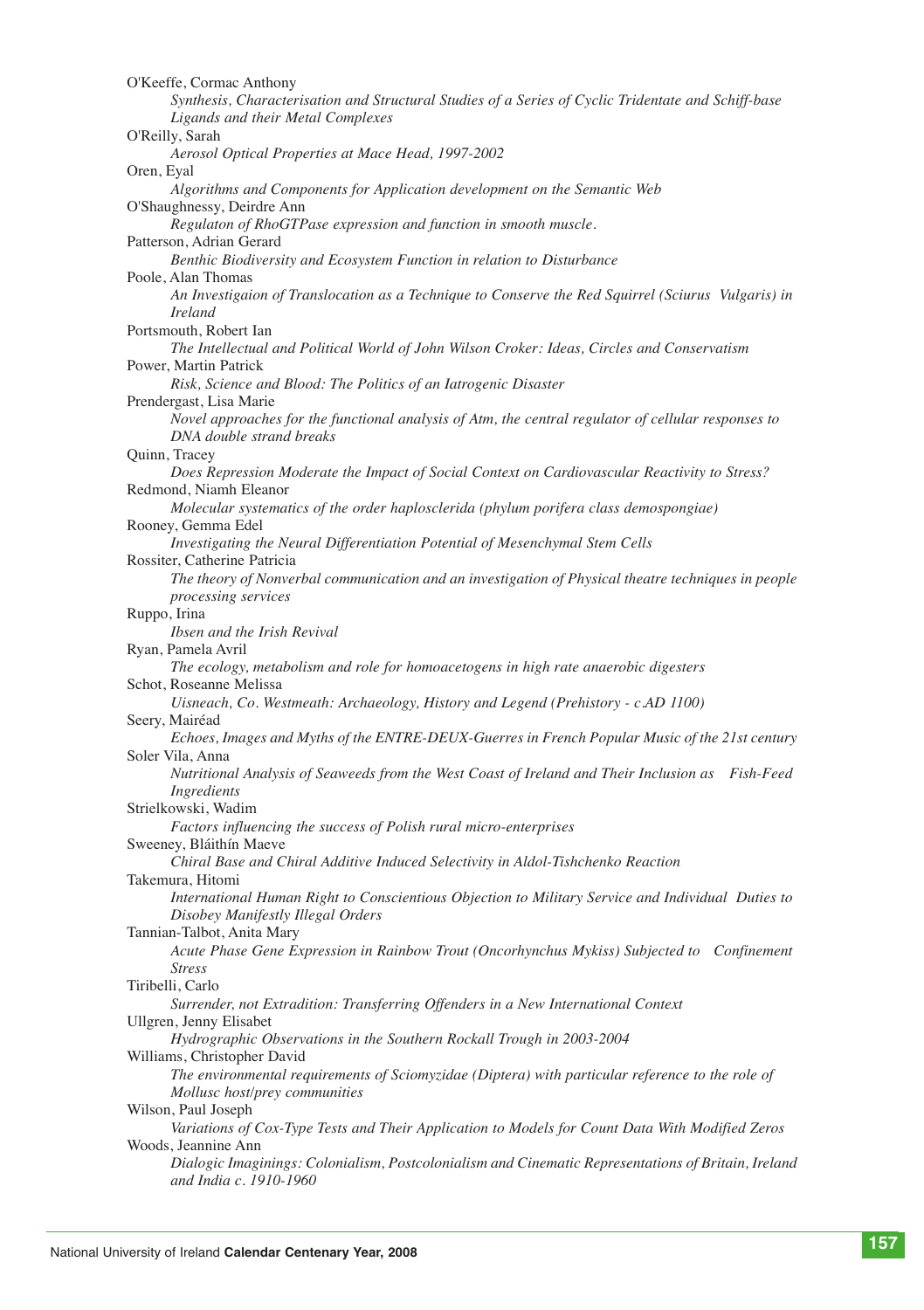# **National University of Ireland, Maynooth**

| $\sim$<br>Bolger, Fiachra Brendan                                                                                                                                               |
|---------------------------------------------------------------------------------------------------------------------------------------------------------------------------------|
| The In-Vitro And In-Vito Characterisation And Application Of Real-Time Sensors And Biosensors For<br>Neurochemical Studies Of Brain Energy Metabolism                           |
| Borscheid, Matthias                                                                                                                                                             |
| Theorising neo-liberal reforms and the shifting contours of local governance in Dublin: A case study                                                                            |
| on the metamorphosis of the local partnership model under the 2000-2006 Local Development and                                                                                   |
| Social Inclusion Programme                                                                                                                                                      |
| Brosnan, Anne Frances                                                                                                                                                           |
| The teaching of Mathematics at post-primary level in Ireland; a review of traditional patterns and an                                                                           |
| exploration of future practices<br>Cahill, Garrett Andrew                                                                                                                       |
| The Quasi-Optical Design and Analysis of the QUaD Telescsope                                                                                                                    |
| Carberry, Stephen Thomas                                                                                                                                                        |
| Proteomic Investigation of Gliotoxin Metabolism in Aspergillus fumigatus                                                                                                        |
| Chan, Gail Gareen                                                                                                                                                               |
| Developing the Implicit Relational Assessment Procedure (IRAP) as a Measure of<br>Between-Group Differences: Work, Leisure and the Relative Likeability of Social Groups Across |
| Canadian, US and Irish Citizens                                                                                                                                                 |
| Cochrane, Andreanne Lenise                                                                                                                                                      |
| Experimental Analysis of Human Fear: Developing Two Novel Methodologies                                                                                                         |
| Collins, Neil                                                                                                                                                                   |
| The Missionary Society Of St. Columban 1916-1954<br>Connell, Paul Martin                                                                                                        |
| Evangelicalism, The Church Of Ireland, And Anti-Catholicism In The Life And Thought Of Rev.                                                                                     |
| Tresham Dames Gregg, (1800-81)                                                                                                                                                  |
| Corcoran, Pádraig                                                                                                                                                               |
| Segmentation of Urban Remotely Sensed Imagery for Object Based Image Analysis                                                                                                   |
| Corrigan, Michelle Ann                                                                                                                                                          |
| An Investigation of the Interaction of Amphotericin B with the Human Pathogenic Yeast Candida                                                                                   |
| albicans                                                                                                                                                                        |
| Coveney, Seamus Joseph                                                                                                                                                          |
| Global Positioning Systems and Terrestrial Laser Scanning for the validation of an existing Digital<br>Elevation Model and the generation of new Digital Elevation Models       |
| Crawford, Heather Kathleen<br>Protestants And Irishness In Independent Ireland: An Exploration                                                                                  |
| Cullen, Elizabeth Margaret Mary                                                                                                                                                 |
| Climate Change And Health In Ireland: A National Vulnerability Assessment                                                                                                       |
| Curley, Martin Gerard                                                                                                                                                           |
| The IT Capability Maturing Framework: A Theory for Continuously Improving the Value Delivered<br>from IT Capability                                                             |
| Curtis, Caitriona Lisa                                                                                                                                                          |
| The agricultural labourer and the state in independent Ireland, 1922-76                                                                                                         |
| Daly, Ann                                                                                                                                                                       |
| The Dublin Medical Press and medical authority in Ireland 1850-1890                                                                                                             |
| Duffy, Brian Anthony                                                                                                                                                            |
| The relationship between police and public in Ireland 1900-1930<br>Elbendak, Omar Emhamed                                                                                       |
| Urban Transformation and Social Change in a Libyan City: An Anthropological Study of Tripoli.                                                                                   |
| English, Karen                                                                                                                                                                  |
| Mechanisms of Immunomodulation by Murine Mesenchymal Stem Cells                                                                                                                 |
| Fagan, Sheena Mary                                                                                                                                                              |
| Purification and characterisation of fungal cellulases produced using solid state fermentation                                                                                  |
| Farrell, Darragh Michael                                                                                                                                                        |
| Democracy Promotion Domestic Responsibility and the Impact of International                                                                                                     |
| Intervention on the Political Life of the Republika Srpska                                                                                                                      |
| Field-Corbett, Ciara Patricia                                                                                                                                                   |
| Differentiation Potential of Bone Marrow-Derived Cells: Expression of Lung-Related Genes<br>Finnerty, Niall Joseph                                                              |
| Electrochemical Sensors: In-Vitro And In-Vivo Analysis Of Brain Nitric Oxide And Regional Cerebral                                                                              |
| <b>Blood Flow</b>                                                                                                                                                               |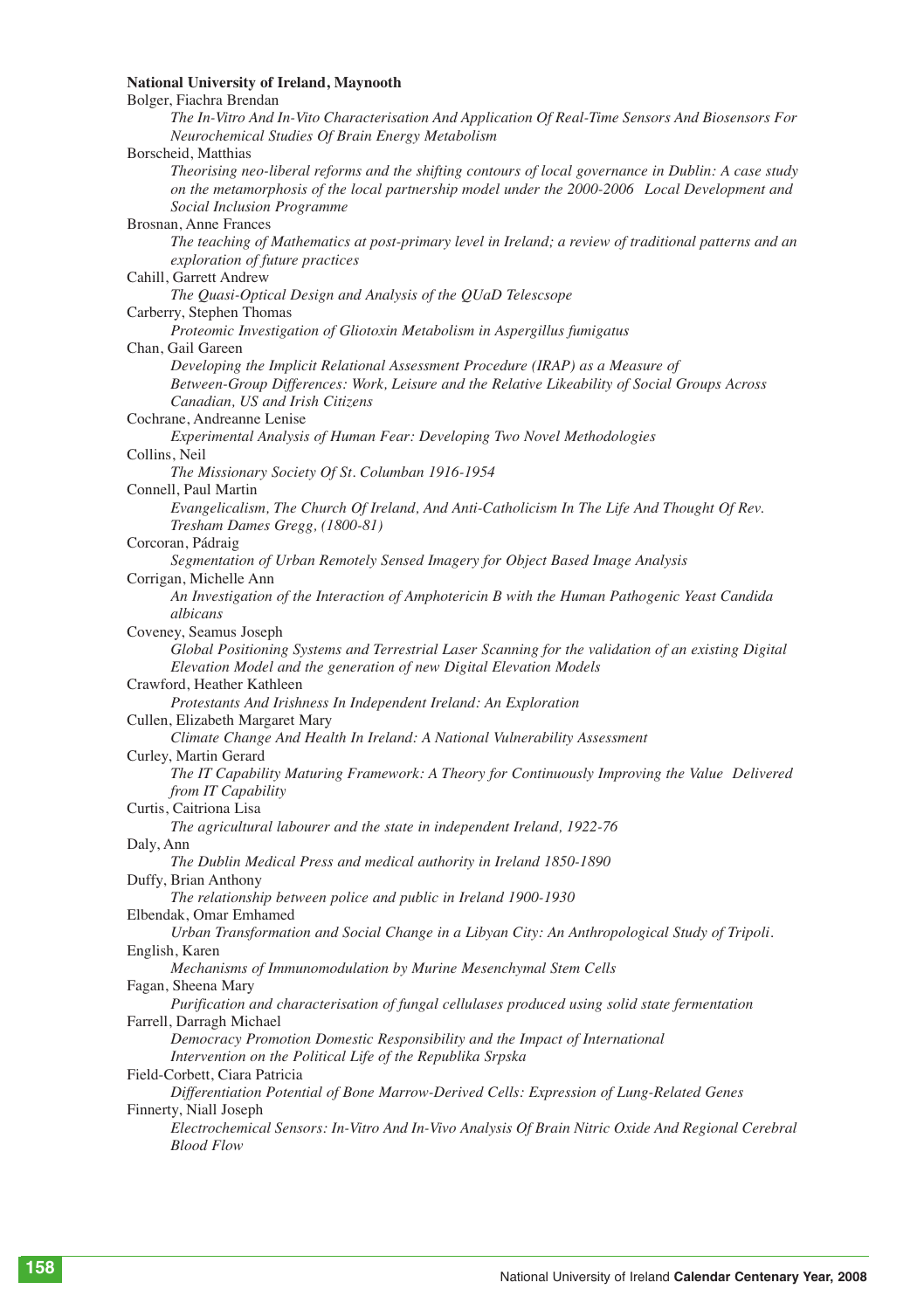| Gavin, Amanda Marie Cláir                                                                                |
|----------------------------------------------------------------------------------------------------------|
| The Functional-Analytic Development of a Test for Behavioural History using the Concept of Derived       |
| <b>Stimulus Relations</b>                                                                                |
| Gaynor, Niamh Eileen                                                                                     |
| Transforming Participation?: A Comparative Study of State and Civil Society Agency                       |
| within National Development Processes in Malawi and Ireland                                              |
| Harvey, Deirdre Rosemarie                                                                                |
| Dissecting Exploratory Behaviour: The use of cue-based searching strategies, view-                       |
| matching and egocentric guidance during Morris water maze acquisition                                    |
| Hazard, Benjamin James                                                                                   |
| Political strategy in the service of religious and cultural modernisation: the public career of Florence |
| Conry, c. 1560-1629                                                                                      |
| Hynes, Michael Gerald Marian                                                                             |
| The Political Career Of Erskine Hamilton Childers, 1905-74                                               |
|                                                                                                          |
| Kennedy, Sinéad Mary                                                                                     |
| Marxism After Modernisation: Anglo-American Leftist Theorisations of Modernism in the Later              |
| <b>Twentieth Century</b>                                                                                 |
| Lacey, Noreen Martina                                                                                    |
| An Investigation of the Factors Involved in the Induction and Persistence of papulopustular rosacea      |
| Larkan, Fiona Teresa                                                                                     |
| Moralizing Cultures: Community, Risk and the Female Body In South Africa and Ireland                     |
| Li, Tianji                                                                                               |
| Improving Performance for CSMA/CA Based Wireless Networks                                                |
| Linehan, Conor Michael                                                                                   |
| A behavioural analysis of computer game playing competence, experience and related physiological         |
| processes                                                                                                |
| Lucey, Donnacha Seán                                                                                     |
| Land And Popular Politics In County Kerry 1872-86                                                        |
| Malone, Laura Anne                                                                                       |
| Brisleach Mhor Mhaighe Muirtheimhne agus Deargruathar Chonaill Chearnaigh: Eagran Criticiuil             |
| McGaley, Margaret Anne                                                                                   |
| E-voting: an Immature Technology in a Critical Context                                                   |
| McHugh, Bernard Ignatius                                                                                 |
| Mixing Religious Rites with Civil Institutions Religion and Civil Order in Fielding's Writings           |
| Morris, Karen Sheila                                                                                     |
|                                                                                                          |
| Demographics and biological control of the root-knot nematode Meloidogyne minor on                       |
| creeping bentgrass (Agrostis stolonifera)                                                                |
| Mullaney-Dignam, Karol Anne                                                                              |
| State, Nation And Music In Independent Ireland, 1922-51                                                  |
| Murray, Seán Michael                                                                                     |
| Fuzzy Spaces And Vector Bundles                                                                          |
| Neary, Ultan Turlough                                                                                    |
| Small universal Turing machines                                                                          |
| Nelson, Thomas Paul                                                                                      |
| Kildare County Council 1899-1926                                                                         |
| Neo, Kian Seng                                                                                           |
| Non-Linear Dynamics Identification Using Gaussian Process Prior Models Within A                          |
| <b>Bayesian Context</b>                                                                                  |
| Ní Mhaoldomhnaigh, Ailis Máire Treasa                                                                    |
| Satirical Narrative in Early Irish Literature                                                            |
| Ní Mhaonaigh, Tracey                                                                                     |
| Croidhe Cainnte Chiarraighe                                                                              |
| Noviello, Fabio                                                                                          |
| Optical Performance of the ESA Planck Surveyor and Techniques for the Study of the                       |
| Cosmic Microwave Background                                                                              |
| O'Brien, Anne Carmel                                                                                     |
|                                                                                                          |
| The Politics Of Developmental Change In The Irish Tourism Industry                                       |
| O'Connor, Carol Helen                                                                                    |
| The 'Kildare women': family life, marriage and politics                                                  |
| O'Dowd, Padraic Joseph                                                                                   |
| Rites of Passage in Rafoarty: Curriculum Continuity and Transition from Primary to                       |
| Post-Primary in an Irish Town                                                                            |
|                                                                                                          |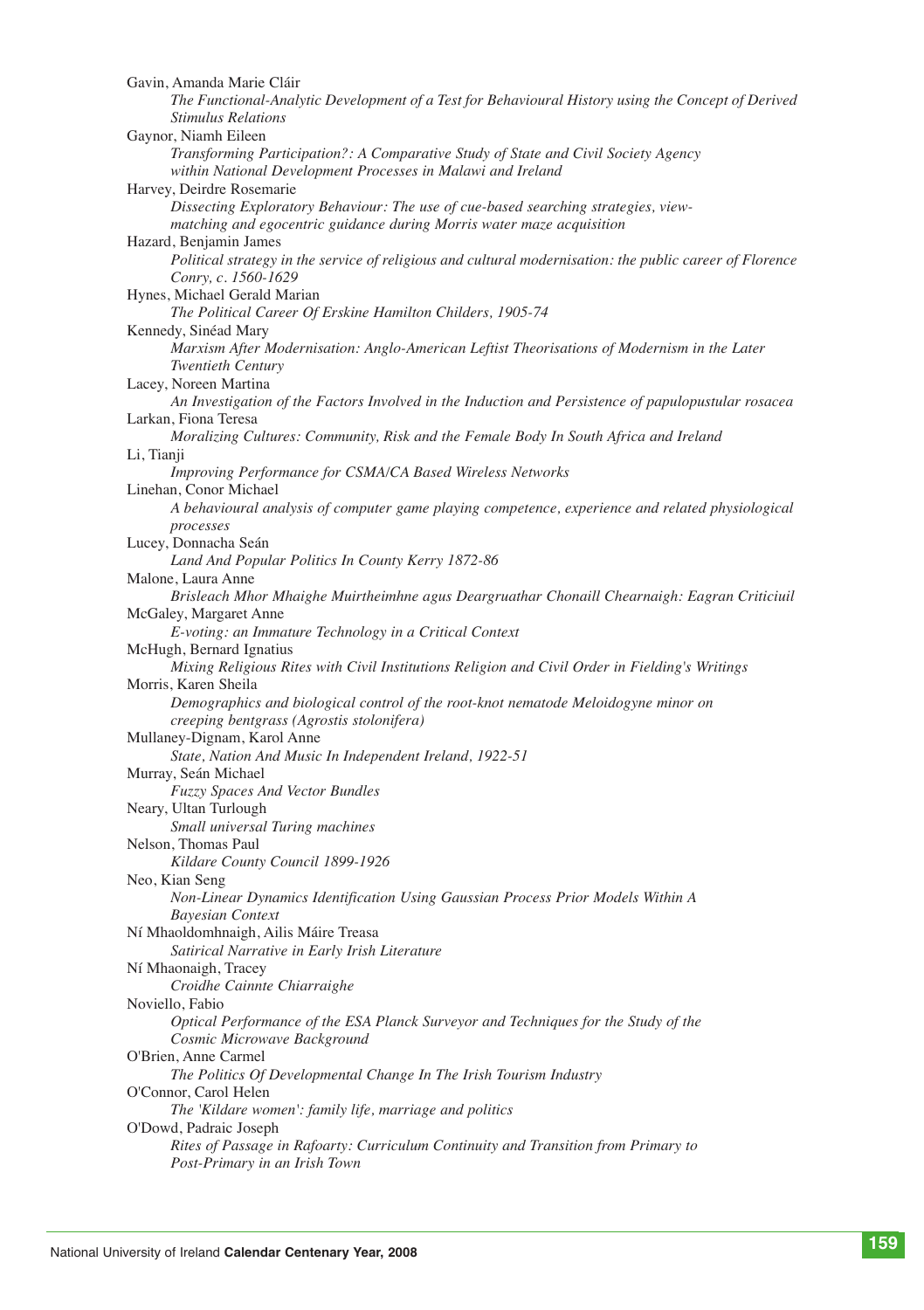| O'Keeffe, John Damian                                                                                                |
|----------------------------------------------------------------------------------------------------------------------|
| Music and Text in the Mass Settings of Sean and Peadar O Riada: Models, Modes and Motifs                             |
| Petti, Carloalberto                                                                                                  |
| Elucidating the propensity to genetically transform Solanum tuberosum L. and investigating the                       |
| consequences for subsequent risk assessment studies                                                                  |
| Rowan, Raymond Gerard                                                                                                |
| Investigations into the anti-Candida albicans activity of silver $(I)$ containing drugs                              |
| Ryan, Jennifer Mary                                                                                                  |
| The Immunosuppressive Characteristics of Adult Human Mesenchymal Stem Cells                                          |
| Ryan, Mary Anne                                                                                                      |
| Matrix Isolation of Atomic Sodium in Rare Gas Solids - A Combined Luminescence Spectroscopy and                      |
| Molecular Dynamics Study                                                                                             |
| Solmaz, Selim                                                                                                        |
| Topics in Automotive Rollover Prevention: Robust and Adaptive Switching Strategies for Estimation                    |
| and Control                                                                                                          |
| Teck, Rodney Francis                                                                                                 |
| Mid-Latitude Explosive Cyclogenesis: The Confounding Factors                                                         |
| Warner, Tracy Marie                                                                                                  |
| Prejudice Toward Refugees And Asylum-Seekers: An Examination Of The Group Position Model In<br>The Irish Context     |
| White, Emma Elizabeth                                                                                                |
| Ordinary Differential Equation (ODE) Models of Opiate-Use: The Treatment-Relapse Cycle and HIV                       |
| Infection                                                                                                            |
|                                                                                                                      |
| <b>Royal College of Surgeons in Ireland</b>                                                                          |
| Babovic, Daniela                                                                                                     |
| Phenotypic studies in mutants relating to dopaminergic and schizophrenia: dopamine D1 receptor                       |
| ablation and COMP 'knockout'                                                                                         |
| Brennan, Kiva                                                                                                        |
| Studies into the roles of Bruton's Tyrosine Kinase (BtK) and Src Homology 2 domain-containing                        |
| Inositol-5-Phospatase-1 (SHIP) in Toll-Like Receptor 4 Signalling.                                                   |
| Brennan, Orlaith                                                                                                     |
| Bone quality and its relationship with bone fregility and osteoparosis                                               |
| Bruschi, Simone<br>Studies on generation of Chemical diversity using hetero Diels Alder Reactions and Polyfunctional |
| scaffolds                                                                                                            |
| Byrne, Ann-Marie                                                                                                     |
| Neurophilin-1 in tumour cell survaval and sensitivity to chemotherapy                                                |
| Cathcart, Mary Clare                                                                                                 |
| Altered regulation of the Cyclooxgenase signalling pathway in the pathogenesis of pulmonary                          |
| hypertension and lung cancer                                                                                         |
| Cronin, John Simon                                                                                                   |
| An Investigation of suseptibility genes for sporadic amyotrophic lateral sclerosis in an Irish                       |
| population                                                                                                           |
| English, Jane                                                                                                        |
| Proteomic analysis of post-mortem brain in schizophrenia and bipolar disorder                                        |
| Flanagan, Aoife                                                                                                      |
| Synthesis, Structures and speciation studies of metal complexes with hydroxyaminophenolates                          |
| Garavan, Rebecca                                                                                                     |
| Complex Barriers to Health Service Utilisation<br>Gibson, Brian                                                      |
| Novel approaches to gene therapy in cancer                                                                           |
| Kijanka, Gregor                                                                                                      |
| Novel IgG antibody profiles in colorectal cancer patients                                                            |
| Kinirons, Peter                                                                                                      |
| An investigation of the genetic architecture of epilepsy and its treatment                                           |
| Lucitt, Margaret                                                                                                     |
| Proteomic Analysis of Zebrafish and the Role of Prostaglandin f2a in blood pressure and                              |
| atherosclerosis                                                                                                      |
| McCrudden, Eunan                                                                                                     |
| Trauma, psychological distress and post-traumatic stress disorders in ambulance service personnel                    |
|                                                                                                                      |